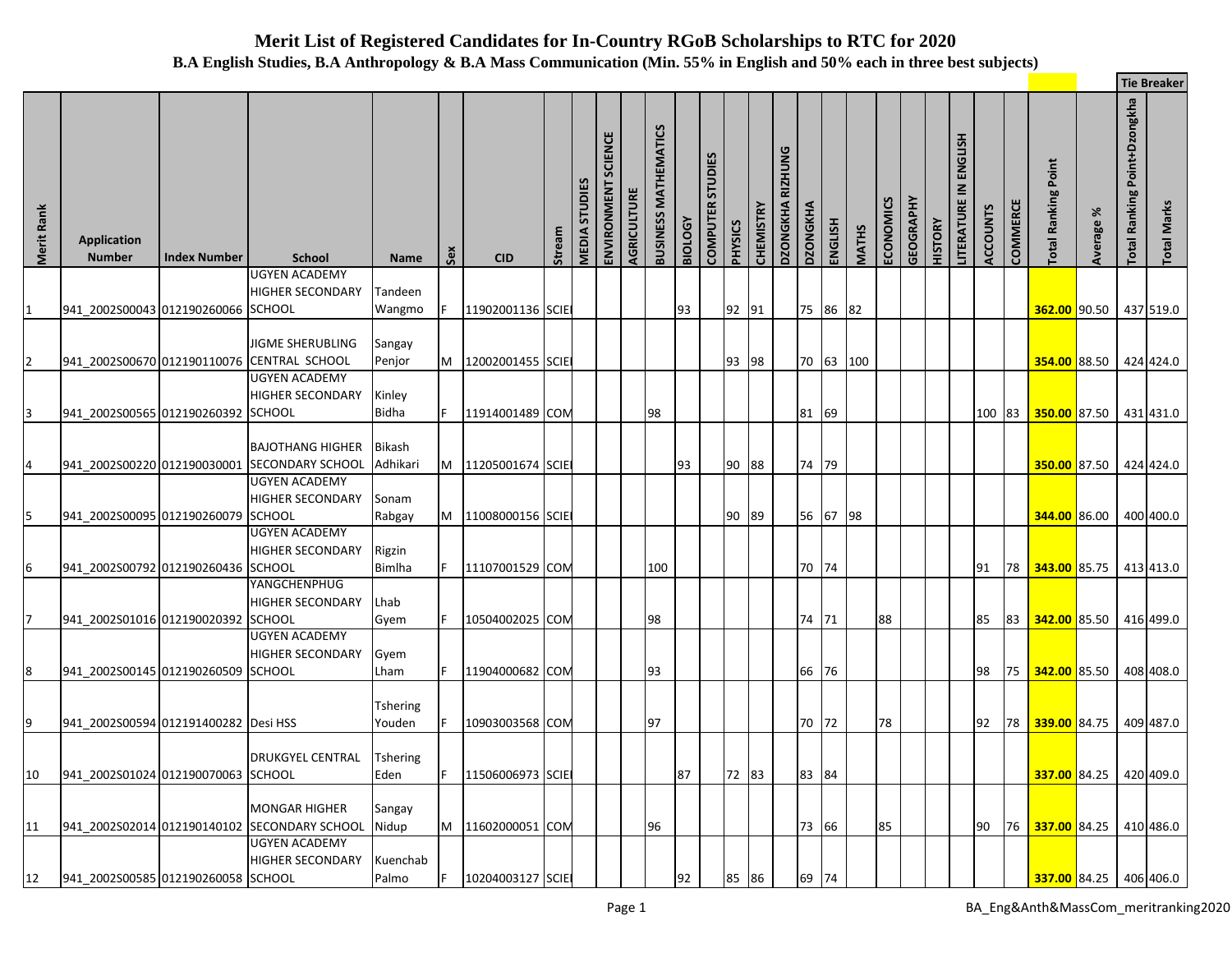|    |                                      | <b>UGYEN ACADEMY</b><br><b>HIGHER SECONDARY</b>                       | <b>Tshering</b> |     |                                  |  |    |    |    |       |    |    |       |          |    |          |  |    |      |                                                                          |  |           |
|----|--------------------------------------|-----------------------------------------------------------------------|-----------------|-----|----------------------------------|--|----|----|----|-------|----|----|-------|----------|----|----------|--|----|------|--------------------------------------------------------------------------|--|-----------|
| 13 | 941 2002S00487 012190260184 SCHOOL   |                                                                       | Yangden         |     | 10502001482 ARTS85               |  |    | 91 |    |       |    |    | 72 72 |          |    | 88 73    |  |    |      | 336.00 84.00                                                             |  | 408 481.0 |
|    |                                      |                                                                       |                 |     |                                  |  |    |    |    |       |    |    |       |          |    |          |  |    |      |                                                                          |  |           |
|    |                                      |                                                                       | Norbu           |     |                                  |  |    |    |    |       |    |    |       |          |    |          |  |    |      |                                                                          |  |           |
| 14 | 941 2002S00590 012191400283 Desi HSS |                                                                       | Dema            | E   | 11208002781 COM                  |  |    | 96 |    |       |    |    | 68 73 |          | 74 |          |  | 93 | 67 I | 336.00 84.00 404 471.0                                                   |  |           |
|    |                                      |                                                                       |                 |     |                                  |  |    |    |    |       |    |    |       |          |    |          |  |    |      |                                                                          |  |           |
|    |                                      | LHUNTSE HIGHER                                                        | Tashi           |     |                                  |  |    |    |    |       |    |    |       |          |    |          |  |    |      |                                                                          |  |           |
| 15 |                                      | 941_2002S00494 012190190066 SECONDARY SCHOOL                          |                 |     | Wangchuk M 11111001167 COM       |  |    | 87 |    |       |    |    | 74 63 |          | 93 |          |  | 92 | 72   | 335.00 83.75                                                             |  | 409 481.0 |
|    |                                      |                                                                       |                 |     |                                  |  |    |    |    |       |    |    |       |          |    |          |  |    |      |                                                                          |  |           |
|    |                                      | <b>RANJUNG CENTRAL</b>                                                |                 |     |                                  |  |    |    |    |       |    |    |       |          |    |          |  |    |      |                                                                          |  |           |
| 16 | 941_2002S02173 012190210021 SCHOOL   |                                                                       |                 |     | Yeshi Dorji M   10906000539 SCIE |  |    |    |    | 85 90 |    |    |       | 70 72 88 |    |          |  |    |      | 335.00 83.75                                                             |  | 405 405.0 |
|    |                                      |                                                                       |                 |     |                                  |  |    |    |    |       |    |    |       |          |    |          |  |    |      |                                                                          |  |           |
|    |                                      | <b>JAMPEL HIGHER</b>                                                  | Nima            |     |                                  |  |    |    |    |       |    |    |       |          |    |          |  |    |      |                                                                          |  |           |
| 17 |                                      | 941_2002S01286 012191210025 SECONDARY SCHOOL                          | Rinchen         | M   | 10505000241 SCIE                 |  |    |    |    | 90 84 |    |    |       | 68 65 96 |    |          |  |    |      | 335.00 83.75                                                             |  | 403 403.0 |
|    |                                      |                                                                       |                 |     |                                  |  |    |    |    |       |    |    |       |          |    |          |  |    |      |                                                                          |  |           |
|    |                                      | <b>CHUKHA CENTRAL</b>                                                 | Kezang          |     |                                  |  |    |    |    |       |    |    |       |          |    |          |  |    |      |                                                                          |  |           |
| 18 | 941 2002S01147 012190050052 SCHOOL   |                                                                       | Choden          |     | 11904000607 ARTS85               |  |    |    |    |       |    |    | 71 81 |          |    | 82 86    |  |    |      | 334.00 83.50 405 405.0                                                   |  |           |
|    |                                      |                                                                       |                 |     |                                  |  |    |    |    |       |    |    |       |          |    |          |  |    |      |                                                                          |  |           |
|    |                                      | <b>MOTITHANG HIGHER</b>                                               | Karma           |     |                                  |  |    |    |    |       |    |    |       |          |    |          |  |    |      |                                                                          |  |           |
| 19 |                                      | 941 2002S01750 012190150075 SECONDARY SCHOOL                          | Wangmo          | IF. | 11506008544 SCIE                 |  |    |    | 87 | 84 82 |    |    |       | 69 81 70 |    |          |  |    |      | 334.00 83.50                                                             |  | 403 473.0 |
|    |                                      | <b>UGYEN ACADEMY</b>                                                  | Karma           |     |                                  |  |    |    |    |       |    |    |       |          |    |          |  |    |      |                                                                          |  |           |
|    |                                      | <b>HIGHER SECONDARY</b>                                               | Yoezer          |     |                                  |  |    |    |    |       |    |    |       |          |    |          |  |    |      |                                                                          |  |           |
| 20 | 941_2002S00035 012190260448 SCHOOL   |                                                                       | Thinley         |     | M   11606001582 COM80            |  |    | 89 |    |       |    |    | 67 69 |          |    |          |  | 96 |      | 69 334.00 83.50 401 470.0                                                |  |           |
|    |                                      | <b>UGYEN ACADEMY</b>                                                  |                 |     |                                  |  |    |    |    |       |    |    |       |          |    |          |  |    |      |                                                                          |  |           |
|    |                                      | <b>HIGHER SECONDARY</b>                                               | <b>Tshering</b> |     |                                  |  |    |    |    |       |    |    |       |          |    |          |  |    |      |                                                                          |  |           |
| 21 | 941_2002S00322 012190260068 SCHOOL   |                                                                       | Eden            | IF. | 11411001379 SCIE                 |  |    |    |    | 87    | 78 |    |       | 66 77 92 |    |          |  |    |      | 334.00 83.50 400 400.0                                                   |  |           |
|    |                                      | <b>UGYEN ACADEMY</b>                                                  |                 |     |                                  |  |    |    |    |       |    |    |       |          |    |          |  |    |      |                                                                          |  |           |
|    |                                      | <b>HIGHER SECONDARY</b>                                               | Pema            |     |                                  |  |    |    |    |       |    |    |       |          |    |          |  |    |      |                                                                          |  |           |
| 22 | 941_2002S01102 012190260047 SCHOOL   |                                                                       | Yangchen        | IF. | 11005003010 SCIE                 |  | 90 |    | 87 | 85    | 78 |    | 64 72 |          |    |          |  |    |      | 334.00 83.50 398 476.0                                                   |  |           |
|    |                                      | <b>UGYEN ACADEMY</b>                                                  |                 |     |                                  |  |    |    |    |       |    |    |       |          |    |          |  |    |      |                                                                          |  |           |
|    |                                      | <b>HIGHER SECONDARY</b>                                               | <b>Bir Man</b>  |     |                                  |  |    |    |    |       |    |    |       |          |    |          |  |    |      |                                                                          |  |           |
| 23 | 941 2002S00452 012190260187 SCHOOL   |                                                                       | Ghishing        |     | M   11809001378   ARTS87         |  |    | 84 |    |       |    |    | 63 78 |          |    | 85 77    |  |    |      | 334.00 83.50 397 474.0                                                   |  |           |
|    |                                      | UGYEN ACADEMY                                                         |                 |     |                                  |  |    |    |    |       |    |    |       |          |    |          |  |    |      |                                                                          |  |           |
|    |                                      | <b>HIGHER SECONDARY</b>                                               | Sangay          |     |                                  |  |    |    |    |       |    |    |       |          |    |          |  |    |      |                                                                          |  |           |
| 24 | 941 2002S00947 012190260412 SCHOOL   |                                                                       | Tshering        | M   | 10708002545 COM85                |  |    | 92 |    |       |    | 80 | 64    |          |    |          |  | 92 | 66   | 333.00 83.25                                                             |  | 413 479.0 |
|    |                                      |                                                                       |                 |     |                                  |  |    |    |    |       |    |    |       |          |    |          |  |    |      |                                                                          |  |           |
|    |                                      | <b>JIGME SHERUBLING</b>                                               | Pema            |     |                                  |  |    |    |    |       |    |    |       |          |    |          |  |    |      |                                                                          |  |           |
| 25 |                                      | 941 2002S00200 012190110073 CENTRAL SCHOOL                            | Lethro          | M   | 10709004907 SCIE                 |  |    |    | 93 | 88 85 |    |    | 76 67 |          |    |          |  |    |      | 333.00 83.25                                                             |  | 409 409.0 |
|    |                                      |                                                                       |                 |     |                                  |  |    |    |    |       |    |    |       |          |    |          |  |    |      |                                                                          |  |           |
|    |                                      | DAMPHU CENTRAL                                                        | Namgay          |     |                                  |  |    |    |    |       |    |    |       |          |    |          |  |    |      |                                                                          |  |           |
| 26 | 941 2002S00730 012190060153 SCHOOL   |                                                                       | Zam             | F   | 11006001679 ARTS87               |  |    |    |    |       |    |    | 71 77 |          |    | 84 85    |  |    |      | 333.00 83.25 404 404.0                                                   |  |           |
|    |                                      | YANGCHENPHUG                                                          |                 |     |                                  |  |    |    |    |       |    |    |       |          |    |          |  |    |      |                                                                          |  |           |
|    |                                      | <b>HIGHER SECONDARY</b>                                               |                 |     |                                  |  |    |    |    |       |    |    |       |          |    |          |  |    |      |                                                                          |  |           |
| 27 | 941 2002S01400 012190020322 SCHOOL   |                                                                       | Tashi Dem F     |     | 11411000807 ARTS                 |  |    | 97 |    |       |    |    | 72 72 |          |    | 80 76 83 |  |    |      | 332.00 83.00 404 480.0                                                   |  |           |
|    |                                      | <b>UGYEN ACADEMY</b>                                                  |                 |     |                                  |  |    |    |    |       |    |    |       |          |    |          |  |    |      |                                                                          |  |           |
|    |                                      | <b>HIGHER SECONDARY</b>                                               | Kinley          |     |                                  |  |    |    |    |       |    |    |       |          |    |          |  |    |      |                                                                          |  |           |
| 28 | 941 2002S00339 012190260393 SCHOOL   |                                                                       | Choki           | IF. | 11410005384 COM 79               |  |    | 91 |    |       |    |    | 63 71 |          |    |          |  | 91 | 60   | 332.00 83.00 395 455.0                                                   |  |           |
|    |                                      |                                                                       |                 |     |                                  |  |    |    |    |       |    |    |       |          |    |          |  |    |      |                                                                          |  |           |
|    |                                      | <b>JIGME SHERUBLING</b><br>941 2002S01559 012190110064 CENTRAL SCHOOL |                 |     |                                  |  |    |    |    |       |    |    |       |          |    |          |  |    |      |                                                                          |  |           |
| 29 |                                      |                                                                       | Karchung        | M   | 11511000081 SCIE                 |  |    |    | 92 | 81    | 79 |    | 86 73 |          |    |          |  |    |      | <mark>332,00 </mark> 83,00   418 411.0  <br>hth&MassCom meritranking2020 |  |           |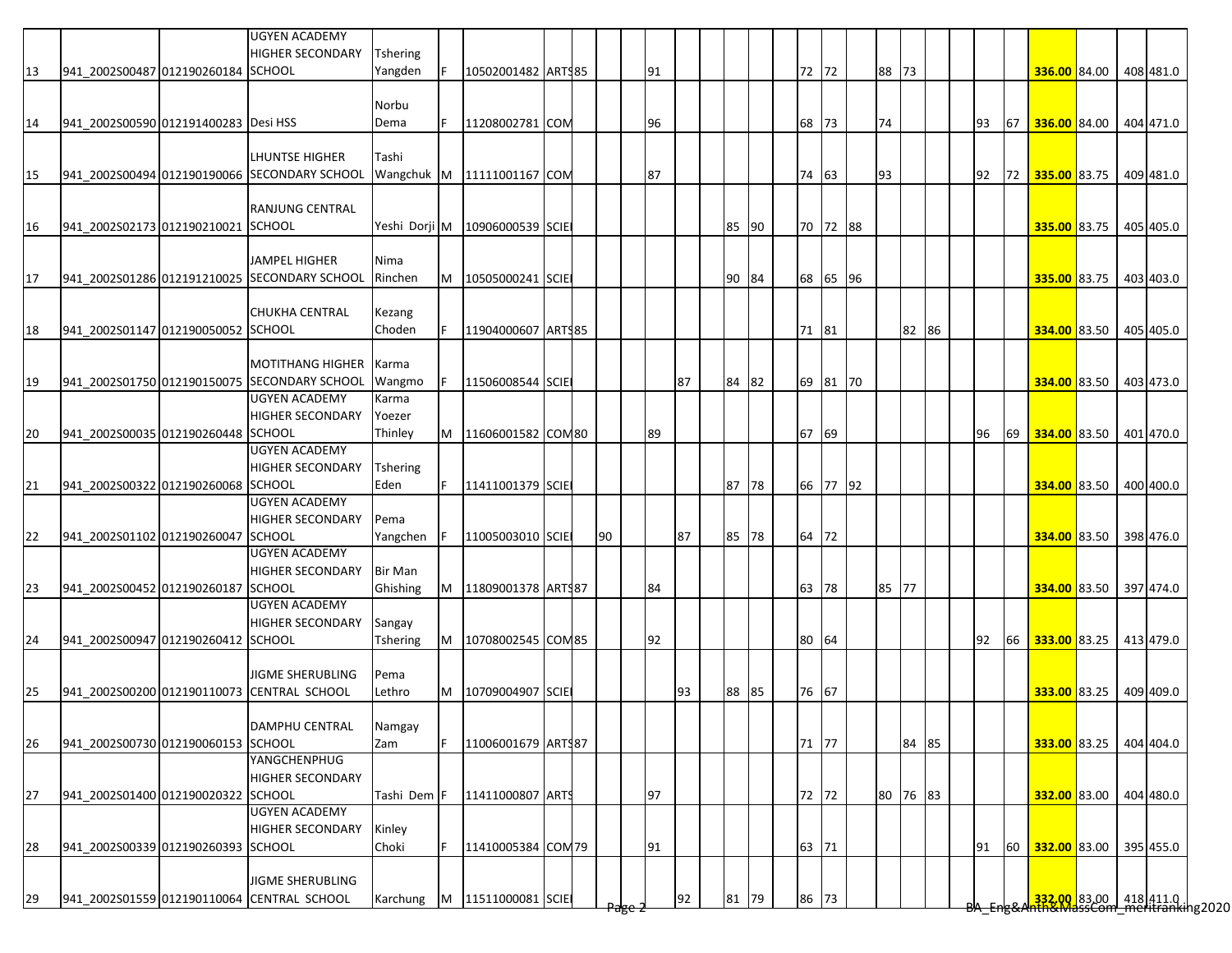|                |                                    |                                    | JAMPEL HIGHER                                |                 |     |                               |  |       |    |    |    |       |       |          |  |       |  |    |    |                                                                  |  |           |
|----------------|------------------------------------|------------------------------------|----------------------------------------------|-----------------|-----|-------------------------------|--|-------|----|----|----|-------|-------|----------|--|-------|--|----|----|------------------------------------------------------------------|--|-----------|
| 30             |                                    |                                    | 941 2002S00689 012191210033 SECONDARY SCHOOL |                 |     | Subash Rai M 11309002096 SCIE |  |       |    |    |    | 90 83 |       | 66 68 91 |  |       |  |    |    | 332.00 83.00                                                     |  | 398 398.0 |
|                |                                    |                                    | <b>UGYEN ACADEMY</b>                         | Tandin          |     |                               |  |       |    |    |    |       |       |          |  |       |  |    |    |                                                                  |  |           |
|                |                                    |                                    | <b>HIGHER SECONDARY</b>                      | Zangmo          |     |                               |  |       |    |    |    |       |       |          |  |       |  |    |    |                                                                  |  |           |
| 31             | 941 2002S01082 012190260048 SCHOOL |                                    |                                              | Tamang          | F.  | 11811001777 SCIE              |  |       |    |    |    | 89 84 |       | 63 73 86 |  |       |  |    |    | 332.00 83.00                                                     |  | 395 395.0 |
|                |                                    |                                    |                                              |                 |     |                               |  |       |    |    |    |       |       |          |  |       |  |    |    |                                                                  |  |           |
|                |                                    |                                    | MOTITHANG HIGHER Kinga                       |                 |     |                               |  |       |    |    |    |       |       |          |  |       |  |    |    |                                                                  |  |           |
| 32             |                                    |                                    | 941_2002S01048 012190150026 SECONDARY SCHOOL |                 |     | Wangchuk M   10709004919 SCIE |  |       |    |    | 84 | 88 78 |       | 79 72 87 |  |       |  |    |    | 331.00 82.75                                                     |  | 410 488.0 |
|                |                                    |                                    |                                              |                 |     |                               |  |       |    |    |    |       |       |          |  |       |  |    |    |                                                                  |  |           |
|                |                                    |                                    | ZHEMGANG CENTRAL Kuenzang                    |                 |     |                               |  |       |    |    |    |       |       |          |  |       |  |    |    |                                                                  |  |           |
| 33             | 941_2002S00842 012190280003 SCHOOL |                                    |                                              | Tobgay          |     | M   11703003806 SCIE          |  |       |    |    |    | 83 84 |       | 73 69 95 |  |       |  |    |    | 331.00 82.75                                                     |  | 404 404.0 |
|                |                                    |                                    |                                              |                 |     |                               |  |       |    |    |    |       |       |          |  |       |  |    |    |                                                                  |  |           |
|                |                                    |                                    | <b>JIGME SHERUBLING</b>                      | Karma           |     |                               |  |       |    |    |    |       |       |          |  |       |  |    |    |                                                                  |  |           |
| 34             |                                    |                                    | 941 2002S00306 012190110018 CENTRAL SCHOOL   | Kinley          |     | M   11514004760 SCIE          |  |       |    |    | 91 | 92 88 | 73 60 |          |  |       |  |    |    | 331.00 82.75                                                     |  | 404 404.0 |
|                |                                    |                                    |                                              |                 |     |                               |  |       |    |    |    |       |       |          |  |       |  |    |    |                                                                  |  |           |
|                |                                    |                                    | PUNAKHA CENTRAL                              | Raju            |     |                               |  |       |    |    |    |       |       |          |  |       |  |    |    |                                                                  |  |           |
| 35             | 941 2002S01044 012190200015 SCHOOL |                                    |                                              | Tamang          |     | M   10304000549 SCIE          |  |       |    |    |    | 86 84 |       | 72 73 88 |  |       |  |    |    | 331.00 82.75                                                     |  | 403 403.0 |
|                |                                    |                                    | <b>UGYEN ACADEMY</b>                         |                 |     |                               |  |       |    |    |    |       |       |          |  |       |  |    |    |                                                                  |  |           |
|                |                                    |                                    | <b>HIGHER SECONDARY</b>                      | Chado           |     |                               |  |       |    |    |    |       |       |          |  |       |  |    |    |                                                                  |  |           |
| 36             | 941_2002S00797 012190260001 SCHOOL |                                    |                                              | Wangmo          |     | 11913002802 SCIE              |  | 86    |    |    | 88 | 82 78 | 68    | 75       |  |       |  |    |    | 331.00 82.75                                                     |  | 399 477.0 |
|                |                                    |                                    |                                              |                 |     |                               |  |       |    |    |    |       |       |          |  |       |  |    |    |                                                                  |  |           |
|                |                                    |                                    | <b>BAYLING CENTRAL</b>                       | Dechen          |     |                               |  |       |    |    |    |       |       |          |  |       |  |    |    |                                                                  |  |           |
| 37             | 941_2002S01831 012190040011 SCHOOL |                                    |                                              | Dorji           |     | M 11606003834 SCIE            |  |       | 93 |    | 87 | 72 75 | 82 68 |          |  |       |  |    |    | 330.00 82.50 412 477.0                                           |  |           |
|                |                                    |                                    | YANGCHENPHUG                                 |                 |     |                               |  |       |    |    |    |       |       |          |  |       |  |    |    |                                                                  |  |           |
|                |                                    |                                    | <b>HIGHER SECONDARY</b>                      | Tenzin          |     |                               |  |       |    |    |    |       |       |          |  |       |  |    |    |                                                                  |  |           |
| 38             | 941_2002S01456 012190020071 SCHOOL |                                    |                                              | Lhaden          | IF. | 10801000369 SCIE              |  |       |    |    | 92 | 81 84 |       | 76 73 74 |  |       |  |    |    | 330.00 82.50                                                     |  | 406 480.0 |
|                |                                    |                                    | <b>UGYEN ACADEMY</b>                         |                 |     |                               |  |       |    |    |    |       |       |          |  |       |  |    |    |                                                                  |  |           |
|                |                                    |                                    | <b>HIGHER SECONDARY</b>                      | Yeshi           |     |                               |  |       |    |    |    |       |       |          |  |       |  |    |    |                                                                  |  |           |
| 39             | 941_2002S00033 012190260071 SCHOOL |                                    |                                              | Selden          | F   | 11410007274 SCIE              |  |       |    |    | 89 | 83 82 | 63 76 |          |  |       |  |    |    | 330.00 82.50                                                     |  | 393 393.0 |
|                |                                    |                                    |                                              |                 |     |                               |  |       |    |    |    |       |       |          |  |       |  |    |    |                                                                  |  |           |
|                |                                    |                                    | DRUKJEGANG HIGHER Nima                       |                 |     |                               |  |       |    |    |    |       |       |          |  |       |  |    |    |                                                                  |  |           |
| 40             |                                    |                                    | 941 2002S00162 012190360097 SECONDARY SCHOOL | Kezang          |     | M   10311001367   ARTS83      |  |       |    |    |    |       | 78 81 |          |  | 70 87 |  |    |    | 329.00 82.25                                                     |  | 407 399.0 |
|                |                                    |                                    | UGYEN ACADEMY                                |                 |     |                               |  |       |    |    |    |       |       |          |  |       |  |    |    |                                                                  |  |           |
|                |                                    |                                    | <b>HIGHER SECONDARY</b>                      | Kinley          |     |                               |  |       |    |    |    |       |       |          |  |       |  |    |    |                                                                  |  |           |
| 41             | 941 2002S00013 012190260409 SCHOOL |                                    |                                              | Pelzang         |     | M 11902000609 COM             |  |       |    | 90 |    |       | 65 73 |          |  |       |  | 98 | 68 | 329.00 82.25                                                     |  | 394 394.0 |
|                |                                    |                                    | <b>UGYEN ACADEMY</b>                         | Sonam           |     |                               |  |       |    |    |    |       |       |          |  |       |  |    |    |                                                                  |  |           |
|                |                                    |                                    | <b>HIGHER SECONDARY</b>                      | <b>Tshering</b> |     |                               |  |       |    |    |    |       |       |          |  |       |  |    |    |                                                                  |  |           |
| 42             | 941 2002S00990 012190260012 SCHOOL |                                    |                                              | Pelmo           |     | 10502000757 SCIE              |  |       |    |    | 84 | 87 81 |       | 72 77 74 |  |       |  |    |    | 329.00 82.25                                                     |  | 401 475.0 |
|                |                                    |                                    |                                              |                 |     |                               |  |       |    |    |    |       |       |          |  |       |  |    |    |                                                                  |  |           |
|                |                                    |                                    | PUNAKHA CENTRAL                              | Phub            |     |                               |  |       |    |    |    |       |       |          |  |       |  |    |    |                                                                  |  |           |
|                |                                    | 941 2002S00205 012190200045 SCHOOL |                                              | Gyeltshen       |     | M 11509001999 SCIE            |  |       |    |    | 88 | 81 84 | 70 76 |          |  |       |  |    |    | 329.00 82.25 399 399.0                                           |  |           |
|                |                                    |                                    |                                              |                 |     |                               |  |       |    |    |    |       |       |          |  |       |  |    |    |                                                                  |  |           |
|                |                                    |                                    |                                              |                 |     |                               |  |       |    |    |    |       |       |          |  |       |  |    |    |                                                                  |  |           |
|                |                                    |                                    | <b>DAMPHU CENTRAL</b>                        | Dechen          |     |                               |  |       |    |    |    |       |       |          |  |       |  |    |    |                                                                  |  |           |
|                | 941 2002S00366 012190060026 SCHOOL |                                    |                                              | Tshomo          |     | 11805002780 SCIE              |  |       |    |    |    | 85 87 |       | 67 75 82 |  |       |  |    |    | 329.00 82.25                                                     |  | 396 396.0 |
|                |                                    |                                    |                                              |                 |     |                               |  |       |    |    |    |       |       |          |  |       |  |    |    |                                                                  |  |           |
|                |                                    |                                    | <b>SARPANG CENTRAL</b>                       | Sonam           |     |                               |  |       |    |    |    |       |       |          |  |       |  |    |    |                                                                  |  |           |
|                | 941_2002S00248 012190490074 SCHOOL |                                    |                                              | Pelrab          | M   | 11301000804 ARTS              |  | 88 85 |    |    |    |       | 61    | 70       |  | 76 85 |  |    |    | 328.00 82.00                                                     |  | 389 465.0 |
|                |                                    |                                    | <b>UGYEN ACADEMY</b>                         | Sangay          |     |                               |  |       |    |    |    |       |       |          |  |       |  |    |    |                                                                  |  |           |
| 43<br>44<br>45 |                                    |                                    | <b>HIGHER SECONDARY</b>                      | Cheki           |     |                               |  |       |    |    |    |       |       |          |  |       |  |    |    | 65 328.00 82.00 403 468.0<br>ABRANTING MassCom meritranking 2020 |  |           |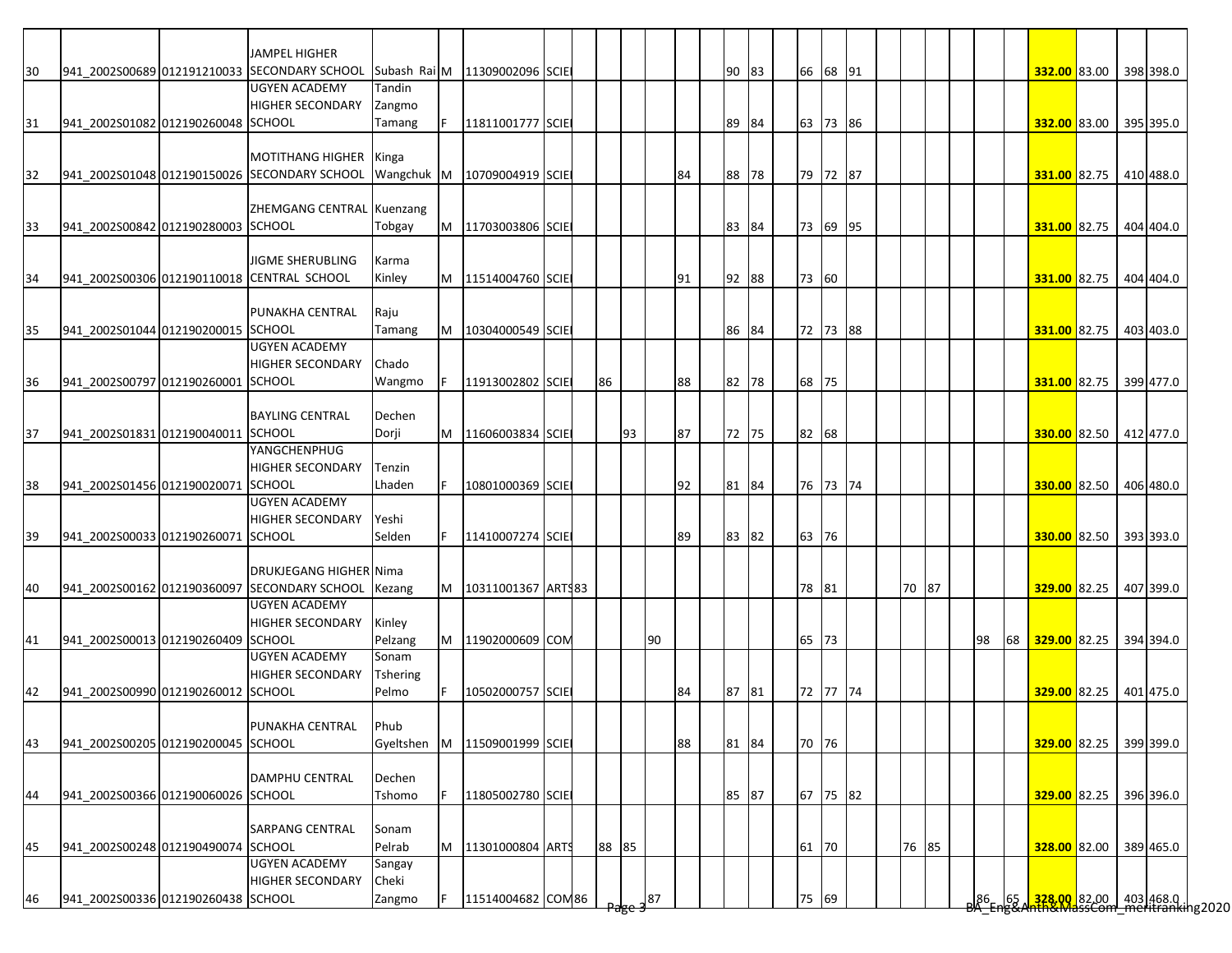|    |                                    | <b>UGYEN ACADEMY</b><br><b>HIGHER SECONDARY</b> | Tenzin          |     |                      |  |    |    |    |       |    |    |          |    |          |  |    |    |                        |  |           |
|----|------------------------------------|-------------------------------------------------|-----------------|-----|----------------------|--|----|----|----|-------|----|----|----------|----|----------|--|----|----|------------------------|--|-----------|
| 47 | 941 2002S00131 012190260017 SCHOOL |                                                 | Wangmo          | IF. | 10101005336 SCIE     |  |    |    | 86 | 88    | 80 |    | 68 74    |    |          |  |    |    | 328.00 82.00           |  | 396 396.0 |
|    |                                    |                                                 |                 |     |                      |  |    |    |    |       |    |    |          |    |          |  |    |    |                        |  |           |
|    |                                    | <b>BAJOTHANG HIGHER</b>                         | Sonam           |     |                      |  |    |    |    |       |    |    |          |    |          |  |    |    |                        |  |           |
| 48 |                                    | 941 2002S00551 012190030054 SECONDARY SCHOOL    | Choki           | IF. | 11911000717 COM      |  |    | 94 |    |       |    |    | 69 63    | 83 |          |  | 87 |    | 73 327.00 81.75        |  | 396 469.0 |
|    |                                    | YANGCHENPHUG                                    |                 |     |                      |  |    |    |    |       |    |    |          |    |          |  |    |    |                        |  |           |
|    |                                    | <b>HIGHER SECONDARY</b>                         | Tashi           |     |                      |  |    |    |    |       |    |    |          |    |          |  |    |    |                        |  |           |
| 49 | 941_2002S00158 012190020462 SCHOOL |                                                 | Phuntsho        | IM. | 10607002559 COM      |  |    | 92 |    |       |    | 59 | 65       | 75 |          |  | 92 | 78 | 327.00 81.75           |  | 386 461.0 |
|    |                                    | <b>UGYEN ACADEMY</b>                            | Pelden          |     |                      |  |    |    |    |       |    |    |          |    |          |  |    |    |                        |  |           |
|    |                                    | <b>HIGHER SECONDARY</b>                         | Drayang         |     |                      |  |    |    |    |       |    |    |          |    |          |  |    |    |                        |  |           |
| 50 | 941_2002S00388 012190260009 SCHOOL |                                                 | Lhamo           | IF. | 11705002169 SCIE     |  |    |    | 81 | 86 84 |    |    | 72 76    |    |          |  |    |    | 327.00 81.75           |  | 399 399.0 |
|    |                                    | <b>UGYEN ACADEMY</b>                            |                 |     |                      |  |    |    |    |       |    |    |          |    |          |  |    |    |                        |  |           |
|    |                                    | <b>HIGHER SECONDARY</b>                         | Tenzin          |     |                      |  |    |    |    |       |    |    |          |    |          |  |    |    |                        |  |           |
| 51 | 941_2002S00371 012190260067 SCHOOL |                                                 | Choki           |     | 11915000397 SCIE     |  |    |    | 81 | 85    | 82 |    | 58 79    |    |          |  |    |    | 327.00 81.75           |  | 385 385.0 |
|    |                                    | YANGCHENPHUG                                    |                 |     |                      |  |    |    |    |       |    |    |          |    |          |  |    |    |                        |  |           |
|    |                                    | <b>HIGHER SECONDARY</b>                         | Dechen          |     |                      |  |    |    |    |       |    |    |          |    |          |  |    |    |                        |  |           |
| 52 | 941_2002S01374 012190020127 SCHOOL |                                                 | Seldon          |     | 10904003177 SCIE     |  |    |    | 87 | 73 82 |    |    | 78 79    |    |          |  |    |    | 326.00 81.50           |  | 404 399.0 |
|    |                                    | <b>UGYEN ACADEMY</b>                            | Sonam           |     |                      |  |    |    |    |       |    |    |          |    |          |  |    |    |                        |  |           |
|    |                                    | <b>HIGHER SECONDARY</b>                         | Lhendup         |     |                      |  |    |    |    |       |    |    |          |    |          |  |    |    |                        |  |           |
| 53 | 941 2002S01071 012190260382 SCHOOL |                                                 | <b>Tshering</b> | M   | 10202000963 ARTS92   |  |    |    |    |       |    |    | 78 78    |    | 76 77    |  |    |    | 325.00 81.25           |  | 403 401.0 |
|    |                                    |                                                 |                 |     |                      |  |    |    |    |       |    |    |          |    |          |  |    |    |                        |  |           |
|    |                                    | <b>MONGAR HIGHER</b>                            | Sonam           |     |                      |  |    |    |    |       |    |    |          |    |          |  |    |    |                        |  |           |
| 54 |                                    | 941 2002S00350 012190140135 SECONDARY SCHOOL    | Wangdi          |     | M 10705000668 COM    |  |    | 93 |    |       |    |    | 73 60    | 84 |          |  | 88 |    | 72 325.00 81.25        |  | 398 470.0 |
|    |                                    | <b>UGYEN ACADEMY</b>                            |                 |     |                      |  |    |    |    |       |    |    |          |    |          |  |    |    |                        |  |           |
|    |                                    | <b>HIGHER SECONDARY</b>                         | Sangay          |     |                      |  |    |    |    |       |    |    |          |    |          |  |    |    |                        |  |           |
| 55 | 941_2002S00165 012190260398 SCHOOL |                                                 | Gyelmo          | IF. | 10607002782 COM80    |  |    | 87 |    |       |    |    | 67 70    |    |          |  | 88 | 71 | 325.00 81.25           |  | 392 463.0 |
|    |                                    | <b>UGYEN ACADEMY</b>                            |                 |     |                      |  |    |    |    |       |    |    |          |    |          |  |    |    |                        |  |           |
|    |                                    | <b>HIGHER SECONDARY</b>                         | <b>Tshering</b> |     |                      |  |    |    |    |       |    |    |          |    |          |  |    |    |                        |  |           |
| 56 | 941_2002S00041 012190260069 SCHOOL |                                                 | Pem             | IF. | 10501001748 SCIE     |  |    |    |    | 84    | 78 |    | 70 72 91 |    |          |  |    |    | 325.00 81.25           |  | 395 395.0 |
|    |                                    |                                                 |                 |     |                      |  |    |    |    |       |    |    |          |    |          |  |    |    |                        |  |           |
|    |                                    | <b>DRUKGYEL CENTRAL</b>                         | Sonam           |     |                      |  |    |    |    |       |    |    |          |    |          |  |    |    |                        |  |           |
| 57 | 941_2002S00541 012190070054 SCHOOL |                                                 | Choki           | IF. | 10801002408 SCIE     |  |    |    | 94 | 79 85 |    |    | 70 67    |    |          |  |    |    | 325.00 81.25           |  | 395 395.0 |
|    |                                    | <b>UGYEN ACADEMY</b>                            |                 |     |                      |  |    |    |    |       |    |    |          |    |          |  |    |    |                        |  |           |
|    |                                    | <b>HIGHER SECONDARY</b>                         | Sha Bir         |     |                      |  |    |    |    |       |    |    |          |    |          |  |    |    |                        |  |           |
| 58 | 941_2002S00217 012190260077 SCHOOL |                                                 | Subba           |     | M 11811003511 SCIE   |  |    |    |    | 91 88 |    |    | 70 67 79 |    |          |  |    |    | 325.00 81.25           |  | 395 395.0 |
|    |                                    | <b>UGYEN ACADEMY</b>                            |                 |     |                      |  |    |    |    |       |    |    |          |    |          |  |    |    |                        |  |           |
|    |                                    | <b>HIGHER SECONDARY</b>                         | Tashi           |     |                      |  |    |    |    |       |    |    |          |    |          |  |    |    |                        |  |           |
| 59 | 941 2002S00061 012190260014 SCHOOL |                                                 | Yangchen        | IF. | 11703001149 SCIE     |  |    |    | 87 | 83 81 |    |    | 69 74    |    |          |  |    |    | 325.00 81.25 394 394.0 |  |           |
|    |                                    | <b>UGYEN ACADEMY</b>                            |                 |     |                      |  |    |    |    |       |    |    |          |    |          |  |    |    |                        |  |           |
|    |                                    | <b>HIGHER SECONDARY</b>                         | Sangay          |     |                      |  |    |    |    |       |    |    |          |    |          |  |    |    |                        |  |           |
| 60 | 941 2002S00086 012190260076 SCHOOL |                                                 | Khando          | M   | 10803000758 SCIE     |  |    |    | 86 | 85 83 |    |    | 65 71    |    |          |  |    |    | 325.00 81.25           |  | 390 390.0 |
|    |                                    |                                                 |                 |     |                      |  |    |    |    |       |    |    |          |    |          |  |    |    |                        |  |           |
|    |                                    | <b>DRUKGYEL CENTRAL</b>                         | Yeshi           |     |                      |  |    |    |    |       |    |    |          |    |          |  |    |    |                        |  |           |
| 61 | 941_2002S01218 012190070073 SCHOOL |                                                 | Jamtsho         |     | M   10705003547 SCIE |  |    |    | 92 | 74 88 |    |    | 62 71    |    |          |  |    |    | 325.00 81.25           |  | 387 387.0 |
|    |                                    |                                                 |                 |     |                      |  |    |    |    |       |    |    |          |    |          |  |    |    |                        |  |           |
|    |                                    | LHUNTSE HIGHER                                  | Thinley         |     |                      |  |    |    |    |       |    |    |          |    |          |  |    |    |                        |  |           |
| 62 |                                    | 941 2002S01411 012190190155 SECONDARY SCHOOL    | Jamtsho         | M   | 10607002014 ARTS     |  | 92 |    |    |       |    |    | 75 65    |    | 78 77 89 |  |    |    | 324.00 81.00           |  | 399 476.0 |
|    |                                    |                                                 |                 |     |                      |  |    |    |    |       |    |    |          |    |          |  |    |    |                        |  |           |
|    |                                    |                                                 |                 |     |                      |  |    |    |    |       |    |    |          |    |          |  |    |    |                        |  |           |
|    |                                    | <b>DAMPHU CENTRAL</b>                           | Sangay          |     |                      |  |    |    |    |       |    |    |          |    |          |  |    |    |                        |  |           |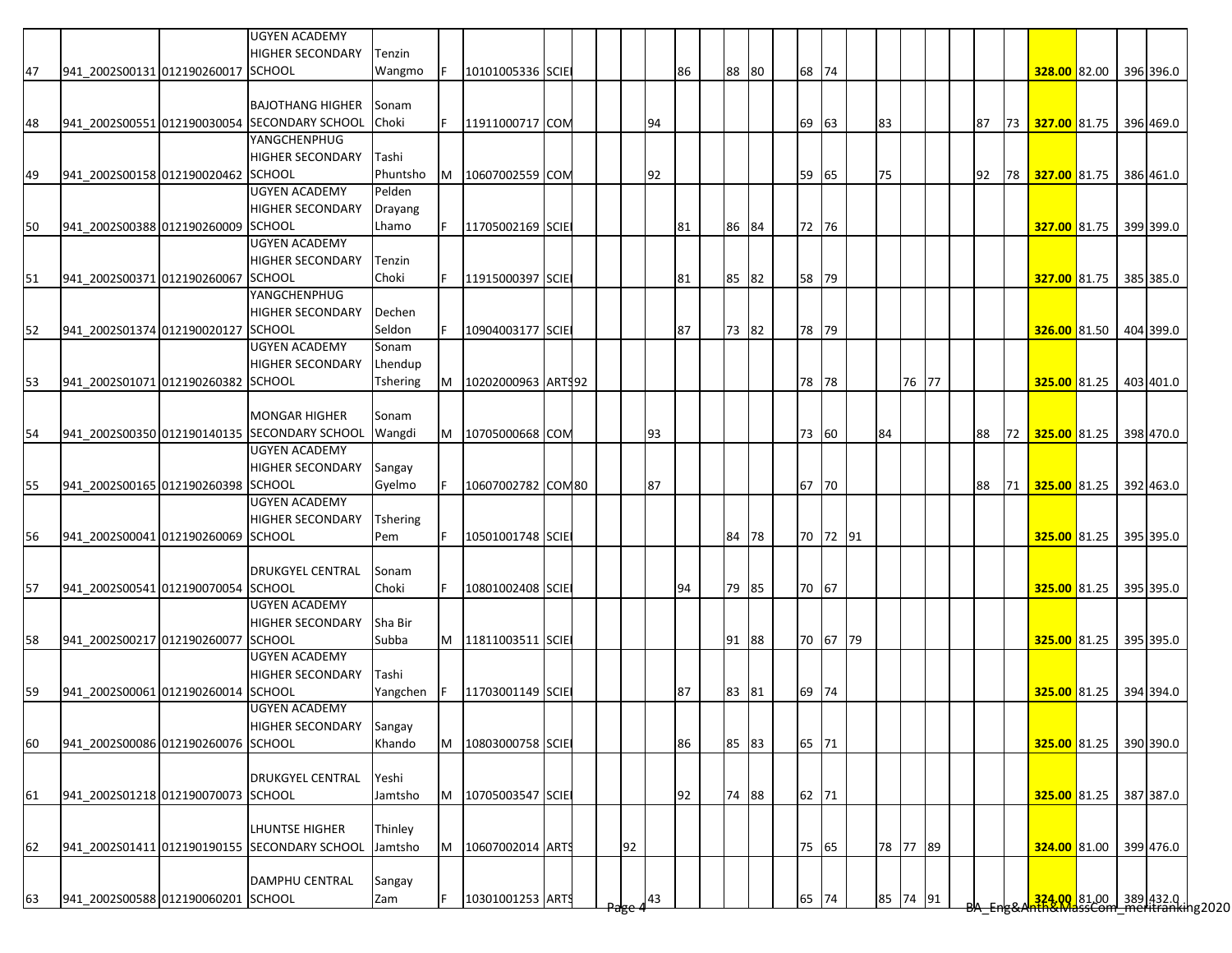|    |                                    | LHUNTSE HIGHER                               | Karma           |     |                               |  |                 |    |    |       |    |       |          |          |       |  |    |                           |  |           |
|----|------------------------------------|----------------------------------------------|-----------------|-----|-------------------------------|--|-----------------|----|----|-------|----|-------|----------|----------|-------|--|----|---------------------------|--|-----------|
| 64 |                                    | 941 2002S00397 012190190057 SECONDARY SCHOOL | Dorji           |     | M 10606002445 COM             |  |                 | 96 |    |       |    | 62 63 |          | 74       |       |  | 91 | 67 324.00 81.00 386 453.0 |  |           |
|    |                                    | YANGCHENPHUG                                 |                 |     |                               |  |                 |    |    |       |    |       |          |          |       |  |    |                           |  |           |
|    |                                    | <b>HIGHER SECONDARY</b>                      | Gyem            |     |                               |  |                 |    |    |       |    |       |          |          |       |  |    |                           |  |           |
| 65 | 941 2002S01393 012190020116 SCHOOL |                                              | Tshering        |     | M 10203001513 SCIE            |  |                 |    | 94 | 79 84 |    |       | 68 67 34 |          |       |  |    | 324.00 81.00 392 426.0    |  |           |
|    |                                    |                                              |                 |     |                               |  |                 |    |    |       |    |       |          |          |       |  |    |                           |  |           |
|    |                                    | CHUKHA CENTRAL                               | <b>Tshering</b> |     |                               |  |                 |    |    |       |    |       |          |          |       |  |    |                           |  |           |
| 66 | 941_2002S00014 012190050181 SCHOOL |                                              | Samdrup         | M   | 10208000694 SCIE              |  |                 |    |    | 88 86 |    |       | 66 69 81 |          |       |  |    | 324.00 81.00 390 390.0    |  |           |
|    |                                    | <b>UGYEN ACADEMY</b>                         |                 |     |                               |  |                 |    |    |       |    |       |          |          |       |  |    |                           |  |           |
|    |                                    | <b>HIGHER SECONDARY</b>                      | Nima            |     |                               |  |                 |    |    |       |    |       |          |          |       |  |    |                           |  |           |
| 67 | 941_2002S00677 012190260040 SCHOOL |                                              | Tshering        |     | M 10305001255 SCIE            |  |                 |    |    | 86 85 |    |       | 59 66 87 |          |       |  |    | 324.00 81.00 383 383.0    |  |           |
|    |                                    | <b>UGYEN ACADEMY</b>                         |                 |     |                               |  |                 |    |    |       |    |       |          |          |       |  |    |                           |  |           |
|    |                                    | <b>HIGHER SECONDARY</b>                      | Jigme           |     |                               |  |                 |    |    |       |    |       |          |          |       |  |    |                           |  |           |
| 68 | 941 2002S00136 012190260025 SCHOOL |                                              | Yeshey          |     | M   11306002180 SCIE          |  |                 |    |    | 86    | 81 |       | 56 84 73 |          |       |  |    | 324.00 81.00 380 380.0    |  |           |
|    |                                    |                                              |                 |     |                               |  |                 |    |    |       |    |       |          |          |       |  |    |                           |  |           |
|    |                                    | <b>GASELO CENTRAL</b>                        | Ramesh          |     |                               |  |                 |    |    |       |    |       |          |          |       |  |    |                           |  |           |
| 69 | 941 2002S00755 012190370044 SCHOOL |                                              | Subba           |     | M   11307000372 ARTS83   89   |  |                 |    |    |       |    | 76 69 |          |          | 75 82 |  |    | 323.00 80.75 399 474.0    |  |           |
|    |                                    |                                              |                 |     |                               |  |                 |    |    |       |    |       |          |          |       |  |    |                           |  |           |
|    |                                    | DRUKJEGANG HIGHER Deepen                     |                 |     |                               |  |                 |    |    |       |    |       |          |          |       |  |    |                           |  |           |
| 70 |                                    | 941_2002S02059 012190360109 SECONDARY SCHOOL | Subedi          |     | M   10304000747   ARTS82      |  |                 |    |    |       |    | 71 85 |          |          | 62 85 |  |    | 323.00 80.75 394 385.0    |  |           |
|    |                                    | <b>UGYEN ACADEMY</b>                         |                 |     |                               |  |                 |    |    |       |    |       |          |          |       |  |    |                           |  |           |
|    |                                    | <b>HIGHER SECONDARY</b>                      | Tandin          |     |                               |  |                 |    |    |       |    |       |          |          |       |  |    |                           |  |           |
| 71 | 941_2002S01768 012190260301        | <b>SCHOOL</b>                                |                 |     | Wangchuk M 11008002600 ARTS80 |  | 93              |    |    |       |    | 62 76 |          |          | 73 74 |  |    | 323.00 80.75 385 458.0    |  |           |
|    |                                    | YANGCHENPHUG                                 |                 |     |                               |  |                 |    |    |       |    |       |          |          |       |  |    |                           |  |           |
|    |                                    | <b>HIGHER SECONDARY</b>                      | Sangay          |     |                               |  |                 |    |    |       |    |       |          |          |       |  |    |                           |  |           |
| 72 | 941_2002S00025 012190020210 SCHOOL |                                              | Dolma           | IF. | 10802002008 ARTS              |  |                 | 82 |    |       |    | 62 74 |          | 85 82 64 |       |  |    | 323.00 80.75              |  | 385 449.0 |
|    |                                    |                                              |                 |     |                               |  |                 |    |    |       |    |       |          |          |       |  |    |                           |  |           |
|    |                                    | SHERUBLING                                   | Dechen          |     |                               |  |                 |    |    |       |    |       |          |          |       |  |    |                           |  |           |
| 73 |                                    | 941 2002S00202 012190230032 CENTRAL SCHOOL   | Namgay          |     | M 11701000765 COM             |  |                 | 89 |    |       |    | 65 64 |          | 84       |       |  | 86 | 68 323.00 80.75           |  | 388 456.0 |
|    |                                    |                                              |                 |     |                               |  |                 |    |    |       |    |       |          |          |       |  |    |                           |  |           |
|    |                                    |                                              | Tenzin          |     |                               |  |                 |    |    |       |    |       |          |          |       |  |    |                           |  |           |
| 74 | 941 2002S00363 012191400281        |                                              | Yangchen        | IF. | 11107000477 COM               |  |                 | 95 |    |       |    | 63 73 |          | 64       |       |  | 88 | 67 323.00 80.75 386 450.0 |  |           |
|    |                                    |                                              |                 |     |                               |  |                 |    |    |       |    |       |          |          |       |  |    |                           |  |           |
|    |                                    | <b>MOTITHANG HIGHER</b>                      | Choining        |     |                               |  |                 |    |    |       |    |       |          |          |       |  |    |                           |  |           |
| 75 |                                    | 941 2002S00729 012190150070 SECONDARY SCHOOL | Tshomo          |     | 10904001739 SCIE              |  |                 |    | 86 | 83 78 |    |       | 77 68 86 |          |       |  |    | 323.00 80.75              |  | 400 478.0 |
|    |                                    | <b>UGYEN ACADEMY</b>                         |                 |     |                               |  |                 |    |    |       |    |       |          |          |       |  |    |                           |  |           |
|    |                                    | <b>HIGHER SECONDARY</b>                      | Lekzin          |     |                               |  |                 |    |    |       |    |       |          |          |       |  |    |                           |  |           |
| 76 | 941 2002S00042 012190260060 SCHOOL |                                              | Wangmo          | IF. | 11411000779 SCIE              |  |                 |    | 82 | 85 79 |    | 62 77 |          |          |       |  |    | 323.00 80.75 385 385.0    |  |           |
|    |                                    | <b>UGYEN ACADEMY</b>                         | Chimi           |     |                               |  |                 |    |    |       |    |       |          |          |       |  |    |                           |  |           |
|    |                                    | HIGHER SECONDARY                             | Selden          |     |                               |  |                 |    |    |       |    |       |          |          |       |  |    |                           |  |           |
| 77 | 941 2002S00438 012190260049 SCHOOL |                                              | Dulal           | IF. | 11811001195 SCIE              |  |                 |    | 81 | 87 83 |    | 57 72 |          |          |       |  |    | 323.00 80.75 380 380.0    |  |           |
|    |                                    |                                              |                 |     |                               |  |                 |    |    |       |    |       |          |          |       |  |    |                           |  |           |
|    |                                    | <b>GELEPHU HIGHER</b>                        | Krishna         |     |                               |  |                 |    |    |       |    |       |          |          |       |  |    |                           |  |           |
| 78 |                                    | 941 2002S00034 012190080048 SECONDARY SCHOOL | Khandal         |     | M 11306000495 SCIE            |  |                 |    |    | 88 85 |    |       | 57 63 87 |          |       |  |    | 323.00 80.75              |  | 380 380.0 |
|    |                                    |                                              |                 |     |                               |  |                 |    |    |       |    |       |          |          |       |  |    |                           |  |           |
|    |                                    | <b>NANGKOR CENTRAL</b>                       | Jigme           |     |                               |  |                 |    |    |       |    |       |          |          |       |  |    |                           |  |           |
| 79 | 941 2002S01660 012190160010 SCHOOL |                                              | Choden          | IF. |                               |  |                 | 74 |    |       |    | 80 72 |          | 92 78 78 |       |  |    |                           |  | 402 474.0 |
|    |                                    |                                              |                 |     | 10905000480 ARTS              |  |                 |    |    |       |    |       |          |          |       |  |    | 322.00 80.50              |  |           |
|    |                                    | <b>JIGME SHERUBLING</b>                      | Singye          |     |                               |  |                 |    |    |       |    |       |          |          |       |  |    |                           |  |           |
| 80 |                                    | 941 2002S00805 012190110036 CENTRAL SCHOOL   |                 |     |                               |  |                 |    |    |       |    |       | 80 65 77 |          |       |  |    |                           |  |           |
|    |                                    |                                              |                 |     | Wangchuk M 11510000096 SCIE   |  | <del>rage</del> |    |    | 89    | 88 |       |          |          |       |  |    |                           |  |           |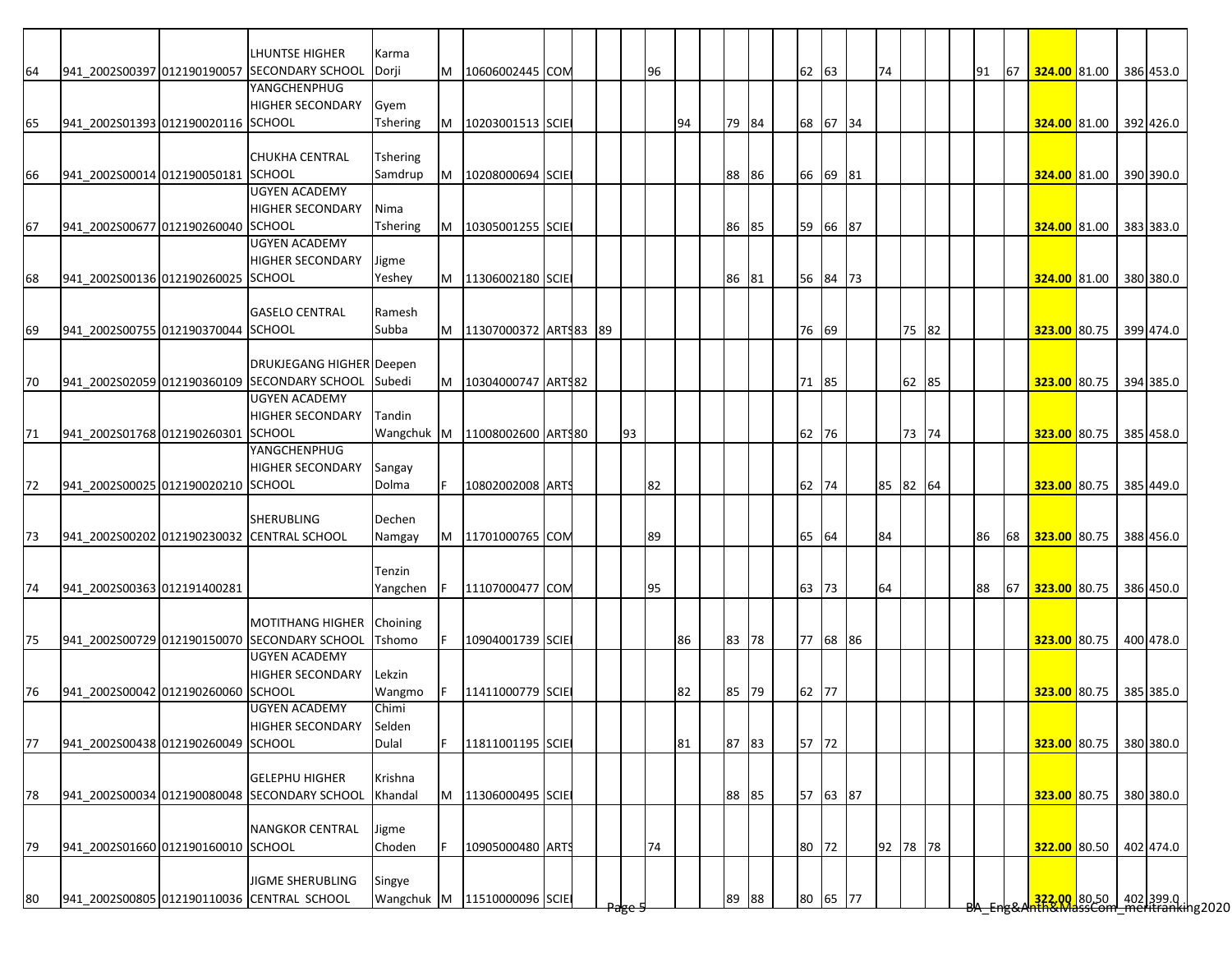|    |                                    | <b>BAYLING CENTRAL</b>                       | Deki            |          |                                 |  |    |    |    |       |  |          |       |          |  |    |    |                           |  |                                                                    |
|----|------------------------------------|----------------------------------------------|-----------------|----------|---------------------------------|--|----|----|----|-------|--|----------|-------|----------|--|----|----|---------------------------|--|--------------------------------------------------------------------|
| 81 | 941 2002S00836 012190040080 SCHOOL |                                              | Phuntsho        |          | M 11601001738 ARTS              |  | 92 | 79 |    |       |  | 76 72    | 76 79 |          |  |    |    | 322.00 80.50 398 474.0    |  |                                                                    |
|    |                                    | <b>JIGME SHERUBLING</b>                      | Dorji           |          |                                 |  |    |    |    |       |  |          |       |          |  |    |    |                           |  |                                                                    |
| 82 | 941 2002S01803 012190110063        | <b>CENTRAL SCHOOL</b>                        | Norbu           |          | M 11511000738 SCIE              |  |    |    | 89 | 86 84 |  | 73 63    |       |          |  |    |    | 322.00 80.50 395 395.0    |  |                                                                    |
|    |                                    |                                              |                 |          |                                 |  |    |    |    |       |  |          |       |          |  |    |    |                           |  |                                                                    |
|    |                                    | <b>MONGAR HIGHER</b>                         | Tshetrim        |          |                                 |  |    |    |    |       |  |          |       |          |  |    |    |                           |  |                                                                    |
| 83 |                                    | 941 2002S01418 012190140165 SECONDARY SCHOOL | Tharchen        | M        | 11601002983 SCIE                |  |    |    | 87 | 82 71 |  | 76 76 59 |       |          |  |    |    | 321.00 80.25              |  | 397 451.0                                                          |
|    |                                    | <b>UGYEN ACADEMY</b>                         |                 |          |                                 |  |    |    |    |       |  |          |       |          |  |    |    |                           |  |                                                                    |
|    |                                    | <b>HIGHER SECONDARY</b>                      | <b>Tshering</b> |          |                                 |  |    |    |    |       |  |          |       |          |  |    |    |                           |  |                                                                    |
| 84 | 941_2002S00108 012190260016 SCHOOL |                                              | Dolma           | IF.      | 11001001177 SCIE                |  |    |    | 83 | 80 81 |  | 74 77 69 |       |          |  |    |    | 321.00 80.25 395 464.0    |  |                                                                    |
|    |                                    |                                              |                 |          |                                 |  |    |    |    |       |  |          |       |          |  |    |    |                           |  |                                                                    |
|    |                                    | <b>MONGAR HIGHER</b>                         | Jgyen           |          |                                 |  |    |    |    |       |  |          |       |          |  |    |    |                           |  |                                                                    |
| 85 |                                    | 941_2002S01367 012190140118 SECONDARY SCHOOL | Lhaden          | IF.      | 10702001282 COM                 |  |    | 92 |    |       |  | 71 67    | 81    |          |  | 81 | 65 | 321.00 80.25 392 457.0    |  |                                                                    |
|    |                                    | <b>SHARI HIGHER</b>                          | Dorji P         |          |                                 |  |    |    |    |       |  |          |       |          |  |    |    |                           |  |                                                                    |
| 86 |                                    | 941 2002S00616 012190380012 SECONDARY SCHOOL | Wangmo          | F        | 10801002008 SCIE                |  |    |    | 83 | 79 81 |  | 71 78 47 |       |          |  |    |    | 321.00 80.25 392 439.0    |  |                                                                    |
|    |                                    | YANGCHENPHUG                                 |                 |          |                                 |  |    |    |    |       |  |          |       |          |  |    |    |                           |  |                                                                    |
|    |                                    | <b>HIGHER SECONDARY</b>                      | Karma           |          |                                 |  |    |    |    |       |  |          |       |          |  |    |    |                           |  |                                                                    |
| 87 | 941_2002S02179 012190020335 SCHOOL |                                              | Gyeltshen       | <b>M</b> | 10713003143 COM                 |  |    | 99 |    |       |  | 70 58    | 75    |          |  | 89 |    | 74 321.00 80.25 391 465.0 |  |                                                                    |
|    |                                    | YANGCHENPHUG                                 |                 |          |                                 |  |    |    |    |       |  |          |       |          |  |    |    |                           |  |                                                                    |
|    |                                    | <b>HIGHER SECONDARY</b>                      | Kuentu          |          |                                 |  |    |    |    |       |  |          |       |          |  |    |    |                           |  |                                                                    |
| 88 | 941_2002S02265 012190020359        | <b>SCHOOL</b>                                | Zangmo          |          | 10808002126 COM                 |  |    | 89 |    |       |  | 65 74    | 69    |          |  | 82 |    | 76 321.00 80.25 386 455.0 |  |                                                                    |
|    |                                    | YANGCHENPHUG                                 |                 |          |                                 |  |    |    |    |       |  |          |       |          |  |    |    |                           |  |                                                                    |
|    |                                    | <b>HIGHER SECONDARY</b>                      | Ugyen           |          |                                 |  |    |    |    |       |  |          |       |          |  |    |    |                           |  |                                                                    |
| 89 | 941_2002S01236 012190020035 SCHOOL |                                              | Zangmo          | IF.      | 11411002479 SCIE                |  |    |    |    | 84 74 |  | 63 75 88 |       |          |  |    |    | 321.00 80.25              |  | 384 384.0                                                          |
|    |                                    | <b>NANGKOR CENTRAL</b>                       | Ugyen           |          |                                 |  |    |    |    |       |  |          |       |          |  |    |    |                           |  |                                                                    |
| 90 | 941_2002S01175 012190160162 SCHOOL |                                              | Chophel         | M        | 10905000346 SCIE                |  |    |    | 89 | 82 78 |  | 83 66    |       |          |  |    |    | 320.00 80.00 403 398.0    |  |                                                                    |
|    |                                    |                                              |                 |          |                                 |  |    |    |    |       |  |          |       |          |  |    |    |                           |  |                                                                    |
|    |                                    | <b>MOTITHANG HIGHER</b>                      | Sangay          |          |                                 |  |    |    |    |       |  |          |       |          |  |    |    |                           |  |                                                                    |
| 91 |                                    | 941_2002S00485 012190150148 SECONDARY SCHOOL | Choden          | IF.      | 11311000530 COM                 |  |    | 85 |    |       |  | 75 67    | 81    |          |  | 81 |    | 87 320.00 80.00 395 476.0 |  |                                                                    |
|    |                                    |                                              |                 |          |                                 |  |    |    |    |       |  |          |       |          |  |    |    |                           |  |                                                                    |
|    |                                    | <b>DRUKGYEL CENTRAL</b>                      |                 |          |                                 |  |    |    |    |       |  |          |       |          |  |    |    |                           |  |                                                                    |
| 92 | 941_2002S01300 012190070020 SCHOOL |                                              |                 |          | Lham Dorji M   12007002513 SCIE |  |    |    |    | 79 86 |  | 75 70 85 |       |          |  |    |    | 320.00 80.00 395 395.0    |  |                                                                    |
|    |                                    |                                              |                 |          |                                 |  |    |    |    |       |  |          |       |          |  |    |    |                           |  |                                                                    |
|    |                                    | YADI HIGHER                                  | Pema            |          |                                 |  |    |    |    |       |  |          |       |          |  |    |    |                           |  |                                                                    |
| 93 |                                    | 941 2002S00840 012190650096 SECONDARY SCHOOL | Choden          | IF.      | 10716001670 ARTS                |  |    |    |    |       |  | 74 74    |       | 86 76 84 |  |    |    | 320.00 80.00 394 394.0    |  |                                                                    |
|    |                                    | YANGCHENPHUG<br>HIGHER SECONDARY             | Pema            |          |                                 |  |    |    |    |       |  |          |       |          |  |    |    |                           |  |                                                                    |
| 94 | 941_2002S00641 012190020136 SCHOOL |                                              | Choden          | IF.      | 11410008124 SCIE                |  |    |    |    | 77 67 |  | 78 74 90 |       |          |  |    |    | 319.00 79.75 397 386.0    |  |                                                                    |
|    |                                    | <b>UGYEN ACADEMY</b>                         |                 |          |                                 |  |    |    |    |       |  |          |       |          |  |    |    |                           |  |                                                                    |
|    |                                    | <b>HIGHER SECONDARY</b>                      | Rigden          |          |                                 |  |    |    |    |       |  |          |       |          |  |    |    |                           |  |                                                                    |
| 95 | 941_2002S00839 012190260010 SCHOOL |                                              | Yangzom         | IF.      | 11905002403 SCIE                |  |    |    | 89 | 83 79 |  | 71 68    |       |          |  |    |    | 319.00 79.75 390 390.0    |  |                                                                    |
|    |                                    |                                              |                 |          |                                 |  |    |    |    |       |  |          |       |          |  |    |    |                           |  |                                                                    |
|    |                                    | <b>MONGAR HIGHER</b>                         | Leki            |          |                                 |  |    |    |    |       |  |          |       |          |  |    |    |                           |  |                                                                    |
| 96 |                                    | 941_2002S02201 012190140126 SECONDARY SCHOOL |                 |          | Wangchuk M 10706001115 COM      |  |    | 94 |    |       |  | 69 58    | 76    |          |  | 91 | 69 | 319.00 79.75              |  | 388 457.0                                                          |
|    |                                    |                                              |                 |          |                                 |  |    |    |    |       |  |          |       |          |  |    |    |                           |  |                                                                    |
|    |                                    | PUNAKHA CENTRAL                              | Salim           |          |                                 |  |    |    |    |       |  |          |       |          |  |    |    |                           |  |                                                                    |
| 97 | 941 2002S00037 012190200046 SCHOOL |                                              | Pradhan         |          | M 11803002498 SCIE              |  |    |    | 89 | 81 84 |  | 63 65 71 |       |          |  |    |    |                           |  | 319.00 79.75 382 453.0  <br>319.00 - 382   453.0   453.0   453.020 |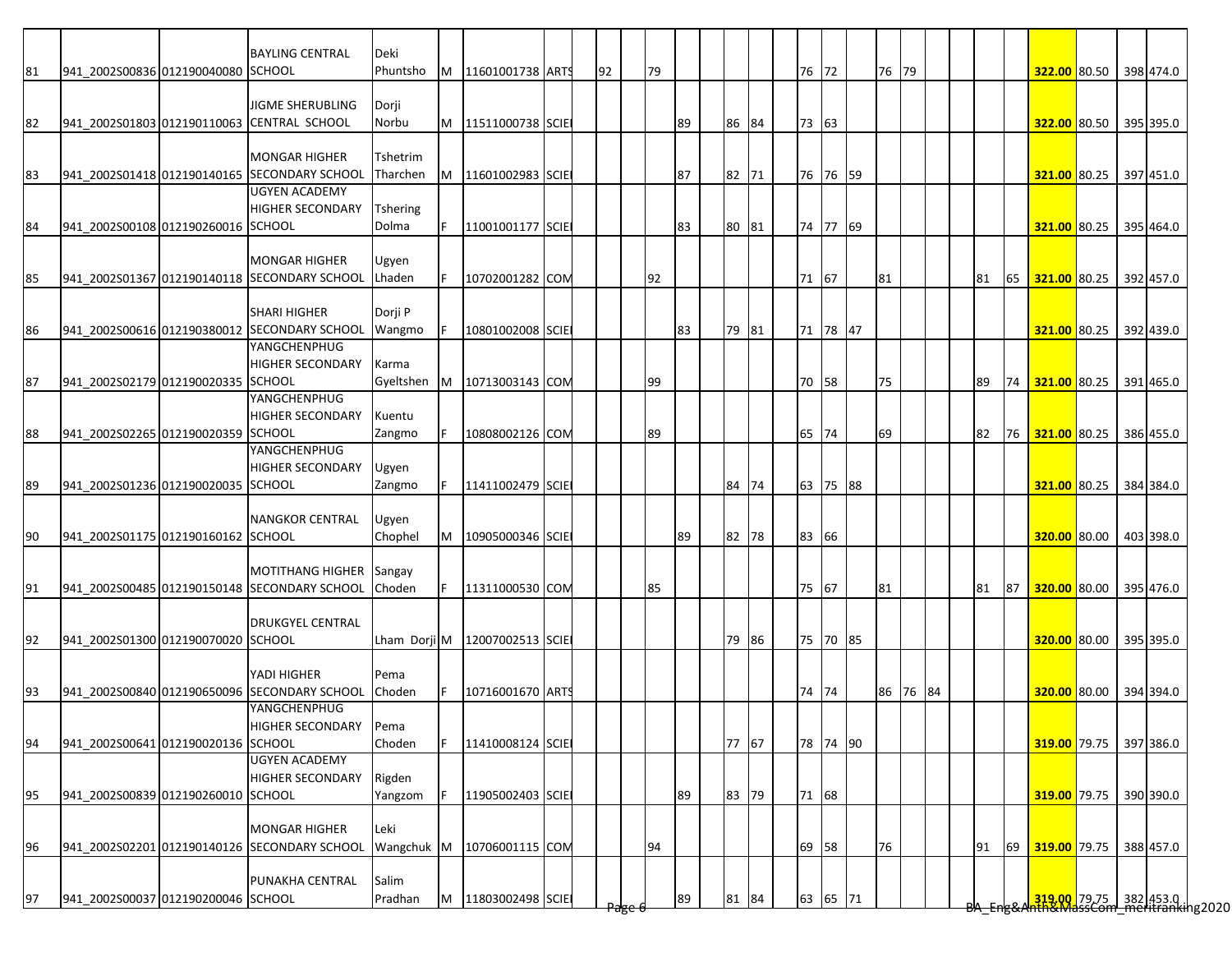|     |                                    | <b>UGYEN ACADEMY</b><br><b>HIGHER SECONDARY</b>                       | Ugyen               |    |                          |  |    |    |    |       |          |          |          |       |  |         |    |                                                                                       |  |           |
|-----|------------------------------------|-----------------------------------------------------------------------|---------------------|----|--------------------------|--|----|----|----|-------|----------|----------|----------|-------|--|---------|----|---------------------------------------------------------------------------------------|--|-----------|
| 98  | 941 2002S01626 012190260185 SCHOOL |                                                                       | Wangmo              |    | 10313001049 ARTS83       |  |    | 71 |    |       | 61       | 74       | 86 76    |       |  |         |    | 319.00 79.75 380 451.0                                                                |  |           |
|     |                                    | <b>JIGME SHERUBLING</b>                                               | Yeshi               |    |                          |  |    |    |    |       |          |          |          |       |  |         |    |                                                                                       |  |           |
| 99  |                                    | 941 2002S00221 012190110088 CENTRAL SCHOOL                            | Jamtsho             |    | M 11515000478 SCIE       |  |    |    | 91 | 83 79 |          | 82 62    |          |       |  |         |    | 318.00 79.50 400 397.0                                                                |  |           |
|     |                                    |                                                                       |                     |    |                          |  |    |    |    |       |          |          |          |       |  |         |    |                                                                                       |  |           |
|     |                                    | <b>NIMA HIGHER</b>                                                    | Sonam               |    |                          |  |    |    |    |       |          |          |          |       |  |         |    |                                                                                       |  |           |
| 100 |                                    | 941 2002S00053 012190170075 SECONDARY SCHOOL                          | Tobgay              | M  | 10806000607 ARTS         |  |    |    |    |       | 83 73 77 |          |          | 78 80 |  |         |    | 318.00 79.50 391 391.0                                                                |  |           |
|     |                                    |                                                                       |                     |    |                          |  |    |    |    |       |          |          |          |       |  |         |    |                                                                                       |  |           |
| 101 | 941_2002S01970 012190370033 SCHOOL | <b>GASELO CENTRAL</b>                                                 | Anit Kumar<br>Subba | M  | 10312000710 ARTS86 85    |  |    |    |    |       |          | 73 68    |          | 79 74 |  |         |    | 318.00 79.50 391 465.0                                                                |  |           |
|     |                                    |                                                                       |                     |    |                          |  |    |    |    |       |          |          |          |       |  |         |    |                                                                                       |  |           |
|     |                                    | JIGME SHERUBLING                                                      | Rigpel              |    |                          |  |    |    |    |       |          |          |          |       |  |         |    |                                                                                       |  |           |
| 102 |                                    | 941_2002S00380 012190110112 CENTRAL SCHOOL                            | Dorji               |    | M   11513005263   ARTS87 |  |    |    |    |       | 59       | 74       |          | 81 76 |  |         |    | 318.00 79.50 377 377.0                                                                |  |           |
|     |                                    |                                                                       |                     |    |                          |  |    |    |    |       |          |          |          |       |  |         |    |                                                                                       |  |           |
|     |                                    | <b>JAMPEL HIGHER</b>                                                  | Prabin              |    |                          |  |    |    |    |       |          |          |          |       |  |         |    |                                                                                       |  |           |
| 103 |                                    | 941 2002S01383 012191210069 SECONDARY SCHOOL                          | Acharya             |    | M 11305002549 COM        |  |    | 91 |    |       |          | 52 63    | 77       |       |  | 87      | 64 | 318.00 79.50 370 434.0                                                                |  |           |
|     |                                    | <b>GELEPHU HIGHER</b>                                                 | Kinley              |    |                          |  |    |    |    |       |          |          |          |       |  |         |    |                                                                                       |  |           |
| 104 |                                    | 941 2002S00171 012190080032 SECONDARY SCHOOL                          | Wangmo              | F. | 11312001407 SCIE         |  |    |    | 89 | 72 77 | 76 75    |          |          |       |  |         |    | 317.00 79.25                                                                          |  | 393 389.0 |
|     |                                    |                                                                       |                     |    |                          |  |    |    |    |       |          |          |          |       |  |         |    |                                                                                       |  |           |
|     |                                    | <b>SHARI HIGHER</b>                                                   | Tshulthrim          |    |                          |  |    |    |    |       |          |          |          |       |  |         |    |                                                                                       |  |           |
| 105 |                                    | 941_2002S00671 012190380039 SECONDARY SCHOOL                          | Palmo               | F. | 11102000631 SCIE         |  |    |    | 82 | 78 79 |          | 75 78    |          |       |  |         |    | 317.00 79.25 392 392.0                                                                |  |           |
|     |                                    | <b>GONGZIM UGYEN</b>                                                  |                     |    |                          |  |    |    |    |       |          |          |          |       |  |         |    |                                                                                       |  |           |
|     |                                    | <b>DORJI HIGHER</b>                                                   | Pema                |    |                          |  |    |    |    |       |          |          |          |       |  |         |    |                                                                                       |  |           |
| 106 |                                    | 941 2002S00060 012190270042 SECONDARY SCHOOL                          | Dema                |    | 11509005993 COM          |  |    | 93 |    |       |          | 72 63    | 72       |       |  | 89      | 43 | 317.00 79.25 389 432.0                                                                |  |           |
|     |                                    | PHUENTSHOLING                                                         |                     |    |                          |  |    |    |    |       |          |          |          |       |  |         |    |                                                                                       |  |           |
|     |                                    | <b>HIGHER SECONDARY</b>                                               | Phuntsho            |    |                          |  |    |    |    |       |          |          |          |       |  |         |    |                                                                                       |  |           |
| 107 | 941 2002S01279 012190180020 SCHOOL |                                                                       | Choden              | F  | 11511002275 SCIE         |  |    |    |    | 81 81 |          | 72 75 80 |          |       |  |         |    | 317.00 79.25 389 389.0                                                                |  |           |
|     |                                    | <b>CHUKHA CENTRAL</b>                                                 | Sherab              |    |                          |  |    |    |    |       |          |          |          |       |  |         |    |                                                                                       |  |           |
| 108 | 941 2002S00062 012190050029 SCHOOL |                                                                       | Choden              |    | 11506007069 ARTS         |  |    | 40 |    |       | 69       | 86       | 82 79 70 |       |  |         |    | 317.00 79.25 386 426.0                                                                |  |           |
|     |                                    |                                                                       | Pema                |    |                          |  |    |    |    |       |          |          |          |       |  |         |    |                                                                                       |  |           |
|     |                                    | <b>JAKAR HIGHER</b>                                                   | Choki               |    |                          |  |    |    |    |       |          |          |          |       |  |         |    |                                                                                       |  |           |
| 109 |                                    | 941 2002S00410 012190100024 SECONDARY SCHOOL                          | Lhamo               |    | 10103001856 ARTS         |  |    | 49 |    |       | 69       | 63       | 89 81 84 |       |  |         |    | 317.00 79.25 386 435.0                                                                |  |           |
|     |                                    |                                                                       |                     |    |                          |  |    |    |    |       |          |          |          |       |  |         |    |                                                                                       |  |           |
|     |                                    | <b>WANGBAMA</b>                                                       | Rigzin              |    |                          |  |    |    |    |       |          |          |          |       |  |         |    |                                                                                       |  |           |
| 110 |                                    | 941 2002S01376 012191290047 CENTRAL SCHOOL                            | Rangdol             | M  | 10604002382 COM          |  |    | 96 |    |       | 67       | 70       | 73       |       |  | 62      |    | 78 317.00 79.25 384 446.0                                                             |  |           |
|     |                                    | CHUKHA CENTRAL                                                        | <b>Tshering</b>     |    |                          |  |    |    |    |       |          |          |          |       |  |         |    |                                                                                       |  |           |
| 111 | 941 2002S00319 012190050072 SCHOOL |                                                                       | Dekar               | F. | 11515005172 ARTS84       |  |    |    |    |       |          | 61 77    |          | 72 84 |  |         |    | 317.00 79.25 378 378.0                                                                |  |           |
|     |                                    | <b>UGYEN ACADEMY</b>                                                  |                     |    |                          |  |    |    |    |       |          |          |          |       |  |         |    |                                                                                       |  |           |
|     |                                    | <b>HIGHER SECONDARY</b>                                               | Karma               |    |                          |  |    |    |    |       |          |          |          |       |  |         |    |                                                                                       |  |           |
| 112 | 941_2002S01742 012190260293 SCHOOL |                                                                       | Tenzin              | M  | 11009000699 ARTS82       |  | 90 |    |    |       |          | 58 69    |          | 70 76 |  |         |    | 317.00 79.25 375 445.0                                                                |  |           |
|     |                                    |                                                                       |                     |    |                          |  |    |    |    |       |          |          |          |       |  |         |    |                                                                                       |  |           |
|     |                                    | DAMPHU CENTRAL                                                        | Saraswati           |    |                          |  |    |    |    |       |          |          |          |       |  |         |    |                                                                                       |  |           |
| 113 | 941_2002S00966 012190060031 SCHOOL |                                                                       | Subba               | F. | 11808001688 SCIE         |  |    |    | 88 | 65 77 |          | 77 74    |          |       |  |         |    | 316.00 79.00 393 381.0                                                                |  |           |
|     |                                    |                                                                       | Karma               |    |                          |  |    |    |    |       |          |          |          |       |  |         |    |                                                                                       |  |           |
|     |                                    | <b>LHUNTSE HIGHER</b><br>941_2002S00332 012190190035 SECONDARY SCHOOL | Tshultrim<br>Pelbar | M  | 10603002897 COM          |  |    |    |    |       |          | 76 61    | 74       |       |  |         |    |                                                                                       |  |           |
| 114 |                                    |                                                                       |                     |    |                          |  |    | 95 |    |       |          |          |          |       |  | $84-64$ |    | <mark>.316.00.</mark> 79.00 392 454.0<br><del>hth&amp;MassCom meritranki</del> ng2020 |  |           |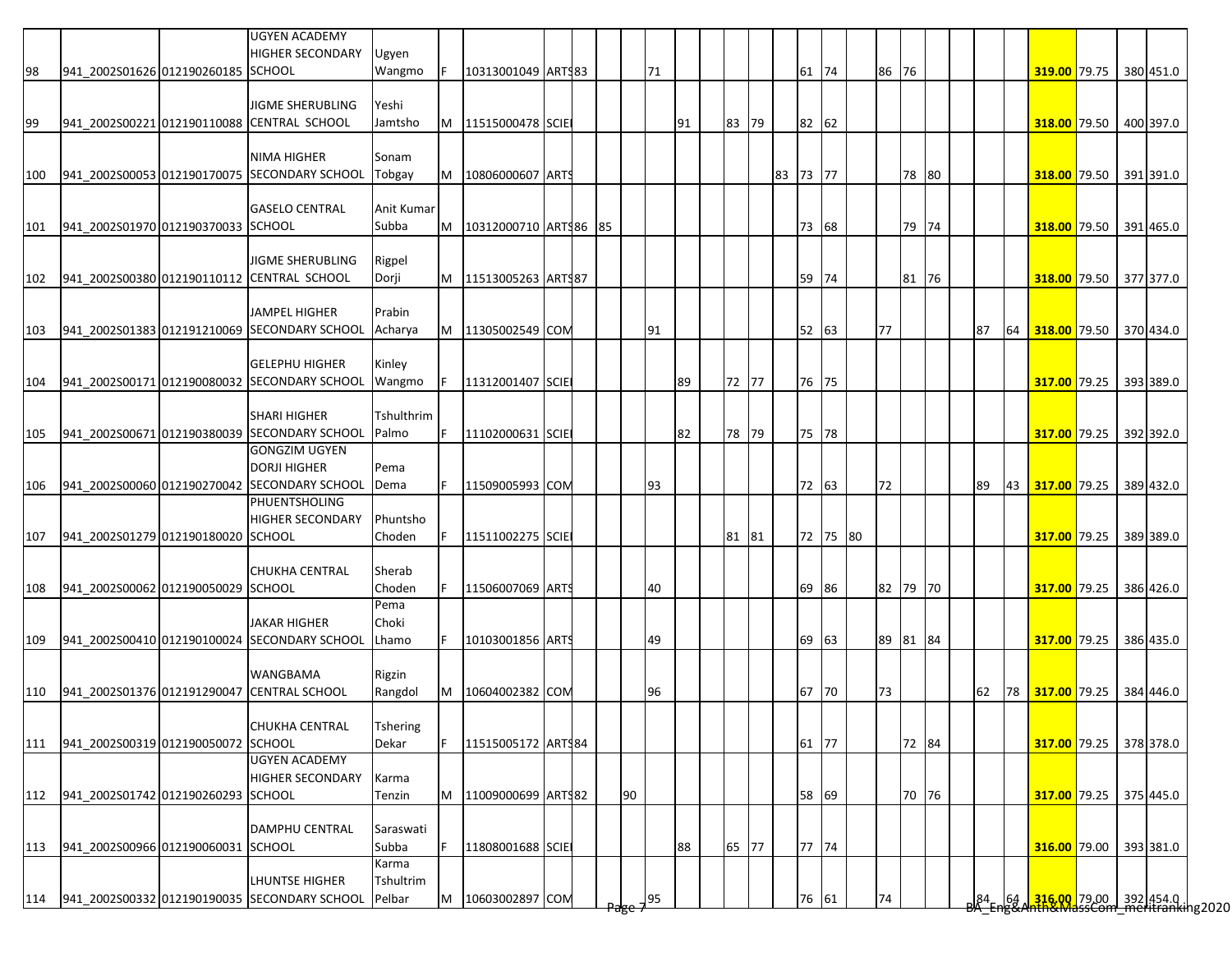|     |                                        | RANJUNG CENTRAL                              | Ugyen       |   |                    |  |        |    |    |       |          |          |          |    |  |    |    |                                                                                      |  |           |
|-----|----------------------------------------|----------------------------------------------|-------------|---|--------------------|--|--------|----|----|-------|----------|----------|----------|----|--|----|----|--------------------------------------------------------------------------------------|--|-----------|
| 115 | 941_2002S00658 012190210060 SCHOOL     |                                              | Tashi       | M | 11516001470 COM    |  |        | 90 |    |       |          | 75 60    | 81       |    |  | 85 | 59 | 316.00 79.00 391 450.0                                                               |  |           |
|     |                                        |                                              |             |   |                    |  |        |    |    |       |          |          |          |    |  |    |    |                                                                                      |  |           |
|     |                                        | LHUNTSE HIGHER                               | Tshering    |   |                    |  |        |    |    |       |          |          |          |    |  |    |    |                                                                                      |  |           |
| 116 |                                        | 941_2002S00657 012190190172 SECONDARY SCHOOL | Yuden       | F | 10601004517 ARTS   |  | 91     |    |    |       | 88 74 63 |          |          | 73 |  |    |    | 316.00 79.00 390 389.0                                                               |  |           |
|     |                                        | YANGCHENPHUG                                 |             |   |                    |  |        |    |    |       |          |          |          |    |  |    |    |                                                                                      |  |           |
|     |                                        |                                              |             |   |                    |  |        |    |    |       |          |          |          |    |  |    |    |                                                                                      |  |           |
|     |                                        | <b>HIGHER SECONDARY</b>                      | Sonam       |   |                    |  |        |    |    |       |          |          |          |    |  |    |    |                                                                                      |  |           |
| 117 | 941 2002S00399 012190020106 SCHOOL     |                                              | Choden      |   | 11914001434 SCIE   |  |        |    | 90 | 77 73 |          | 74 75    |          |    |  |    |    | 316.00 79.00                                                                         |  | 390 389.0 |
|     |                                        |                                              |             |   |                    |  |        |    |    |       |          |          |          |    |  |    |    |                                                                                      |  |           |
|     |                                        | <b>MOTITHANG HIGHER</b>                      | Pema        |   |                    |  |        |    |    |       |          |          |          |    |  |    |    |                                                                                      |  |           |
| 118 |                                        | 941 2002S00112 012190150080 SECONDARY SCHOOL | Zangmo      |   | 10710002548 SCIE   |  |        |    | 79 | 84 79 |          | 70 74 31 |          |    |  |    |    | 316.00 79.00 386 417.0                                                               |  |           |
|     |                                        |                                              |             |   |                    |  |        |    |    |       |          |          |          |    |  |    |    |                                                                                      |  |           |
|     |                                        | <b>GEDU HIGHER</b>                           | Chitra Bdr. |   |                    |  |        |    |    |       |          |          |          |    |  |    |    |                                                                                      |  |           |
| 119 |                                        | 941 2002S00214 012190390025 SECONDARY SCHOOL | Mongar      | M | 10205004829 SCIE   |  |        |    | 88 | 78 81 | 68       | 69       |          |    |  |    |    | 316.00 79.00 384 384.0                                                               |  |           |
|     |                                        | <b>UGYEN ACADEMY</b>                         |             |   |                    |  |        |    |    |       |          |          |          |    |  |    |    |                                                                                      |  |           |
|     |                                        | <b>HIGHER SECONDARY</b>                      | Kuenzang    |   |                    |  |        |    |    |       |          |          |          |    |  |    |    |                                                                                      |  |           |
| 120 | 941 2002S01649 012190260395 SCHOOL     |                                              | Yangchen    |   | 11411000608 COM86  |  |        | 78 |    |       | 66       | 69       |          |    |  | 83 |    | 72 316.00 79.00                                                                      |  | 382 454.0 |
|     |                                        |                                              | Mon         |   |                    |  |        |    |    |       |          |          |          |    |  |    |    |                                                                                      |  |           |
|     |                                        | <b>DAGA HIGHER</b>                           | Kumar       |   |                    |  |        |    |    |       |          |          |          |    |  |    |    |                                                                                      |  |           |
| 121 |                                        | 941_2002S02100 012190330034 SECONDARY SCHOOL | Chuwan      | M | 10304001137 COM    |  |        | 93 |    |       | 66       | 60       | 87       |    |  | 76 | 69 | 316.00 79.00                                                                         |  | 382 451.0 |
|     |                                        |                                              |             |   |                    |  |        |    |    |       |          |          |          |    |  |    |    |                                                                                      |  |           |
|     |                                        |                                              |             |   |                    |  |        |    |    |       |          |          |          |    |  |    |    |                                                                                      |  |           |
|     |                                        | <b>RANJUNG CENTRAL</b>                       | Zhenphen    |   |                    |  |        |    |    |       |          |          |          |    |  |    |    |                                                                                      |  |           |
| 122 | 941 2002S00028 012190210022            | <b>SCHOOL</b>                                | Kuenchap    | M | 11513002443 SCIE   |  |        |    | 89 | 81 82 |          | 65 64    |          |    |  |    |    | 316.00 79.00 381 381.0                                                               |  |           |
|     |                                        | YANGCHENPHUG                                 |             |   |                    |  |        |    |    |       |          |          |          |    |  |    |    |                                                                                      |  |           |
|     |                                        | <b>HIGHER SECONDARY</b>                      | Rajesh      |   |                    |  |        |    |    |       |          |          |          |    |  |    |    |                                                                                      |  |           |
| 123 | 941_2002S00083 012190020343 SCHOOL     |                                              | Monger      | M | 11810002973 COM    |  |        | 90 |    |       | 61       | 70       | 76       |    |  | 74 | 80 | 316.00 79.00 377 451.0                                                               |  |           |
|     |                                        |                                              |             |   |                    |  |        |    |    |       |          |          |          |    |  |    |    |                                                                                      |  |           |
|     |                                        | <b>BAJOTHANG HIGHER</b>                      | Kinley      |   |                    |  |        |    |    |       |          |          |          |    |  |    |    |                                                                                      |  |           |
| 124 |                                        | 941_2002S00830 012190030019 SECONDARY SCHOOL | Zangmo      |   | 11504005776 SCIE   |  |        |    |    | 89 79 |          | 61 71 77 |          |    |  |    |    | 316.00 79.00 377 377.0                                                               |  |           |
|     |                                        |                                              | Sonam       |   |                    |  |        |    |    |       |          |          |          |    |  |    |    |                                                                                      |  |           |
|     |                                        | <b>GELEPHU HIGHER</b>                        | Kesang      |   |                    |  |        |    |    |       |          |          |          |    |  |    |    |                                                                                      |  |           |
| 125 |                                        | 941 2002S01689 012190080123 SECONDARY SCHOOL | Dema        |   | 10101000938 COM    |  |        | 64 |    |       |          | 59 68    | 87       |    |  | 89 |    | 72 316.00 79.00 375 439.0                                                            |  |           |
|     |                                        | PHUENTSHOLING                                | Choki       |   |                    |  |        |    |    |       |          |          |          |    |  |    |    |                                                                                      |  |           |
|     |                                        | <b>HIGHER SECONDARY</b>                      | Pelden      |   |                    |  |        |    |    |       |          |          |          |    |  |    |    |                                                                                      |  |           |
|     | 126 941 2002S00173 012190180074 SCHOOL |                                              | Lhamo       |   | 11508004558 COM    |  |        | 84 |    |       |          | 76 79    | 76       |    |  | 67 |    | 64 315.00 78.75 391 446.0                                                            |  |           |
|     |                                        | YANGCHENPHUG                                 | Yangchen    |   |                    |  |        |    |    |       |          |          |          |    |  |    |    |                                                                                      |  |           |
|     |                                        | <b>HIGHER SECONDARY</b>                      | Tshomo      |   |                    |  |        |    |    |       |          |          |          |    |  |    |    |                                                                                      |  |           |
| 127 | 941 2002S01119 012190020290 SCHOOL     |                                              | Gyeltshen   |   | 11904001595 ARTS83 |  |        |    |    |       |          | 75 80    | 70 77 71 |    |  |    |    | 315.00 78.75 390 456.0                                                               |  |           |
|     |                                        |                                              |             |   |                    |  |        |    |    |       |          |          |          |    |  |    |    |                                                                                      |  |           |
|     |                                        | <b>CHUKHA CENTRAL</b>                        |             |   |                    |  |        |    |    |       |          |          |          |    |  |    |    |                                                                                      |  |           |
|     |                                        |                                              | Dechen      |   |                    |  |        |    |    |       |          |          |          |    |  |    |    |                                                                                      |  |           |
| 128 | 941_2002S02057 012190050119 SCHOOL     |                                              | Norzom      |   | 10713003259 COM    |  |        | 99 |    |       |          | 67 68    | 70       |    |  | 78 |    | 66 315.00 78.75 382 448.0                                                            |  |           |
|     |                                        | <b>UGYEN ACADEMY</b>                         |             |   |                    |  |        |    |    |       |          |          |          |    |  |    |    |                                                                                      |  |           |
|     |                                        | <b>HIGHER SECONDARY</b>                      | Sejal       |   |                    |  |        |    |    |       |          |          |          |    |  |    |    |                                                                                      |  |           |
| 129 | 941 2002S00392 012190260199 SCHOOL     |                                              | Sharma      |   | 11311000826 ARTS86 |  |        | 74 |    |       |          | 61 74    | 81 72    |    |  |    |    | 315.00 78.75 376 448.0                                                               |  |           |
|     |                                        | YANGCHENPHUG                                 |             |   |                    |  |        |    |    |       |          |          |          |    |  |    |    |                                                                                      |  |           |
|     |                                        | <b>HIGHER SECONDARY</b>                      | Tandin      |   |                    |  |        |    |    |       |          |          |          |    |  |    |    |                                                                                      |  |           |
| 130 | 941_2002S01130 012190020383 SCHOOL     |                                              | Wangchuk M  |   | 10713001746 COM    |  |        | 90 |    |       |          | 61 65    | 76       |    |  | 84 | 75 | 315.00 78.75                                                                         |  | 376 451.0 |
|     |                                        | <b>UGYEN ACADEMY</b>                         |             |   |                    |  |        |    |    |       |          |          |          |    |  |    |    |                                                                                      |  |           |
|     |                                        | <b>HIGHER SECONDARY</b>                      | Puran       |   |                    |  |        |    |    |       |          |          |          |    |  |    |    |                                                                                      |  |           |
| 131 | 941 2002S00203 012190260031 SCHOOL     |                                              | Adhikari    | M | 11206005505 SCIE   |  |        |    |    | 86 75 |          | 49 72 82 |          |    |  |    |    | <mark>315.00 78.75 364</mark> 364.0  <br><del>Nh&amp;MassCom meritranki</del> ng2020 |  |           |
|     |                                        |                                              |             |   |                    |  | Page & |    |    |       |          |          |          |    |  |    |    |                                                                                      |  |           |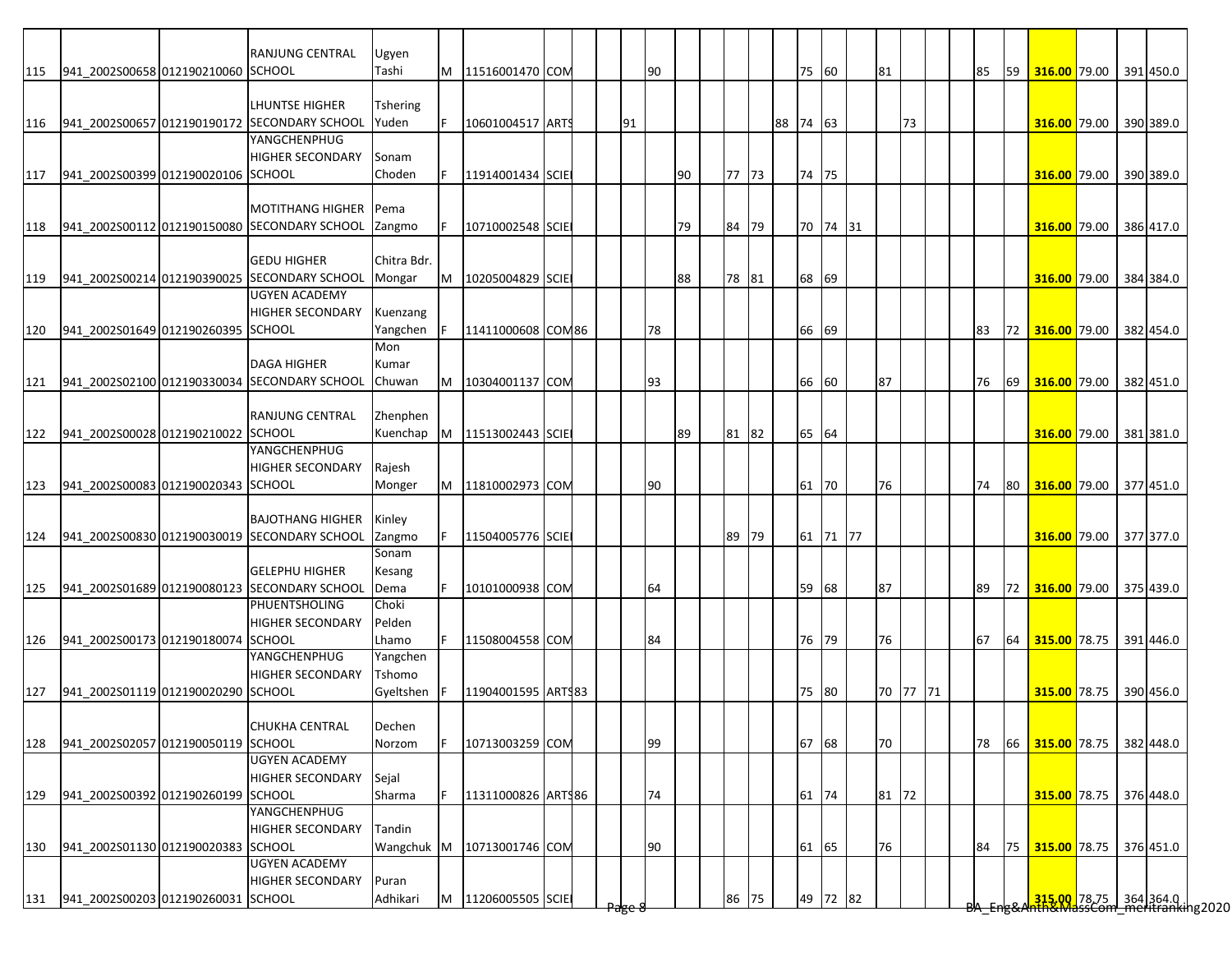|     |                                    | <b>UGYEN ACADEMY</b><br><b>HIGHER SECONDARY</b> | Rinchen   |    |                             |  |    |    |    |    |       |       |          |          |  |    |                                                                         |  |           |
|-----|------------------------------------|-------------------------------------------------|-----------|----|-----------------------------|--|----|----|----|----|-------|-------|----------|----------|--|----|-------------------------------------------------------------------------|--|-----------|
| 132 | 941 2002S00550 012190260062 SCHOOL |                                                 | Pemo      |    | 10903002944 SCIE            |  |    |    |    |    | 77 80 |       | 79 76 79 |          |  |    | 314.00 78.50 393 391.0                                                  |  |           |
|     |                                    | <b>MONGAR HIGHER</b>                            | Tshewang  |    |                             |  |    |    |    |    |       |       |          |          |  |    |                                                                         |  |           |
| 133 |                                    | 941 2002S01049 012190140166 SECONDARY SCHOOL    | Lhendup   | M  | 11703001164 SCIE            |  |    |    |    | 85 | 67 78 |       | 77 74 63 |          |  |    | 314.00 78.50 391 444.0                                                  |  |           |
|     |                                    |                                                 |           |    |                             |  |    |    |    |    |       |       |          |          |  |    |                                                                         |  |           |
|     |                                    | <b>PELJORLING HIGHER</b>                        | Sonam     |    |                             |  |    |    |    |    |       |       |          |          |  |    |                                                                         |  |           |
| 134 |                                    | 941 2002S00297 012190460037 SECONDARY SCHOOL    | Jamtsho   | M  | 10710002842 SCIE            |  | 90 |    |    | 79 | 70 54 | 72 73 |          |          |  |    | 314.00 78.50 386 438.0                                                  |  |           |
|     |                                    | <b>SAMTSE HIGHER</b>                            | Parbata   |    |                             |  |    |    |    |    |       |       |          |          |  |    |                                                                         |  |           |
| 135 |                                    | 941_2002S01467 012190240043 SECONDARY SCHOOL    | Chhetri   |    | 11208003968 SCIE            |  |    |    |    | 89 | 78 74 | 71 73 |          |          |  |    | 314.00 78.50 385 385.0                                                  |  |           |
|     |                                    |                                                 |           |    |                             |  |    |    |    |    |       |       |          |          |  |    |                                                                         |  |           |
|     |                                    | <b>JIGME SHERUBLING</b>                         | Sonam     |    |                             |  |    |    |    |    |       |       |          |          |  |    |                                                                         |  |           |
| 136 |                                    | 941_2002S00278 012190110008 CENTRAL SCHOOL      | Cheki     | F. | 11514000668 SCIE            |  |    |    |    |    | 78 75 |       | 70 67 94 |          |  |    | 314.00 78.50 384 384.0                                                  |  |           |
|     |                                    | <b>UGYEN ACADEMY</b>                            |           |    |                             |  |    |    |    |    |       |       |          |          |  |    |                                                                         |  |           |
|     | 941 2002S00370 012190260045 SCHOOL | <b>HIGHER SECONDARY</b>                         | Ngawang   |    |                             |  |    |    |    |    |       |       |          |          |  |    |                                                                         |  |           |
| 137 |                                    |                                                 | Yeshi     | M  | 11503001289 SCIE            |  |    |    |    | 88 | 81 84 | 70 61 |          |          |  |    | 314.00 78.50 384 384.0                                                  |  |           |
|     |                                    | <b>MONGAR HIGHER</b>                            | Rinchen   |    |                             |  |    |    |    |    |       |       |          |          |  |    |                                                                         |  |           |
| 138 |                                    | 941 2002S00857 012190140146 SECONDARY SCHOOL    | Gyelmo    |    | 10707002454 COM             |  |    | 83 |    |    |       | 69    | 72       | 83       |  | 76 | 65 314.00 78.50 383 448.0                                               |  |           |
|     |                                    |                                                 |           |    |                             |  |    |    |    |    |       |       |          |          |  |    |                                                                         |  |           |
|     |                                    | <b>ORONG HIGHER</b>                             | Singye    |    |                             |  |    |    |    |    |       |       |          |          |  |    |                                                                         |  |           |
| 139 |                                    | 941_2002S01791 012190760061 SECONDARY SCHOOL    | Dema      | F. | 11607000085 COM             |  |    |    | 92 |    |       | 69 63 |          | 76       |  | 83 | 70 314.00 78.50 383 453.0                                               |  |           |
|     |                                    |                                                 |           |    |                             |  |    |    |    |    |       |       |          |          |  |    |                                                                         |  |           |
|     | 941 2002S01074 012190070137 SCHOOL | <b>DRUKGYEL CENTRAL</b>                         | Sonam     |    |                             |  |    |    |    |    |       |       |          | 77       |  |    |                                                                         |  |           |
| 140 |                                    |                                                 | Tshering  | M  | 10810001395 COM             |  |    |    | 88 |    |       | 67    | 64       |          |  | 85 | 77 314.00 78.50 381 458.0                                               |  |           |
|     |                                    | <b>JAKAR HIGHER</b>                             | Dema      |    |                             |  |    |    |    |    |       |       |          |          |  |    |                                                                         |  |           |
| 141 |                                    | 941 2002S00234 012190100057 SECONDARY SCHOOL    | Yangchen  | F  | 10101003353 ARTS            |  |    |    | 84 |    |       | 66    | 62       | 89 78 79 |  |    | 314.00 78.50 380 458.0                                                  |  |           |
|     |                                    | <b>UGYEN ACADEMY</b>                            |           |    |                             |  |    |    |    |    |       |       |          |          |  |    |                                                                         |  |           |
|     |                                    | <b>HIGHER SECONDARY</b>                         | Ugyen     |    |                             |  |    |    |    |    |       |       |          |          |  |    |                                                                         |  |           |
| 142 | 941 2002S00121 012190260036 SCHOOL |                                                 |           |    | Wangchuk M 11704001613 SCIE |  |    |    |    |    | 87 78 | 59    | 66 83    |          |  |    | 314.00 78.50 373 373.0                                                  |  |           |
|     |                                    |                                                 |           |    |                             |  |    |    |    |    |       |       |          |          |  |    |                                                                         |  |           |
|     |                                    | <b>ZHEMGANG CENTRAL Sonam</b>                   |           |    |                             |  |    |    |    |    |       |       |          |          |  |    |                                                                         |  |           |
| 143 | 941 2002S01927 012190280031 SCHOOL |                                                 | Tenzin    |    | M 12007002000 SCIE          |  |    |    |    | 87 | 65 70 | 87    | 69       |          |  |    | 313.00 78.25 400 378.0                                                  |  |           |
|     |                                    | <b>SHERUBLING</b>                               | Tsheltrim |    |                             |  |    |    |    |    |       |       |          |          |  |    |                                                                         |  |           |
| 144 |                                    | 941 2002S01581 012190230023 CENTRAL SCHOOL      | Dorji     |    | M 11302001238 SCIE          |  |    |    |    | 80 | 72 82 |       | 76 75 59 |          |  |    | 313.00 78.25 389 444.0                                                  |  |           |
|     |                                    |                                                 |           |    |                             |  |    |    |    |    |       |       |          |          |  |    |                                                                         |  |           |
|     |                                    | DAMPHU CENTRAL                                  | Pema      |    |                             |  |    |    |    |    |       |       |          |          |  |    |                                                                         |  |           |
| 145 | 941 2002S02149 012190060244 SCHOOL |                                                 | Choki     | F  | 10309002836 ARTS            |  | 82 |    |    |    |       | 75 73 |          | 82 68 76 |  |    | 313.00 78.25 388 456.0                                                  |  |           |
|     |                                    |                                                 |           |    |                             |  |    |    |    |    |       |       |          |          |  |    |                                                                         |  |           |
|     |                                    | PUNAKHA CENTRAL                                 | Pemba     |    |                             |  |    |    |    |    |       |       |          |          |  |    |                                                                         |  |           |
| 146 | 941_2002S00254 012190200091 SCHOOL |                                                 | Lham      |    | 11912001223 SCIE            |  |    |    |    | 87 | 82 76 | 75 68 |          |          |  |    | 313.00 78.25                                                            |  | 388 388.0 |
|     |                                    | YADI HIGHER                                     | Sonam     |    |                             |  |    |    |    |    |       |       |          |          |  |    |                                                                         |  |           |
| 147 |                                    | 941 2002S00745 012190650072 SECONDARY SCHOOL    | Yuden     | F. | 10710001186 ARTS87          |  |    |    |    |    |       | 74    | 67       | 83 64 76 |  |    | 313.00 78.25                                                            |  | 387 451.0 |
|     |                                    |                                                 |           |    |                             |  |    |    |    |    |       |       |          |          |  |    |                                                                         |  |           |
|     |                                    | <b>DRUKGYEL CENTRAL</b>                         | Jambay    |    |                             |  |    |    |    |    |       |       |          |          |  |    |                                                                         |  |           |
| 148 | 941 2002S00552 012190070066 SCHOOL |                                                 | Dorji     | M  | 11407002279 SCIE            |  |    |    |    | 81 | 70 82 | 74    | 76       |          |  |    | <mark>.313.00.</mark> 78.25 387 383.0  <br>hth&MassCom meritranking2020 |  |           |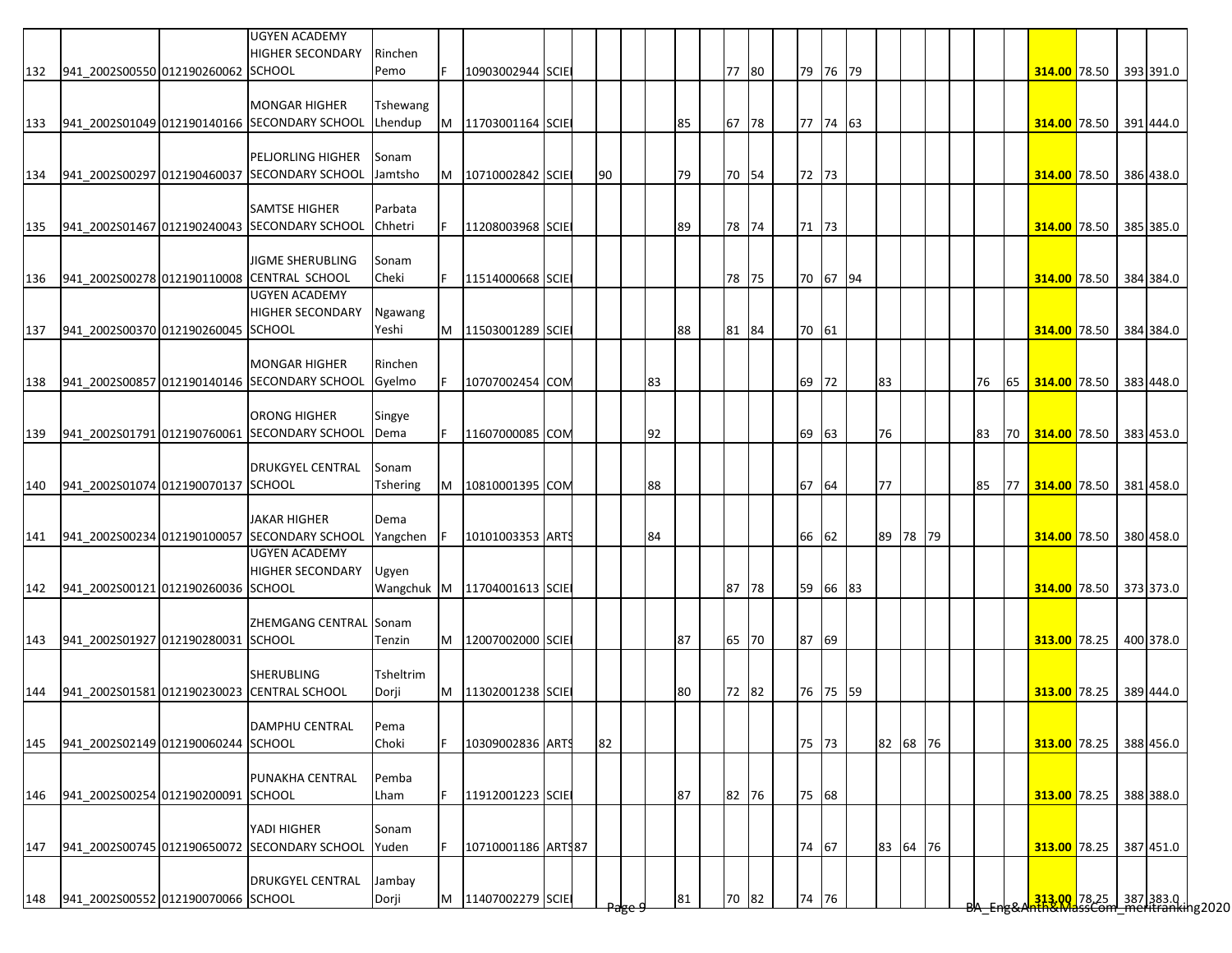|     |                                        | TENDRUK CENTRAL                                  | Khara<br>Nanda  |   |                       |  |       |    |    |       |    |          |          |       |  |           |    |                                                                                         |  |           |
|-----|----------------------------------------|--------------------------------------------------|-----------------|---|-----------------------|--|-------|----|----|-------|----|----------|----------|-------|--|-----------|----|-----------------------------------------------------------------------------------------|--|-----------|
| 149 | 941 2002S01524 012190620104 SCHOOL     |                                                  | Dulal           | M | 11206003843 ARTS84 91 |  |       |    |    |       |    | 71 67    |          | 69 71 |  |           |    | 313.00 78.25 384 453.0                                                                  |  |           |
|     |                                        |                                                  |                 |   |                       |  |       |    |    |       |    |          |          |       |  |           |    |                                                                                         |  |           |
|     |                                        | <b>GASELO CENTRAL</b>                            | Dorji           |   |                       |  |       |    |    |       |    |          |          |       |  |           |    |                                                                                         |  |           |
| 150 | 941 2002S01095 012190370068 SCHOOL     |                                                  | Gyeltshen       |   | M 11914001911 COM     |  |       | 97 |    |       |    | 71 63    | 59       |       |  | 81        |    | 72 313.00 78.25 384 443.0                                                               |  |           |
|     |                                        |                                                  |                 |   |                       |  |       |    |    |       |    |          |          |       |  |           |    |                                                                                         |  |           |
|     |                                        | <b>MONGAR HIGHER</b>                             | Kinley          |   |                       |  |       |    |    |       |    |          |          |       |  |           |    |                                                                                         |  |           |
|     |                                        | 151 941_2002S01125 012190140124 SECONDARY SCHOOL | Rabgay          | M | 10706003336 COM       |  |       | 96 |    |       | 70 | 58       | 78       |       |  | 81        | 66 | 313.00 78.25 383 449.0                                                                  |  |           |
|     |                                        |                                                  |                 |   |                       |  |       |    |    |       |    |          |          |       |  |           |    |                                                                                         |  |           |
|     |                                        | <b>BAYLING CENTRAL</b>                           | Pema            |   |                       |  |       |    |    |       |    |          |          |       |  |           |    |                                                                                         |  |           |
| 152 | 941_2002S02008 012190040040 SCHOOL     |                                                  | Rinzin          | M | 11607000753 SCIE      |  |       |    | 71 | 87 82 |    | 66 66 78 |          |       |  |           |    | 313.00 78.25 379 450.0                                                                  |  |           |
|     |                                        |                                                  |                 |   |                       |  |       |    |    |       |    |          |          |       |  |           |    |                                                                                         |  |           |
|     |                                        | <b>CHUKHA CENTRAL</b>                            | Lobzang         |   |                       |  |       |    |    |       |    |          |          |       |  |           |    |                                                                                         |  |           |
| 153 | 941_2002S00772 012190050131 SCHOOL     |                                                  | Tshewang        | M | 10905001407 COM       |  |       | 90 |    |       | 62 | 69       | 83       |       |  | 71        | 63 | 313.00 78.25 375 438.0                                                                  |  |           |
|     |                                        | <b>UGYEN ACADEMY</b>                             |                 |   |                       |  |       |    |    |       |    |          |          |       |  |           |    |                                                                                         |  |           |
|     |                                        | <b>HIGHER SECONDARY</b>                          | Dorji           |   |                       |  |       |    |    |       |    |          |          |       |  |           |    |                                                                                         |  |           |
| 154 | 941 2002S00476 012190260389 SCHOOL     |                                                  | Yangchen        |   | 11009001618 COM       |  |       | 89 |    |       | 59 | 70       |          |       |  | 93        |    | 61 313.00 78.25 372 372.0                                                               |  |           |
|     |                                        | <b>UGYEN ACADEMY</b>                             |                 |   |                       |  |       |    |    |       |    |          |          |       |  |           |    |                                                                                         |  |           |
|     |                                        | <b>HIGHER SECONDARY</b>                          | Yona            |   |                       |  |       |    |    |       |    |          |          |       |  |           |    |                                                                                         |  |           |
| 155 | 941 2002S00443 012190260460 SCHOOL     |                                                  | Tamang          | M | 11801000398 COM       |  |       | 96 |    |       |    | 57 65    |          |       |  | 90        |    | 62 313.00 78.25 370 370.0                                                               |  |           |
|     |                                        |                                                  |                 |   |                       |  |       |    |    |       |    |          |          |       |  |           |    |                                                                                         |  |           |
|     |                                        | <b>DAMPHU CENTRAL</b>                            | Yugyal          |   |                       |  |       |    |    |       |    |          |          |       |  |           |    |                                                                                         |  |           |
|     | 156 941 2002S00543 012190060083 SCHOOL |                                                  | Tamang          | M | 11311000191 COM       |  |       | 85 |    |       |    | 56 72    |          |       |  | 85        |    | 71 313.00 78.25 369 369.0                                                               |  |           |
|     |                                        |                                                  |                 |   |                       |  |       |    |    |       |    |          |          |       |  |           |    |                                                                                         |  |           |
|     |                                        | <b>JIGME SHERUBLING</b>                          | Thinley         |   |                       |  |       |    |    |       |    |          |          |       |  |           |    |                                                                                         |  |           |
| 157 |                                        | 941_2002S00088 012190110038 CENTRAL SCHOOL       | Jamtsho         | M | 10907000767 SCIE      |  |       |    | 80 | 84 79 |    | 79 69    |          |       |  |           |    | 312.00 78.00 391 391.0                                                                  |  |           |
|     |                                        |                                                  |                 |   |                       |  |       |    |    |       |    |          |          |       |  |           |    |                                                                                         |  |           |
|     |                                        | <b>DAMPHU CENTRAL</b>                            | Choki           |   |                       |  |       |    |    |       |    |          |          |       |  |           |    |                                                                                         |  |           |
| 158 | 941_2002S01086 012190060053 SCHOOL     |                                                  | Wangmo          |   | 11808000972 SCIE      |  |       |    | 87 | 61 79 |    | 76 70    |          |       |  |           |    | 312.00 78.00 388 373.0                                                                  |  |           |
|     |                                        |                                                  |                 |   |                       |  |       |    |    |       |    |          |          |       |  |           |    |                                                                                         |  |           |
|     |                                        | <b>MOTITHANG HIGHER</b>                          | <b>Tshering</b> |   |                       |  |       |    |    |       |    |          |          |       |  |           |    |                                                                                         |  |           |
| 159 |                                        | 941_2002S01426 012190150253 SECONDARY SCHOOL     | Wangmo          | F | 10502000072 ARTS83    |  |       |    |    |       |    | 75 77    | 63 66 77 |       |  |           |    | 312.00 78.00 387 441.0                                                                  |  |           |
|     |                                        |                                                  |                 |   |                       |  |       |    |    |       |    |          |          |       |  |           |    |                                                                                         |  |           |
|     |                                        | LHUNTSE HIGHER                                   | Wangchen        |   |                       |  |       |    |    |       |    |          |          |       |  |           |    |                                                                                         |  |           |
| 160 |                                        | 941_2002S00287 012190190022 SECONDARY SCHOOL     | Dorji           | M | 10601003456 SCIE      |  |       |    |    | 77 80 |    | 75 73 82 |          |       |  |           |    | 312.00 78.00                                                                            |  | 387 387.0 |
|     |                                        |                                                  |                 |   |                       |  |       |    |    |       |    |          |          |       |  |           |    |                                                                                         |  |           |
|     |                                        | <b>PUNAKHA CENTRAL</b>                           | Passang         |   |                       |  |       |    |    |       |    |          |          |       |  |           |    |                                                                                         |  |           |
|     | 161 941 2002S00180 012190200028 SCHOOL |                                                  | Zangmo          |   | 11914000730 SCIE      |  |       |    | 87 | 81 64 |    | 74 70    |          |       |  |           |    | 312.00 78.00 386 376.0                                                                  |  |           |
|     |                                        |                                                  |                 |   |                       |  |       |    |    |       |    |          |          |       |  |           |    |                                                                                         |  |           |
|     |                                        | <b>GELEPHU HIGHER</b>                            | <b>Tshering</b> |   |                       |  |       |    |    |       |    |          |          |       |  |           |    |                                                                                         |  |           |
| 162 |                                        | 941 2002S01361 012190080129 SECONDARY SCHOOL     | Lhamo           |   | 11704002752 COM       |  |       | 90 |    |       |    | 72 61    | 67       |       |  | 89        | 63 | 312.00 78.00 384 442.0                                                                  |  |           |
|     |                                        | <b>UGYEN ACADEMY</b>                             |                 |   |                       |  |       |    |    |       |    |          |          |       |  |           |    |                                                                                         |  |           |
|     |                                        | <b>HIGHER SECONDARY</b>                          | Pema            |   |                       |  |       |    |    |       |    |          |          |       |  |           |    |                                                                                         |  |           |
| 163 | 941 2002S02123 012190260216 SCHOOL     |                                                  | Yangki          |   | 10212000101 ARTS      |  | 89 90 |    |    |       |    | 62 63    |          | 69 70 |  |           |    | 312.00 78.00 374 443.0                                                                  |  |           |
|     |                                        | <b>UGYEN ACADEMY</b>                             |                 |   |                       |  |       |    |    |       |    |          |          |       |  |           |    |                                                                                         |  |           |
|     |                                        | <b>HIGHER SECONDARY</b>                          | Choedrup        |   |                       |  |       |    |    |       |    |          |          |       |  |           |    |                                                                                         |  |           |
| 164 | 941_2002S00331 012190260041 SCHOOL     |                                                  | Lama            | M | 11311000778 SCIE      |  |       |    |    | 83 87 |    | 60 68 74 |          |       |  |           |    | 312.00 78.00 372 372.0                                                                  |  |           |
|     |                                        |                                                  |                 |   |                       |  |       |    |    |       |    |          |          |       |  |           |    |                                                                                         |  |           |
|     |                                        | <b>DAMPHU CENTRAL</b>                            | Akash           |   |                       |  |       |    |    |       |    |          |          |       |  |           |    |                                                                                         |  |           |
| 165 | 941_2002S01863 012190060067 SCHOOL     |                                                  | Chhetri         | M | 11303005630 COM       |  |       | 79 |    |       |    | 55 67    | 76       |       |  | $90 - 61$ |    | <mark>.312.00.</mark> 78.00 367 428.0  <br><del>nth&amp;MassCom meritranki</del> ng2020 |  |           |
|     |                                        |                                                  |                 |   |                       |  |       |    |    |       |    |          |          |       |  |           |    |                                                                                         |  |           |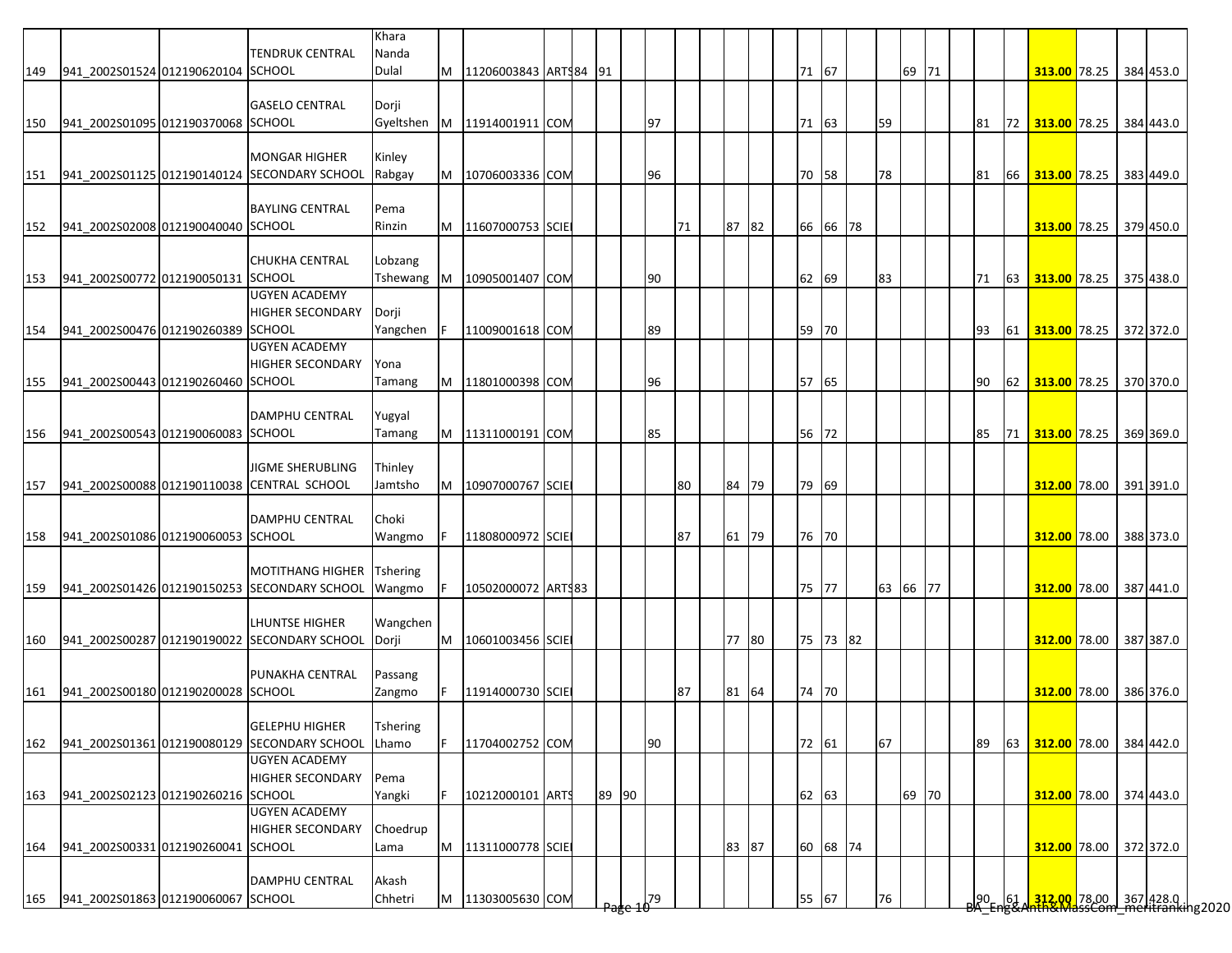|     |                                        | <b>UGYEN ACADEMY</b><br><b>HIGHER SECONDARY</b>  | Sonam<br>Choeing |   |                  |  |       |                  |    |    |          |  |       |          |    |          |       |    |                                                                     |  |           |
|-----|----------------------------------------|--------------------------------------------------|------------------|---|------------------|--|-------|------------------|----|----|----------|--|-------|----------|----|----------|-------|----|---------------------------------------------------------------------|--|-----------|
| 166 | 941_2002S00117 012190260019 SCHOOL     |                                                  | Seldon           |   | 11007001402 SCIE |  |       |                  |    |    | 80 77    |  |       | 54 68 87 |    |          |       |    | 312.00 78.00                                                        |  | 366 366.0 |
|     |                                        |                                                  |                  |   |                  |  |       |                  |    |    |          |  |       |          |    |          |       |    |                                                                     |  |           |
|     |                                        | <b>MOTITHANG HIGHER</b>                          | Sangay           |   |                  |  |       |                  |    |    |          |  |       |          |    |          |       |    |                                                                     |  |           |
| 167 |                                        | 941 2002S00321 012190150084 SECONDARY SCHOOL     | Dechen           |   | 11605001089 SCIE |  |       |                  |    | 88 | 76 76    |  | 80 67 |          |    |          |       |    | 311.00 77.75 391 387.0                                              |  |           |
|     |                                        |                                                  |                  |   |                  |  |       |                  |    |    |          |  |       |          |    |          |       |    |                                                                     |  |           |
|     |                                        | <b>JIGME SHERUBLING</b>                          | Sangay           |   |                  |  |       |                  |    |    |          |  |       |          |    |          |       |    |                                                                     |  |           |
| 168 |                                        | 941 2002S00843 012190110032 CENTRAL SCHOOL       | Yeshi            | M | 11516000738 SCIE |  |       |                  |    |    | 90 80    |  |       | 78 63 75 |    |          |       |    | 311.00 77.75                                                        |  | 389 386.0 |
|     |                                        |                                                  |                  |   |                  |  |       |                  |    |    |          |  |       |          |    |          |       |    |                                                                     |  |           |
|     |                                        | <b>DAMPHU CENTRAL</b>                            | Phub             |   |                  |  |       |                  |    |    |          |  |       |          |    |          |       |    |                                                                     |  |           |
| 169 | 941_2002S01684 012190060200 SCHOOL     |                                                  | Lham             |   | 11908001233 ARTS |  |       |                  | 56 |    |          |  | 75 71 |          |    | 90 75 75 |       |    | 311.00 77.75                                                        |  | 386 442.0 |
|     |                                        |                                                  |                  |   |                  |  |       |                  |    |    |          |  |       |          |    |          |       |    |                                                                     |  |           |
|     |                                        | <b>MOTITHANG HIGHER</b>                          |                  |   |                  |  |       |                  |    |    |          |  |       |          |    |          |       |    |                                                                     |  |           |
| 170 |                                        | 941_2002S00601 012190150040 SECONDARY SCHOOL     | Mani Dem         |   | 11904000087 SCIE |  |       |                  |    | 86 | 82 68    |  |       | 75 68 68 |    |          |       |    | 311.00 77.75                                                        |  | 386 447.0 |
|     |                                        |                                                  |                  |   |                  |  |       |                  |    |    |          |  |       |          |    |          |       |    |                                                                     |  |           |
|     |                                        | <b>GELEPHU HIGHER</b>                            | Apsara           |   |                  |  |       |                  |    |    |          |  |       |          |    |          |       |    |                                                                     |  |           |
|     |                                        | 171 941_2002S00149 012190080025 SECONDARY SCHOOL | Subba            |   | 10304003534 SCIE |  |       |                  |    | 90 | 75 80    |  | 74 66 |          |    |          |       |    | 311.00 77.75                                                        |  | 385 385.0 |
|     |                                        | <b>SARPANG CENTRAL</b>                           | Kinley           |   |                  |  |       |                  |    |    |          |  |       |          |    |          |       |    |                                                                     |  |           |
|     | 172 941_2002S01962 012190490084 SCHOOL |                                                  | Gyalmo           |   | 11705000959 ARTS |  | 81 85 |                  |    |    |          |  | 73 68 |          |    |          | 64 77 |    | 311.00 77.75 384 448.0                                              |  |           |
|     |                                        |                                                  |                  |   |                  |  |       |                  |    |    |          |  |       |          |    |          |       |    |                                                                     |  |           |
|     |                                        | <b>JAKAR HIGHER</b>                              | Pema             |   |                  |  |       |                  |    |    |          |  |       |          |    |          |       |    |                                                                     |  |           |
|     |                                        | 173 941_2002S00687 012190100149 SECONDARY SCHOOL | Lhaki            |   | 10104000619 SCIE |  |       |                  |    | 80 | 84 79    |  |       | 69 68 77 |    |          |       |    | 311.00 77.75 380 457.0                                              |  |           |
|     |                                        |                                                  |                  |   |                  |  |       |                  |    |    |          |  |       |          |    |          |       |    |                                                                     |  |           |
|     |                                        | PUNAKHA CENTRAL                                  | Ngawang          |   |                  |  |       |                  |    |    |          |  |       |          |    |          |       |    |                                                                     |  |           |
| 174 | 941 2002S01646 012190200086 SCHOOL     |                                                  | Dema             |   | 11008000411 SCIE |  |       |                  |    | 85 | 81 64    |  |       | 67 71 74 |    |          |       |    | 311.00 77.75 378 442.0                                              |  |           |
|     |                                        |                                                  | Mani             |   |                  |  |       |                  |    |    |          |  |       |          |    |          |       |    |                                                                     |  |           |
|     |                                        |                                                  | Kumar            |   |                  |  |       |                  |    |    |          |  |       |          |    |          |       |    |                                                                     |  |           |
| 175 | 941_2002S01263 012191390009            |                                                  | Sharma           | M | 10205007889 SCIE |  |       |                  |    | 92 | 67 85    |  | 64 67 |          |    |          |       |    | 311.00 77.75 375 375.0                                              |  |           |
|     |                                        |                                                  |                  |   |                  |  |       |                  |    |    |          |  |       |          |    |          |       |    |                                                                     |  |           |
|     |                                        | <b>DRUKGYEL CENTRAL</b>                          | Sonam            |   |                  |  |       |                  |    |    |          |  |       |          |    |          |       |    |                                                                     |  |           |
| 176 | 941_2002S00817 012190070122 SCHOOL     |                                                  | Tshering         |   | 10810000351 COM  |  |       |                  | 96 |    |          |  | 55 71 |          | 67 |          |       | 77 | 58 311.00 77.75 366 424.0                                           |  |           |
|     |                                        | <b>UGYEN ACADEMY</b>                             |                  |   |                  |  |       |                  |    |    |          |  |       |          |    |          |       |    |                                                                     |  |           |
|     |                                        | <b>HIGHER SECONDARY</b>                          |                  |   |                  |  |       |                  |    |    |          |  |       |          |    |          |       |    |                                                                     |  |           |
| 177 | 941_2002S00907 012190260038 SCHOOL     |                                                  | Kiran Rai        | M | 11206002841 SCIE |  |       |                  |    |    | 69 82 81 |  |       | 53 66 82 |    |          |       |    | 311.00 77.75                                                        |  | 364 433.0 |
|     |                                        |                                                  |                  |   |                  |  |       |                  |    |    |          |  |       |          |    |          |       |    |                                                                     |  |           |
|     |                                        | <b>JIGME SHERUBLING</b>                          | Yangchen         |   |                  |  |       |                  |    |    |          |  |       |          |    |          |       |    |                                                                     |  |           |
| 178 |                                        | 941_2002S00340 012190110014 CENTRAL SCHOOL       | Lhamo            |   | 11504004502 SCIE |  |       |                  |    | 86 | 79 82    |  | 80 62 |          |    |          |       |    | 310.00 77.50 390 389.0                                              |  |           |
|     |                                        |                                                  |                  |   |                  |  |       |                  |    |    |          |  |       |          |    |          |       |    |                                                                     |  |           |
|     |                                        | MOTITHANG HIGHER                                 | Ngawang          |   |                  |  |       |                  |    |    |          |  |       |          |    |          |       |    |                                                                     |  |           |
| 179 |                                        | 941_2002S01531 012190150041 SECONDARY SCHOOL     | Choden           |   | 11103000883 SCIE |  |       |                  |    | 83 | 81 72    |  | 79 67 |          |    |          |       |    | 310.00 77.50 389 382.0                                              |  |           |
|     |                                        | <b>PHUENTSHOLING</b>                             |                  |   |                  |  |       |                  |    |    |          |  |       |          |    |          |       |    |                                                                     |  |           |
|     |                                        | <b>HIGHER SECONDARY</b>                          | Sonam            |   |                  |  |       |                  |    |    |          |  |       |          |    |          |       |    |                                                                     |  |           |
| 180 | 941 2002S00046 012190180057 SCHOOL     |                                                  | Choden           |   | 11504001590 SCIE |  |       |                  |    | 82 | 70 78    |  | 77 73 |          |    |          |       |    | 310.00 77.50 387 380.0                                              |  |           |
|     |                                        | <b>ORONG HIGHER</b>                              |                  |   |                  |  |       |                  |    |    |          |  |       |          |    |          |       |    |                                                                     |  |           |
|     |                                        |                                                  | Tshewang         |   |                  |  |       |                  |    |    |          |  |       |          |    |          |       |    |                                                                     |  |           |
| 181 |                                        | 941_2002S00707 012190760113 SECONDARY SCHOOL     | Samdup           | M | 11104004428 ARTS |  |       |                  | 86 |    |          |  | 76 66 |          |    | 82 70    |       |    | 310.00 77.50 386 380.0                                              |  |           |
|     |                                        | <b>BAYLING CENTRAL</b>                           | Guru             |   |                  |  |       |                  |    |    |          |  |       |          |    |          |       |    |                                                                     |  |           |
|     | 182 941_2002S01731 012190040002 SCHOOL |                                                  | Wangmo           |   | 11603004275 SCIE |  |       | $\frac{191}{65}$ |    | 74 | 65 68    |  | 75 70 |          |    |          |       |    |                                                                     |  |           |
|     |                                        |                                                  |                  |   |                  |  |       |                  |    |    |          |  |       |          |    |          |       |    | <mark>310.00 77.50 385</mark> 443.0<br>hth&MassCom meritranking2020 |  |           |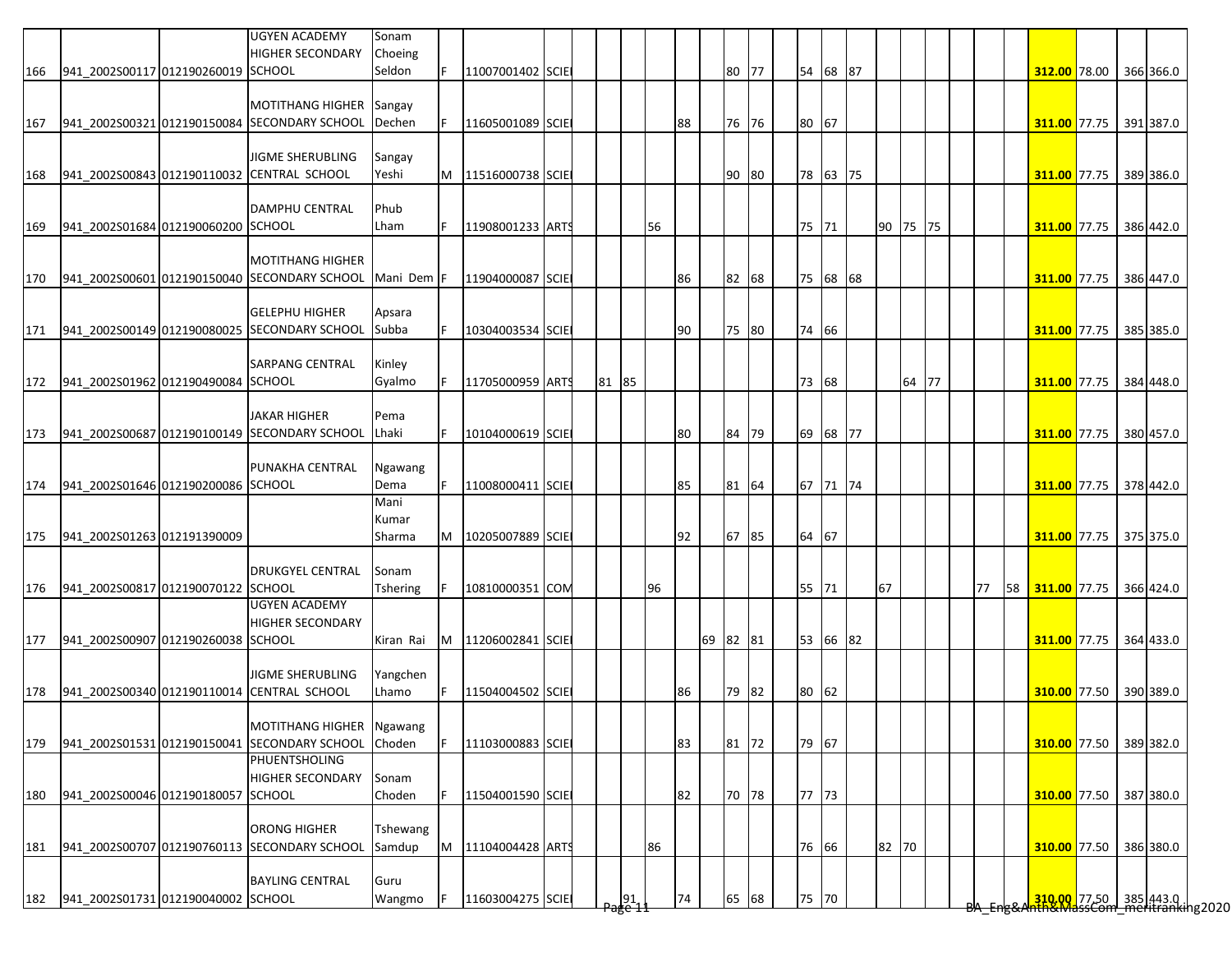|     |                                    | DAMPHU CENTRAL                                               | Sonam           |    |                    |  |    |     |    |       |  |          |          |    |    |                |     |                                                                                                                |  |           |
|-----|------------------------------------|--------------------------------------------------------------|-----------------|----|--------------------|--|----|-----|----|-------|--|----------|----------|----|----|----------------|-----|----------------------------------------------------------------------------------------------------------------|--|-----------|
| 183 | 941 2002S00139 012190060164 SCHOOL |                                                              | Zangmo          |    | 11506005292 ARTS83 |  |    |     |    |       |  | 73 72    |          | 69 | 82 |                |     | 310.00 77.50 383 379.0                                                                                         |  |           |
|     |                                    | JIGME SHERUBLING                                             | Tshering        |    |                    |  |    |     |    |       |  |          |          |    |    |                |     |                                                                                                                |  |           |
| 184 |                                    | 941_2002S00228 012190110010 CENTRAL SCHOOL                   | Choki           | F. | 11503004795 SCIE   |  |    |     | 89 | 79 68 |  | 72 70    |          |    |    |                |     | 310.00 77.50 382 378.0                                                                                         |  |           |
|     |                                    |                                                              |                 |    |                    |  |    |     |    |       |  |          |          |    |    |                |     |                                                                                                                |  |           |
|     |                                    | SARPANG CENTRAL                                              | Laxmi Devi      |    |                    |  |    |     |    |       |  |          |          |    |    |                |     |                                                                                                                |  |           |
| 185 | 941 2002S00909 012190490121 SCHOOL |                                                              | Ghalley         | F. | 11303000058 COM    |  |    | 77  |    |       |  | 63 60    | 85       |    |    | 87             | 78  | 310.00 77.50 373 450.0                                                                                         |  |           |
|     |                                    |                                                              |                 |    |                    |  |    |     |    |       |  |          |          |    |    |                |     |                                                                                                                |  |           |
|     |                                    | <b>DAMPHU CENTRAL</b>                                        | Dechen          |    |                    |  |    |     |    |       |  |          |          |    |    |                |     |                                                                                                                |  |           |
| 186 | 941 2002S00070 012190060185 SCHOOL |                                                              | Tamang          |    | 11804000180 ARTS   |  |    | 29  |    |       |  | 62 64    | 86 75 85 |    |    |                |     | 310.00 77.50 372 401.0                                                                                         |  |           |
|     |                                    |                                                              |                 |    |                    |  |    |     |    |       |  |          |          |    |    |                |     |                                                                                                                |  |           |
|     |                                    | DAMPHU CENTRAL                                               | Sonam           |    |                    |  |    |     |    |       |  |          |          |    |    |                |     |                                                                                                                |  |           |
| 187 | 941 2002S01281 012190060204 SCHOOL |                                                              | Zangmo          |    | 11312002449 ARTS   |  |    |     |    |       |  | 61 64    | 91 74    |    | 81 |                |     | 310.00 77.50 371 371.0                                                                                         |  |           |
|     |                                    | YANGCHENPHUG                                                 |                 |    |                    |  |    |     |    |       |  |          |          |    |    |                |     |                                                                                                                |  |           |
|     |                                    | <b>HIGHER SECONDARY</b>                                      | Sonam           |    |                    |  |    |     |    |       |  |          |          |    |    |                |     |                                                                                                                |  |           |
| 188 | 941 2002S00457 012190020083 SCHOOL |                                                              | Dorji           |    | M 11503004978 SCIE |  |    |     | 85 | 75 66 |  | 77 72 52 |          |    |    |                |     | 309.00 77.25                                                                                                   |  | 386 427.0 |
|     |                                    |                                                              |                 |    |                    |  |    |     |    |       |  |          |          |    |    |                |     |                                                                                                                |  |           |
|     |                                    | <b>MOTITHANG HIGHER</b>                                      | Tandin          |    |                    |  |    |     |    |       |  |          |          |    |    |                |     |                                                                                                                |  |           |
| 189 |                                    | 941_2002S00504 012190150028 SECONDARY SCHOOL<br>YANGCHENPHUG | Wangchuk M      |    | 11904001863 SCIE   |  |    |     | 86 | 85 71 |  | 74 64    |          |    |    |                |     | 309.00 77.25                                                                                                   |  | 383 380.0 |
|     |                                    | <b>HIGHER SECONDARY</b>                                      | Choki           |    |                    |  |    |     |    |       |  |          |          |    |    |                |     |                                                                                                                |  |           |
| 190 | 941 2002S01297 012190020351        | <b>SCHOOL</b>                                                | Wangmo          |    | 10805001500 COM    |  |    | 81  |    |       |  | 73 68    | 69       |    |    | 83             | 177 | 309.00 77.25                                                                                                   |  | 382 451.0 |
|     |                                    | PHUENTSHOLING                                                |                 |    |                    |  |    |     |    |       |  |          |          |    |    |                |     |                                                                                                                |  |           |
|     |                                    | HIGHER SECONDARY                                             | Kinley          |    |                    |  |    |     |    |       |  |          |          |    |    |                |     |                                                                                                                |  |           |
| 191 | 941_2002S00605 012190180010 SCHOOL |                                                              | Penjor          | M  | 11502004415 SCIE   |  |    |     |    | 78 81 |  | 73 77 55 |          |    |    |                |     | <b>309.00</b> 77.25                                                                                            |  | 382 364.0 |
|     |                                    |                                                              |                 |    |                    |  |    |     |    |       |  |          |          |    |    |                |     |                                                                                                                |  |           |
|     |                                    | <b>JAKAR HIGHER</b>                                          | Changa          |    |                    |  |    |     |    |       |  |          |          |    |    |                |     |                                                                                                                |  |           |
| 192 |                                    | 941_2002S01814 012190100074 SECONDARY SCHOOL                 | Lhamo           |    | 11704003704 COM    |  |    | 87  |    |       |  | 72 63    | 85       |    |    | 74             |     | 73 309.00 77.25                                                                                                |  | 381 454.0 |
|     |                                    |                                                              |                 |    |                    |  |    |     |    |       |  |          |          |    |    |                |     |                                                                                                                |  |           |
|     |                                    | DAMPHU CENTRAL                                               | Jambay          |    |                    |  |    |     |    |       |  |          |          |    |    |                |     |                                                                                                                |  |           |
| 193 | 941 2002S00884 012190060084 SCHOOL |                                                              | Wangmo          |    | 11501000885 COM    |  |    | 77  |    |       |  | 71 62    | 79       |    |    | 91             |     | 70 309.00 77.25 380 450.0                                                                                      |  |           |
|     |                                    |                                                              |                 |    |                    |  |    |     |    |       |  |          |          |    |    |                |     |                                                                                                                |  |           |
|     |                                    | JIGME SHERUBLING                                             | Tshering        |    |                    |  |    |     |    |       |  |          |          |    |    |                |     |                                                                                                                |  |           |
| 194 |                                    | 941_2002S00463 012190110039 CENTRAL SCHOOL<br>UGYEN ACADEMY  | Chophel         | M  | 10906002284 SCIE   |  |    |     |    | 86 78 |  | 68 68 77 |          |    |    |                |     | 309.00 77.25 377 377.0                                                                                         |  |           |
|     |                                    | <b>HIGHER SECONDARY</b>                                      | Sonam           |    |                    |  |    |     |    |       |  |          |          |    |    |                |     |                                                                                                                |  |           |
| 195 | 941 2002S00804 012190260310 SCHOOL |                                                              | Tshering        | M  | 10305002998 ARTS83 |  | 89 |     |    |       |  | 64 67    |          | 70 | 69 |                |     | 309.00 77.25 373 442.0                                                                                         |  |           |
|     |                                    | YANGCHENPHUG                                                 |                 |    |                    |  |    |     |    |       |  |          |          |    |    |                |     |                                                                                                                |  |           |
|     |                                    | HIGHER SECONDARY                                             | Kuenga          |    |                    |  |    |     |    |       |  |          |          |    |    |                |     |                                                                                                                |  |           |
| 196 | 941 2002S01730 012190020515 SCHOOL |                                                              | Dema            | F. | 11513003756 COM    |  |    | 90  |    |       |  | 64 70    | 61       |    |    | 85             | 60  | 309.00 77.25 373 430.0                                                                                         |  |           |
|     |                                    |                                                              | Dil             |    |                    |  |    |     |    |       |  |          |          |    |    |                |     |                                                                                                                |  |           |
|     |                                    | <b>DAGA HIGHER</b>                                           | Bahadur         |    |                    |  |    |     |    |       |  |          |          |    |    |                |     |                                                                                                                |  |           |
| 197 |                                    | 941 2002S02095 012190330081 SECONDARY SCHOOL                 | Mongar          | M  | 10301000492 ARTS83 |  |    |     |    |       |  | 63 67    | 65 77 82 |    |    |                |     | 309.00 77.25 372 437.0                                                                                         |  |           |
|     |                                    | UGYEN ACADEMY                                                |                 |    |                    |  |    |     |    |       |  |          |          |    |    |                |     |                                                                                                                |  |           |
|     |                                    | <b>HIGHER SECONDARY</b>                                      | <b>Tshering</b> |    |                    |  |    |     |    |       |  |          |          |    |    |                |     |                                                                                                                |  |           |
| 198 | 941_2002S00723 012190260015 SCHOOL |                                                              | Dema            |    | 10203002417 SCIE   |  |    |     |    | 81 76 |  | 63 71 81 |          |    |    |                |     | 309.00 77.25 372 372.0                                                                                         |  |           |
|     |                                    |                                                              |                 |    |                    |  |    |     |    |       |  |          |          |    |    |                |     |                                                                                                                |  |           |
|     |                                    |                                                              | Kinley          |    |                    |  |    |     |    |       |  |          |          |    |    |                |     |                                                                                                                |  |           |
| 199 | 941 2002S01861 012191390327        |                                                              | Namgay          | M  | 10203002207 COM    |  |    | 195 |    |       |  | 62 62    | 83       |    |    | $\frac{69}{5}$ |     | 67 309.00 77.25 371 438.0 average av 177.25 571 438.0 av 178.0 av 179.1 av 179.1 av 179.1 av 179.1 av 179.1 av |  |           |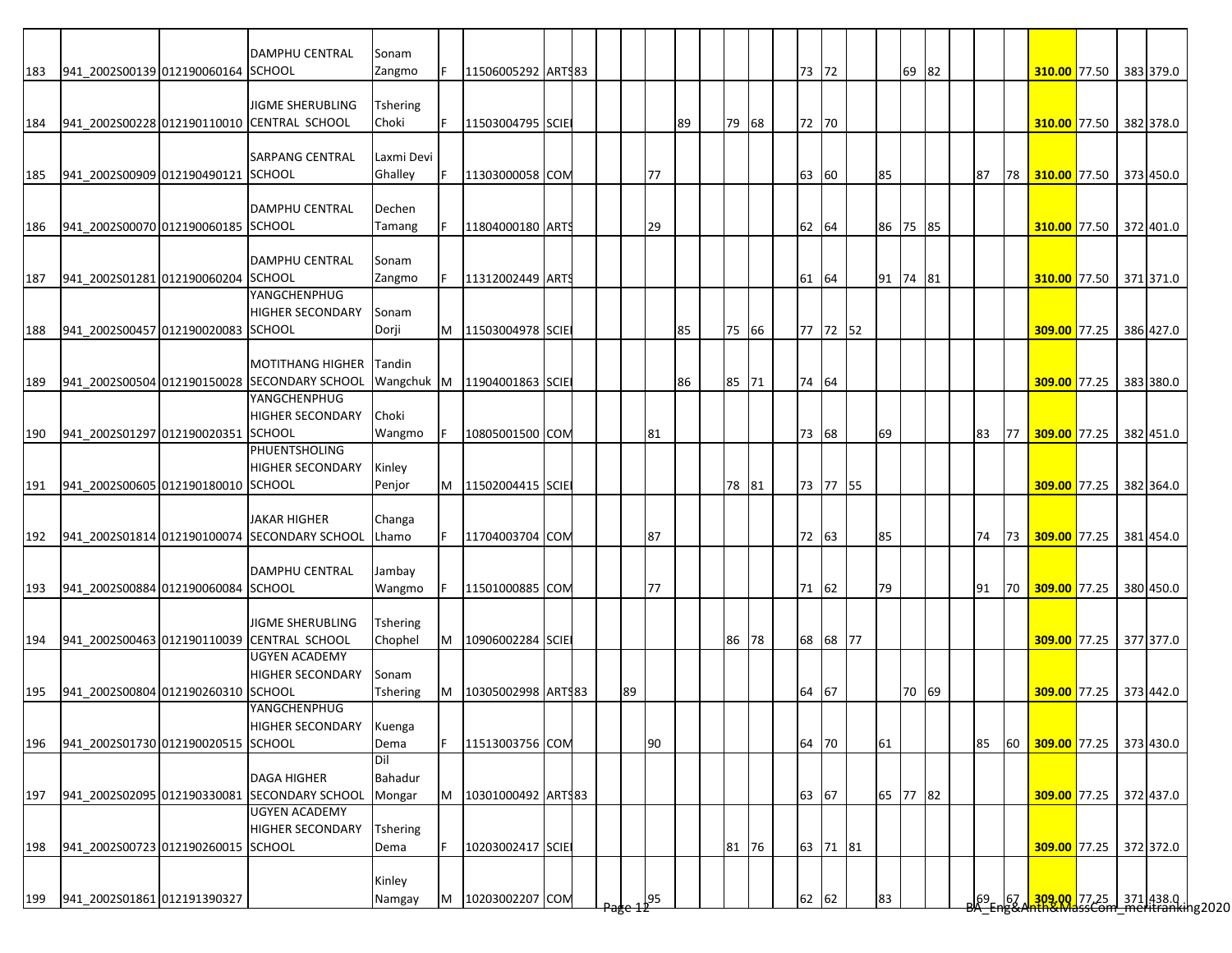|     |                                    | <b>CHUKHA CENTRAL</b>                        | Tenzin          |    |                             |  |                    |    |     |    |       |          |          |          |  |    |    |                                                                                       |  |           |
|-----|------------------------------------|----------------------------------------------|-----------------|----|-----------------------------|--|--------------------|----|-----|----|-------|----------|----------|----------|--|----|----|---------------------------------------------------------------------------------------|--|-----------|
| 200 | 941 2002S01136 012190050108 SCHOOL |                                              | Pelden          | M  | 10702002247 COM             |  |                    | 80 |     |    |       | 59       | 70       | 76       |  | 83 | 61 | 309.00 77.25 368 429.0                                                                |  |           |
|     |                                    | <b>UGYEN ACADEMY</b>                         | Pema            |    |                             |  |                    |    |     |    |       |          |          |          |  |    |    |                                                                                       |  |           |
|     |                                    | <b>HIGHER SECONDARY</b>                      | Lekzin          |    |                             |  |                    |    |     |    |       |          |          |          |  |    |    |                                                                                       |  |           |
| 201 | 941_2002S00918 012190260451 SCHOOL |                                              | Dorji           |    | M   10810001785 COM 79      |  |                    | 45 |     |    |       | 56 71    |          |          |  | 88 |    | 71 309.00 77.25 365 410.0                                                             |  |           |
|     |                                    | YANGCHENPHUG                                 |                 |    |                             |  |                    |    |     |    |       |          |          |          |  |    |    |                                                                                       |  |           |
|     |                                    | <b>HIGHER SECONDARY</b>                      | Sonam           |    |                             |  |                    |    |     |    |       |          |          |          |  |    |    |                                                                                       |  |           |
| 202 | 941 2002S00599 012190020424 SCHOOL |                                              | Tobden          | M  | 11607002827 COM             |  |                    | 82 |     |    |       | 52 67    |          | 65       |  | 91 |    | 69 309.00 77.25 361 426.0                                                             |  |           |
|     |                                    |                                              |                 |    |                             |  |                    |    |     |    |       |          |          |          |  |    |    |                                                                                       |  |           |
|     |                                    | <b>KARMALING HIGHER</b>                      | Jigme           |    |                             |  |                    |    |     |    |       |          |          |          |  |    |    |                                                                                       |  |           |
| 203 |                                    | 941 2002S01001 012191170076 SECONDARY SCHOOL |                 |    | Wangchuk M 11104001472 ARTS |  |                    |    |     |    |       | 79       | 64       | 85 79 80 |  |    |    | 308.00 77.00 387 387.0                                                                |  |           |
|     |                                    |                                              |                 |    |                             |  |                    |    |     |    |       |          |          |          |  |    |    |                                                                                       |  |           |
|     |                                    | <b>JIGME SHERUBLING</b>                      | Kinzang         |    |                             |  |                    |    |     |    |       |          |          |          |  |    |    |                                                                                       |  |           |
| 204 |                                    | 941 2002S00826 012190110025 CENTRAL SCHOOL   | Rinchen         | M  | 11504004063 SCIE            |  |                    |    |     | 86 | 79    |          | 78 65 68 |          |  |    |    | 308.00 77.00 386 376.0                                                                |  |           |
|     |                                    |                                              |                 |    |                             |  |                    |    |     |    |       |          |          |          |  |    |    |                                                                                       |  |           |
|     |                                    | YADI HIGHER                                  | Chimi           |    |                             |  |                    |    |     |    |       |          |          |          |  |    |    |                                                                                       |  |           |
| 205 |                                    | 941 2002S01558 012190650028 SECONDARY SCHOOL | Seldon          |    | 10716003521 SCIE            |  |                    |    | 191 |    | 50 68 | 76 73    |          |          |  |    |    | 308.00 77.00 384 358.0                                                                |  |           |
|     |                                    |                                              |                 |    |                             |  |                    |    |     |    |       |          |          |          |  |    |    |                                                                                       |  |           |
|     |                                    | YADI HIGHER                                  | Jinpa           |    |                             |  |                    |    |     |    |       |          |          |          |  |    |    |                                                                                       |  |           |
| 206 |                                    | 941 2002S02117 012190650142 SECONDARY SCHOOL | Lhamo           |    | 10706003609 COM             |  |                    | 96 |     |    |       | 75       | 65       | 72       |  | 63 | 48 | 308.00 77.00 383 419.0                                                                |  |           |
|     |                                    |                                              |                 |    |                             |  |                    |    |     |    |       |          |          |          |  |    |    |                                                                                       |  |           |
|     |                                    | JIGME SHERUBLING                             | Dechen          |    |                             |  |                    |    |     |    |       |          |          |          |  |    |    |                                                                                       |  |           |
| 207 |                                    | 941_2002S00417 012190110125 CENTRAL SCHOOL   | Choden          |    | 10706003313 ARTS            |  |                    | 92 |     |    |       | 74 61    |          | 80 75    |  |    |    | 308.00 77.00 382 382.0                                                                |  |           |
|     |                                    |                                              |                 |    |                             |  |                    |    |     |    |       |          |          |          |  |    |    |                                                                                       |  |           |
|     |                                    | PUNAKHA CENTRAL                              | Karma           |    |                             |  |                    |    |     |    |       |          |          |          |  |    |    |                                                                                       |  |           |
| 208 | 941 2002S00549 012190200072 SCHOOL |                                              | Tenzin          | M  | 11104001860 SCIE            |  |                    |    | 88  |    | 75 69 | 74 71    |          |          |  |    |    | 308.00 77.00 382 377.0                                                                |  |           |
|     |                                    |                                              |                 |    |                             |  |                    |    |     |    |       |          |          |          |  |    |    |                                                                                       |  |           |
|     |                                    | <b>JIGME SHERUBLING</b>                      | Kuenzang        |    |                             |  |                    |    |     |    |       |          |          |          |  |    |    |                                                                                       |  |           |
| 209 |                                    | 941_2002S00644 012190110026 CENTRAL SCHOOL   | Gyelley         | M  | 11703001677 SCIE            |  |                    |    | 82  |    | 80 74 | 72 72    |          |          |  |    |    | 308.00 77.00 380 380.0                                                                |  |           |
|     |                                    |                                              |                 |    |                             |  |                    |    |     |    |       |          |          |          |  |    |    |                                                                                       |  |           |
|     |                                    | ZHEMGANG CENTRAL Sangay                      |                 |    |                             |  |                    |    |     |    |       |          |          |          |  |    |    |                                                                                       |  |           |
| 210 | 941 2002S00317 012190280062 SCHOOL |                                              | Pemo            |    | 12004002893 COM             |  |                    | 86 |     |    |       | 69       | 75       | 78       |  | 47 | 65 | 308.00 77.00 377 420.0                                                                |  |           |
|     |                                    | <b>UGYEN ACADEMY</b>                         |                 |    |                             |  |                    |    |     |    |       |          |          |          |  |    |    |                                                                                       |  |           |
|     |                                    | <b>HIGHER SECONDARY</b>                      |                 |    |                             |  |                    |    |     |    |       |          |          |          |  |    |    |                                                                                       |  |           |
| 211 | 941_2002S01362 012190260512 SCHOOL |                                              | Phub Dem F      |    | 11914000777 COM             |  |                    | 94 |     |    |       | 65 61    |          |          |  | 86 |    | 67 308.00 77.00 373 373.0                                                             |  |           |
|     |                                    |                                              |                 |    |                             |  |                    |    |     |    |       |          |          |          |  |    |    |                                                                                       |  |           |
|     |                                    | <b>CHUKHA CENTRAL</b>                        | Som Bdr         |    |                             |  |                    |    |     |    |       |          |          |          |  |    |    |                                                                                       |  |           |
| 212 | 941 2002S00498 012190050213 SCHOOL |                                              | Rai             | M  | 10209002655 SCIE            |  |                    |    | 89  |    | 72 80 | 65 67    |          |          |  |    |    | 308.00 77.00 373 373.0                                                                |  |           |
|     |                                    |                                              |                 |    |                             |  |                    |    |     |    |       |          |          |          |  |    |    |                                                                                       |  |           |
|     |                                    | <b>DASHIDING HIGHER</b>                      | Lok Nath        |    |                             |  |                    |    |     |    |       |          |          |          |  |    |    |                                                                                       |  |           |
| 213 |                                    | 941_2002S00160 012190930075 SECONDARY SCHOOL | <b>Basnet</b>   | M  | 10205007734 COM             |  |                    | 81 |     |    |       | 56 63    |          | 61       |  | 91 | 73 | 308.00 77.00 364 425.0                                                                |  |           |
|     |                                    |                                              |                 |    |                             |  |                    |    |     |    |       |          |          |          |  |    |    |                                                                                       |  |           |
|     |                                    | JIGME SHERUBLING                             | <b>Tshering</b> |    |                             |  |                    |    |     |    |       |          |          |          |  |    |    |                                                                                       |  |           |
| 214 |                                    | 941 2002S00784 012190110056 CENTRAL SCHOOL   | Cheki           | F. | 11514002205 SCIE            |  |                    |    | 87  |    | 82 79 | 79 59    |          |          |  |    |    | 307.00 76.75 386 386.0                                                                |  |           |
|     |                                    |                                              |                 |    |                             |  |                    |    |     |    |       |          |          |          |  |    |    |                                                                                       |  |           |
|     |                                    | LHUNTSE HIGHER                               | Sonam           |    |                             |  |                    |    |     |    |       |          |          |          |  |    |    |                                                                                       |  |           |
| 215 |                                    | 941_2002S02248 012190190112 SECONDARY SCHOOL | Wangchuk M      |    | 10607000175 ARTS            |  |                    | 82 |     |    |       | 86 78 61 |          | 77 71    |  |    |    | 307.00 76.75                                                                          |  | 385 455.0 |
|     |                                    | PHUENTSHOLING                                |                 |    |                             |  |                    |    |     |    |       |          |          |          |  |    |    |                                                                                       |  |           |
|     |                                    | <b>HIGHER SECONDARY</b>                      | Pem             |    |                             |  |                    |    |     |    |       |          |          |          |  |    |    |                                                                                       |  |           |
| 216 | 941 2002S01198 012190180035 SCHOOL |                                              | Tshewang M      |    | 10202001106 SCIE            |  | <del>rage 15</del> |    |     |    | 78 78 |          | 77 74 72 |          |  |    |    | <mark>307.00.</mark> 76.75 384 379.0  <br><del>1h&amp;MassCom meritranki</del> ng2020 |  |           |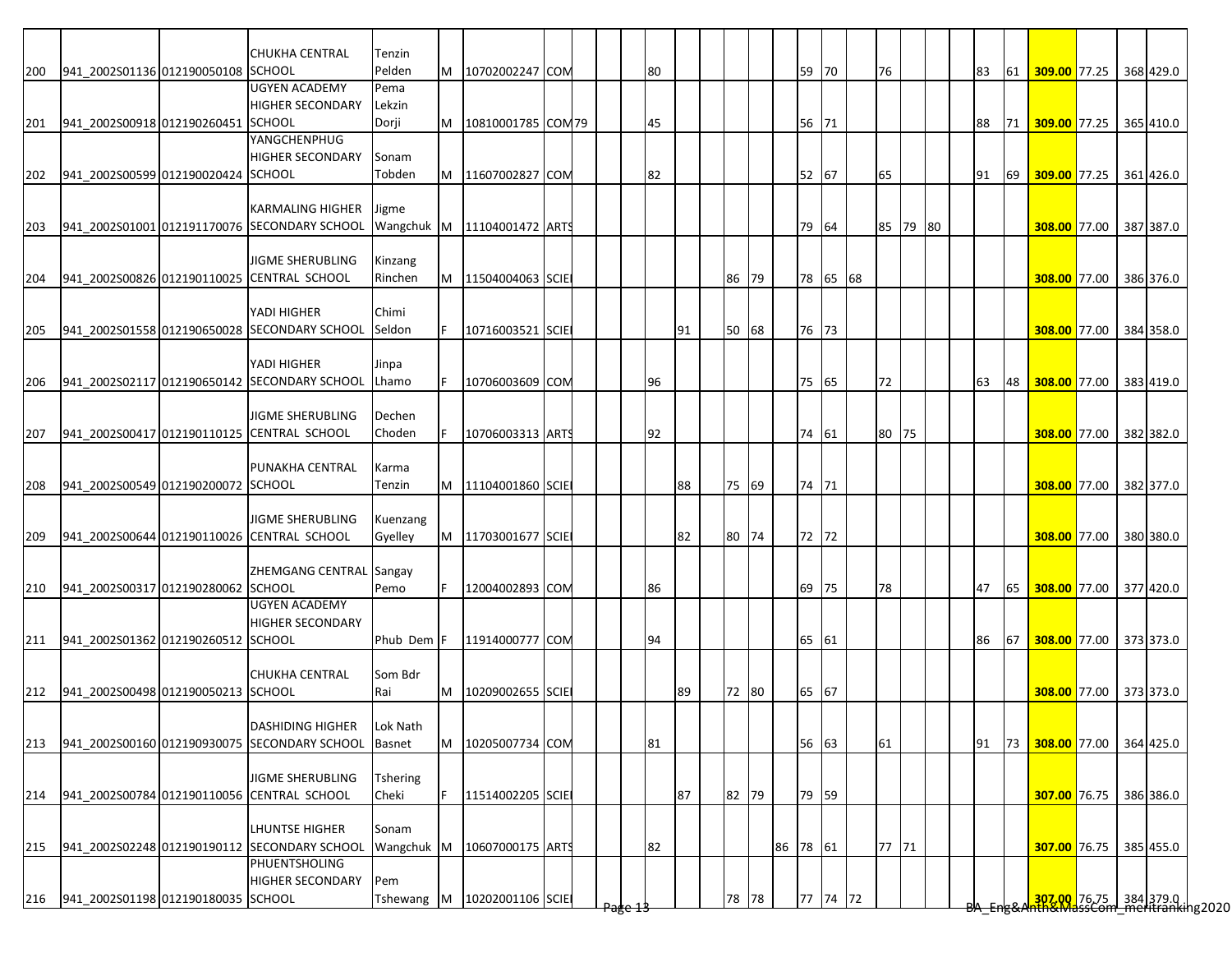|     |                                        | LHUNTSE HIGHER                                   | Thuji           |   |                                |  |        |    |      |    |          |       |  |       |          |       |       |  |    |    |                           |  |                                                          |
|-----|----------------------------------------|--------------------------------------------------|-----------------|---|--------------------------------|--|--------|----|------|----|----------|-------|--|-------|----------|-------|-------|--|----|----|---------------------------|--|----------------------------------------------------------|
| 217 |                                        | 941 2002S01415 012190190020 SECONDARY SCHOOL     | Yonten          | M | 10602000591 SCIE               |  |        |    |      | 91 |          | 69 71 |  | 77 68 |          |       |       |  |    |    | 307.00 76.75 384 376.0    |  |                                                          |
|     |                                        |                                                  |                 |   |                                |  |        |    |      |    |          |       |  |       |          |       |       |  |    |    |                           |  |                                                          |
|     |                                        | YADI HIGHER                                      | Thinley         |   |                                |  |        |    |      |    |          |       |  |       |          |       |       |  |    |    |                           |  |                                                          |
| 218 |                                        | 941 2002S00954 012190650026 SECONDARY SCHOOL     | Namgyel         | M | 10712001763 SCIE               |  |        |    |      |    |          | 80 79 |  |       | 76 67 81 |       |       |  |    |    | 307.00 76.75 383 383.0    |  |                                                          |
|     |                                        |                                                  |                 |   |                                |  |        |    |      |    |          |       |  |       |          |       |       |  |    |    |                           |  |                                                          |
|     |                                        | <b>BAJOTHANG HIGHER</b>                          | Phurpa          |   |                                |  |        |    |      |    |          |       |  |       |          |       |       |  |    |    |                           |  |                                                          |
| 219 |                                        | 941 2002S01921 012190030010 SECONDARY SCHOOL     | Dorji           | M | 10709004092 SCIE               |  |        |    |      |    |          | 81 74 |  |       | 75 76 75 |       |       |  |    |    | 307.00 76.75 382 381.0    |  |                                                          |
|     |                                        |                                                  |                 |   |                                |  |        |    |      |    |          |       |  |       |          |       |       |  |    |    |                           |  |                                                          |
|     |                                        | <b>LHUNTSE HIGHER</b>                            | Yeshey          |   |                                |  |        |    |      |    |          |       |  |       |          |       |       |  |    |    |                           |  |                                                          |
| 220 |                                        | 941_2002S01680 012190190075 SECONDARY SCHOOL     | Tshomo          |   | 10607000227 COM                |  |        |    | 84   |    |          |       |  | 73 63 |          | 75    |       |  | 82 |    | 78 307.00 76.75 380 455.0 |  |                                                          |
|     |                                        |                                                  |                 |   |                                |  |        |    |      |    |          |       |  |       |          |       |       |  |    |    |                           |  |                                                          |
|     |                                        | <b>BAYLING CENTRAL</b>                           | Tashi           |   |                                |  |        |    |      |    |          |       |  |       |          |       |       |  |    |    |                           |  |                                                          |
| 221 | 941 2002S00419 012190040009 SCHOOL     |                                                  | Wangmo          |   | 11513005261 SCIE               |  |        | 90 |      | 74 |          | 57 58 |  | 72 71 |          |       |       |  |    |    | 307.00 76.75 379 422.0    |  |                                                          |
|     |                                        |                                                  |                 |   |                                |  |        |    |      |    |          |       |  |       |          |       |       |  |    |    |                           |  |                                                          |
|     |                                        | PUNAKHA CENTRAL                                  | Damcho          |   |                                |  |        |    |      |    |          |       |  |       |          |       |       |  |    |    |                           |  |                                                          |
|     | 222 941_2002S00009 012190200067 SCHOOL |                                                  | Gyeltshen       | M | 10401000659 SCIE               |  |        |    |      | 85 |          | 77 75 |  | 70 70 |          |       |       |  |    |    | 307.00 76.75 377 377.0    |  |                                                          |
|     |                                        | <b>UGYEN ACADEMY</b>                             |                 |   |                                |  |        |    |      |    |          |       |  |       |          |       |       |  |    |    |                           |  |                                                          |
|     |                                        | <b>HIGHER SECONDARY</b>                          | Sonam           |   |                                |  |        |    |      |    |          |       |  |       |          |       |       |  |    |    |                           |  |                                                          |
| 223 | 941 2002S00930 012190260033 SCHOOL     |                                                  | Chophel         | M | 11702000104 SCIE               |  |        |    |      |    | 70 84 82 |       |  |       | 68 66 75 |       |       |  |    |    | 307.00 76.75              |  | 375 445.0                                                |
|     |                                        |                                                  |                 |   |                                |  |        |    |      |    |          |       |  |       |          |       |       |  |    |    |                           |  |                                                          |
|     |                                        | <b>LHUNTSE HIGHER</b>                            | <b>Tshering</b> |   |                                |  |        |    |      |    |          |       |  |       |          |       |       |  |    |    |                           |  |                                                          |
|     |                                        | 224 941 2002S01806 012190190170 SECONDARY SCHOOL | Dolkar          |   | 10602000598 ARTS               |  |        | 88 |      |    |          |       |  | 67 64 |          |       | 77 78 |  |    |    | 307.00 76.75 374 374.0    |  |                                                          |
|     |                                        |                                                  |                 |   |                                |  |        |    |      |    |          |       |  |       |          |       |       |  |    |    |                           |  |                                                          |
|     |                                        | <b>NANGKOR CENTRAL</b>                           |                 |   |                                |  |        |    |      |    |          |       |  |       |          |       |       |  |    |    |                           |  |                                                          |
| 225 | 941 2002S00743 012190160090 SCHOOL     |                                                  | Jaden           |   | 10906001207 COM                |  |        |    | 82   |    |          |       |  | 67 61 |          | 81    |       |  | 83 | 78 | 307.00 76.75 374 452.0    |  |                                                          |
|     |                                        |                                                  |                 |   |                                |  |        |    |      |    |          |       |  |       |          |       |       |  |    |    |                           |  |                                                          |
|     |                                        | <b>DAMPHU CENTRAL</b>                            | Pema Dorji      |   |                                |  |        |    |      |    |          |       |  |       |          |       |       |  |    |    |                           |  |                                                          |
|     | 226 941_2002S01081 012190060047 SCHOOL |                                                  | Tamang          | M | 11802002825 SCIE               |  |        |    |      | 87 |          | 75 78 |  | 66 67 |          |       |       |  |    |    | 307.00 76.75 373 373.0    |  |                                                          |
|     |                                        |                                                  |                 |   |                                |  |        |    |      |    |          |       |  |       |          |       |       |  |    |    |                           |  |                                                          |
|     |                                        |                                                  |                 |   |                                |  |        |    |      |    |          |       |  |       |          |       |       |  |    |    |                           |  |                                                          |
| 227 | 941_2002S02116 012191390046            |                                                  |                 |   | Tashi Dorji M 11513003892 SCIE |  |        |    |      |    |          | 81 82 |  |       | 66 63 81 |       |       |  |    |    | 307.00 76.75 373 373.0    |  |                                                          |
|     |                                        | <b>UGYEN ACADEMY</b>                             |                 |   |                                |  |        |    |      |    |          |       |  |       |          |       |       |  |    |    |                           |  |                                                          |
|     |                                        | <b>HIGHER SECONDARY</b>                          | Phelden         |   |                                |  |        |    |      |    |          |       |  |       |          |       |       |  |    |    |                           |  |                                                          |
| 228 | 941_2002S01468 012190260260 SCHOOL     |                                                  | Yoezer          | M | 10808002097 ARTS85             |  |        |    |      |    |          |       |  | 65 75 |          |       | 69 78 |  |    |    | 307.00 76.75 372 372.0    |  |                                                          |
|     |                                        |                                                  |                 |   |                                |  |        |    |      |    |          |       |  |       |          |       |       |  |    |    |                           |  |                                                          |
|     |                                        | <b>MONGAR HIGHER</b>                             | Kuenga          |   |                                |  |        |    |      |    |          |       |  |       |          |       |       |  |    |    |                           |  |                                                          |
| 229 |                                        | 941 2002S00597 012190140070 SECONDARY SCHOOL     | Thinley         | M | 10608003442 ARTS78             |  |        |    |      |    |          |       |  | 65    | 72       |       | 81 76 |  |    |    | 307.00 76.75 372 372.0    |  |                                                          |
|     |                                        |                                                  |                 |   |                                |  |        |    |      |    |          |       |  |       |          |       |       |  |    |    |                           |  |                                                          |
|     |                                        | <b>NANGKOR CENTRAL</b>                           | Tenzin          |   |                                |  |        |    |      |    |          |       |  |       |          |       |       |  |    |    |                           |  |                                                          |
| 230 | 941_2002S00484 012190160156 SCHOOL     |                                                  | Norbu           | M | 10504001097 SCIE               |  |        |    |      |    |          | 81 75 |  |       | 63 74 77 |       |       |  |    |    | 307.00 76.75 370 370.0    |  |                                                          |
|     |                                        | <b>UGYEN ACADEMY</b>                             |                 |   |                                |  |        |    |      |    |          |       |  |       |          |       |       |  |    |    |                           |  |                                                          |
|     |                                        | <b>HIGHER SECONDARY</b>                          | Sonam           |   |                                |  |        |    |      |    |          |       |  |       |          |       |       |  |    |    |                           |  |                                                          |
| 231 | 941 2002S01070 012190260020 SCHOOL     |                                                  | Lhazin          |   | 10811000522 SCIE               |  |        |    |      | 83 |          | 73 73 |  | 62 78 |          |       |       |  |    |    | 307.00 76.75              |  | 369 369.0                                                |
|     |                                        | <b>UGYEN ACADEMY</b>                             | Karma           |   |                                |  |        |    |      |    |          |       |  |       |          |       |       |  |    |    |                           |  |                                                          |
|     |                                        | <b>HIGHER SECONDARY</b>                          | Dichen          |   |                                |  |        |    |      |    |          |       |  |       |          |       |       |  |    |    |                           |  |                                                          |
| 232 | 941 2002S00790 012190260211 SCHOOL     |                                                  | Ongmo           |   | 11407002903 ARTS               |  | 83 87  |    |      |    |          |       |  | 51    | 70       |       | 67 67 |  |    |    | 307.00 76.75              |  | 358 425.0                                                |
|     |                                        | <b>BAYLING CENTRAL</b>                           |                 |   |                                |  |        |    |      |    |          |       |  |       |          |       |       |  |    |    |                           |  |                                                          |
|     | 941 2002S01182 012190040097 SCHOOL     |                                                  | Singye          |   |                                |  |        |    |      |    |          |       |  |       |          |       |       |  |    |    |                           |  |                                                          |
| 233 |                                        |                                                  | Wangchuk M      |   | 11606002249 ARTS               |  | $87 -$ |    | 77 ، |    |          |       |  | 77 62 |          | 80 75 |       |  |    |    |                           |  | 306.00 76.50 383 458.0  <br>hth&MassCom meritranking2020 |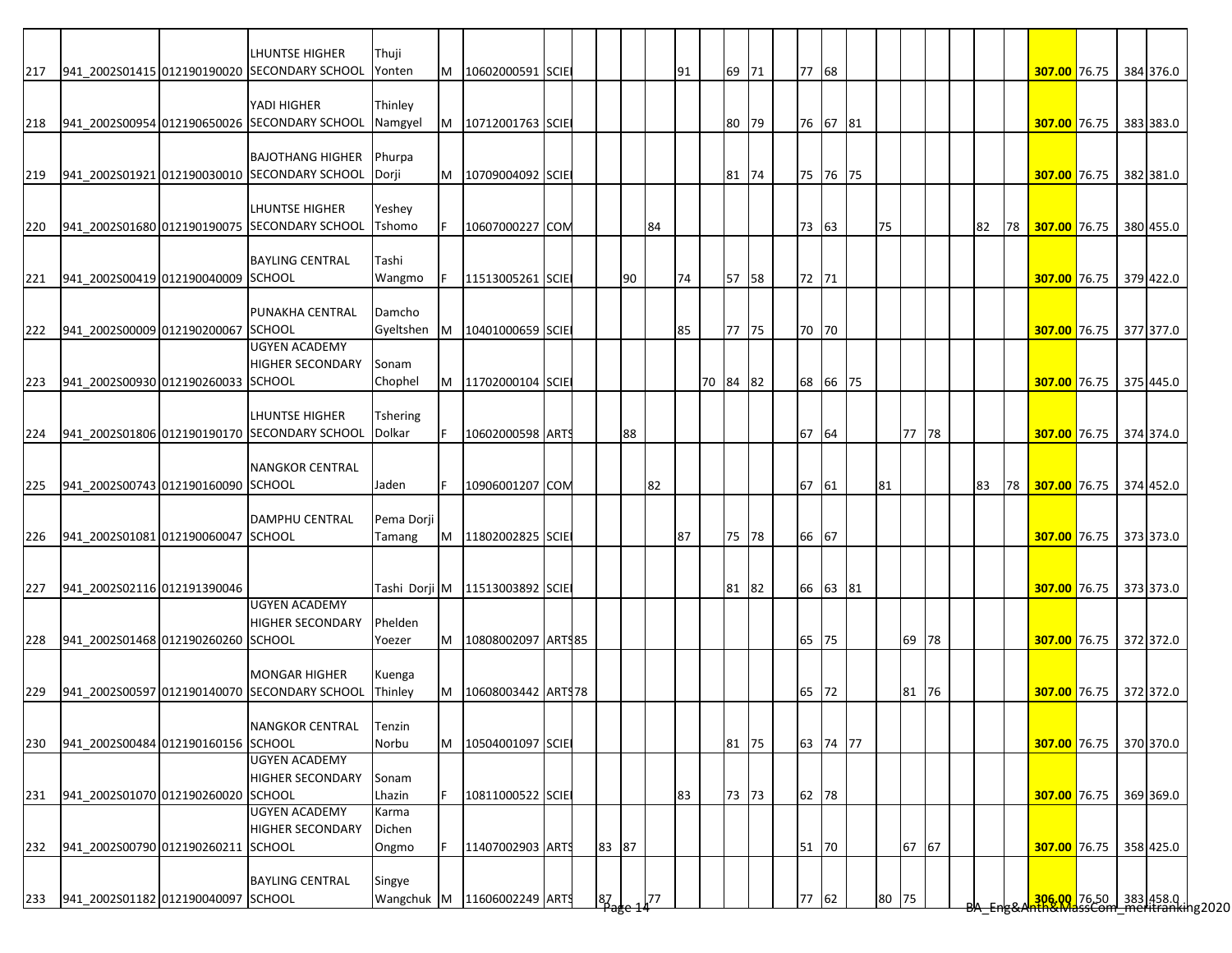| 234 | 941_2002S00386 012190200041 SCHOOL | PUNAKHA CENTRAL                                                                        | Kinley<br>Tenzin | M  | 11910000081 SCIE         |  |    |    |    | 83 | 78 71 |    | 76 69    |          |       |  |    |    | 306.00 76.50 382 377.0                                                                         |  |           |
|-----|------------------------------------|----------------------------------------------------------------------------------------|------------------|----|--------------------------|--|----|----|----|----|-------|----|----------|----------|-------|--|----|----|------------------------------------------------------------------------------------------------|--|-----------|
|     |                                    | YANGCHENPHUG                                                                           |                  |    |                          |  |    |    |    |    |       |    |          |          |       |  |    |    |                                                                                                |  |           |
|     |                                    | <b>HIGHER SECONDARY</b>                                                                | Gelay            |    |                          |  |    |    |    |    |       |    |          |          |       |  |    |    |                                                                                                |  |           |
| 235 | 941 2002S02075 012190020310 SCHOOL |                                                                                        | Wangmo           | F  | 10604001207 ARTS         |  |    |    | 83 |    |       |    | 75 63    | 85 71 65 |       |  |    |    | 306.00 76.50                                                                                   |  | 381 442.0 |
|     |                                    |                                                                                        |                  |    |                          |  |    |    |    |    |       |    |          |          |       |  |    |    |                                                                                                |  |           |
|     |                                    | DAMPHU CENTRAL                                                                         | Sangay           |    |                          |  |    |    |    |    |       |    |          |          |       |  |    |    |                                                                                                |  |           |
| 236 | 941 2002S00301 012190060061 SCHOOL |                                                                                        | Choden           |    | 11515001480 SCIE         |  |    |    |    | 85 | 67 74 |    | 73 74    |          |       |  |    |    | 306.00 76.50 379 373.0                                                                         |  |           |
|     |                                    |                                                                                        |                  |    |                          |  |    |    |    |    |       |    |          |          |       |  |    |    |                                                                                                |  |           |
|     |                                    | <b>JAMPELING HIGHER</b>                                                                | Leki             |    |                          |  |    |    |    |    |       |    |          |          |       |  |    |    |                                                                                                |  |           |
| 237 |                                    | 941_2002S01972 012190410051 SECONDARY SCHOOL                                           | <b>Tshering</b>  |    | M   11503001756 SCIE     |  |    |    |    |    | 80 77 |    | 70 55 94 |          |       |  |    |    | 306.00 76.50 376 376.0                                                                         |  |           |
|     |                                    |                                                                                        |                  |    |                          |  |    |    |    |    |       |    |          |          |       |  |    |    |                                                                                                |  |           |
|     |                                    | ZHEMGANG CENTRAL Pema                                                                  |                  |    |                          |  |    |    |    |    |       |    |          |          |       |  |    |    |                                                                                                |  |           |
| 238 | 941_2002S01261 012190280122 SCHOOL |                                                                                        | Choden           |    | 12004000068 ARTS79       |  |    |    |    |    |       | 65 | 70       | 76 73 81 |       |  |    |    | 306.00 76.50                                                                                   |  | 371 444.0 |
|     |                                    | YANGCHENPHUG                                                                           |                  |    |                          |  |    |    |    |    |       |    |          |          |       |  |    |    |                                                                                                |  |           |
|     |                                    | <b>HIGHER SECONDARY</b>                                                                | Sangay           |    |                          |  |    |    |    |    |       |    |          |          |       |  |    |    |                                                                                                |  |           |
| 239 | 941 2002S00156 012190020458 SCHOOL |                                                                                        | Wangchuk M       |    | 11502001706 COM          |  |    |    | 73 |    |       |    | 64 65    | 85       |       |  | 74 | 82 | 306.00 76.50                                                                                   |  | 370 443.0 |
|     |                                    | <b>BAJOTHANG HIGHER</b>                                                                |                  |    |                          |  |    |    |    |    |       |    |          |          |       |  |    |    |                                                                                                |  |           |
|     |                                    | 941_2002S01672 012190030034 SECONDARY SCHOOL                                           | Kinley<br>Tenzin | M  |                          |  |    |    | 91 |    |       |    | 61 66    | 60       |       |  | 82 | 67 | 306.00 76.50                                                                                   |  | 367 427.0 |
| 240 |                                    |                                                                                        |                  |    | 10605001591 COM          |  |    |    |    |    |       |    |          |          |       |  |    |    |                                                                                                |  |           |
|     |                                    | <b>DRUKGYEL CENTRAL</b>                                                                | Sonam            |    |                          |  |    |    |    |    |       |    |          |          |       |  |    |    |                                                                                                |  |           |
| 241 | 941 2002S01247 012190070055 SCHOOL |                                                                                        | Chuki            |    | 10810001799 SCIE         |  |    |    |    | 84 | 66 82 |    | 61 74    |          |       |  |    |    | 306.00 76.50 367 367.0                                                                         |  |           |
|     |                                    |                                                                                        | Dawa             |    |                          |  |    |    |    |    |       |    |          |          |       |  |    |    |                                                                                                |  |           |
|     |                                    | <b>DAMPHU CENTRAL</b>                                                                  | Lhamo            |    |                          |  |    |    |    |    |       |    |          |          |       |  |    |    |                                                                                                |  |           |
| 242 | 941 2002S01446 012190060142 SCHOOL |                                                                                        | Sherpa           |    | 11809002885 ARTS86       |  |    |    |    |    |       |    | 59 72    |          | 74 74 |  |    |    | 306.00 76.50 365 365.0                                                                         |  |           |
|     |                                    |                                                                                        |                  |    |                          |  |    |    |    |    |       |    |          |          |       |  |    |    |                                                                                                |  |           |
|     |                                    | <b>DRUKGYEL CENTRAL</b>                                                                | Tashi Delek      |    |                          |  |    |    |    |    |       |    |          |          |       |  |    |    |                                                                                                |  |           |
| 243 | 941_2002S00976 012190070033 SCHOOL |                                                                                        | Phuentsho M      |    | 10101002776 SCIE         |  |    |    |    |    | 78 81 |    | 57 60 87 |          |       |  |    |    | 306.00 76.50 363 363.0                                                                         |  |           |
|     |                                    |                                                                                        |                  |    |                          |  |    |    |    |    |       |    |          |          |       |  |    |    |                                                                                                |  |           |
|     |                                    | PUNAKHA CENTRAL                                                                        | Mohan            |    |                          |  |    |    |    |    |       |    |          |          |       |  |    |    |                                                                                                |  |           |
| 244 | 941 2002S01273 012190200007 SCHOOL |                                                                                        | Ghalley          |    | M   11215002450 SCIE     |  |    |    |    | 85 | 82 67 |    | 55 72    |          |       |  |    |    | 306.00 76.50 361 361.0                                                                         |  |           |
|     |                                    |                                                                                        |                  |    |                          |  |    |    |    |    |       |    |          |          |       |  |    |    |                                                                                                |  |           |
|     |                                    | <b>JIGME SHERUBLING</b>                                                                | Pema             |    |                          |  |    |    |    |    |       |    |          |          |       |  |    |    |                                                                                                |  |           |
| 245 |                                    | 941_2002S00899 012190110111 CENTRAL SCHOOL                                             | Wangdi           |    | M   11509000137   ARTS86 |  |    |    |    |    |       |    | 80 65    |          | 71 74 |  |    |    | 305.00 76.25                                                                                   |  | 385 376.0 |
|     |                                    | ZHEMGANG CENTRAL Yeshi                                                                 |                  |    |                          |  |    |    |    |    |       |    |          |          |       |  |    |    |                                                                                                |  |           |
| 246 | 941 2002S01305 012190280141 SCHOOL |                                                                                        | Wangmo           | F. | 12008003388 ARTS79       |  |    |    |    |    |       |    | 66 67    | 77 75 82 |       |  |    |    | 305.00 76.25 371 446.0                                                                         |  |           |
|     |                                    | <b>UGYEN ACADEMY</b>                                                                   |                  |    |                          |  |    |    |    |    |       |    |          |          |       |  |    |    |                                                                                                |  |           |
|     |                                    | HIGHER SECONDARY                                                                       | Chogyel          |    |                          |  |    |    |    |    |       |    |          |          |       |  |    |    |                                                                                                |  |           |
| 247 | 941 2002S02139 012190260292 SCHOOL |                                                                                        | Rabten           | M  | 11509005486 ARTS82       |  |    | 88 |    |    |       |    | 58 64    |          | 71 71 |  |    |    | 305.00 76.25                                                                                   |  | 363 434.0 |
|     |                                    |                                                                                        | Deepa            |    |                          |  |    |    |    |    |       |    |          |          |       |  |    |    |                                                                                                |  |           |
|     |                                    | <b>DAMPHU CENTRAL</b>                                                                  | Sharma           |    |                          |  |    |    |    |    |       |    |          |          |       |  |    |    |                                                                                                |  |           |
| 248 | 941_2002S00213 012190060232 SCHOOL |                                                                                        | Koirala          |    | 11811001095 ARTS         |  | 90 |    |    |    |       |    | 57 74    |          | 68 73 |  |    |    | 305.00 76.25                                                                                   |  | 362 362.0 |
|     |                                    |                                                                                        |                  |    |                          |  |    |    |    |    |       |    |          |          |       |  |    |    |                                                                                                |  |           |
|     |                                    | <b>PELJORLING HIGHER</b>                                                               | Yeshi            |    |                          |  |    |    |    |    |       |    |          |          |       |  |    |    |                                                                                                |  |           |
| 249 |                                    | 941_2002S00468 012190460085 SECONDARY SCHOOL                                           | Zangpo           | M  | 11109001227 ARTS84       |  |    |    |    |    |       |    | 57 62    | 78 74 81 |       |  |    |    | 305.00 76.25                                                                                   |  | 362 436.0 |
|     |                                    |                                                                                        |                  |    |                          |  |    |    |    |    |       |    |          |          |       |  |    |    |                                                                                                |  |           |
|     |                                    |                                                                                        |                  |    |                          |  |    |    |    |    |       |    |          |          |       |  |    |    |                                                                                                |  |           |
|     |                                    | YADI HIGHER<br>941_2002S00091 012190650122 SECONDARY SCHOOL Wangchuk M 10710000330 COM | Kinga            |    |                          |  |    |    |    |    |       |    | 75 59    | 65       |       |  |    |    | 78   33 <mark>  305,00 </mark>  76,25    380  403.0   <br>3A Eng&Anth&MassCom meritranking2020 |  |           |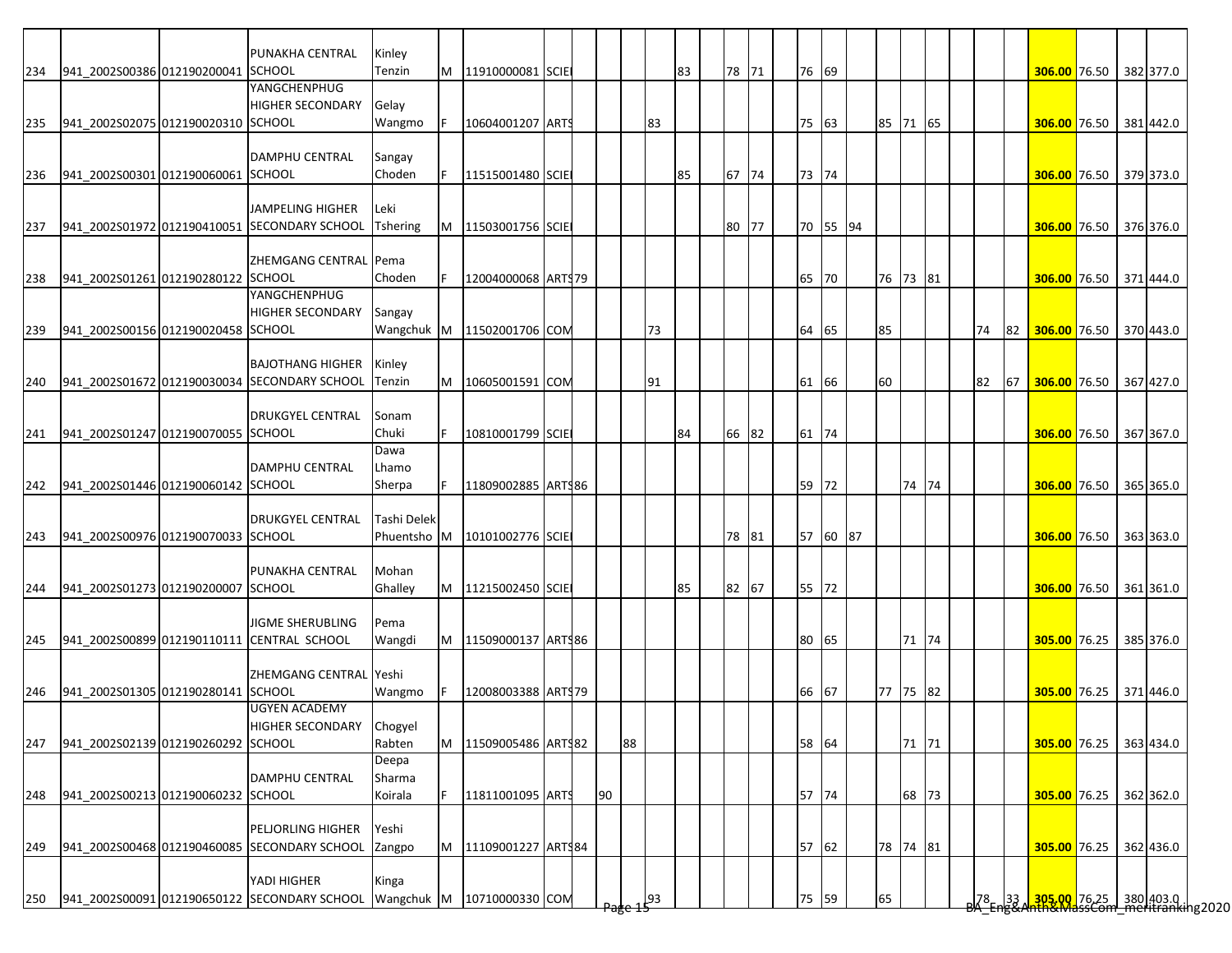|     |                                    | <b>MOTITHANG HIGHER</b>                                               | Rinzin            | F  |                             |  |    |    |    |    |       |       |          |       |          |  |    |    |                                                                      |  |           |
|-----|------------------------------------|-----------------------------------------------------------------------|-------------------|----|-----------------------------|--|----|----|----|----|-------|-------|----------|-------|----------|--|----|----|----------------------------------------------------------------------|--|-----------|
| 251 |                                    | 941 2002S00522 012190150113 SECONDARY SCHOOL<br>YANGCHENPHUG          | Dolkar            |    | 11508000782 COM             |  |    | 80 |    |    |       | 73 65 |          | 64    |          |  | 87 | 66 | 305.00 76.25                                                         |  | 378 435.0 |
|     |                                    | <b>HIGHER SECONDARY</b>                                               |                   |    |                             |  |    |    |    |    |       |       |          |       |          |  |    |    |                                                                      |  |           |
|     |                                    |                                                                       | Sangay            |    |                             |  |    |    |    |    |       |       |          |       |          |  |    |    |                                                                      |  |           |
| 252 | 941_2002S01622 012190020440 SCHOOL |                                                                       | Choden            | F  | 10904002528 COM             |  |    | 84 |    | 73 |       | 55 67 |          |       |          |  | 81 | 61 | 305.00 76.25                                                         |  | 360 421.0 |
|     |                                    |                                                                       |                   |    |                             |  |    |    |    |    |       |       |          |       |          |  |    |    |                                                                      |  |           |
|     |                                    | YADI HIGHER                                                           | Kinley            |    |                             |  |    |    |    |    |       |       |          |       |          |  |    |    |                                                                      |  |           |
| 253 |                                    | 941 2002S00225 012190650032 SECONDARY SCHOOL                          | Wangmo            | F  | 10705005127 SCIE            |  |    |    | 85 |    | 64 70 | 75 75 |          |       |          |  |    |    | 305.00 76.25                                                         |  | 380 369.0 |
|     |                                    |                                                                       |                   |    |                             |  |    |    |    |    |       |       |          |       |          |  |    |    |                                                                      |  |           |
|     |                                    | <b>GELEPHU HIGHER</b>                                                 | Kinga             |    |                             |  |    |    |    |    |       |       |          |       |          |  |    |    |                                                                      |  |           |
| 254 |                                    | 941 2002S00903 012190080031 SECONDARY SCHOOL                          | Zangmo            |    | 11503001225 SCIE            |  |    |    | 86 |    | 59 79 | 74 66 |          |       |          |  |    |    | 305.00 76.25 379 364.0                                               |  |           |
|     |                                    |                                                                       |                   |    |                             |  |    |    |    |    |       |       |          |       |          |  |    |    |                                                                      |  |           |
|     |                                    | <b>GELEPHU HIGHER</b>                                                 | Kinga             |    |                             |  |    |    |    |    |       |       |          |       |          |  |    |    |                                                                      |  |           |
| 255 |                                    | 941 2002S00240 012190080047 SECONDARY SCHOOL                          |                   |    | Wangchuk M 11101000971 SCIE |  |    |    |    |    | 79 77 |       | 62 68 81 |       |          |  |    |    | <b>305.00</b> 76.25                                                  |  | 367 367.0 |
|     |                                    | YANGCHENPHUG                                                          |                   |    |                             |  |    |    |    |    |       |       |          |       |          |  |    |    |                                                                      |  |           |
|     |                                    | <b>HIGHER SECONDARY</b>                                               | Tandin            |    |                             |  |    |    |    |    |       |       |          |       |          |  |    |    |                                                                      |  |           |
| 256 | 941 2002S00389 012190020043 SCHOOL |                                                                       | Phuntsho          | M  | 10305002226 SCIE            |  |    |    | 80 |    | 79 74 |       | 62 65 81 |       |          |  |    |    | 305.00 76.25                                                         |  | 367 441.0 |
|     |                                    |                                                                       |                   |    |                             |  |    |    |    |    |       |       |          |       |          |  |    |    |                                                                      |  |           |
|     |                                    | <b>SAMTSE HIGHER</b>                                                  | Prena             |    |                             |  |    |    |    |    |       |       |          |       |          |  |    |    |                                                                      |  |           |
| 257 |                                    | 941_2002S00441 012190240021 SECONDARY SCHOOL                          | Subba             |    | 11204003465 SCIE            |  |    |    | 85 |    | 76 79 | 60 65 |          |       |          |  |    |    | 305.00 76.25                                                         |  | 365 365.0 |
|     |                                    |                                                                       |                   |    |                             |  |    |    |    |    |       |       |          |       |          |  |    |    |                                                                      |  |           |
|     |                                    | PUNAKHA CENTRAL                                                       | Sonam             |    |                             |  |    |    |    |    |       |       |          |       |          |  |    |    |                                                                      |  |           |
| 258 | 941_2002S00152 012190200094 SCHOOL |                                                                       | Yangchen          |    | 10902002062 SCIE            |  |    |    | 87 |    | 65 57 | 78 74 |          |       |          |  |    |    | 304.00 76.00                                                         |  | 382 361.0 |
|     |                                    |                                                                       |                   |    |                             |  |    |    |    |    |       |       |          |       |          |  |    |    |                                                                      |  |           |
|     |                                    | <b>BAYLING CENTRAL</b>                                                | Karma             |    |                             |  |    |    |    |    |       |       |          |       |          |  |    |    |                                                                      |  |           |
|     | 941 2002S01491 012190040106 SCHOOL |                                                                       | Yangchen          |    |                             |  | 85 | 29 |    |    |       | 75 77 |          | 67 65 |          |  |    |    |                                                                      |  | 379 398.0 |
| 259 |                                    |                                                                       |                   |    | 11509000787 ARTS            |  |    |    |    |    |       |       |          |       |          |  |    |    | 304.00 76.00                                                         |  |           |
|     |                                    |                                                                       |                   |    |                             |  |    |    |    |    |       |       |          |       |          |  |    |    |                                                                      |  |           |
|     |                                    | PUNAKHA CENTRAL                                                       | Tenzin            |    |                             |  |    |    |    |    |       |       |          |       |          |  |    |    |                                                                      |  |           |
| 260 | 941 2002S01421 012190200019 SCHOOL |                                                                       | Kelzang           | M  | 11401002315 SCIE            |  |    |    |    |    | 81 76 |       | 73 66 81 |       |          |  |    |    | 304.00 76.00 377 377.0                                               |  |           |
|     |                                    |                                                                       |                   |    |                             |  |    |    |    |    |       |       |          |       |          |  |    |    |                                                                      |  |           |
|     |                                    | <b>DRUKGYEL CENTRAL</b>                                               | Sangay            |    |                             |  |    |    |    |    |       |       |          |       |          |  |    |    |                                                                      |  |           |
| 261 | 941 2002S00395 012190070135 SCHOOL |                                                                       | Dorji             |    | 11005003642 COM             |  |    | 79 |    |    |       | 72 69 |          |       |          |  | 84 | 66 | 304.00 76.00 376 370.0                                               |  |           |
|     |                                    |                                                                       | Kinley            |    |                             |  |    |    |    |    |       |       |          |       |          |  |    |    |                                                                      |  |           |
|     |                                    | <b>MOTITHANG HIGHER</b>                                               | Rinzin            |    |                             |  |    |    |    |    |       |       |          |       |          |  |    |    |                                                                      |  |           |
| 262 |                                    | 941 2002S00262 012190150027 SECONDARY SCHOOL                          | Thinley           |    | M   11410008962 SCIE        |  |    |    |    |    | 82 74 |       | 72 71 77 |       |          |  |    |    | 304.00 76.00                                                         |  | 376 376.0 |
|     |                                    |                                                                       |                   |    |                             |  |    |    |    |    |       |       |          |       |          |  |    |    |                                                                      |  |           |
|     |                                    | <b>JIGME SHERUBLING</b>                                               | Kunzang           |    |                             |  |    |    |    |    |       |       |          |       |          |  |    |    |                                                                      |  |           |
| 263 |                                    | 941 2002S00651 012190110128 CENTRAL SCHOOL                            | Wangmo            | F  | 11704000164 ARTS85          |  |    |    |    |    |       | 70 69 |          |       | 73 77    |  |    |    | 304.00 76.00 374 374.0                                               |  |           |
|     |                                    |                                                                       |                   |    |                             |  |    |    |    |    |       |       |          |       |          |  |    |    |                                                                      |  |           |
|     |                                    | <b>MONGAR HIGHER</b>                                                  | Ugyen             |    |                             |  |    |    |    |    |       |       |          |       |          |  |    |    |                                                                      |  |           |
| 264 |                                    | 941 2002S00810 012190140140 SECONDARY SCHOOL                          | Dendup            | M  | 10702001915 COM             |  |    | 93 |    |    |       |       | 69 60    | 57    |          |  | 82 | 57 | 304.00 76.00 373 418.0                                               |  |           |
|     |                                    |                                                                       |                   |    |                             |  |    |    |    |    |       |       |          |       |          |  |    |    |                                                                      |  |           |
|     |                                    | ZHEMGANG CENTRAL Karma                                                |                   |    |                             |  |    |    |    |    |       |       |          |       |          |  |    |    |                                                                      |  |           |
| 265 | 941 2002S01625 012190280035 SCHOOL |                                                                       | Yangden           | F. | 12008003278 SCIE            |  |    |    | 88 |    | 62 72 | 69 75 |          |       |          |  |    |    | 304.00 76.00 373 366.0                                               |  |           |
|     |                                    |                                                                       |                   |    |                             |  |    |    |    |    |       |       |          |       |          |  |    |    |                                                                      |  |           |
|     |                                    |                                                                       |                   |    |                             |  |    |    |    |    |       |       |          |       |          |  |    |    |                                                                      |  |           |
|     |                                    | <b>DAMPHU CENTRAL</b>                                                 | Pema              |    |                             |  |    |    |    |    |       |       |          |       |          |  |    |    |                                                                      |  |           |
| 266 | 941 2002S00579 012190060176 SCHOOL |                                                                       | Dorji             | M  | 10706003398 ARTS            |  |    | 56 |    |    |       | 67 68 |          |       | 74 75 87 |  |    |    | 304.00 76.00                                                         |  | 371 427.0 |
|     |                                    |                                                                       |                   |    |                             |  |    |    |    |    |       |       |          |       |          |  |    |    |                                                                      |  |           |
|     |                                    |                                                                       |                   |    |                             |  |    |    |    |    |       |       |          |       |          |  |    |    |                                                                      |  |           |
| 267 |                                    | <b>JIGME SHERUBLING</b><br>941 2002S00515 012190110029 CENTRAL SCHOOL | Rinchen<br>Namgay | M  | 11812000430 SCIE            |  |    |    | 86 |    | 82 64 | 66 70 |          |       |          |  |    |    | <mark>304.00 76.00 370</mark> 368.0  <br>Hh&MdssCom meritranking2020 |  |           |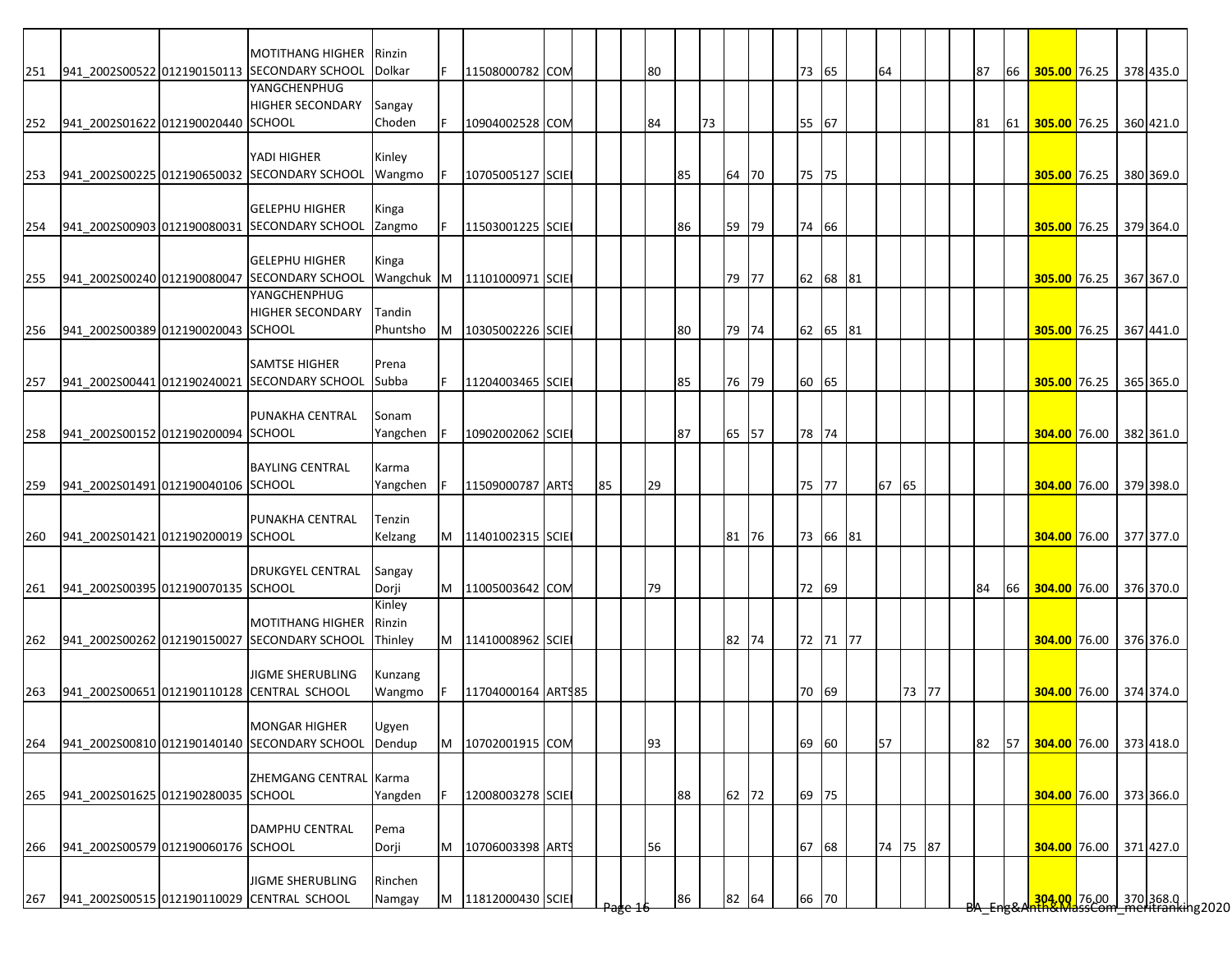|     |                                    | YANGCHENPHUG                                 |                 |     |                               |  |    |    |    |       |          |          |          |       |  |    |    |                           |  |           |
|-----|------------------------------------|----------------------------------------------|-----------------|-----|-------------------------------|--|----|----|----|-------|----------|----------|----------|-------|--|----|----|---------------------------|--|-----------|
|     |                                    | <b>HIGHER SECONDARY</b>                      | Tenzin          |     |                               |  |    |    |    |       |          |          |          |       |  |    |    |                           |  |           |
| 268 | 941_2002S01354 012190020245 SCHOOL |                                              | Selden          |     | 11410001784 ARTS              |  | 85 |    |    |       | 65       | 70       | 67 74 75 |       |  |    |    | 304.00 76.00              |  | 369 436.0 |
|     |                                    | <b>UGYEN ACADEMY</b>                         |                 |     |                               |  |    |    |    |       |          |          |          |       |  |    |    |                           |  |           |
|     |                                    | <b>HIGHER SECONDARY</b>                      | Dechen          |     |                               |  |    |    |    |       |          |          |          |       |  |    |    |                           |  |           |
| 269 | 941 2002S01150 012190260430 SCHOOL |                                              | Choden          |     | 11915000927 COM               |  |    | 88 |    |       | 63       | 65       |          |       |  | 87 | 64 | 304.00 76.00              |  | 367 367.0 |
|     |                                    | YANGCHENPHUG                                 |                 |     |                               |  |    |    |    |       |          |          |          |       |  |    |    |                           |  |           |
|     |                                    | <b>HIGHER SECONDARY</b>                      | <b>Tshewang</b> |     |                               |  |    |    |    |       |          |          |          |       |  |    |    |                           |  |           |
| 270 | 941 2002S00255 012190020046 SCHOOL |                                              | Namgay          | M   | 10702002047 SCIE              |  |    |    |    | 81 75 |          | 48 63 85 |          |       |  |    |    | 304.00 76.00              |  | 352 352.0 |
|     |                                    |                                              |                 |     |                               |  |    |    |    |       |          |          |          |       |  |    |    |                           |  |           |
|     |                                    | YADI HIGHER                                  | Sonam           |     |                               |  |    |    |    |       |          |          |          |       |  |    |    |                           |  |           |
| 271 |                                    | 941_2002S00598 012190650088 SECONDARY SCHOOL | Dargay          |     | M   10715001936   ARTS        |  |    |    |    |       | 78 81 65 |          | 79 75 78 |       |  |    |    | 303.00 75.75 384 456.0    |  |           |
|     |                                    |                                              |                 |     |                               |  |    |    |    |       |          |          |          |       |  |    |    |                           |  |           |
|     |                                    | <b>JIGME SHERUBLING</b>                      | Kezang          |     |                               |  |    |    |    |       |          |          |          |       |  |    |    |                           |  |           |
| 272 |                                    | 941_2002S02231 012190110003 CENTRAL SCHOOL   | Wangmo          |     | 11505005263 SCIE              |  |    |    | 83 | 80 72 | 78 62    |          |          |       |  |    |    | 303.00 75.75              |  | 381 375.0 |
|     |                                    |                                              |                 |     |                               |  |    |    |    |       |          |          |          |       |  |    |    |                           |  |           |
|     |                                    | WANGBAMA                                     | Sangay          |     |                               |  |    |    |    |       |          |          |          |       |  |    |    |                           |  |           |
| 273 |                                    | 941_2002S01665 012191290049 CENTRAL SCHOOL   | Chophel         | M   | 11406000213 COM               |  |    | 86 |    |       | 75 55    |          | 72       |       |  | 87 | 59 | 303.00 75.75              |  | 378 434.0 |
|     |                                    |                                              |                 |     |                               |  |    |    |    |       |          |          |          |       |  |    |    |                           |  |           |
|     |                                    | <b>SHERUBLING</b>                            | Namgang         |     |                               |  |    |    |    |       |          |          |          |       |  |    |    |                           |  |           |
| 274 |                                    | 941 2002S00741 012190230084 CENTRAL SCHOOL   | Lhamo           | IF. | 11704003896 ARTS81            |  |    |    |    |       | 73       | 68       | 78 76 75 |       |  |    |    | 303.00 75.75              |  | 376 451.0 |
|     |                                    |                                              |                 |     |                               |  |    |    |    |       |          |          |          |       |  |    |    |                           |  |           |
|     |                                    | <b>MONGAR HIGHER</b>                         | Sangay          |     |                               |  |    |    |    |       |          |          |          |       |  |    |    |                           |  |           |
| 275 |                                    | 941 2002S00280 012190140130 SECONDARY SCHOOL | Lhendup         |     | M 10708001593 COM             |  |    | 86 |    |       | 70 62    |          | 54       |       |  | 85 |    | 66 303.00 75.75 373 423.0 |  |           |
|     |                                    |                                              |                 |     |                               |  |    |    |    |       |          |          |          |       |  |    |    |                           |  |           |
|     |                                    | <b>DAMPHU CENTRAL</b>                        | Kalpana         |     |                               |  |    |    |    |       |          |          |          |       |  |    |    |                           |  |           |
| 276 | 941 2002S02237 012190060085 SCHOOL |                                              | Subba           | IF. | 11807001397 COM               |  |    | 93 |    |       | 66 55    |          | 68       |       |  | 87 | 61 | 303.00 75.75              |  | 369 430.0 |
|     |                                    |                                              |                 |     |                               |  |    |    |    |       |          |          |          |       |  |    |    |                           |  |           |
|     |                                    | PUNAKHA CENTRAL                              | Yetho           |     |                               |  |    |    |    |       |          |          |          |       |  |    |    |                           |  |           |
| 277 | 941_2002S00102 012190200102 SCHOOL |                                              | Lhamo           | IF. | 11106000676 SCIE              |  |    |    | 84 | 76 73 | 66 70    |          |          |       |  |    |    | 303.00 75.75              |  | 369 369.0 |
|     |                                    |                                              |                 |     |                               |  |    |    |    |       |          |          |          |       |  |    |    |                           |  |           |
|     |                                    | <b>NANGKOR CENTRAL</b>                       | Jigme           |     |                               |  |    |    |    |       |          |          |          |       |  |    |    |                           |  |           |
| 278 | 941_2002S02332 012190160092 SCHOOL |                                              | Wangmo          | F   | 10905005008 COM               |  |    | 74 |    |       | 64       | 65       | 77       |       |  | 87 |    | 72 303.00 75.75           |  | 367 439.0 |
|     |                                    |                                              |                 |     |                               |  |    |    |    |       |          |          |          |       |  |    |    |                           |  |           |
|     |                                    | <b>NGANGLAM HIGHER</b>                       | Kindel          |     |                               |  |    |    |    |       |          |          |          |       |  |    |    |                           |  |           |
| 279 |                                    | 941_2002S00933 012190450041 SECONDARY SCHOOL | Zangmo          |     | 11102004681 COM               |  |    | 98 |    |       | 64 57    |          | 76       |       |  | 72 | 67 | 303.00 75.75              |  | 367 434.0 |
|     |                                    | <b>UGYEN ACADEMY</b>                         |                 |     |                               |  |    |    |    |       |          |          |          |       |  |    |    |                           |  |           |
|     |                                    | <b>HIGHER SECONDARY</b>                      | Sonam           |     |                               |  |    |    |    |       |          |          |          |       |  |    |    |                           |  |           |
| 280 | 941 2002S00292 012190260262 SCHOOL |                                              |                 |     | Wangchen M 11410001710 ARTS86 |  |    |    |    |       | 62       | 63       |          | 74 80 |  |    |    | 303.00 75.75 365 365.0    |  |           |
|     |                                    |                                              |                 |     |                               |  |    |    |    |       |          |          |          |       |  |    |    |                           |  |           |
|     |                                    | <b>GASELO CENTRAL</b>                        | Pema            |     |                               |  |    |    |    |       |          |          |          |       |  |    |    |                           |  |           |
| 281 | 941 2002S00353 012190370120 SCHOOL |                                              | Tamang          | M   | 10305000515 SCIE              |  |    |    | 87 | 73 78 | 62 65    |          |          |       |  |    |    | 303.00 75.75              |  | 365 365.0 |
|     |                                    |                                              |                 |     |                               |  |    |    |    |       |          |          |          |       |  |    |    |                           |  |           |
|     |                                    |                                              | Sonam           |     |                               |  |    |    |    |       |          |          |          |       |  |    |    |                           |  |           |
| 282 | 941 2002S01387 012191390334        |                                              |                 |     | Wangchuk M 10810000145 COM    |  |    | 93 |    |       | 58 63    |          | 65       |       |  | 82 | 47 | 303.00 75.75              |  | 361 408.0 |
|     |                                    | <b>UGYEN ACADEMY</b>                         | <b>Tshering</b> |     |                               |  |    |    |    |       |          |          |          |       |  |    |    |                           |  |           |
|     |                                    | <b>HIGHER SECONDARY</b>                      | Penjor          |     |                               |  |    |    |    |       |          |          |          |       |  |    |    |                           |  |           |
| 283 | 941_2002S01656 012190260459 SCHOOL |                                              | Wangchuk M      |     | 10805002828 COM 71            |  |    | 82 |    |       | 56 64    |          |          |       |  | 86 | 58 | 303.00 75.75              |  | 359 417.0 |
|     |                                    | <b>UGYEN ACADEMY</b>                         | Kuenlek         |     |                               |  |    |    |    |       |          |          |          |       |  |    |    |                           |  |           |
|     |                                    |                                              |                 |     |                               |  |    |    |    |       |          |          |          |       |  |    |    |                           |  |           |
|     |                                    | <b>HIGHER SECONDARY</b>                      | Pelden          |     |                               |  |    |    |    |       |          |          |          |       |  |    |    |                           |  |           |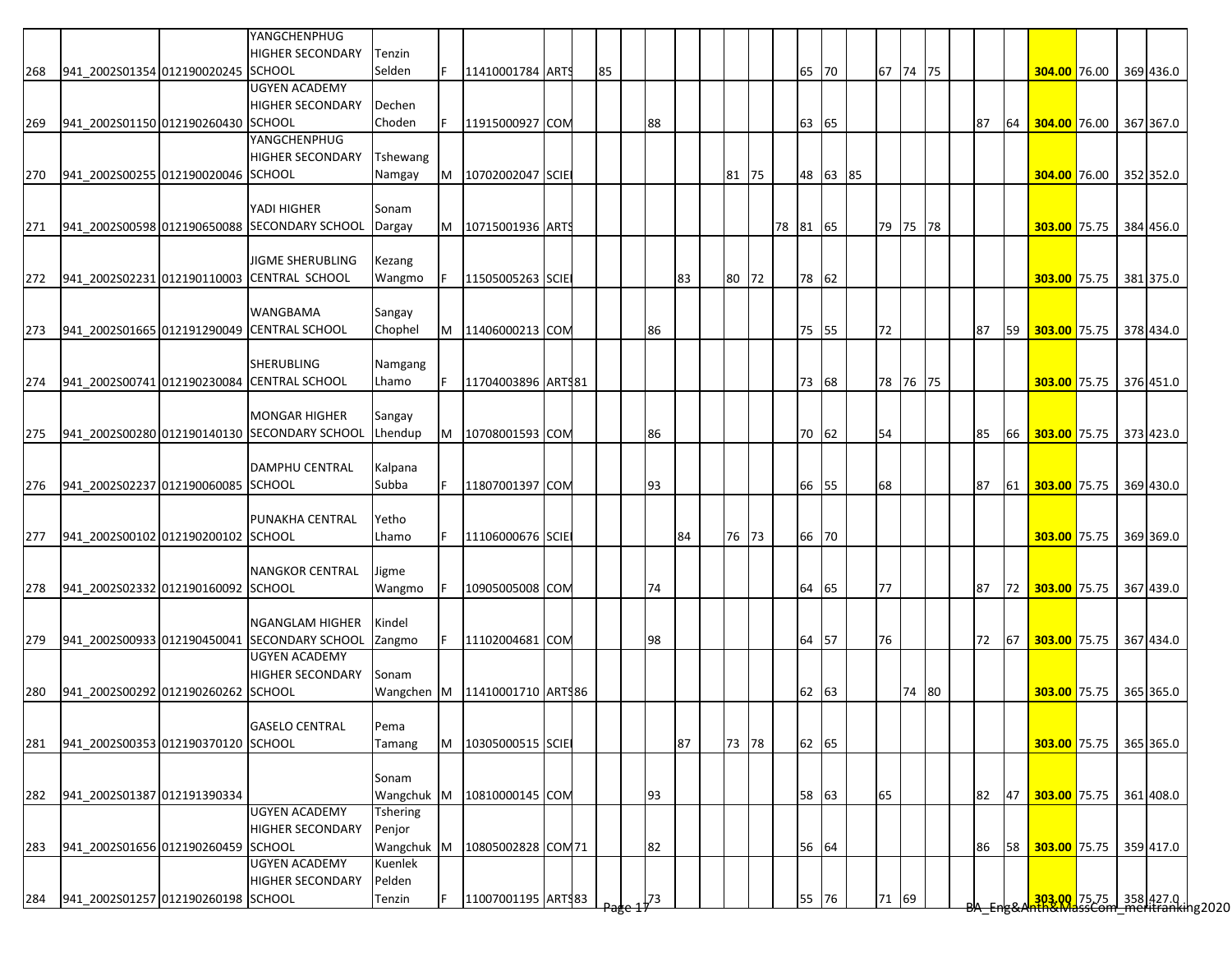|     |                                         | KUENDRUP HIGHER                              | Nidup           |   |                    |  |    |                    |    |    |       |       |          |          |       |  |    |    |                           |  |                                                            |
|-----|-----------------------------------------|----------------------------------------------|-----------------|---|--------------------|--|----|--------------------|----|----|-------|-------|----------|----------|-------|--|----|----|---------------------------|--|------------------------------------------------------------|
| 285 |                                         | 941 2002S01309 012190700005 SECONDARY SCHOOL | Tamang          | M | 11809001510 COM    |  |    |                    | 90 |    |       |       | 50 55    | 66       |       |  | 85 | 73 | 303.00 75.75 353 419.0    |  |                                                            |
|     |                                         | YANGCHENPHUG                                 | Syelzom         |   |                    |  |    |                    |    |    |       |       |          |          |       |  |    |    |                           |  |                                                            |
|     |                                         | <b>HIGHER SECONDARY</b>                      | Sonam           |   |                    |  |    |                    |    |    |       |       |          |          |       |  |    |    |                           |  |                                                            |
| 286 | 941_2002S01910 012190020285 SCHOOL      |                                              | Dolma           |   | 11410003366 ARTS82 |  |    |                    |    |    |       | 49    | 73       | 71 71 77 |       |  |    |    | 303.00 75.75 352 423.0    |  |                                                            |
|     |                                         | YANGCHENPHUG                                 |                 |   |                    |  |    |                    |    |    |       |       |          |          |       |  |    |    |                           |  |                                                            |
|     |                                         | <b>HIGHER SECONDARY</b>                      | Tenzin          |   |                    |  |    |                    |    |    |       |       |          |          |       |  |    |    |                           |  |                                                            |
| 287 | 941 2002S01886 012190020345 SCHOOL      |                                              | Dendup          | M | 10103001765 COM    |  |    |                    | 83 |    |       |       | 47 68    | 71       |       |  | 81 | 66 | 303.00 75.75 350 416.0    |  |                                                            |
|     |                                         |                                              |                 |   |                    |  |    |                    |    |    |       |       |          |          |       |  |    |    |                           |  |                                                            |
|     |                                         | <b>JIGME SHERUBLING</b>                      | Jamyang         |   |                    |  |    |                    |    |    |       |       |          |          |       |  |    |    |                           |  |                                                            |
| 288 |                                         | 941 2002S00610 012190110103 CENTRAL SCHOOL   | Loday           | M | 11607001869 ARTS86 |  |    |                    |    |    |       | 84 61 |          |          | 71 60 |  |    |    | 302.00 75.50              |  | 386 362.0                                                  |
|     |                                         |                                              |                 |   |                    |  |    |                    |    |    |       |       |          |          |       |  |    |    |                           |  |                                                            |
|     |                                         | <b>LHUNTSE HIGHER</b>                        | Ugyen           |   |                    |  |    |                    |    |    |       |       |          |          |       |  |    |    |                           |  |                                                            |
| 289 |                                         | 941 2002S00560 012190190032 SECONDARY SCHOOL | Choezom         |   | 10606002540 SCIE   |  |    |                    |    |    | 76 77 |       | 79 70 69 |          |       |  |    |    | 302.00 75.50 381 371.0    |  |                                                            |
|     |                                         |                                              |                 |   |                    |  |    |                    |    |    |       |       |          |          |       |  |    |    |                           |  |                                                            |
|     |                                         | PUNAKHA CENTRAL                              | Dawa            |   |                    |  |    |                    |    |    |       |       |          |          |       |  |    |    |                           |  |                                                            |
| 290 | 941 2002S01073 012190200069 SCHOOL      |                                              | <b>Tshering</b> |   | M 11914000556 SCIE |  |    |                    |    | 77 | 81 70 |       | 78 66    |          |       |  |    |    | 302.00 75.50 380 372.0    |  |                                                            |
|     |                                         |                                              |                 |   |                    |  |    |                    |    |    |       |       |          |          |       |  |    |    |                           |  |                                                            |
|     |                                         | PUNAKHA CENTRAL                              | Tandin          |   |                    |  |    |                    |    |    |       |       |          |          |       |  |    |    |                           |  |                                                            |
| 291 | 941 2002S00750 012190200047 SCHOOL      |                                              | Wangchuk M      |   | 11512007155 SCIE   |  |    |                    |    |    | 81 72 |       | 77 66 78 |          |       |  |    |    | 302.00 75.50              |  | 379 374.0                                                  |
|     |                                         |                                              |                 |   |                    |  |    |                    |    |    |       |       |          |          |       |  |    |    |                           |  |                                                            |
|     |                                         |                                              | Yeshey          |   |                    |  |    |                    |    |    |       |       |          |          |       |  |    |    |                           |  |                                                            |
| 292 | 941 2002S00995 012191390029             |                                              | Tshogyel        |   | 10811002292 SCIE   |  |    |                    |    | 81 | 73 75 |       | 76 70 65 |          |       |  |    |    | 302.00 75.50 378 440.0    |  |                                                            |
|     |                                         |                                              |                 |   |                    |  |    |                    |    |    |       |       |          |          |       |  |    |    |                           |  |                                                            |
|     |                                         | <b>NANGKOR CENTRAL</b>                       | Thinley         |   |                    |  |    |                    |    |    |       |       |          |          |       |  |    |    |                           |  |                                                            |
| 293 | 941_2002S01651 012190160159 SCHOOL      |                                              | Wangmo          |   | 10910000303 SCIE   |  |    |                    |    | 80 | 56 70 |       | 75 77    |          |       |  |    |    | 302.00 75.50 377 358.0    |  |                                                            |
|     |                                         | YANGCHENPHUG                                 |                 |   |                    |  |    |                    |    |    |       |       |          |          |       |  |    |    |                           |  |                                                            |
|     |                                         | <b>HIGHER SECONDARY</b>                      | Suk Maya        |   |                    |  |    |                    |    |    |       |       |          |          |       |  |    |    |                           |  |                                                            |
| 294 | 941_2002S00390 012190020140 SCHOOL      |                                              | Monger          |   | 11811002286 SCIE   |  |    |                    |    | 78 | 76 78 |       | 74 70    |          |       |  |    |    | 302.00 75.50 376 376.0    |  |                                                            |
|     |                                         |                                              |                 |   |                    |  |    |                    |    |    |       |       |          |          |       |  |    |    |                           |  |                                                            |
|     |                                         | PUNAKHA CENTRAL                              | Kinzang         |   |                    |  |    |                    |    |    |       |       |          |          |       |  |    |    |                           |  |                                                            |
| 295 | 941 2002S00936 012190200056 SCHOOL      |                                              | Yangden         |   | 11001000869 SCIE   |  |    |                    |    | 86 | 79 65 |       | 73 64    |          |       |  |    |    | 302.00 75.50 375 367.0    |  |                                                            |
|     |                                         | YANGCHENPHUG                                 |                 |   |                    |  |    |                    |    |    |       |       |          |          |       |  |    |    |                           |  |                                                            |
|     |                                         | <b>HIGHER SECONDARY</b>                      | Shacha          |   |                    |  |    |                    |    |    |       |       |          |          |       |  |    |    |                           |  |                                                            |
| 296 | 941 2002S01767 012190020520 SCHOOL      |                                              | Wangmo          |   | 10711002710 COM    |  |    |                    | 77 |    |       |       | 71 68    | 78       |       |  | 79 |    | 69 302.00 75.50 373 442.0 |  |                                                            |
|     |                                         |                                              |                 |   |                    |  |    |                    |    |    |       |       |          |          |       |  |    |    |                           |  |                                                            |
|     |                                         | <b>WANGBAMA</b>                              | Pem             |   |                    |  |    |                    |    |    |       |       |          |          |       |  |    |    |                           |  |                                                            |
| 297 |                                         | 941 2002S01235 012191290023 CENTRAL SCHOOL   | Zangmo          |   | 11004000096 ARTS   |  | 80 |                    | 70 |    |       |       | 69 66    |          | 76 80 |  |    |    | 302.00 75.50 371 441.0    |  |                                                            |
|     |                                         |                                              |                 |   |                    |  |    |                    |    |    |       |       |          |          |       |  |    |    |                           |  |                                                            |
|     |                                         | <b>DAMPHU CENTRAL</b>                        | Thinley         |   |                    |  |    |                    |    |    |       |       |          |          |       |  |    |    |                           |  |                                                            |
| 298 | 941_2002S01652 012190060166 SCHOOL      |                                              | Choden          | F | 11803000601 ARTS83 |  |    |                    |    |    |       |       | 67 72    |          | 73 74 |  |    |    | 302.00 75.50 369 369.0    |  |                                                            |
|     |                                         |                                              |                 |   |                    |  |    |                    |    |    |       |       |          |          |       |  |    |    |                           |  |                                                            |
|     |                                         |                                              | Chimmi          |   |                    |  |    |                    |    |    |       |       |          |          |       |  |    |    |                           |  |                                                            |
| 299 | 941 2002S00593 012191090026 DRUK SCHOOL |                                              | Lhamo           |   | 11107001533 SCIE   |  |    |                    |    | 86 | 60 58 |       | 67 89 41 |          |       |  |    |    | 302.00 75.50              |  | 369 401.0                                                  |
|     |                                         | YANGCHENPHUG                                 |                 |   |                    |  |    |                    |    |    |       |       |          |          |       |  |    |    |                           |  |                                                            |
|     |                                         | <b>HIGHER SECONDARY</b>                      | Pema            |   |                    |  |    |                    |    |    |       |       |          |          |       |  |    |    |                           |  |                                                            |
|     | 941_2002S01333 012190020316 SCHOOL      |                                              |                 | F |                    |  |    |                    |    |    |       |       | 66 81    | 63 74 81 |       |  |    |    |                           |  | 368 425.0                                                  |
| 300 |                                         | PHUENTSHOLING                                | Choki           |   | 11107008118 ARTS   |  |    |                    | 60 |    |       |       |          |          |       |  |    |    | 302.00 75.50              |  |                                                            |
|     |                                         | <b>HIGHER SECONDARY</b>                      |                 |   |                    |  |    |                    |    |    |       |       |          |          |       |  |    |    |                           |  |                                                            |
|     |                                         |                                              | Yangchen        |   |                    |  |    |                    |    |    |       |       |          |          |       |  |    |    |                           |  |                                                            |
| 301 | 941 2002S01698 012190180028 SCHOOL      |                                              | Dolkar          |   | 11506008360 SCIE   |  |    | <del>rage 18</del> |    |    | 79 82 |       | 66 71 70 |          |       |  |    |    |                           |  | 302.00 75.50 368 368.0  <br>AntwinassCom meritranking 2020 |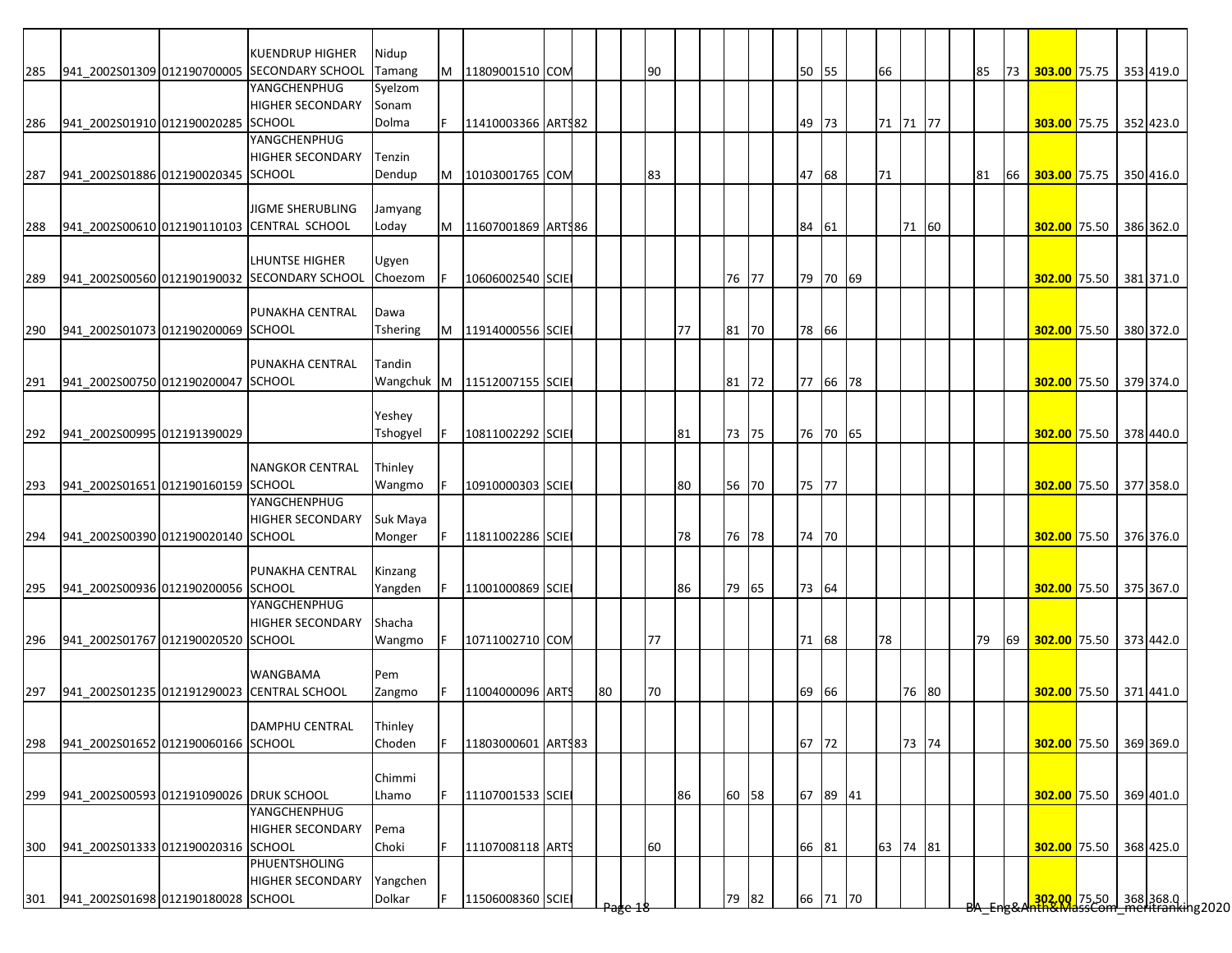|     |                                        | YANGCHENPHUG<br><b>HIGHER SECONDARY</b>      | Dechen          |   |                                 |  |    |    |    |       |  |          |    |          |  |    |    |                                                                      |  |           |
|-----|----------------------------------------|----------------------------------------------|-----------------|---|---------------------------------|--|----|----|----|-------|--|----------|----|----------|--|----|----|----------------------------------------------------------------------|--|-----------|
| 302 | 941 2002S00744 012190020431 SCHOOL     |                                              | Pem             |   | 10103001732 COM                 |  |    | 90 |    |       |  | 65 64    | 62 |          |  | 77 | 71 | 302.00 75.50 367 429.0                                               |  |           |
|     |                                        |                                              |                 |   |                                 |  |    |    |    |       |  |          |    |          |  |    |    |                                                                      |  |           |
|     |                                        | <b>SAMTSE HIGHER</b>                         | Pranisha        |   |                                 |  |    |    |    |       |  |          |    |          |  |    |    |                                                                      |  |           |
| 303 |                                        | 941 2002S00090 012190240018 SECONDARY SCHOOL | Sharma          |   | 11204003259 SCIE                |  |    |    | 85 | 73 77 |  | 62 67    |    |          |  |    |    | 302.00 75.50 364 364.0                                               |  |           |
|     |                                        | <b>ORONG HIGHER</b>                          | Karma           |   |                                 |  |    |    |    |       |  |          |    |          |  |    |    |                                                                      |  |           |
| 304 |                                        | 941_2002S00084 012190760007 SECONDARY SCHOOL | <b>Tshering</b> | M | 11107002119 SCIE                |  |    |    |    | 81 79 |  | 62 63 79 |    |          |  |    |    | 302.00 75.50                                                         |  | 364 364.0 |
|     |                                        |                                              |                 |   |                                 |  |    |    |    |       |  |          |    |          |  |    |    |                                                                      |  |           |
|     |                                        | <b>DRUKGYEL CENTRAL</b>                      |                 |   |                                 |  |    |    |    |       |  |          |    |          |  |    |    |                                                                      |  |           |
| 305 | 941 2002S00431 012190070014 SCHOOL     |                                              |                 |   | Dorji Nima M   12001003881 SCIE |  |    |    |    | 77 84 |  | 60 61 80 |    |          |  |    |    | 302.00 75.50                                                         |  | 362 362.0 |
|     |                                        |                                              |                 |   |                                 |  |    |    |    |       |  |          |    |          |  |    |    |                                                                      |  |           |
|     |                                        | <b>DRUKGYEL CENTRAL</b>                      |                 |   |                                 |  |    |    |    |       |  |          |    |          |  |    |    |                                                                      |  |           |
| 306 | 941_2002S00425 012190070014 SCHOOL     |                                              | Dorji Nima M    |   | 12001003881 SCIE                |  |    |    |    | 77 84 |  | 60 61 80 |    |          |  |    |    | 302.00 75.50 362 362.0                                               |  |           |
|     |                                        |                                              | Passang         |   |                                 |  |    |    |    |       |  |          |    |          |  |    |    |                                                                      |  |           |
|     |                                        | <b>DAMPHU CENTRAL</b>                        | Lhamo           |   |                                 |  |    |    |    |       |  |          |    |          |  |    |    |                                                                      |  |           |
| 307 | 941 2002S01334 012190060154 SCHOOL     |                                              | Tamang          |   | 11801001212 ARTS84              |  |    |    |    |       |  | 56 73    |    | 71 74    |  |    |    | 302.00 75.50 358 358.0                                               |  |           |
|     |                                        | YANGCHENPHUG                                 |                 |   |                                 |  |    |    |    |       |  |          |    |          |  |    |    |                                                                      |  |           |
|     |                                        | <b>HIGHER SECONDARY</b>                      | Phuntsho        |   |                                 |  |    |    |    |       |  |          |    |          |  |    |    |                                                                      |  |           |
| 308 | 941 2002S00049 012190020456 SCHOOL     |                                              | Tobjur          | M | 11107007649 COM                 |  |    | 67 |    |       |  | 56 66    | 77 |          |  | 79 | 80 | 302.00 75.50 358 425.0                                               |  |           |
|     |                                        | <b>SHABA MIDDLE</b>                          |                 |   |                                 |  |    |    |    |       |  |          |    |          |  |    |    |                                                                      |  |           |
|     |                                        | 941 2002S00815 012190500004 SECONDARY SCHOOL | Dawa<br>Dema    |   | 10808000692 ARTS                |  |    | 84 |    |       |  | 76 66    |    | 73 75 63 |  |    |    | 301.00 75.25 377 437.0                                               |  |           |
| 309 |                                        | YANGCHENPHUG                                 |                 |   |                                 |  |    |    |    |       |  |          |    |          |  |    |    |                                                                      |  |           |
|     |                                        | <b>HIGHER SECONDARY</b>                      | <b>Tshering</b> |   |                                 |  |    |    |    |       |  |          |    |          |  |    |    |                                                                      |  |           |
| 310 | 941 2002S01554 012190020073 SCHOOL     |                                              | Choden          |   | 10905005719 SCIE                |  |    |    | 81 | 61 68 |  | 73 79 53 |    |          |  |    |    | 301.00 75.25 374 415.0                                               |  |           |
|     |                                        |                                              |                 |   |                                 |  |    |    |    |       |  |          |    |          |  |    |    |                                                                      |  |           |
|     |                                        | PUNAKHA CENTRAL                              | Kencho          |   |                                 |  |    |    |    |       |  |          |    |          |  |    |    |                                                                      |  |           |
|     | 311 941_2002S00491 012190200159 SCHOOL |                                              | Om              |   | 11008000129 ARTS                |  |    |    |    |       |  | 71 70    |    | 89 66 71 |  |    |    | 301.00 75.25                                                         |  | 372 367.0 |
|     |                                        |                                              |                 |   |                                 |  |    |    |    |       |  |          |    |          |  |    |    |                                                                      |  |           |
|     |                                        | <b>CHUKHA CENTRAL</b>                        | Tshering        |   |                                 |  |    |    |    |       |  |          |    |          |  |    |    |                                                                      |  |           |
| 312 | 941_2002S00135 012190050036 SCHOOL     |                                              | Pelmo           |   | 10204000409 ARTS                |  |    |    |    |       |  | 71 66    |    | 80 76 79 |  |    |    | 301.00 75.25 372 372.0                                               |  |           |
|     |                                        |                                              |                 |   |                                 |  |    |    |    |       |  |          |    |          |  |    |    |                                                                      |  |           |
|     |                                        | <b>SHABA MIDDLE</b>                          | Tandin          |   |                                 |  |    |    |    |       |  |          |    |          |  |    |    |                                                                      |  |           |
| 313 |                                        | 941_2002S00513 012190500038 SECONDARY SCHOOL | Wangmo          |   | 10808000129 COM                 |  |    | 72 |    |       |  | 69 69    | 69 |          |  | 82 | 78 | 301.00 75.25                                                         |  | 370 439.0 |
|     |                                        |                                              |                 |   |                                 |  |    |    |    |       |  |          |    |          |  |    |    |                                                                      |  |           |
|     |                                        | <b>BAYLING CENTRAL</b>                       | Tshenga         |   |                                 |  |    |    |    |       |  |          |    |          |  |    |    |                                                                      |  |           |
| 314 | 941_2002S01371 012190040125 SCHOOL     |                                              | Phurpa          | M | 11604001190 SCIE                |  | 79 |    | 84 | 73 75 |  | 67 63    |    |          |  |    |    | 301.00 75.25 368 441.0                                               |  |           |
|     |                                        | YANGCHENPHUG                                 |                 |   |                                 |  |    |    |    |       |  |          |    |          |  |    |    |                                                                      |  |           |
|     |                                        | <b>HIGHER SECONDARY</b>                      | Kelzang         |   |                                 |  |    |    |    |       |  |          |    |          |  |    |    |                                                                      |  |           |
| 315 | 941 2002S00661 012190020096 SCHOOL     |                                              | Tshoden         |   | 11605002409 SCIE                |  |    |    | 82 | 64 75 |  | 66 78 55 |    |          |  |    |    | 301.00 75.25                                                         |  | 367 420.0 |
|     |                                        | <b>GELEPHU HIGHER</b>                        |                 |   |                                 |  |    |    |    |       |  |          |    |          |  |    |    |                                                                      |  |           |
|     |                                        | 941 2002S02094 012190080172 SECONDARY SCHOOL | Ugyen<br>Choden |   | 11506006519 COM                 |  |    | 91 |    |       |  | 59 66    | 54 |          |  | 85 | 42 | 301.00 75.25                                                         |  | 360 397.0 |
| 316 |                                        | <b>UGYEN ACADEMY</b>                         |                 |   |                                 |  |    |    |    |       |  |          |    |          |  |    |    |                                                                      |  |           |
|     |                                        | <b>HIGHER SECONDARY</b>                      |                 |   |                                 |  |    |    |    |       |  |          |    |          |  |    |    |                                                                      |  |           |
| 317 | 941_2002S01336 012190260418 SCHOOL     |                                              | Peltheymo       |   | 11606001808 COM85               |  |    | 74 |    |       |  | 53 66    |    |          |  | 76 | 56 | 301.00 75.25                                                         |  | 354 410.0 |
|     |                                        |                                              |                 |   |                                 |  |    |    |    |       |  |          |    |          |  |    |    |                                                                      |  |           |
|     |                                        | <b>DRUKJEGANG HIGHER Aruna</b>               |                 |   |                                 |  |    |    |    |       |  |          |    |          |  |    |    |                                                                      |  |           |
| 318 |                                        | 941_2002S00607 012190360046 SECONDARY SCHOOL | <b>Bhandari</b> |   | 11108001054 ARTS 79 77          |  |    |    |    |       |  | 49 77    |    | 62 68    |  |    |    |                                                                      |  |           |
|     |                                        |                                              |                 |   |                                 |  |    |    |    |       |  |          |    |          |  |    |    | <mark>301.00 </mark> 75.25 350 412.0<br>hth&MassCom meritranking2020 |  |           |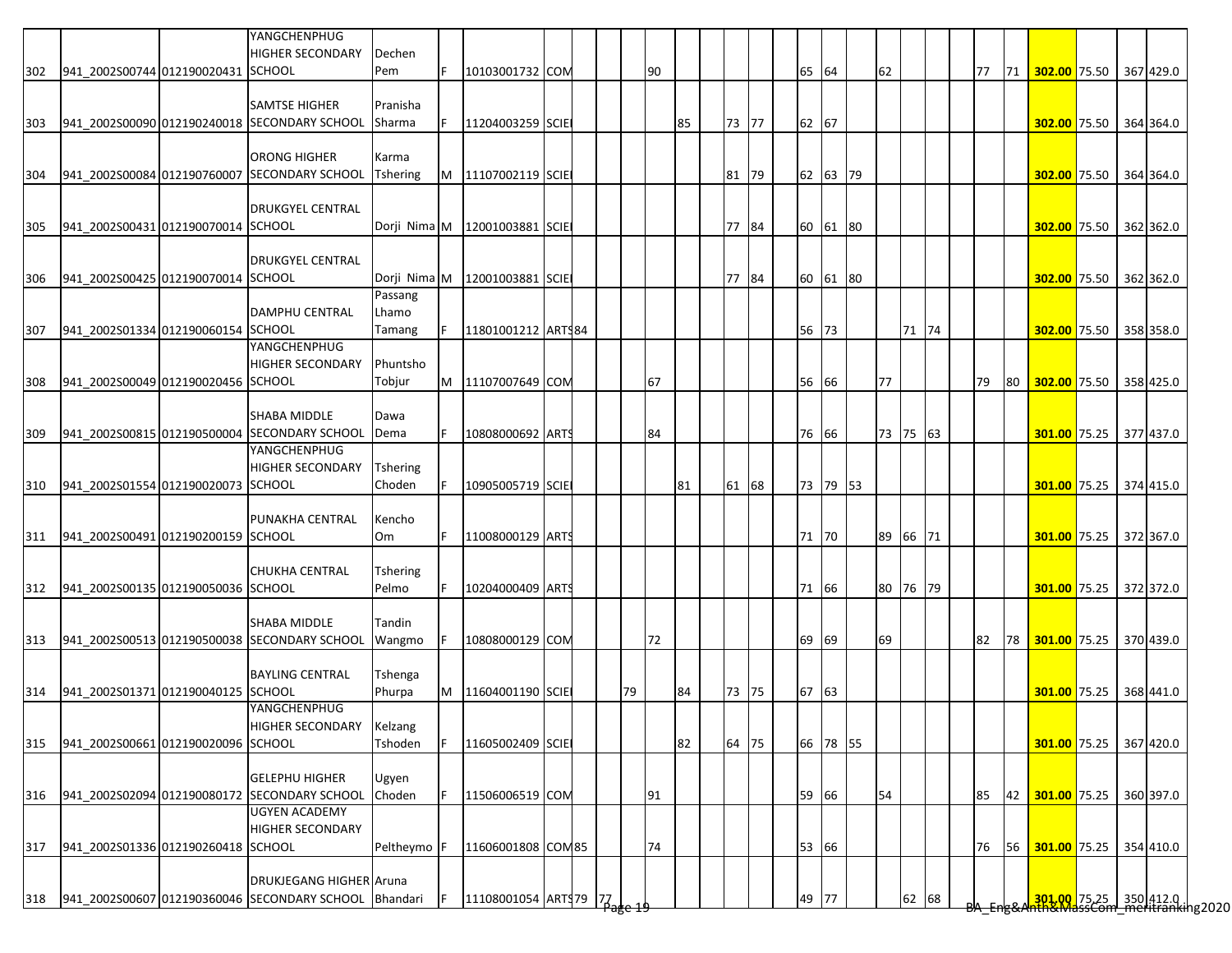|     |                                    | <b>JIGME SHERUBLING</b>                            | Tandin              |    |                       |  |    |    |       |          |       |          |          |       |  |    |    |                                                             |  |           |
|-----|------------------------------------|----------------------------------------------------|---------------------|----|-----------------------|--|----|----|-------|----------|-------|----------|----------|-------|--|----|----|-------------------------------------------------------------|--|-----------|
| 319 |                                    | 941 2002S02093 012190110118 CENTRAL SCHOOL         | Wangchuk M          |    | 10202001219 ARTS76    |  |    |    |       |          | 88 66 |          |          | 63 70 |  |    |    | 300.00 75.00                                                |  | 388 363.0 |
|     |                                    |                                                    |                     |    |                       |  |    |    |       |          |       |          |          |       |  |    |    |                                                             |  |           |
|     |                                    | <b>BAYLING CENTRAL</b>                             | Sonam               |    |                       |  |    |    |       |          |       |          |          |       |  |    |    |                                                             |  |           |
| 320 | 941 2002S02129 012190040024 SCHOOL |                                                    | Lhamo               | F. | 11608003753 SCIE      |  |    | 88 | 63 63 |          | 77 72 |          |          |       |  |    |    | 300.00 75.00                                                |  | 377 363.0 |
|     |                                    |                                                    |                     |    |                       |  |    |    |       |          |       |          |          |       |  |    |    |                                                             |  |           |
|     |                                    | PUNAKHA CENTRAL                                    | Kencho              |    |                       |  |    | 73 |       |          |       |          |          |       |  |    |    |                                                             |  |           |
| 321 | 941 2002S00480 012190200074 SCHOOL |                                                    | Wangdi<br>Santa     | M  | 12006002014 SCIE      |  |    |    | 80 76 |          |       | 77 67 64 |          |       |  |    |    | 300.00 75.00                                                |  | 377 437.0 |
|     |                                    | DRUKJEGANG HIGHER Maya                             |                     |    |                       |  |    |    |       |          |       |          |          |       |  |    |    |                                                             |  |           |
| 322 |                                    | 941 2002S02288 012190360087 SECONDARY SCHOOL       | Tamang              | F. | 10304000184 ARTS83 77 |  |    |    |       |          | 72 68 |          |          | 55 63 |  |    |    | 300.00 75.00                                                |  | 372 418.0 |
|     |                                    |                                                    |                     |    |                       |  |    |    |       |          |       |          |          |       |  |    |    |                                                             |  |           |
|     |                                    | <b>MONGAR HIGHER</b>                               | Tashi               |    |                       |  |    |    |       |          |       |          |          |       |  |    |    |                                                             |  |           |
| 323 |                                    | 941 2002S02330 012190140136 SECONDARY SCHOOL       | Namgay              | M  | 11104000711 COM       |  | 92 |    |       |          | 66    | 59       | 64       |       |  | 83 | 61 | 300.00 75.00                                                |  | 366 425.0 |
|     |                                    | YANGCHENPHUG                                       |                     |    |                       |  |    |    |       |          |       |          |          |       |  |    |    |                                                             |  |           |
|     |                                    | <b>HIGHER SECONDARY</b>                            | Sonam               |    |                       |  |    |    |       |          |       |          |          |       |  |    |    |                                                             |  |           |
| 324 | 941 2002S01496 012190020553 SCHOOL |                                                    | Thinlem             |    | 11911000048 COM       |  | 78 |    |       |          | 64 68 |          | 74       |       |  | 80 | 71 | 300.00 75.00                                                |  | 364 435.0 |
|     |                                    |                                                    |                     |    |                       |  |    |    |       |          |       |          |          |       |  |    |    |                                                             |  |           |
|     |                                    | PUNAKHA CENTRAL                                    | Namrata             |    |                       |  |    |    |       |          |       |          |          |       |  |    |    |                                                             |  |           |
| 325 | 941 2002S01390 012190200027 SCHOOL |                                                    | Bhattarai<br>Bishnu |    | 11205002712 SCIE      |  |    | 81 | 74 72 |          | 63    | 73       |          |       |  |    |    | 300.00 75.00                                                |  | 363 363.0 |
|     |                                    | <b>KARMALING HIGHER</b>                            | Kumar               |    |                       |  |    |    |       |          |       |          |          |       |  |    |    |                                                             |  |           |
| 326 |                                    | 941_2002S00072 012191170001 SECONDARY SCHOOL       | Adhikari            | M  | 11109000044 SCIE      |  |    | 84 | 77 73 |          | 63 66 |          |          |       |  |    |    | 300.00 75.00                                                |  | 363 363.0 |
|     |                                    |                                                    |                     |    |                       |  |    |    |       |          |       |          |          |       |  |    |    |                                                             |  |           |
|     |                                    | MOTITHANG HIGHER Rinchen                           |                     |    |                       |  |    |    |       |          |       |          |          |       |  |    |    |                                                             |  |           |
| 327 |                                    | 941_2002S00879 012190150147 SECONDARY SCHOOL       | Dolkar              | F. | 11514000539 COM       |  | 80 |    |       |          | 61 64 |          | 76       |       |  | 80 | 73 | 300.00 75.00                                                |  | 361 434.0 |
|     |                                    |                                                    |                     |    |                       |  |    |    |       |          |       |          |          |       |  |    |    |                                                             |  |           |
|     |                                    | <b>GELEPHU HIGHER</b>                              | <b>Tshering</b>     |    |                       |  |    |    |       |          |       |          |          |       |  |    |    |                                                             |  |           |
| 328 |                                    | 941_2002S00434 012190080043 SECONDARY SCHOOL       | Yuden               |    | 11505003100 SCIE      |  |    |    | 72 76 |          |       | 57 67 85 |          |       |  |    |    | 300.00 75.00                                                |  | 357 357.0 |
|     |                                    |                                                    |                     |    |                       |  |    |    |       |          |       |          |          |       |  |    |    |                                                             |  |           |
|     |                                    | <b>NGANGLAM HIGHER</b>                             | Karma               |    |                       |  |    |    |       |          |       |          |          |       |  |    |    |                                                             |  |           |
| 329 |                                    | 941 2002S01663 012190450074 SECONDARY SCHOOL       | Sonam               | M  | 10907001447 SCIE      |  |    |    | 76 74 |          |       | 57 64 86 |          |       |  |    |    | 300.00 75.00 357 357.0                                      |  |           |
|     |                                    | <b>SAMTSE HIGHER</b>                               | <b>Bebak</b>        |    |                       |  |    |    |       |          |       |          |          |       |  |    |    |                                                             |  |           |
| 330 |                                    | 941 2002S01825 012190240059 SECONDARY SCHOOL       | Rahut               |    | M  11204004158 COM    |  | 94 |    |       |          | 53 60 |          |          |       |  | 74 |    | 72 300.00 75.00                                             |  | 353 353.0 |
|     |                                    | YANGCHENPHUG                                       |                     |    |                       |  |    |    |       |          |       |          |          |       |  |    |    |                                                             |  |           |
|     |                                    | <b>HIGHER SECONDARY</b>                            | Supriya             |    |                       |  |    |    |       |          |       |          |          |       |  |    |    |                                                             |  |           |
| 331 | 941 2002S00137 012190020027 SCHOOL |                                                    | Ghimiray            | F  | 11202003376 SCIE      |  |    | 84 | 76 74 |          |       | 53 66 59 |          |       |  |    |    | 300.00 75.00 353 412.0                                      |  |           |
|     |                                    |                                                    |                     |    |                       |  |    |    |       |          |       |          |          |       |  |    |    |                                                             |  |           |
|     |                                    | LHUNTSE HIGHER                                     | Tashi               |    |                       |  |    |    |       |          |       |          |          |       |  |    |    |                                                             |  |           |
| 332 |                                    | 941_2002S01843 012190190017 SECONDARY SCHOOL       | Jamtsho             | M  | 10602000973 SCIE      |  |    | 80 | 50 68 |          | 81 70 |          |          |       |  |    |    | 299.00 74.75 380 349.0                                      |  |           |
|     |                                    |                                                    |                     |    |                       |  |    |    |       |          |       |          |          |       |  |    |    |                                                             |  |           |
|     |                                    | <b>JAKAR HIGHER</b>                                | Karma               |    |                       |  |    |    |       |          |       |          |          |       |  |    |    |                                                             |  |           |
| 333 |                                    | 941 2002S01384 012190100005 SECONDARY SCHOOL       | Tshetrim            | M  | 10101001428 ARTS      |  |    |    |       | 86 80 59 |       |          | 74 60 66 |       |  |    |    | 299.00 74.75 379 425.0                                      |  |           |
|     |                                    | <b>TRASHITSE HIGHER</b>                            | Nidup               |    |                       |  |    |    |       |          |       |          |          |       |  |    |    |                                                             |  |           |
| 334 |                                    | 941 2002S01504 012190560032 SECONDARY SCHOOL Dorji |                     | M  | 11505001043 SCIE      |  |    | 83 | 63 65 |          | 79 72 |          |          |       |  |    |    | 299.00 74.75                                                |  | 378 362.0 |
|     |                                    |                                                    |                     |    |                       |  |    |    |       |          |       |          |          |       |  |    |    |                                                             |  |           |
|     |                                    |                                                    |                     |    |                       |  |    |    |       |          |       |          |          |       |  |    |    |                                                             |  |           |
|     |                                    | MOTITHANG HIGHER Kuenzang                          |                     |    |                       |  |    |    |       |          |       |          |          |       |  |    |    | 209.00 74.75 375 364.0  <br>2020 3435 Com meritranking 2020 |  |           |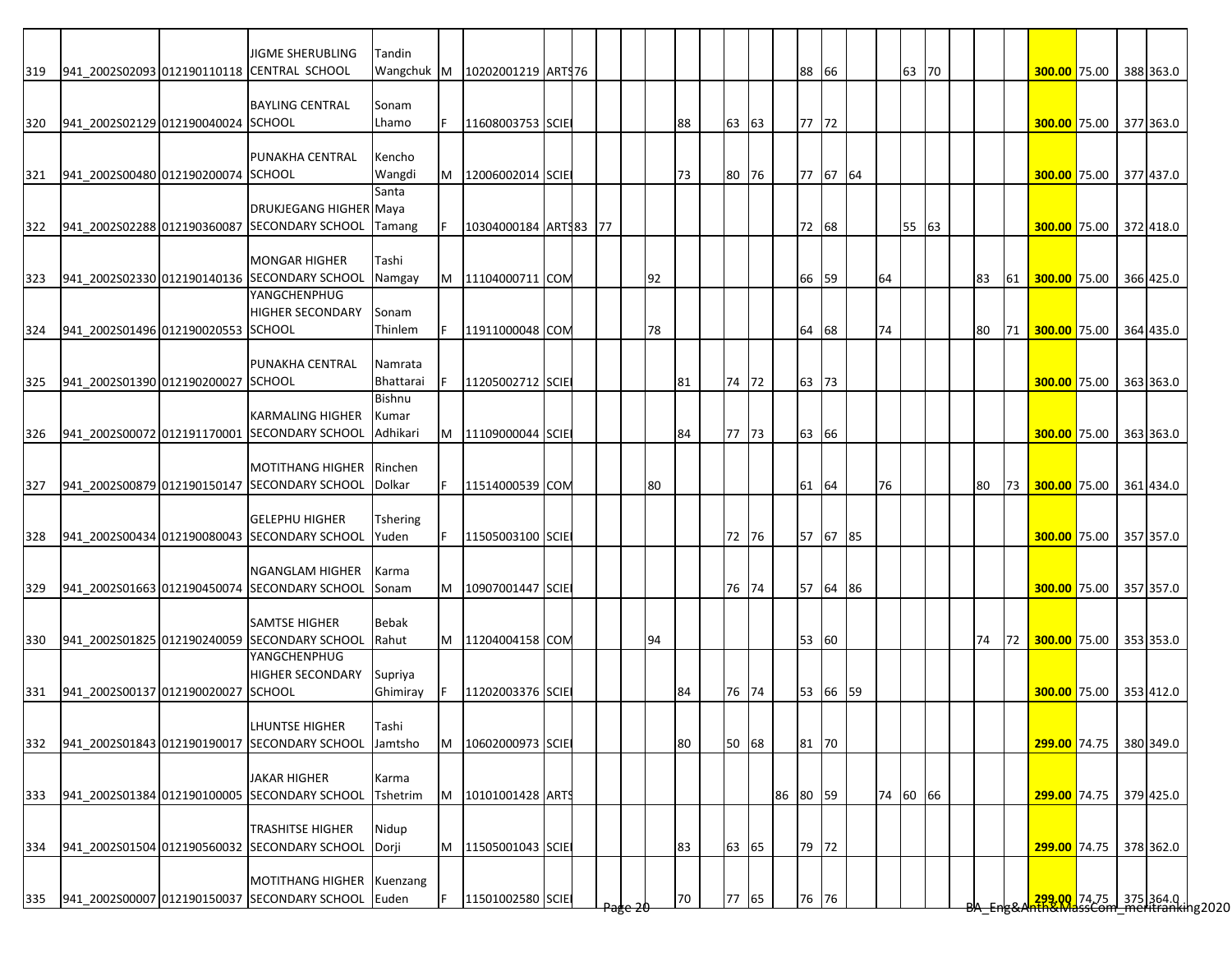| 336 | 941 2002S01031 012191390010        |                                                                     |                 |    | Puskal Rai M 11212004300 SCIE |  |    | 88 | 69 65 |       | 74 68 |          |    |       |  |    |    | 299.00 74.75 373 364.0 |                                                      |           |
|-----|------------------------------------|---------------------------------------------------------------------|-----------------|----|-------------------------------|--|----|----|-------|-------|-------|----------|----|-------|--|----|----|------------------------|------------------------------------------------------|-----------|
|     |                                    | YANGCHENPHUG                                                        |                 |    |                               |  |    |    |       |       |       |          |    |       |  |    |    |                        |                                                      |           |
|     |                                    | <b>HIGHER SECONDARY</b>                                             | Chimi           |    |                               |  |    |    |       |       |       |          |    |       |  |    |    |                        |                                                      |           |
| 337 | 941 2002S01058 012190020013 SCHOOL |                                                                     | Wangmo          | F. | 11105001522 SCIE              |  |    | 81 | 71 68 |       |       | 72 75 68 |    |       |  |    |    | 299.00 74.75 371 435.0 |                                                      |           |
|     |                                    |                                                                     |                 |    |                               |  |    |    |       |       |       |          |    |       |  |    |    |                        |                                                      |           |
|     |                                    | LHUNTSE HIGHER                                                      | Sangay          |    |                               |  |    |    |       |       |       |          |    |       |  |    |    |                        |                                                      |           |
| 338 |                                    | 941_2002S00654 012190190015 SECONDARY SCHOOL                        | Tenzin          | M  | 10604001072 SCIE              |  |    | 87 |       | 64 72 | 72 68 |          |    |       |  |    |    | 299.00 74.75           |                                                      | 371 363.0 |
|     |                                    |                                                                     |                 |    |                               |  |    |    |       |       |       |          |    |       |  |    |    |                        |                                                      |           |
|     |                                    | <b>MOTITHANG HIGHER</b>                                             | Yewong          |    |                               |  |    |    |       |       |       |          |    |       |  |    |    |                        |                                                      |           |
| 339 |                                    | 941_2002S00455 012190150089 SECONDARY SCHOOL                        | Selden          |    | 11007000163 SCIE              |  |    | 79 | 66 76 |       |       | 70 73 71 |    |       |  |    |    | 299.00 74.75           |                                                      | 369 435.0 |
|     |                                    |                                                                     |                 |    |                               |  |    |    |       |       |       |          |    |       |  |    |    |                        |                                                      |           |
|     |                                    | <b>BAJOTHANG HIGHER</b>                                             | Sonam           |    |                               |  |    |    |       |       |       |          |    |       |  |    |    |                        |                                                      |           |
| 340 |                                    | 941 2002S00059 012190030027 SECONDARY SCHOOL                        | Choden          |    | 11007001591 SCIE              |  |    | 89 | 71 75 |       | 70 64 |          |    |       |  |    |    | 299.00 74.75           |                                                      | 369 369.0 |
|     |                                    | YANGCHENPHUG                                                        |                 |    |                               |  |    |    |       |       |       |          |    |       |  |    |    |                        |                                                      |           |
|     |                                    | <b>HIGHER SECONDARY</b>                                             | Dechen          |    |                               |  |    |    |       |       |       |          |    |       |  |    |    |                        |                                                      |           |
| 341 | 941 2002S00900 012190020091 SCHOOL |                                                                     | Pem             |    | 11512006591 SCIE              |  |    | 78 | 74 65 |       |       | 69 78 43 |    |       |  |    |    | 299.00 74.75           |                                                      | 368 407.0 |
|     |                                    |                                                                     |                 |    |                               |  |    |    |       |       |       |          |    |       |  |    |    |                        |                                                      |           |
|     |                                    | YADI HIGHER                                                         | Kinzang         |    |                               |  |    |    |       |       |       |          |    |       |  |    |    |                        |                                                      |           |
| 342 |                                    | 941 2002S00109 012190650004 SECONDARY SCHOOL                        | Wangchuk M      |    | 10710002592 SCIE              |  |    |    | 80 77 |       |       | 69 70 72 |    |       |  |    |    | 299.00 74.75           |                                                      | 368 368.0 |
|     |                                    | YANGCHENPHUG                                                        |                 |    |                               |  |    |    |       |       |       |          |    |       |  |    |    |                        |                                                      |           |
|     |                                    | <b>HIGHER SECONDARY</b>                                             | <b>Tshering</b> |    |                               |  |    |    |       |       |       |          |    |       |  |    |    |                        |                                                      |           |
| 343 | 941_2002S01080 012190020408 SCHOOL |                                                                     | Lhamo           |    | 11603004815 COM               |  | 85 |    |       |       | 66 68 |          | 59 |       |  | 80 |    | 65 299.00 74.75        |                                                      | 365 423.0 |
|     |                                    | <b>UGYEN ACADEMY</b>                                                | Chimi           |    |                               |  |    |    |       |       |       |          |    |       |  |    |    |                        |                                                      |           |
|     |                                    | HIGHER SECONDARY                                                    | Yoezer          |    |                               |  |    |    |       |       |       |          |    |       |  |    |    |                        |                                                      |           |
| 344 | 941_2002S00680 012190260388 SCHOOL |                                                                     | Dema            |    | 10805001135 COM               |  | 71 |    |       |       | 57 72 |          |    |       |  | 85 | 71 | 299.00 74.75           |                                                      | 356 356.0 |
|     |                                    | UGYEN ACADEMY                                                       |                 |    |                               |  |    |    |       |       |       |          |    |       |  |    |    |                        |                                                      |           |
|     |                                    | <b>HIGHER SECONDARY</b>                                             | Ritika          |    |                               |  |    |    |       |       |       |          |    |       |  |    |    |                        |                                                      |           |
| 345 | 941_2002S00018 012190260063 SCHOOL |                                                                     | Bhandari        |    | 11810003004 SCIE              |  |    | 81 | 77 70 |       | 52 71 |          |    |       |  |    |    | 299.00 74.75 351 351.0 |                                                      |           |
|     |                                    | YANGCHENPHUG                                                        |                 |    |                               |  |    |    |       |       |       |          |    |       |  |    |    |                        |                                                      |           |
|     |                                    | <b>HIGHER SECONDARY</b>                                             | Sonam           |    |                               |  |    |    |       |       |       |          |    |       |  |    |    |                        |                                                      |           |
| 346 | 941 2002S00690 012190020105 SCHOOL |                                                                     | Choden          |    | 11606003009 SCIE              |  |    | 84 | 72 71 |       |       | 70 67 75 |    |       |  |    |    | 298.00 74.50 368 439.0 |                                                      |           |
|     |                                    | YANGCHENPHUG                                                        | Jangchub        |    |                               |  |    |    |       |       |       |          |    |       |  |    |    |                        |                                                      |           |
|     |                                    | HIGHER SECONDARY                                                    | Lhamo           |    |                               |  |    |    |       |       |       |          |    |       |  |    |    |                        |                                                      |           |
| 347 | 941 2002S00525 012190020391 SCHOOL |                                                                     | Dorji           |    | 10710003087 COM               |  | 88 |    |       |       | 69 64 |          | 64 |       |  | 77 | 64 | 298.00 74.50 367 426.0 |                                                      |           |
|     |                                    |                                                                     |                 |    |                               |  |    |    |       |       |       |          |    |       |  |    |    |                        |                                                      |           |
|     |                                    | ZHEMGANG CENTRAL Pema                                               |                 |    |                               |  |    |    |       |       |       |          |    |       |  |    |    |                        |                                                      |           |
| 348 | 941_2002S01414 012190280008 SCHOOL |                                                                     | Dorji           | M  | 11505004234 SCIE              |  |    |    | 81 77 |       |       | 69 68 72 |    |       |  |    |    | 298.00 74.50 367 367.0 |                                                      |           |
|     |                                    | YANGCHENPHUG                                                        |                 |    |                               |  |    |    |       |       |       |          |    |       |  |    |    |                        |                                                      |           |
|     |                                    | HIGHER SECONDARY Kinley                                             |                 |    |                               |  |    |    |       |       |       |          |    |       |  |    |    |                        |                                                      |           |
| 349 | 941 2002S00073 012190020493 SCHOOL |                                                                     | Wangdi          |    | M 11401000810 COM             |  | 87 |    |       |       | 68 70 |          | 63 |       |  | 72 | 69 | 298.00 74.50 366 429.0 |                                                      |           |
|     |                                    |                                                                     |                 |    |                               |  |    |    |       |       |       |          |    |       |  |    |    |                        |                                                      |           |
|     |                                    | <b>BAYLING CENTRAL</b>                                              | Sangay          |    |                               |  |    |    |       |       |       |          |    |       |  |    |    |                        |                                                      |           |
| 350 | 941 2002S02145 012190040044 SCHOOL |                                                                     |                 |    | Wangchuk M 11607000728 SCIE   |  |    |    |       | 86 77 |       | 67 68 65 |    |       |  |    |    | 298.00 74.50 365 363.0 |                                                      |           |
|     |                                    |                                                                     |                 |    |                               |  |    |    |       |       |       |          |    |       |  |    |    |                        |                                                      |           |
|     |                                    | DAMPHU CENTRAL                                                      | Geeta           |    |                               |  |    |    |       |       |       |          |    |       |  |    |    |                        |                                                      |           |
| 351 | 941_2002S00776 012190060144 SCHOOL |                                                                     | Timsina         |    | 11306001175 ARTS87            |  |    |    |       |       | 66 67 |          |    | 73 71 |  |    |    | 298.00 74.50           |                                                      | 364 364.0 |
|     |                                    |                                                                     | Karma           |    |                               |  |    |    |       |       |       |          |    |       |  |    |    |                        |                                                      |           |
|     |                                    | <b>SHARI HIGHER</b><br>941 2002S01085 012190380014 SECONDARY SCHOOL | Pema<br>Lhatsho |    | 11106003111 SCIE              |  |    | 75 |       |       |       | 65 83    |    |       |  |    |    |                        | 288.00 74.50 363 360.0  <br>288.00 74.50   363 360.0 |           |
| 352 |                                    |                                                                     |                 |    |                               |  |    |    |       | 62 75 |       |          |    |       |  |    |    |                        |                                                      |           |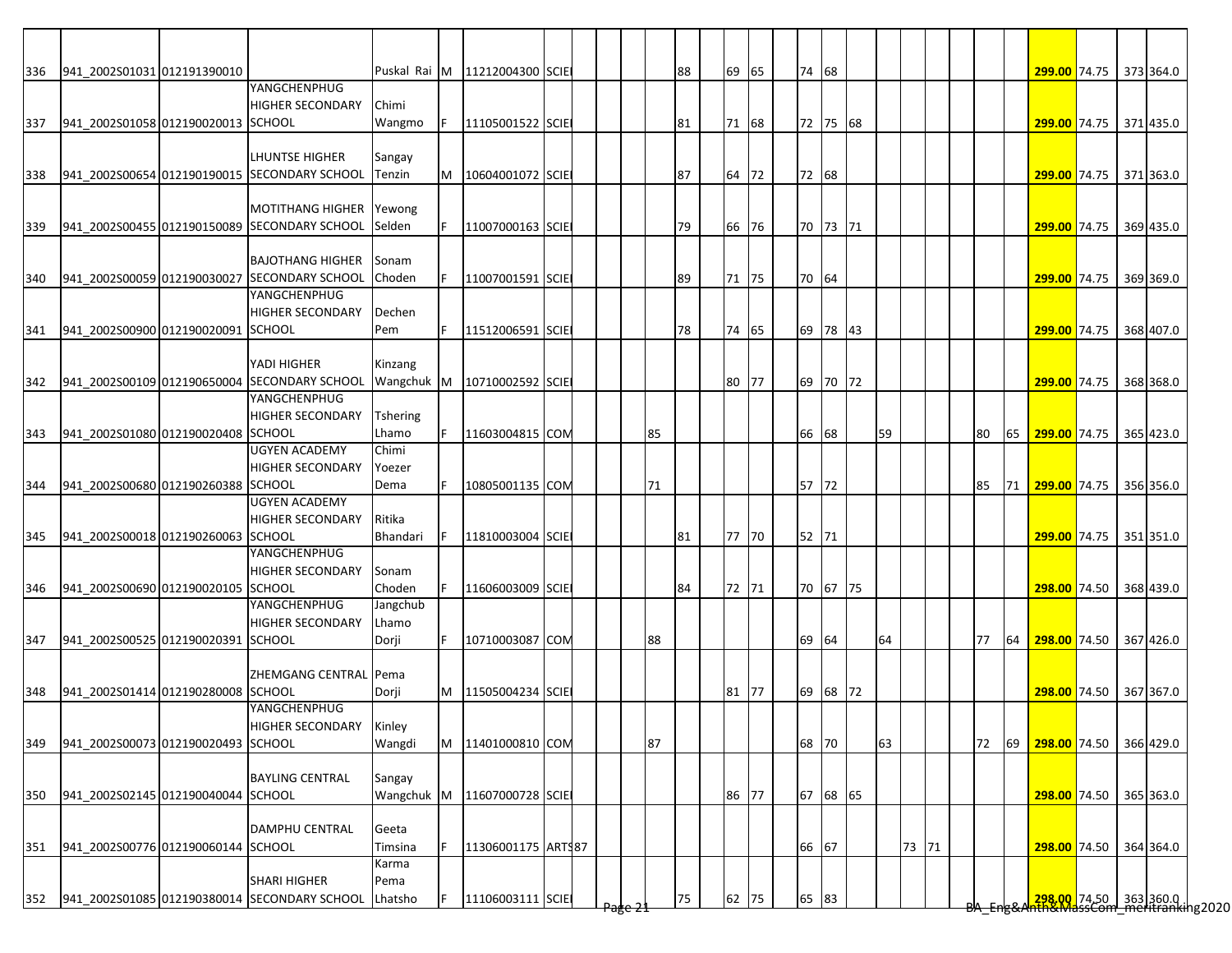| 353 | 941_2002S01272 012190040076 SCHOOL     | <b>BAYLING CENTRAL</b>                                       | Tandin<br>Genpo    | M | 11606001061 COM    |  |    | 84 |    |       | 62 71    |          | 68       |       |  | 75 | 58 | 298.00 74.50 360 418.0                               |  |           |
|-----|----------------------------------------|--------------------------------------------------------------|--------------------|---|--------------------|--|----|----|----|-------|----------|----------|----------|-------|--|----|----|------------------------------------------------------|--|-----------|
|     |                                        |                                                              |                    |   |                    |  |    |    |    |       |          |          |          |       |  |    |    |                                                      |  |           |
|     |                                        | <b>DRUKGYEL CENTRAL</b>                                      | Rosmita            |   |                    |  |    |    |    |       |          |          |          |       |  |    |    |                                                      |  |           |
| 354 | 941 2002S00890 012190070117 SCHOOL     |                                                              | Chhetri            |   | 11202005370 COM    |  |    | 65 |    |       | 61 69    |          | 76       |       |  | 77 | 76 | 298.00 74.50 359 424.0                               |  |           |
|     |                                        |                                                              |                    |   |                    |  |    |    |    |       |          |          |          |       |  |    |    |                                                      |  |           |
|     |                                        | <b>JAMPEL HIGHER</b>                                         | Dorji              |   |                    |  |    |    |    |       |          |          |          |       |  |    |    |                                                      |  |           |
| 355 |                                        | 941_2002S01284 012191210002 SECONDARY SCHOOL<br>YANGCHENPHUG | Dolkar             |   | 10706003581 SCIE   |  |    |    | 75 | 77 72 | 60 74    |          |          |       |  |    |    | 298.00 74.50 358 358.0                               |  |           |
|     |                                        | <b>HIGHER SECONDARY</b>                                      | Kinley             |   |                    |  |    |    |    |       |          |          |          |       |  |    |    |                                                      |  |           |
| 356 | 941 2002S01105 012190020236 SCHOOL     |                                                              | Yangzom            |   | 11910002296 ARTS   |  | 83 |    |    |       | 58 67    |          | 71 75 73 |       |  |    |    | 298.00 74.50 356 427.0                               |  |           |
|     |                                        |                                                              |                    |   |                    |  |    |    |    |       |          |          |          |       |  |    |    |                                                      |  |           |
|     |                                        | <b>MONGAR HIGHER</b>                                         | Sherab             |   |                    |  |    |    |    |       |          |          |          |       |  |    |    |                                                      |  |           |
| 357 |                                        | 941 2002S00910 012190140104 SECONDARY SCHOOL                 | Loday              | M | 10709004650 COM    |  |    | 75 |    |       | 57 65    |          | 75       |       |  | 83 | 61 | 298.00 74.50 355 416.0                               |  |           |
|     |                                        | <b>UGYEN ACADEMY</b>                                         |                    |   |                    |  |    |    |    |       |          |          |          |       |  |    |    |                                                      |  |           |
|     |                                        | <b>HIGHER SECONDARY</b>                                      | Sangay             |   |                    |  |    |    |    |       |          |          |          |       |  |    |    |                                                      |  |           |
| 358 | 941 2002S00058 012190260176 SCHOOL     |                                                              | Choki              |   | 11811001082 ARTS77 |  |    | 86 |    |       | 52 66    |          | 69       | 66    |  |    |    | 298.00 74.50 350 416.0                               |  |           |
|     |                                        |                                                              |                    |   |                    |  |    |    |    |       |          |          |          |       |  |    |    |                                                      |  |           |
|     | 941 2002S00915 012190200042 SCHOOL     | PUNAKHA CENTRAL                                              | Kinley<br>Tshering |   | 11411001520 SCIE   |  |    |    | 81 | 75 72 | 84 57    |          |          |       |  |    |    | 297.00 74.25                                         |  | 381 369.0 |
| 359 |                                        |                                                              |                    | M |                    |  |    |    |    |       |          |          |          |       |  |    |    |                                                      |  |           |
|     |                                        | <b>DASHIDING HIGHER</b>                                      | Damcho             |   |                    |  |    |    |    |       |          |          |          |       |  |    |    |                                                      |  |           |
| 360 |                                        | 941_2002S00385 012190930001 SECONDARY SCHOOL                 | Wangchuk M         |   | 11001001912 ARTS   |  |    |    |    |       | 74 78 63 |          |          | 72 82 |  |    |    | 297.00 74.25 375 369.0                               |  |           |
|     |                                        |                                                              |                    |   |                    |  |    |    |    |       |          |          |          |       |  |    |    |                                                      |  |           |
|     |                                        | <b>JIGME SHERUBLING</b>                                      | Kelzang            |   |                    |  |    |    |    |       |          |          |          |       |  |    |    |                                                      |  |           |
| 361 |                                        | 941_2002S00324 012190110022 CENTRAL SCHOOL                   | Penjor             | M | 11504004417 SCIE   |  |    |    |    | 79 83 |          | 78 57 75 |          |       |  |    |    | <b>297.00</b> 74.25                                  |  | 375 372.0 |
|     |                                        |                                                              |                    |   |                    |  |    |    |    |       |          |          |          |       |  |    |    |                                                      |  |           |
|     |                                        | ZHEMGANG CENTRAL Sonam                                       |                    |   |                    |  |    |    |    |       |          |          |          |       |  |    |    |                                                      |  |           |
|     | 362 941_2002S01505 012190280131 SCHOOL |                                                              | Choki              |   | 12008001821 ARTS78 |  |    |    |    |       | 76 69    |          | 62 69 74 |       |  |    |    | 297.00 74.25 373 428.0                               |  |           |
|     |                                        | <b>RANJUNG CENTRAL</b>                                       | Dorji              |   |                    |  |    |    |    |       |          |          |          |       |  |    |    |                                                      |  |           |
| 363 | 941 2002S00354 012190210115 SCHOOL     |                                                              | Drakpa             |   | 11515004356 ARTS   |  |    |    |    |       | 76 67    |          | 64 78 76 |       |  |    |    | 297.00 74.25 373 361.0                               |  |           |
|     |                                        |                                                              | Nima               |   |                    |  |    |    |    |       |          |          |          |       |  |    |    |                                                      |  |           |
|     |                                        | ZHEMGANG CENTRAL Zangmo                                      |                    |   |                    |  |    |    |    |       |          |          |          |       |  |    |    |                                                      |  |           |
| 364 | 941_2002S00345 012190280038 SCHOOL     |                                                              | Tamang             |   | 11308003346 SCIE   |  |    |    | 79 | 74 75 | 74 69    |          |          |       |  |    |    | 297.00 74.25 371 371.0                               |  |           |
|     |                                        |                                                              |                    |   |                    |  |    |    |    |       |          |          |          |       |  |    |    |                                                      |  |           |
|     |                                        | <b>RANJUNG CENTRAL</b>                                       | Jigme              |   |                    |  |    |    |    |       |          |          |          |       |  |    |    |                                                      |  |           |
| 365 | 941 2002S00078 012190210063 SCHOOL     |                                                              | Choden             |   | 11512003646 COM    |  |    | 70 |    |       | 73 70    |          | 52       |       |  | 83 | 71 | 297.00 74.25 370 419.0                               |  |           |
|     |                                        |                                                              |                    |   |                    |  |    |    |    |       |          |          |          |       |  |    |    |                                                      |  |           |
|     |                                        | ZHEMGANG CENTRAL Bhimal                                      |                    |   |                    |  |    |    |    |       |          |          |          |       |  |    |    |                                                      |  |           |
| 366 | 941 2002S00342 012190280025 SCHOOL     |                                                              | Gurung             | M | 11308003904 SCIE   |  |    |    | 91 | 75 72 | 71 59    |          |          |       |  |    |    | 297.00 74.25 368 368.0                               |  |           |
|     |                                        | <b>SHARI HIGHER</b>                                          | Gyem               |   |                    |  |    |    |    |       |          |          |          |       |  |    |    |                                                      |  |           |
| 367 |                                        | 941 2002S00733 012190380070 SECONDARY SCHOOL                 | Lhamo              |   | 10809000047 ARTS   |  |    | 71 |    |       | 69 68    |          | 80 75 74 |       |  |    |    | 297.00 74.25                                         |  | 366 437.0 |
|     |                                        |                                                              |                    |   |                    |  |    |    |    |       |          |          |          |       |  |    |    |                                                      |  |           |
|     |                                        | <b>JAKAR HIGHER</b>                                          | Pema               |   |                    |  |    |    |    |       |          |          |          |       |  |    |    |                                                      |  |           |
| 368 |                                        | 941_2002S01053 012190100026 SECONDARY SCHOOL                 | Wangmo             |   | 10103002559 ARTS   |  | 85 |    |    |       | 69 58    |          | 79 67 75 |       |  |    |    | 297.00 74.25                                         |  | 366 433.0 |
|     |                                        |                                                              |                    |   |                    |  |    |    |    |       |          |          |          |       |  |    |    |                                                      |  |           |
|     |                                        | <b>DAGA HIGHER</b>                                           | Ugyen              |   |                    |  |    |    |    |       |          |          |          |       |  |    |    |                                                      |  |           |
| 369 |                                        | 941 2002S00448 012190330111 SECONDARY SCHOOL                 | Dema               |   | 10305001468 ARTS82 |  |    |    |    |       | 68 71    |          | 71 67 73 |       |  |    |    | 297.00 74.25 365 432.0  <br>282.00 74.25   365 432.0 |  |           |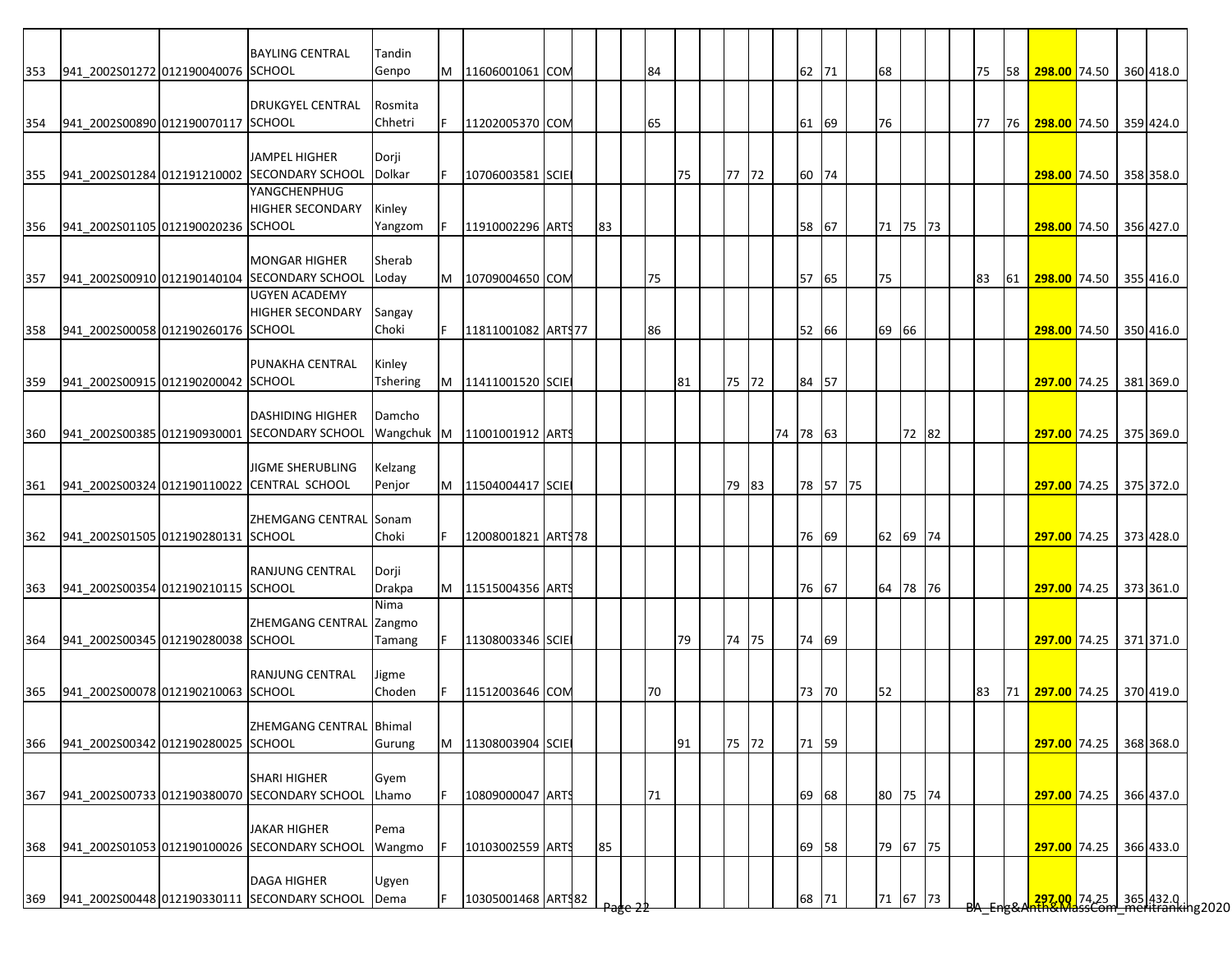|     |                                    | <b>MONGAR HIGHER</b>                         | Dechen     |           |                              |  |    |    |    |    |       |    |          |       |          |          |       |    |    |                                                                                   |  |           |
|-----|------------------------------------|----------------------------------------------|------------|-----------|------------------------------|--|----|----|----|----|-------|----|----------|-------|----------|----------|-------|----|----|-----------------------------------------------------------------------------------|--|-----------|
| 370 |                                    | 941 2002S00344 012190140062 SECONDARY SCHOOL | Wangdi     |           | M   11505004633   ARTS 79    |  |    |    |    |    |       |    |          | 68 65 |          |          | 76 77 |    |    | 297.00 74.25 365 365.0                                                            |  |           |
|     |                                    | <b>UGYEN ACADEMY</b>                         |            |           |                              |  |    |    |    |    |       |    |          |       |          |          |       |    |    |                                                                                   |  |           |
|     |                                    | <b>HIGHER SECONDARY</b>                      | Pelden     |           |                              |  |    |    |    |    |       |    |          |       |          |          |       |    |    |                                                                                   |  |           |
| 371 | 941 2002S02167 012190260299 SCHOOL |                                              | Dorji      |           | M   11006001685   ARTS81     |  |    | 85 |    |    |       |    |          | 66 64 |          |          | 62 67 |    |    | 297.00 74.25 363 425.0                                                            |  |           |
|     |                                    | YANGCHENPHUG                                 |            |           |                              |  |    |    |    |    |       |    |          |       |          |          |       |    |    |                                                                                   |  |           |
|     |                                    | <b>HIGHER SECONDARY</b>                      | Pranita    |           |                              |  |    |    |    |    |       |    |          |       |          |          |       |    |    |                                                                                   |  |           |
| 372 | 941 2002S01332 012190020518 SCHOOL |                                              | Ghaley     | IF.       | 11204001554 COM              |  |    |    | 70 |    |       |    |          | 63 71 |          | 87       |       | 64 | 69 | 297.00 74.25                                                                      |  | 360 424.0 |
|     |                                    | <b>UGYEN ACADEMY</b>                         |            |           |                              |  |    |    |    |    |       |    |          |       |          |          |       |    |    |                                                                                   |  |           |
|     |                                    | <b>HIGHER SECONDARY</b>                      | Yangzom    |           |                              |  |    |    |    |    |       |    |          |       |          |          |       |    |    |                                                                                   |  |           |
| 373 | 941 2002S00619 012190260070 SCHOOL |                                              | Sherpa     | IF.       | 11304001708 SCIE             |  |    |    |    | 77 | 77 76 |    |          | 63 67 |          |          |       |    |    | 297.00 74.25 360 360.0                                                            |  |           |
|     |                                    |                                              | Karma      |           |                              |  |    |    |    |    |       |    |          |       |          |          |       |    |    |                                                                                   |  |           |
|     |                                    | <b>DAMPHU CENTRAL</b>                        | Pema       |           |                              |  |    |    |    |    |       |    |          |       |          |          |       |    |    |                                                                                   |  |           |
| 374 | 941 2002S00348 012190060192 SCHOOL |                                              | Lhamo      |           | 10203005763 ARTS             |  |    |    | 43 |    |       |    |          | 62    | 77       | 70 71 79 |       |    |    | 297.00 74.25 359 402.0                                                            |  |           |
|     |                                    |                                              |            |           |                              |  |    |    |    |    |       |    |          |       |          |          |       |    |    |                                                                                   |  |           |
|     |                                    | DAMPHU CENTRAL                               | Neesha     |           |                              |  |    |    |    |    |       |    |          |       |          |          |       |    |    |                                                                                   |  |           |
| 375 | 941 2002S00581 012190060196 SCHOOL |                                              | Gurung     |           | 10309003671 ARTS             |  |    |    | 22 |    |       |    |          | 62 73 |          | 77 71 76 |       |    |    | 297.00 74.25 359 381.0                                                            |  |           |
|     |                                    |                                              |            |           |                              |  |    |    |    |    |       |    |          |       |          |          |       |    |    |                                                                                   |  |           |
|     |                                    | ZHEMGANG CENTRAL Dawa                        |            |           |                              |  |    |    |    |    |       |    |          |       |          |          |       |    |    |                                                                                   |  |           |
| 376 | 941 2002S02218 012190280067 SCHOOL |                                              | Gyeltshen  | <b>IM</b> | 12008002392 ARTS             |  |    |    | 66 |    |       |    |          | 62 67 |          | 78 76 76 |       |    |    | 297.00 74.25 359 425.0                                                            |  |           |
|     |                                    | <b>UGYEN ACADEMY</b>                         |            |           |                              |  |    |    |    |    |       |    |          |       |          |          |       |    |    |                                                                                   |  |           |
|     |                                    | HIGHER SECONDARY                             | Kinley     |           |                              |  |    |    |    |    |       |    |          |       |          |          |       |    |    |                                                                                   |  |           |
| 377 | 941 2002S01942 012190260213 SCHOOL |                                              | Chimi      | IF.       | 11009001064 ARTS             |  | 84 |    |    |    |       |    |          | 61 69 |          |          | 69 75 |    |    | 297.00 74.25 358 358.0                                                            |  |           |
|     |                                    |                                              |            |           |                              |  |    |    |    |    |       |    |          |       |          |          |       |    |    |                                                                                   |  |           |
|     |                                    | SHABA MIDDLE                                 | Pema       |           |                              |  |    |    |    |    |       |    |          |       |          |          |       |    |    |                                                                                   |  |           |
| 378 |                                    | 941_2002S00753 012190500035 SECONDARY SCHOOL | Zangmo     | IF.       | 11504000976 COM              |  |    |    | 78 |    |       |    |          | 59 68 |          | 70       |       | 81 | 64 | 297.00 74.25                                                                      |  | 356 420.0 |
|     |                                    | YANGCHENPHUG                                 |            |           |                              |  |    |    |    |    |       |    |          |       |          |          |       |    |    |                                                                                   |  |           |
|     |                                    | <b>HIGHER SECONDARY</b>                      | Ongtsel    |           |                              |  |    |    |    |    |       |    |          |       |          |          |       |    |    |                                                                                   |  |           |
| 379 | 941_2002S02013 012190020567 SCHOOL |                                              | Wangchuk M |           | 11410000132 ARTS             |  | 80 |    |    |    |       |    |          | 55 62 |          | 46 78 77 |       |    |    | 297.00 74.25                                                                      |  | 352 398.0 |
|     |                                    | <b>UGYEN ACADEMY</b>                         | Sherab     |           |                              |  |    |    |    |    |       |    |          |       |          |          |       |    |    |                                                                                   |  |           |
|     |                                    | <b>HIGHER SECONDARY</b>                      | Zhiden     |           |                              |  |    |    |    |    |       |    |          |       |          |          |       |    |    |                                                                                   |  |           |
| 380 | 941 2002S02241 012190260220 SCHOOL |                                              | Yezer      | IF.       | 11503006485 ARTS             |  | 83 |    |    |    |       |    |          | 50 74 |          |          | 71 69 |    |    | 297.00 74.25 347 347.0                                                            |  |           |
|     |                                    |                                              |            |           |                              |  |    |    |    |    |       |    |          |       |          |          |       |    |    |                                                                                   |  |           |
|     |                                    | <b>MOTITHANG HIGHER</b>                      | Karma      |           |                              |  |    |    |    |    |       |    |          |       |          |          |       |    |    |                                                                                   |  |           |
| 381 |                                    | 941 2002S00573 012190150007 SECONDARY SCHOOL | Tobgay     |           | M 11105004771 SCIE           |  |    |    |    |    | 81 75 |    |          |       | 50 58 83 |          |       |    |    | 297.00 74.25 347 347.0                                                            |  |           |
|     |                                    | YANGCHENPHUG                                 |            |           |                              |  |    |    |    |    |       |    |          |       |          |          |       |    |    |                                                                                   |  |           |
|     |                                    | <b>HIGHER SECONDARY</b>                      | Sonam      |           |                              |  |    |    |    |    |       |    |          |       |          |          |       |    |    |                                                                                   |  |           |
| 382 | 941 2002S01447 012190020538 SCHOOL |                                              |            |           | Wangchuk M 11410008905 COM   |  |    |    | 76 |    |       |    |          | 48 68 |          | 61       |       | 86 | 67 | 297.00 74.25 345 406.0                                                            |  |           |
|     |                                    |                                              |            |           |                              |  |    |    |    |    |       |    |          |       |          |          |       |    |    |                                                                                   |  |           |
|     |                                    | <b>LHUNTSE HIGHER</b>                        | Choki      |           |                              |  |    |    |    |    |       |    |          |       |          |          |       |    |    |                                                                                   |  |           |
| 383 |                                    | 941_2002S00861 012190190001 SECONDARY SCHOOL |            |           | Gyeltshen M 10607002616 SCIE |  |    |    |    |    | 75 70 |    |          |       | 79 65 77 |          |       |    |    | 296.00 74.00 375 366.0                                                            |  |           |
|     |                                    |                                              |            |           |                              |  |    |    |    |    |       |    |          |       |          |          |       |    |    |                                                                                   |  |           |
|     |                                    | <b>JAKAR HIGHER</b>                          | Ugyen      |           |                              |  |    |    |    |    |       |    |          |       |          |          |       |    |    |                                                                                   |  |           |
| 384 |                                    | 941 2002S00050 012190100064 SECONDARY SCHOOL | Chezom     | lF.       | 10607002410 ARTS             |  |    |    |    |    |       |    | 80 72 61 |       |          | 57 75 80 |       |    |    | 296.00 74.00 368 425.0                                                            |  |           |
|     |                                    |                                              |            |           |                              |  |    |    |    |    |       |    |          |       |          |          |       |    |    |                                                                                   |  |           |
|     |                                    | DRUKGYEL CENTRAL                             | Pema       |           |                              |  |    |    |    |    |       |    |          |       |          |          |       |    |    |                                                                                   |  |           |
| 385 | 941_2002S01146 012190070008 SCHOOL |                                              | Zangmo     | IF.       | 10905005739 SCIE             |  |    |    |    |    | 75    | 79 |          |       | 72 70 65 |          |       |    |    | 296.00 74.00                                                                      |  | 368 361.0 |
|     |                                    |                                              |            |           |                              |  |    |    |    |    |       |    |          |       |          |          |       |    |    |                                                                                   |  |           |
|     |                                    |                                              |            |           |                              |  |    |    |    |    |       |    |          |       |          |          |       |    |    |                                                                                   |  |           |
|     |                                    | PUNAKHA CENTRAL                              | Kinga      |           |                              |  |    |    |    |    |       |    |          |       | 71 66 68 |          |       |    |    | <mark>296.00 74.00 367</mark> 364.0  <br>HRXM <del>assCom meritranki</del> ng2020 |  |           |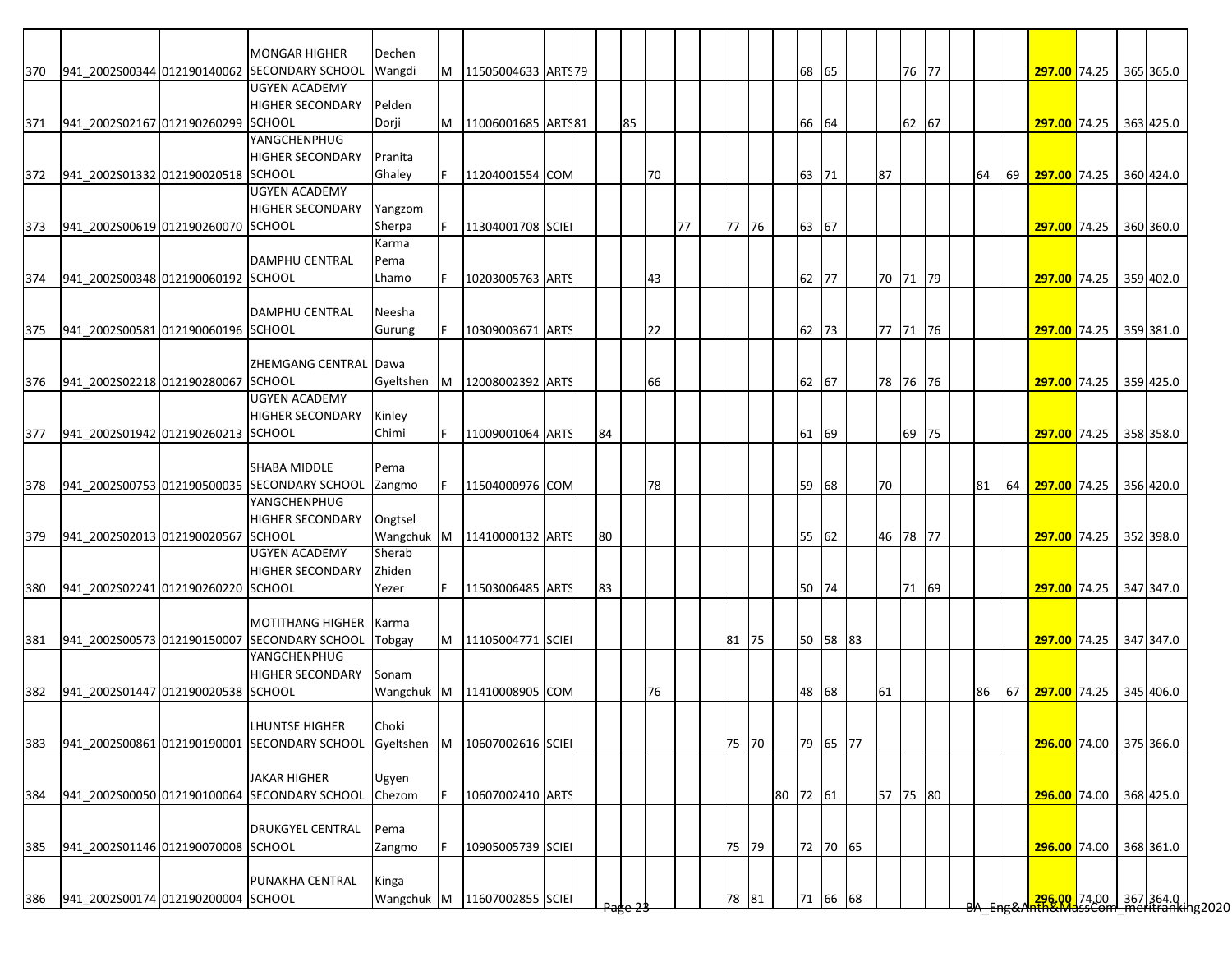|     |                                    | PUNAKHA CENTRAL                              | Phub            |    |                             |  |                    |    |    |       |          |       |          |          |       |  |    |    |                        |  |           |
|-----|------------------------------------|----------------------------------------------|-----------------|----|-----------------------------|--|--------------------|----|----|-------|----------|-------|----------|----------|-------|--|----|----|------------------------|--|-----------|
| 387 | 941 2002S01511 012190200188 SCHOOL |                                              | Tshering        | M  | 11914001415 ARTS83          |  |                    |    |    |       | 72 70 67 |       |          |          | 70 74 |  |    |    | 296.00 74.00           |  | 366 436.0 |
|     |                                    |                                              |                 |    |                             |  |                    |    |    |       |          |       |          |          |       |  |    |    |                        |  |           |
|     |                                    | <b>BAYLING CENTRAL</b>                       | Cheki           |    |                             |  |                    |    |    |       |          |       |          |          |       |  |    |    |                        |  |           |
| 388 | 941 2002S01923 012190040010 SCHOOL |                                              |                 |    | Wangchuk M 11605001340 SCIE |  | 91                 |    | 73 | 59 64 |          | 70 62 |          |          |       |  |    |    | 296.00 74.00           |  | 366 419.0 |
|     |                                    | <b>UGYEN ACADEMY</b>                         | Deki            |    |                             |  |                    |    |    |       |          |       |          |          |       |  |    |    |                        |  |           |
|     |                                    | <b>HIGHER SECONDARY</b>                      | Sonam           |    |                             |  |                    |    |    |       |          |       |          |          |       |  |    |    |                        |  |           |
| 389 | 941 2002S00422 012190260244 SCHOOL |                                              | Yuden           |    | 10204000993 ARTS82          |  |                    |    |    |       |          | 69    | 70       |          | 63 75 |  |    |    | 296.00 74.00           |  | 365 359.0 |
|     |                                    |                                              |                 |    |                             |  |                    |    |    |       |          |       |          |          |       |  |    |    |                        |  |           |
|     |                                    | ZHEMGANG CENTRAL Dorji                       |                 |    |                             |  |                    |    |    |       |          |       |          |          |       |  |    |    |                        |  |           |
| 390 | 941 2002S01890 012190280046 SCHOOL |                                              | Wangdi          |    | M 12001000216 COM           |  |                    | 92 |    |       |          | 66 60 |          |          |       |  | 78 | 57 | 296.00 74.00           |  | 362 353.0 |
|     |                                    |                                              |                 |    |                             |  |                    |    |    |       |          |       |          |          |       |  |    |    |                        |  |           |
|     |                                    |                                              | Sonam           |    |                             |  |                    |    |    |       |          |       |          |          |       |  |    |    |                        |  |           |
| 391 | 941 2002S01451 012191390092        |                                              | Pelzin Dorji M  |    | 11410000997 SCIE            |  |                    |    | 83 | 53 75 |          | 66    | 72       |          |       |  |    |    | 296.00 74.00           |  | 362 349.0 |
|     |                                    | <b>UGYEN ACADEMY</b>                         |                 |    |                             |  |                    |    |    |       |          |       |          |          |       |  |    |    |                        |  |           |
|     |                                    | <b>HIGHER SECONDARY</b>                      | Kuenzang        |    |                             |  |                    |    |    |       |          |       |          |          |       |  |    |    |                        |  |           |
| 392 | 941_2002S01988 012190260433 SCHOOL |                                              | Om              | F. | 11903000644 COM             |  |                    | 86 |    |       |          | 63 58 |          |          |       |  | 89 |    | 55 296.00 74.00        |  | 359 351.0 |
|     |                                    |                                              |                 |    |                             |  |                    |    |    |       |          |       |          |          |       |  |    |    |                        |  |           |
|     |                                    | RANJUNG CENTRAL                              | Rigpa           |    |                             |  |                    |    |    |       |          |       |          |          |       |  |    |    |                        |  |           |
| 393 | 941 2002S01401 012190210049 SCHOOL |                                              | Norden          | M  | 10907001538 COM             |  |                    | 83 |    |       |          | 61    | 72       | 75       |       |  | 66 | 58 | 296.00 74.00           |  | 357 415.0 |
|     |                                    |                                              | Tshering        |    |                             |  |                    |    |    |       |          |       |          |          |       |  |    |    |                        |  |           |
|     |                                    | <b>MONGAR HIGHER</b>                         | Wangmo          |    |                             |  |                    |    |    |       |          |       |          |          |       |  |    |    |                        |  |           |
| 394 |                                    | 941_2002S01339 012190140091 SECONDARY SCHOOL | Dorji           | F. | 11501004073 ARTS79          |  |                    |    |    |       |          | 59 76 |          |          | 66 75 |  |    |    | 296.00 74.00           |  | 355 355.0 |
|     |                                    |                                              |                 |    |                             |  |                    |    |    |       |          |       |          |          |       |  |    |    |                        |  |           |
|     |                                    | <b>NANGKOR CENTRAL</b>                       |                 |    |                             |  |                    |    |    |       |          |       |          |          |       |  |    |    |                        |  |           |
| 395 | 941 2002S00030 012190160131 SCHOOL |                                              | Ashish Rai M    |    | 11108001219 SCIE            |  |                    |    | 83 | 71 64 |          | 58 78 |          |          |       |  |    |    | 296.00 74.00           |  | 354 354.0 |
|     |                                    | YANGCHENPHUG                                 | Yeshey          |    |                             |  |                    |    |    |       |          |       |          |          |       |  |    |    |                        |  |           |
|     |                                    | <b>HIGHER SECONDARY</b>                      | Selden          |    |                             |  |                    |    |    |       |          |       |          |          |       |  |    |    |                        |  |           |
| 396 | 941_2002S01488 012190020149 SCHOOL |                                              | Dhendup         |    | 11909001049 SCIE            |  |                    |    | 76 | 76 72 |          |       | 58 72 64 |          |       |  |    |    | 296.00 74.00           |  | 354 418.0 |
|     |                                    |                                              |                 |    |                             |  |                    |    |    |       |          |       |          |          |       |  |    |    |                        |  |           |
|     |                                    |                                              | Pema            |    |                             |  |                    |    |    |       |          |       |          |          |       |  |    |    |                        |  |           |
| 397 |                                    | 941_2002S00258 012191350077 NORBU ACADEMY    | Tamang          |    | M   11212004346   ARTS85    |  |                    |    |    |       |          | 54 69 |          |          | 70 72 |  |    |    | 296.00 74.00           |  | 350 350.0 |
|     |                                    | YANGCHENPHUG                                 | Tenzin          |    |                             |  |                    |    |    |       |          |       |          |          |       |  |    |    |                        |  |           |
|     |                                    | <b>HIGHER SECONDARY</b>                      | Yewong          |    |                             |  |                    |    |    |       |          |       |          |          |       |  |    |    |                        |  |           |
| 398 | 941_2002S00282 012190020288 SCHOOL |                                              | Lhamo           | F  | 11910000532 ARTS80          |  |                    |    |    |       |          | 52 76 |          | 67 66 73 |       |  |    |    | 296.00 74.00           |  | 348 414.0 |
|     |                                    | <b>YANGCHENPHUG</b>                          |                 |    |                             |  |                    |    |    |       |          |       |          |          |       |  |    |    |                        |  |           |
|     |                                    | <b>HIGHER SECONDARY</b>                      |                 |    |                             |  |                    |    |    |       |          |       |          |          |       |  |    |    |                        |  |           |
| 399 | 941_2002S01521 012190020412 SCHOOL |                                              | Bimal Rai       | M  | 11202004960 COM             |  |                    | 79 |    |       |          | 52 65 |          | 48       |       |  | 80 | 72 | 296.00 74.00           |  | 348 396.0 |
|     |                                    | <b>UGYEN ACADEMY</b>                         |                 |    |                             |  |                    |    |    |       |          |       |          |          |       |  |    |    |                        |  |           |
|     |                                    | HIGHER SECONDARY                             | Tsheyang        |    |                             |  |                    |    |    |       |          |       |          |          |       |  |    |    |                        |  |           |
| 400 | 941 2002S00803 012190260286 SCHOOL |                                              | Tshogyal        |    | 11910001658 ARTS80          |  | 81                 |    |    |       |          | 49 72 |          |          | 62 63 |  |    |    | 296.00 74.00           |  | 345 407.0 |
|     |                                    |                                              |                 |    |                             |  |                    |    |    |       |          |       |          |          |       |  |    |    |                        |  |           |
|     |                                    | <b>KARMALING HIGHER</b>                      | <b>Tshering</b> |    |                             |  |                    |    |    |       |          |       |          |          |       |  |    |    |                        |  |           |
| 401 |                                    | 941_2002S01290 012191170023 SECONDARY SCHOOL | Wangdi          | M  | 11104001277 SCIE            |  |                    |    |    | 71 72 |          |       | 83 69 65 |          |       |  |    |    | 295.00 73.75 378 360.0 |  |           |
|     |                                    |                                              |                 |    |                             |  |                    |    |    |       |          |       |          |          |       |  |    |    |                        |  |           |
|     |                                    | <b>DASHIDING HIGHER</b>                      | Kinley          |    |                             |  |                    |    |    |       |          |       |          |          |       |  |    |    |                        |  |           |
| 402 |                                    | 941_2002S00518 012190930006 SECONDARY SCHOOL | Zangmo          |    | 11001000861 ARTS            |  |                    |    |    |       | 77 80 67 |       |          | 48 63 71 |       |  |    |    | 295.00 73.75           |  | 375 406.0 |
|     |                                    |                                              |                 |    |                             |  |                    |    |    |       |          |       |          |          |       |  |    |    |                        |  |           |
|     |                                    | <b>NANGKOR CENTRAL</b>                       | Sonam           |    |                             |  |                    |    |    |       |          |       |          |          |       |  |    |    |                        |  |           |
| 403 | 941_2002S01866 012190160152 SCHOOL |                                              | Dema            |    | 10905003055 SCIE            |  |                    |    |    | 79 68 |          |       | 79 58 79 |          |       |  |    |    |                        |  |           |
|     |                                    |                                              |                 |    |                             |  | <del>'age z'</del> |    |    |       |          |       |          |          |       |  |    |    |                        |  |           |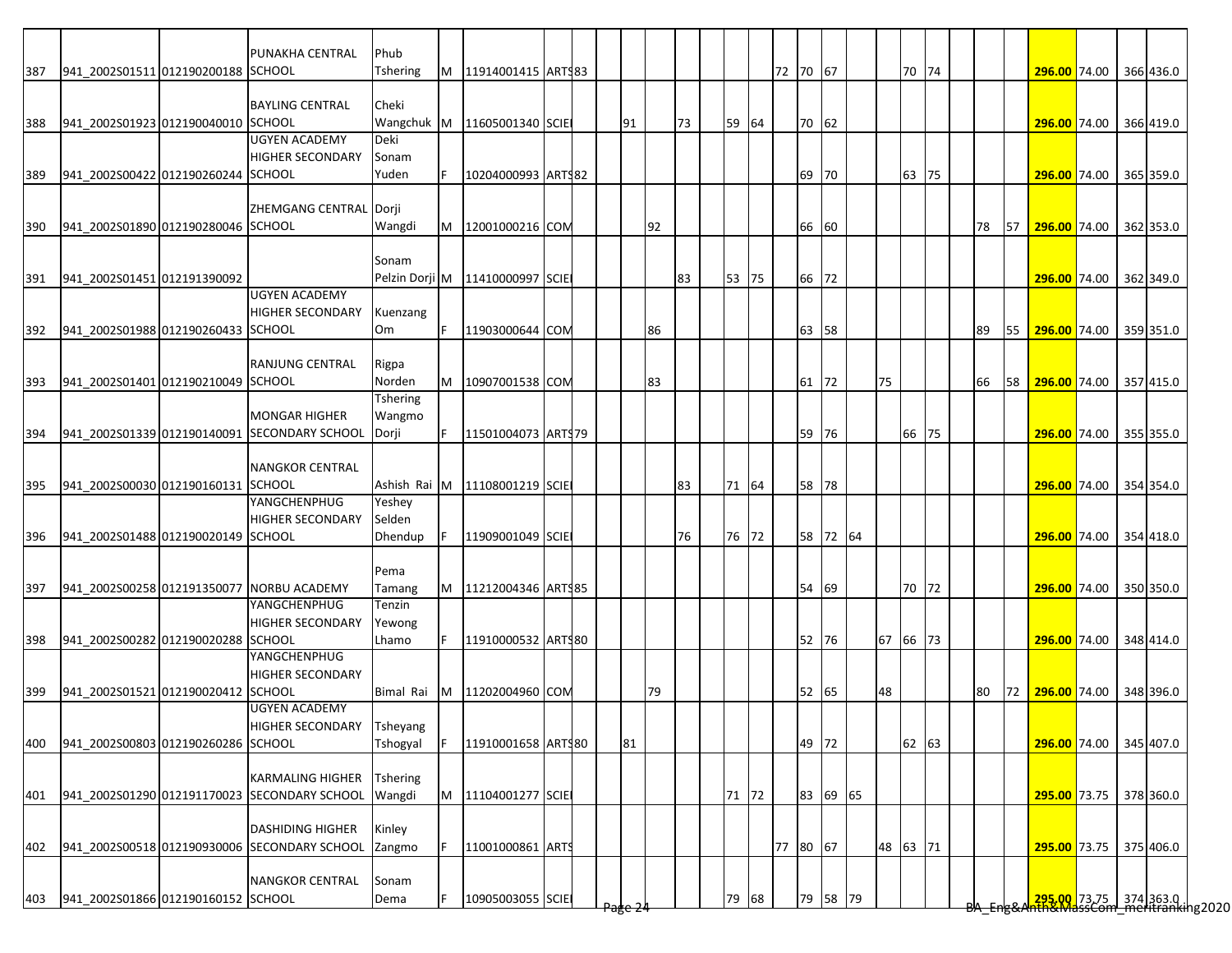|     |                                    | <b>NANGKOR CENTRAL</b>                       | Thukten     |   |                          |  |    |    |       |       |          |    |       |    |    |    |                                                                      |  |           |
|-----|------------------------------------|----------------------------------------------|-------------|---|--------------------------|--|----|----|-------|-------|----------|----|-------|----|----|----|----------------------------------------------------------------------|--|-----------|
| 404 | 941 2002S00038 012190160190 SCHOOL |                                              | Nyingpo     | M | 10904002512 SCIE         |  |    |    | 81 73 |       | 77 64 73 |    |       |    |    |    | 295.00 73.75 372 368.0                                               |  |           |
|     |                                    |                                              |             |   |                          |  |    |    |       |       |          |    |       |    |    |    |                                                                      |  |           |
|     |                                    | YADI HIGHER                                  | Chimi       |   |                          |  |    |    |       |       |          |    |       |    |    |    |                                                                      |  |           |
| 405 |                                    | 941_2002S02254 012190650113 SECONDARY SCHOOL | Tshering    |   | M 10705005322 COM        |  | 87 |    |       | 74 56 |          | 55 |       |    | 78 | 52 | 295.00 73.75                                                         |  | 369 402.0 |
|     |                                    |                                              |             |   |                          |  |    |    |       |       |          |    |       |    |    |    |                                                                      |  |           |
|     |                                    | ZHEMGANG CENTRAL Pema                        |             |   |                          |  |    |    |       |       |          |    |       |    |    |    |                                                                      |  |           |
| 406 | 941 2002S00377 012190280039 SCHOOL |                                              | Yangzom     |   | 12005000099 SCIE         |  |    | 84 | 56 70 | 73 68 |          |    |       |    |    |    | <b>295.00</b> 73.75                                                  |  | 368 351.0 |
|     |                                    | RANJUNG CENTRAL                              | Kinley      |   |                          |  |    |    |       |       |          |    |       |    |    |    |                                                                      |  |           |
|     | 941_2002S00409 012190210024 SCHOOL |                                              |             |   |                          |  |    | 79 |       |       |          |    |       |    |    |    |                                                                      |  | 368 364.0 |
| 407 |                                    | <b>UGYEN ACADEMY</b>                         | Wangmo      |   | 11506006732 SCIE         |  |    |    | 69 76 | 73 67 |          |    |       |    |    |    | 295.00 73.75                                                         |  |           |
|     |                                    | <b>HIGHER SECONDARY</b>                      | Jigme       |   |                          |  |    |    |       |       |          |    |       |    |    |    |                                                                      |  |           |
|     |                                    |                                              |             |   |                          |  |    |    |       |       |          |    |       |    |    |    |                                                                      |  |           |
| 408 | 941 2002S02130 012190260255 SCHOOL |                                              | Namgyal     | M | 11905000297 ARTS85       |  |    |    |       | 72 64 |          |    | 68 74 |    |    |    | 295.00 73.75                                                         |  | 367 363.0 |
|     |                                    |                                              | Choki       |   |                          |  |    |    |       |       |          |    |       |    |    |    |                                                                      |  |           |
|     | 941 2002S00516 012190490046 SCHOOL | <b>SARPANG CENTRAL</b>                       |             |   |                          |  |    |    |       |       |          |    | 67    | 74 |    |    | 295.00 73.75                                                         |  |           |
| 409 |                                    |                                              | Zangmo      |   | 11303002788 ART\$82      |  |    |    |       | 71 68 |          |    |       |    |    |    |                                                                      |  | 366 362.0 |
|     |                                    | <b>GELEPHU HIGHER</b>                        | Tashi       |   |                          |  |    |    |       |       |          |    |       |    |    |    |                                                                      |  |           |
|     |                                    | 941_2002S01667 012190080062 SECONDARY SCHOOL | Gyeltshen   | M |                          |  |    |    | 82 68 |       | 70 75 60 |    |       |    |    |    | 295.00 73.75                                                         |  | 365 355.0 |
| 410 |                                    |                                              |             |   | 11608000268 SCIE         |  |    |    |       |       |          |    |       |    |    |    |                                                                      |  |           |
|     |                                    | <b>BAYLING CENTRAL</b>                       |             |   |                          |  |    |    |       |       |          |    |       |    |    |    |                                                                      |  |           |
|     |                                    |                                              | Karma       |   |                          |  |    |    |       |       |          |    |       |    |    |    |                                                                      |  |           |
| 411 | 941 2002S01666 012190040021 SCHOOL |                                              | Yangdon     |   | 11603003045 SCIE         |  |    | 79 | 75 76 | 70 65 |          |    |       |    |    |    | 295.00 73.75                                                         |  | 365 365.0 |
|     |                                    | <b>CHUKHA CENTRAL</b>                        |             |   |                          |  |    |    |       |       |          |    |       |    |    |    |                                                                      |  |           |
|     |                                    |                                              | Thinley     |   |                          |  |    |    |       |       |          |    |       |    |    |    |                                                                      |  |           |
| 412 | 941 2002S01090 012190050109 SCHOOL | <b>UGYEN ACADEMY</b>                         | Gyeltshen M |   | 10706003632 COM          |  | 85 |    |       | 68 66 |          | 68 |       |    | 76 | 51 | 295.00 73.75                                                         |  | 363 414.0 |
|     |                                    | <b>HIGHER SECONDARY</b>                      |             |   |                          |  |    |    |       |       |          |    |       |    |    |    |                                                                      |  |           |
|     |                                    |                                              | Namgay      |   |                          |  |    |    |       |       |          |    |       |    |    |    |                                                                      |  |           |
| 413 | 941_2002S00444 012190260061 SCHOOL |                                              | Choden      |   | 10808001175 SCIE         |  |    | 83 | 70 65 | 68 74 |          |    |       |    |    |    | 295.00 73.75                                                         |  | 363 360.0 |
|     |                                    |                                              |             |   |                          |  |    |    |       |       |          |    |       |    |    |    |                                                                      |  |           |
|     |                                    | <b>DRUKGYEL CENTRAL</b>                      | Tshering    |   |                          |  |    |    |       |       |          |    |       |    |    |    |                                                                      |  |           |
| 414 | 941_2002S00411 012190070010 SCHOOL |                                              | Dema        |   | 10603002715 SCIE         |  |    |    | 68 78 |       | 64 72 77 |    |       |    |    |    | 295.00 73.75 359 359.0                                               |  |           |
|     |                                    |                                              |             |   |                          |  |    |    |       |       |          |    |       |    |    |    |                                                                      |  |           |
|     |                                    | <b>DRUKGYEL CENTRAL</b>                      |             |   |                          |  |    |    |       |       |          |    |       |    |    |    |                                                                      |  |           |
| 415 | 941_2002S01288 012190070067 SCHOOL |                                              | Jigme       | M | 10803000059 SCIE         |  |    | 84 | 68 81 | 64 62 |          |    |       |    |    |    | 295.00 73.75                                                         |  | 359 359.0 |
|     |                                    |                                              |             |   |                          |  |    |    |       |       |          |    |       |    |    |    |                                                                      |  |           |
|     |                                    | <b>CHUKHA CENTRAL</b>                        | Phub        |   |                          |  |    |    |       |       |          |    |       |    |    |    |                                                                      |  |           |
| 416 | 941 2002S01220 012190050098 SCHOOL |                                              | Lham        |   | 10204001492 COM          |  | 76 |    |       | 62 70 |          | 73 |       |    | 75 | 74 | 295.00 73.75                                                         |  | 357 430.0 |
|     |                                    |                                              | Tenzin      |   |                          |  |    |    |       |       |          |    |       |    |    |    |                                                                      |  |           |
|     |                                    | DRUKGYEL CENTRAL                             | Deki        |   |                          |  |    |    |       |       |          |    |       |    |    |    |                                                                      |  |           |
| 417 | 941_2002S00170 012190070152 SCHOOL |                                              | Yangchen    |   | 10810002039 COM          |  | 85 |    |       | 60 67 |          | 74 |       |    | 69 | 60 | 295.00 73.75 355 415.0                                               |  |           |
|     |                                    | YANGCHENPHUG                                 |             |   |                          |  |    |    |       |       |          |    |       |    |    |    |                                                                      |  |           |
|     |                                    | <b>HIGHER SECONDARY</b>                      | Tshering    |   |                          |  |    |    |       |       |          |    |       |    |    |    |                                                                      |  |           |
| 418 | 941_2002S02144 012190020543 SCHOOL |                                              | Wangchuk M  |   | 11606001097 COM          |  | 75 |    |       | 59 71 |          |    |       |    | 76 | 73 | 295.00 73.75                                                         |  | 354 354.0 |
|     |                                    | <b>UGYEN ACADEMY</b>                         | Ugyen       |   |                          |  |    |    |       |       |          |    |       |    |    |    |                                                                      |  |           |
|     |                                    | <b>HIGHER SECONDARY</b>                      | Thinley     |   |                          |  |    |    |       |       |          |    |       |    |    |    |                                                                      |  |           |
| 419 | 941_2002S00067 012190260084 SCHOOL |                                              | Dorjee      | M | 10811000799 SCIE         |  |    |    | 84 80 |       | 58 73 53 |    |       |    |    |    | 295.00 73.75                                                         |  | 353 348.0 |
|     |                                    |                                              |             |   |                          |  |    |    |       |       |          |    |       |    |    |    |                                                                      |  |           |
|     |                                    | PELJORLING HIGHER                            | Kinga       |   |                          |  |    |    |       |       |          |    |       |    |    |    |                                                                      |  |           |
| 420 |                                    | 941 2002S01087 012190460058 SECONDARY SCHOOL | Thinley     |   | M   11209002914   ARTS81 |  |    |    |       | 55 63 |          |    | 72 79 |    |    |    | <mark>295.00 </mark> 73.75 350 350.0<br>hth&MassCom meritranking2020 |  |           |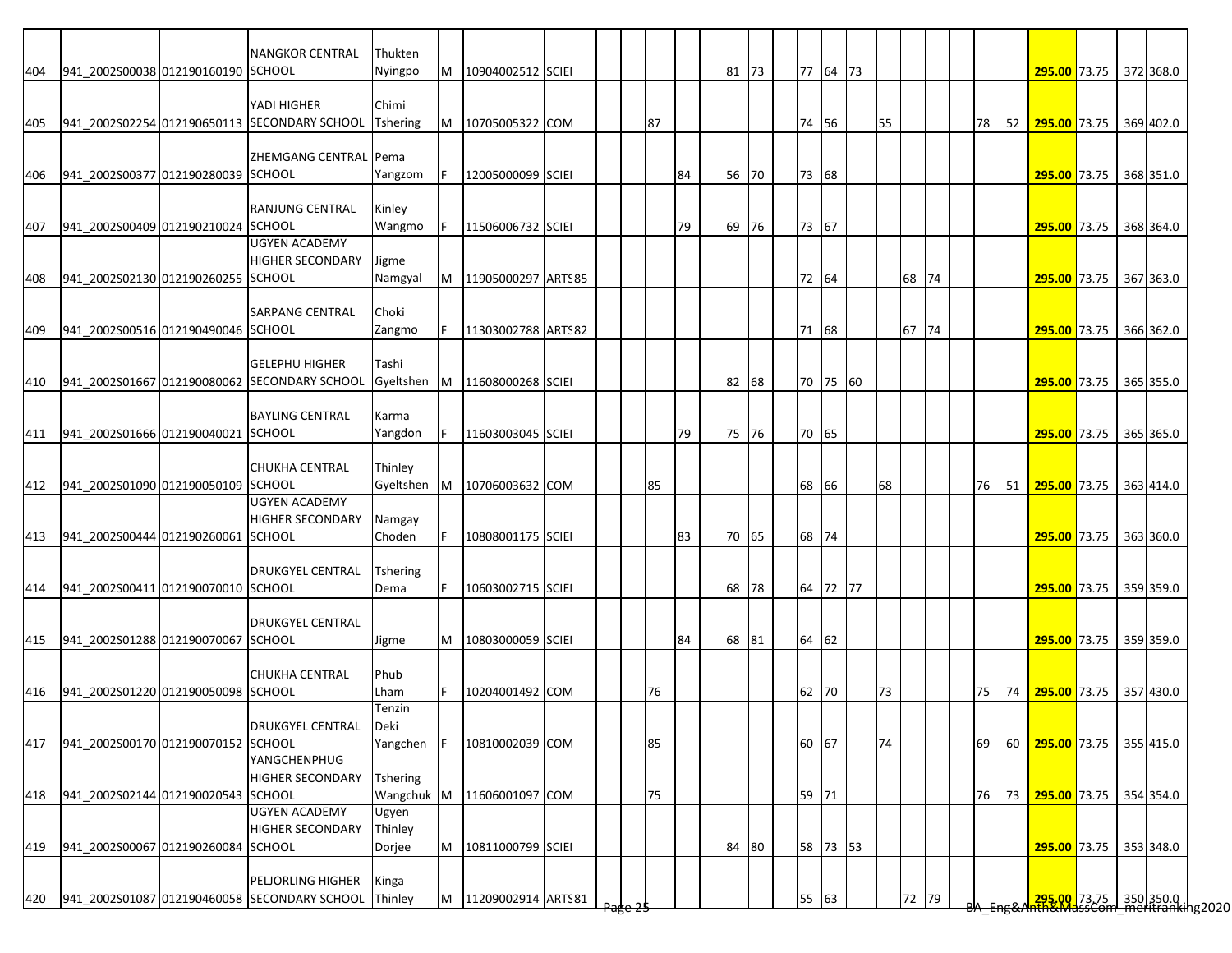|     |                                        | YANGCHENPHUG<br><b>HIGHER SECONDARY</b>                                  | Kuenga          |   |                        |  |    |    |       |    |       |          |       |       |  |    |    |                           |  |  |
|-----|----------------------------------------|--------------------------------------------------------------------------|-----------------|---|------------------------|--|----|----|-------|----|-------|----------|-------|-------|--|----|----|---------------------------|--|--|
|     | 421 941_2002S00012 012190020157 SCHOOL |                                                                          | Tandin          | M | 10505001236 SCIE       |  |    |    | 67 69 | 80 |       | 70 75    |       |       |  |    |    | 294.00 73.50 374 361.0    |  |  |
|     |                                        |                                                                          |                 |   |                        |  |    |    |       |    |       |          |       |       |  |    |    |                           |  |  |
|     |                                        | YADI HIGHER                                                              | Chimi           |   |                        |  |    |    |       |    |       |          |       |       |  |    |    |                           |  |  |
|     |                                        | 422 941_2002S02273 012190650029 SECONDARY SCHOOL                         | Wangmo          |   | 10711003190 SCIE       |  |    |    | 70 77 |    |       | 77 70 69 |       |       |  |    |    | 294.00 73.50 371 363.0    |  |  |
|     |                                        |                                                                          |                 |   |                        |  |    |    |       |    |       |          |       |       |  |    |    |                           |  |  |
|     |                                        | <b>JIGME SHERUBLING</b><br>941_2002S00021 012190110077 CENTRAL SCHOOL    | Sangay          |   |                        |  |    |    |       |    |       |          |       |       |  |    |    |                           |  |  |
| 423 |                                        |                                                                          | Tenzin          | M | 11507000269 SCIE       |  |    |    | 80 76 |    |       | 77 61 69 |       |       |  |    |    | 294.00 73.50 371 363.0    |  |  |
|     |                                        | ZHEMGANG CENTRAL Cheten                                                  |                 |   |                        |  |    |    |       |    |       |          |       |       |  |    |    |                           |  |  |
| 424 | 941_2002S00302 012190280026 SCHOOL     |                                                                          | Tshering        | M | 12004000653 SCIE       |  |    | 86 | 69 70 |    | 75 63 |          |       |       |  |    |    | 294.00 73.50 369 363.0    |  |  |
|     |                                        | YANGCHENPHUG                                                             |                 |   |                        |  |    |    |       |    |       |          |       |       |  |    |    |                           |  |  |
|     |                                        | <b>HIGHER SECONDARY</b>                                                  | Dorji           |   |                        |  |    |    |       |    |       |          |       |       |  |    |    |                           |  |  |
| 425 | 941 2002S00737 012190020354 SCHOOL     |                                                                          | Zangmo          |   | 10101003795 COM        |  | 78 |    |       |    | 73 57 |          | 60    |       |  | 84 | 75 | 294.00 73.50 367 427.0    |  |  |
|     |                                        |                                                                          |                 |   |                        |  |    |    |       |    |       |          |       |       |  |    |    |                           |  |  |
|     |                                        | <b>MOTITHANG HIGHER</b>                                                  | Tenzin          |   |                        |  |    |    |       |    |       |          |       |       |  |    |    |                           |  |  |
| 426 |                                        | 941_2002S01787 012190150055 SECONDARY SCHOOL                             | Yuden           |   | 11407000216 SCIE       |  |    | 83 | 66 62 |    | 73 72 |          |       |       |  |    |    | 294.00 73.50 367 356.0    |  |  |
|     |                                        |                                                                          |                 |   |                        |  |    |    |       |    |       |          |       |       |  |    |    |                           |  |  |
|     |                                        | ZHEMGANG CENTRAL Sangay                                                  |                 |   |                        |  |    |    |       |    |       |          |       |       |  |    |    |                           |  |  |
| 427 | 941 2002S00742 012190280012 SCHOOL     |                                                                          | Tshering        | M | 10101001575 SCIE       |  |    |    | 80 78 |    |       | 73 63 69 |       |       |  |    |    | 294.00 73.50 367 363.0    |  |  |
|     |                                        |                                                                          |                 |   |                        |  |    |    |       |    |       |          |       |       |  |    |    |                           |  |  |
|     |                                        | <b>DRUKGYEL CENTRAL</b>                                                  | Tandin          |   |                        |  |    |    |       |    |       |          |       |       |  |    |    |                           |  |  |
| 428 | 941_2002S00157 012190070059 SCHOOL     |                                                                          | Wangmo          |   | 12004004945 SCIE       |  |    | 80 | 62 74 |    | 67 73 |          |       |       |  |    |    | 294.00 73.50 361 356.0    |  |  |
|     |                                        | <b>UGYEN ACADEMY</b>                                                     |                 |   |                        |  |    |    |       |    |       |          |       |       |  |    |    |                           |  |  |
|     |                                        | <b>HIGHER SECONDARY</b>                                                  | Tenzin          |   |                        |  |    |    |       |    |       |          |       |       |  |    |    |                           |  |  |
| 429 | 941 2002S01413 012190260415 SCHOOL     |                                                                          | Pekar           | M | 11405000360 COM        |  | 85 |    |       |    | 66 58 |          |       |       |  | 85 | 66 | 294.00 73.50 360 360.0    |  |  |
|     |                                        |                                                                          |                 |   |                        |  |    |    |       |    |       |          |       |       |  |    |    |                           |  |  |
|     |                                        | <b>PELJORLING HIGHER</b>                                                 | Amit            |   |                        |  |    |    |       |    |       |          |       |       |  |    |    |                           |  |  |
| 430 |                                        | 941_2002S00691 012190460001 SECONDARY SCHOOL                             | Sunwar          | M | 11203000178 SCIE       |  |    | 85 | 77 65 |    | 66 66 |          |       |       |  |    |    | 294.00 73.50 360 359.0    |  |  |
|     |                                        | <b>UGYEN ACADEMY</b>                                                     |                 |   |                        |  |    |    |       |    |       |          |       |       |  |    |    |                           |  |  |
|     |                                        | <b>HIGHER SECONDARY</b>                                                  | Sonam           |   |                        |  |    |    |       |    |       |          |       |       |  |    |    |                           |  |  |
| 431 | 941 2002S01007 012190260177 SCHOOL     |                                                                          | Deki            |   | 11214000182 ARTS       |  | 81 |    |       | 64 | 70    |          | 76 67 |       |  |    |    | 294.00 73.50 358 358.0    |  |  |
|     |                                        |                                                                          |                 |   |                        |  |    |    |       |    |       |          |       |       |  |    |    |                           |  |  |
|     |                                        | <b>DRUKJEGANG HIGHER Tashi</b>                                           |                 |   |                        |  |    |    |       | 60 |       |          |       | 66 73 |  |    |    |                           |  |  |
|     |                                        | 432 941_2002S01940 012190360066 SECONDARY SCHOOL<br><b>UGYEN ACADEMY</b> | Dawa            | M | 10302000292 ARTS 75 84 |  |    |    |       |    | 62    |          |       |       |  |    |    | 294.00 73.50 354 420.0    |  |  |
|     |                                        | <b>HIGHER SECONDARY</b>                                                  | Drishay         |   |                        |  |    |    |       |    |       |          |       |       |  |    |    |                           |  |  |
| 433 | 941 2002S02084 012190260407            | <b>SCHOOL</b>                                                            | Kaflay          | M | 11311001084 COM        |  | 73 |    |       | 59 | 72    |          |       |       |  | 79 |    | 70 294.00 73.50 353 353.0 |  |  |
|     |                                        | YANGCHENPHUG                                                             |                 |   |                        |  |    |    |       |    |       |          |       |       |  |    |    |                           |  |  |
|     |                                        | <b>HIGHER SECONDARY</b>                                                  | <b>Tshering</b> |   |                        |  |    |    |       |    |       |          |       |       |  |    |    |                           |  |  |
| 434 | 941 2002S00564 012190020033 SCHOOL     |                                                                          | Yangki          |   | 11410003822 SCIE       |  |    | 83 | 68 74 |    |       | 56 69 52 |       |       |  |    |    | 294.00 73.50 350 402.0    |  |  |
|     |                                        | YANGCHENPHUG                                                             |                 |   |                        |  |    |    |       |    |       |          |       |       |  |    |    |                           |  |  |
|     |                                        | <b>HIGHER SECONDARY</b>                                                  | Dechen          |   |                        |  |    |    |       |    |       |          |       |       |  |    |    |                           |  |  |
| 435 | 941_2002S00314 012190020352 SCHOOL     |                                                                          | Lhazom          |   | 11502000357 COM        |  | 72 |    |       |    | 55 71 |          | 60    |       |  | 84 | 67 | 294.00 73.50 349 409.0    |  |  |
|     |                                        | YANGCHENPHUG                                                             | Tensin          |   |                        |  |    |    |       |    |       |          |       |       |  |    |    |                           |  |  |
|     |                                        | <b>HIGHER SECONDARY</b>                                                  | Chenzo          |   |                        |  |    |    |       |    |       |          |       |       |  |    |    |                           |  |  |
| 436 | 941_2002S00123 012190020109 SCHOOL     |                                                                          | Norbu           |   | 11107000730 SCIE       |  |    | 83 | 70 64 |    | 55 77 |          |       |       |  |    |    | 294.00 73.50 349 349.0    |  |  |
|     |                                        |                                                                          |                 |   |                        |  |    |    |       |    |       |          |       |       |  |    |    |                           |  |  |
|     |                                        | <b>WANGBAMA</b>                                                          | Sonam           |   |                        |  |    |    |       |    |       |          |       |       |  |    |    |                           |  |  |
| 437 |                                        | 941_2002S01040 012191290088 CENTRAL SCHOOL                               | Choden          |   | 10311001268 SCIE       |  |    | 75 | 60 61 |    | 84 73 |          |       |       |  |    |    |                           |  |  |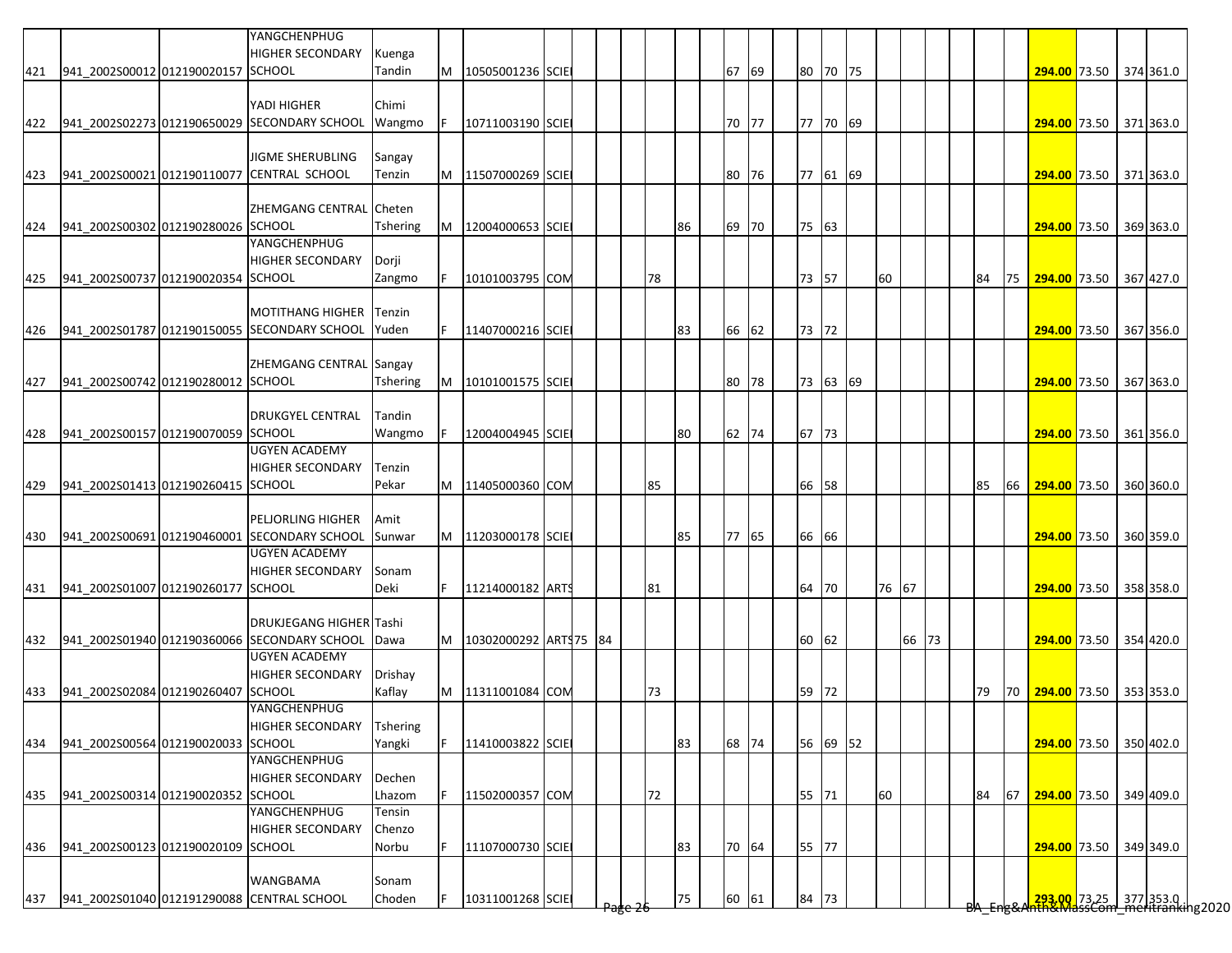|     |                                        | <b>GELEPHU HIGHER</b>                        | Deki            |   |                    |  |     |    |    |       |          |       |          |    |          |  |    |    |                           |  |           |
|-----|----------------------------------------|----------------------------------------------|-----------------|---|--------------------|--|-----|----|----|-------|----------|-------|----------|----|----------|--|----|----|---------------------------|--|-----------|
| 438 |                                        | 941 2002S00544 012190080156 SECONDARY SCHOOL | Yuden           |   | 11101001793 COM    |  |     | 71 |    |       |          | 73 70 |          | 63 |          |  | 79 | 66 | 293.00 73.25              |  | 366 422.0 |
|     |                                        |                                              |                 |   |                    |  |     |    |    |       |          |       |          |    |          |  |    |    |                           |  |           |
|     |                                        | <b>DAGA HIGHER</b>                           | Pem             |   |                    |  |     |    |    |       |          |       |          |    |          |  |    |    |                           |  |           |
| 439 |                                        | 941_2002S01037 012190330071 SECONDARY SCHOOL | Choden          |   | 10305001709 ARTS   |  |     |    |    |       | 74 72 64 |       |          |    | 77 69 78 |  |    |    | 293.00 73.25 365 434.0    |  |           |
|     |                                        |                                              |                 |   |                    |  |     |    |    |       |          |       |          |    |          |  |    |    |                           |  |           |
|     |                                        | <b>CHUKHA CENTRAL</b>                        | <b>Tshering</b> |   |                    |  |     |    |    |       |          |       |          |    |          |  |    |    |                           |  |           |
| 440 | 941_2002S01161 012190050035 SCHOOL     |                                              | Peldon          |   | 10207001075 ARTS   |  |     | 69 |    |       |          | 70 71 |          |    | 81 71 67 |  |    |    | 293.00 73.25              |  | 363 429.0 |
|     |                                        |                                              |                 |   |                    |  |     |    |    |       |          |       |          |    |          |  |    |    |                           |  |           |
|     |                                        | <b>DAMPHU CENTRAL</b>                        | Rinchen         |   |                    |  |     |    |    |       |          |       |          |    |          |  |    |    |                           |  |           |
| 441 | 941 2002S01596 012190060091 SCHOOL     |                                              | Lhaden          |   | 11806001115 COM    |  |     | 91 |    |       |          | 69 55 |          | 59 |          |  | 78 | 58 | 293.00 73.25 362 410.0    |  |           |
|     |                                        |                                              |                 |   |                    |  |     |    |    |       |          |       |          |    |          |  |    |    |                           |  |           |
|     |                                        | PUNAKHA CENTRAL                              | Ugyen           |   |                    |  |     |    |    |       |          |       |          |    |          |  |    |    |                           |  |           |
|     |                                        |                                              |                 |   |                    |  |     |    |    |       |          |       |          |    |          |  |    |    |                           |  |           |
| 442 | 941 2002S01506 012190200050 SCHOOL     |                                              | Rinzin          | M | 11602003113 SCIE   |  |     |    | 77 | 76 72 |          |       | 68 68 66 |    |          |  |    |    | 293.00 73.25              |  | 361 427.0 |
|     |                                        | YANGCHENPHUG                                 |                 |   |                    |  |     |    |    |       |          |       |          |    |          |  |    |    |                           |  |           |
|     |                                        | <b>HIGHER SECONDARY</b>                      | Sonam           |   |                    |  |     |    |    |       |          |       |          |    |          |  |    |    |                           |  |           |
| 443 | 941 2002S00246 012190020026 SCHOOL     |                                              | Yangchen        |   | 11608001685 SCIE   |  |     |    | 83 | 72 64 |          |       | 67 71 58 |    |          |  |    |    | 293.00 73.25              |  | 360 415.0 |
|     |                                        | GONGZIM UGYEN                                |                 |   |                    |  |     |    |    |       |          |       |          |    |          |  |    |    |                           |  |           |
|     |                                        | <b>DORJI HIGHER</b>                          | Ugyen           |   |                    |  |     |    |    |       |          |       |          |    |          |  |    |    |                           |  |           |
| 444 |                                        | 941 2002S00554 012190270023 SECONDARY SCHOOL | Lhaden          |   | 10601000824 SCIE   |  |     |    |    | 68 75 |          |       | 67 68 82 |    |          |  |    |    | 293.00 73.25              |  | 360 360.0 |
|     |                                        | <b>UGYEN ACADEMY</b>                         |                 |   |                    |  |     |    |    |       |          |       |          |    |          |  |    |    |                           |  |           |
|     |                                        | <b>HIGHER SECONDARY</b>                      | Kinley          |   |                    |  |     |    |    |       |          |       |          |    |          |  |    |    |                           |  |           |
| 445 | 941 2002S01501 012190260004            | <b>SCHOOL</b>                                | Pelden          |   | 11410002305 SCIE   |  |     |    | 76 | 76 69 |          | 63 72 |          |    |          |  |    |    | 293.00 73.25              |  | 356 356.0 |
|     |                                        | <b>UGYEN ACADEMY</b>                         |                 |   |                    |  |     |    |    |       |          |       |          |    |          |  |    |    |                           |  |           |
|     |                                        | <b>HIGHER SECONDARY</b>                      | Tenzin          |   |                    |  |     |    |    |       |          |       |          |    |          |  |    |    |                           |  |           |
| 446 | 941_2002S00555 012190260443 SCHOOL     |                                              | Pelki           |   | 10505001118 COM    |  |     | 82 |    |       |          | 62 63 |          |    |          |  | 82 | 66 | 293.00 73.25              |  | 355 355.0 |
|     |                                        | YANGCHENPHUG                                 |                 |   |                    |  |     |    |    |       |          |       |          |    |          |  |    |    |                           |  |           |
|     |                                        | <b>HIGHER SECONDARY</b>                      | Tandin          |   |                    |  |     |    |    |       |          |       |          |    |          |  |    |    |                           |  |           |
| 447 | 941_2002S00867 012190020366 SCHOOL     |                                              | Choden          |   | 11201002462 COM    |  |     | 77 |    |       |          | 61 69 |          | 59 |          |  | 79 | 68 | 293.00 73.25 354 413.0    |  |           |
|     |                                        |                                              |                 |   |                    |  |     |    |    |       |          |       |          |    |          |  |    |    |                           |  |           |
|     |                                        |                                              | Rigyel          |   |                    |  |     |    |    |       |          |       |          |    |          |  |    |    |                           |  |           |
|     | 941 2002S00717 012191390329            |                                              | Dorji           | M | 10804000962 COM    |  |     | 90 |    |       |          | 61 67 |          |    |          |  | 75 |    | 58 293.00 73.25 354 351.0 |  |           |
| 448 |                                        |                                              |                 |   |                    |  |     |    |    |       |          |       |          |    |          |  |    |    |                           |  |           |
|     |                                        | YADI HIGHER                                  | Tashi           |   |                    |  |     |    |    |       |          |       |          |    |          |  |    |    |                           |  |           |
|     |                                        |                                              |                 |   |                    |  |     |    |    |       |          |       |          |    |          |  |    |    |                           |  |           |
| 449 |                                        | 941_2002S01573 012190650021 SECONDARY SCHOOL | Chogyal         | M | 10606000448 SCIE   |  |     |    |    | 77 75 |          |       | 61 68 73 |    |          |  |    |    | 293.00 73.25 354 354.0    |  |           |
|     |                                        | <b>UGYEN ACADEMY</b>                         |                 |   |                    |  |     |    |    |       |          |       |          |    |          |  |    |    |                           |  |           |
|     |                                        | <b>HIGHER SECONDARY</b>                      | Phub            |   |                    |  |     |    |    |       |          |       |          |    |          |  |    |    |                           |  |           |
| 450 | 941 2002S00093 012190260396 SCHOOL     |                                              | Gyem            |   | 10204001233 COM    |  |     | 83 |    |       |          | 60 61 |          |    |          |  | 88 | 61 | 293.00 73.25              |  | 353 353.0 |
|     |                                        |                                              |                 |   |                    |  |     |    |    |       |          |       |          |    |          |  |    |    |                           |  |           |
|     |                                        | <b>CHUKHA CENTRAL</b>                        | <b>Jigme</b>    |   |                    |  |     |    |    |       |          |       |          |    |          |  |    |    |                           |  |           |
|     | 451 941_2002S01212 012190050167 SCHOOL |                                              | Thinley         | M | 11508000060 SCIE   |  |     |    |    | 82 75 |          |       | 60 71 65 |    |          |  |    |    | 293.00 73.25 353 353.0    |  |           |
|     |                                        | PHUENTSHOLING                                |                 |   |                    |  |     |    |    |       |          |       |          |    |          |  |    |    |                           |  |           |
|     |                                        | <b>HIGHER SECONDARY</b>                      | Yeshi           |   |                    |  |     |    |    |       |          |       |          |    |          |  |    |    |                           |  |           |
| 452 | 941_2002S01382 012190180029 SCHOOL     |                                              | Tshomo          |   | 10806001403 SCIE   |  |     |    |    | 72 79 |          |       | 57 73 69 |    |          |  |    |    | 293.00 73.25              |  | 350 350.0 |
|     |                                        |                                              |                 |   |                    |  |     |    |    |       |          |       |          |    |          |  |    |    |                           |  |           |
|     |                                        | <b>RELDRI HIGHER</b>                         | Sonam           |   |                    |  |     |    |    |       |          |       |          |    |          |  |    |    |                           |  |           |
| 453 |                                        | 941_2002S01450 012190220059 SECONDARY SCHOOL | Dorji           | M | 11603000083 SCIE   |  |     |    | 79 | 64 79 |          | 54 71 |          |    |          |  |    |    | 293.00 73.25              |  | 347 347.0 |
|     |                                        | <b>UGYEN ACADEMY</b>                         | Choeing         |   |                    |  |     |    |    |       |          |       |          |    |          |  |    |    |                           |  |           |
|     |                                        | <b>HIGHER SECONDARY</b>                      | Karma           |   |                    |  |     |    |    |       |          |       |          |    |          |  |    |    |                           |  |           |
|     | 941 2002S00639 012190260207 SCHOOL     |                                              |                 |   |                    |  |     |    |    |       |          |       |          |    |          |  |    |    |                           |  |           |
| 454 |                                        |                                              | Namgyel         |   | 10605004081 ARTS81 |  | चहत |    |    |       |          | 42 68 |          |    | 70 74    |  |    |    |                           |  |           |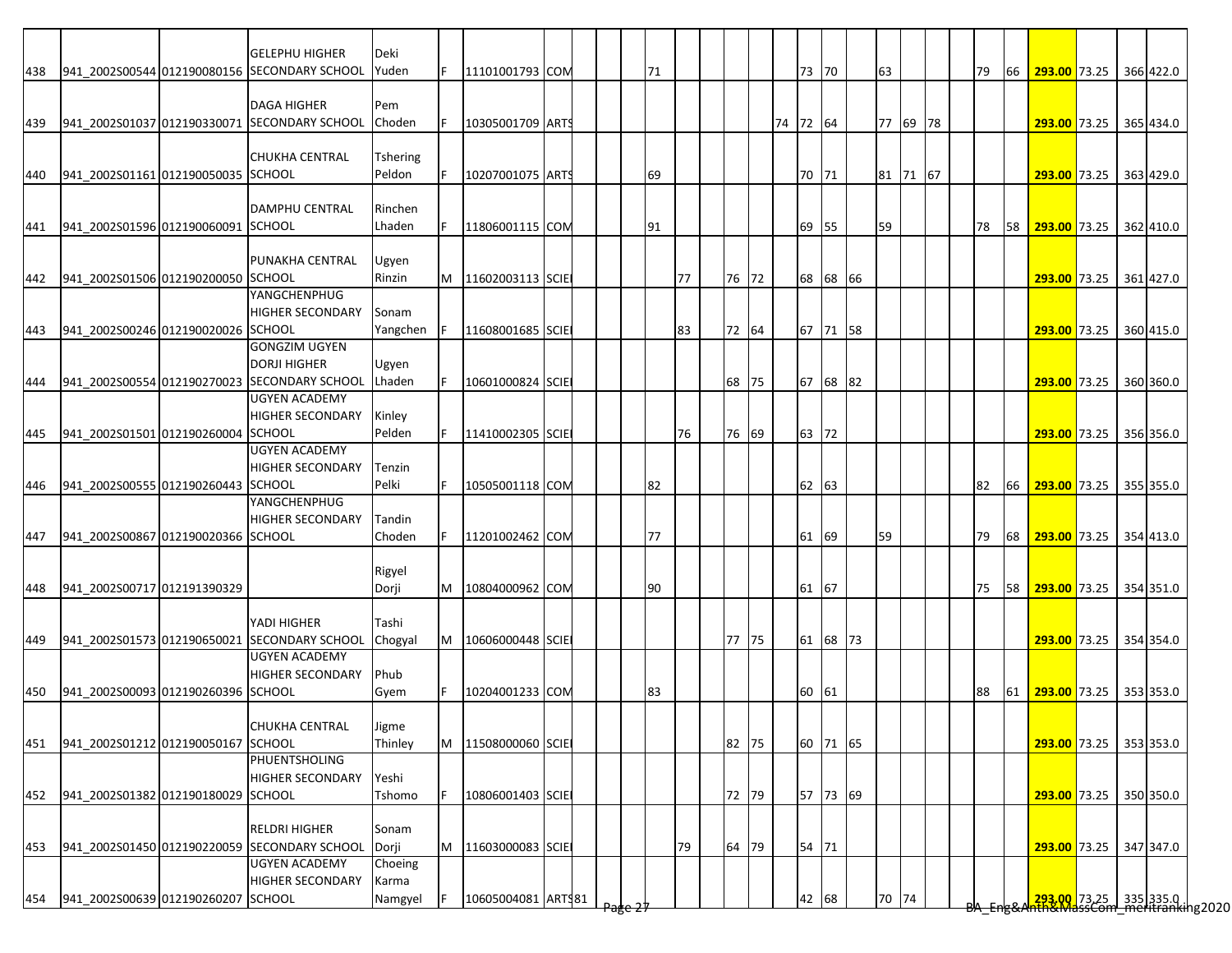| 455 | 941_2002S00440 012190160136 SCHOOL | <b>NANGKOR CENTRAL</b>                                                  | Jitshen<br>Dema | F | 11106000712 SCIE |  |                    |    | 78 | 68 59 | 78 68 |          |          |  |    |    | 292.00 73.00 370 351.0                                                  |  |           |
|-----|------------------------------------|-------------------------------------------------------------------------|-----------------|---|------------------|--|--------------------|----|----|-------|-------|----------|----------|--|----|----|-------------------------------------------------------------------------|--|-----------|
|     |                                    |                                                                         |                 |   |                  |  |                    |    |    |       |       |          |          |  |    |    |                                                                         |  |           |
|     |                                    |                                                                         | Sangay          |   |                  |  |                    |    |    |       |       |          |          |  |    |    |                                                                         |  |           |
| 456 | 941 2002S01158 012191390022        |                                                                         | Choden          |   | 10802000985 SCIE |  |                    |    |    | 69 76 |       | 78 65 73 |          |  |    |    | 292.00 73.00 370 361.0                                                  |  |           |
|     |                                    | <b>BAYLING CENTRAL</b>                                                  | Sonam           |   |                  |  |                    |    |    |       |       |          |          |  |    |    |                                                                         |  |           |
| 457 | 941 2002S00620 012190040023 SCHOOL |                                                                         | Choden          |   | 11603002142 SCIE |  |                    |    | 77 | 60 68 | 74 73 |          |          |  |    |    | 292.00 73.00 366 352.0                                                  |  |           |
|     |                                    |                                                                         |                 |   |                  |  |                    |    |    |       |       |          |          |  |    |    |                                                                         |  |           |
|     |                                    | <b>JIGME SHERUBLING</b>                                                 | Khandu          |   |                  |  |                    |    |    |       |       |          |          |  |    |    |                                                                         |  |           |
| 458 |                                    | 941 2002S01946 012190110067 CENTRAL SCHOOL                              | Wangdi          | M | 11314000626 SCIE |  |                    |    |    | 84 65 |       | 74 61 73 |          |  |    |    | 292.00 73.00 366 357.0                                                  |  |           |
|     |                                    | <b>KARMALING HIGHER</b>                                                 | Sonam           |   |                  |  |                    |    |    |       |       |          |          |  |    |    |                                                                         |  |           |
| 459 |                                    | 941 2002S01386 012191170069 SECONDARY SCHOOL                            | Cheki           |   | 11104001582 COM  |  |                    | 84 |    |       | 73    | 60       | 68       |  | 63 | 75 | 292.00 73.00 365 423.0                                                  |  |           |
|     |                                    |                                                                         |                 |   |                  |  |                    |    |    |       |       |          |          |  |    |    |                                                                         |  |           |
|     |                                    | JAMPELING HIGHER                                                        | Ugyen           |   |                  |  |                    |    |    |       |       |          |          |  |    |    |                                                                         |  |           |
| 460 |                                    | 941 2002S01026 012190410032 SECONDARY SCHOOL                            | Tshomo          |   | 11511000317 SCIE |  |                    |    |    | 70 65 |       | 72 63 87 |          |  |    |    | 292.00 73.00 364 357.0                                                  |  |           |
|     |                                    | <b>ORONG HIGHER</b>                                                     | Kinley          |   |                  |  |                    |    |    |       |       |          |          |  |    |    |                                                                         |  |           |
| 461 |                                    | 941 2002S01875 012190760054 SECONDARY SCHOOL                            | Gyem            |   | 10705005003 COM  |  |                    | 79 |    |       | 71 62 |          | 75       |  | 76 | 61 | 292.00 73.00                                                            |  | 363 424.0 |
|     |                                    | YANGCHENPHUG                                                            |                 |   |                  |  |                    |    |    |       |       |          |          |  |    |    |                                                                         |  |           |
|     | 941 2002S01370 012190020474 SCHOOL | <b>HIGHER SECONDARY</b>                                                 | Kinzang<br>Om   | F | 11410000379 COM  |  |                    | 65 |    |       | 70 71 |          | 76       |  | 63 |    | 75 292.00 73.00 362 420.0                                               |  |           |
| 462 |                                    | PHUENTSHOLING                                                           |                 |   |                  |  |                    |    |    |       |       |          |          |  |    |    |                                                                         |  |           |
|     |                                    | <b>HIGHER SECONDARY</b>                                                 | Jamyang         |   |                  |  |                    |    |    |       |       |          |          |  |    |    |                                                                         |  |           |
| 463 | 941_2002S00244 012190180049 SCHOOL |                                                                         | Choden          |   | 11307000823 SCIE |  |                    |    | 83 | 72 65 | 68 69 |          |          |  |    |    | 292.00 73.00                                                            |  | 360 357.0 |
|     |                                    |                                                                         |                 |   |                  |  |                    |    |    |       |       |          |          |  |    |    |                                                                         |  |           |
| 464 |                                    | <b>MOTITHANG HIGHER</b><br>941_2002S00527 012190150047 SECONDARY SCHOOL | Pema<br>Meto    |   | 10104002099 SCIE |  |                    |    | 78 | 73 71 | 67 70 |          |          |  |    |    | 292.00 73.00 359 359.0                                                  |  |           |
|     |                                    |                                                                         |                 |   |                  |  |                    |    |    |       |       |          |          |  |    |    |                                                                         |  |           |
|     |                                    | <b>GEDU HIGHER</b>                                                      | Laxmi           |   |                  |  |                    |    |    |       |       |          |          |  |    |    |                                                                         |  |           |
| 465 |                                    | 941 2002S00294 012190390017 SECONDARY SCHOOL                            | Chettri         |   | 10205007839 ARTS |  |                    | 65 |    |       | 63 73 |          | 76 66 77 |  |    |    | 292.00 73.00 355 420.0                                                  |  |           |
|     |                                    | YANGCHENPHUG<br><b>HIGHER SECONDARY</b>                                 | Deki            |   |                  |  |                    |    |    |       |       |          |          |  |    |    |                                                                         |  |           |
| 466 | 941_2002S00506 012190020547 SCHOOL |                                                                         | Choden          |   | 11514006547 COM  |  |                    | 69 |    |       | 51 73 |          | 74       |  | 73 |    | 72 292.00 73.00 343 412.0                                               |  |           |
|     |                                    |                                                                         | Pema            |   |                  |  |                    |    |    |       |       |          |          |  |    |    |                                                                         |  |           |
|     |                                    | PUNAKHA CENTRAL                                                         | Singye          |   |                  |  |                    |    |    |       |       |          |          |  |    |    |                                                                         |  |           |
| 467 | 941 2002S01123 012190200012 SCHOOL |                                                                         | Penden          | M | 11704002406 SCIE |  |                    |    | 78 | 68 64 |       | 78 67 68 |          |  |    |    | 291.00 72.75 369 423.0                                                  |  |           |
|     |                                    | PUNAKHA CENTRAL                                                         | Tenzin          |   |                  |  |                    |    |    |       |       |          |          |  |    |    |                                                                         |  |           |
| 468 | 941_2002S00646 012190200048 SCHOOL |                                                                         | Wangchuk M      |   | 11914001512 SCIE |  |                    |    |    | 67 58 |       | 75 65 84 |          |  |    |    | 291.00 72.75 366 349.0                                                  |  |           |
|     |                                    |                                                                         |                 |   |                  |  |                    |    |    |       |       |          |          |  |    |    |                                                                         |  |           |
|     |                                    | <b>CHUKHA CENTRAL</b>                                                   | Sonam           |   |                  |  |                    |    |    |       |       |          |          |  |    |    |                                                                         |  |           |
| 469 | 941 2002S01343 012190050142 SCHOOL |                                                                         | Dorji           | M | 10716003460 COM  |  |                    | 86 |    |       | 72 55 |          | 77       |  | 73 | 65 | 291.00 72.75                                                            |  | 363 428.0 |
|     |                                    | <b>TRASHITSE HIGHER</b>                                                 | Kinzang         |   |                  |  |                    |    |    |       |       |          |          |  |    |    |                                                                         |  |           |
| 470 |                                    | 941_2002S00762 012190560117 SECONDARY SCHOOL                            | Choden          |   | 11506005949 COM  |  |                    | 81 |    |       | 68 66 |          | 76       |  | 60 | 49 | 291.00 72.75                                                            |  | 359 400.0 |
|     |                                    |                                                                         |                 |   |                  |  |                    |    |    |       |       |          |          |  |    |    |                                                                         |  |           |
|     |                                    | YADI HIGHER                                                             | Sangay          |   |                  |  |                    |    |    |       |       |          |          |  |    |    |                                                                         |  |           |
| 471 |                                    | 941 2002S00134 012190650038 SECONDARY SCHOOL                            | Choden          |   | 10605003958 SCIE |  | <del>rage zo</del> |    |    | 73 69 |       | 68 72 77 |          |  |    |    | <mark>.291,00.</mark> 72.75 359 359.0  <br>The MassCom meritranking2020 |  |           |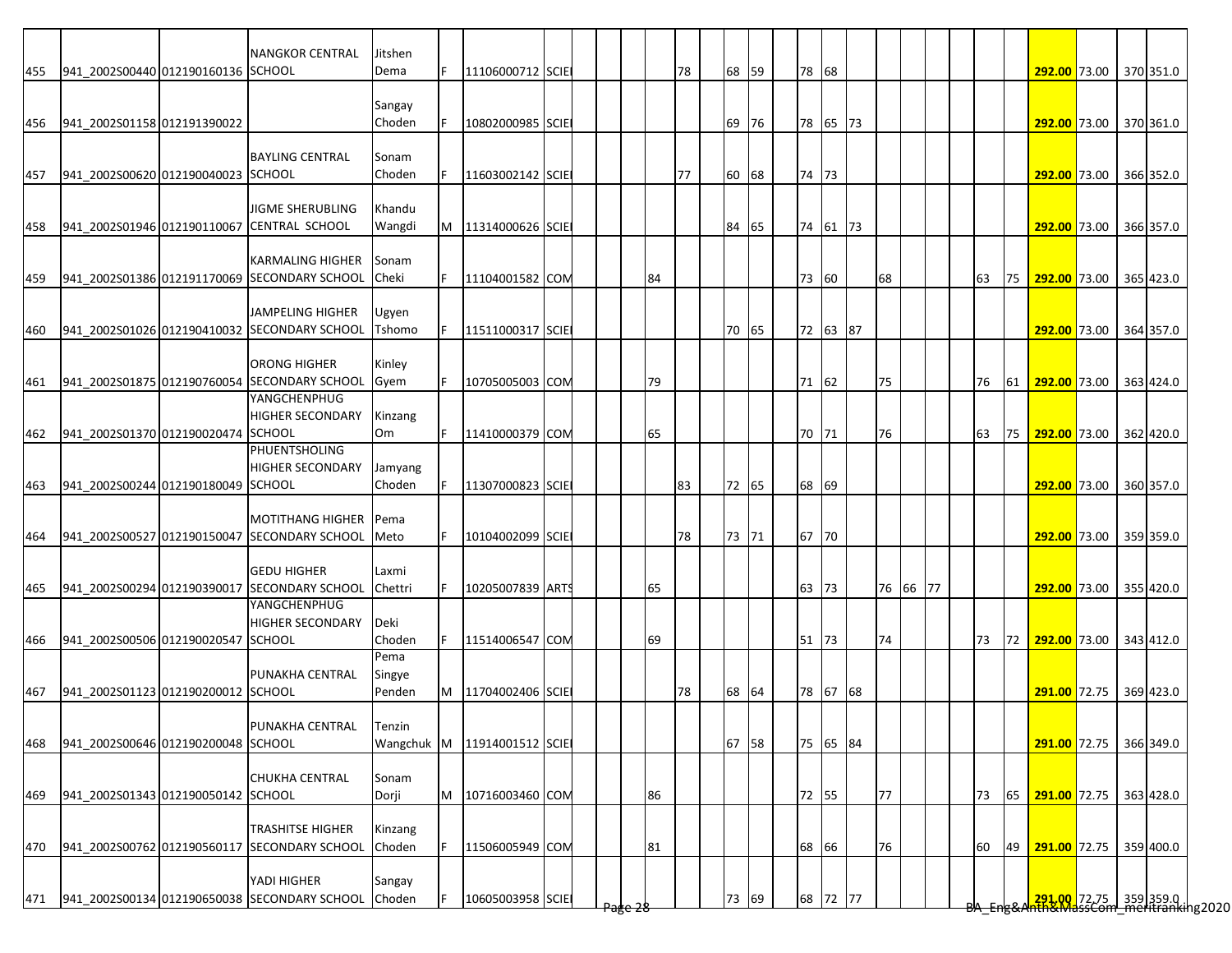|     |                                            | <b>MOTITHANG HIGHER</b>                      | Dechen          |   |                    |  |       |    |    |       |  |          |    |       |  |    |    |                                                    |  |           |
|-----|--------------------------------------------|----------------------------------------------|-----------------|---|--------------------|--|-------|----|----|-------|--|----------|----|-------|--|----|----|----------------------------------------------------|--|-----------|
| 472 |                                            | 941_2002S00474 012190150020 SECONDARY SCHOOL | Wangmo          |   | 11701002538 SCIE   |  |       |    |    | 83 64 |  | 68 71 69 |    |       |  |    |    | 291.00 72.75 359 355.0                             |  |           |
|     |                                            | YANGCHENPHUG                                 |                 |   |                    |  |       |    |    |       |  |          |    |       |  |    |    |                                                    |  |           |
|     |                                            | <b>HIGHER SECONDARY</b>                      | Tshewang        |   |                    |  |       |    |    |       |  |          |    |       |  |    |    |                                                    |  |           |
| 473 | 941 2002S01107 012190020449 SCHOOL         |                                              | Lhamo           |   | 11515004462 COM    |  |       | 71 |    |       |  | 67 67    | 58 |       |  | 78 | 75 | 291.00 72.75                                       |  | 358 416.0 |
|     |                                            |                                              |                 |   |                    |  |       |    |    |       |  |          |    |       |  |    |    |                                                    |  |           |
|     |                                            | <b>DRUKGYEL CENTRAL</b>                      | <b>Tshering</b> |   |                    |  |       |    |    |       |  |          |    |       |  |    |    |                                                    |  |           |
| 474 | 941 2002S00862 012190070062 SCHOOL         |                                              | Choden          |   | 10805003539 SCIE   |  |       |    | 74 | 59 71 |  | 67 79    |    |       |  |    |    | 291.00 72.75 358 350.0                             |  |           |
|     |                                            |                                              |                 |   |                    |  |       |    |    |       |  |          |    |       |  |    |    |                                                    |  |           |
|     |                                            | <b>DAMPHU CENTRAL</b>                        | Tshewang        |   |                    |  |       |    |    |       |  |          |    |       |  |    |    |                                                    |  |           |
| 475 | 941 2002S01720 012190060052 SCHOOL         |                                              | Dorji           | M | 11805000518 SCIE   |  |       |    |    | 67 76 |  | 67 59 89 |    |       |  |    |    | 291.00 72.75 358 358.0                             |  |           |
|     |                                            |                                              |                 |   |                    |  |       |    |    |       |  |          |    |       |  |    |    |                                                    |  |           |
|     |                                            | <b>WANGBAMA</b>                              | Lhaba           |   |                    |  |       |    |    |       |  |          |    |       |  |    |    |                                                    |  |           |
|     | 941_2002S01574 012191290043 CENTRAL SCHOOL |                                              |                 |   | 10801002899 COM    |  |       | 78 |    |       |  |          |    |       |  |    |    |                                                    |  |           |
| 476 |                                            | YANGCHENPHUG                                 | Dorji           | M |                    |  |       |    |    |       |  | 66 62    | 62 |       |  | 85 | 66 | 291.00 72.75                                       |  | 357 419.0 |
|     |                                            |                                              |                 |   |                    |  |       |    |    |       |  |          |    |       |  |    |    |                                                    |  |           |
|     |                                            | <b>HIGHER SECONDARY</b>                      | Deki            |   |                    |  |       |    |    |       |  |          |    |       |  |    |    |                                                    |  |           |
| 477 | 941_2002S01195 012190020051 SCHOOL         |                                              | Choden          |   | 12004000450 SCIE   |  |       |    |    | 67 68 |  | 66 70 86 |    |       |  |    |    | 291.00 72.75 357 357.0                             |  |           |
|     |                                            |                                              | Kuenley         |   |                    |  |       |    |    |       |  |          |    |       |  |    |    |                                                    |  |           |
|     |                                            | LHUNTSE HIGHER                               | Jigme           |   |                    |  |       |    |    |       |  |          |    |       |  |    |    |                                                    |  |           |
| 478 |                                            | 941_2002S01340 012190190060 SECONDARY SCHOOL | Tenzin          | M | 11703003627 COM    |  |       | 87 |    |       |  | 63 59    | 65 |       |  | 80 | 56 | 291.00 72.75                                       |  | 354 410.0 |
|     |                                            |                                              | Tenzin          |   |                    |  |       |    |    |       |  |          |    |       |  |    |    |                                                    |  |           |
|     |                                            |                                              | Deki            |   |                    |  |       |    |    |       |  |          |    |       |  |    |    |                                                    |  |           |
| 479 | 941 2002S00540 012191390447                |                                              | Tshomo          |   | 10712003001 ARTS76 |  |       |    |    |       |  | 56 75    |    | 66 74 |  |    |    | 291.00 72.75 347 347.0                             |  |           |
|     |                                            |                                              |                 |   |                    |  |       |    |    |       |  |          |    |       |  |    |    |                                                    |  |           |
|     |                                            | <b>NANGKOR CENTRAL</b>                       | Ugyen           |   |                    |  |       |    |    |       |  |          |    |       |  |    |    |                                                    |  |           |
| 480 | 941 2002S02213 012190160163 SCHOOL         |                                              | Dorji           | M | 11105004902 SCIE   |  |       |    |    | 71 72 |  | 83 64 66 |    |       |  |    |    | 290.00 72.50 373 356.0                             |  |           |
|     |                                            |                                              |                 |   |                    |  |       |    |    |       |  |          |    |       |  |    |    |                                                    |  |           |
|     |                                            | <b>TENDRUK CENTRAL</b>                       | Dechen          |   |                    |  |       |    |    |       |  |          |    |       |  |    |    |                                                    |  |           |
|     | 481 941 2002S00806 012190620125 SCHOOL     |                                              | Tshomo          |   | 11208000030 ARTS81 |  |       |    |    |       |  | 80 64    |    | 65 65 |  |    |    | 290.00 72.50 370 355.0                             |  |           |
|     |                                            |                                              |                 |   |                    |  |       |    |    |       |  |          |    |       |  |    |    |                                                    |  |           |
|     |                                            | <b>JIGME SHERUBLING</b>                      | Tenzin          |   |                    |  |       |    |    |       |  |          |    |       |  |    |    |                                                    |  |           |
| 482 |                                            | 941_2002S00965 012190110037 CENTRAL SCHOOL   | Dorji           | M | 11507000851 SCIE   |  |       |    | 80 | 70 62 |  | 80 60    |    |       |  |    |    | 290.00 72.50 370 352.0                             |  |           |
|     |                                            |                                              |                 |   |                    |  |       |    |    |       |  |          |    |       |  |    |    |                                                    |  |           |
|     |                                            | DAMPHU CENTRAL                               | Devi Maya       |   |                    |  |       |    |    |       |  |          |    |       |  |    |    |                                                    |  |           |
| 483 | 941_2002S01068 012190060055 SCHOOL         |                                              | Pradhan         |   | 11803001222 SCIE   |  |       |    | 76 | 50 65 |  | 78 71    |    |       |  |    |    | 290.00 72.50 368 340.0                             |  |           |
|     |                                            |                                              |                 |   |                    |  |       |    |    |       |  |          |    |       |  |    |    |                                                    |  |           |
|     |                                            | <b>JAKAR HIGHER</b>                          | Wangchuk        |   |                    |  |       |    |    |       |  |          |    |       |  |    |    |                                                    |  |           |
| 484 |                                            | 941 2002S01047 012190100052 SECONDARY SCHOOL | Namgyel         | M | 10101001971 ARTS   |  | 78    |    |    |       |  | 76 61    | 67 | 75 70 |  |    |    | 290.00 72.50 366 427.0                             |  |           |
|     |                                            |                                              |                 |   |                    |  |       |    |    |       |  |          |    |       |  |    |    |                                                    |  |           |
|     |                                            | JIGME SHERUBLING                             | Phuntsho        |   |                    |  |       |    |    |       |  |          |    |       |  |    |    |                                                    |  |           |
| 485 |                                            | 941_2002S01306 012190110006 CENTRAL SCHOOL   | Wangmo          |   | 11514004998 SCIE   |  |       |    |    | 78 72 |  | 76 64 64 |    |       |  |    |    | 290.00 72.50 366 354.0                             |  |           |
|     |                                            |                                              |                 |   |                    |  |       |    |    |       |  |          |    |       |  |    |    |                                                    |  |           |
|     |                                            | <b>RANJUNG CENTRAL</b>                       | Phurpa          |   |                    |  |       |    |    |       |  |          |    |       |  |    |    |                                                    |  |           |
| 486 | 941 2002S00096 012190210029 SCHOOL         |                                              | Zangmo          |   | 11502000531 SCIE   |  |       |    |    | 62 80 |  | 75 72 63 |    |       |  |    |    | 290.00 72.50 365 352.0                             |  |           |
|     |                                            |                                              |                 |   |                    |  |       |    |    |       |  |          |    |       |  |    |    |                                                    |  |           |
|     |                                            | <b>NANGKOR CENTRAL</b>                       | Tshengyen       |   |                    |  |       |    |    |       |  |          |    |       |  |    |    |                                                    |  |           |
|     | 941_2002S01143 012190160191 SCHOOL         |                                              | Lethro          |   |                    |  |       |    |    |       |  | 74 64    |    |       |  |    |    | 290.00 72.50 364 357.0                             |  |           |
| 487 |                                            |                                              |                 | M | 10903002546 SCIE   |  |       |    | 82 | 67 70 |  |          |    |       |  |    |    |                                                    |  |           |
|     |                                            |                                              |                 |   |                    |  |       |    |    |       |  |          |    |       |  |    |    |                                                    |  |           |
|     |                                            | PUNAKHA CENTRAL                              | Lhendup         |   |                    |  |       |    |    |       |  |          |    |       |  |    |    | 20000 72.50 364 355.0  <br>20000 72.50   364 355.0 |  |           |
| 488 | 941_2002S01129 012190200075 SCHOOL         |                                              | Tshering        | M | 10501001942 SCIE   |  | प्रहर |    |    | 76 65 |  | 74 64 76 |    |       |  |    |    |                                                    |  |           |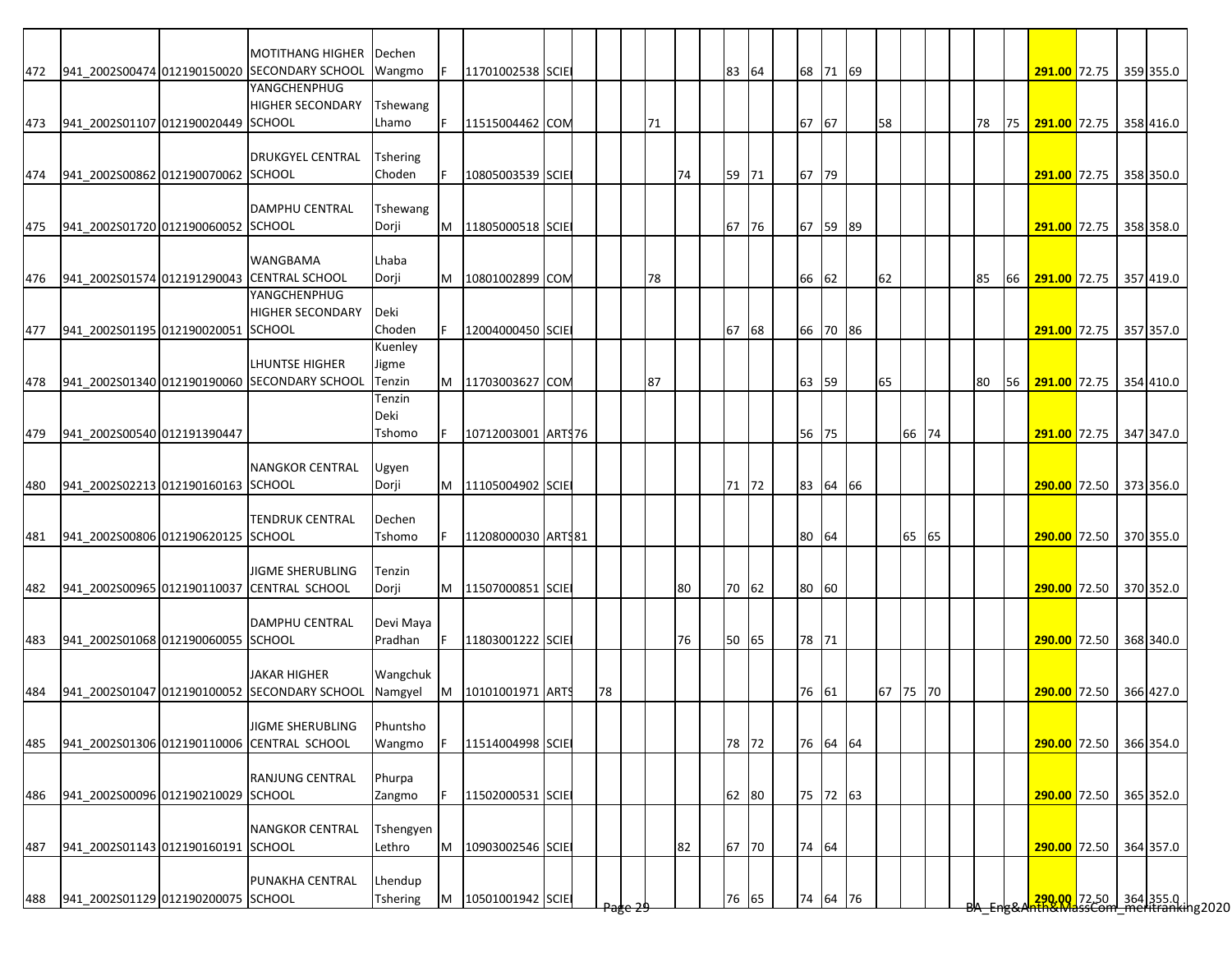|     |                                    | <b>JAMPELING HIGHER</b>                      | Ugyen                   |    |                    |  |       |    |    |    |       |  |       |          |    |          |       |    |    |                        |                        |                                                                        |
|-----|------------------------------------|----------------------------------------------|-------------------------|----|--------------------|--|-------|----|----|----|-------|--|-------|----------|----|----------|-------|----|----|------------------------|------------------------|------------------------------------------------------------------------|
| 489 |                                    | 941_2002S01313 012190410075 SECONDARY SCHOOL | Penjor                  | M  | 11503006180 SCIE   |  |       |    |    |    | 78 71 |  |       | 72 69 62 |    |          |       |    |    | 290.00 72.50 362 352.0 |                        |                                                                        |
|     |                                    |                                              |                         |    |                    |  |       |    |    |    |       |  |       |          |    |          |       |    |    |                        |                        |                                                                        |
|     |                                    | PUNAKHA CENTRAL                              | Tashi                   |    |                    |  |       |    |    |    |       |  |       |          |    |          |       |    |    |                        |                        |                                                                        |
| 490 | 941_2002S02141 012190200063 SCHOOL |                                              | Dema                    |    | 11513004412 SCIE   |  |       |    |    | 80 | 67 62 |  | 71 72 |          |    |          |       |    |    | 290.00 72.50 361 352.0 |                        |                                                                        |
|     |                                    |                                              |                         |    |                    |  |       |    |    |    |       |  |       |          |    |          |       |    |    |                        |                        |                                                                        |
|     |                                    | ORONG HIGHER                                 | Dendup                  |    |                    |  |       |    |    |    |       |  |       |          |    |          |       |    |    |                        |                        |                                                                        |
| 491 |                                    | 941_2002S01794 012190760004 SECONDARY SCHOOL | Tshering                | M  | 11107003569 SCIE   |  |       |    |    |    | 84 74 |  |       | 71 61 63 |    |          |       |    |    | 290.00 72.50 361 353.0 |                        |                                                                        |
|     |                                    |                                              |                         |    |                    |  |       |    |    |    |       |  |       |          |    |          |       |    |    |                        |                        |                                                                        |
|     |                                    | <b>DRUKGYEL CENTRAL</b>                      | <b>Tshering</b>         |    |                    |  |       |    |    |    |       |  |       |          |    |          |       |    |    |                        |                        |                                                                        |
| 492 | 941 2002S00548 012190070123 SCHOOL |                                              | Bidha                   | F. | 11603003365 COM    |  |       |    | 70 |    |       |  | 69 71 |          | 74 |          |       | 75 | 68 | 290.00 72.50 359 427.0 |                        |                                                                        |
|     |                                    |                                              |                         |    |                    |  |       |    |    |    |       |  |       |          |    |          |       |    |    |                        |                        |                                                                        |
|     |                                    | <b>MOTITHANG HIGHER</b>                      | Lekey                   |    |                    |  |       |    |    |    |       |  |       |          |    |          |       |    |    |                        |                        |                                                                        |
| 493 |                                    | 941_2002S01986 012190150039 SECONDARY SCHOOL | Dema                    |    | 10605003282 SCIE   |  |       |    |    | 75 | 70 71 |  |       | 68 74 68 |    |          |       |    |    |                        | 290.00 72.50 358 426.0 |                                                                        |
|     |                                    |                                              |                         |    |                    |  |       |    |    |    |       |  |       |          |    |          |       |    |    |                        |                        |                                                                        |
|     |                                    | <b>GELEPHU HIGHER</b>                        | Pema                    |    |                    |  |       |    |    |    |       |  |       |          |    |          |       |    |    |                        |                        |                                                                        |
| 494 |                                    | 941_2002S00281 012190080077 SECONDARY SCHOOL | Choki                   |    | 11506004504 SCIE   |  |       |    |    | 86 | 70 69 |  | 67 65 |          |    |          |       |    |    | 290.00 72.50 357 357.0 |                        |                                                                        |
|     |                                    |                                              |                         |    |                    |  |       |    |    |    |       |  |       |          |    |          |       |    |    |                        |                        |                                                                        |
|     |                                    | <b>SHARI HIGHER</b>                          | Karma                   |    |                    |  |       |    |    |    |       |  |       |          |    |          |       |    |    |                        |                        |                                                                        |
| 495 |                                    | 941_2002S00189 012190380015 SECONDARY SCHOOL | Wangmo                  |    | 10905002814 SCIE   |  |       |    |    | 85 | 61 62 |  | 66 77 |          |    |          |       |    |    | 290.00 72.50           |                        | 356 351.0                                                              |
|     |                                    |                                              |                         |    |                    |  |       |    |    |    |       |  |       |          |    |          |       |    |    |                        |                        |                                                                        |
|     |                                    | <b>WANGBAMA</b>                              | Mindu                   |    |                    |  |       |    |    |    |       |  |       |          |    |          |       |    |    |                        |                        |                                                                        |
| 496 |                                    | 941_2002S00208 012191290076 CENTRAL SCHOOL   | Dorji                   | M  | 11407001849 SCIE   |  |       |    |    |    | 84 73 |  |       | 66 64 69 |    |          |       |    |    | 290.00 72.50 356 356.0 |                        |                                                                        |
|     |                                    |                                              | Pem                     |    |                    |  |       |    |    |    |       |  |       |          |    |          |       |    |    |                        |                        |                                                                        |
|     |                                    | <b>DAMPHU CENTRAL</b>                        | Choden                  |    |                    |  |       |    |    |    |       |  |       |          |    |          |       |    |    |                        |                        |                                                                        |
| 497 | 941 2002S01444 012190060059 SCHOOL |                                              | Tamang                  |    | 11809002882 SCIE   |  |       |    |    | 77 | 64 80 |  | 65 68 |          |    |          |       |    |    |                        | 290.00 72.50 355 354.0 |                                                                        |
|     |                                    | <b>UGYEN ACADEMY</b>                         |                         |    |                    |  |       |    |    |    |       |  |       |          |    |          |       |    |    |                        |                        |                                                                        |
|     |                                    | <b>HIGHER SECONDARY</b>                      | Jamyang                 |    |                    |  |       |    |    |    |       |  |       |          |    |          |       |    |    |                        |                        |                                                                        |
| 498 | 941 2002S00447 012190260073 SCHOOL |                                              | Tenzin                  | M  | 10102001924 SCIE   |  |       |    |    | 78 | 75 74 |  | 65 63 |          |    |          |       |    |    | 290.00 72.50 355 355.0 |                        |                                                                        |
|     |                                    |                                              | Passam                  |    |                    |  |       |    |    |    |       |  |       |          |    |          |       |    |    |                        |                        |                                                                        |
|     |                                    | <b>DRUKJEGANG HIGHER Blon</b>                |                         |    |                    |  |       |    |    |    |       |  |       |          |    |          |       |    |    |                        |                        |                                                                        |
|     |                                    | 941 2002S01885 012190360031 SECONDARY SCHOOL | Tamang                  |    | 10306000181 SCIE   |  |       | 87 |    | 74 | 61 67 |  | 65 62 |          |    |          |       |    |    | 290.00 72.50 355 416.0 |                        |                                                                        |
| 499 |                                    |                                              |                         |    |                    |  |       |    |    |    |       |  |       |          |    |          |       |    |    |                        |                        |                                                                        |
|     |                                    | SARPANG CENTRAL                              | Rukman                  |    |                    |  |       |    |    |    |       |  |       |          |    |          |       |    |    |                        |                        |                                                                        |
|     | 941_2002S00901 012190490072 SCHOOL |                                              | Chhetri                 | M  | 11303002407 ARTS   |  | 73 86 |    |    |    |       |  | 64 64 |          |    |          | 67 64 |    |    | 290.00 72.50 354 418.0 |                        |                                                                        |
| 500 |                                    |                                              | Sonam                   |    |                    |  |       |    |    |    |       |  |       |          |    |          |       |    |    |                        |                        |                                                                        |
|     |                                    | <b>DRUKGYEL CENTRAL</b>                      | <b>Tshering</b>         |    |                    |  |       |    |    |    |       |  |       |          |    |          |       |    |    |                        |                        |                                                                        |
| 501 | 941 2002S00738 012190070149 SCHOOL |                                              | Pelden                  |    | 10805002114 COM    |  |       |    | 78 |    |       |  | 64 69 |          | 58 |          |       | 79 | 43 | 290.00 72.50 354 391.0 |                        |                                                                        |
|     |                                    |                                              |                         |    |                    |  |       |    |    |    |       |  |       |          |    |          |       |    |    |                        |                        |                                                                        |
|     |                                    | <b>BAJOTHANG HIGHER</b>                      |                         |    |                    |  |       |    |    |    |       |  |       |          |    |          |       |    |    |                        |                        |                                                                        |
|     |                                    | 941 2002S01188 012190030043 SECONDARY SCHOOL | <b>Sonam</b><br>Rinchen |    | 12008000120 COM    |  |       |    | 74 |    |       |  | 64 65 |          | 71 |          |       | 80 | 67 | 290.00 72.50 354 421.0 |                        |                                                                        |
| 502 |                                    |                                              |                         | M  |                    |  |       |    |    |    |       |  |       |          |    |          |       |    |    |                        |                        |                                                                        |
|     |                                    | ZHEMGANG CENTRAL Kinley                      |                         |    |                    |  |       |    |    |    |       |  |       |          |    |          |       |    |    |                        |                        |                                                                        |
|     | 941_2002S02153 012190280107 SCHOOL |                                              | Tenzin                  |    |                    |  |       |    |    |    |       |  |       |          |    | 47 70 76 |       |    |    |                        |                        |                                                                        |
| 503 |                                    | <b>UGYEN ACADEMY</b>                         |                         | M  | 12008002874 ARTS79 |  |       |    |    |    |       |  | 63 65 |          |    |          |       |    |    |                        | 290.00 72.50 353 400.0 |                                                                        |
|     |                                    |                                              |                         |    |                    |  |       |    |    |    |       |  |       |          |    |          |       |    |    |                        |                        |                                                                        |
|     |                                    | <b>HIGHER SECONDARY</b>                      | Choeying                |    |                    |  |       |    |    |    |       |  |       |          |    |          |       |    |    |                        |                        |                                                                        |
| 504 | 941_2002S01976 012190260050 SCHOOL |                                              | Dema                    |    | 10102000176 SCIE   |  |       |    |    |    | 77 78 |  |       | 63 65 70 |    |          |       |    |    |                        | 290.00 72.50 353 353.0 |                                                                        |
|     |                                    | <b>UGYEN ACADEMY</b>                         |                         |    |                    |  |       |    |    |    |       |  |       |          |    |          |       |    |    |                        |                        |                                                                        |
|     |                                    | <b>HIGHER SECONDARY</b>                      | Jigme                   |    |                    |  |       |    |    |    |       |  |       |          |    |          |       |    |    |                        |                        |                                                                        |
| 505 | 941 2002S00695 012190260044 SCHOOL |                                              | Dorji                   | M  | 12005000932 SCIE   |  |       |    |    | 80 | 78 73 |  | 62 59 |          |    |          |       |    |    |                        |                        | <mark>290.00 </mark> 72.50 352 352.0  <br>hth&MassCom meritranking2020 |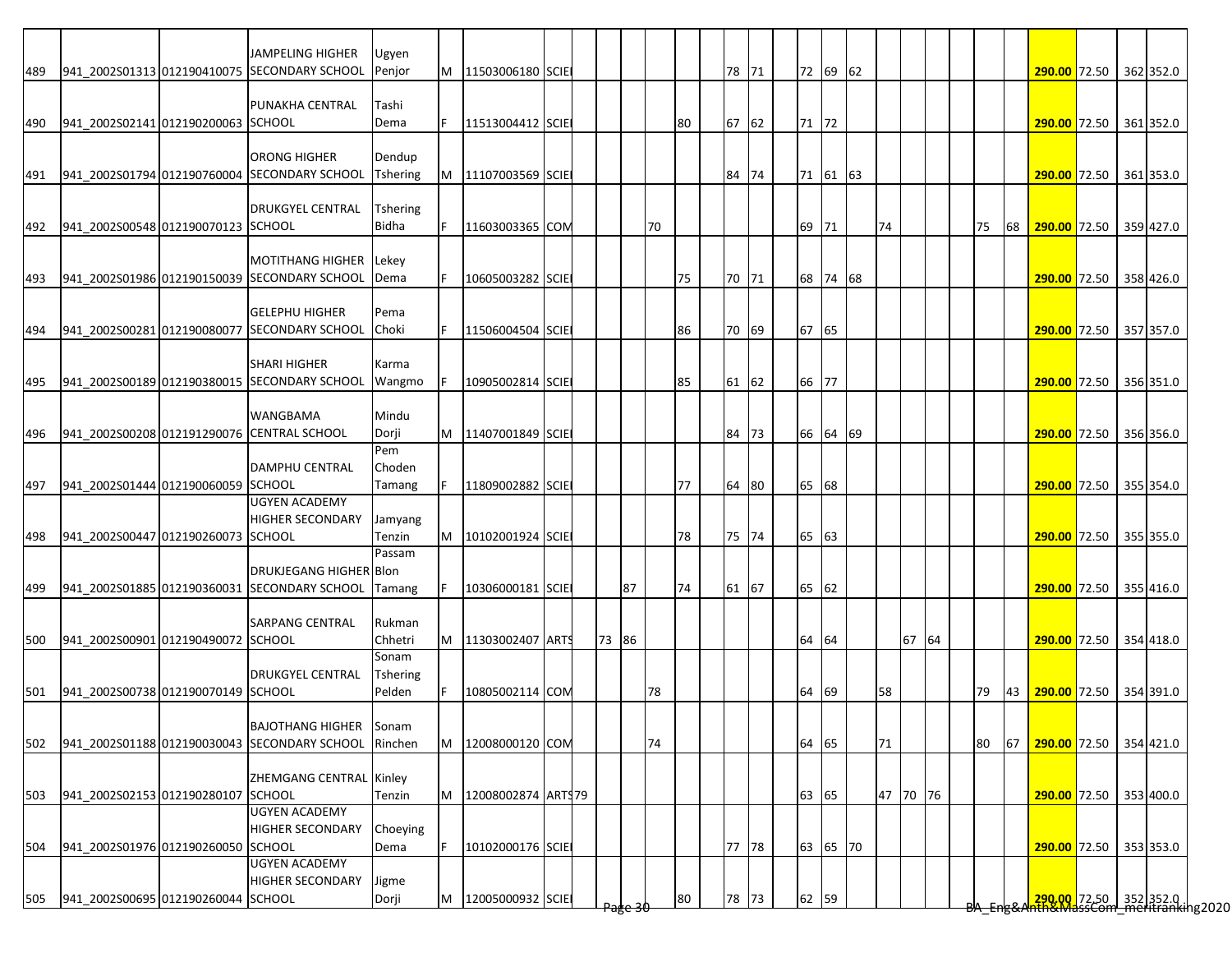|     |                                    | <b>UGYEN ACADEMY</b><br><b>HIGHER SECONDARY</b>              | Rupa            |     |                           |  |    |    |    |         |    |          |    |       |  |    |    |                                                                       |  |           |
|-----|------------------------------------|--------------------------------------------------------------|-----------------|-----|---------------------------|--|----|----|----|---------|----|----------|----|-------|--|----|----|-----------------------------------------------------------------------|--|-----------|
| 506 | 941 2002S00866 012190260022 SCHOOL |                                                              | Chamlagai       | IF. | 11804000679 SCIE          |  |    |    | 75 | 71 76   | 61 | 68       |    |       |  |    |    | 290.00 72.50 351 351.0                                                |  |           |
|     |                                    |                                                              |                 |     |                           |  |    |    |    |         |    |          |    |       |  |    |    |                                                                       |  |           |
|     |                                    | <b>KARMALING HIGHER</b>                                      | <b>Basu Dev</b> |     |                           |  |    |    |    |         |    |          |    |       |  |    |    |                                                                       |  |           |
| 507 |                                    | 941 2002S00020 012191170073 SECONDARY SCHOOL                 | Acharia         |     | M   11108001037   ARTS 79 |  |    |    |    |         | 60 | 72       |    | 67 72 |  |    |    | 290.00 72.50 350 350.0                                                |  |           |
|     |                                    | YANGCHENPHUG                                                 |                 |     |                           |  |    |    |    |         |    |          |    |       |  |    |    |                                                                       |  |           |
|     |                                    | <b>HIGHER SECONDARY</b>                                      | Chimi           |     |                           |  |    |    |    |         |    |          |    |       |  |    |    |                                                                       |  |           |
| 508 | 941 2002S01816 012190020329 SCHOOL |                                                              | Dorji           | M   | 10503001018 COM           |  |    | 78 |    |         | 60 | 65       | 48 |       |  | 77 | 70 | 290.00 72.50 350 398.0                                                |  |           |
|     |                                    |                                                              |                 |     |                           |  |    |    |    |         |    |          |    |       |  |    |    |                                                                       |  |           |
|     |                                    | <b>MOTITHANG HIGHER</b>                                      | Suraj           |     |                           |  |    |    |    |         |    |          |    |       |  |    |    |                                                                       |  |           |
| 509 |                                    | 941_2002S01819 012190150228 SECONDARY SCHOOL                 | Gurung          |     | M   10313000927 ARTS80    |  |    |    |    |         | 58 | 65       |    | 64 81 |  |    |    | 290.00 72.50 348 348.0                                                |  |           |
|     |                                    | YANGCHENPHUG                                                 |                 |     |                           |  |    |    |    |         |    |          |    |       |  |    |    |                                                                       |  |           |
|     |                                    | <b>HIGHER SECONDARY</b>                                      | <b>Tshering</b> |     |                           |  |    |    |    |         |    |          |    |       |  |    |    |                                                                       |  |           |
| 510 | 941_2002S00872 012190020180 SCHOOL |                                                              | Kiba            | F.  | 11510004699 SCIE          |  |    |    | 81 | 70 74   |    | 57 65 63 |    |       |  |    |    | 290.00 72.50 347 410.0                                                |  |           |
|     |                                    | YANGCHENPHUG                                                 |                 |     |                           |  |    |    |    |         |    |          |    |       |  |    |    |                                                                       |  |           |
|     |                                    | <b>HIGHER SECONDARY</b>                                      | Eden            |     |                           |  |    |    |    |         |    |          |    |       |  |    |    |                                                                       |  |           |
| 511 | 941_2002S00004 012190020433 SCHOOL |                                                              | Wangmo          |     | 11410005939 COM           |  |    | 82 |    |         |    | 53 70    | 58 |       |  | 80 | 57 | 290.00 72.50 343 400.0                                                |  |           |
|     |                                    | <b>UGYEN ACADEMY</b>                                         |                 |     |                           |  |    |    |    |         |    |          |    |       |  |    |    |                                                                       |  |           |
|     |                                    | <b>HIGHER SECONDARY</b>                                      | Kinga           |     |                           |  |    |    |    |         |    |          |    |       |  |    |    |                                                                       |  |           |
| 512 | 941 2002S01632 012190260295 SCHOOL |                                                              | Tandin          | M   | 10802002549 ARTS82        |  | 84 |    |    |         | 50 | 63       |    | 61 60 |  |    |    | 290.00 72.50 340 400.0                                                |  |           |
|     |                                    | YANGCHENPHUG                                                 |                 |     |                           |  |    |    |    |         |    |          |    |       |  |    |    |                                                                       |  |           |
|     |                                    | <b>HIGHER SECONDARY</b>                                      | Tenzin          |     |                           |  |    |    |    |         |    |          |    |       |  |    |    |                                                                       |  |           |
| 513 | 941 2002S00956 012190020446 SCHOOL |                                                              | Gyem            |     | 11509006001 COM           |  |    | 64 |    |         |    | 50 74    | 65 |       |  | 76 |    | 75 290.00 72.50 340 404.0                                             |  |           |
|     |                                    |                                                              |                 |     |                           |  |    |    |    |         |    |          |    |       |  |    |    |                                                                       |  |           |
|     |                                    |                                                              | Pema            |     |                           |  |    |    |    |         |    |          |    |       |  |    |    |                                                                       |  |           |
| 514 | 941 2002S00570 012191400285        |                                                              | Ningtob         |     | M 11501000437 COM         |  |    | 84 |    |         |    | 50 58    | 37 |       |  | 95 | 53 | 290.00 72.50 340 377.0                                                |  |           |
|     |                                    | <b>GONGZIM UGYEN</b>                                         |                 |     |                           |  |    |    |    |         |    |          |    |       |  |    |    |                                                                       |  |           |
|     |                                    | <b>DORJI HIGHER</b>                                          | <b>Tshering</b> |     |                           |  |    |    |    |         |    |          |    |       |  |    |    |                                                                       |  |           |
| 515 |                                    | 941_2002S00526 012190270063 SECONDARY SCHOOL                 | Dhendup         | M   | 10503000705 COM           |  |    | 85 |    |         | 49 | 60       | 75 |       |  | 70 | 44 | 290.00 72.50 339 383.0                                                |  |           |
|     |                                    | <b>UGYEN ACADEMY</b>                                         |                 |     |                           |  |    |    |    |         |    |          |    |       |  |    |    |                                                                       |  |           |
|     |                                    | <b>HIGHER SECONDARY</b>                                      | Hakee           |     |                           |  |    |    |    |         |    |          |    |       |  |    |    |                                                                       |  |           |
| 516 | 941 2002S00946 012190260053 SCHOOL |                                                              | Namgyal         | F   | 11906000693 SCIE          |  |    |    |    | 78 77   |    | 49 64 71 |    |       |  |    |    | 290.00 72.50 339 339.0                                                |  |           |
|     |                                    |                                                              |                 |     |                           |  |    |    |    |         |    |          |    |       |  |    |    |                                                                       |  |           |
|     |                                    | <b>TRASHITSE HIGHER</b>                                      | Tshering        |     |                           |  |    |    |    |         |    |          |    |       |  |    |    |                                                                       |  |           |
| 517 |                                    | 941 2002S00029 012190560027 SECONDARY SCHOOL                 | Zangmo          | F   | 11514001097 SCIE          |  |    |    | 80 | 60 67   |    | 77 65    |    |       |  |    |    | 289.00 72.25                                                          |  | 366 349.0 |
|     |                                    |                                                              |                 |     |                           |  |    |    |    |         |    |          |    |       |  |    |    |                                                                       |  |           |
|     |                                    | <b>NANGKOR CENTRAL</b>                                       | Sangay          |     |                           |  |    |    |    |         |    |          |    |       |  |    |    |                                                                       |  |           |
| 518 | 941 2002S01947 012190160147 SCHOOL |                                                              | Norbu           | M   | 10905005327 SCIE          |  |    |    | 79 | 71   51 |    | 76 63    |    |       |  |    |    | 289.00 72.25 365 340.0                                                |  |           |
|     |                                    |                                                              |                 |     |                           |  |    |    |    |         |    |          |    |       |  |    |    |                                                                       |  |           |
|     |                                    | <b>BAYLING CENTRAL</b>                                       | Pema            |     |                           |  |    |    |    |         |    |          |    |       |  |    |    |                                                                       |  |           |
| 519 | 941 2002S01552 012190040149 SCHOOL |                                                              | Semki           | F.  | 11601002009 ARTS79        |  |    |    |    |         |    | 71 73    |    | 62 66 |  |    |    | 289.00 72.25 360 351.0                                                |  |           |
|     |                                    |                                                              |                 |     |                           |  |    |    |    |         |    |          |    |       |  |    |    |                                                                       |  |           |
|     |                                    | <b>RANJUNG CENTRAL</b>                                       | Rigzen          |     |                           |  |    |    |    |         |    |          |    |       |  |    |    |                                                                       |  |           |
| 520 | 941 2002S01851 012190210030 SCHOOL |                                                              | Dema            | F.  | 11513005444 SCIE          |  |    |    |    | 78 69   |    | 71 71 53 |    |       |  |    |    | 289.00 72.25 360 342.0                                                |  |           |
|     |                                    |                                                              |                 |     |                           |  |    |    |    |         |    |          |    |       |  |    |    |                                                                       |  |           |
|     |                                    | YADI HIGHER                                                  | Kinga           |     |                           |  |    |    |    |         |    |          |    |       |  |    |    |                                                                       |  |           |
| 521 |                                    | 941 2002S02092 012190650005 SECONDARY SCHOOL<br>YANGCHENPHUG | Thinley         | M   | 10709005181 SCIE          |  |    |    |    | 78 76   |    | 71 63 72 |    |       |  |    |    | 289.00 72.25 360 360.0                                                |  |           |
|     |                                    |                                                              |                 |     |                           |  |    |    |    |         |    |          |    |       |  |    |    |                                                                       |  |           |
|     |                                    | <b>HIGHER SECONDARY</b>                                      | Pema            |     |                           |  |    |    |    |         |    |          |    |       |  |    |    |                                                                       |  |           |
| 522 | 941_2002S00711 012190020080 SCHOOL |                                                              | Tenzin          | M   | 11108001791 SCIE          |  |    |    | 81 | 65 69   |    | 69 70 69 |    |       |  |    |    | <mark>.289,00.</mark> 72.25 358 423.0<br>The MassCom_meritranking2020 |  |           |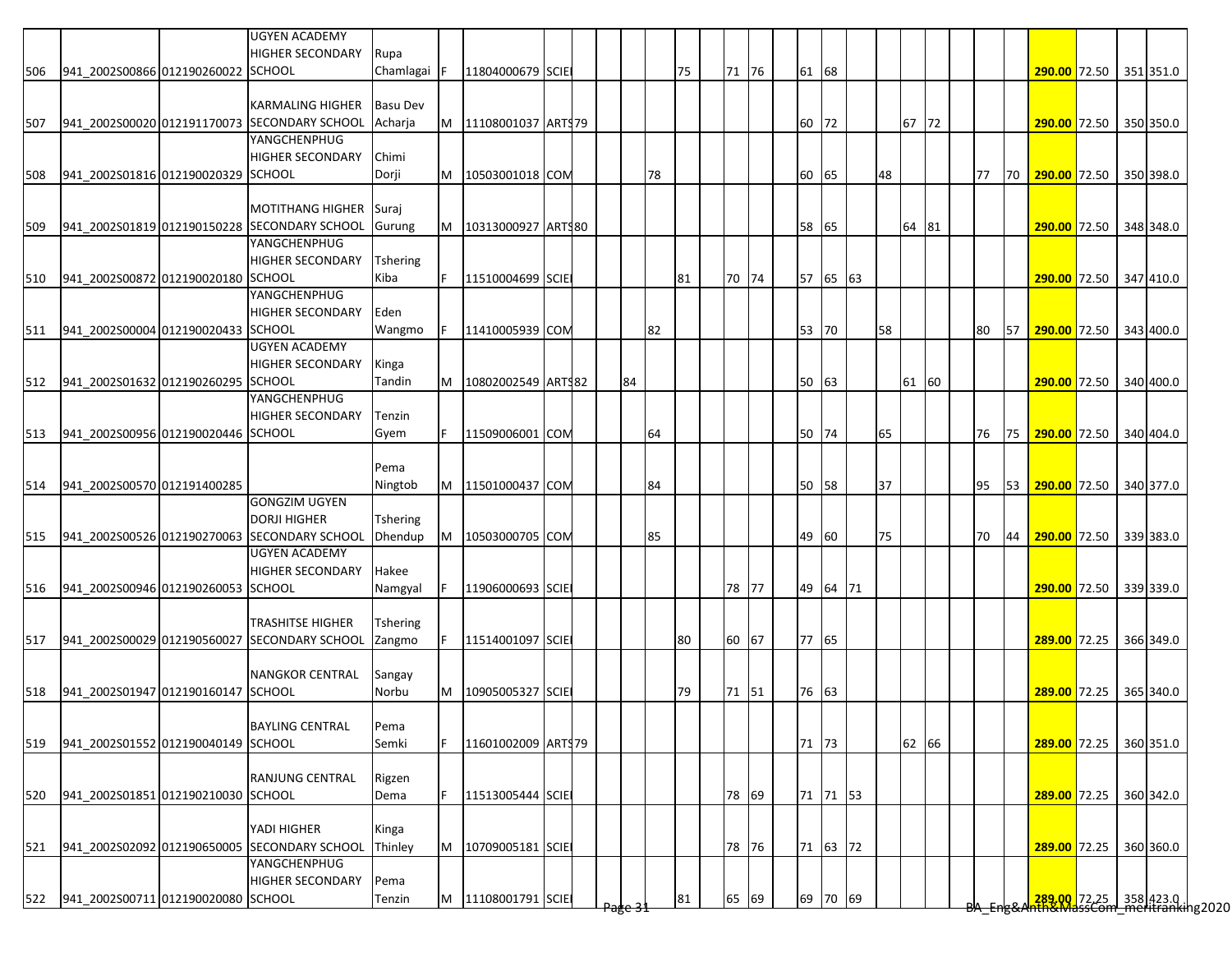|     |                                    | YANGCHENPHUG<br><b>HIGHER SECONDARY</b>      | Phuntsho                |    |                             |  |    |    |     |    |       |       |          |          |       |  |           |    |                                                                                          |  |           |
|-----|------------------------------------|----------------------------------------------|-------------------------|----|-----------------------------|--|----|----|-----|----|-------|-------|----------|----------|-------|--|-----------|----|------------------------------------------------------------------------------------------|--|-----------|
| 523 | 941 2002S00987 012190020039 SCHOOL |                                              | Tenzin                  | M  | 10104000093 SCIE            |  |    |    |     | 79 | 68 71 | 69    | 70 48    |          |       |  |           |    | 289.00 72.25 358 405.0                                                                   |  |           |
|     |                                    |                                              |                         |    |                             |  |    |    |     |    |       |       |          |          |       |  |           |    |                                                                                          |  |           |
|     |                                    | <b>PELJORLING HIGHER</b>                     | Kuenzang                |    |                             |  |    |    |     |    |       |       |          |          |       |  |           |    |                                                                                          |  |           |
| 524 |                                    | 941 2002S02114 012190460019 SECONDARY SCHOOL | Choden                  | F. | 11214002271 SCIE            |  | 80 |    |     | 71 | 61 44 | 69 69 |          |          |       |  |           |    | 289.00 72.25 358 394.0                                                                   |  |           |
|     |                                    |                                              |                         |    |                             |  |    |    |     |    |       |       |          |          |       |  |           |    |                                                                                          |  |           |
|     |                                    | PUNAKHA CENTRAL                              | Namgay                  |    |                             |  |    |    |     |    |       |       |          |          |       |  |           |    |                                                                                          |  |           |
| 525 | 941 2002S02128 012190200200 SCHOOL |                                              | Choden                  | F  | 11002001234 ART\$75         |  |    |    |     |    |       | 68    | 71       |          | 69 74 |  |           |    | 289.00 72.25 357 357.0                                                                   |  |           |
|     |                                    |                                              |                         |    |                             |  |    |    |     |    |       |       |          |          |       |  |           |    |                                                                                          |  |           |
|     |                                    | <b>SHARI HIGHER</b>                          | Tshering                |    |                             |  |    |    |     |    |       |       |          |          |       |  |           |    |                                                                                          |  |           |
| 526 |                                    | 941_2002S00445 012190380009 SECONDARY SCHOOL | Wangdi                  | M  | 10802000788 SCIE            |  |    |    |     | 77 | 53 74 | 66 72 |          |          |       |  |           |    | 289.00 72.25 355 342.0                                                                   |  |           |
|     |                                    |                                              |                         |    |                             |  |    |    |     |    |       |       |          |          |       |  |           |    |                                                                                          |  |           |
|     |                                    | <b>DAMPHU CENTRAL</b>                        |                         |    |                             |  |    |    |     |    |       |       |          |          |       |  |           |    |                                                                                          |  |           |
| 527 | 941 2002S01594 012190060129 SCHOOL |                                              | Bipon Rai               | M  | 11802002921 ART\$80         |  |    |    |     |    |       | 63 67 |          |          | 66 76 |  |           |    | 289.00 72.25                                                                             |  | 352 352.0 |
|     |                                    |                                              |                         |    |                             |  |    |    |     |    |       |       |          |          |       |  |           |    |                                                                                          |  |           |
|     |                                    | <b>DRUKGYEL CENTRAL</b>                      | <b>Tshewang</b>         |    |                             |  |    |    |     |    |       |       |          |          |       |  |           |    |                                                                                          |  |           |
| 528 | 941_2002S00435 012190070072 SCHOOL |                                              | Palden                  | M  | 11201003462 SCIE            |  |    |    |     | 80 | 68 78 | 63 63 |          |          |       |  |           |    | 289.00 72.25 352 352.0                                                                   |  |           |
|     |                                    |                                              | Kelden                  |    |                             |  |    |    |     |    |       |       |          |          |       |  |           |    |                                                                                          |  |           |
|     |                                    | <b>MOTITHANG HIGHER</b>                      | Sherab                  |    |                             |  |    |    |     |    |       |       |          |          |       |  |           |    |                                                                                          |  |           |
| 529 |                                    | 941_2002S01453 012190150036 SECONDARY SCHOOL | Lhamo                   |    | 11410008288 SCIE            |  |    |    |     | 81 | 76 65 |       | 61 67 58 |          |       |  |           |    | 289.00 72.25 350 408.0                                                                   |  |           |
|     |                                    | <b>UGYEN ACADEMY</b>                         | Sonam                   |    |                             |  |    |    |     |    |       |       |          |          |       |  |           |    |                                                                                          |  |           |
|     |                                    | <b>HIGHER SECONDARY</b>                      | Tshomo                  |    |                             |  |    |    |     |    |       |       |          |          |       |  |           |    |                                                                                          |  |           |
| 530 | 941_2002S02087 012190260180 SCHOOL |                                              | Dorji                   | F. | 10102000631 ARTS81          |  |    |    | 79  |    |       | 60 67 |          |          | 62    |  |           |    | 289.00 72.25 349 349.0                                                                   |  |           |
|     |                                    | <b>UGYEN ACADEMY</b>                         | Karma                   |    |                             |  |    |    |     |    |       |       |          |          |       |  |           |    |                                                                                          |  |           |
|     |                                    | <b>HIGHER SECONDARY</b>                      | Rangdel                 |    |                             |  |    |    |     |    |       |       |          |          |       |  |           |    |                                                                                          |  |           |
| 531 | 941 2002S01754 012190260465 SCHOOL |                                              | Tobgyel                 |    | M 11508002188 COM           |  |    |    | 76  |    |       | 59    | 69       |          |       |  | 85        | 54 | 289.00 72.25 348 343.0                                                                   |  |           |
|     |                                    | <b>UGYEN ACADEMY</b>                         | Kuenga                  |    |                             |  |    |    |     |    |       |       |          |          |       |  |           |    |                                                                                          |  |           |
|     |                                    | <b>HIGHER SECONDARY</b>                      | Penjor                  |    |                             |  |    |    |     |    |       |       |          |          |       |  |           |    |                                                                                          |  |           |
| 532 | 941_2002S00235 012190260028 SCHOOL |                                              | Gyeltshen               | M  | 11410004251 SCIE            |  |    |    |     | 82 | 71 67 | 57    | 69       |          |       |  |           |    | 289.00 72.25 346 346.0                                                                   |  |           |
|     |                                    | YANGCHENPHUG                                 |                         |    |                             |  |    |    |     |    |       |       |          |          |       |  |           |    |                                                                                          |  |           |
|     |                                    | <b>HIGHER SECONDARY</b>                      | Kuenzang                |    |                             |  |    |    |     |    |       |       |          |          |       |  |           |    |                                                                                          |  |           |
| 533 | 941 2002S00530 012190020438 SCHOOL |                                              | Wangmo                  |    | 11604002196 COM             |  |    |    | 75  |    |       | 56    | 64       | 71       |       |  | 73        | 77 | 289.00 72.25 345 416.0                                                                   |  |           |
|     |                                    |                                              |                         |    |                             |  |    |    |     |    |       |       |          |          |       |  |           |    |                                                                                          |  |           |
|     |                                    | <b>NANGKOR CENTRAL</b>                       | Kinley                  |    |                             |  |    |    |     |    |       |       |          |          |       |  |           |    |                                                                                          |  |           |
|     | 941 2002S01197 012190160101 SCHOOL |                                              | Wangchuk M              |    | 10905004434 COM             |  |    |    | 68  |    |       | 56    | 61       | 70       |       |  | 90        | 65 | 289.00 72.25 345 410.0                                                                   |  |           |
| 534 |                                    |                                              |                         |    |                             |  |    |    |     |    |       |       |          |          |       |  |           |    |                                                                                          |  |           |
|     |                                    | <b>DAGA HIGHER</b>                           | Kamala                  |    |                             |  |    |    |     |    |       |       |          |          |       |  |           |    |                                                                                          |  |           |
|     |                                    | 941 2002S01882 012190330065 SECONDARY SCHOOL |                         |    |                             |  |    |    |     |    |       |       |          |          |       |  |           |    |                                                                                          |  |           |
| 535 |                                    |                                              | Powdyel                 |    | 10304000666 ARTS            |  |    |    | 48  |    |       | 55 70 |          | 69 77 73 |       |  |           |    | 289.00 72.25 344 392.0                                                                   |  |           |
|     |                                    |                                              |                         |    |                             |  |    |    |     |    |       |       |          |          |       |  |           |    |                                                                                          |  |           |
|     |                                    | <b>TENDRUK CENTRAL</b>                       | Tirtha Raj              |    |                             |  |    |    |     |    |       |       |          |          |       |  |           |    |                                                                                          |  |           |
| 536 | 941 2002S02243 012190620084 SCHOOL |                                              | Chetri                  | M  | 11201004517 COM             |  |    |    | 93  |    |       | 55 57 |          | 60       |       |  | 79        | 59 | 289.00 72.25 344 403.0                                                                   |  |           |
|     |                                    | <b>UGYEN ACADEMY</b>                         |                         |    |                             |  |    |    |     |    |       |       |          |          |       |  |           |    |                                                                                          |  |           |
|     |                                    | <b>HIGHER SECONDARY</b>                      |                         |    |                             |  |    |    |     |    |       |       |          |          |       |  |           |    |                                                                                          |  |           |
| 537 | 941 2002S01091 012190260253 SCHOOL |                                              | Saya Gawa <sup>IF</sup> |    | 11503000578 ARTS80          |  |    | 82 |     |    |       | 53 66 |          |          | 61    |  |           |    | 289.00 72.25 342 342.0                                                                   |  |           |
|     |                                    |                                              |                         |    |                             |  |    |    |     |    |       |       |          |          |       |  |           |    |                                                                                          |  |           |
|     |                                    | DAMPHU CENTRAL                               | Tandin                  |    |                             |  |    |    |     |    |       |       |          |          |       |  |           |    |                                                                                          |  |           |
| 538 | 941_2002S01770 012190060110 SCHOOL |                                              | Wangchuk M              |    | 10906002560 COM             |  |    |    | 91  |    |       | 53    | 58       | 63       |       |  | 77        | 59 | 289.00 72.25 342 401.0                                                                   |  |           |
|     |                                    |                                              |                         |    |                             |  |    |    |     |    |       |       |          |          |       |  |           |    |                                                                                          |  |           |
|     |                                    | <b>CHUKHA CENTRAL</b>                        |                         |    |                             |  |    |    |     |    |       |       |          |          |       |  |           |    |                                                                                          |  |           |
| 539 | 941 2002S00931 012190050077 SCHOOL |                                              |                         |    | Arpan Rai M 11213002756 COM |  |    |    | 184 |    |       | 51 59 |          | 71       |       |  | $75 - 57$ |    | <mark>_289.00 </mark> 72.25 _340 397.0 .<br><del>hth&amp;MassCom_meritranki</del> ng2020 |  |           |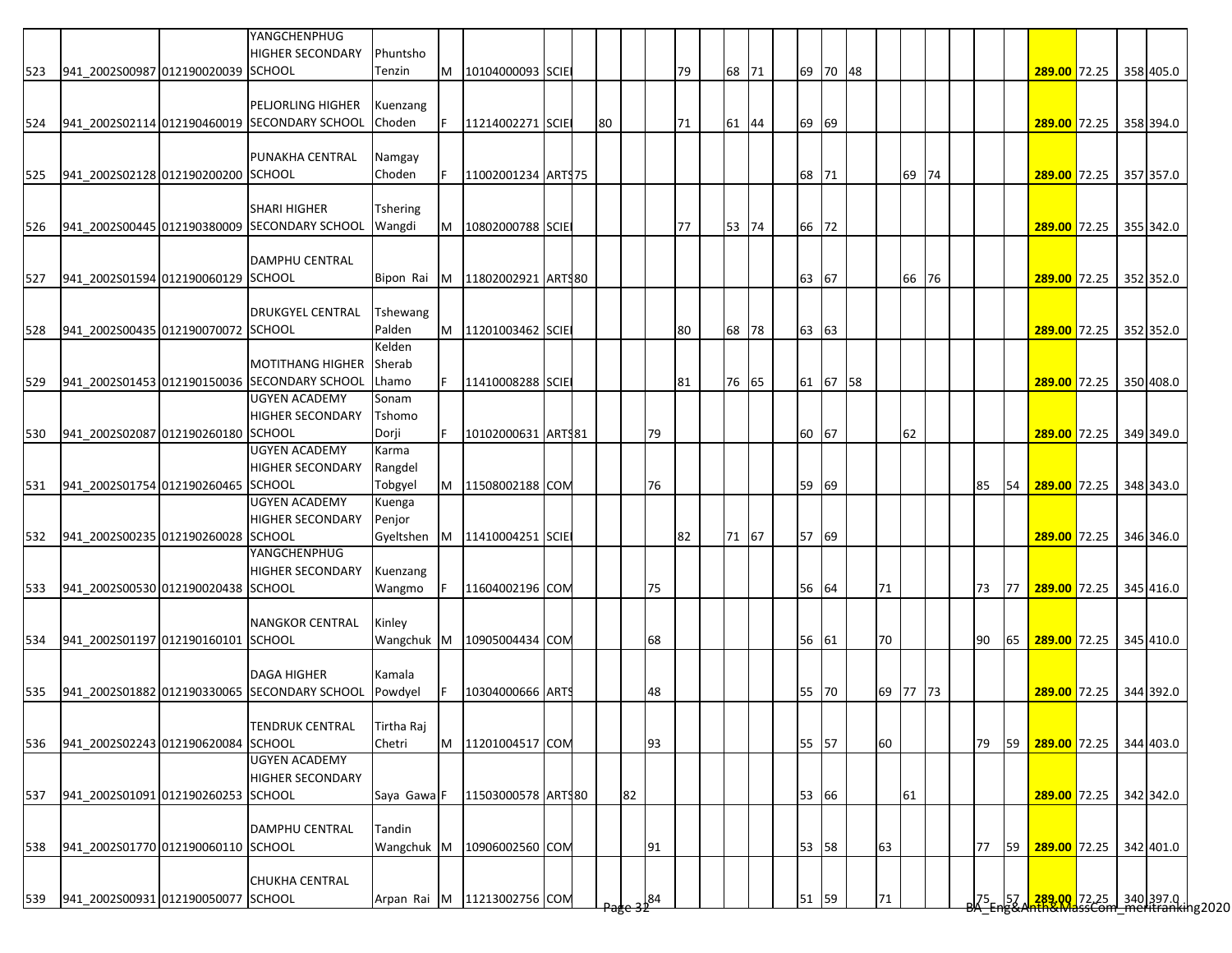| <b>DASHIDING HIGHER</b><br>Chimi<br>540 941_2002S01104 012190930054 SECONDARY SCHOOL<br>75 58<br>75<br>288.00 72.00 363 404.0<br>10707002208 COM<br>80<br>45<br><b>71</b><br>Wangmo<br>F<br><b>TRASHITSE HIGHER</b><br>Singye<br>541 941_2002S00142 012190560038 SECONDARY SCHOOL<br>75 64<br>M<br>11514002737 SCIE<br>83<br>66 62<br>288.00 72.00 363 350.0<br>Dorji<br><b>JAKAR HIGHER</b><br>Rinchen<br>542 941 2002S00382 012190100044 SECONDARY SCHOOL<br>81 74 62<br>44 71 66<br>288.00 72.00 362 398.0<br>Dorji<br>M<br>10101001392 ARTS<br><b>ORONG HIGHER</b><br>Sonam<br>941 2002S01351 012190760046 SECONDARY SCHOOL<br>73<br>74 57<br>72<br>288.00 72.00 362 424.0<br>Loday<br>M<br>11104004650 COM<br>84<br>64<br><b>BAYLING CENTRAL</b><br>Choki<br>74 71<br>941 2002S02151 012190040120 SCHOOL<br>Jamtsho<br>74<br>55 69<br>288.00 72.00 362 343.0<br>M<br>11604001392 SCIE<br><b>ORONG HIGHER</b><br>Sonam<br>941 2002S00945 012190760013 SECONDARY SCHOOL<br>71 63<br>M<br>11102007727 SCIE<br>84<br>57 70<br>288.00 72.00 359 345.0<br>545<br>Tobgay<br><b>GONGZIM UGYEN</b><br><b>DORJI HIGHER</b><br>Yangchen<br>941_2002S01003 012190270024 SECONDARY SCHOOL<br>70 70<br>546<br>Dema<br>11606002637 SCIE<br>76<br>63 72<br>288.00 72.00 358 351.0<br>Dawa<br><b>DAMPHU CENTRAL</b><br>Karma<br>941_2002S00891 012190060037 SCHOOL<br>70 67<br>547<br>M<br>11802000095 SCIE<br>77<br>58 74<br>288.00 72.00 358 346.0<br>Sherpa<br>PUNAKHA CENTRAL<br>Rinzin<br>69 76 53<br>941 2002S01518 012190200016 SCHOOL<br>M<br>67 69<br>548<br>Dorjee<br>11503001545 SCIE<br>74<br>288.00 72.00 357 408.0<br>PUNAKHA CENTRAL<br>Pema<br>69 71 77<br>941_2002S00951 012190200014 SCHOOL<br>Wangchuk M<br>10501001840 SCIE<br>71 63<br>288.00 72.00 357 351.0<br>549<br><b>DRUKGYEL CENTRAL</b><br>Tila Rupa<br>941 2002S01360 012190070060 SCHOOL<br>Chhetri<br>11210002304 SCIE<br>62 72<br>69 63<br>288.00 72.00 357 350.0<br>550<br>84<br>YADI HIGHER<br>551 941_2002S01601 012190650037 SECONDARY SCHOOL Phub Dem F<br>68 67<br>10710002859 SCIE<br>82<br>66 71<br>288.00 72.00 356 354.0<br>YADI HIGHER<br>Tashi<br>941 2002S01826 012190650023 SECONDARY SCHOOL<br>Tenzin<br>10705000895 SCIE<br>82<br>68 58<br>288.00 72.00 356 352.0<br>64 80<br>М<br>MOTITHANG HIGHER Sangay<br>66 66<br>941_2002S00637 012190150061 SECONDARY SCHOOL Draden<br>10712000510 SCIE<br>83<br>67 72<br>288.00 72.00 354 354.0<br>M<br><b>NGANGLAM HIGHER</b><br>Yenten<br>66 59<br>941 2002S01232 012190450088 SECONDARY SCHOOL Jamtsho<br>72 72<br>288.00 72.00 354 354.0<br>M<br>10903003186 SCIE<br>85<br>MOTITHANG HIGHER Sonam<br>63 76<br>941_2002S00006 012190150050 SECONDARY SCHOOL<br>Tshogyel<br>11008000063 SCIE<br>76<br>69 67<br>288.00 72.00 351 351.0<br><b>SAMTSE HIGHER</b><br>Amrita<br>63 71<br><mark>.288,00.</mark> 72.00 351 351.0  <br>The MassCom meritranking2020<br>941 2002S01578 012190240014 SECONDARY SCHOOL Subba<br>11216005097 SCIE<br>82<br>65 70 |     |  |  |  |  |  |  |  |  |  |  |  |  |  |  |
|-------------------------------------------------------------------------------------------------------------------------------------------------------------------------------------------------------------------------------------------------------------------------------------------------------------------------------------------------------------------------------------------------------------------------------------------------------------------------------------------------------------------------------------------------------------------------------------------------------------------------------------------------------------------------------------------------------------------------------------------------------------------------------------------------------------------------------------------------------------------------------------------------------------------------------------------------------------------------------------------------------------------------------------------------------------------------------------------------------------------------------------------------------------------------------------------------------------------------------------------------------------------------------------------------------------------------------------------------------------------------------------------------------------------------------------------------------------------------------------------------------------------------------------------------------------------------------------------------------------------------------------------------------------------------------------------------------------------------------------------------------------------------------------------------------------------------------------------------------------------------------------------------------------------------------------------------------------------------------------------------------------------------------------------------------------------------------------------------------------------------------------------------------------------------------------------------------------------------------------------------------------------------------------------------------------------------------------------------------------------------------------------------------------------------------------------------------------------------------------------------------------------------------------------------------------------------------------------------------------------------------------------------------------------------------------------------------------------------------------------------------------------------------------------------------------------------------------------------------------------------------------------------------------------------------------------------------------------------------------|-----|--|--|--|--|--|--|--|--|--|--|--|--|--|--|
|                                                                                                                                                                                                                                                                                                                                                                                                                                                                                                                                                                                                                                                                                                                                                                                                                                                                                                                                                                                                                                                                                                                                                                                                                                                                                                                                                                                                                                                                                                                                                                                                                                                                                                                                                                                                                                                                                                                                                                                                                                                                                                                                                                                                                                                                                                                                                                                                                                                                                                                                                                                                                                                                                                                                                                                                                                                                                                                                                                                     |     |  |  |  |  |  |  |  |  |  |  |  |  |  |  |
|                                                                                                                                                                                                                                                                                                                                                                                                                                                                                                                                                                                                                                                                                                                                                                                                                                                                                                                                                                                                                                                                                                                                                                                                                                                                                                                                                                                                                                                                                                                                                                                                                                                                                                                                                                                                                                                                                                                                                                                                                                                                                                                                                                                                                                                                                                                                                                                                                                                                                                                                                                                                                                                                                                                                                                                                                                                                                                                                                                                     |     |  |  |  |  |  |  |  |  |  |  |  |  |  |  |
|                                                                                                                                                                                                                                                                                                                                                                                                                                                                                                                                                                                                                                                                                                                                                                                                                                                                                                                                                                                                                                                                                                                                                                                                                                                                                                                                                                                                                                                                                                                                                                                                                                                                                                                                                                                                                                                                                                                                                                                                                                                                                                                                                                                                                                                                                                                                                                                                                                                                                                                                                                                                                                                                                                                                                                                                                                                                                                                                                                                     |     |  |  |  |  |  |  |  |  |  |  |  |  |  |  |
|                                                                                                                                                                                                                                                                                                                                                                                                                                                                                                                                                                                                                                                                                                                                                                                                                                                                                                                                                                                                                                                                                                                                                                                                                                                                                                                                                                                                                                                                                                                                                                                                                                                                                                                                                                                                                                                                                                                                                                                                                                                                                                                                                                                                                                                                                                                                                                                                                                                                                                                                                                                                                                                                                                                                                                                                                                                                                                                                                                                     |     |  |  |  |  |  |  |  |  |  |  |  |  |  |  |
|                                                                                                                                                                                                                                                                                                                                                                                                                                                                                                                                                                                                                                                                                                                                                                                                                                                                                                                                                                                                                                                                                                                                                                                                                                                                                                                                                                                                                                                                                                                                                                                                                                                                                                                                                                                                                                                                                                                                                                                                                                                                                                                                                                                                                                                                                                                                                                                                                                                                                                                                                                                                                                                                                                                                                                                                                                                                                                                                                                                     |     |  |  |  |  |  |  |  |  |  |  |  |  |  |  |
|                                                                                                                                                                                                                                                                                                                                                                                                                                                                                                                                                                                                                                                                                                                                                                                                                                                                                                                                                                                                                                                                                                                                                                                                                                                                                                                                                                                                                                                                                                                                                                                                                                                                                                                                                                                                                                                                                                                                                                                                                                                                                                                                                                                                                                                                                                                                                                                                                                                                                                                                                                                                                                                                                                                                                                                                                                                                                                                                                                                     |     |  |  |  |  |  |  |  |  |  |  |  |  |  |  |
|                                                                                                                                                                                                                                                                                                                                                                                                                                                                                                                                                                                                                                                                                                                                                                                                                                                                                                                                                                                                                                                                                                                                                                                                                                                                                                                                                                                                                                                                                                                                                                                                                                                                                                                                                                                                                                                                                                                                                                                                                                                                                                                                                                                                                                                                                                                                                                                                                                                                                                                                                                                                                                                                                                                                                                                                                                                                                                                                                                                     |     |  |  |  |  |  |  |  |  |  |  |  |  |  |  |
|                                                                                                                                                                                                                                                                                                                                                                                                                                                                                                                                                                                                                                                                                                                                                                                                                                                                                                                                                                                                                                                                                                                                                                                                                                                                                                                                                                                                                                                                                                                                                                                                                                                                                                                                                                                                                                                                                                                                                                                                                                                                                                                                                                                                                                                                                                                                                                                                                                                                                                                                                                                                                                                                                                                                                                                                                                                                                                                                                                                     |     |  |  |  |  |  |  |  |  |  |  |  |  |  |  |
|                                                                                                                                                                                                                                                                                                                                                                                                                                                                                                                                                                                                                                                                                                                                                                                                                                                                                                                                                                                                                                                                                                                                                                                                                                                                                                                                                                                                                                                                                                                                                                                                                                                                                                                                                                                                                                                                                                                                                                                                                                                                                                                                                                                                                                                                                                                                                                                                                                                                                                                                                                                                                                                                                                                                                                                                                                                                                                                                                                                     |     |  |  |  |  |  |  |  |  |  |  |  |  |  |  |
|                                                                                                                                                                                                                                                                                                                                                                                                                                                                                                                                                                                                                                                                                                                                                                                                                                                                                                                                                                                                                                                                                                                                                                                                                                                                                                                                                                                                                                                                                                                                                                                                                                                                                                                                                                                                                                                                                                                                                                                                                                                                                                                                                                                                                                                                                                                                                                                                                                                                                                                                                                                                                                                                                                                                                                                                                                                                                                                                                                                     |     |  |  |  |  |  |  |  |  |  |  |  |  |  |  |
|                                                                                                                                                                                                                                                                                                                                                                                                                                                                                                                                                                                                                                                                                                                                                                                                                                                                                                                                                                                                                                                                                                                                                                                                                                                                                                                                                                                                                                                                                                                                                                                                                                                                                                                                                                                                                                                                                                                                                                                                                                                                                                                                                                                                                                                                                                                                                                                                                                                                                                                                                                                                                                                                                                                                                                                                                                                                                                                                                                                     | 543 |  |  |  |  |  |  |  |  |  |  |  |  |  |  |
|                                                                                                                                                                                                                                                                                                                                                                                                                                                                                                                                                                                                                                                                                                                                                                                                                                                                                                                                                                                                                                                                                                                                                                                                                                                                                                                                                                                                                                                                                                                                                                                                                                                                                                                                                                                                                                                                                                                                                                                                                                                                                                                                                                                                                                                                                                                                                                                                                                                                                                                                                                                                                                                                                                                                                                                                                                                                                                                                                                                     |     |  |  |  |  |  |  |  |  |  |  |  |  |  |  |
|                                                                                                                                                                                                                                                                                                                                                                                                                                                                                                                                                                                                                                                                                                                                                                                                                                                                                                                                                                                                                                                                                                                                                                                                                                                                                                                                                                                                                                                                                                                                                                                                                                                                                                                                                                                                                                                                                                                                                                                                                                                                                                                                                                                                                                                                                                                                                                                                                                                                                                                                                                                                                                                                                                                                                                                                                                                                                                                                                                                     |     |  |  |  |  |  |  |  |  |  |  |  |  |  |  |
|                                                                                                                                                                                                                                                                                                                                                                                                                                                                                                                                                                                                                                                                                                                                                                                                                                                                                                                                                                                                                                                                                                                                                                                                                                                                                                                                                                                                                                                                                                                                                                                                                                                                                                                                                                                                                                                                                                                                                                                                                                                                                                                                                                                                                                                                                                                                                                                                                                                                                                                                                                                                                                                                                                                                                                                                                                                                                                                                                                                     | 544 |  |  |  |  |  |  |  |  |  |  |  |  |  |  |
|                                                                                                                                                                                                                                                                                                                                                                                                                                                                                                                                                                                                                                                                                                                                                                                                                                                                                                                                                                                                                                                                                                                                                                                                                                                                                                                                                                                                                                                                                                                                                                                                                                                                                                                                                                                                                                                                                                                                                                                                                                                                                                                                                                                                                                                                                                                                                                                                                                                                                                                                                                                                                                                                                                                                                                                                                                                                                                                                                                                     |     |  |  |  |  |  |  |  |  |  |  |  |  |  |  |
|                                                                                                                                                                                                                                                                                                                                                                                                                                                                                                                                                                                                                                                                                                                                                                                                                                                                                                                                                                                                                                                                                                                                                                                                                                                                                                                                                                                                                                                                                                                                                                                                                                                                                                                                                                                                                                                                                                                                                                                                                                                                                                                                                                                                                                                                                                                                                                                                                                                                                                                                                                                                                                                                                                                                                                                                                                                                                                                                                                                     |     |  |  |  |  |  |  |  |  |  |  |  |  |  |  |
|                                                                                                                                                                                                                                                                                                                                                                                                                                                                                                                                                                                                                                                                                                                                                                                                                                                                                                                                                                                                                                                                                                                                                                                                                                                                                                                                                                                                                                                                                                                                                                                                                                                                                                                                                                                                                                                                                                                                                                                                                                                                                                                                                                                                                                                                                                                                                                                                                                                                                                                                                                                                                                                                                                                                                                                                                                                                                                                                                                                     |     |  |  |  |  |  |  |  |  |  |  |  |  |  |  |
|                                                                                                                                                                                                                                                                                                                                                                                                                                                                                                                                                                                                                                                                                                                                                                                                                                                                                                                                                                                                                                                                                                                                                                                                                                                                                                                                                                                                                                                                                                                                                                                                                                                                                                                                                                                                                                                                                                                                                                                                                                                                                                                                                                                                                                                                                                                                                                                                                                                                                                                                                                                                                                                                                                                                                                                                                                                                                                                                                                                     |     |  |  |  |  |  |  |  |  |  |  |  |  |  |  |
|                                                                                                                                                                                                                                                                                                                                                                                                                                                                                                                                                                                                                                                                                                                                                                                                                                                                                                                                                                                                                                                                                                                                                                                                                                                                                                                                                                                                                                                                                                                                                                                                                                                                                                                                                                                                                                                                                                                                                                                                                                                                                                                                                                                                                                                                                                                                                                                                                                                                                                                                                                                                                                                                                                                                                                                                                                                                                                                                                                                     |     |  |  |  |  |  |  |  |  |  |  |  |  |  |  |
|                                                                                                                                                                                                                                                                                                                                                                                                                                                                                                                                                                                                                                                                                                                                                                                                                                                                                                                                                                                                                                                                                                                                                                                                                                                                                                                                                                                                                                                                                                                                                                                                                                                                                                                                                                                                                                                                                                                                                                                                                                                                                                                                                                                                                                                                                                                                                                                                                                                                                                                                                                                                                                                                                                                                                                                                                                                                                                                                                                                     |     |  |  |  |  |  |  |  |  |  |  |  |  |  |  |
|                                                                                                                                                                                                                                                                                                                                                                                                                                                                                                                                                                                                                                                                                                                                                                                                                                                                                                                                                                                                                                                                                                                                                                                                                                                                                                                                                                                                                                                                                                                                                                                                                                                                                                                                                                                                                                                                                                                                                                                                                                                                                                                                                                                                                                                                                                                                                                                                                                                                                                                                                                                                                                                                                                                                                                                                                                                                                                                                                                                     |     |  |  |  |  |  |  |  |  |  |  |  |  |  |  |
|                                                                                                                                                                                                                                                                                                                                                                                                                                                                                                                                                                                                                                                                                                                                                                                                                                                                                                                                                                                                                                                                                                                                                                                                                                                                                                                                                                                                                                                                                                                                                                                                                                                                                                                                                                                                                                                                                                                                                                                                                                                                                                                                                                                                                                                                                                                                                                                                                                                                                                                                                                                                                                                                                                                                                                                                                                                                                                                                                                                     |     |  |  |  |  |  |  |  |  |  |  |  |  |  |  |
|                                                                                                                                                                                                                                                                                                                                                                                                                                                                                                                                                                                                                                                                                                                                                                                                                                                                                                                                                                                                                                                                                                                                                                                                                                                                                                                                                                                                                                                                                                                                                                                                                                                                                                                                                                                                                                                                                                                                                                                                                                                                                                                                                                                                                                                                                                                                                                                                                                                                                                                                                                                                                                                                                                                                                                                                                                                                                                                                                                                     |     |  |  |  |  |  |  |  |  |  |  |  |  |  |  |
|                                                                                                                                                                                                                                                                                                                                                                                                                                                                                                                                                                                                                                                                                                                                                                                                                                                                                                                                                                                                                                                                                                                                                                                                                                                                                                                                                                                                                                                                                                                                                                                                                                                                                                                                                                                                                                                                                                                                                                                                                                                                                                                                                                                                                                                                                                                                                                                                                                                                                                                                                                                                                                                                                                                                                                                                                                                                                                                                                                                     |     |  |  |  |  |  |  |  |  |  |  |  |  |  |  |
|                                                                                                                                                                                                                                                                                                                                                                                                                                                                                                                                                                                                                                                                                                                                                                                                                                                                                                                                                                                                                                                                                                                                                                                                                                                                                                                                                                                                                                                                                                                                                                                                                                                                                                                                                                                                                                                                                                                                                                                                                                                                                                                                                                                                                                                                                                                                                                                                                                                                                                                                                                                                                                                                                                                                                                                                                                                                                                                                                                                     |     |  |  |  |  |  |  |  |  |  |  |  |  |  |  |
|                                                                                                                                                                                                                                                                                                                                                                                                                                                                                                                                                                                                                                                                                                                                                                                                                                                                                                                                                                                                                                                                                                                                                                                                                                                                                                                                                                                                                                                                                                                                                                                                                                                                                                                                                                                                                                                                                                                                                                                                                                                                                                                                                                                                                                                                                                                                                                                                                                                                                                                                                                                                                                                                                                                                                                                                                                                                                                                                                                                     |     |  |  |  |  |  |  |  |  |  |  |  |  |  |  |
|                                                                                                                                                                                                                                                                                                                                                                                                                                                                                                                                                                                                                                                                                                                                                                                                                                                                                                                                                                                                                                                                                                                                                                                                                                                                                                                                                                                                                                                                                                                                                                                                                                                                                                                                                                                                                                                                                                                                                                                                                                                                                                                                                                                                                                                                                                                                                                                                                                                                                                                                                                                                                                                                                                                                                                                                                                                                                                                                                                                     |     |  |  |  |  |  |  |  |  |  |  |  |  |  |  |
|                                                                                                                                                                                                                                                                                                                                                                                                                                                                                                                                                                                                                                                                                                                                                                                                                                                                                                                                                                                                                                                                                                                                                                                                                                                                                                                                                                                                                                                                                                                                                                                                                                                                                                                                                                                                                                                                                                                                                                                                                                                                                                                                                                                                                                                                                                                                                                                                                                                                                                                                                                                                                                                                                                                                                                                                                                                                                                                                                                                     |     |  |  |  |  |  |  |  |  |  |  |  |  |  |  |
|                                                                                                                                                                                                                                                                                                                                                                                                                                                                                                                                                                                                                                                                                                                                                                                                                                                                                                                                                                                                                                                                                                                                                                                                                                                                                                                                                                                                                                                                                                                                                                                                                                                                                                                                                                                                                                                                                                                                                                                                                                                                                                                                                                                                                                                                                                                                                                                                                                                                                                                                                                                                                                                                                                                                                                                                                                                                                                                                                                                     |     |  |  |  |  |  |  |  |  |  |  |  |  |  |  |
|                                                                                                                                                                                                                                                                                                                                                                                                                                                                                                                                                                                                                                                                                                                                                                                                                                                                                                                                                                                                                                                                                                                                                                                                                                                                                                                                                                                                                                                                                                                                                                                                                                                                                                                                                                                                                                                                                                                                                                                                                                                                                                                                                                                                                                                                                                                                                                                                                                                                                                                                                                                                                                                                                                                                                                                                                                                                                                                                                                                     |     |  |  |  |  |  |  |  |  |  |  |  |  |  |  |
|                                                                                                                                                                                                                                                                                                                                                                                                                                                                                                                                                                                                                                                                                                                                                                                                                                                                                                                                                                                                                                                                                                                                                                                                                                                                                                                                                                                                                                                                                                                                                                                                                                                                                                                                                                                                                                                                                                                                                                                                                                                                                                                                                                                                                                                                                                                                                                                                                                                                                                                                                                                                                                                                                                                                                                                                                                                                                                                                                                                     |     |  |  |  |  |  |  |  |  |  |  |  |  |  |  |
|                                                                                                                                                                                                                                                                                                                                                                                                                                                                                                                                                                                                                                                                                                                                                                                                                                                                                                                                                                                                                                                                                                                                                                                                                                                                                                                                                                                                                                                                                                                                                                                                                                                                                                                                                                                                                                                                                                                                                                                                                                                                                                                                                                                                                                                                                                                                                                                                                                                                                                                                                                                                                                                                                                                                                                                                                                                                                                                                                                                     |     |  |  |  |  |  |  |  |  |  |  |  |  |  |  |
|                                                                                                                                                                                                                                                                                                                                                                                                                                                                                                                                                                                                                                                                                                                                                                                                                                                                                                                                                                                                                                                                                                                                                                                                                                                                                                                                                                                                                                                                                                                                                                                                                                                                                                                                                                                                                                                                                                                                                                                                                                                                                                                                                                                                                                                                                                                                                                                                                                                                                                                                                                                                                                                                                                                                                                                                                                                                                                                                                                                     |     |  |  |  |  |  |  |  |  |  |  |  |  |  |  |
|                                                                                                                                                                                                                                                                                                                                                                                                                                                                                                                                                                                                                                                                                                                                                                                                                                                                                                                                                                                                                                                                                                                                                                                                                                                                                                                                                                                                                                                                                                                                                                                                                                                                                                                                                                                                                                                                                                                                                                                                                                                                                                                                                                                                                                                                                                                                                                                                                                                                                                                                                                                                                                                                                                                                                                                                                                                                                                                                                                                     |     |  |  |  |  |  |  |  |  |  |  |  |  |  |  |
|                                                                                                                                                                                                                                                                                                                                                                                                                                                                                                                                                                                                                                                                                                                                                                                                                                                                                                                                                                                                                                                                                                                                                                                                                                                                                                                                                                                                                                                                                                                                                                                                                                                                                                                                                                                                                                                                                                                                                                                                                                                                                                                                                                                                                                                                                                                                                                                                                                                                                                                                                                                                                                                                                                                                                                                                                                                                                                                                                                                     |     |  |  |  |  |  |  |  |  |  |  |  |  |  |  |
|                                                                                                                                                                                                                                                                                                                                                                                                                                                                                                                                                                                                                                                                                                                                                                                                                                                                                                                                                                                                                                                                                                                                                                                                                                                                                                                                                                                                                                                                                                                                                                                                                                                                                                                                                                                                                                                                                                                                                                                                                                                                                                                                                                                                                                                                                                                                                                                                                                                                                                                                                                                                                                                                                                                                                                                                                                                                                                                                                                                     |     |  |  |  |  |  |  |  |  |  |  |  |  |  |  |
|                                                                                                                                                                                                                                                                                                                                                                                                                                                                                                                                                                                                                                                                                                                                                                                                                                                                                                                                                                                                                                                                                                                                                                                                                                                                                                                                                                                                                                                                                                                                                                                                                                                                                                                                                                                                                                                                                                                                                                                                                                                                                                                                                                                                                                                                                                                                                                                                                                                                                                                                                                                                                                                                                                                                                                                                                                                                                                                                                                                     | 552 |  |  |  |  |  |  |  |  |  |  |  |  |  |  |
|                                                                                                                                                                                                                                                                                                                                                                                                                                                                                                                                                                                                                                                                                                                                                                                                                                                                                                                                                                                                                                                                                                                                                                                                                                                                                                                                                                                                                                                                                                                                                                                                                                                                                                                                                                                                                                                                                                                                                                                                                                                                                                                                                                                                                                                                                                                                                                                                                                                                                                                                                                                                                                                                                                                                                                                                                                                                                                                                                                                     |     |  |  |  |  |  |  |  |  |  |  |  |  |  |  |
|                                                                                                                                                                                                                                                                                                                                                                                                                                                                                                                                                                                                                                                                                                                                                                                                                                                                                                                                                                                                                                                                                                                                                                                                                                                                                                                                                                                                                                                                                                                                                                                                                                                                                                                                                                                                                                                                                                                                                                                                                                                                                                                                                                                                                                                                                                                                                                                                                                                                                                                                                                                                                                                                                                                                                                                                                                                                                                                                                                                     |     |  |  |  |  |  |  |  |  |  |  |  |  |  |  |
|                                                                                                                                                                                                                                                                                                                                                                                                                                                                                                                                                                                                                                                                                                                                                                                                                                                                                                                                                                                                                                                                                                                                                                                                                                                                                                                                                                                                                                                                                                                                                                                                                                                                                                                                                                                                                                                                                                                                                                                                                                                                                                                                                                                                                                                                                                                                                                                                                                                                                                                                                                                                                                                                                                                                                                                                                                                                                                                                                                                     | 553 |  |  |  |  |  |  |  |  |  |  |  |  |  |  |
|                                                                                                                                                                                                                                                                                                                                                                                                                                                                                                                                                                                                                                                                                                                                                                                                                                                                                                                                                                                                                                                                                                                                                                                                                                                                                                                                                                                                                                                                                                                                                                                                                                                                                                                                                                                                                                                                                                                                                                                                                                                                                                                                                                                                                                                                                                                                                                                                                                                                                                                                                                                                                                                                                                                                                                                                                                                                                                                                                                                     |     |  |  |  |  |  |  |  |  |  |  |  |  |  |  |
|                                                                                                                                                                                                                                                                                                                                                                                                                                                                                                                                                                                                                                                                                                                                                                                                                                                                                                                                                                                                                                                                                                                                                                                                                                                                                                                                                                                                                                                                                                                                                                                                                                                                                                                                                                                                                                                                                                                                                                                                                                                                                                                                                                                                                                                                                                                                                                                                                                                                                                                                                                                                                                                                                                                                                                                                                                                                                                                                                                                     |     |  |  |  |  |  |  |  |  |  |  |  |  |  |  |
|                                                                                                                                                                                                                                                                                                                                                                                                                                                                                                                                                                                                                                                                                                                                                                                                                                                                                                                                                                                                                                                                                                                                                                                                                                                                                                                                                                                                                                                                                                                                                                                                                                                                                                                                                                                                                                                                                                                                                                                                                                                                                                                                                                                                                                                                                                                                                                                                                                                                                                                                                                                                                                                                                                                                                                                                                                                                                                                                                                                     | 554 |  |  |  |  |  |  |  |  |  |  |  |  |  |  |
|                                                                                                                                                                                                                                                                                                                                                                                                                                                                                                                                                                                                                                                                                                                                                                                                                                                                                                                                                                                                                                                                                                                                                                                                                                                                                                                                                                                                                                                                                                                                                                                                                                                                                                                                                                                                                                                                                                                                                                                                                                                                                                                                                                                                                                                                                                                                                                                                                                                                                                                                                                                                                                                                                                                                                                                                                                                                                                                                                                                     |     |  |  |  |  |  |  |  |  |  |  |  |  |  |  |
|                                                                                                                                                                                                                                                                                                                                                                                                                                                                                                                                                                                                                                                                                                                                                                                                                                                                                                                                                                                                                                                                                                                                                                                                                                                                                                                                                                                                                                                                                                                                                                                                                                                                                                                                                                                                                                                                                                                                                                                                                                                                                                                                                                                                                                                                                                                                                                                                                                                                                                                                                                                                                                                                                                                                                                                                                                                                                                                                                                                     |     |  |  |  |  |  |  |  |  |  |  |  |  |  |  |
|                                                                                                                                                                                                                                                                                                                                                                                                                                                                                                                                                                                                                                                                                                                                                                                                                                                                                                                                                                                                                                                                                                                                                                                                                                                                                                                                                                                                                                                                                                                                                                                                                                                                                                                                                                                                                                                                                                                                                                                                                                                                                                                                                                                                                                                                                                                                                                                                                                                                                                                                                                                                                                                                                                                                                                                                                                                                                                                                                                                     | 555 |  |  |  |  |  |  |  |  |  |  |  |  |  |  |
|                                                                                                                                                                                                                                                                                                                                                                                                                                                                                                                                                                                                                                                                                                                                                                                                                                                                                                                                                                                                                                                                                                                                                                                                                                                                                                                                                                                                                                                                                                                                                                                                                                                                                                                                                                                                                                                                                                                                                                                                                                                                                                                                                                                                                                                                                                                                                                                                                                                                                                                                                                                                                                                                                                                                                                                                                                                                                                                                                                                     |     |  |  |  |  |  |  |  |  |  |  |  |  |  |  |
|                                                                                                                                                                                                                                                                                                                                                                                                                                                                                                                                                                                                                                                                                                                                                                                                                                                                                                                                                                                                                                                                                                                                                                                                                                                                                                                                                                                                                                                                                                                                                                                                                                                                                                                                                                                                                                                                                                                                                                                                                                                                                                                                                                                                                                                                                                                                                                                                                                                                                                                                                                                                                                                                                                                                                                                                                                                                                                                                                                                     |     |  |  |  |  |  |  |  |  |  |  |  |  |  |  |
|                                                                                                                                                                                                                                                                                                                                                                                                                                                                                                                                                                                                                                                                                                                                                                                                                                                                                                                                                                                                                                                                                                                                                                                                                                                                                                                                                                                                                                                                                                                                                                                                                                                                                                                                                                                                                                                                                                                                                                                                                                                                                                                                                                                                                                                                                                                                                                                                                                                                                                                                                                                                                                                                                                                                                                                                                                                                                                                                                                                     | 556 |  |  |  |  |  |  |  |  |  |  |  |  |  |  |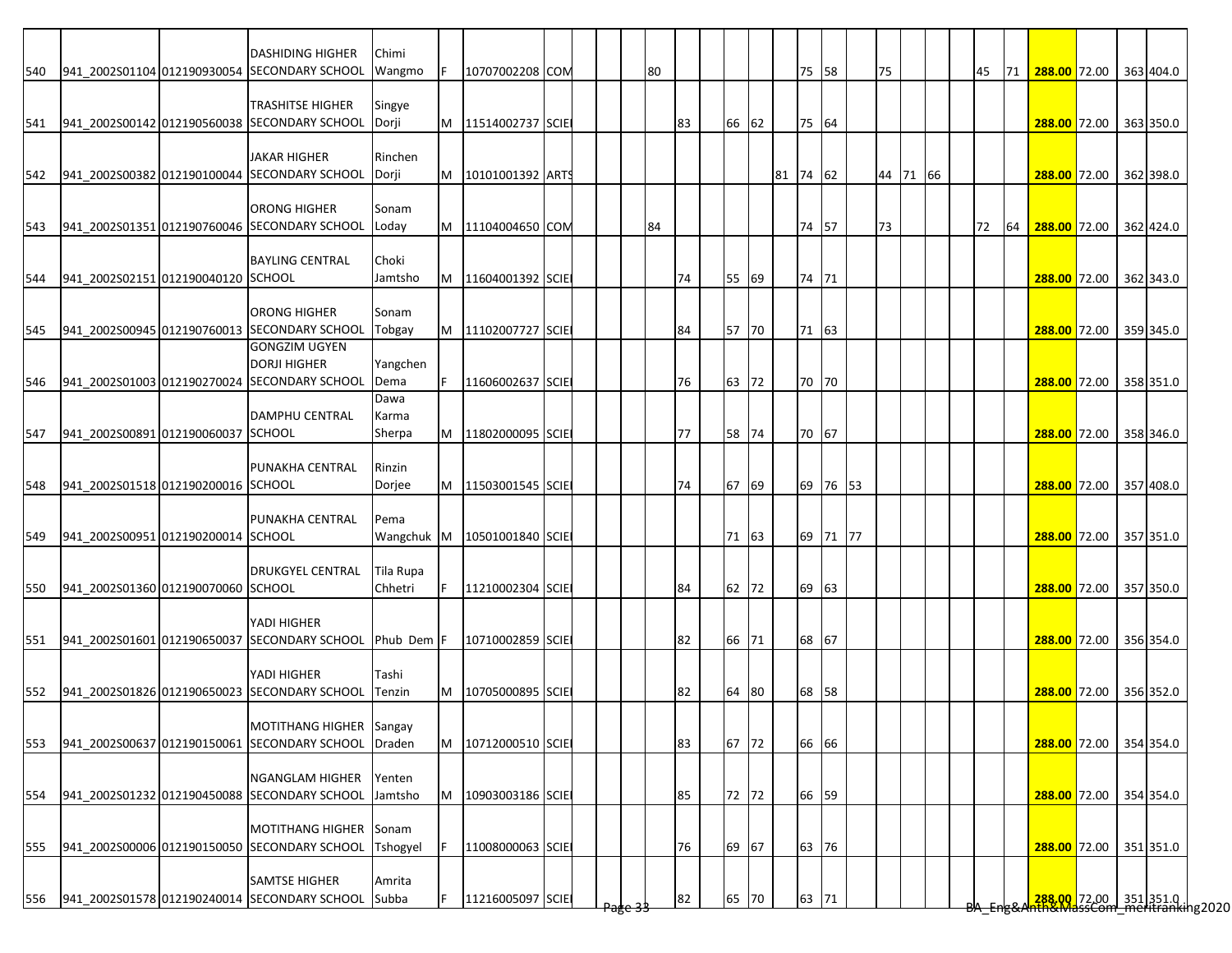|     |                                    | YANGCHENPHUG                                        |                 |    |                     |  |    |    |    |    |       |       |          |          |       |  |    |    |                        |  |           |
|-----|------------------------------------|-----------------------------------------------------|-----------------|----|---------------------|--|----|----|----|----|-------|-------|----------|----------|-------|--|----|----|------------------------|--|-----------|
|     |                                    | <b>HIGHER SECONDARY</b>                             | Tashi           |    |                     |  |    |    |    |    |       |       |          |          |       |  |    |    |                        |  |           |
| 557 | 941_2002S01766 012190020406 SCHOOL |                                                     | Yangzom         | F. | 11513006196 COM     |  |    |    | 72 |    |       | 61 68 |          | 61       |       |  | 76 | 72 | 288.00 72.00           |  | 349 410.0 |
|     |                                    | PHUENTSHOLING                                       |                 |    |                     |  |    |    |    |    |       |       |          |          |       |  |    |    |                        |  |           |
|     |                                    | <b>HIGHER SECONDARY</b>                             | Neeraj          |    |                     |  |    |    |    |    |       |       |          |          |       |  |    |    |                        |  |           |
| 558 | 941_2002S00011 012190180011 SCHOOL |                                                     | Nepal           | M  | 10312000186 SCIE    |  |    |    |    |    | 78 71 |       | 58 70 69 |          |       |  |    |    | 288.00 72.00           |  | 346 346.0 |
|     |                                    | <b>UGYEN ACADEMY</b>                                | Tshering        |    |                     |  |    |    |    |    |       |       |          |          |       |  |    |    |                        |  |           |
|     |                                    | <b>HIGHER SECONDARY</b>                             | Tobgay          |    |                     |  |    |    |    |    |       |       |          |          |       |  |    |    |                        |  |           |
| 559 | 941 2002S01474 012190260042 SCHOOL |                                                     | Dorji           | M  | 11004001320 SCIE    |  |    |    |    | 81 | 73 66 | 58 68 |          |          |       |  |    |    | 288.00 72.00           |  | 346 346.0 |
|     |                                    |                                                     | Palden          |    |                     |  |    |    |    |    |       |       |          |          |       |  |    |    |                        |  |           |
|     |                                    |                                                     | <b>Tshering</b> |    |                     |  |    |    |    |    |       |       |          |          |       |  |    |    |                        |  |           |
| 560 | 941 2002S02003 012191390301        |                                                     | Wangchuk M      |    | 11401001180 COM68   |  |    |    | 90 |    |       | 57 56 |          |          |       |  | 74 | 49 | 288.00 72.00           |  | 345 394.0 |
|     |                                    |                                                     |                 |    |                     |  |    |    |    |    |       |       |          |          |       |  |    |    |                        |  |           |
|     |                                    | <b>MONGAR HIGHER</b>                                | Sonam           |    |                     |  |    |    |    |    |       |       |          |          |       |  |    |    |                        |  |           |
| 561 |                                    | 941 2002S00938 012190140009 SECONDARY SCHOOL        | <b>Tshering</b> | M  | 10702002316 ARTS77  |  |    |    | 72 |    |       | 55 68 |          |          | 64 71 |  |    |    | 288.00 72.00           |  | 343 407.0 |
|     |                                    | <b>UGYEN ACADEMY</b>                                | Tenzin          |    |                     |  |    |    |    |    |       |       |          |          |       |  |    |    |                        |  |           |
|     |                                    | <b>HIGHER SECONDARY</b>                             | Namgay          |    |                     |  |    |    |    |    |       |       |          |          |       |  |    |    |                        |  |           |
| 562 | 941_2002S00665 012190260302 SCHOOL |                                                     | Wangchuk M      |    | 11411002358 ARTS75  |  | 84 |    |    |    |       | 47 64 |          |          | 65 61 |  |    |    | 288.00 72.00           |  | 335 396.0 |
|     |                                    | YANGCHENPHUG                                        |                 |    |                     |  |    |    |    |    |       |       |          |          |       |  |    |    |                        |  |           |
|     |                                    | <b>HIGHER SECONDARY</b>                             | <b>Tshering</b> |    |                     |  |    |    |    |    |       |       |          |          |       |  |    |    |                        |  |           |
| 563 | 941 2002S00323 012190020031 SCHOOL |                                                     | Lhamo           | F  | 10211001211 SCIE    |  |    |    |    | 77 | 57 57 |       | 81 72 43 |          |       |  |    |    | 287.00 71.75           |  | 368 387.0 |
|     |                                    |                                                     |                 |    |                     |  |    |    |    |    |       |       |          |          |       |  |    |    |                        |  |           |
|     |                                    | <b>ORONG HIGHER</b>                                 | Kuenga          |    |                     |  |    |    |    |    |       |       |          |          |       |  |    |    |                        |  |           |
| 564 |                                    | 941_2002S01312 012190760019 SECONDARY SCHOOL        | Lhamo           |    | 11102006007 SCIE    |  |    |    |    |    | 65 62 |       | 77 73 72 |          |       |  |    |    | 287.00 71.75 364 349.0 |  |           |
|     |                                    |                                                     |                 |    |                     |  |    |    |    |    |       |       |          |          |       |  |    |    |                        |  |           |
|     |                                    | <b>ORONG HIGHER</b>                                 | Sonam           |    |                     |  |    |    |    |    |       |       |          |          |       |  |    |    |                        |  |           |
| 565 |                                    | 941_2002S01303 012190760027 SECONDARY SCHOOL        | Choki           |    | 11102001505 SCIE    |  |    |    |    |    | 75 77 |       | 76 59 70 |          |       |  |    |    | 287.00 71.75 363 357.0 |  |           |
|     |                                    | <b>UGYEN ACADEMY</b>                                |                 |    |                     |  |    |    |    |    |       |       |          |          |       |  |    |    |                        |  |           |
|     |                                    | <b>HIGHER SECONDARY</b>                             | Karma           |    |                     |  |    |    |    |    |       |       |          |          |       |  |    |    |                        |  |           |
|     | 941_2002S02076 012190260055 SCHOOL |                                                     |                 | F  | 11913001974 SCIE    |  |    |    |    |    | 78 67 |       | 72 65 72 |          |       |  |    |    | 287.00 71.75 359 354.0 |  |           |
| 566 |                                    |                                                     | Yangzom         |    |                     |  |    |    |    |    |       |       |          |          |       |  |    |    |                        |  |           |
|     |                                    | <b>BAYLING CENTRAL</b>                              | Deki            |    |                     |  |    |    |    |    |       |       |          |          |       |  |    |    |                        |  |           |
|     | 941 2002S01489 012190040140 SCHOOL |                                                     | Choden          | F. | 11608000526 ARTS82  |  |    |    |    |    |       | 68 69 |          |          | 66 68 |  |    |    | 287.00 71.75 355 353.0 |  |           |
| 567 |                                    | YANGCHENPHUG                                        |                 |    |                     |  |    |    |    |    |       |       |          |          |       |  |    |    |                        |  |           |
|     |                                    | <b>HIGHER SECONDARY</b>                             | Phuntsho        |    |                     |  |    |    |    |    |       |       |          |          |       |  |    |    |                        |  |           |
|     |                                    |                                                     |                 |    |                     |  |    |    |    |    |       |       |          |          |       |  |    |    |                        |  |           |
| 568 | 941 2002S01179 012190020261 SCHOOL |                                                     | Wangchuk M      |    | 10905001316 ARTS77  |  |    |    |    |    |       | 68 68 |          | 60 71 71 |       |  |    |    | 287.00 71.75 355 415.0 |  |           |
|     |                                    |                                                     |                 |    |                     |  |    |    |    |    |       |       |          |          |       |  |    |    |                        |  |           |
|     |                                    | <b>WANGBAMA</b>                                     | Sonam           |    |                     |  |    |    |    |    |       |       |          |          |       |  |    |    |                        |  |           |
| 569 |                                    | 941 2002S01617 012191290065 CENTRAL SCHOOL          | Choden          |    | 11403000127 COM     |  |    |    | 80 |    |       | 68    | 57       | 76       |       |  | 74 | 51 | 287.00 71.75           |  | 355 406.0 |
|     |                                    |                                                     |                 |    |                     |  |    |    |    |    |       |       |          |          |       |  |    |    |                        |  |           |
|     |                                    | Nangkor Central                                     | Sonam           |    |                     |  |    |    |    |    |       |       |          |          |       |  |    |    |                        |  |           |
| 570 | 941 2002S02297                     | School                                              | Tobgay          | M  | 10905005465 COM     |  |    |    | 72 |    |       | 68 55 |          |          |       |  | 92 | 63 | 287.00 71.75 355 350.0 |  |           |
|     |                                    |                                                     |                 |    |                     |  |    |    |    |    |       |       |          |          |       |  |    |    |                        |  |           |
|     |                                    | <b>DRUKJEGANG HIGHER Rema</b>                       |                 |    |                     |  |    |    |    |    |       |       |          |          |       |  |    |    |                        |  |           |
| 571 |                                    | 941 2002S02194 012190360059 SECONDARY SCHOOL Gurung |                 |    | 10308000999 ART\$79 |  |    |    |    |    |       | 67 68 |          | 57 59 73 |       |  |    |    | 287.00 71.75 354 403.0 |  |           |
|     |                                    |                                                     |                 |    |                     |  |    |    |    |    |       |       |          |          |       |  |    |    |                        |  |           |
|     |                                    |                                                     | Tshewang        |    |                     |  |    |    |    |    |       |       |          |          |       |  |    |    |                        |  |           |
| 572 | 941 2002S02268 012191390335        |                                                     | Lhendup         | M  | 11702000231 COM     |  |    | 86 |    |    |       | 67 65 |          | 63       |       |  | 69 | 53 | 287.00 71.75           |  | 354 403.0 |
|     |                                    |                                                     |                 |    |                     |  |    |    |    |    |       |       |          |          |       |  |    |    |                        |  |           |
|     |                                    | <b>JAKAR HIGHER</b>                                 | Karma           |    |                     |  |    |    |    |    |       |       |          |          |       |  |    |    |                        |  |           |
| 573 |                                    | 941 2002S00642 012190100144 SECONDARY SCHOOL        | Yangden         |    | 10902002351 SCIE    |  |    |    |    | 80 | 67 63 | 67 73 |          |          |       |  |    |    |                        |  |           |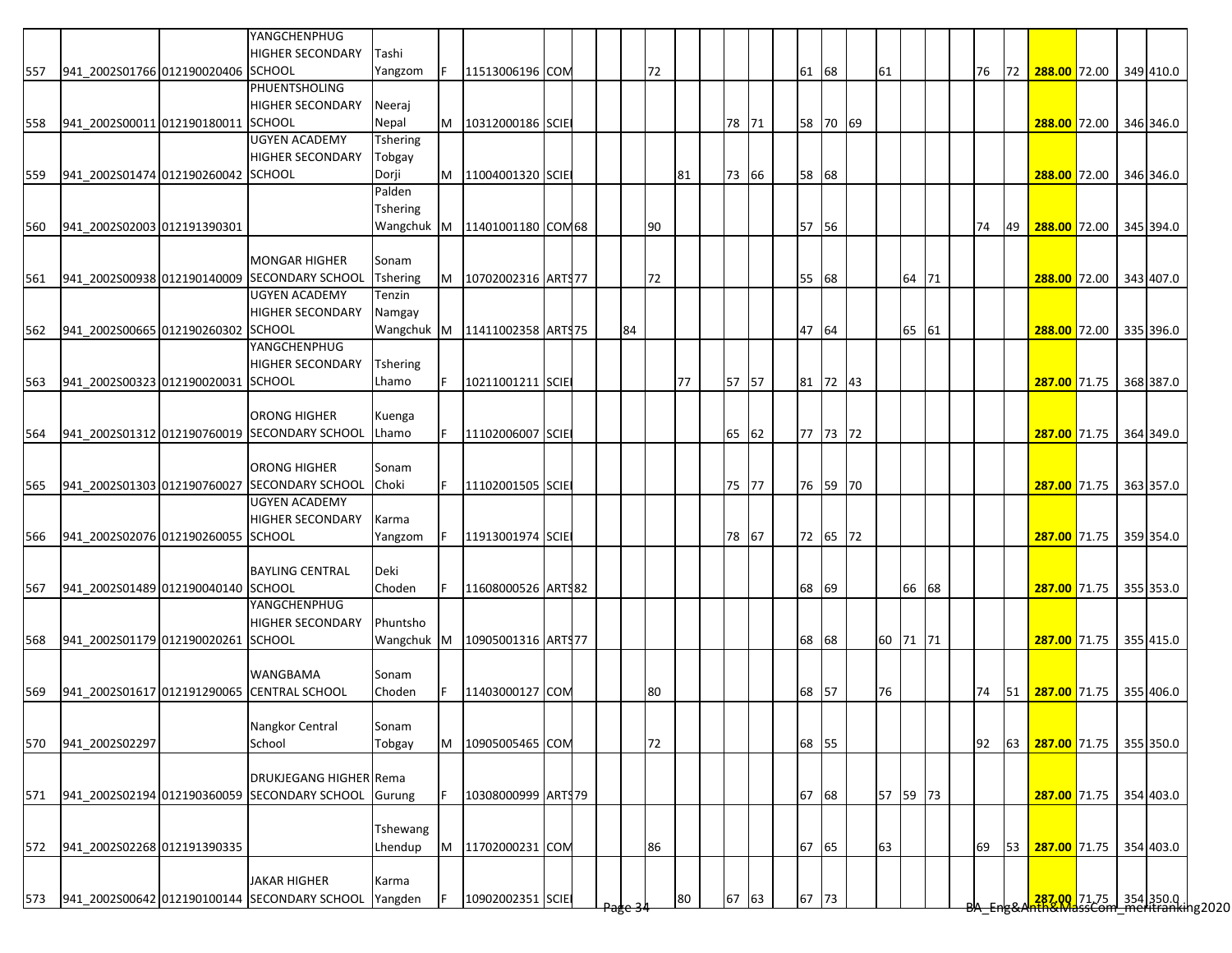|            |                                    |                                              | Tashi    |    |                       |  |    |    |    |       |          |          |          |       |  |    |    |                                                                |  |           |
|------------|------------------------------------|----------------------------------------------|----------|----|-----------------------|--|----|----|----|-------|----------|----------|----------|-------|--|----|----|----------------------------------------------------------------|--|-----------|
| 574        | 941_2002S00082 012191390173        |                                              | Wangmo   | F. | 11503003177 ART\$75   |  |    | 76 |    |       | 64 70    |          |          | 61 66 |  |    |    | 287.00 71.75 351 412.0                                         |  |           |
|            |                                    | <b>UGYEN ACADEMY</b>                         | Ugyen    |    |                       |  |    |    |    |       |          |          |          |       |  |    |    |                                                                |  |           |
|            |                                    | <b>HIGHER SECONDARY</b>                      | Sonam    |    |                       |  |    |    |    |       |          |          |          |       |  |    |    |                                                                |  |           |
| 575        | 941 2002S01042 012190260444 SCHOOL |                                              | Choden   | F. | 11404000241 COM       |  |    | 73 |    |       | 64 67    |          |          |       |  | 83 | 49 | 287.00 71.75 351 336.0                                         |  |           |
|            |                                    | YANGCHENPHUG                                 |          |    |                       |  |    |    |    |       |          |          |          |       |  |    |    |                                                                |  |           |
|            |                                    | <b>HIGHER SECONDARY</b>                      | Tandin   |    |                       |  |    |    |    |       |          |          |          |       |  |    |    |                                                                |  |           |
| 576        | 941 2002S00854 012190020404 SCHOOL |                                              | Zam      | F. | 11411000841 COM       |  |    | 61 |    |       | 64 66    |          | 72       |       |  | 85 | 56 | 287.00 71.75 351 404.0                                         |  |           |
|            |                                    | YANGCHENPHUG                                 |          |    |                       |  |    |    |    |       |          |          |          |       |  |    |    |                                                                |  |           |
|            |                                    | <b>HIGHER SECONDARY</b>                      | Tenzin   |    |                       |  |    |    |    |       |          |          |          |       |  |    |    |                                                                |  |           |
| 577        | 941_2002S00558 012190020287 SCHOOL |                                              | Yangden  | F. | 10911000032 ARTS79    |  |    |    |    |       | 61 72    |          | 69 65 67 |       |  |    |    | 287.00 71.75 348 413.0                                         |  |           |
|            |                                    |                                              |          |    |                       |  |    |    |    |       |          |          |          |       |  |    |    |                                                                |  |           |
|            |                                    | PUNAKHA CENTRAL                              | Thukten  |    |                       |  |    |    |    |       |          |          |          |       |  |    |    |                                                                |  |           |
| 578        | 941 2002S00256 012190200033 SCHOOL |                                              | Dema     |    | 11906000110 SCIE      |  |    |    | 78 | 71 71 | 59 67    |          |          |       |  |    |    | 287.00 71.75 346 346.0                                         |  |           |
|            |                                    | <b>UGYEN ACADEMY</b>                         | Uusum    |    |                       |  |    |    |    |       |          |          |          |       |  |    |    |                                                                |  |           |
|            |                                    | <b>HIGHER SECONDARY</b>                      | Yeezin   |    |                       |  |    |    |    |       |          |          |          |       |  |    |    |                                                                |  |           |
| 579        | 941 2002S02159 012190260287 SCHOOL |                                              | Dorji    |    | 11805002850 ARTS77    |  | 83 |    |    |       | 57 63    |          |          | 64    |  |    |    | 287.00 71.75 344 344.0                                         |  |           |
|            |                                    |                                              |          |    |                       |  |    |    |    |       |          |          |          |       |  |    |    |                                                                |  |           |
|            |                                    | <b>MONGAR HIGHER</b>                         | Sangay   |    |                       |  |    |    |    |       |          |          |          |       |  |    |    |                                                                |  |           |
| 580        |                                    | 941 2002S00164 012190140023 SECONDARY SCHOOL | Wangmo   |    | 10607000043 ARTS79    |  |    |    |    |       | 56       | 76       |          | 64 68 |  |    |    | 287.00 71.75                                                   |  | 343 343.0 |
|            |                                    |                                              |          |    |                       |  |    |    |    |       |          |          |          |       |  |    |    |                                                                |  |           |
|            |                                    | <b>MOTITHANG HIGHER</b>                      | Kencho   |    |                       |  |    |    |    |       |          |          |          |       |  |    |    |                                                                |  |           |
| 581        |                                    | 941_2002S00712 012190150223 SECONDARY SCHOOL | Tshering | M  | 11904000138 ARTS73 67 |  |    |    |    |       | 56 72    |          |          | 62 75 |  |    |    | 287.00 71.75 343 405.0                                         |  |           |
|            |                                    | <b>UGYEN ACADEMY</b>                         |          |    |                       |  |    |    |    |       |          |          |          |       |  |    |    |                                                                |  |           |
|            |                                    | <b>HIGHER SECONDARY</b>                      | Nidrup   |    |                       |  |    |    |    |       |          |          |          |       |  |    |    |                                                                |  |           |
| 582        | 941 2002S00333 012190260259 SCHOOL |                                              | Lama     | M  | 11311000782 ARTS82    |  |    |    |    |       | 56 68    |          |          | 70 67 |  |    |    | 287.00 71.75                                                   |  | 343 343.0 |
|            |                                    |                                              | Tshering |    |                       |  |    |    |    |       |          |          |          |       |  |    |    |                                                                |  |           |
|            |                                    | <b>DAMPHU CENTRAL</b>                        | Choden   |    |                       |  |    |    |    |       |          |          |          |       |  |    |    |                                                                |  |           |
| 583        | 941_2002S00949 012190060124 SCHOOL |                                              | Tamang   |    | 11804000756 COM       |  |    | 77 |    |       | 51 61    |          | 62       |       |  | 87 | 59 | 287.00 71.75                                                   |  | 338 397.0 |
|            |                                    |                                              |          |    |                       |  |    |    |    |       |          |          |          |       |  |    |    |                                                                |  |           |
|            |                                    | YADI HIGHER                                  | Namgay   |    |                       |  |    |    |    |       |          |          |          |       |  |    |    |                                                                |  |           |
| 584        |                                    | 941 2002S01356 012190650033 SECONDARY SCHOOL | Wangmo   |    | 10716003332 SCIE      |  |    |    | 75 | 52 63 | 81 67    |          |          |       |  |    |    | 286.00 71.50 367 338.0                                         |  |           |
|            |                                    |                                              |          |    |                       |  |    |    |    |       |          |          |          |       |  |    |    |                                                                |  |           |
|            |                                    | <b>DRAMETSE CENTRAL</b> Pempa                |          |    |                       |  |    |    |    |       |          |          |          |       |  |    |    |                                                                |  |           |
| 585        | 941 2002S00618 012190660022 SCHOOL |                                              | Dorji    | M  | 10705002272 ARTS      |  |    |    |    |       | 77 80 59 |          | 48 65 70 |       |  |    |    | 286.00 71.50 366 399.0                                         |  |           |
|            |                                    |                                              |          |    |                       |  |    |    |    |       |          |          |          |       |  |    |    |                                                                |  |           |
|            |                                    | <b>JIGME SHERUBLING</b>                      | Karma    |    |                       |  |    |    |    |       |          |          |          |       |  |    |    |                                                                |  |           |
| 586        |                                    | 941 2002S01416 012190110105 CENTRAL SCHOOL   | Tenzin   | M  | 11509001464 ARTS      |  |    | 79 |    |       | 77 55    |          | 75 57    |       |  |    |    | 286.00 71.50 363 343.0                                         |  |           |
|            |                                    |                                              |          |    |                       |  |    |    |    |       |          |          |          |       |  |    |    |                                                                |  |           |
|            |                                    | <b>NANGKOR CENTRAL</b>                       | Jigme    |    |                       |  |    |    |    |       |          |          |          |       |  |    |    |                                                                |  |           |
| 587        | 941 2002S00193 012190160171 SCHOOL |                                              | Nidup    | M  | 10904000822 SCIE      |  |    |    |    | 72 61 |          | 77 66 71 |          |       |  |    |    | 286.00 71.50 363 347.0                                         |  |           |
|            |                                    |                                              |          |    |                       |  |    |    |    |       |          |          |          |       |  |    |    |                                                                |  |           |
|            |                                    | <b>MONGAR HIGHER</b>                         | Sonam    |    |                       |  |    |    |    |       |          |          |          |       |  |    |    |                                                                |  |           |
|            |                                    | 941 2002S01372 012190140024 SECONDARY SCHOOL | Choden   |    | 10702000847 ARTS      |  |    |    |    |       | 76 69    |          | 68 73 63 |       |  |    |    | 286.00 71.50 362 349.0                                         |  |           |
|            |                                    |                                              |          |    |                       |  |    |    |    |       |          |          |          |       |  |    |    |                                                                |  |           |
|            |                                    |                                              |          |    |                       |  |    |    |    |       |          |          |          |       |  |    |    |                                                                |  |           |
|            |                                    | <b>CHUKHA CENTRAL</b>                        | Uttam    |    |                       |  |    |    |    |       |          |          |          |       |  |    |    |                                                                |  |           |
|            | 941 2002S01604 012190050075 SCHOOL |                                              | Khapangi | M  | 10205004120 ARTS75    |  |    |    |    |       | 76 63    |          |          |       |  |    |    | 286.00 71.50 362 355.0                                         |  |           |
|            |                                    |                                              |          |    |                       |  |    |    |    |       |          |          |          | 69 72 |  |    |    |                                                                |  |           |
| 588<br>589 |                                    | <b>NIMA HIGHER</b>                           | Dechen   |    |                       |  |    |    |    |       |          |          |          |       |  |    |    | 286.00 71.50 362 342.0  <br>286.00 71.50   362   342.0   32020 |  |           |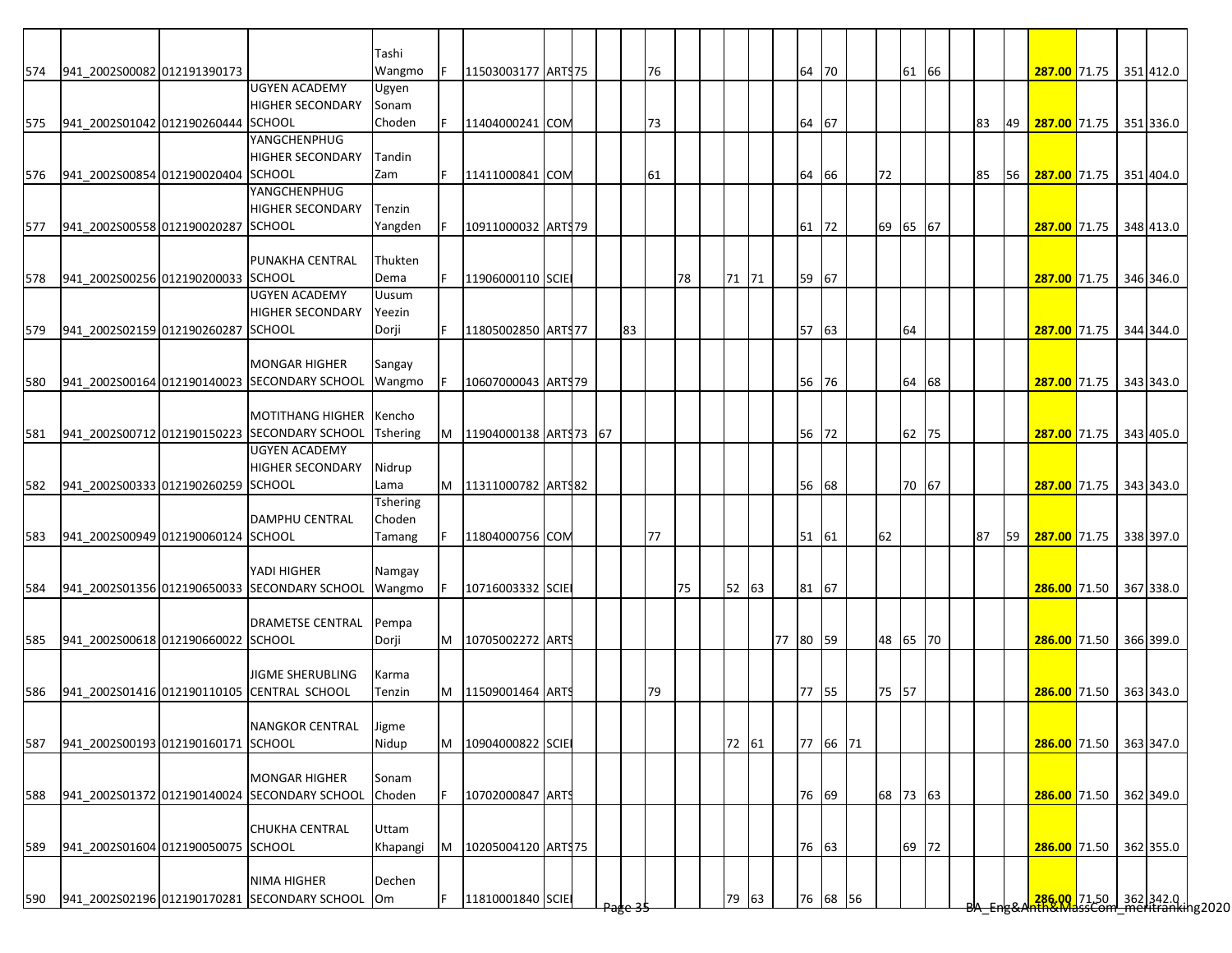|     |                                    | DAMPHU CENTRAL                                               | Jangchub                   | F  |                  |    |    |    |    |       |       |          |          |       |  |    |    |                                                      |  |           |
|-----|------------------------------------|--------------------------------------------------------------|----------------------------|----|------------------|----|----|----|----|-------|-------|----------|----------|-------|--|----|----|------------------------------------------------------|--|-----------|
| 591 | 941_2002S01056 012190060239 SCHOOL |                                                              | Peldon                     |    | 10715000802 ARTS | 84 |    |    |    |       | 74 62 |          |          | 66 66 |  |    |    | 286.00 71.50 360 352.0                               |  |           |
|     |                                    | LHUNTSE HIGHER                                               | Tsheten                    |    |                  |    |    |    |    |       |       |          |          |       |  |    |    |                                                      |  |           |
|     |                                    | 941_2002S02009 012190190018 SECONDARY SCHOOL                 | Dendup                     | M  | 10608003461 SCIE |    |    |    |    | 71 76 |       | 74 65 66 |          |       |  |    |    | 286.00 71.50 360 352.0                               |  |           |
| 592 |                                    | YANGCHENPHUG                                                 | Sonam                      |    |                  |    |    |    |    |       |       |          |          |       |  |    |    |                                                      |  |           |
|     |                                    | <b>HIGHER SECONDARY</b>                                      | Dechen                     |    |                  |    |    |    |    |       |       |          |          |       |  |    |    |                                                      |  |           |
| 593 | 941 2002S01373 012190020402 SCHOOL |                                                              | Chenzom                    | F  | 11701003337 COM  |    |    | 70 |    |       | 73 73 |          | 70       |       |  | 60 | 52 | 286.00 71.50                                         |  | 359 398.0 |
|     |                                    |                                                              |                            |    |                  |    |    |    |    |       |       |          |          |       |  |    |    |                                                      |  |           |
|     |                                    | <b>MOTITHANG HIGHER</b>                                      | Jigme                      |    |                  |    |    |    |    |       |       |          |          |       |  |    |    |                                                      |  |           |
| 594 |                                    | 941 2002S01852 012190150033 SECONDARY SCHOOL                 | Choden                     |    | 11401000731 SCIE |    |    |    | 74 | 65 68 | 72 72 |          |          |       |  |    |    | 286.00 71.50 358 351.0                               |  |           |
|     |                                    |                                                              |                            |    |                  |    |    |    |    |       |       |          |          |       |  |    |    |                                                      |  |           |
|     |                                    | <b>LHUNTSE HIGHER</b>                                        | Yeshi                      |    |                  |    |    |    |    |       |       |          |          |       |  |    |    |                                                      |  |           |
| 595 |                                    | 941 2002S00347 012190190023 SECONDARY SCHOOL                 | Longdey                    | M  | 10603002413 SCIE |    |    |    |    | 73 76 |       | 72 63 74 |          |       |  |    |    | 286.00 71.50                                         |  | 358 358.0 |
|     |                                    |                                                              |                            |    |                  |    |    |    |    |       |       |          |          |       |  |    |    |                                                      |  |           |
|     |                                    | PUNAKHA CENTRAL                                              | Wangchen                   |    |                  |    |    |    |    |       |       |          |          |       |  |    |    |                                                      |  |           |
| 596 | 941_2002S01525 012190200190 SCHOOL |                                                              | Dorji                      | M  | 10607001690 ARTS |    |    | 48 |    |       | 71 64 |          | 74 77 66 |       |  |    |    | 286.00 71.50 357 400.0                               |  |           |
|     |                                    | YANGCHENPHUG                                                 |                            |    |                  |    |    |    |    |       |       |          |          |       |  |    |    |                                                      |  |           |
|     |                                    | <b>HIGHER SECONDARY</b>                                      | Tandin                     |    |                  |    |    |    |    |       |       |          |          |       |  |    |    |                                                      |  |           |
| 597 | 941 2002S00493 012190020069 SCHOOL |                                                              | Wangmo                     |    | 11605000580 SCIE |    |    |    | 78 | 66 70 | 71 67 |          |          |       |  |    |    | 286.00 71.50                                         |  | 357 352.0 |
|     |                                    |                                                              |                            |    |                  |    |    |    |    |       |       |          |          |       |  |    |    |                                                      |  |           |
|     |                                    | <b>NANGKOR CENTRAL</b>                                       | Mitshe                     |    |                  |    |    |    |    |       |       |          |          |       |  |    |    |                                                      |  |           |
| 598 | 941_2002S00986 012190160060 SCHOOL |                                                              | Dorji                      | M  | 10903001786 ARTS |    |    |    |    |       | 70 63 |          | 75 73 75 |       |  |    |    | 286.00 71.50 356 356.0                               |  |           |
|     |                                    |                                                              |                            |    |                  |    |    |    |    |       |       |          |          |       |  |    |    |                                                      |  |           |
|     |                                    | LHUNTSE HIGHER                                               | Pema                       |    |                  |    |    |    |    |       |       |          |          |       |  |    |    |                                                      |  |           |
| 599 |                                    | 941_2002S00024 012190190009 SECONDARY SCHOOL                 | Namgay                     | M  | 10602002062 SCIE |    |    |    | 81 | 69 74 | 69 62 |          |          |       |  |    |    | 286.00 71.50                                         |  | 355 355.0 |
|     |                                    |                                                              |                            |    |                  |    |    |    |    |       |       |          |          |       |  |    |    |                                                      |  |           |
|     |                                    | <b>BAYLING CENTRAL</b>                                       | Khandu                     |    |                  |    |    |    |    |       |       |          |          |       |  |    |    |                                                      |  |           |
| 600 | 941 2002S01110 012190040126 SCHOOL |                                                              | Wangmo                     |    | 10309000354 SCIE |    | 87 |    | 60 | 55 58 | 68 71 |          |          |       |  |    |    | 286.00 71.50 354 399.0                               |  |           |
|     |                                    |                                                              |                            |    |                  |    |    |    |    |       |       |          |          |       |  |    |    |                                                      |  |           |
|     |                                    | <b>GELEPHU HIGHER</b>                                        | Dechen                     |    |                  |    |    |    |    |       |       |          |          |       |  |    |    |                                                      |  |           |
| 601 |                                    | 941 2002S00787 012190080155 SECONDARY SCHOOL                 | Wangmo                     |    | 11302000444 COM  |    |    | 64 |    |       | 66 62 |          | 71       |       |  | 87 | 64 | 286.00 71.50 352 414.0                               |  |           |
|     |                                    | <b>GELEPHU HIGHER</b>                                        |                            |    |                  |    |    |    |    |       |       |          |          |       |  |    |    |                                                      |  |           |
|     |                                    |                                                              | Namgyal<br><b>Tshering</b> |    |                  |    |    |    |    |       |       |          |          |       |  |    |    | 286.00 71.50 352 350.0                               |  |           |
| 602 |                                    | 941 2002S00272 012190080051 SECONDARY SCHOOL<br>YANGCHENPHUG | Ugyen                      | M  | 10502001584 SCIE |    |    |    | 85 | 67 64 | 66 68 |          |          |       |  |    |    |                                                      |  |           |
|     |                                    | <b>HIGHER SECONDARY</b>                                      | Wangchuk                   |    |                  |    |    |    |    |       |       |          |          |       |  |    |    |                                                      |  |           |
| 603 | 941 2002S00655 012190020087 SCHOOL |                                                              | Namgyel                    | M  | 11006000998 SCIE |    |    |    | 74 | 60 75 |       | 64 73 47 |          |       |  |    |    | 286.00 71.50 350 393.0                               |  |           |
|     |                                    |                                                              |                            |    |                  |    |    |    |    |       |       |          |          |       |  |    |    |                                                      |  |           |
|     |                                    | PELJORLING HIGHER                                            | <b>Tshering</b>            |    |                  |    |    |    |    |       |       |          |          |       |  |    |    |                                                      |  |           |
| 604 |                                    | 941_2002S01256 012190460040 SECONDARY SCHOOL                 | Yangzom                    | F  | 11214000655 SCIE |    | 88 |    | 70 | 55 47 | 63 65 |          |          |       |  |    |    | 286.00 71.50 349 388.0                               |  |           |
|     |                                    | <b>UGYEN ACADEMY</b>                                         |                            |    |                  |    |    |    |    |       |       |          |          |       |  |    |    |                                                      |  |           |
|     |                                    | <b>HIGHER SECONDARY</b>                                      | Ngawang                    |    |                  |    |    |    |    |       |       |          |          |       |  |    |    |                                                      |  |           |
| 605 | 941 2002S01337 012190260474 SCHOOL |                                                              | Choki                      | F. | 11410007290 COM  |    |    | 78 |    |       | 62 62 |          |          |       |  | 84 | 48 | 286.00 71.50 348 334.0                               |  |           |
|     |                                    | YANGCHENPHUG                                                 | Chimi                      |    |                  |    |    |    |    |       |       |          |          |       |  |    |    |                                                      |  |           |
|     |                                    | <b>HIGHER SECONDARY</b>                                      | Pelden                     |    |                  |    |    |    |    |       |       |          |          |       |  |    |    |                                                      |  |           |
|     |                                    |                                                              |                            | F. | 10302002403 SCIE |    |    |    | 71 | 71 57 |       | 62 74 70 |          |       |  |    |    | 286.00 71.50                                         |  | 348 405.0 |
|     |                                    |                                                              |                            |    |                  |    |    |    |    |       |       |          |          |       |  |    |    |                                                      |  |           |
|     | 941_2002S02229 012190020090 SCHOOL |                                                              | Dorji                      |    |                  |    |    |    |    |       |       |          |          |       |  |    |    |                                                      |  |           |
| 606 |                                    | <b>YANGCHENPHUG</b><br><b>HIGHER SECONDARY</b>               | Gyeser                     |    |                  |    |    |    |    |       |       |          |          |       |  |    |    | 286.00 71.50 346 409.0  <br>286.00 71.50   346 409.0 |  |           |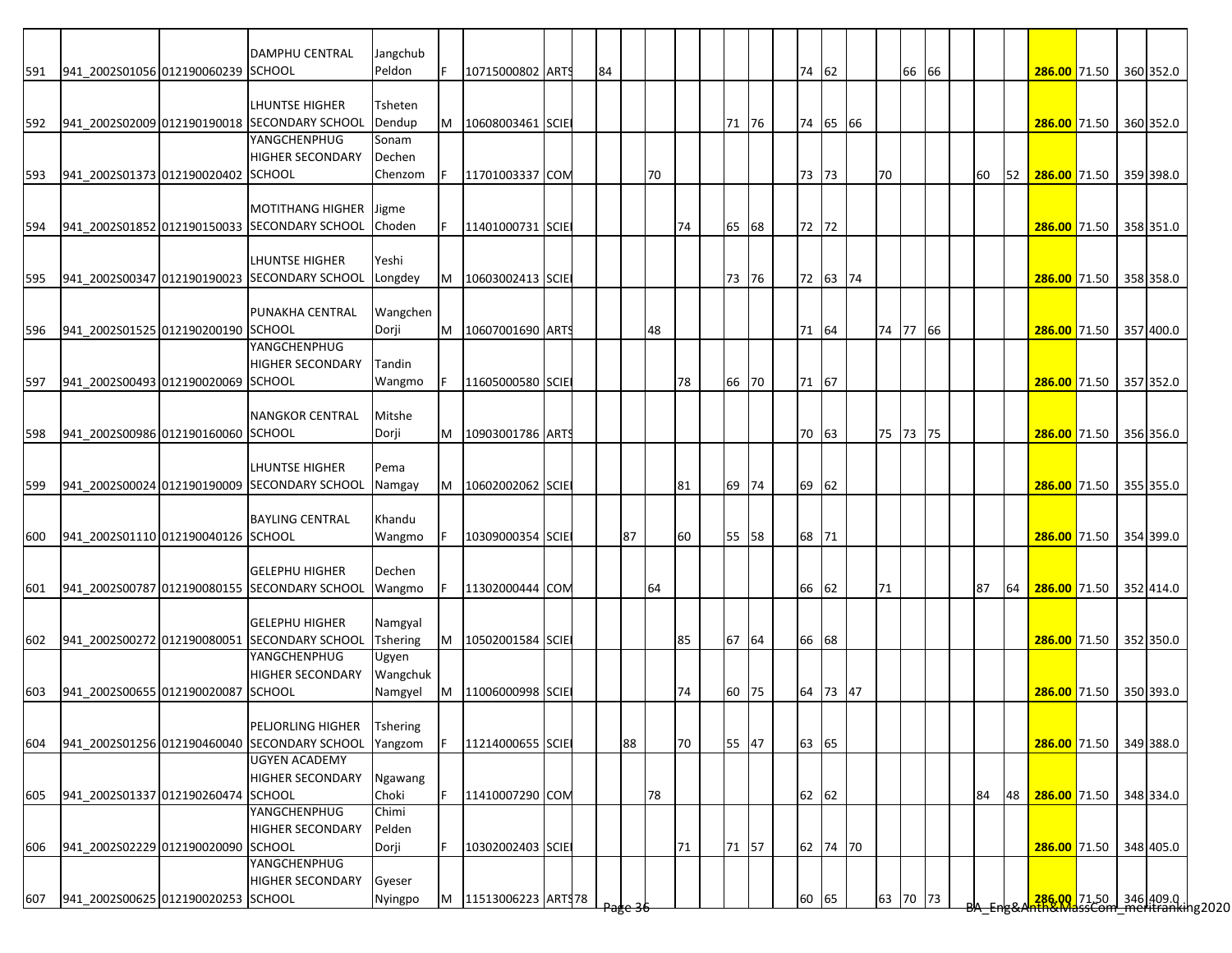|     |                                    | <b>BAJOTHANG HIGHER</b>                                        | Rabi Lal           |    |                             |  |    |    |    |          |          |       |          |          |       |  |    |    |                        |  |                                                                       |
|-----|------------------------------------|----------------------------------------------------------------|--------------------|----|-----------------------------|--|----|----|----|----------|----------|-------|----------|----------|-------|--|----|----|------------------------|--|-----------------------------------------------------------------------|
| 608 |                                    | 941 2002S01535 012190030011 SECONDARY SCHOOL                   | Bhattarai          | M  | 11308000922 SCIE            |  |    |    |    | 78 77    |          |       | 60 71 40 |          |       |  |    |    | 286.00 71.50 346 326.0 |  |                                                                       |
|     |                                    |                                                                |                    |    |                             |  |    |    |    |          |          |       |          |          |       |  |    |    |                        |  |                                                                       |
|     | 941 2002S00215 012190060250 SCHOOL | <b>DAMPHU CENTRAL</b>                                          | Tshewang<br>Dema   |    | 11811001051 ARTS            |  | 80 |    |    |          |          | 57    | 69       | 64 64 73 |       |  |    |    | 286.00 71.50 343 407.0 |  |                                                                       |
| 609 |                                    |                                                                | Tenzin             |    |                             |  |    |    |    |          |          |       |          |          |       |  |    |    |                        |  |                                                                       |
|     |                                    | <b>MOTITHANG HIGHER</b>                                        | Namgyel            |    |                             |  |    |    |    |          |          |       |          |          |       |  |    |    |                        |  |                                                                       |
| 610 |                                    | 941 2002S00271 012190150231 SECONDARY SCHOOL                   | Phurba             |    | M 11005001953 ARTS78        |  |    |    |    |          |          | 56    | 64       | 62 70 74 |       |  |    |    | 286.00 71.50 342 404.0 |  |                                                                       |
|     |                                    |                                                                |                    |    |                             |  |    |    |    |          |          |       |          |          |       |  |    |    |                        |  |                                                                       |
|     |                                    | <b>JAMPELING HIGHER</b>                                        | Dendup             |    |                             |  |    |    |    |          |          |       |          |          |       |  |    |    |                        |  |                                                                       |
| 611 |                                    | 941_2002S01630 012190410080 SECONDARY SCHOOL                   | Chophel            |    | M   11503004977   ARTS      |  |    |    |    |          |          | 54    | 63       | 75 73 75 |       |  |    |    | 286.00 71.50 340 340.0 |  |                                                                       |
|     |                                    | <b>NIMA HIGHER</b>                                             | Dechen             |    |                             |  |    |    |    |          |          |       |          |          |       |  |    |    |                        |  |                                                                       |
| 612 |                                    | 941_2002S00500 012190170316 SECONDARY SCHOOL                   | Pem                | F. | 11410000972 SCIE            |  |    |    | 69 | 67 61    |          | 78 71 |          |          |       |  |    |    | 285.00 71.25           |  | 363 346.0                                                             |
|     |                                    |                                                                |                    |    |                             |  |    |    |    |          |          |       |          |          |       |  |    |    |                        |  |                                                                       |
|     |                                    | JIGME SHERUBLING                                               | Cheki              |    |                             |  |    |    |    |          |          |       |          |          |       |  |    |    |                        |  |                                                                       |
| 613 |                                    | 941_2002S02260 012190110061 CENTRAL SCHOOL                     |                    |    | Wangchuk M 11503003113 SCIE |  |    |    |    | 72 73    |          |       | 77 63 54 |          |       |  |    |    | 285.00 71.25 362 339.0 |  |                                                                       |
|     |                                    | <b>SHERUBLING</b>                                              | Jamba              |    |                             |  |    |    |    |          |          |       |          |          |       |  |    |    |                        |  |                                                                       |
| 614 |                                    | 941 2002S01987 012190230109 CENTRAL SCHOOL                     | Tshering           | M  | 11705001701 ARTS            |  |    | 74 |    |          |          | 75 65 |          | 56 64 71 |       |  |    |    | 285.00 71.25           |  | 360 405.0                                                             |
|     |                                    | <b>PHUENTSHOLING</b>                                           |                    |    |                             |  |    |    |    |          |          |       |          |          |       |  |    |    |                        |  |                                                                       |
|     |                                    | <b>HIGHER SECONDARY</b>                                        | Kuenzang           |    |                             |  |    |    |    |          |          |       |          |          |       |  |    |    |                        |  |                                                                       |
| 615 | 941 2002S00285 012190180051 SCHOOL |                                                                | Dema               | F. | 10715002301 SCIE            |  |    |    |    | 69 72    |          |       | 75 65 73 |          |       |  |    |    | 285.00 71.25 360 354.0 |  |                                                                       |
|     |                                    |                                                                |                    |    |                             |  |    |    |    |          |          |       |          |          |       |  |    |    |                        |  |                                                                       |
| 616 |                                    | JIGME SHERUBLING<br>941 2002S02103 012190110024 CENTRAL SCHOOL | Kezang<br>Tshering | M  | 10905000697 SCIE            |  |    |    |    | 82 70    |          |       | 74 59 61 |          |       |  |    |    | 285.00 71.25 359 346.0 |  |                                                                       |
|     |                                    |                                                                |                    |    |                             |  |    |    |    |          |          |       |          |          |       |  |    |    |                        |  |                                                                       |
|     |                                    | LHUNTSE HIGHER                                                 | Yeshi              |    |                             |  |    |    |    |          |          |       |          |          |       |  |    |    |                        |  |                                                                       |
| 617 |                                    | 941_2002S01342 012190190137 SECONDARY SCHOOL                   | Wangmo             |    | 10601000053 ARTS            |  |    |    |    |          | 77 72 64 |       |          | 70 72    |       |  |    |    | 285.00 71.25 357 355.0 |  |                                                                       |
|     |                                    |                                                                |                    |    |                             |  |    |    |    |          |          |       |          |          |       |  |    |    |                        |  |                                                                       |
|     |                                    | <b>BJISHONG CENTAL</b>                                         | Kinley             |    |                             |  |    |    |    |          |          |       |          |          |       |  |    |    |                        |  |                                                                       |
| 618 | 941_2002S01697 012190670012 SCHOOL |                                                                | Dorji              |    | M 10402000489 ARTS          |  |    | 51 |    |          |          | 71 63 |          | 70 65 81 |       |  |    |    | 285.00 71.25 356 401.0 |  |                                                                       |
|     |                                    | <b>WANGBAMA</b>                                                | Thinley            |    |                             |  |    |    |    |          |          |       |          |          |       |  |    |    |                        |  |                                                                       |
| 619 |                                    | 941_2002S02036 012191290031 CENTRAL SCHOOL                     | Dema               | F. | 10801001573 ARTS            |  | 76 | 40 |    |          |          | 70    | 60       |          | 64 79 |  |    |    | 285.00 71.25 355 389.0 |  |                                                                       |
|     |                                    |                                                                |                    |    |                             |  |    |    |    |          |          |       |          |          |       |  |    |    |                        |  |                                                                       |
|     |                                    | <b>PUNAKHA CENTRAL</b>                                         | Suresh             |    |                             |  |    |    |    |          |          |       |          |          |       |  |    |    |                        |  |                                                                       |
| 620 | 941_2002S01434 012190200079 SCHOOL | <b>UGYEN ACADEMY</b>                                           | Biswa<br>Pema      | M  | 11210000690 SCIE            |  |    |    | 88 | 71 67    |          | 68 58 |          |          |       |  |    |    | 285.00 71.25 353 352.0 |  |                                                                       |
|     |                                    | <b>HIGHER SECONDARY</b>                                        | Lhaden             |    |                             |  |    |    |    |          |          |       |          |          |       |  |    |    |                        |  |                                                                       |
| 621 | 941 2002S02085 012190260021 SCHOOL |                                                                | Wangchuk F         |    | 11911001557 SCIE            |  |    |    |    | 67 75 70 |          |       | 67 73 57 |          |       |  |    |    | 285.00 71.25 352 409.0 |  |                                                                       |
|     |                                    |                                                                |                    |    |                             |  |    |    |    |          |          |       |          |          |       |  |    |    |                        |  |                                                                       |
|     |                                    | <b>JIGME SHERUBLING</b>                                        | Deki               |    |                             |  |    |    |    |          |          |       |          |          |       |  |    |    |                        |  |                                                                       |
| 622 |                                    | 941 2002S00449 012190110001 CENTRAL SCHOOL                     | Lhazom             |    | 10904001475 SCIE            |  |    |    | 79 | 70 68    |          | 66 68 |          |          |       |  |    |    | 285.00 71.25 351 351.0 |  |                                                                       |
|     |                                    | <b>UGYEN ACADEMY</b>                                           | Sonam              |    |                             |  |    |    |    |          |          |       |          |          |       |  |    |    |                        |  |                                                                       |
|     | 941 2002S01658 012190260400 SCHOOL | <b>HIGHER SECONDARY</b>                                        | Euden              | F. |                             |  |    | 74 |    |          |          | 65    |          |          |       |  |    |    |                        |  |                                                                       |
| 623 |                                    |                                                                | Dorji              |    | 10607002312 COM             |  |    |    |    |          |          |       | 63       |          |       |  | 83 | 53 | 285.00 71.25 350 338.0 |  |                                                                       |
|     |                                    | MOTITHANG HIGHER Pelden                                        |                    |    |                             |  |    |    |    |          |          |       |          |          |       |  |    |    |                        |  |                                                                       |
| 624 |                                    | 941 2002S00074 012190150043 SECONDARY SCHOOL                   | Lhamo              |    | 10709004819 SCIE            |  |    |    | 80 | 66 66    |          |       | 62 73 58 |          |       |  |    |    |                        |  | <mark>.285.00.</mark> 71.25 347 405.0<br>hth&MassCom meritranking2020 |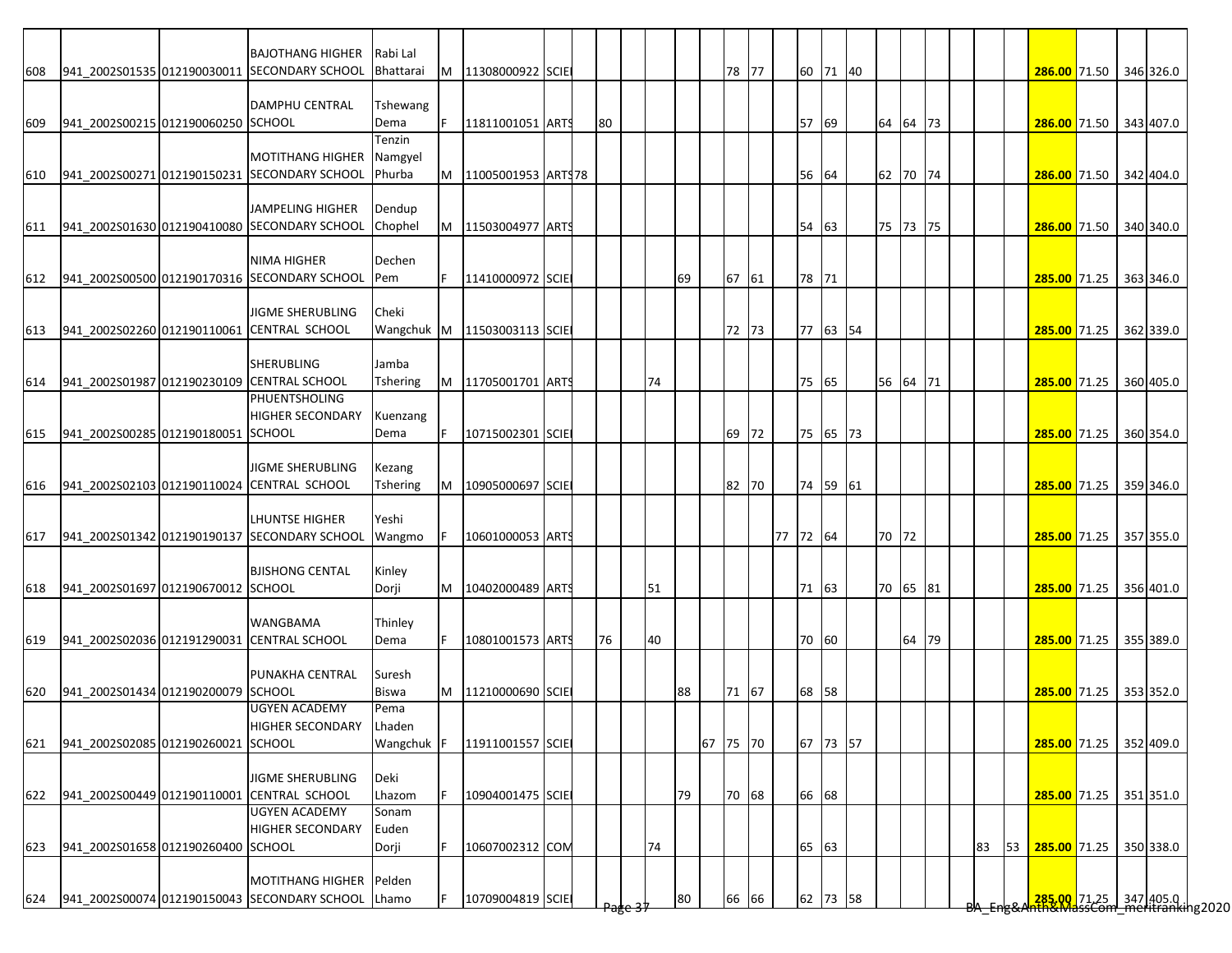|     |                                    | YADI HIGHER                                  | Leki            |    |                               |  |    |    |    |       |  |       |          |    |          |  |           |    |                                                             |  |           |
|-----|------------------------------------|----------------------------------------------|-----------------|----|-------------------------------|--|----|----|----|-------|--|-------|----------|----|----------|--|-----------|----|-------------------------------------------------------------|--|-----------|
| 625 |                                    | 941 2002S01088 012190650125 SECONDARY SCHOOL | Tshering        | M  | 12005003213 COM               |  |    | 96 |    |       |  | 61 63 |          | 65 |          |  | 40        | 48 | 285.00 71.25 346 373.0                                      |  |           |
|     |                                    |                                              |                 |    |                               |  |    |    |    |       |  |       |          |    |          |  |           |    |                                                             |  |           |
|     |                                    | <b>JIGME SHERUBLING</b>                      | Pema            |    |                               |  |    |    |    |       |  |       |          |    |          |  |           |    |                                                             |  |           |
| 626 |                                    | 941_2002S00106 012190110072 CENTRAL SCHOOL   | Dupchu          |    | M 11501004126 SCIE            |  |    |    |    | 71 75 |  |       | 59 63 76 |    |          |  |           |    | 285.00 71.25 344 344.0                                      |  |           |
|     |                                    |                                              |                 |    |                               |  |    |    |    |       |  |       |          |    |          |  |           |    |                                                             |  |           |
|     |                                    | <b>SHARI HIGHER</b>                          | Jigme           |    |                               |  |    |    |    |       |  |       |          |    |          |  |           |    |                                                             |  |           |
| 627 |                                    | 941 2002S00320 012190380013 SECONDARY SCHOOL | Lhazin          | F. | 10802002849 SCIE              |  |    |    | 79 | 56 67 |  | 58 81 |          |    |          |  |           |    | 285.00 71.25 343 341.0                                      |  |           |
|     |                                    |                                              |                 |    |                               |  |    |    |    |       |  |       |          |    |          |  |           |    |                                                             |  |           |
|     |                                    | <b>BJISHONG CENTAL</b>                       | Jigme           |    |                               |  |    |    |    |       |  |       |          |    |          |  |           |    |                                                             |  |           |
| 628 | 941_2002S01449 012190670007 SCHOOL |                                              | Tenzin          | M  | 11608002420 ARTS              |  | 84 |    |    |       |  | 57 60 |          |    | 63 78    |  |           |    | 285.00 71.25 342 342.0                                      |  |           |
|     |                                    | <b>UGYEN ACADEMY</b>                         |                 |    |                               |  |    |    |    |       |  |       |          |    |          |  |           |    |                                                             |  |           |
|     |                                    | <b>HIGHER SECONDARY</b>                      | Apsara          |    |                               |  |    |    |    |       |  |       |          |    |          |  |           |    |                                                             |  |           |
| 629 | 941 2002S02001 012190260018 SCHOOL |                                              | Sharma          |    | 11812002025 SCIE              |  |    |    | 76 | 65 73 |  | 57 71 |          |    |          |  |           |    | 285.00 71.25 342 342.0                                      |  |           |
|     |                                    |                                              |                 |    |                               |  |    |    |    |       |  |       |          |    |          |  |           |    |                                                             |  |           |
|     |                                    | <b>MONGAR HIGHER</b>                         | Galey           |    |                               |  |    |    |    |       |  |       |          |    |          |  |           |    |                                                             |  |           |
| 630 |                                    | 941 2002S02065 012190140065 SECONDARY SCHOOL |                 |    | Wangchuk M 10605003137 ARTS75 |  |    |    |    |       |  | 54 67 |          |    | 71 72    |  |           |    | 285.00 71.25 339 339.0                                      |  |           |
|     |                                    |                                              |                 |    |                               |  |    |    |    |       |  |       |          |    |          |  |           |    |                                                             |  |           |
|     |                                    | <b>NANGKOR CENTRAL</b>                       | Tashi           |    |                               |  |    |    |    |       |  |       |          |    |          |  |           |    |                                                             |  |           |
| 631 | 941 2002S00105 012190160188 SCHOOL |                                              | Yangdon         |    | 11504004751 SCIE              |  |    |    | 77 | 62 55 |  | 80 65 |          |    |          |  |           |    | 284.00 71.00                                                |  | 364 339.0 |
|     |                                    |                                              |                 |    |                               |  |    |    |    |       |  |       |          |    |          |  |           |    |                                                             |  |           |
|     |                                    | <b>LHUNTSE HIGHER</b>                        | Tenzin          |    |                               |  |    |    |    |       |  |       |          |    |          |  |           |    |                                                             |  |           |
| 632 |                                    | 941_2002S01228 012190190043 SECONDARY SCHOOL | Phuntsho        | M  | 10608001864 COM               |  |    | 79 |    |       |  | 71 61 |          | 71 |          |  | 61        |    | 73 284.00 71.00 355 416.0                                   |  |           |
|     |                                    | PHUENTSHOLING                                | Chogyal         |    |                               |  |    |    |    |       |  |       |          |    |          |  |           |    |                                                             |  |           |
|     |                                    | <b>HIGHER SECONDARY</b>                      | <b>Tshering</b> |    |                               |  |    |    |    |       |  |       |          |    |          |  |           |    |                                                             |  |           |
| 633 | 941 2002S00251 012190180043 SCHOOL |                                              | Dolkar          |    | 10902000131 SCIE              |  |    |    | 72 | 65 65 |  | 71 76 |          |    |          |  |           |    | 284.00 71.00                                                |  | 355 349.0 |
|     |                                    |                                              |                 |    |                               |  |    |    |    |       |  |       |          |    |          |  |           |    |                                                             |  |           |
|     |                                    | <b>GASELO CENTRAL</b>                        | Chado           |    |                               |  |    |    |    |       |  |       |          |    |          |  |           |    |                                                             |  |           |
| 634 | 941_2002S00985 012190370128 SCHOOL |                                              | Pem             |    | 11907000991 SCIE              |  |    |    | 76 | 60 69 |  | 70 69 |          |    |          |  |           |    | 284.00 71.00 354 344.0                                      |  |           |
|     |                                    | YANGCHENPHUG                                 | Sonam           |    |                               |  |    |    |    |       |  |       |          |    |          |  |           |    |                                                             |  |           |
|     |                                    | <b>HIGHER SECONDARY</b>                      | Pema            |    |                               |  |    |    |    |       |  |       |          |    |          |  |           |    |                                                             |  |           |
| 635 | 941 2002S01522 012190020194 SCHOOL |                                              | Wangda          | M  | 10606002434 ARTS              |  |    | 59 |    |       |  | 69 70 |          |    | 71 68 74 |  |           |    | 284.00 71.00 353 411.0                                      |  |           |
|     |                                    |                                              |                 |    |                               |  |    |    |    |       |  |       |          |    |          |  |           |    |                                                             |  |           |
|     |                                    | <b>JAMPELING HIGHER</b>                      | Ugyen           |    |                               |  |    |    |    |       |  |       |          |    |          |  |           |    |                                                             |  |           |
| 636 |                                    | 941 2002S02071 012190410074 SECONDARY SCHOOL | Dema            |    | 11503004774 SCIE              |  |    |    | 79 | 68 59 |  | 69 68 |          |    |          |  |           |    | 284.00 71.00 353 343.0                                      |  |           |
|     |                                    |                                              |                 |    |                               |  |    |    |    |       |  |       |          |    |          |  |           |    |                                                             |  |           |
|     |                                    | <b>NANGKOR CENTRAL</b>                       | Tshering        |    |                               |  |    |    |    |       |  |       |          |    |          |  |           |    |                                                             |  |           |
| 637 | 941 2002S00793 012190160192 SCHOOL |                                              | Cheki           |    | 10904001412 SCIE              |  |    |    |    | 79 69 |  |       | 69 67 67 |    |          |  |           |    | 284.00 71.00 353 351.0                                      |  |           |
|     |                                    |                                              |                 |    |                               |  |    |    |    |       |  |       |          |    |          |  |           |    |                                                             |  |           |
|     |                                    | MOTITHANG HIGHER Lotay                       |                 |    |                               |  |    |    |    |       |  |       |          |    |          |  |           |    |                                                             |  |           |
| 638 |                                    | 941_2002S00865 012190150076 SECONDARY SCHOOL | Gyem            | F. | 10801001080 SCIE              |  |    |    | 80 | 64 71 |  | 69 64 |          |    |          |  |           |    | 284.00 71.00 353 348.0                                      |  |           |
|     |                                    | <b>UGYEN ACADEMY</b>                         | Sonam           |    |                               |  |    |    |    |       |  |       |          |    |          |  |           |    |                                                             |  |           |
|     |                                    | <b>HIGHER SECONDARY</b>                      | Choden          |    |                               |  |    |    |    |       |  |       |          |    |          |  |           |    |                                                             |  |           |
| 639 | 941 2002S01514 012190260237 SCHOOL |                                              | Wangmo          |    | 10902000201 ARTS              |  | 84 |    |    |       |  | 67 66 |          |    | 67 66    |  |           |    | 284.00 71.00 351 350.0                                      |  |           |
|     |                                    | YANGCHENPHUG                                 |                 |    |                               |  |    |    |    |       |  |       |          |    |          |  |           |    |                                                             |  |           |
|     |                                    | <b>HIGHER SECONDARY</b>                      | Karma           |    |                               |  |    |    |    |       |  |       |          |    |          |  |           |    |                                                             |  |           |
|     | 941_2002S00718 012190020095 SCHOOL |                                              | Deki            |    |                               |  |    |    |    |       |  |       | 67 75 64 |    |          |  |           |    |                                                             |  |           |
| 640 |                                    |                                              |                 |    | 10305003145 SCIE              |  |    |    | 78 | 62 62 |  |       |          |    |          |  |           |    | 284.00 71.00 351 408.0                                      |  |           |
|     |                                    | <b>BAYLING CENTRAL</b>                       |                 |    |                               |  |    |    |    |       |  |       |          |    |          |  |           |    |                                                             |  |           |
|     |                                    |                                              | Tshering        |    |                               |  |    |    |    |       |  |       |          |    |          |  |           |    | 284.00 71.00 350 402.0  <br>http://dassCom.meritranking2020 |  |           |
| 641 | 941 2002S00509 012190040078 SCHOOL |                                              | Dorji           | M  | 11604001880 COM               |  |    | 75 |    |       |  | 66 58 |          | 75 |          |  | $76 - 52$ |    |                                                             |  |           |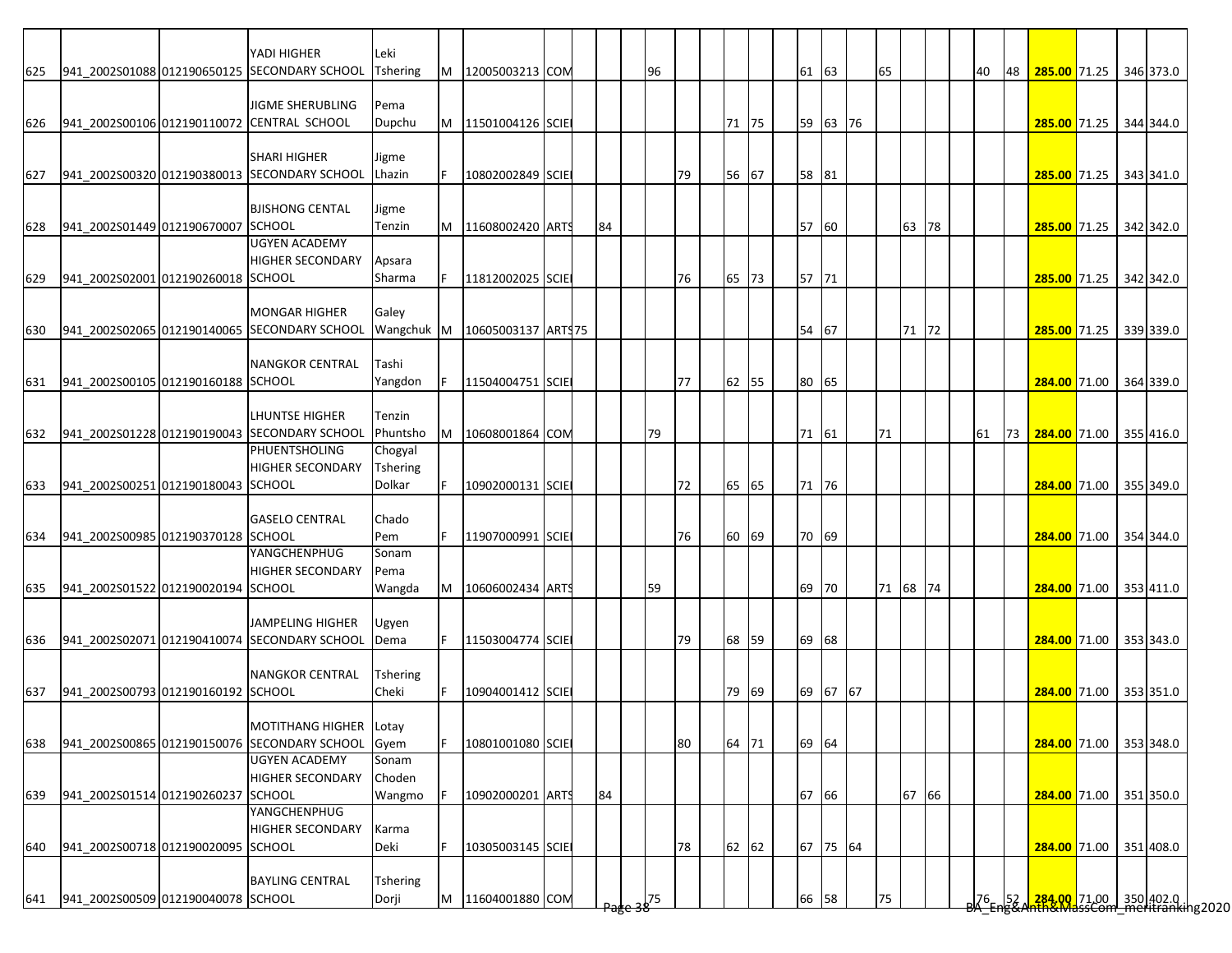|     |                                    | <b>GELEPHU HIGHER</b>                        | Kinden               |   |                        |  |    |    |    |       |    |       |          |    |          |  |    |     |                                                                                                 |  |           |
|-----|------------------------------------|----------------------------------------------|----------------------|---|------------------------|--|----|----|----|-------|----|-------|----------|----|----------|--|----|-----|-------------------------------------------------------------------------------------------------|--|-----------|
| 642 |                                    | 941_2002S00694 012190080074 SECONDARY SCHOOL | Dorji Zam            |   | 10910001049 SCIE       |  |    |    | 89 | 66 67 |    | 66 62 |          |    |          |  |    |     | 284.00 71.00 350 350.0                                                                          |  |           |
|     |                                    |                                              |                      |   |                        |  |    |    |    |       |    |       |          |    |          |  |    |     |                                                                                                 |  |           |
|     |                                    | <b>JAKAR HIGHER</b>                          | Sonam                |   |                        |  |    |    |    |       |    |       |          |    |          |  |    |     |                                                                                                 |  |           |
|     |                                    | 941_2002S00622 012190100011 SECONDARY SCHOOL | Phuntsho             | M | 10101000669 ARTS77     |  |    |    |    |       |    | 65 65 |          |    | 72 70    |  |    |     |                                                                                                 |  |           |
| 643 |                                    |                                              |                      |   |                        |  |    |    |    |       |    |       |          |    |          |  |    |     | 284.00 71.00                                                                                    |  | 349 349.0 |
|     |                                    |                                              |                      |   |                        |  |    |    |    |       |    |       |          |    |          |  |    |     |                                                                                                 |  |           |
|     |                                    | <b>BAJOTHANG HIGHER</b>                      | Tshewang             |   |                        |  |    |    |    |       |    |       |          |    |          |  |    |     |                                                                                                 |  |           |
| 644 |                                    | 941_2002S01563 012190030046 SECONDARY SCHOOL | Dorji                | M | 10801002007 COM        |  |    | 75 |    |       |    | 64 65 |          | 76 |          |  | 60 | 68  | 284.00 71.00                                                                                    |  | 348 408.0 |
|     |                                    |                                              |                      |   |                        |  |    |    |    |       |    |       |          |    |          |  |    |     |                                                                                                 |  |           |
|     |                                    | <b>MOTITHANG HIGHER</b>                      |                      |   |                        |  |    |    |    |       |    |       |          |    |          |  |    |     |                                                                                                 |  |           |
| 645 |                                    | 941 2002S01275 012190150110 SECONDARY SCHOOL | Leki Dema F          |   | 11701002861 COM        |  |    | 83 |    |       |    | 62 65 |          | 62 |          |  | 74 | 62  | 284.00 71.00 346 408.0                                                                          |  |           |
|     |                                    |                                              |                      |   |                        |  |    |    |    |       |    |       |          |    |          |  |    |     |                                                                                                 |  |           |
|     |                                    | <b>NANGKOR CENTRAL</b>                       | Deki                 |   |                        |  |    |    |    |       |    |       |          |    |          |  |    |     |                                                                                                 |  |           |
| 646 | 941 2002S01802 012190160088 SCHOOL |                                              | Yangzom              |   | 11512005543 COM        |  |    | 70 |    |       |    | 62 60 |          | 73 |          |  | 81 | 170 | 284.00 71.00                                                                                    |  | 346 416.0 |
|     |                                    |                                              |                      |   |                        |  |    |    |    |       |    |       |          |    |          |  |    |     |                                                                                                 |  |           |
|     |                                    | LHUNTSE HIGHER                               | Jigyel               |   |                        |  |    |    |    |       |    |       |          |    |          |  |    |     |                                                                                                 |  |           |
| 647 |                                    | 941 2002S00739 012190190012 SECONDARY SCHOOL | Namgyel              | M | 11508000290 SCIE       |  |    |    |    | 81 73 |    |       | 61 64 66 |    |          |  |    |     | 284.00 71.00 345 345.0                                                                          |  |           |
|     |                                    |                                              |                      |   |                        |  |    |    |    |       |    |       |          |    |          |  |    |     |                                                                                                 |  |           |
|     |                                    | DAMPHU CENTRAL                               | Tulasi               |   |                        |  |    |    |    |       |    |       |          |    |          |  |    |     |                                                                                                 |  |           |
| 648 | 941 2002S00407 012190060168 SCHOOL |                                              | Dungana              |   | 11803001333 ARTS80     |  |    |    |    |       | 59 | 65    |          |    | 67 72    |  |    |     | 284.00 71.00                                                                                    |  | 343 343.0 |
|     |                                    | UGYEN ACADEMY                                |                      |   |                        |  |    |    |    |       |    |       |          |    |          |  |    |     |                                                                                                 |  |           |
|     |                                    | <b>HIGHER SECONDARY</b>                      | Namgay               |   |                        |  |    |    |    |       |    |       |          |    |          |  |    |     |                                                                                                 |  |           |
| 649 | 941 2002S00298 012190260553 SCHOOL |                                              | Zangmo               |   | 11911000815 ARTS75     |  | 88 |    |    |       |    | 58 55 |          |    | 66       |  |    |     | 284.00 71.00 342 342.0                                                                          |  |           |
|     |                                    |                                              |                      |   |                        |  |    |    |    |       |    |       |          |    |          |  |    |     |                                                                                                 |  |           |
|     |                                    | <b>MOTITHANG HIGHER</b>                      | Tshenden             |   |                        |  |    |    |    |       |    |       |          |    |          |  |    |     |                                                                                                 |  |           |
| 650 |                                    | 941_2002S01328 012190150232 SECONDARY SCHOOL | Gyeltshen            | M | 11411003196 ART\$75 68 |  |    |    |    |       |    | 57 67 |          |    | 60 74    |  |    |     | 284.00 71.00                                                                                    |  | 341 401.0 |
|     |                                    |                                              |                      |   |                        |  |    |    |    |       |    |       |          |    |          |  |    |     |                                                                                                 |  |           |
|     |                                    | <b>DAMPHU CENTRAL</b>                        | Reena                |   |                        |  |    |    |    |       |    |       |          |    |          |  |    |     |                                                                                                 |  |           |
| 651 | 941 2002S01341 012190060122 SCHOOL |                                              | Ghalley              |   | 11203002385 COM        |  |    | 77 |    |       |    | 56 64 |          | 59 |          |  | 78 | 65  | 284.00 71.00 340 399.0                                                                          |  |           |
|     |                                    | YANGCHENPHUG                                 |                      |   |                        |  |    |    |    |       |    |       |          |    |          |  |    |     |                                                                                                 |  |           |
|     |                                    | <b>HIGHER SECONDARY</b>                      | Pema                 |   |                        |  |    |    |    |       |    |       |          |    |          |  |    |     |                                                                                                 |  |           |
| 652 | 941 2002S00922 012190020341 SCHOOL |                                              | Rabga                | M | 11410001158 COM        |  |    | 77 |    |       |    | 50 64 |          | 54 |          |  | 71 |     | 72 284.00 71.00 334 388.0                                                                       |  |           |
|     |                                    | PHUENTSHOLING                                |                      |   |                        |  |    |    |    |       |    |       |          |    |          |  |    |     |                                                                                                 |  |           |
|     |                                    | <b>HIGHER SECONDARY</b>                      | Ngawang              |   |                        |  |    |    |    |       |    |       |          |    |          |  |    |     |                                                                                                 |  |           |
| 653 | 941 2002S00667 012190180138 SCHOOL |                                              | Choden               |   | 10802001045 ARTS81     |  |    | 49 |    |       |    | 47 71 |          |    | 68 64    |  |    |     | 284.00 71.00 331 380.0                                                                          |  |           |
|     |                                    |                                              |                      |   |                        |  |    |    |    |       |    |       |          |    |          |  |    |     |                                                                                                 |  |           |
|     |                                    | <b>DAMPHU CENTRAL</b>                        |                      |   |                        |  |    |    |    |       |    |       |          |    |          |  |    |     |                                                                                                 |  |           |
| 654 | 941 2002S00927 012190060087        | <b>SCHOOL</b>                                | Leki Dema <b>I</b> F |   | 10311001576 COM        |  |    | 69 |    |       |    | 47 66 |          | 71 |          |  | 78 | 67  | 284.00 71.00 331 398.0                                                                          |  |           |
|     |                                    | YANGCHENPHUG                                 |                      |   |                        |  |    |    |    |       |    |       |          |    |          |  |    |     |                                                                                                 |  |           |
|     |                                    | <b>HIGHER SECONDARY</b>                      | Palden               |   |                        |  |    |    |    |       |    |       |          |    |          |  |    |     |                                                                                                 |  |           |
| 655 | 941_2002S00460 012190020259 SCHOOL |                                              | Zangpo               | M | 11704003928 ARTS75     |  |    |    |    |       |    | 42 70 |          |    | 71 68    |  |    |     | 284.00 71.00 326 326.0                                                                          |  |           |
|     |                                    |                                              |                      |   |                        |  |    |    |    |       |    |       |          |    |          |  |    |     |                                                                                                 |  |           |
|     |                                    | ZHEMGANG CENTRAL Cheki                       |                      |   |                        |  |    |    |    |       |    |       |          |    |          |  |    |     |                                                                                                 |  |           |
| 656 | 941_2002S01394 012190280116 SCHOOL |                                              | Dema                 |   | 12001000744 ARTS75     |  |    |    |    |       |    | 77 66 |          |    | 65 64    |  |    |     | 283.00 70.75                                                                                    |  | 360 347.0 |
|     |                                    | <b>DECHHENCHOELING</b>                       |                      |   |                        |  |    |    |    |       |    |       |          |    |          |  |    |     |                                                                                                 |  |           |
|     |                                    | HIGHER SECONDARY                             | Karma                |   |                        |  |    |    |    |       |    |       |          |    |          |  |    |     |                                                                                                 |  |           |
|     | 941 2002S00423 012190590017 SCHOOL |                                              |                      |   | 12007002178 ARTS       |  |    | 53 |    |       |    | 76 68 |          |    | 66 64 73 |  |    |     |                                                                                                 |  |           |
| 657 |                                    |                                              | Yangchen             |   |                        |  |    |    |    |       |    |       |          |    |          |  |    |     | 283.00 70.75                                                                                    |  | 359 400.0 |
|     |                                    | <b>DAMPHU CENTRAL</b>                        |                      |   |                        |  |    |    |    |       |    |       |          |    |          |  |    |     |                                                                                                 |  |           |
|     | 941 2002S01482 012190060112 SCHOOL |                                              | Devika               |   |                        |  |    |    |    |       |    |       |          |    |          |  |    |     |                                                                                                 |  |           |
| 658 |                                    |                                              | Kararia              |   | 11810002957 COM        |  |    | 61 |    |       |    | 76 64 |          | 70 |          |  |    |     | 73   70   <mark>-283.00  </mark> 70.75   359   414.0  <br>3A Eng&Anth&MassCom meritranking 2020 |  |           |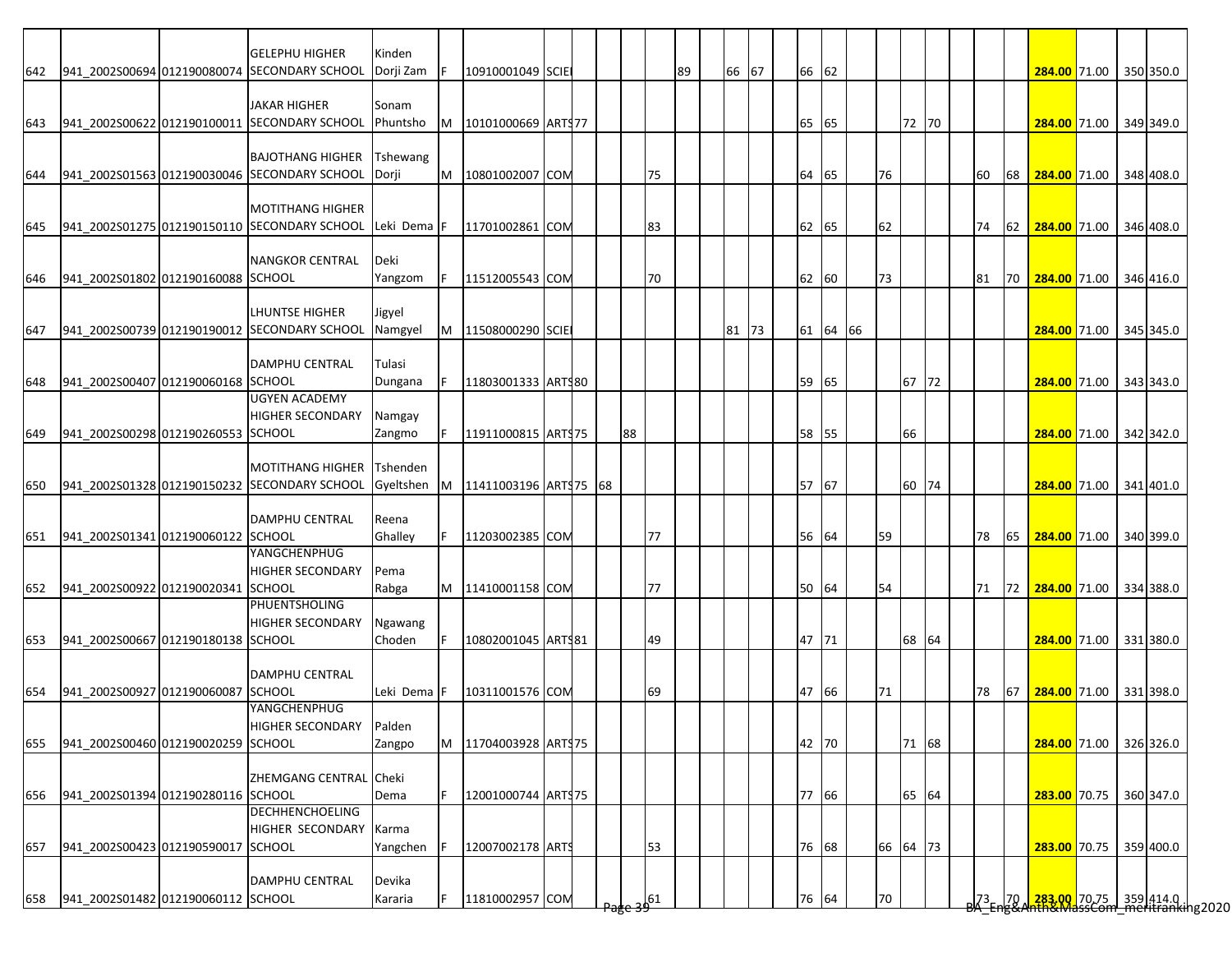|     |                                    | PUNAKHA CENTRAL                                  | <b>Tshering</b> |   |                    |  |                 |    |    |    |       |       |          |          |       |  |    |      |                        |                                                                       |           |
|-----|------------------------------------|--------------------------------------------------|-----------------|---|--------------------|--|-----------------|----|----|----|-------|-------|----------|----------|-------|--|----|------|------------------------|-----------------------------------------------------------------------|-----------|
|     | 941_2002S01052 012190200212 SCHOOL |                                                  | Yangden         |   | 11007000271 ARTS78 |  |                 |    |    |    |       | 72 64 |          |          | 68 69 |  |    |      | 283.00 70.75 355 351.0 |                                                                       |           |
| 659 |                                    | <b>PHUENTSHOLING</b>                             |                 |   |                    |  |                 |    |    |    |       |       |          |          |       |  |    |      |                        |                                                                       |           |
|     |                                    |                                                  |                 |   |                    |  |                 |    |    |    |       |       |          |          |       |  |    |      |                        |                                                                       |           |
|     |                                    | <b>HIGHER SECONDARY</b>                          | Norbu           |   |                    |  |                 |    |    |    |       |       |          |          |       |  |    |      |                        |                                                                       |           |
| 660 | 941 2002S01066 012190180078 SCHOOL |                                                  | Yangzom         |   | 10212000288 COM    |  |                 |    | 67 |    |       | 72 70 |          | 67       |       |  | 69 | 72 I | 283.00 70.75 355 417.0 |                                                                       |           |
|     |                                    |                                                  |                 |   |                    |  |                 |    |    |    |       |       |          |          |       |  |    |      |                        |                                                                       |           |
|     |                                    | <b>ORONG HIGHER</b>                              | Yangchen        |   |                    |  |                 |    |    |    |       |       |          |          |       |  |    |      |                        |                                                                       |           |
| 661 |                                    | 941_2002S01879 012190760067 SECONDARY SCHOOL     | Tshomo          | F | 11107006888 COM    |  |                 |    | 76 |    |       | 70 56 |          | 67       |       |  | 81 | 64   | 283.00 70.75 353 414.0 |                                                                       |           |
|     |                                    |                                                  |                 |   |                    |  |                 |    |    |    |       |       |          |          |       |  |    |      |                        |                                                                       |           |
|     |                                    | <b>SHERUBLING</b>                                | Sonam           |   |                    |  |                 |    |    |    |       |       |          |          |       |  |    |      |                        |                                                                       |           |
| 662 |                                    | 941 2002S01076 012190230019 CENTRAL SCHOOL       | Choki           |   | 11704003911 SCIE   |  |                 |    |    | 71 | 64 71 |       | 68 73 40 |          |       |  |    |      | 283.00 70.75 351 387.0 |                                                                       |           |
|     |                                    |                                                  |                 |   |                    |  |                 |    |    |    |       |       |          |          |       |  |    |      |                        |                                                                       |           |
|     |                                    |                                                  |                 |   |                    |  |                 |    |    |    |       |       |          |          |       |  |    |      |                        |                                                                       |           |
|     |                                    | <b>MOTITHANG HIGHER</b>                          | Lhawang         |   |                    |  |                 |    |    |    |       |       |          |          |       |  |    |      |                        |                                                                       |           |
| 663 |                                    | 941 2002S00080 012190150038 SECONDARY SCHOOL     | Choden          |   | 10603000007 SCIE   |  |                 |    |    | 76 | 76 70 | 68 61 |          |          |       |  |    |      | 283.00 70.75 351 351.0 |                                                                       |           |
|     |                                    |                                                  |                 |   |                    |  |                 |    |    |    |       |       |          |          |       |  |    |      |                        |                                                                       |           |
|     |                                    | <b>DAMPHU CENTRAL</b>                            | Rada            |   |                    |  |                 |    |    |    |       |       |          |          |       |  |    |      |                        |                                                                       |           |
| 664 | 941 2002S01112 012190060048 SCHOOL |                                                  | Wangchuk M      |   | 11903000018 SCIE   |  |                 |    |    |    | 74 75 |       | 67 67 65 |          |       |  |    |      | 283.00 70.75 350 348.0 |                                                                       |           |
|     |                                    |                                                  | Nima            |   |                    |  |                 |    |    |    |       |       |          |          |       |  |    |      |                        |                                                                       |           |
|     |                                    | <b>DRUKJEGANG HIGHER Tshering</b>                |                 |   |                    |  |                 |    |    |    |       |       |          |          |       |  |    |      |                        |                                                                       |           |
| 665 |                                    | 941_2002S02298 012190360030 SECONDARY SCHOOL     | Pradhan         | M | 11304001986 SCIE   |  |                 | 83 |    | 73 | 61 65 | 65 62 |          |          |       |  |    |      | 283.00 70.75           |                                                                       | 348 409.0 |
|     |                                    |                                                  | Samten          |   |                    |  |                 |    |    |    |       |       |          |          |       |  |    |      |                        |                                                                       |           |
|     |                                    | <b>BAYLING CENTRAL</b>                           | <b>Tshering</b> |   |                    |  |                 |    |    |    |       |       |          |          |       |  |    |      |                        |                                                                       |           |
|     |                                    |                                                  |                 |   |                    |  |                 |    |    |    |       |       |          |          |       |  |    |      |                        |                                                                       |           |
| 666 | 941 2002S01120 012190040167 SCHOOL |                                                  | Yezer           | M | 10305003016 SCIE   |  |                 |    |    |    | 79 69 |       | 65 55 80 |          |       |  |    |      | 283.00 70.75 348 348.0 |                                                                       |           |
|     |                                    |                                                  |                 |   |                    |  |                 |    |    |    |       |       |          |          |       |  |    |      |                        |                                                                       |           |
|     |                                    | <b>BJISHONG CENTAL</b>                           | Tshering        |   |                    |  |                 |    |    |    |       |       |          |          |       |  |    |      |                        |                                                                       |           |
| 667 | 941_2002S01858 012190670027 SCHOOL |                                                  | Yangchen        |   | 10401000580 ARTS   |  | 80              |    |    |    |       | 64 57 |          |          | 68 78 |  |    |      | 283.00 70.75           |                                                                       | 347 347.0 |
|     |                                    |                                                  |                 |   |                    |  |                 |    |    |    |       |       |          |          |       |  |    |      |                        |                                                                       |           |
|     |                                    | <b>SARPANG CENTRAL</b>                           | Tenzin          |   |                    |  |                 |    |    |    |       |       |          |          |       |  |    |      |                        |                                                                       |           |
| 668 | 941_2002S00511 012190490166 SCHOOL |                                                  | Wangmo          |   | 11312000763 SCIE   |  |                 |    |    | 69 | 67 78 |       | 63 69 54 |          |       |  |    |      | 283.00 70.75           |                                                                       | 346 400.0 |
|     |                                    | <b>UGYEN ACADEMY</b>                             |                 |   |                    |  |                 |    |    |    |       |       |          |          |       |  |    |      |                        |                                                                       |           |
|     |                                    | <b>HIGHER SECONDARY</b>                          | Kinzang         |   |                    |  |                 |    |    |    |       |       |          |          |       |  |    |      |                        |                                                                       |           |
|     | 941 2002S00713 012190260057 SCHOOL |                                                  | Dolma           |   | 12003001724 SCIE   |  |                 |    |    | 76 | 70 69 |       |          |          |       |  |    |      | 283.00 70.75 346 346.0 |                                                                       |           |
| 669 |                                    | <b>UGYEN ACADEMY</b>                             |                 |   |                    |  |                 |    |    |    |       | 63 68 |          |          |       |  |    |      |                        |                                                                       |           |
|     |                                    |                                                  |                 |   |                    |  |                 |    |    |    |       |       |          |          |       |  |    |      |                        |                                                                       |           |
|     |                                    | <b>HIGHER SECONDARY</b>                          | Roshna          |   |                    |  |                 |    |    |    |       |       |          |          |       |  |    |      |                        |                                                                       |           |
| 670 | 941_2002S01215 012190260064 SCHOOL |                                                  | Rai             |   | 11808000832 SCIE   |  |                 |    |    |    | 74 70 |       | 63 58 81 |          |       |  |    |      | 283.00 70.75 346 346.0 |                                                                       |           |
|     |                                    |                                                  |                 |   |                    |  |                 |    |    |    |       |       |          |          |       |  |    |      |                        |                                                                       |           |
|     |                                    | <b>JAMPELING HIGHER</b>                          | Lhamo           |   |                    |  |                 |    |    |    |       |       |          |          |       |  |    |      |                        |                                                                       |           |
| 671 |                                    | 941 2002S00765 012190410093 SECONDARY SCHOOL     | Euden           |   | 11507001812 ARTS   |  |                 |    |    |    |       | 62    | 68       | 71 73 71 |       |  |    |      | 283.00 70.75 345 345.0 |                                                                       |           |
|     |                                    |                                                  |                 |   |                    |  |                 |    |    |    |       |       |          |          |       |  |    |      |                        |                                                                       |           |
|     |                                    | MOTITHANG HIGHER Tenzin                          |                 |   |                    |  |                 |    |    |    |       |       |          |          |       |  |    |      |                        |                                                                       |           |
|     |                                    | 672 941 2002S00524 012190150104 SECONDARY SCHOOL | Tamang          | M | 11805002477 COM    |  |                 |    | 81 |    |       | 61 59 |          | 53       |       |  | 82 | 59   | 283.00 70.75 344 395.0 |                                                                       |           |
|     |                                    |                                                  |                 |   |                    |  |                 |    |    |    |       |       |          |          |       |  |    |      |                        |                                                                       |           |
|     |                                    |                                                  | Ram             |   |                    |  |                 |    |    |    |       |       |          |          |       |  |    |      |                        |                                                                       |           |
|     |                                    | <b>DAMPHU CENTRAL</b>                            | Chandra         |   |                    |  |                 |    |    |    |       |       |          |          |       |  |    |      |                        |                                                                       |           |
| 673 | 941 2002S00365 012190060218 SCHOOL |                                                  | Monger          | M | 11305001226 ARTS   |  | 80              |    |    |    |       | 58 56 |          | 73 73 74 |       |  |    |      | 283.00 70.75 341 414.0 |                                                                       |           |
|     |                                    |                                                  | Phuntsho        |   |                    |  |                 |    |    |    |       |       |          |          |       |  |    |      |                        |                                                                       |           |
|     |                                    | <b>MONGAR HIGHER</b>                             | Norbu           |   |                    |  |                 |    |    |    |       |       |          |          |       |  |    |      |                        |                                                                       |           |
| 674 |                                    | 941 2002S02276 012190140098 SECONDARY SCHOOL     | Wangdi          | M | 10902001271 COM    |  |                 |    | 70 |    |       | 58 65 |          | 75       |       |  | 73 | 61   | 283.00 70.75           |                                                                       | 341 402.0 |
|     |                                    | YANGCHENPHUG                                     |                 |   |                    |  |                 |    |    |    |       |       |          |          |       |  |    |      |                        |                                                                       |           |
|     |                                    | <b>HIGHER SECONDARY</b>                          | Ugyen           |   |                    |  |                 |    |    |    |       |       |          |          |       |  |    |      |                        |                                                                       |           |
| 675 | 941 2002S01829 012190020169 SCHOOL |                                                  | Thinley         | M | 11405000487 SCIE   |  |                 |    |    |    | 73 73 |       | 43 68 69 |          |       |  |    |      |                        |                                                                       |           |
|     |                                    |                                                  |                 |   |                    |  | <del>rage</del> |    |    |    |       |       |          |          |       |  |    |      |                        | <mark>283.00 70.75 326</mark> 326.0  <br>Ath&MassCom meritranking2020 |           |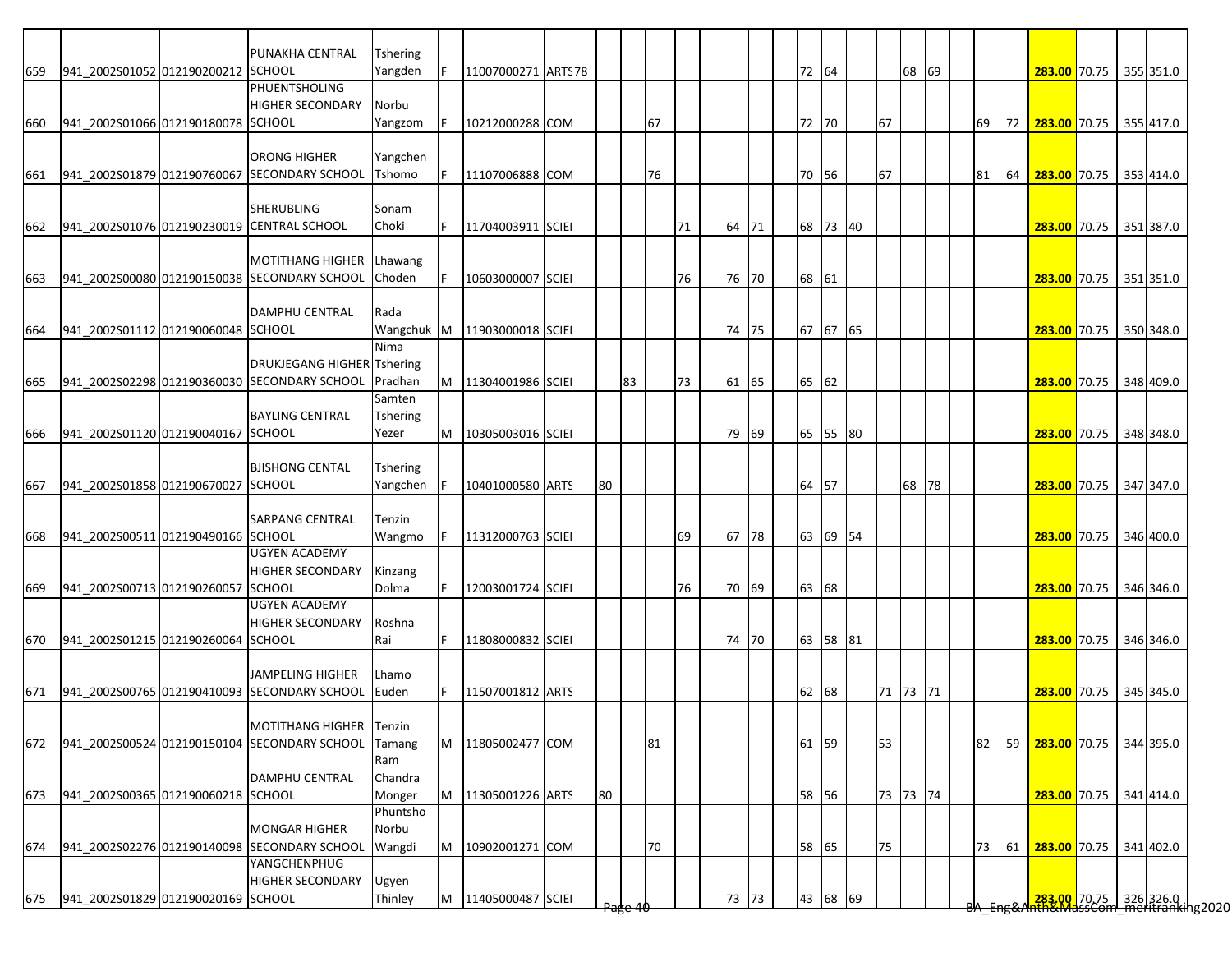|     |                                        | <b>NANGKOR CENTRAL</b>                       | Chejung          |   |                                 |  |      |    |    |       |       |          |          |       |  |  |                                                          |  |           |
|-----|----------------------------------------|----------------------------------------------|------------------|---|---------------------------------|--|------|----|----|-------|-------|----------|----------|-------|--|--|----------------------------------------------------------|--|-----------|
| 676 | 941 2002S00828 012190160165 SCHOOL     |                                              | Norbu            | M | 10901000049 SCIE                |  |      |    | 70 | 62 67 | 80 65 |          |          |       |  |  | 282.00 70.50 362 344.0                                   |  |           |
|     |                                        |                                              | Sangay           |   |                                 |  |      |    |    |       |       |          |          |       |  |  |                                                          |  |           |
| 677 | 941 2002S01674 012191390154            |                                              | Tshering         | M | 10103000312 ART\$73             |  |      | 60 |    |       | 79    | 60       |          | 70 70 |  |  | 282.00 70.50 361 412.0                                   |  |           |
|     |                                        |                                              |                  |   |                                 |  |      |    |    |       |       |          |          |       |  |  |                                                          |  |           |
|     |                                        | <b>MONGAR HIGHER</b>                         | <b>Tshering</b>  |   |                                 |  |      |    |    |       |       |          |          |       |  |  |                                                          |  |           |
| 678 |                                        | 941_2002S01823 012190140164 SECONDARY SCHOOL | Wangchuk M       |   | 10715000681 SCIE                |  |      |    | 76 | 59 55 | 78 69 |          |          |       |  |  | 282.00 70.50 360 337.0                                   |  |           |
|     |                                        |                                              |                  |   |                                 |  |      |    |    |       |       |          |          |       |  |  |                                                          |  |           |
|     |                                        | <b>RANJUNG CENTRAL</b>                       | Namgay           |   |                                 |  |      |    |    |       |       |          |          |       |  |  |                                                          |  |           |
| 679 | 941 2002S01948 012190210026 SCHOOL     | YANGCHENPHUG                                 | Wangmo<br>Tandin |   | 11504004721 SCIE                |  |      |    | 81 | 68 67 | 78 55 |          |          |       |  |  | 282.00 70.50 360 349.0                                   |  |           |
|     |                                        | <b>HIGHER SECONDARY</b>                      | Wangmo           |   |                                 |  |      |    |    |       |       |          |          |       |  |  |                                                          |  |           |
| 680 | 941 2002S01389 012190020028 SCHOOL     |                                              | Dorji            |   | 11410006130 SCIE                |  |      |    | 80 | 59 58 |       | 76 67 47 |          |       |  |  | 282.00 70.50 358 387.0                                   |  |           |
|     |                                        |                                              |                  |   |                                 |  |      |    |    |       |       |          |          |       |  |  |                                                          |  |           |
|     |                                        | <b>ORONG HIGHER</b>                          | Tempa            |   |                                 |  |      |    |    |       |       |          |          |       |  |  |                                                          |  |           |
| 681 |                                        | 941_2002S02232 012190760017 SECONDARY SCHOOL | Gyeltshen        | M | 11102006336 SCIE                |  |      |    |    | 67 69 |       | 76 61 76 |          |       |  |  | 282.00 70.50 358 349.0                                   |  |           |
|     |                                        |                                              |                  |   |                                 |  |      |    |    |       |       |          |          |       |  |  |                                                          |  |           |
|     |                                        | <b>GELEPHU HIGHER</b>                        | Dorji            |   |                                 |  |      |    |    |       |       |          |          |       |  |  |                                                          |  |           |
| 682 |                                        | 941_2002S00568 012190080069 SECONDARY SCHOOL | Lhaden           |   | 10707002007 SCIE                |  |      |    | 76 | 61 66 | 75 65 |          |          |       |  |  | 282.00 70.50                                             |  | 357 343.0 |
|     |                                        |                                              |                  |   |                                 |  |      |    |    |       |       |          |          |       |  |  |                                                          |  |           |
|     |                                        | <b>SHERUBLING</b>                            |                  |   |                                 |  |      |    |    |       |       |          |          |       |  |  |                                                          |  |           |
| 683 |                                        | 941_2002S01358 012190230123 CENTRAL SCHOOL   |                  |   | Phub Dorji M   10807001248 ARTS |  |      |    |    |       | 73 59 |          | 81 67 69 |       |  |  | 282.00 70.50 355 349.0                                   |  |           |
|     |                                        | <b>DRAMETSE CENTRAL</b>                      | Ugyen            |   |                                 |  |      |    |    |       |       |          |          |       |  |  |                                                          |  |           |
| 684 | 941 2002S00387 012190660043 SCHOOL     |                                              | Singye           | M | 10703003384 ARTS                |  | 81   |    |    |       | 72 56 |          | 73 69 67 |       |  |  | 282.00 70.50 354 418.0                                   |  |           |
|     |                                        |                                              |                  |   |                                 |  |      |    |    |       |       |          |          |       |  |  |                                                          |  |           |
|     |                                        | <b>BJISHONG CENTAL</b>                       | Chencho          |   |                                 |  |      |    |    |       |       |          |          |       |  |  |                                                          |  |           |
| 685 | 941_2002S00602 012190670002 SCHOOL     |                                              | Lhamo            |   | 11102001210 ARTS                |  | 85   | 71 |    |       | 69 57 |          |          | 65 69 |  |  | 282.00 70.50 351 416.0                                   |  |           |
|     |                                        |                                              |                  |   |                                 |  |      |    |    |       |       |          |          |       |  |  |                                                          |  |           |
|     |                                        | <b>SAMTSE HIGHER</b>                         | Tshering         |   |                                 |  |      |    |    |       |       |          |          |       |  |  |                                                          |  |           |
| 686 |                                        | 941 2002S01542 012190240039 SECONDARY SCHOOL | Dendup           | M | 11501001217 SCIE                |  |      |    | 73 | 64 55 |       | 68 77 25 |          |       |  |  | 282.00 70.50 350 362.0                                   |  |           |
|     |                                        |                                              |                  |   |                                 |  |      |    |    |       |       |          |          |       |  |  |                                                          |  |           |
|     |                                        | <b>DRUKGYEL CENTRAL</b>                      | Karma<br>Tshokey | F | 11514000918 SCIE                |  |      |    |    |       | 67 67 |          |          |       |  |  |                                                          |  |           |
| 687 | 941 2002S01244 012190070043 SCHOOL     |                                              |                  |   |                                 |  |      |    | 74 | 55 74 |       |          |          |       |  |  | 282.00 70.50 349 337.0                                   |  |           |
|     |                                        |                                              | Jigdra           |   |                                 |  |      |    |    |       |       |          |          |       |  |  |                                                          |  |           |
| 688 | 941 2002S00929 012191390006            |                                              | Phuntsho         | M | 10810000270 SCIE                |  |      |    |    | 73 77 |       | 67 60 72 |          |       |  |  | 282.00 70.50 349 349.0                                   |  |           |
|     |                                        |                                              |                  |   |                                 |  |      |    |    |       |       |          |          |       |  |  |                                                          |  |           |
|     |                                        |                                              | Rinchen          |   |                                 |  |      |    |    |       |       |          |          |       |  |  |                                                          |  |           |
| 689 | 941 2002S01032 012191390090            |                                              | Choden           |   | 11512006622 SCIE                |  |      |    | 73 | 58 65 | 66 78 |          |          |       |  |  | 282.00 70.50 348 340.0                                   |  |           |
|     |                                        | PHUENTSHOLING                                |                  |   |                                 |  |      |    |    |       |       |          |          |       |  |  |                                                          |  |           |
|     |                                        | <b>HIGHER SECONDARY</b>                      | <b>Tshering</b>  |   |                                 |  |      |    |    |       |       |          |          |       |  |  |                                                          |  |           |
| 690 | 941 2002S01145 012190180027 SCHOOL     |                                              | Yangzom          |   | 11201003326 SCIE                |  |      |    |    | 72 64 |       | 66 64 80 |          |       |  |  | 282.00 70.50                                             |  | 348 346.0 |
|     |                                        |                                              |                  |   |                                 |  |      |    |    |       |       |          |          |       |  |  |                                                          |  |           |
|     |                                        | <b>DRUKGYEL CENTRAL</b>                      |                  |   |                                 |  |      |    |    |       |       |          |          |       |  |  |                                                          |  |           |
| 691 | 941 2002S00893 012190070023 SCHOOL     | YANGCHENPHUG                                 | Nima             | M | 10801002493 SCIE                |  |      |    |    | 68 76 |       | 66 62 76 |          |       |  |  | 282.00 70.50                                             |  | 348 348.0 |
|     |                                        | <b>HIGHER SECONDARY</b>                      | Sangay           |   |                                 |  |      |    |    |       |       |          |          |       |  |  |                                                          |  |           |
|     | 692 941_2002S01774 012190020224 SCHOOL |                                              | Tenzin           | M | 11502001543 ARTS                |  | 78   |    |    |       | 64 61 |          | 69 68 74 |       |  |  | 282.00 70.50 346 414.0  <br>hth&MassCom meritranking2020 |  |           |
|     |                                        |                                              |                  |   |                                 |  | rage |    |    |       |       |          |          |       |  |  |                                                          |  |           |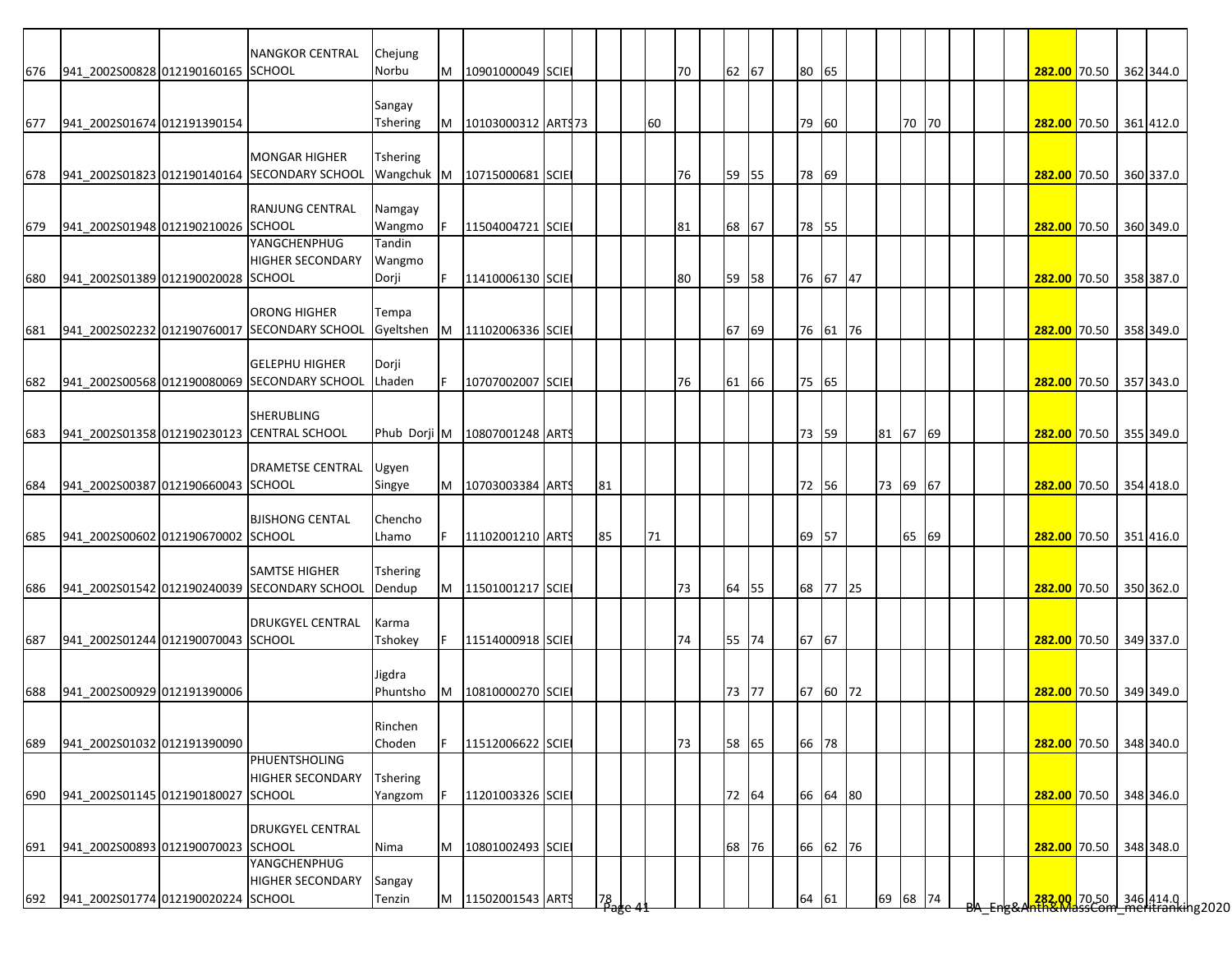|     |                                    |                                    | YANGCHENPHUG<br>HIGHER SECONDARY                                                       | Tashi            |     |                      |  |    |    |    |    |       |    |       |          |    |          |  |    |      |                        |  |           |
|-----|------------------------------------|------------------------------------|----------------------------------------------------------------------------------------|------------------|-----|----------------------|--|----|----|----|----|-------|----|-------|----------|----|----------|--|----|------|------------------------|--|-----------|
| 693 | 941 2002S00759 012190020286 SCHOOL |                                    |                                                                                        | Yangden          | IF. | 10207002010 ART\$82  |  |    |    |    |    |       | 64 | 61    |          |    | 54 70 69 |  |    |      | 282.00 70.50 346 400.0 |  |           |
|     |                                    |                                    | <b>GELEPHU HIGHER</b>                                                                  | Kezang           |     |                      |  |    |    |    |    |       |    |       |          |    |          |  |    |      |                        |  |           |
| 694 |                                    |                                    | 941 2002S00147 012190080073 SECONDARY SCHOOL                                           | Choden           |     | 12004003754 SCIE     |  |    |    |    | 82 | 61 72 |    | 64 64 |          |    |          |  |    |      | 282.00 70.50 346 343.0 |  |           |
|     |                                    |                                    |                                                                                        |                  |     |                      |  |    |    |    |    |       |    |       |          |    |          |  |    |      |                        |  |           |
|     |                                    |                                    | <b>WANGBAMA</b>                                                                        | Tandin           |     |                      |  |    |    |    |    |       |    |       |          |    |          |  |    |      |                        |  |           |
| 695 |                                    |                                    | 941_2002S01221 012191290029 CENTRAL SCHOOL                                             | Bidha            | F.  | 11403000078 ARTS     |  |    |    |    |    |       | 63 | 62    |          |    | 68 71 81 |  |    |      | 282.00 70.50 345 345.0 |  |           |
|     |                                    |                                    | <b>BJISHONG CENTAL</b>                                                                 | Nishan           |     |                      |  |    |    |    |    |       |    |       |          |    |          |  |    |      |                        |  |           |
| 696 | 941 2002S01641 012190670016 SCHOOL |                                    |                                                                                        | Ghalley          |     | M 11204000882 ARTS   |  | 81 |    |    |    |       |    | 63 60 |          |    | 69 72    |  |    |      | 282.00 70.50 345 345.0 |  |           |
|     |                                    |                                    |                                                                                        |                  |     |                      |  |    |    |    |    |       |    |       |          |    |          |  |    |      |                        |  |           |
|     |                                    |                                    | <b>PAKSHIKHA CENTRAL</b>                                                               |                  |     |                      |  |    |    |    |    |       |    |       |          |    |          |  |    |      |                        |  |           |
| 697 | 941 2002S01462 012191060026 SCHOOL |                                    |                                                                                        | Robin Rai        | IM. | 10209002718 ARTS     |  |    |    |    |    |       |    | 63 60 |          |    | 85 68 69 |  |    |      | 282.00 70.50 345 345.0 |  |           |
|     |                                    |                                    | <b>GASELO CENTRAL</b>                                                                  | Radhika          |     |                      |  |    |    |    |    |       |    |       |          |    |          |  |    |      |                        |  |           |
| 698 | 941_2002S00663 012190370131 SCHOOL |                                    |                                                                                        | Mongar           |     | 11810003353 SCIE     |  |    |    |    |    | 68 67 |    |       | 63 62 85 |    |          |  |    |      | 282.00 70.50 345 345.0 |  |           |
|     |                                    |                                    |                                                                                        |                  |     |                      |  |    |    |    |    |       |    |       |          |    |          |  |    |      |                        |  |           |
|     |                                    |                                    | <b>DAMPHU CENTRAL</b>                                                                  | Hari Prasad      |     |                      |  |    |    |    |    |       |    |       |          |    |          |  |    |      |                        |  |           |
| 699 | 941 2002S00219 012190060007 SCHOOL |                                    |                                                                                        | Acharja          | M   | 11308001973 SCIE     |  |    |    |    |    | 81 76 |    |       | 63 60 65 |    |          |  |    |      | 282.00 70.50 345 345.0 |  |           |
|     |                                    |                                    |                                                                                        |                  |     |                      |  |    |    |    |    |       |    |       |          |    |          |  |    |      |                        |  |           |
|     |                                    |                                    | <b>NANGKOR CENTRAL</b>                                                                 | Ugyen            |     |                      |  |    |    |    |    |       |    |       |          |    |          |  |    |      |                        |  |           |
| 700 | 941_2002S01503 012190160197 SCHOOL |                                    |                                                                                        | Dendup<br>Deo    |     | M   10905001782 SCIE |  |    |    |    | 74 | 66 70 |    | 62 72 |          |    |          |  |    |      | 282.00 70.50 344 344.0 |  |           |
|     |                                    |                                    | <b>DAMPHU CENTRAL</b>                                                                  | Bahadur          |     |                      |  |    |    |    |    |       |    |       |          |    |          |  |    |      |                        |  |           |
| 701 | 941 2002S02335 012190060006 SCHOOL |                                    |                                                                                        | Limbu            |     | M 11809001803 SCIE   |  |    |    |    |    | 71 77 |    |       | 61 66 68 |    |          |  |    |      | 282.00 70.50 343 343.0 |  |           |
|     |                                    |                                    | <b>UGYEN ACADEMY</b>                                                                   |                  |     |                      |  |    |    |    |    |       |    |       |          |    |          |  |    |      |                        |  |           |
|     |                                    |                                    | <b>HIGHER SECONDARY</b>                                                                | Sangay           |     |                      |  |    |    |    |    |       |    |       |          |    |          |  |    |      |                        |  |           |
| 702 | 941_2002S00727 012190260011 SCHOOL |                                    |                                                                                        | Choden           | F   | 10203002416 SCIE     |  |    |    |    |    | 76 74 |    |       | 61 63 69 |    |          |  |    |      | 282.00 70.50 343 343.0 |  |           |
|     |                                    |                                    |                                                                                        |                  |     |                      |  |    |    |    |    |       |    |       |          |    |          |  |    |      |                        |  |           |
| 703 |                                    |                                    | <b>DRUKJEGANG HIGHER Suran</b><br>941 2002S00592 012190360041 SECONDARY SCHOOL Pradhan |                  |     | M   10311001449 SCIE |  |    | 84 |    | 75 | 56 59 |    | 61 62 |          |    |          |  |    |      | 282.00 70.50 343 397.0 |  |           |
|     |                                    |                                    |                                                                                        |                  |     |                      |  |    |    |    |    |       |    |       |          |    |          |  |    |      |                        |  |           |
|     |                                    |                                    | <b>DAMPHU CENTRAL</b>                                                                  | Phuntsho         |     |                      |  |    |    |    |    |       |    |       |          |    |          |  |    |      |                        |  |           |
| 704 | 941 2002S00175 012190060119 SCHOOL |                                    |                                                                                        | Seldon           | F   | 11312001844 COM      |  |    |    | 64 |    |       | 60 | 69    |          | 72 |          |  | 72 | 69   | 282.00 70.50 342 406.0 |  |           |
|     |                                    |                                    |                                                                                        |                  |     |                      |  |    |    |    |    |       |    |       |          |    |          |  |    |      |                        |  |           |
|     |                                    |                                    | <b>DRUKGYEL CENTRAL</b>                                                                | Sonam            |     |                      |  |    |    |    |    |       |    |       |          |    |          |  |    |      |                        |  |           |
| 705 | 941 2002S01274 012190070102 SCHOOL |                                    |                                                                                        | Zangpo           |     | M 11605000844 COM    |  |    |    | 79 |    |       |    | 58 69 |          | 60 |          |  | 74 | 60 I | 282.00 70.50 340 400.0 |  |           |
|     |                                    |                                    | MOTITHANG HIGHER Dechen                                                                |                  |     |                      |  |    |    |    |    |       |    |       |          |    |          |  |    |      |                        |  |           |
| 706 |                                    |                                    | 941_2002S00308 012190150071 SECONDARY SCHOOL                                           | Chenzom          |     | 12005000578 SCIE     |  |    |    |    | 84 | 67 61 |    | 58 70 |          |    |          |  |    |      | 282.00 70.50 340 340.0 |  |           |
|     |                                    |                                    | <b>UGYEN ACADEMY</b>                                                                   |                  |     |                      |  |    |    |    |    |       |    |       |          |    |          |  |    |      |                        |  |           |
|     |                                    |                                    | <b>HIGHER SECONDARY</b>                                                                | Dawa             |     |                      |  |    |    |    |    |       |    |       |          |    |          |  |    |      |                        |  |           |
| 707 | 941 2002S00917 012190260279 SCHOOL |                                    |                                                                                        | Lham             |     | 11907000360 ARTS78   |  |    | 88 |    |    |       |    | 57 56 |          |    | 53 60    |  |    |      | 282.00 70.50 339 392.0 |  |           |
|     |                                    |                                    |                                                                                        |                  |     |                      |  |    |    |    |    |       |    |       |          |    |          |  |    |      |                        |  |           |
|     | 941_2002S01880 012190160119 SCHOOL |                                    | <b>NANGKOR CENTRAL</b>                                                                 | Tashi            | F   |                      |  |    |    |    |    |       |    |       |          |    |          |  |    |      |                        |  |           |
| 708 |                                    |                                    | YANGCHENPHUG                                                                           | Yangzom<br>Chimi |     | 11503002795 COM      |  |    |    | 86 |    |       | 55 | 58    |          | 51 |          |  | 83 | 49   | 282.00 70.50           |  | 337 382.0 |
|     |                                    |                                    | <b>HIGHER SECONDARY</b>                                                                | Seldon           |     |                      |  |    |    |    |    |       |    |       |          |    |          |  |    |      |                        |  |           |
| 709 |                                    | 941 2002S00863 012190020126 SCHOOL |                                                                                        | Burathoki        |     | 11103001087 SCIE     |  |    |    |    | 76 | 71 71 |    | 53 64 |          |    |          |  |    |      |                        |  |           |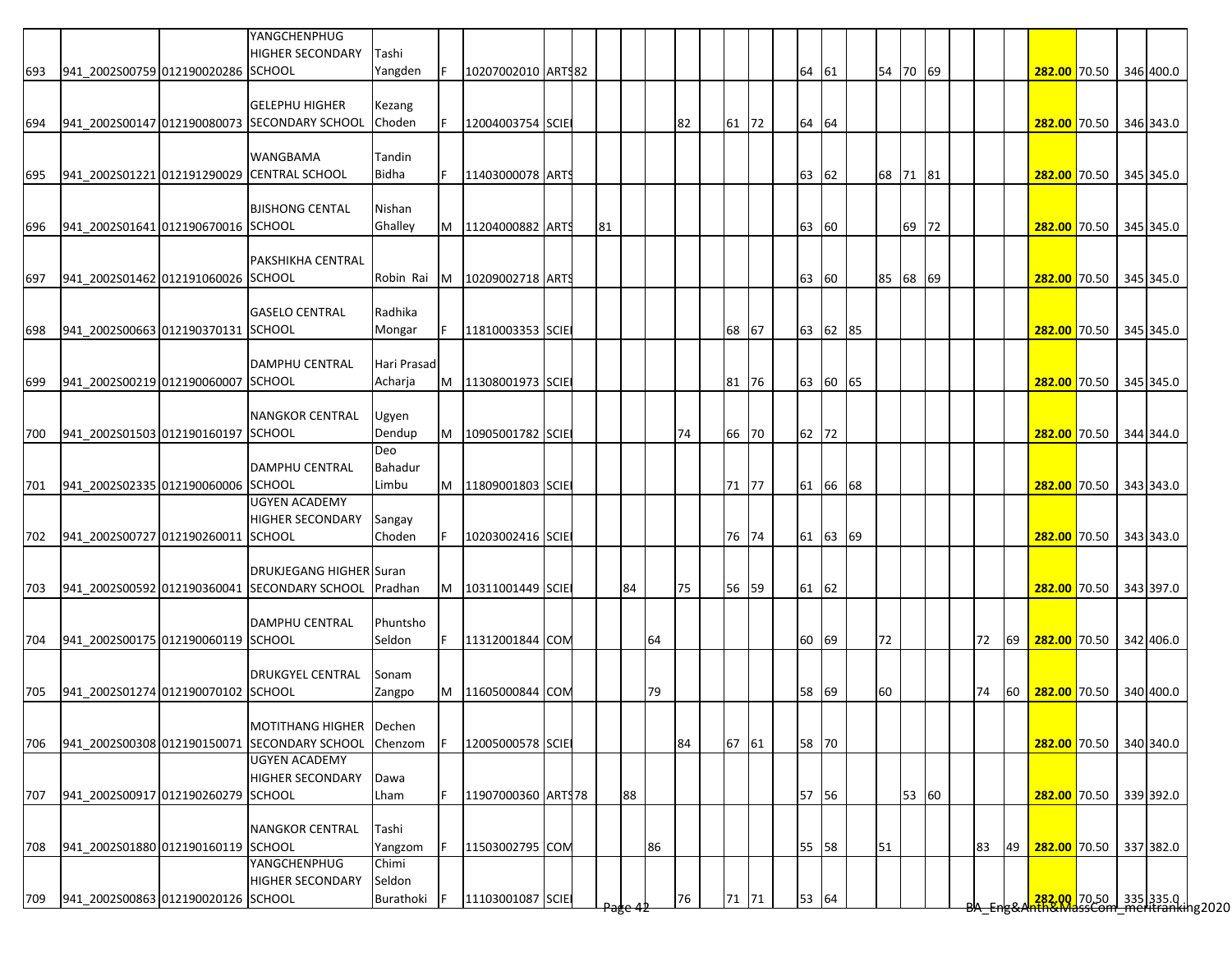|     |                                        |                                                                     | Kelzang              |   |                    |  |    |    |    |       |    |          |          |    |          |  |    |    |                           |  |                                                                         |
|-----|----------------------------------------|---------------------------------------------------------------------|----------------------|---|--------------------|--|----|----|----|-------|----|----------|----------|----|----------|--|----|----|---------------------------|--|-------------------------------------------------------------------------|
| 710 |                                        | <b>SHARI HIGHER</b><br>941 2002S01268 012190380041 SECONDARY SCHOOL | Namgyel<br>Gyeltshen | M | 11407001548 COM    |  |    | 66 |    |       |    | 52 77    |          | 65 |          |  | 59 | 74 | 282.00 70.50 334 393.0    |  |                                                                         |
|     |                                        |                                                                     |                      |   |                    |  |    |    |    |       |    |          |          |    |          |  |    |    |                           |  |                                                                         |
|     |                                        | <b>LHUNTSE HIGHER</b>                                               | Tshewang             |   |                    |  |    |    |    |       |    |          |          |    |          |  |    |    |                           |  |                                                                         |
| 711 |                                        | 941_2002S01757 012190190019 SECONDARY SCHOOL<br>YANGCHENPHUG        | Gyeltshen            | M | 10602000219 SCIE   |  |    |    |    | 71 75 |    |          | 79 56 61 |    |          |  |    |    | 281.00 70.25              |  | 360 342.0                                                               |
|     |                                        | <b>HIGHER SECONDARY</b>                                             | <b>Tshering</b>      |   |                    |  |    |    |    |       |    |          |          |    |          |  |    |    |                           |  |                                                                         |
|     | 712 941 2002S01495 012190020112 SCHOOL |                                                                     | Lhamo                |   | 11510004624 SCIE   |  |    |    | 72 | 61 62 |    |          | 77 70 37 |    |          |  |    |    | 281.00 70.25 358 379.0    |  |                                                                         |
|     |                                        |                                                                     |                      |   |                    |  |    |    |    |       |    |          |          |    |          |  |    |    |                           |  |                                                                         |
|     |                                        | Rangjung Central                                                    | Kezang               |   |                    |  |    |    |    |       |    |          |          |    |          |  |    |    |                           |  |                                                                         |
| 713 | 941 2002S00001                         | School                                                              | Sherab               | M | 11107004465 ARTS   |  |    |    |    |       |    | 76 56    |          |    | 69 72 77 |  |    |    | 281.00 70.25 357 350.0    |  |                                                                         |
|     |                                        |                                                                     |                      |   |                    |  |    |    |    |       |    |          |          |    |          |  |    |    |                           |  |                                                                         |
| 714 | 941 2002S02193 012190040107 SCHOOL     | <b>BAYLING CENTRAL</b>                                              | Kezang<br>Yuden      |   | 10603001439 ARTS   |  | 76 | 57 |    |       |    | 75 71    |          |    | 59 54    |  |    |    | 281.00 70.25              |  | 356 392.0                                                               |
|     |                                        |                                                                     |                      |   |                    |  |    |    |    |       |    |          |          |    |          |  |    |    |                           |  |                                                                         |
|     |                                        | <b>DASHIDING HIGHER</b>                                             | Kuenzang             |   |                    |  |    |    |    |       |    |          |          |    |          |  |    |    |                           |  |                                                                         |
| 715 |                                        | 941 2002S01655 012190930072 SECONDARY SCHOOL                        | Choden               |   | 11505005269 COM    |  |    | 80 |    |       |    | 74 68    |          | 59 |          |  | 54 | 57 | 281.00 70.25 355 392.0    |  |                                                                         |
|     |                                        |                                                                     |                      |   |                    |  |    |    |    |       |    |          |          |    |          |  |    |    |                           |  |                                                                         |
|     |                                        | ZHEMGANG CENTRAL Deki                                               |                      |   |                    |  |    |    |    |       |    |          |          |    |          |  |    |    |                           |  |                                                                         |
| 716 | 941_2002S01728 012190280085 SCHOOL     | <b>DECHHENCHOELING</b>                                              | Choden               |   | 11702000709 ARTS   |  |    | 68 |    |       |    | 72 60    |          |    | 75 70 74 |  |    |    | 281.00 70.25              |  | 353 419.0                                                               |
|     |                                        | <b>HIGHER SECONDARY</b>                                             | Sonam                |   |                    |  |    |    |    |       |    |          |          |    |          |  |    |    |                           |  |                                                                         |
| 717 | 941 2002S00479 012190590025 SCHOOL     |                                                                     | Zam                  |   | 10801001276 ARTS   |  |    |    |    |       |    | 72 59    |          |    | 70 71 79 |  |    |    | 281.00 70.25              |  | 353 351.0                                                               |
|     |                                        |                                                                     |                      |   |                    |  |    |    |    |       |    |          |          |    |          |  |    |    |                           |  |                                                                         |
|     |                                        | <b>JIGME SHERUBLING</b>                                             | Karma                |   |                    |  |    |    |    |       |    |          |          |    |          |  |    |    |                           |  |                                                                         |
| 718 |                                        | 941_2002S00327 012190110020 CENTRAL SCHOOL                          | Wangda               | M | 11510004395 SCIE   |  |    |    |    | 78 67 |    |          | 72 64 63 |    |          |  |    |    | 281.00 70.25              |  | 353 344.0                                                               |
|     |                                        |                                                                     |                      |   |                    |  |    |    |    |       |    |          |          |    |          |  |    |    |                           |  |                                                                         |
|     |                                        | ZHEMGANG CENTRAL Sangay                                             |                      |   |                    |  |    |    |    |       |    |          |          |    |          |  |    |    |                           |  |                                                                         |
| 719 | 941_2002S00829 012190280078 SCHOOL     |                                                                     | Phuntsho             | M | 12004003121 ARTS   |  |    | 53 |    |       |    | 70 60    |          |    | 70 75 76 |  |    |    | 281.00 70.25 351 404.0    |  |                                                                         |
|     |                                        | <b>JIGME SHERUBLING</b>                                             | Tshering             |   |                    |  |    |    |    |       |    |          |          |    |          |  |    |    |                           |  |                                                                         |
| 720 |                                        | 941 2002S00260 012190110057 CENTRAL SCHOOL                          | Pelzom               |   | 11503006590 SCIE   |  |    |    |    | 78 73 |    |          | 70 60 67 |    |          |  |    |    | 281.00 70.25 351 348.0    |  |                                                                         |
|     |                                        |                                                                     |                      |   |                    |  |    |    |    |       |    |          |          |    |          |  |    |    |                           |  |                                                                         |
|     |                                        | RANJUNG CENTRAL                                                     | Kinzang              |   |                    |  |    |    |    |       |    |          |          |    |          |  |    |    |                           |  |                                                                         |
|     | 721 941_2002S01063 012190210120 SCHOOL |                                                                     | Dorji                | M | 11513004695 ARTS77 |  |    |    |    |       |    | 69 61    |          |    | 64 74    |  |    |    | 281.00 70.25 350 345.0    |  |                                                                         |
|     |                                        | YANGCHENPHUG<br><b>HIGHER SECONDARY</b>                             | Nima                 |   |                    |  |    |    |    |       |    |          |          |    |          |  |    |    |                           |  |                                                                         |
| 722 | 941 2002S00674 012190020439 SCHOOL     |                                                                     | Zangmo               |   | 12001001772 COM    |  |    | 59 |    |       |    | 69<br>67 |          | 68 |          |  | 76 |    | 69 281.00 70.25 350 408.0 |  |                                                                         |
|     |                                        | YANGCHENPHUG                                                        |                      |   |                    |  |    |    |    |       |    |          |          |    |          |  |    |    |                           |  |                                                                         |
|     |                                        | HIGHER SECONDARY                                                    | Tenzin               |   |                    |  |    |    |    |       |    |          |          |    |          |  |    |    |                           |  |                                                                         |
| 723 | 941 2002S00539 012190020144 SCHOOL     |                                                                     | Wangmo               |   | 11402000265 SCIE   |  |    |    | 74 | 70 71 |    | 68 66    |          |    |          |  |    |    | 281.00 70.25 349 349.0    |  |                                                                         |
|     |                                        | YANGCHENPHUG                                                        |                      |   |                    |  |    |    |    |       |    |          |          |    |          |  |    |    |                           |  |                                                                         |
|     |                                        | <b>HIGHER SECONDARY</b>                                             | Namrata              |   |                    |  |    |    |    |       |    |          |          |    |          |  |    |    |                           |  |                                                                         |
| 724 | 941 2002S01765 012190020133 SCHOOL     |                                                                     | Rai                  |   | 11211001763 SCIE   |  |    |    | 77 | 59 59 |    |          | 67 78 53 |    |          |  |    |    | 281.00 70.25              |  | 348 393.0                                                               |
|     |                                        | <b>SARPANG CENTRAL</b>                                              | Poonam               |   |                    |  |    |    |    |       |    |          |          |    |          |  |    |    |                           |  |                                                                         |
| 725 | 941 2002S01075 012190490022 SCHOOL     |                                                                     | Ghalley              |   | 11305002877 ARTS   |  |    | 40 |    |       | 66 | 71       |          |    | 59 76 68 |  |    |    | 281.00 70.25              |  | 347 380.0                                                               |
|     |                                        |                                                                     | Suman                |   |                    |  |    |    |    |       |    |          |          |    |          |  |    |    |                           |  |                                                                         |
|     |                                        | <b>MOTITHANG HIGHER</b>                                             | Basneth              |   |                    |  |    |    |    |       |    |          |          |    |          |  |    |    |                           |  |                                                                         |
| 726 |                                        | 941 2002S01887 012190150052 SECONDARY SCHOOL                        | Chhetri              |   | 11212000902 SCIE   |  |    |    | 81 | 67 54 |    | 66 67    |          |    |          |  |    |    |                           |  | <mark>.281,00.</mark> 70.25 347 335.0  <br>hth&MdssCom meritranking2020 |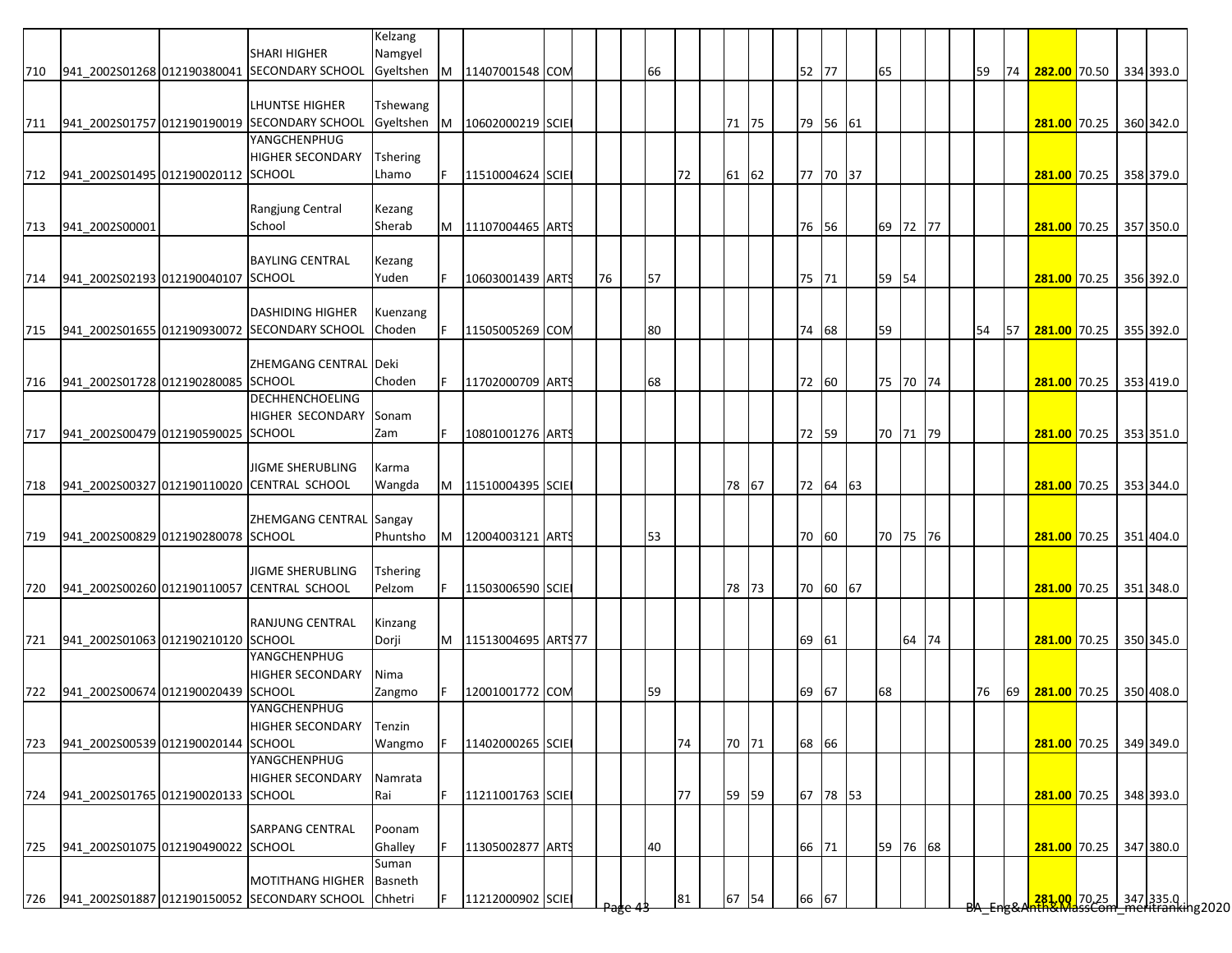| <b>DAMPHU CENTRAL</b><br>Jigme<br>62 75<br>Chodra<br>66 57<br>941 2002S00453 012190060040 SCHOOL<br>M 11806001855 SCIE<br>83<br>281.00 70.25 347 343.0<br><b>SAMTSE HIGHER</b><br>Sangay<br>65 72<br>941 2002S01568 012190240034 SECONDARY SCHOOL<br>M 10607002342 SCIE<br>76<br>68<br>281.00 70.25 346 340.0<br>Tashi<br>59<br>Ugyen<br>JAMPELING HIGHER<br>Lhaden<br>941 2002S00186 012190410115 SECONDARY SCHOOL<br>l F<br>64<br>66<br>74 68 73<br>281.00 70.25 345 345.0<br>Dorji<br>12005003815 ARTS<br>YANGCHENPHUG<br>Chimi<br><b>HIGHER SECONDARY</b><br>Dechen<br>941 2002S01478 012190020201 SCHOOL<br>l F<br>10709005301 ARTS<br>90<br>63 65<br>62 63<br>281.00 70.25 344 343.0<br>Wangmo<br><b>BAYLING CENTRAL</b><br>Leki<br>64 58<br>62 63<br>941 2002S01180 012190040127 SCHOOL<br>81<br>73<br>281.00 70.25 343 401.0<br>Wangmo<br>IF.<br>11411000036 SCIE<br>Srijana<br>Ghalley<br>IF.<br>72 64 72<br>58 68 69<br>941 2002S00523 012191390464<br>11202004896 SCIE<br>281.00 70.25 339 403.0<br>YANGCHENPHUG<br>Kelsey<br><b>HIGHER SECONDARY</b><br>Lekzeen<br>941_2002S02034 012190020055 SCHOOL<br>F<br>71 58<br>55 81 71<br>281.00 70.25<br>Dorji<br>11410000114 SCIE<br>336 336.0<br><b>UGYEN ACADEMY</b><br><b>HIGHER SECONDARY</b><br>Tandin<br>74 84<br>52 60<br>941 2002S01691 012190260231 SCHOOL<br>M 10906002668 ARTS<br>55 63<br>281.00 70.25 333 388.0<br>Dorji<br><b>LOSEL GYATSHO</b><br>Khandu<br>68<br>941 2002S01285 012190710140 ACADEMY<br>Tshewang M 11301000847 COM<br>81<br>52 56<br>50 281.00 70.25 333 383.0<br>76<br><b>KELKI HIGHER</b><br>Sonam<br>941_2002S00928 012190120334 SECONDARY SCHOOL<br>84<br>61<br>Dhendup<br>M 11308001672 COM<br>40 57<br>74<br>66  <br>281.00 70.25 321 382.0<br><b>JIGME SHERUBLING</b><br>Dorji<br>941 2002S01771 012190110002 CENTRAL SCHOOL<br>F 11102001951 SCIE<br>77 66<br>76 61 60<br>280.00 70.00 356 340.0<br>Yangzom<br><b>NANGKOR CENTRAL</b><br><b>Tshering</b><br>73 62<br>941_2002S00119 012190160160 SCHOOL<br>77<br>67 68<br>280.00 70.00 353 347.0<br>Ngedup<br>M 10710002811 SCIE<br>941 2002S02287 012191390108<br>Priskila Rai F<br>11803002000 SCIE<br>78<br>58 70<br>73 59<br>280.00 70.00 353 338.0<br><b>PHUENTSHOLING</b><br>HIGHER SECONDARY<br>Deki<br>70 71<br>70<br>941 2002S00045 012190180045 SCHOOL<br>Pelden<br>11106003860 SCIE<br>64<br>69<br>280.00 70.00 350 344.0<br>IF.<br><b>MOTITHANG HIGHER</b><br>Sangay<br>941_2002S00325 012190150083 SECONDARY SCHOOL<br>70 68<br>350 339.0<br>Choezom<br>ΙF<br>11914001841 SCIE<br>59 62<br>280.00 70.00<br>741<br>80<br>PAKSHIKHA CENTRAL<br>Sonam | 727<br>728<br>729<br>730<br>731<br>732<br>733<br>734<br>735<br>736<br>737<br>738<br>739<br>740 |  |                        |          |  |  |  |  |  |  |  |  |  |  |  |  |
|----------------------------------------------------------------------------------------------------------------------------------------------------------------------------------------------------------------------------------------------------------------------------------------------------------------------------------------------------------------------------------------------------------------------------------------------------------------------------------------------------------------------------------------------------------------------------------------------------------------------------------------------------------------------------------------------------------------------------------------------------------------------------------------------------------------------------------------------------------------------------------------------------------------------------------------------------------------------------------------------------------------------------------------------------------------------------------------------------------------------------------------------------------------------------------------------------------------------------------------------------------------------------------------------------------------------------------------------------------------------------------------------------------------------------------------------------------------------------------------------------------------------------------------------------------------------------------------------------------------------------------------------------------------------------------------------------------------------------------------------------------------------------------------------------------------------------------------------------------------------------------------------------------------------------------------------------------------------------------------------------------------------------------------------------------------------------------------------------------------------------------------------------------------------------------------------------------------------------------------------------------------------------------------------------------------------------------------------------------------------------------------------------------------------------------------------------------------------------------------------------------------------------------------------------------------------------------------------------------------|------------------------------------------------------------------------------------------------|--|------------------------|----------|--|--|--|--|--|--|--|--|--|--|--|--|
|                                                                                                                                                                                                                                                                                                                                                                                                                                                                                                                                                                                                                                                                                                                                                                                                                                                                                                                                                                                                                                                                                                                                                                                                                                                                                                                                                                                                                                                                                                                                                                                                                                                                                                                                                                                                                                                                                                                                                                                                                                                                                                                                                                                                                                                                                                                                                                                                                                                                                                                                                                                                                |                                                                                                |  |                        |          |  |  |  |  |  |  |  |  |  |  |  |  |
|                                                                                                                                                                                                                                                                                                                                                                                                                                                                                                                                                                                                                                                                                                                                                                                                                                                                                                                                                                                                                                                                                                                                                                                                                                                                                                                                                                                                                                                                                                                                                                                                                                                                                                                                                                                                                                                                                                                                                                                                                                                                                                                                                                                                                                                                                                                                                                                                                                                                                                                                                                                                                |                                                                                                |  |                        |          |  |  |  |  |  |  |  |  |  |  |  |  |
|                                                                                                                                                                                                                                                                                                                                                                                                                                                                                                                                                                                                                                                                                                                                                                                                                                                                                                                                                                                                                                                                                                                                                                                                                                                                                                                                                                                                                                                                                                                                                                                                                                                                                                                                                                                                                                                                                                                                                                                                                                                                                                                                                                                                                                                                                                                                                                                                                                                                                                                                                                                                                |                                                                                                |  |                        |          |  |  |  |  |  |  |  |  |  |  |  |  |
|                                                                                                                                                                                                                                                                                                                                                                                                                                                                                                                                                                                                                                                                                                                                                                                                                                                                                                                                                                                                                                                                                                                                                                                                                                                                                                                                                                                                                                                                                                                                                                                                                                                                                                                                                                                                                                                                                                                                                                                                                                                                                                                                                                                                                                                                                                                                                                                                                                                                                                                                                                                                                |                                                                                                |  |                        |          |  |  |  |  |  |  |  |  |  |  |  |  |
|                                                                                                                                                                                                                                                                                                                                                                                                                                                                                                                                                                                                                                                                                                                                                                                                                                                                                                                                                                                                                                                                                                                                                                                                                                                                                                                                                                                                                                                                                                                                                                                                                                                                                                                                                                                                                                                                                                                                                                                                                                                                                                                                                                                                                                                                                                                                                                                                                                                                                                                                                                                                                |                                                                                                |  |                        |          |  |  |  |  |  |  |  |  |  |  |  |  |
|                                                                                                                                                                                                                                                                                                                                                                                                                                                                                                                                                                                                                                                                                                                                                                                                                                                                                                                                                                                                                                                                                                                                                                                                                                                                                                                                                                                                                                                                                                                                                                                                                                                                                                                                                                                                                                                                                                                                                                                                                                                                                                                                                                                                                                                                                                                                                                                                                                                                                                                                                                                                                |                                                                                                |  |                        |          |  |  |  |  |  |  |  |  |  |  |  |  |
|                                                                                                                                                                                                                                                                                                                                                                                                                                                                                                                                                                                                                                                                                                                                                                                                                                                                                                                                                                                                                                                                                                                                                                                                                                                                                                                                                                                                                                                                                                                                                                                                                                                                                                                                                                                                                                                                                                                                                                                                                                                                                                                                                                                                                                                                                                                                                                                                                                                                                                                                                                                                                |                                                                                                |  |                        |          |  |  |  |  |  |  |  |  |  |  |  |  |
|                                                                                                                                                                                                                                                                                                                                                                                                                                                                                                                                                                                                                                                                                                                                                                                                                                                                                                                                                                                                                                                                                                                                                                                                                                                                                                                                                                                                                                                                                                                                                                                                                                                                                                                                                                                                                                                                                                                                                                                                                                                                                                                                                                                                                                                                                                                                                                                                                                                                                                                                                                                                                |                                                                                                |  |                        |          |  |  |  |  |  |  |  |  |  |  |  |  |
|                                                                                                                                                                                                                                                                                                                                                                                                                                                                                                                                                                                                                                                                                                                                                                                                                                                                                                                                                                                                                                                                                                                                                                                                                                                                                                                                                                                                                                                                                                                                                                                                                                                                                                                                                                                                                                                                                                                                                                                                                                                                                                                                                                                                                                                                                                                                                                                                                                                                                                                                                                                                                |                                                                                                |  |                        |          |  |  |  |  |  |  |  |  |  |  |  |  |
|                                                                                                                                                                                                                                                                                                                                                                                                                                                                                                                                                                                                                                                                                                                                                                                                                                                                                                                                                                                                                                                                                                                                                                                                                                                                                                                                                                                                                                                                                                                                                                                                                                                                                                                                                                                                                                                                                                                                                                                                                                                                                                                                                                                                                                                                                                                                                                                                                                                                                                                                                                                                                |                                                                                                |  |                        |          |  |  |  |  |  |  |  |  |  |  |  |  |
|                                                                                                                                                                                                                                                                                                                                                                                                                                                                                                                                                                                                                                                                                                                                                                                                                                                                                                                                                                                                                                                                                                                                                                                                                                                                                                                                                                                                                                                                                                                                                                                                                                                                                                                                                                                                                                                                                                                                                                                                                                                                                                                                                                                                                                                                                                                                                                                                                                                                                                                                                                                                                |                                                                                                |  |                        |          |  |  |  |  |  |  |  |  |  |  |  |  |
|                                                                                                                                                                                                                                                                                                                                                                                                                                                                                                                                                                                                                                                                                                                                                                                                                                                                                                                                                                                                                                                                                                                                                                                                                                                                                                                                                                                                                                                                                                                                                                                                                                                                                                                                                                                                                                                                                                                                                                                                                                                                                                                                                                                                                                                                                                                                                                                                                                                                                                                                                                                                                |                                                                                                |  |                        |          |  |  |  |  |  |  |  |  |  |  |  |  |
|                                                                                                                                                                                                                                                                                                                                                                                                                                                                                                                                                                                                                                                                                                                                                                                                                                                                                                                                                                                                                                                                                                                                                                                                                                                                                                                                                                                                                                                                                                                                                                                                                                                                                                                                                                                                                                                                                                                                                                                                                                                                                                                                                                                                                                                                                                                                                                                                                                                                                                                                                                                                                |                                                                                                |  |                        |          |  |  |  |  |  |  |  |  |  |  |  |  |
|                                                                                                                                                                                                                                                                                                                                                                                                                                                                                                                                                                                                                                                                                                                                                                                                                                                                                                                                                                                                                                                                                                                                                                                                                                                                                                                                                                                                                                                                                                                                                                                                                                                                                                                                                                                                                                                                                                                                                                                                                                                                                                                                                                                                                                                                                                                                                                                                                                                                                                                                                                                                                |                                                                                                |  |                        |          |  |  |  |  |  |  |  |  |  |  |  |  |
|                                                                                                                                                                                                                                                                                                                                                                                                                                                                                                                                                                                                                                                                                                                                                                                                                                                                                                                                                                                                                                                                                                                                                                                                                                                                                                                                                                                                                                                                                                                                                                                                                                                                                                                                                                                                                                                                                                                                                                                                                                                                                                                                                                                                                                                                                                                                                                                                                                                                                                                                                                                                                |                                                                                                |  |                        |          |  |  |  |  |  |  |  |  |  |  |  |  |
|                                                                                                                                                                                                                                                                                                                                                                                                                                                                                                                                                                                                                                                                                                                                                                                                                                                                                                                                                                                                                                                                                                                                                                                                                                                                                                                                                                                                                                                                                                                                                                                                                                                                                                                                                                                                                                                                                                                                                                                                                                                                                                                                                                                                                                                                                                                                                                                                                                                                                                                                                                                                                |                                                                                                |  |                        |          |  |  |  |  |  |  |  |  |  |  |  |  |
|                                                                                                                                                                                                                                                                                                                                                                                                                                                                                                                                                                                                                                                                                                                                                                                                                                                                                                                                                                                                                                                                                                                                                                                                                                                                                                                                                                                                                                                                                                                                                                                                                                                                                                                                                                                                                                                                                                                                                                                                                                                                                                                                                                                                                                                                                                                                                                                                                                                                                                                                                                                                                |                                                                                                |  |                        |          |  |  |  |  |  |  |  |  |  |  |  |  |
|                                                                                                                                                                                                                                                                                                                                                                                                                                                                                                                                                                                                                                                                                                                                                                                                                                                                                                                                                                                                                                                                                                                                                                                                                                                                                                                                                                                                                                                                                                                                                                                                                                                                                                                                                                                                                                                                                                                                                                                                                                                                                                                                                                                                                                                                                                                                                                                                                                                                                                                                                                                                                |                                                                                                |  |                        |          |  |  |  |  |  |  |  |  |  |  |  |  |
|                                                                                                                                                                                                                                                                                                                                                                                                                                                                                                                                                                                                                                                                                                                                                                                                                                                                                                                                                                                                                                                                                                                                                                                                                                                                                                                                                                                                                                                                                                                                                                                                                                                                                                                                                                                                                                                                                                                                                                                                                                                                                                                                                                                                                                                                                                                                                                                                                                                                                                                                                                                                                |                                                                                                |  |                        |          |  |  |  |  |  |  |  |  |  |  |  |  |
|                                                                                                                                                                                                                                                                                                                                                                                                                                                                                                                                                                                                                                                                                                                                                                                                                                                                                                                                                                                                                                                                                                                                                                                                                                                                                                                                                                                                                                                                                                                                                                                                                                                                                                                                                                                                                                                                                                                                                                                                                                                                                                                                                                                                                                                                                                                                                                                                                                                                                                                                                                                                                |                                                                                                |  |                        |          |  |  |  |  |  |  |  |  |  |  |  |  |
|                                                                                                                                                                                                                                                                                                                                                                                                                                                                                                                                                                                                                                                                                                                                                                                                                                                                                                                                                                                                                                                                                                                                                                                                                                                                                                                                                                                                                                                                                                                                                                                                                                                                                                                                                                                                                                                                                                                                                                                                                                                                                                                                                                                                                                                                                                                                                                                                                                                                                                                                                                                                                |                                                                                                |  |                        |          |  |  |  |  |  |  |  |  |  |  |  |  |
|                                                                                                                                                                                                                                                                                                                                                                                                                                                                                                                                                                                                                                                                                                                                                                                                                                                                                                                                                                                                                                                                                                                                                                                                                                                                                                                                                                                                                                                                                                                                                                                                                                                                                                                                                                                                                                                                                                                                                                                                                                                                                                                                                                                                                                                                                                                                                                                                                                                                                                                                                                                                                |                                                                                                |  |                        |          |  |  |  |  |  |  |  |  |  |  |  |  |
|                                                                                                                                                                                                                                                                                                                                                                                                                                                                                                                                                                                                                                                                                                                                                                                                                                                                                                                                                                                                                                                                                                                                                                                                                                                                                                                                                                                                                                                                                                                                                                                                                                                                                                                                                                                                                                                                                                                                                                                                                                                                                                                                                                                                                                                                                                                                                                                                                                                                                                                                                                                                                |                                                                                                |  |                        |          |  |  |  |  |  |  |  |  |  |  |  |  |
|                                                                                                                                                                                                                                                                                                                                                                                                                                                                                                                                                                                                                                                                                                                                                                                                                                                                                                                                                                                                                                                                                                                                                                                                                                                                                                                                                                                                                                                                                                                                                                                                                                                                                                                                                                                                                                                                                                                                                                                                                                                                                                                                                                                                                                                                                                                                                                                                                                                                                                                                                                                                                |                                                                                                |  |                        |          |  |  |  |  |  |  |  |  |  |  |  |  |
|                                                                                                                                                                                                                                                                                                                                                                                                                                                                                                                                                                                                                                                                                                                                                                                                                                                                                                                                                                                                                                                                                                                                                                                                                                                                                                                                                                                                                                                                                                                                                                                                                                                                                                                                                                                                                                                                                                                                                                                                                                                                                                                                                                                                                                                                                                                                                                                                                                                                                                                                                                                                                |                                                                                                |  |                        |          |  |  |  |  |  |  |  |  |  |  |  |  |
|                                                                                                                                                                                                                                                                                                                                                                                                                                                                                                                                                                                                                                                                                                                                                                                                                                                                                                                                                                                                                                                                                                                                                                                                                                                                                                                                                                                                                                                                                                                                                                                                                                                                                                                                                                                                                                                                                                                                                                                                                                                                                                                                                                                                                                                                                                                                                                                                                                                                                                                                                                                                                |                                                                                                |  |                        |          |  |  |  |  |  |  |  |  |  |  |  |  |
|                                                                                                                                                                                                                                                                                                                                                                                                                                                                                                                                                                                                                                                                                                                                                                                                                                                                                                                                                                                                                                                                                                                                                                                                                                                                                                                                                                                                                                                                                                                                                                                                                                                                                                                                                                                                                                                                                                                                                                                                                                                                                                                                                                                                                                                                                                                                                                                                                                                                                                                                                                                                                |                                                                                                |  |                        |          |  |  |  |  |  |  |  |  |  |  |  |  |
|                                                                                                                                                                                                                                                                                                                                                                                                                                                                                                                                                                                                                                                                                                                                                                                                                                                                                                                                                                                                                                                                                                                                                                                                                                                                                                                                                                                                                                                                                                                                                                                                                                                                                                                                                                                                                                                                                                                                                                                                                                                                                                                                                                                                                                                                                                                                                                                                                                                                                                                                                                                                                |                                                                                                |  |                        |          |  |  |  |  |  |  |  |  |  |  |  |  |
|                                                                                                                                                                                                                                                                                                                                                                                                                                                                                                                                                                                                                                                                                                                                                                                                                                                                                                                                                                                                                                                                                                                                                                                                                                                                                                                                                                                                                                                                                                                                                                                                                                                                                                                                                                                                                                                                                                                                                                                                                                                                                                                                                                                                                                                                                                                                                                                                                                                                                                                                                                                                                |                                                                                                |  |                        |          |  |  |  |  |  |  |  |  |  |  |  |  |
|                                                                                                                                                                                                                                                                                                                                                                                                                                                                                                                                                                                                                                                                                                                                                                                                                                                                                                                                                                                                                                                                                                                                                                                                                                                                                                                                                                                                                                                                                                                                                                                                                                                                                                                                                                                                                                                                                                                                                                                                                                                                                                                                                                                                                                                                                                                                                                                                                                                                                                                                                                                                                |                                                                                                |  |                        |          |  |  |  |  |  |  |  |  |  |  |  |  |
|                                                                                                                                                                                                                                                                                                                                                                                                                                                                                                                                                                                                                                                                                                                                                                                                                                                                                                                                                                                                                                                                                                                                                                                                                                                                                                                                                                                                                                                                                                                                                                                                                                                                                                                                                                                                                                                                                                                                                                                                                                                                                                                                                                                                                                                                                                                                                                                                                                                                                                                                                                                                                |                                                                                                |  |                        |          |  |  |  |  |  |  |  |  |  |  |  |  |
|                                                                                                                                                                                                                                                                                                                                                                                                                                                                                                                                                                                                                                                                                                                                                                                                                                                                                                                                                                                                                                                                                                                                                                                                                                                                                                                                                                                                                                                                                                                                                                                                                                                                                                                                                                                                                                                                                                                                                                                                                                                                                                                                                                                                                                                                                                                                                                                                                                                                                                                                                                                                                |                                                                                                |  |                        |          |  |  |  |  |  |  |  |  |  |  |  |  |
|                                                                                                                                                                                                                                                                                                                                                                                                                                                                                                                                                                                                                                                                                                                                                                                                                                                                                                                                                                                                                                                                                                                                                                                                                                                                                                                                                                                                                                                                                                                                                                                                                                                                                                                                                                                                                                                                                                                                                                                                                                                                                                                                                                                                                                                                                                                                                                                                                                                                                                                                                                                                                |                                                                                                |  |                        |          |  |  |  |  |  |  |  |  |  |  |  |  |
|                                                                                                                                                                                                                                                                                                                                                                                                                                                                                                                                                                                                                                                                                                                                                                                                                                                                                                                                                                                                                                                                                                                                                                                                                                                                                                                                                                                                                                                                                                                                                                                                                                                                                                                                                                                                                                                                                                                                                                                                                                                                                                                                                                                                                                                                                                                                                                                                                                                                                                                                                                                                                |                                                                                                |  |                        |          |  |  |  |  |  |  |  |  |  |  |  |  |
|                                                                                                                                                                                                                                                                                                                                                                                                                                                                                                                                                                                                                                                                                                                                                                                                                                                                                                                                                                                                                                                                                                                                                                                                                                                                                                                                                                                                                                                                                                                                                                                                                                                                                                                                                                                                                                                                                                                                                                                                                                                                                                                                                                                                                                                                                                                                                                                                                                                                                                                                                                                                                |                                                                                                |  |                        |          |  |  |  |  |  |  |  |  |  |  |  |  |
|                                                                                                                                                                                                                                                                                                                                                                                                                                                                                                                                                                                                                                                                                                                                                                                                                                                                                                                                                                                                                                                                                                                                                                                                                                                                                                                                                                                                                                                                                                                                                                                                                                                                                                                                                                                                                                                                                                                                                                                                                                                                                                                                                                                                                                                                                                                                                                                                                                                                                                                                                                                                                |                                                                                                |  |                        |          |  |  |  |  |  |  |  |  |  |  |  |  |
|                                                                                                                                                                                                                                                                                                                                                                                                                                                                                                                                                                                                                                                                                                                                                                                                                                                                                                                                                                                                                                                                                                                                                                                                                                                                                                                                                                                                                                                                                                                                                                                                                                                                                                                                                                                                                                                                                                                                                                                                                                                                                                                                                                                                                                                                                                                                                                                                                                                                                                                                                                                                                |                                                                                                |  |                        |          |  |  |  |  |  |  |  |  |  |  |  |  |
|                                                                                                                                                                                                                                                                                                                                                                                                                                                                                                                                                                                                                                                                                                                                                                                                                                                                                                                                                                                                                                                                                                                                                                                                                                                                                                                                                                                                                                                                                                                                                                                                                                                                                                                                                                                                                                                                                                                                                                                                                                                                                                                                                                                                                                                                                                                                                                                                                                                                                                                                                                                                                |                                                                                                |  |                        |          |  |  |  |  |  |  |  |  |  |  |  |  |
|                                                                                                                                                                                                                                                                                                                                                                                                                                                                                                                                                                                                                                                                                                                                                                                                                                                                                                                                                                                                                                                                                                                                                                                                                                                                                                                                                                                                                                                                                                                                                                                                                                                                                                                                                                                                                                                                                                                                                                                                                                                                                                                                                                                                                                                                                                                                                                                                                                                                                                                                                                                                                |                                                                                                |  |                        |          |  |  |  |  |  |  |  |  |  |  |  |  |
|                                                                                                                                                                                                                                                                                                                                                                                                                                                                                                                                                                                                                                                                                                                                                                                                                                                                                                                                                                                                                                                                                                                                                                                                                                                                                                                                                                                                                                                                                                                                                                                                                                                                                                                                                                                                                                                                                                                                                                                                                                                                                                                                                                                                                                                                                                                                                                                                                                                                                                                                                                                                                |                                                                                                |  |                        |          |  |  |  |  |  |  |  |  |  |  |  |  |
|                                                                                                                                                                                                                                                                                                                                                                                                                                                                                                                                                                                                                                                                                                                                                                                                                                                                                                                                                                                                                                                                                                                                                                                                                                                                                                                                                                                                                                                                                                                                                                                                                                                                                                                                                                                                                                                                                                                                                                                                                                                                                                                                                                                                                                                                                                                                                                                                                                                                                                                                                                                                                |                                                                                                |  |                        |          |  |  |  |  |  |  |  |  |  |  |  |  |
| 941_2002S02264 012191060028 SCHOOL<br>Wangchuk M<br>37<br>69 56<br>76 72 76<br>10207000111 ARTS<br>280.00 70.00 349 386.0<br>742                                                                                                                                                                                                                                                                                                                                                                                                                                                                                                                                                                                                                                                                                                                                                                                                                                                                                                                                                                                                                                                                                                                                                                                                                                                                                                                                                                                                                                                                                                                                                                                                                                                                                                                                                                                                                                                                                                                                                                                                                                                                                                                                                                                                                                                                                                                                                                                                                                                                               |                                                                                                |  |                        |          |  |  |  |  |  |  |  |  |  |  |  |  |
|                                                                                                                                                                                                                                                                                                                                                                                                                                                                                                                                                                                                                                                                                                                                                                                                                                                                                                                                                                                                                                                                                                                                                                                                                                                                                                                                                                                                                                                                                                                                                                                                                                                                                                                                                                                                                                                                                                                                                                                                                                                                                                                                                                                                                                                                                                                                                                                                                                                                                                                                                                                                                |                                                                                                |  |                        |          |  |  |  |  |  |  |  |  |  |  |  |  |
|                                                                                                                                                                                                                                                                                                                                                                                                                                                                                                                                                                                                                                                                                                                                                                                                                                                                                                                                                                                                                                                                                                                                                                                                                                                                                                                                                                                                                                                                                                                                                                                                                                                                                                                                                                                                                                                                                                                                                                                                                                                                                                                                                                                                                                                                                                                                                                                                                                                                                                                                                                                                                |                                                                                                |  |                        |          |  |  |  |  |  |  |  |  |  |  |  |  |
| IF.<br>69 70<br>11608003578 SCIE<br>75<br>62 66<br><mark>280.00 70.00 349</mark> 342.0  <br>https://lassCommeritranking2020                                                                                                                                                                                                                                                                                                                                                                                                                                                                                                                                                                                                                                                                                                                                                                                                                                                                                                                                                                                                                                                                                                                                                                                                                                                                                                                                                                                                                                                                                                                                                                                                                                                                                                                                                                                                                                                                                                                                                                                                                                                                                                                                                                                                                                                                                                                                                                                                                                                                                    | 941 2002S01792 012190040027 SCHOOL<br>743                                                      |  | <b>BAYLING CENTRAL</b> | Yangchen |  |  |  |  |  |  |  |  |  |  |  |  |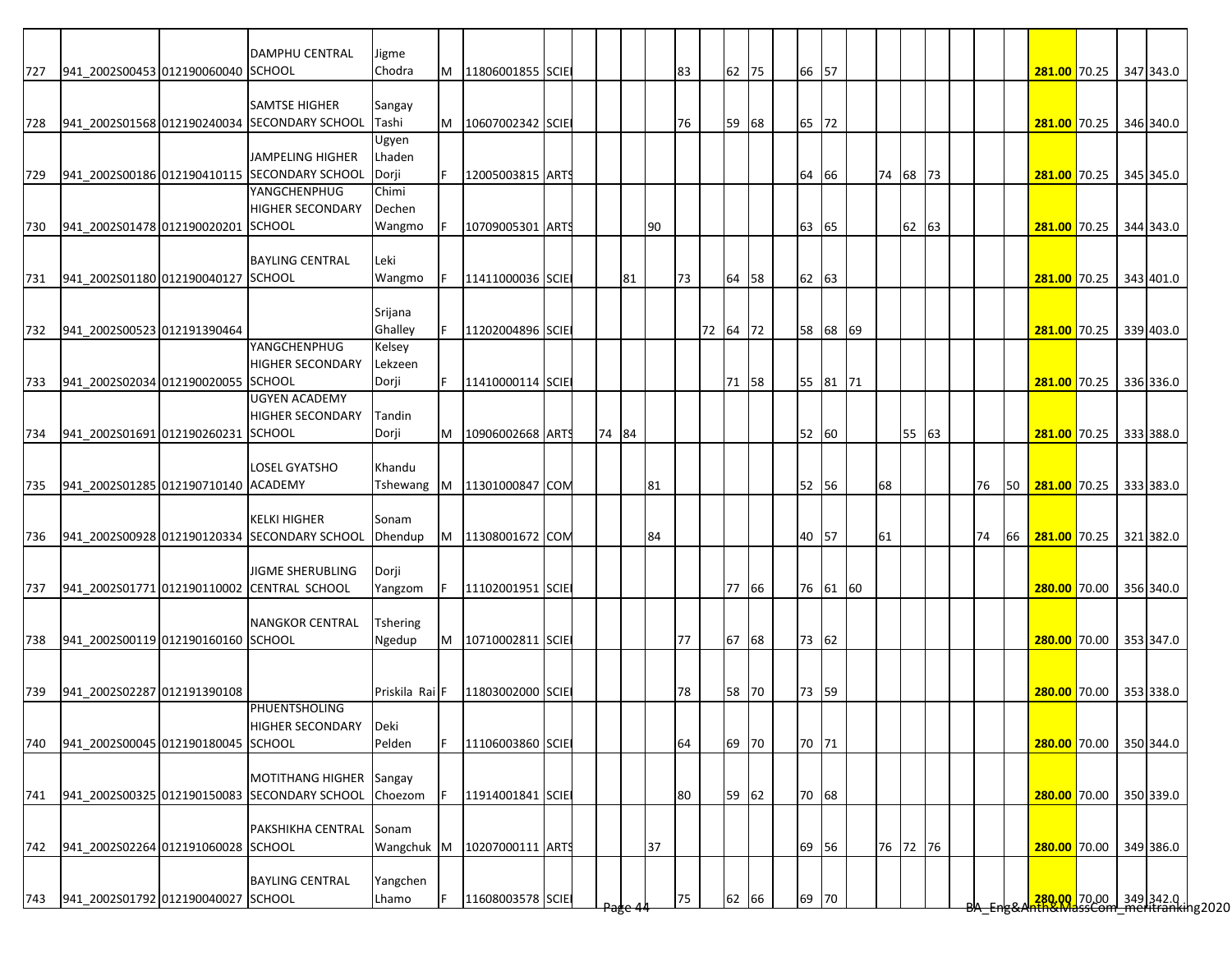| 744 |                                            | <b>MONGAR HIGHER</b><br>941 2002S01106 012190140133 SECONDARY SCHOOL | Sonam<br>Phuntsho      | M | 10713002919 COM     |  |    |    | 77 |    |    |       |  | 68 59 |          | 56       |       |  | 76              | 57 | 280.00 70.00 348 393.0                                                                                         |  |           |
|-----|--------------------------------------------|----------------------------------------------------------------------|------------------------|---|---------------------|--|----|----|----|----|----|-------|--|-------|----------|----------|-------|--|-----------------|----|----------------------------------------------------------------------------------------------------------------|--|-----------|
|     |                                            |                                                                      | Karma                  |   |                     |  |    |    |    |    |    |       |  |       |          |          |       |  |                 |    |                                                                                                                |  |           |
|     |                                            | <b>SHERUBLING</b>                                                    | Sherub                 |   |                     |  |    |    |    |    |    |       |  |       |          |          |       |  |                 |    |                                                                                                                |  |           |
| 745 | 941_2002S01039 012190230006 CENTRAL SCHOOL |                                                                      | Wangmo                 |   | 11704003686 SCIE    |  |    |    |    | 77 |    | 62 64 |  |       | 68 71 29 |          |       |  |                 |    | 280.00 70.00 348 371.0                                                                                         |  |           |
|     |                                            |                                                                      | Kezang                 |   |                     |  |    |    |    |    |    |       |  |       |          |          |       |  |                 |    |                                                                                                                |  |           |
|     |                                            | ZHEMGANG CENTRAL Yuden                                               |                        |   |                     |  |    |    |    |    |    |       |  |       |          |          |       |  |                 |    |                                                                                                                |  |           |
| 746 | 941_2002S01587 012190280091 SCHOOL         |                                                                      | Dorji                  |   | 12007003475 ARTS    |  |    |    | 61 |    |    |       |  | 67 60 |          | 60 72 81 |       |  |                 |    | 280.00 70.00                                                                                                   |  | 347 401.0 |
|     |                                            |                                                                      |                        |   |                     |  |    |    |    |    |    |       |  |       |          |          |       |  |                 |    |                                                                                                                |  |           |
|     |                                            | <b>DRUKGYEL CENTRAL</b>                                              | Thukten                |   |                     |  |    |    |    |    |    |       |  |       |          |          |       |  |                 |    |                                                                                                                |  |           |
| 747 | 941 2002S01686 012190070167 SCHOOL         |                                                                      | Chophel                | M | 11605001118 COM     |  |    |    | 75 |    |    |       |  | 66 62 |          | 77       |       |  | 62              | 57 | 280.00 70.00                                                                                                   |  | 346 399.0 |
|     |                                            |                                                                      |                        |   |                     |  |    |    |    |    |    |       |  |       |          |          |       |  |                 |    |                                                                                                                |  |           |
|     |                                            | <b>NANGKOR CENTRAL</b>                                               | Kelzang                |   |                     |  |    |    |    |    |    |       |  |       |          |          |       |  |                 |    |                                                                                                                |  |           |
| 748 | 941 2002S01644 012190160096 SCHOOL         |                                                                      | Dorji                  | M | 10710002857 COM     |  |    |    | 73 |    |    |       |  | 65 64 |          | 69       |       |  | 74              | 68 | 280.00 70.00                                                                                                   |  | 345 413.0 |
|     |                                            |                                                                      |                        |   |                     |  |    |    |    |    |    |       |  |       |          |          |       |  |                 |    |                                                                                                                |  |           |
|     |                                            | <b>DRUKGYEL CENTRAL</b>                                              | <b>Tshering</b>        |   |                     |  |    |    |    |    |    |       |  |       |          |          |       |  |                 |    |                                                                                                                |  |           |
| 749 | 941 2002S01266 012190070061 SCHOOL         |                                                                      | Cheki                  |   | 10901000417 SCIE    |  |    |    |    | 66 |    | 45 72 |  | 64 78 |          |          |       |  |                 |    | 280.00 70.00                                                                                                   |  | 344 325.0 |
|     |                                            |                                                                      |                        |   |                     |  |    |    |    |    |    |       |  |       |          |          |       |  |                 |    |                                                                                                                |  |           |
|     |                                            | <b>DRUKGYEL CENTRAL</b>                                              | <b>Tshering</b>        |   |                     |  |    |    |    |    |    |       |  |       |          |          |       |  |                 |    |                                                                                                                |  |           |
| 750 | 941 2002S00553 012190070064 SCHOOL         |                                                                      | Yangchen               |   | 10603002739 SCIE    |  |    |    |    | 77 |    | 48 69 |  | 64 70 |          |          |       |  |                 |    | 280.00 70.00                                                                                                   |  | 344 328.0 |
|     |                                            |                                                                      |                        |   |                     |  |    |    |    |    |    |       |  |       |          |          |       |  |                 |    |                                                                                                                |  |           |
|     |                                            | <b>GELEPHU HIGHER</b>                                                | Rigzin                 |   |                     |  |    |    |    |    |    |       |  |       |          |          |       |  |                 |    |                                                                                                                |  |           |
|     |                                            | 751 941_2002S00316 012190080038 SECONDARY SCHOOL                     | Choden                 |   | 11315002068 SCIE    |  |    |    |    | 80 |    | 56 67 |  | 64 69 |          |          |       |  |                 |    | 280.00 70.00 344 336.0                                                                                         |  |           |
|     |                                            | <b>DAMPHU CENTRAL</b>                                                |                        |   |                     |  |    |    |    |    |    |       |  |       |          |          |       |  |                 |    |                                                                                                                |  |           |
| 752 | 941_2002S01795 012190060233 SCHOOL         |                                                                      | Deki Dema <sup>F</sup> |   | 11807000866 ARTS    |  | 77 |    |    |    |    |       |  | 63 73 |          | 58 53 67 |       |  |                 |    | 280.00 70.00                                                                                                   |  | 343 391.0 |
|     |                                            |                                                                      |                        |   |                     |  |    |    |    |    |    |       |  |       |          |          |       |  |                 |    |                                                                                                                |  |           |
|     |                                            | <b>LHUNTSE HIGHER</b>                                                | Kencho                 |   |                     |  |    |    |    |    |    |       |  |       |          |          |       |  |                 |    |                                                                                                                |  |           |
| 753 |                                            | 941_2002S00232 012190190145 SECONDARY SCHOOL                         | Gyeltshen              | M | 10601001198 ARTS    |  |    | 89 |    |    |    |       |  | 62 56 |          |          | 65 70 |  |                 |    | 280.00 70.00 342 342.0                                                                                         |  |           |
|     |                                            |                                                                      |                        |   |                     |  |    |    |    |    |    |       |  |       |          |          |       |  |                 |    |                                                                                                                |  |           |
|     |                                            | <b>MOTITHANG HIGHER</b>                                              | Jamyang                |   |                     |  |    |    |    |    |    |       |  |       |          |          |       |  |                 |    |                                                                                                                |  |           |
| 754 |                                            | 941 2002S00212 012190150263 SECONDARY SCHOOL                         | Choden                 |   | 10709005241 ARTS    |  |    |    | 56 |    |    |       |  | 60 69 |          | 66 73 72 |       |  |                 |    | 280.00 70.00 340 396.0                                                                                         |  |           |
|     |                                            | <b>UGYEN ACADEMY</b>                                                 |                        |   |                     |  |    |    |    |    |    |       |  |       |          |          |       |  |                 |    |                                                                                                                |  |           |
|     |                                            | <b>HIGHER SECONDARY</b>                                              |                        |   |                     |  |    |    |    |    |    |       |  |       |          |          |       |  |                 |    |                                                                                                                |  |           |
|     | 755 941 2002S00241 012190260005 SCHOOL     |                                                                      | Laxmi Oli              |   | 11812000527 SCIE    |  |    |    |    | 77 |    | 68 66 |  | 59 69 |          |          |       |  |                 |    | 280.00 70.00                                                                                                   |  | 339 339.0 |
|     |                                            |                                                                      |                        |   |                     |  |    |    |    |    |    |       |  |       |          |          |       |  |                 |    |                                                                                                                |  |           |
|     |                                            | <b>MONGAR HIGHER</b>                                                 | Sonam                  |   |                     |  |    |    |    |    |    |       |  |       |          |          |       |  |                 |    |                                                                                                                |  |           |
| 756 |                                            | 941 2002S00906 012190140089 SECONDARY SCHOOL                         | Yangchen               |   | 10716003207 ART\$75 |  |    |    |    |    |    |       |  | 58 67 |          |          | 67 71 |  |                 |    | 280.00 70.00                                                                                                   |  | 338 338.0 |
|     |                                            |                                                                      |                        |   |                     |  |    |    |    |    |    |       |  |       |          |          |       |  |                 |    |                                                                                                                |  |           |
|     |                                            | <b>GELEPHU HIGHER</b>                                                | Yeshi                  |   |                     |  |    |    |    |    |    |       |  |       |          |          |       |  |                 |    |                                                                                                                |  |           |
| 757 |                                            | 941_2002S02045 012190080218 SECONDARY SCHOOL                         | Tshomo                 |   | 11101000970 ARTS    |  |    |    | 57 |    |    |       |  | 56 63 |          | 68 71 78 |       |  |                 |    | 280.00 70.00 336 393.0                                                                                         |  |           |
|     |                                            |                                                                      |                        |   |                     |  |    |    |    |    |    |       |  |       |          |          |       |  |                 |    |                                                                                                                |  |           |
|     |                                            |                                                                      | Ritick                 |   |                     |  |    |    |    |    |    |       |  |       |          |          |       |  |                 |    |                                                                                                                |  |           |
| 758 | 941_2002S00628 012191390432                |                                                                      | <b>Basnet</b>          | M | 11811000044 COM     |  |    |    | 78 |    | 65 |       |  | 52 65 |          |          |       |  | 72              | 40 | 280.00 70.00                                                                                                   |  | 332 372.0 |
|     |                                            |                                                                      |                        |   |                     |  |    |    |    |    |    |       |  |       |          |          |       |  |                 |    |                                                                                                                |  |           |
|     |                                            | <b>GELEPHU HIGHER</b>                                                | Tenzin                 |   |                     |  |    |    |    |    |    |       |  |       |          |          |       |  |                 |    |                                                                                                                |  |           |
| 759 |                                            | 941_2002S00230 012190080150 SECONDARY SCHOOL<br>YANGCHENPHUG         | Wangchuk M             |   | 11902001895 COM     |  |    |    | 73 |    |    |       |  | 51 69 |          | 60       |       |  | 78              | 50 | 280.00 70.00                                                                                                   |  | 331 381.0 |
|     |                                            | <b>HIGHER SECONDARY</b>                                              |                        |   |                     |  |    |    |    |    |    |       |  |       |          |          |       |  |                 |    |                                                                                                                |  |           |
|     | 941_2002S00996 012190020472 SCHOOL         |                                                                      | Jigme Zam              |   |                     |  |    |    |    |    |    |       |  |       |          |          |       |  |                 |    |                                                                                                                |  |           |
| 760 |                                            |                                                                      | Wangchuk F             |   | 10308002749 COM     |  |    |    | 72 |    |    |       |  | 45 65 |          | 59       |       |  | 79 <sub>c</sub> |    | 64 <mark>  280,00  </mark> 70,00   325   384.0  <br><del> 1280   1280,00   70,00   325   384.0  </del> 1392020 |  |           |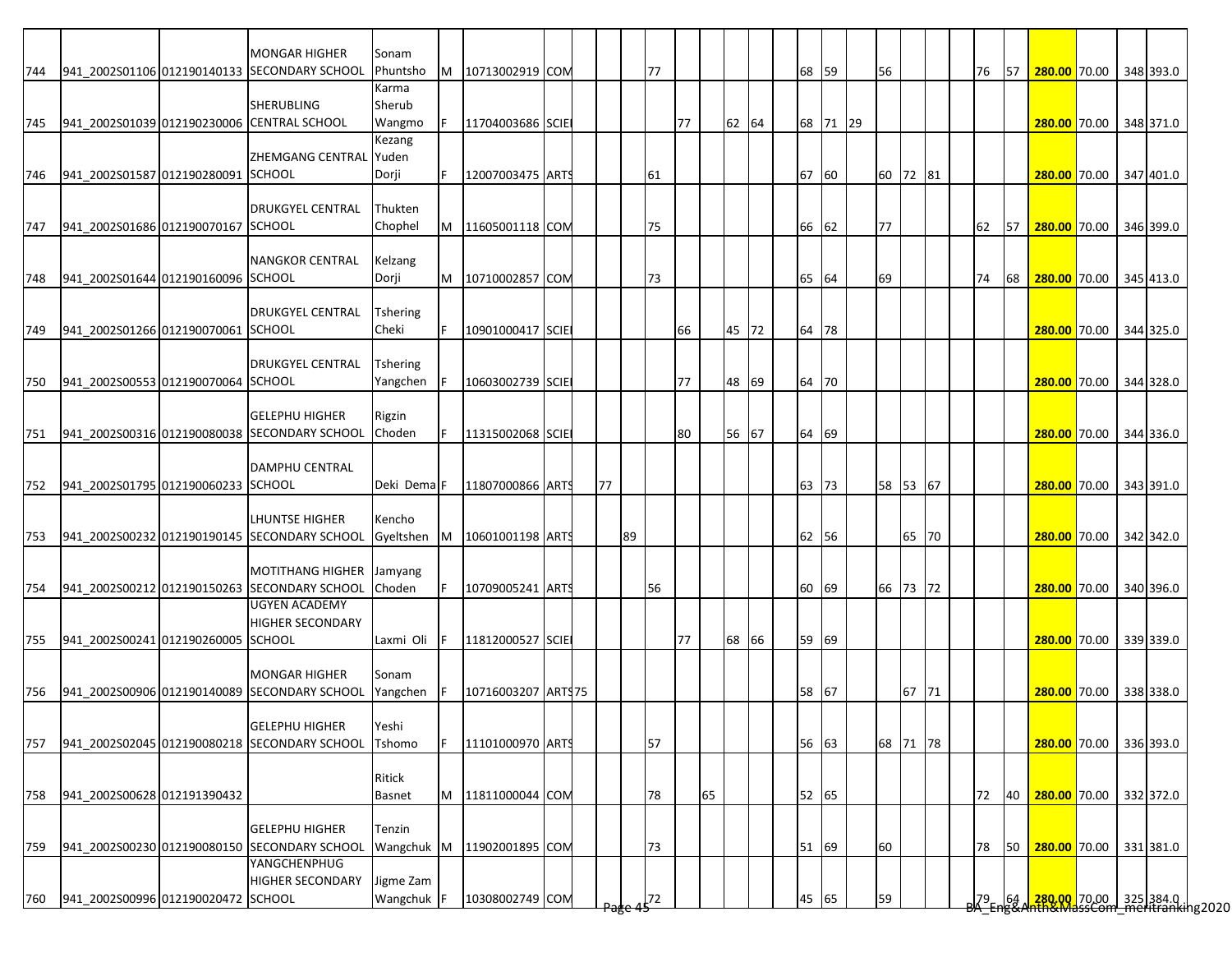| 941_2002S01964 012190280018 SCHOOL<br>72 65<br>82 60 61<br>12001001130 SCIE<br>279.00 69.75 361 340.0<br>Dema<br>JAMPELING HIGHER<br>Karma<br>75 75 63<br>941_2002S00728 012190410126 SECONDARY SCHOOL<br>lF.<br>56 66<br>279.00 69.75 354 335.0<br>Yangki<br>11501000629 ARTS<br>ZHEMGANG CENTRAL Pema<br>70 56<br>74 71 66<br>763<br>941 2002S01315 012190280123 SCHOOL<br>Choki<br>12008002698 ARTS78<br>279.00 69.75 349 415.0<br>IF.<br><b>SAMTSE HIGHER</b><br>Pema<br>941 2002S01543 012190240066 SECONDARY SCHOOL<br>85<br>67<br>65<br>62<br>57<br>55<br>279.00 69.75 346 391.0<br>Zangmo<br>11207002379 COM<br><b>JAKAR HIGHER</b><br>Dechen<br>65<br>67<br>941 2002S00705 012190100104 SECONDARY SCHOOL<br>69<br>58<br>85<br>57<br>279.00 69.75 346 401.0<br>Lhamo<br>10101002851 COM<br><b>SAMTSE HIGHER</b><br>Mahima<br>941 2002S00243 012190240042 SECONDARY SCHOOL<br>67 64<br>67<br>70<br>766<br>11213003650 SCIE<br>75<br>279.00 69.75 346 343.0<br><b>IRai</b><br><b>PELJORLING HIGHER</b><br>Tashi<br>941 2002S01461 012190460039 SECONDARY SCHOOL<br>66<br>64<br>10901000898 SCIE<br>83<br>66<br>58 41<br>279.00 69.75 345 378.0<br>Yangzom<br>PAKSHIKHA CENTRAL Nidup<br>941 2002S00832 012191060061 SCHOOL<br>64<br>62<br>80<br>Gyeltshen<br>M 11604001216 COM<br>40<br>68<br>69 279.00 69.75 343 383.0<br><b>BAJOTHANG HIGHER</b><br><b>Tshering</b><br>941_2002S01208 012190030057 SECONDARY SCHOOL<br>77<br>59<br>75<br>769<br>63<br>279.00 69.75<br>342 404.0<br>Wangmo<br>10905005048 COM<br>68<br>62<br><b>DAMPHU CENTRAL</b><br>Jigme<br>62 66<br>941_2002S01424 012190060009 SCHOOL<br>Wangchuk M<br>10903003347 SCIE<br>62 71<br>279.00 69.75 341 341.0<br>80<br>Gauri<br><b>SAMTSE HIGHER</b><br>Shangkar<br>M<br>72<br>941 2002S00159 012190240054 SECONDARY SCHOOL<br>Chhetri<br>11204004190 COM<br>79<br>60 63<br>65<br>279.00 69.75 339 397.0<br>58<br><b>MONGAR HIGHER</b><br>Kinzang<br>941_2002S00396 012190140095 SECONDARY SCHOOL<br>59 59<br>69<br>772<br>M 10703002500 COM<br>74<br>77<br>46 279.00 69.75 338 384.0<br>Dorji<br><b>MONGAR HIGHER</b><br>Sonam<br>941 2002S02053 012190140132 SECONDARY SCHOOL<br>Chephel<br>M<br>11104000592 COM<br>59<br>56<br>74<br>75<br>70 279.00 69.75 338 408.0<br>74<br><b>MONGAR HIGHER</b><br>Tenzin<br>56 66<br>941_2002S00328 012190140079 SECONDARY SCHOOL<br>10709001793 ARTS75<br>71 67<br>279.00 69.75 335 335.0<br>Dramey<br>M<br>Phenday<br>941_2002S00849 012191390302<br>M<br>93<br>63<br>56 61<br>279.00 69.75 335 366.0<br>10808000605 COM<br>62<br>31<br>Sangay<br>YANGCHENPHUG<br>Tashi<br>Lhendrup<br><b>HIGHER SECONDARY</b><br>54<br>66<br>63<br>941 2002S00924 012190020539 SCHOOL<br>Namgyal<br>M<br>10703003450 COM<br>70<br>74<br>69<br>279.00 69.75 333 396.0<br>776<br><b>MONGAR HIGHER</b><br>Phurpa<br>57<br><mark>_279.00_</mark> 69.75 __332 377.0 __<br>nth&MdssCom_meritranking2020<br>941 2002S00458 012190140099 SECONDARY SCHOOL<br>M 11101003857 COM<br>53 56<br>$Z^5$ Fne $34$<br>Dorji<br>91 |     |  | ZHEMGANG CENTRAL Chimi |  |  |  |  |  |  |  |  |  |  |  |  |  |
|---------------------------------------------------------------------------------------------------------------------------------------------------------------------------------------------------------------------------------------------------------------------------------------------------------------------------------------------------------------------------------------------------------------------------------------------------------------------------------------------------------------------------------------------------------------------------------------------------------------------------------------------------------------------------------------------------------------------------------------------------------------------------------------------------------------------------------------------------------------------------------------------------------------------------------------------------------------------------------------------------------------------------------------------------------------------------------------------------------------------------------------------------------------------------------------------------------------------------------------------------------------------------------------------------------------------------------------------------------------------------------------------------------------------------------------------------------------------------------------------------------------------------------------------------------------------------------------------------------------------------------------------------------------------------------------------------------------------------------------------------------------------------------------------------------------------------------------------------------------------------------------------------------------------------------------------------------------------------------------------------------------------------------------------------------------------------------------------------------------------------------------------------------------------------------------------------------------------------------------------------------------------------------------------------------------------------------------------------------------------------------------------------------------------------------------------------------------------------------------------------------------------------------------------------------------------------------------------------------------------------------------------------------------------------------------------------------------------------------------------------------------------------------------------------------------------------------------------------------------------------------------------------------------------------------------------------------------------------------------------------------------------|-----|--|------------------------|--|--|--|--|--|--|--|--|--|--|--|--|--|
|                                                                                                                                                                                                                                                                                                                                                                                                                                                                                                                                                                                                                                                                                                                                                                                                                                                                                                                                                                                                                                                                                                                                                                                                                                                                                                                                                                                                                                                                                                                                                                                                                                                                                                                                                                                                                                                                                                                                                                                                                                                                                                                                                                                                                                                                                                                                                                                                                                                                                                                                                                                                                                                                                                                                                                                                                                                                                                                                                                                                                     | 761 |  |                        |  |  |  |  |  |  |  |  |  |  |  |  |  |
|                                                                                                                                                                                                                                                                                                                                                                                                                                                                                                                                                                                                                                                                                                                                                                                                                                                                                                                                                                                                                                                                                                                                                                                                                                                                                                                                                                                                                                                                                                                                                                                                                                                                                                                                                                                                                                                                                                                                                                                                                                                                                                                                                                                                                                                                                                                                                                                                                                                                                                                                                                                                                                                                                                                                                                                                                                                                                                                                                                                                                     |     |  |                        |  |  |  |  |  |  |  |  |  |  |  |  |  |
|                                                                                                                                                                                                                                                                                                                                                                                                                                                                                                                                                                                                                                                                                                                                                                                                                                                                                                                                                                                                                                                                                                                                                                                                                                                                                                                                                                                                                                                                                                                                                                                                                                                                                                                                                                                                                                                                                                                                                                                                                                                                                                                                                                                                                                                                                                                                                                                                                                                                                                                                                                                                                                                                                                                                                                                                                                                                                                                                                                                                                     |     |  |                        |  |  |  |  |  |  |  |  |  |  |  |  |  |
|                                                                                                                                                                                                                                                                                                                                                                                                                                                                                                                                                                                                                                                                                                                                                                                                                                                                                                                                                                                                                                                                                                                                                                                                                                                                                                                                                                                                                                                                                                                                                                                                                                                                                                                                                                                                                                                                                                                                                                                                                                                                                                                                                                                                                                                                                                                                                                                                                                                                                                                                                                                                                                                                                                                                                                                                                                                                                                                                                                                                                     | 762 |  |                        |  |  |  |  |  |  |  |  |  |  |  |  |  |
|                                                                                                                                                                                                                                                                                                                                                                                                                                                                                                                                                                                                                                                                                                                                                                                                                                                                                                                                                                                                                                                                                                                                                                                                                                                                                                                                                                                                                                                                                                                                                                                                                                                                                                                                                                                                                                                                                                                                                                                                                                                                                                                                                                                                                                                                                                                                                                                                                                                                                                                                                                                                                                                                                                                                                                                                                                                                                                                                                                                                                     |     |  |                        |  |  |  |  |  |  |  |  |  |  |  |  |  |
|                                                                                                                                                                                                                                                                                                                                                                                                                                                                                                                                                                                                                                                                                                                                                                                                                                                                                                                                                                                                                                                                                                                                                                                                                                                                                                                                                                                                                                                                                                                                                                                                                                                                                                                                                                                                                                                                                                                                                                                                                                                                                                                                                                                                                                                                                                                                                                                                                                                                                                                                                                                                                                                                                                                                                                                                                                                                                                                                                                                                                     |     |  |                        |  |  |  |  |  |  |  |  |  |  |  |  |  |
|                                                                                                                                                                                                                                                                                                                                                                                                                                                                                                                                                                                                                                                                                                                                                                                                                                                                                                                                                                                                                                                                                                                                                                                                                                                                                                                                                                                                                                                                                                                                                                                                                                                                                                                                                                                                                                                                                                                                                                                                                                                                                                                                                                                                                                                                                                                                                                                                                                                                                                                                                                                                                                                                                                                                                                                                                                                                                                                                                                                                                     |     |  |                        |  |  |  |  |  |  |  |  |  |  |  |  |  |
|                                                                                                                                                                                                                                                                                                                                                                                                                                                                                                                                                                                                                                                                                                                                                                                                                                                                                                                                                                                                                                                                                                                                                                                                                                                                                                                                                                                                                                                                                                                                                                                                                                                                                                                                                                                                                                                                                                                                                                                                                                                                                                                                                                                                                                                                                                                                                                                                                                                                                                                                                                                                                                                                                                                                                                                                                                                                                                                                                                                                                     |     |  |                        |  |  |  |  |  |  |  |  |  |  |  |  |  |
|                                                                                                                                                                                                                                                                                                                                                                                                                                                                                                                                                                                                                                                                                                                                                                                                                                                                                                                                                                                                                                                                                                                                                                                                                                                                                                                                                                                                                                                                                                                                                                                                                                                                                                                                                                                                                                                                                                                                                                                                                                                                                                                                                                                                                                                                                                                                                                                                                                                                                                                                                                                                                                                                                                                                                                                                                                                                                                                                                                                                                     | 764 |  |                        |  |  |  |  |  |  |  |  |  |  |  |  |  |
|                                                                                                                                                                                                                                                                                                                                                                                                                                                                                                                                                                                                                                                                                                                                                                                                                                                                                                                                                                                                                                                                                                                                                                                                                                                                                                                                                                                                                                                                                                                                                                                                                                                                                                                                                                                                                                                                                                                                                                                                                                                                                                                                                                                                                                                                                                                                                                                                                                                                                                                                                                                                                                                                                                                                                                                                                                                                                                                                                                                                                     |     |  |                        |  |  |  |  |  |  |  |  |  |  |  |  |  |
|                                                                                                                                                                                                                                                                                                                                                                                                                                                                                                                                                                                                                                                                                                                                                                                                                                                                                                                                                                                                                                                                                                                                                                                                                                                                                                                                                                                                                                                                                                                                                                                                                                                                                                                                                                                                                                                                                                                                                                                                                                                                                                                                                                                                                                                                                                                                                                                                                                                                                                                                                                                                                                                                                                                                                                                                                                                                                                                                                                                                                     |     |  |                        |  |  |  |  |  |  |  |  |  |  |  |  |  |
|                                                                                                                                                                                                                                                                                                                                                                                                                                                                                                                                                                                                                                                                                                                                                                                                                                                                                                                                                                                                                                                                                                                                                                                                                                                                                                                                                                                                                                                                                                                                                                                                                                                                                                                                                                                                                                                                                                                                                                                                                                                                                                                                                                                                                                                                                                                                                                                                                                                                                                                                                                                                                                                                                                                                                                                                                                                                                                                                                                                                                     | 765 |  |                        |  |  |  |  |  |  |  |  |  |  |  |  |  |
|                                                                                                                                                                                                                                                                                                                                                                                                                                                                                                                                                                                                                                                                                                                                                                                                                                                                                                                                                                                                                                                                                                                                                                                                                                                                                                                                                                                                                                                                                                                                                                                                                                                                                                                                                                                                                                                                                                                                                                                                                                                                                                                                                                                                                                                                                                                                                                                                                                                                                                                                                                                                                                                                                                                                                                                                                                                                                                                                                                                                                     |     |  |                        |  |  |  |  |  |  |  |  |  |  |  |  |  |
|                                                                                                                                                                                                                                                                                                                                                                                                                                                                                                                                                                                                                                                                                                                                                                                                                                                                                                                                                                                                                                                                                                                                                                                                                                                                                                                                                                                                                                                                                                                                                                                                                                                                                                                                                                                                                                                                                                                                                                                                                                                                                                                                                                                                                                                                                                                                                                                                                                                                                                                                                                                                                                                                                                                                                                                                                                                                                                                                                                                                                     |     |  |                        |  |  |  |  |  |  |  |  |  |  |  |  |  |
|                                                                                                                                                                                                                                                                                                                                                                                                                                                                                                                                                                                                                                                                                                                                                                                                                                                                                                                                                                                                                                                                                                                                                                                                                                                                                                                                                                                                                                                                                                                                                                                                                                                                                                                                                                                                                                                                                                                                                                                                                                                                                                                                                                                                                                                                                                                                                                                                                                                                                                                                                                                                                                                                                                                                                                                                                                                                                                                                                                                                                     |     |  |                        |  |  |  |  |  |  |  |  |  |  |  |  |  |
|                                                                                                                                                                                                                                                                                                                                                                                                                                                                                                                                                                                                                                                                                                                                                                                                                                                                                                                                                                                                                                                                                                                                                                                                                                                                                                                                                                                                                                                                                                                                                                                                                                                                                                                                                                                                                                                                                                                                                                                                                                                                                                                                                                                                                                                                                                                                                                                                                                                                                                                                                                                                                                                                                                                                                                                                                                                                                                                                                                                                                     |     |  |                        |  |  |  |  |  |  |  |  |  |  |  |  |  |
|                                                                                                                                                                                                                                                                                                                                                                                                                                                                                                                                                                                                                                                                                                                                                                                                                                                                                                                                                                                                                                                                                                                                                                                                                                                                                                                                                                                                                                                                                                                                                                                                                                                                                                                                                                                                                                                                                                                                                                                                                                                                                                                                                                                                                                                                                                                                                                                                                                                                                                                                                                                                                                                                                                                                                                                                                                                                                                                                                                                                                     | 767 |  |                        |  |  |  |  |  |  |  |  |  |  |  |  |  |
|                                                                                                                                                                                                                                                                                                                                                                                                                                                                                                                                                                                                                                                                                                                                                                                                                                                                                                                                                                                                                                                                                                                                                                                                                                                                                                                                                                                                                                                                                                                                                                                                                                                                                                                                                                                                                                                                                                                                                                                                                                                                                                                                                                                                                                                                                                                                                                                                                                                                                                                                                                                                                                                                                                                                                                                                                                                                                                                                                                                                                     |     |  |                        |  |  |  |  |  |  |  |  |  |  |  |  |  |
|                                                                                                                                                                                                                                                                                                                                                                                                                                                                                                                                                                                                                                                                                                                                                                                                                                                                                                                                                                                                                                                                                                                                                                                                                                                                                                                                                                                                                                                                                                                                                                                                                                                                                                                                                                                                                                                                                                                                                                                                                                                                                                                                                                                                                                                                                                                                                                                                                                                                                                                                                                                                                                                                                                                                                                                                                                                                                                                                                                                                                     |     |  |                        |  |  |  |  |  |  |  |  |  |  |  |  |  |
|                                                                                                                                                                                                                                                                                                                                                                                                                                                                                                                                                                                                                                                                                                                                                                                                                                                                                                                                                                                                                                                                                                                                                                                                                                                                                                                                                                                                                                                                                                                                                                                                                                                                                                                                                                                                                                                                                                                                                                                                                                                                                                                                                                                                                                                                                                                                                                                                                                                                                                                                                                                                                                                                                                                                                                                                                                                                                                                                                                                                                     | 768 |  |                        |  |  |  |  |  |  |  |  |  |  |  |  |  |
|                                                                                                                                                                                                                                                                                                                                                                                                                                                                                                                                                                                                                                                                                                                                                                                                                                                                                                                                                                                                                                                                                                                                                                                                                                                                                                                                                                                                                                                                                                                                                                                                                                                                                                                                                                                                                                                                                                                                                                                                                                                                                                                                                                                                                                                                                                                                                                                                                                                                                                                                                                                                                                                                                                                                                                                                                                                                                                                                                                                                                     |     |  |                        |  |  |  |  |  |  |  |  |  |  |  |  |  |
|                                                                                                                                                                                                                                                                                                                                                                                                                                                                                                                                                                                                                                                                                                                                                                                                                                                                                                                                                                                                                                                                                                                                                                                                                                                                                                                                                                                                                                                                                                                                                                                                                                                                                                                                                                                                                                                                                                                                                                                                                                                                                                                                                                                                                                                                                                                                                                                                                                                                                                                                                                                                                                                                                                                                                                                                                                                                                                                                                                                                                     |     |  |                        |  |  |  |  |  |  |  |  |  |  |  |  |  |
|                                                                                                                                                                                                                                                                                                                                                                                                                                                                                                                                                                                                                                                                                                                                                                                                                                                                                                                                                                                                                                                                                                                                                                                                                                                                                                                                                                                                                                                                                                                                                                                                                                                                                                                                                                                                                                                                                                                                                                                                                                                                                                                                                                                                                                                                                                                                                                                                                                                                                                                                                                                                                                                                                                                                                                                                                                                                                                                                                                                                                     |     |  |                        |  |  |  |  |  |  |  |  |  |  |  |  |  |
|                                                                                                                                                                                                                                                                                                                                                                                                                                                                                                                                                                                                                                                                                                                                                                                                                                                                                                                                                                                                                                                                                                                                                                                                                                                                                                                                                                                                                                                                                                                                                                                                                                                                                                                                                                                                                                                                                                                                                                                                                                                                                                                                                                                                                                                                                                                                                                                                                                                                                                                                                                                                                                                                                                                                                                                                                                                                                                                                                                                                                     |     |  |                        |  |  |  |  |  |  |  |  |  |  |  |  |  |
|                                                                                                                                                                                                                                                                                                                                                                                                                                                                                                                                                                                                                                                                                                                                                                                                                                                                                                                                                                                                                                                                                                                                                                                                                                                                                                                                                                                                                                                                                                                                                                                                                                                                                                                                                                                                                                                                                                                                                                                                                                                                                                                                                                                                                                                                                                                                                                                                                                                                                                                                                                                                                                                                                                                                                                                                                                                                                                                                                                                                                     | 770 |  |                        |  |  |  |  |  |  |  |  |  |  |  |  |  |
|                                                                                                                                                                                                                                                                                                                                                                                                                                                                                                                                                                                                                                                                                                                                                                                                                                                                                                                                                                                                                                                                                                                                                                                                                                                                                                                                                                                                                                                                                                                                                                                                                                                                                                                                                                                                                                                                                                                                                                                                                                                                                                                                                                                                                                                                                                                                                                                                                                                                                                                                                                                                                                                                                                                                                                                                                                                                                                                                                                                                                     |     |  |                        |  |  |  |  |  |  |  |  |  |  |  |  |  |
|                                                                                                                                                                                                                                                                                                                                                                                                                                                                                                                                                                                                                                                                                                                                                                                                                                                                                                                                                                                                                                                                                                                                                                                                                                                                                                                                                                                                                                                                                                                                                                                                                                                                                                                                                                                                                                                                                                                                                                                                                                                                                                                                                                                                                                                                                                                                                                                                                                                                                                                                                                                                                                                                                                                                                                                                                                                                                                                                                                                                                     |     |  |                        |  |  |  |  |  |  |  |  |  |  |  |  |  |
|                                                                                                                                                                                                                                                                                                                                                                                                                                                                                                                                                                                                                                                                                                                                                                                                                                                                                                                                                                                                                                                                                                                                                                                                                                                                                                                                                                                                                                                                                                                                                                                                                                                                                                                                                                                                                                                                                                                                                                                                                                                                                                                                                                                                                                                                                                                                                                                                                                                                                                                                                                                                                                                                                                                                                                                                                                                                                                                                                                                                                     | 771 |  |                        |  |  |  |  |  |  |  |  |  |  |  |  |  |
|                                                                                                                                                                                                                                                                                                                                                                                                                                                                                                                                                                                                                                                                                                                                                                                                                                                                                                                                                                                                                                                                                                                                                                                                                                                                                                                                                                                                                                                                                                                                                                                                                                                                                                                                                                                                                                                                                                                                                                                                                                                                                                                                                                                                                                                                                                                                                                                                                                                                                                                                                                                                                                                                                                                                                                                                                                                                                                                                                                                                                     |     |  |                        |  |  |  |  |  |  |  |  |  |  |  |  |  |
|                                                                                                                                                                                                                                                                                                                                                                                                                                                                                                                                                                                                                                                                                                                                                                                                                                                                                                                                                                                                                                                                                                                                                                                                                                                                                                                                                                                                                                                                                                                                                                                                                                                                                                                                                                                                                                                                                                                                                                                                                                                                                                                                                                                                                                                                                                                                                                                                                                                                                                                                                                                                                                                                                                                                                                                                                                                                                                                                                                                                                     |     |  |                        |  |  |  |  |  |  |  |  |  |  |  |  |  |
|                                                                                                                                                                                                                                                                                                                                                                                                                                                                                                                                                                                                                                                                                                                                                                                                                                                                                                                                                                                                                                                                                                                                                                                                                                                                                                                                                                                                                                                                                                                                                                                                                                                                                                                                                                                                                                                                                                                                                                                                                                                                                                                                                                                                                                                                                                                                                                                                                                                                                                                                                                                                                                                                                                                                                                                                                                                                                                                                                                                                                     |     |  |                        |  |  |  |  |  |  |  |  |  |  |  |  |  |
|                                                                                                                                                                                                                                                                                                                                                                                                                                                                                                                                                                                                                                                                                                                                                                                                                                                                                                                                                                                                                                                                                                                                                                                                                                                                                                                                                                                                                                                                                                                                                                                                                                                                                                                                                                                                                                                                                                                                                                                                                                                                                                                                                                                                                                                                                                                                                                                                                                                                                                                                                                                                                                                                                                                                                                                                                                                                                                                                                                                                                     |     |  |                        |  |  |  |  |  |  |  |  |  |  |  |  |  |
|                                                                                                                                                                                                                                                                                                                                                                                                                                                                                                                                                                                                                                                                                                                                                                                                                                                                                                                                                                                                                                                                                                                                                                                                                                                                                                                                                                                                                                                                                                                                                                                                                                                                                                                                                                                                                                                                                                                                                                                                                                                                                                                                                                                                                                                                                                                                                                                                                                                                                                                                                                                                                                                                                                                                                                                                                                                                                                                                                                                                                     | 773 |  |                        |  |  |  |  |  |  |  |  |  |  |  |  |  |
|                                                                                                                                                                                                                                                                                                                                                                                                                                                                                                                                                                                                                                                                                                                                                                                                                                                                                                                                                                                                                                                                                                                                                                                                                                                                                                                                                                                                                                                                                                                                                                                                                                                                                                                                                                                                                                                                                                                                                                                                                                                                                                                                                                                                                                                                                                                                                                                                                                                                                                                                                                                                                                                                                                                                                                                                                                                                                                                                                                                                                     |     |  |                        |  |  |  |  |  |  |  |  |  |  |  |  |  |
|                                                                                                                                                                                                                                                                                                                                                                                                                                                                                                                                                                                                                                                                                                                                                                                                                                                                                                                                                                                                                                                                                                                                                                                                                                                                                                                                                                                                                                                                                                                                                                                                                                                                                                                                                                                                                                                                                                                                                                                                                                                                                                                                                                                                                                                                                                                                                                                                                                                                                                                                                                                                                                                                                                                                                                                                                                                                                                                                                                                                                     |     |  |                        |  |  |  |  |  |  |  |  |  |  |  |  |  |
|                                                                                                                                                                                                                                                                                                                                                                                                                                                                                                                                                                                                                                                                                                                                                                                                                                                                                                                                                                                                                                                                                                                                                                                                                                                                                                                                                                                                                                                                                                                                                                                                                                                                                                                                                                                                                                                                                                                                                                                                                                                                                                                                                                                                                                                                                                                                                                                                                                                                                                                                                                                                                                                                                                                                                                                                                                                                                                                                                                                                                     | 774 |  |                        |  |  |  |  |  |  |  |  |  |  |  |  |  |
|                                                                                                                                                                                                                                                                                                                                                                                                                                                                                                                                                                                                                                                                                                                                                                                                                                                                                                                                                                                                                                                                                                                                                                                                                                                                                                                                                                                                                                                                                                                                                                                                                                                                                                                                                                                                                                                                                                                                                                                                                                                                                                                                                                                                                                                                                                                                                                                                                                                                                                                                                                                                                                                                                                                                                                                                                                                                                                                                                                                                                     |     |  |                        |  |  |  |  |  |  |  |  |  |  |  |  |  |
|                                                                                                                                                                                                                                                                                                                                                                                                                                                                                                                                                                                                                                                                                                                                                                                                                                                                                                                                                                                                                                                                                                                                                                                                                                                                                                                                                                                                                                                                                                                                                                                                                                                                                                                                                                                                                                                                                                                                                                                                                                                                                                                                                                                                                                                                                                                                                                                                                                                                                                                                                                                                                                                                                                                                                                                                                                                                                                                                                                                                                     |     |  |                        |  |  |  |  |  |  |  |  |  |  |  |  |  |
|                                                                                                                                                                                                                                                                                                                                                                                                                                                                                                                                                                                                                                                                                                                                                                                                                                                                                                                                                                                                                                                                                                                                                                                                                                                                                                                                                                                                                                                                                                                                                                                                                                                                                                                                                                                                                                                                                                                                                                                                                                                                                                                                                                                                                                                                                                                                                                                                                                                                                                                                                                                                                                                                                                                                                                                                                                                                                                                                                                                                                     | 775 |  |                        |  |  |  |  |  |  |  |  |  |  |  |  |  |
|                                                                                                                                                                                                                                                                                                                                                                                                                                                                                                                                                                                                                                                                                                                                                                                                                                                                                                                                                                                                                                                                                                                                                                                                                                                                                                                                                                                                                                                                                                                                                                                                                                                                                                                                                                                                                                                                                                                                                                                                                                                                                                                                                                                                                                                                                                                                                                                                                                                                                                                                                                                                                                                                                                                                                                                                                                                                                                                                                                                                                     |     |  |                        |  |  |  |  |  |  |  |  |  |  |  |  |  |
|                                                                                                                                                                                                                                                                                                                                                                                                                                                                                                                                                                                                                                                                                                                                                                                                                                                                                                                                                                                                                                                                                                                                                                                                                                                                                                                                                                                                                                                                                                                                                                                                                                                                                                                                                                                                                                                                                                                                                                                                                                                                                                                                                                                                                                                                                                                                                                                                                                                                                                                                                                                                                                                                                                                                                                                                                                                                                                                                                                                                                     |     |  |                        |  |  |  |  |  |  |  |  |  |  |  |  |  |
|                                                                                                                                                                                                                                                                                                                                                                                                                                                                                                                                                                                                                                                                                                                                                                                                                                                                                                                                                                                                                                                                                                                                                                                                                                                                                                                                                                                                                                                                                                                                                                                                                                                                                                                                                                                                                                                                                                                                                                                                                                                                                                                                                                                                                                                                                                                                                                                                                                                                                                                                                                                                                                                                                                                                                                                                                                                                                                                                                                                                                     |     |  |                        |  |  |  |  |  |  |  |  |  |  |  |  |  |
|                                                                                                                                                                                                                                                                                                                                                                                                                                                                                                                                                                                                                                                                                                                                                                                                                                                                                                                                                                                                                                                                                                                                                                                                                                                                                                                                                                                                                                                                                                                                                                                                                                                                                                                                                                                                                                                                                                                                                                                                                                                                                                                                                                                                                                                                                                                                                                                                                                                                                                                                                                                                                                                                                                                                                                                                                                                                                                                                                                                                                     |     |  |                        |  |  |  |  |  |  |  |  |  |  |  |  |  |
|                                                                                                                                                                                                                                                                                                                                                                                                                                                                                                                                                                                                                                                                                                                                                                                                                                                                                                                                                                                                                                                                                                                                                                                                                                                                                                                                                                                                                                                                                                                                                                                                                                                                                                                                                                                                                                                                                                                                                                                                                                                                                                                                                                                                                                                                                                                                                                                                                                                                                                                                                                                                                                                                                                                                                                                                                                                                                                                                                                                                                     | 777 |  |                        |  |  |  |  |  |  |  |  |  |  |  |  |  |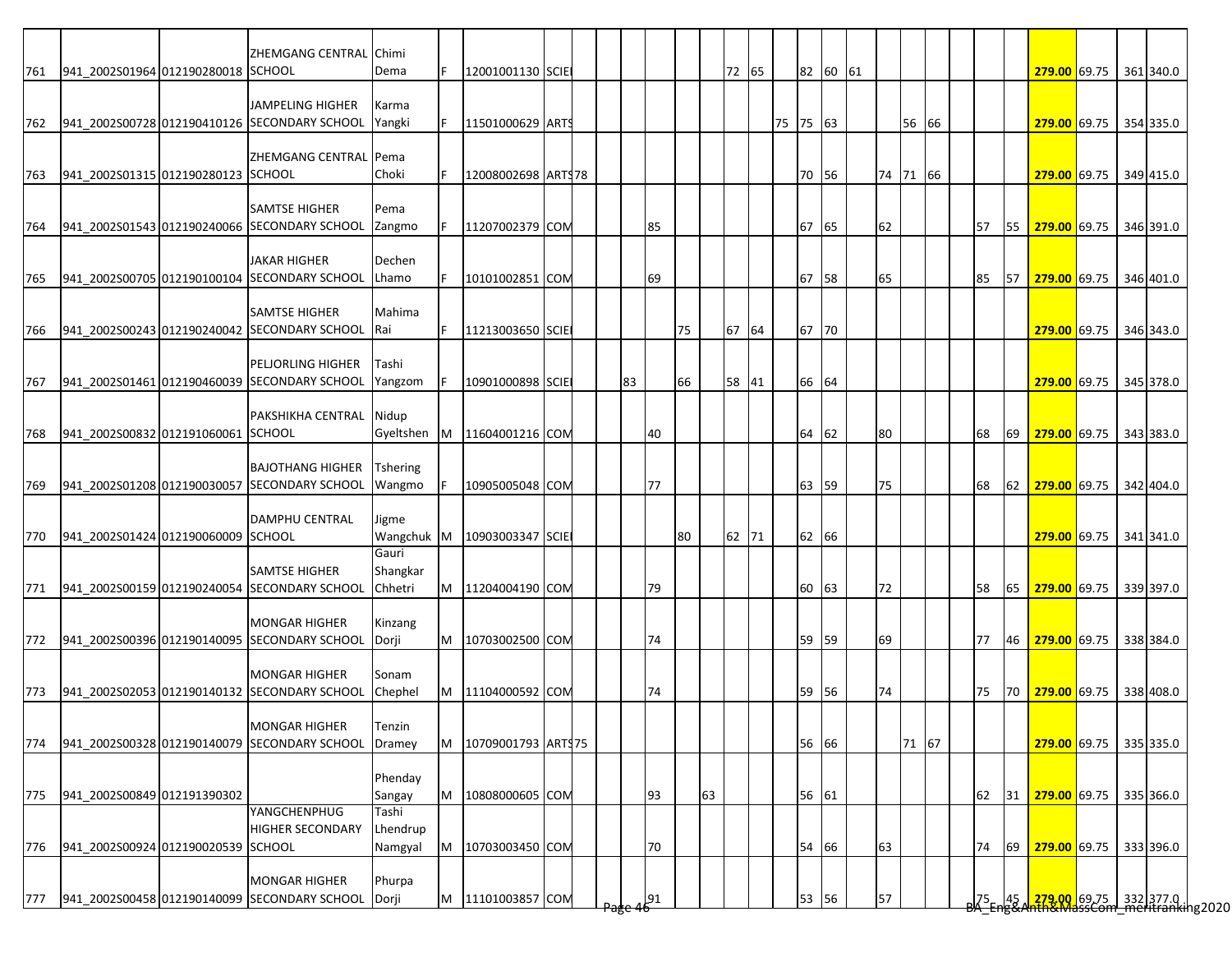|     |                                    | <b>SARPANG CENTRAL</b>                                                  | Arati                |    |                    |  |       |    |    |       |          |       |          |          |       |  |  |                                                                         |  |           |  |
|-----|------------------------------------|-------------------------------------------------------------------------|----------------------|----|--------------------|--|-------|----|----|-------|----------|-------|----------|----------|-------|--|--|-------------------------------------------------------------------------|--|-----------|--|
| 778 | 941_2002S01763 012190490076 SCHOOL |                                                                         | Dahal                | F. | 11303002173 ARTS   |  | 74 81 |    |    |       |          | 51 62 |          |          | 61 62 |  |  | 279.00 69.75 330 391.0                                                  |  |           |  |
|     |                                    | <b>JIGME SHERUBLING</b>                                                 | Peljor               |    |                    |  |       |    |    |       |          |       |          |          |       |  |  |                                                                         |  |           |  |
| 779 |                                    | 941 2002S01725 012190110074 CENTRAL SCHOOL                              | Wangdi               | M  | 11503004849 SCIE   |  |       |    | 73 | 60 55 |          | 76 69 |          |          |       |  |  | 278.00 69.50 354 333.0                                                  |  |           |  |
|     |                                    | <b>DRUKGYEL CENTRAL</b>                                                 | Pema                 |    |                    |  |       |    |    |       |          |       |          |          |       |  |  |                                                                         |  |           |  |
| 780 | 941 2002S01510 012190070049 SCHOOL |                                                                         | Lhaden               |    | 11914002161 SCIE   |  |       |    | 69 | 52 67 |          | 75 67 |          |          |       |  |  | <b>278.00 69.50 353 330.0</b>                                           |  |           |  |
|     |                                    | <b>DAGA HIGHER</b>                                                      | Pasang               |    |                    |  |       |    |    |       |          |       |          |          |       |  |  |                                                                         |  |           |  |
|     |                                    | 781 941 2002S01899 012190330024 SECONDARY SCHOOL                        | Dema<br>Ghishing     |    | 10305000779 SCIE   |  |       |    | 73 | 56 50 |          | 74 75 |          |          |       |  |  | 278.00 69.50 352 328.0                                                  |  |           |  |
|     |                                    |                                                                         |                      |    |                    |  |       |    |    |       |          |       |          |          |       |  |  |                                                                         |  |           |  |
| 782 |                                    | <b>BAJOTHANG HIGHER</b><br>941_2002S01569 012190030067 SECONDARY SCHOOL | Rinchen<br>Dorji     | M  | 11504004570 ARTS   |  |       |    |    |       |          | 73 64 |          | 60 70 71 |       |  |  | 278.00 69.50 351 338.0                                                  |  |           |  |
|     |                                    |                                                                         |                      |    |                    |  |       |    |    |       |          |       |          |          |       |  |  |                                                                         |  |           |  |
| 783 | 941 2002S01781 012190620135 SCHOOL | TENDRUK CENTRAL                                                         | Nim<br>Lhamo         |    | 11201000194 ARTS   |  | 84    |    |    |       |          | 73 60 |          | 40 61 58 |       |  |  | 278.00 69.50 351 376.0                                                  |  |           |  |
|     |                                    |                                                                         |                      |    |                    |  |       |    |    |       |          |       |          |          |       |  |  |                                                                         |  |           |  |
| 784 | 941 2002S01392 012190040154 SCHOOL | <b>BAYLING CENTRAL</b>                                                  | Tashi<br>Lhazom      |    | 11607001989 ARTS80 |  |       |    |    |       |          | 72 64 |          |          | 62 59 |  |  | 278.00 69.50                                                            |  | 350 337.0 |  |
|     |                                    |                                                                         |                      |    |                    |  |       |    |    |       |          |       |          |          |       |  |  |                                                                         |  |           |  |
|     |                                    | <b>DASHIDING HIGHER</b>                                                 | Pemba                |    |                    |  |       |    |    |       |          |       |          |          |       |  |  |                                                                         |  |           |  |
| 785 |                                    | 941_2002S01620 012190930014 SECONDARY SCHOOL                            | Lham                 |    | 11914001731 ARTS   |  |       |    |    |       | 67 72 60 |       |          |          | 70 76 |  |  | 278.00 69.50 350 345.0                                                  |  |           |  |
|     |                                    | ZHEMGANG CENTRAL Sonam                                                  |                      |    |                    |  |       |    |    |       |          |       |          |          |       |  |  |                                                                         |  |           |  |
| 786 | 941 2002S01246 012190280024 SCHOOL |                                                                         | Choki                |    | 11701002769 SCIE   |  |       |    |    | 72 70 |          |       | 72 64 49 |          |       |  |  | 278.00 69.50 350 327.0                                                  |  |           |  |
|     |                                    | <b>PELJORLING HIGHER</b>                                                | Pema                 |    |                    |  |       |    |    |       |          |       |          |          |       |  |  |                                                                         |  |           |  |
| 787 |                                    | 941_2002S01980 012190460030 SECONDARY SCHOOL<br>YANGCHENPHUG            | Tshomo               |    | 10906000409 SCIE   |  | 81    |    |    | 54 44 |          |       | 70 73 42 |          |       |  |  | 278.00 69.50 348 364.0                                                  |  |           |  |
|     |                                    | <b>HIGHER SECONDARY</b>                                                 | Sonam                |    |                    |  |       |    |    |       |          |       |          |          |       |  |  |                                                                         |  |           |  |
| 788 | 941_2002S00496 012190020006 SCHOOL |                                                                         | Tenzin               | M  | 10203001002 SCIE   |  |       |    | 73 | 64 68 |          |       | 70 67 65 |          |       |  |  | 278.00 69.50 348 407.0                                                  |  |           |  |
|     |                                    | <b>SHARI HIGHER</b>                                                     | Sonam                |    |                    |  |       |    |    |       |          |       |          |          |       |  |  |                                                                         |  |           |  |
| 789 |                                    | 941_2002S00708 012190380008 SECONDARY SCHOOL                            | Tobgay               | M  | 10802000357 SCIE   |  |       |    | 76 | 57 70 |          | 69 63 |          |          |       |  |  | 278.00 69.50 347 335.0                                                  |  |           |  |
|     |                                    | PHUENTSHOLING<br><b>HIGHER SECONDARY</b>                                | Chandana             |    |                    |  |       |    |    |       |          |       |          |          |       |  |  |                                                                         |  |           |  |
| 790 | 941_2002S00127 012190180042 SCHOOL |                                                                         | Gurung               |    | 11308003959 SCIE   |  |       |    | 76 | 62 66 |          | 68 68 |          |          |       |  |  | 278.00 69.50 346 340.0                                                  |  |           |  |
|     |                                    | <b>GONGZIM UGYEN</b><br><b>DORJI HIGHER</b>                             | Tenzin               |    |                    |  |       |    |    |       |          |       |          |          |       |  |  |                                                                         |  |           |  |
| 791 |                                    | 941_2002S01252 012190270018 SECONDARY SCHOOL                            | Dendup               | M  | 11211001426 SCIE   |  |       |    | 78 | 62 69 |          | 67 64 |          |          |       |  |  | 278.00 69.50 345 340.0                                                  |  |           |  |
|     |                                    |                                                                         |                      |    |                    |  |       |    |    |       |          |       |          |          |       |  |  |                                                                         |  |           |  |
| 792 | 941_2002S01804 012190280102 SCHOOL | ZHEMGANG CENTRAL Leki                                                   | Yangden              |    | 12005003848 ARTS   |  |       | 79 |    |       |          | 66 64 |          | 63 57 69 |       |  |  | 278.00 69.50                                                            |  | 344 398.0 |  |
|     |                                    |                                                                         |                      |    |                    |  |       |    |    |       |          |       |          |          |       |  |  |                                                                         |  |           |  |
| 793 | 941_2002S00065 012190200001 SCHOOL | PUNAKHA CENTRAL                                                         | Damcho<br>Wangchuk M |    | 10402000482 SCIE   |  |       |    |    | 76 63 |          |       | 66 62 74 |          |       |  |  | 278.00 69.50                                                            |  | 344 341.0 |  |
|     |                                    |                                                                         |                      |    |                    |  |       |    |    |       |          |       |          |          |       |  |  |                                                                         |  |           |  |
|     | 941 2002S00040 012190280135 SCHOOL | ZHEMGANG CENTRAL Tendrel                                                |                      |    |                    |  |       |    |    |       |          |       |          |          |       |  |  |                                                                         |  |           |  |
| 794 |                                    |                                                                         | Zangmo               |    | 10713003034 ARTS80 |  |       |    |    |       |          | 65 61 |          | 49 65 72 |       |  |  | <mark>.278.00.</mark> 69.50 343 392.0  <br>hth&MdssCom meritranking2020 |  |           |  |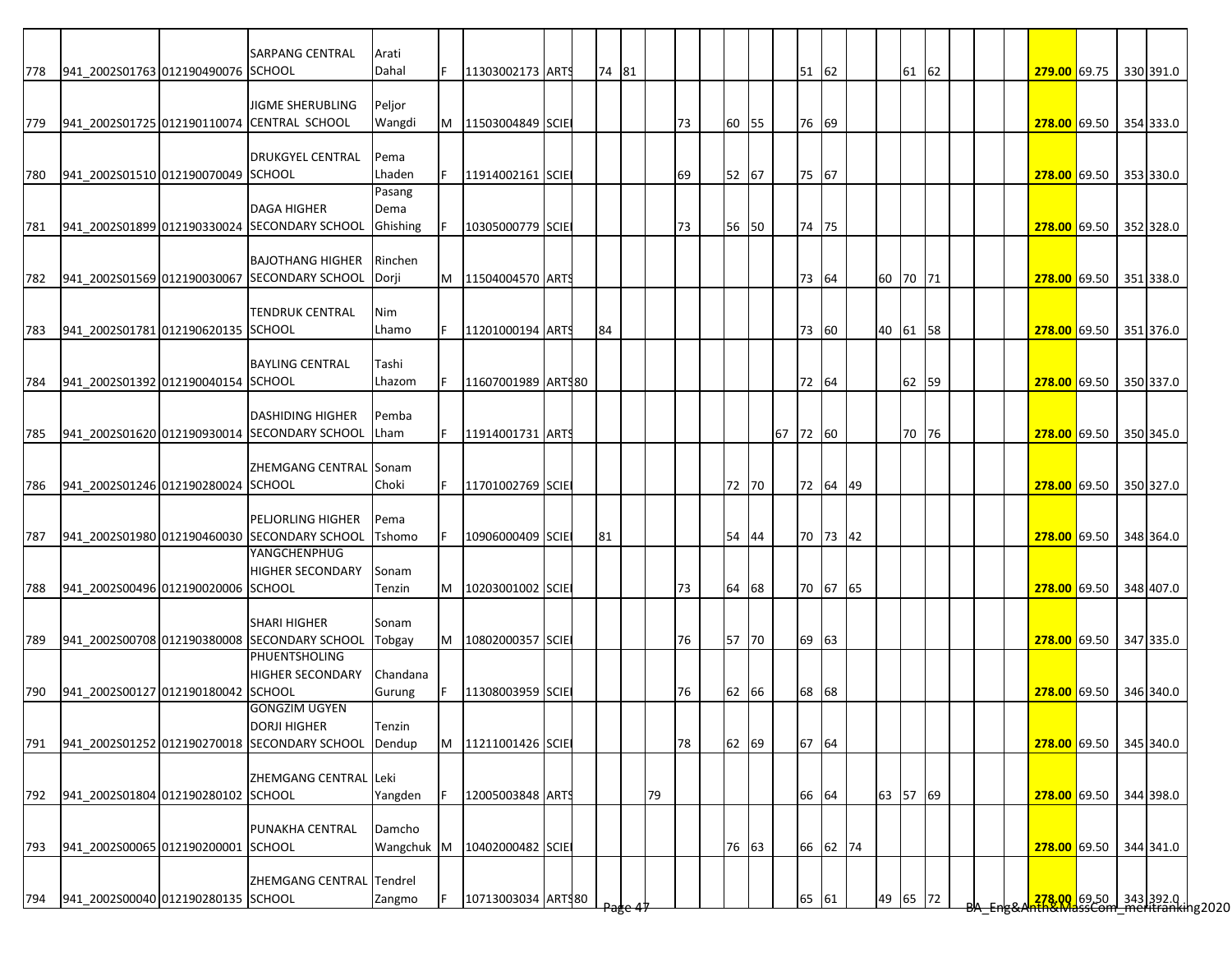|     |                                    | <b>CHUKHA CENTRAL</b>                        | Kinley          |   |                    |  |    |    |    |       |          |       |          |          |       |  |    |    |                                                                                       |  |           |
|-----|------------------------------------|----------------------------------------------|-----------------|---|--------------------|--|----|----|----|-------|----------|-------|----------|----------|-------|--|----|----|---------------------------------------------------------------------------------------|--|-----------|
| 795 | 941_2002S00557 012190050127 SCHOOL |                                              | Tshering        | М | 10202001356 COM    |  |    | 89 |    |       |          | 64 61 |          | 63       |       |  | 64 | 51 | 278.00 69.50 342 392.0                                                                |  |           |
|     |                                    |                                              | Karma           |   |                    |  |    |    |    |       |          |       |          |          |       |  |    |    |                                                                                       |  |           |
|     |                                    | <b>PELJORLING HIGHER</b>                     | Yangchen        |   |                    |  |    |    |    |       |          |       |          |          |       |  |    |    |                                                                                       |  |           |
| 796 |                                    | 941_2002S02143 012190460017 SECONDARY SCHOOL | Lepcha          | F | 11201004457 SCIE   |  | 82 |    | 69 | 52 45 |          | 63 64 |          |          |       |  |    |    | 278.00 69.50 341 375.0                                                                |  |           |
|     |                                    |                                              |                 |   |                    |  |    |    |    |       |          |       |          |          |       |  |    |    |                                                                                       |  |           |
|     |                                    | <b>CHUKHA CENTRAL</b>                        | Kinley          |   |                    |  |    |    |    |       |          |       |          |          |       |  |    |    |                                                                                       |  |           |
| 797 | 941 2002S02328 012190050089 SCHOOL |                                              | Wangmo          |   | 10207000617 COM    |  |    | 81 |    |       |          | 62    | 59       | 65       |       |  | 73 | 60 | 278.00 69.50 340 400.0                                                                |  |           |
|     |                                    |                                              |                 |   |                    |  |    |    |    |       |          |       |          |          |       |  |    |    |                                                                                       |  |           |
|     |                                    | <b>DAMPHU CENTRAL</b>                        | Kelzang         |   |                    |  |    |    |    |       |          |       |          |          |       |  |    |    |                                                                                       |  |           |
| 798 | 941 2002S02309 012190060133 SCHOOL |                                              | Jigme           | M | 11806002126 ARTS85 |  |    |    |    |       |          | 61    | 64       |          | 57 68 |  |    |    | 278.00 69.50 339 335.0                                                                |  |           |
|     |                                    |                                              |                 |   |                    |  |    |    |    |       |          |       |          |          |       |  |    |    |                                                                                       |  |           |
|     |                                    | PUNAKHA CENTRAL                              | Kedar Nath      |   |                    |  |    |    |    |       |          |       |          |          |       |  |    |    |                                                                                       |  |           |
| 799 | 941 2002S01403 012190200073 SCHOOL |                                              | Sanyasi         | M | 11808001783 SCIE   |  |    |    | 73 | 70 58 |          | 61    | 70 65    |          |       |  |    |    | 278.00 69.50 339 397.0                                                                |  |           |
|     |                                    |                                              |                 |   |                    |  |    |    |    |       |          |       |          |          |       |  |    |    |                                                                                       |  |           |
|     |                                    | <b>DAGA HIGHER</b>                           | Phuntsho        |   |                    |  |    |    |    |       |          |       |          |          |       |  |    |    |                                                                                       |  |           |
| 800 |                                    | 941 2002S00122 012190330106 SECONDARY SCHOOL | Wangmo          |   | 12001001993 ARTS78 |  |    |    |    |       |          | 60 64 |          | 65 71 59 |       |  |    |    | 278.00 69.50 338 397.0                                                                |  |           |
|     |                                    |                                              |                 |   |                    |  |    |    |    |       |          |       |          |          |       |  |    |    |                                                                                       |  |           |
|     |                                    | <b>DRUKGYEL CENTRAL</b>                      | Chencho         |   |                    |  |    |    |    |       |          |       |          |          |       |  |    |    |                                                                                       |  |           |
| 801 | 941 2002S00992 012190070013 SCHOOL |                                              | Dorji           | M | 10811002265 SCIE   |  |    |    |    | 70 74 |          |       | 60 67 67 |          |       |  |    |    | 278.00 69.50 338 338.0                                                                |  |           |
|     |                                    | <b>UGYEN ACADEMY</b>                         |                 |   |                    |  |    |    |    |       |          |       |          |          |       |  |    |    |                                                                                       |  |           |
|     |                                    | <b>HIGHER SECONDARY</b>                      | Kinga           |   |                    |  |    |    |    |       |          |       |          |          |       |  |    |    |                                                                                       |  |           |
| 802 | 941 2002S00937 012190260267        | <b>SCHOOL</b>                                | Lhamo           |   | 11004001668 ARTS81 |  |    |    |    |       |          | 57 69 |          |          | 66 62 |  |    |    | 278.00 69.50 335 335.0                                                                |  |           |
|     |                                    | <b>UGYEN ACADEMY</b>                         | Pema            |   |                    |  |    |    |    |       |          |       |          |          |       |  |    |    |                                                                                       |  |           |
|     |                                    | <b>HIGHER SECONDARY</b>                      | Thinley         |   |                    |  |    |    |    |       |          |       |          |          |       |  |    |    |                                                                                       |  |           |
| 803 | 941_2002S01441 012190260192 SCHOOL |                                              | Tobden          | M | 11004001321 ARTS82 |  |    |    | 64 |       |          | 56 68 |          |          | 64    |  |    |    | 278.00 69.50 334 334.0                                                                |  |           |
|     |                                    |                                              |                 |   |                    |  |    |    |    |       |          |       |          |          |       |  |    |    |                                                                                       |  |           |
|     |                                    | <b>MONGAR HIGHER</b>                         | Sonam           |   |                    |  |    |    |    |       |          |       |          |          |       |  |    |    |                                                                                       |  |           |
| 804 |                                    | 941_2002S02295 012190140076 SECONDARY SCHOOL | Tenzin          | M | 10709004742 ARTS   |  |    |    |    |       |          | 53 73 |          | 65 71 69 |       |  |    |    | 278.00 69.50 331 331.0                                                                |  |           |
|     |                                    | <b>UGYEN ACADEMY</b>                         |                 |   |                    |  |    |    |    |       |          |       |          |          |       |  |    |    |                                                                                       |  |           |
|     |                                    | <b>HIGHER SECONDARY</b>                      | Apsana          |   |                    |  |    |    |    |       |          |       |          |          |       |  |    |    |                                                                                       |  |           |
| 805 | 941 2002S01162 012190260169 SCHOOL |                                              | Rai             |   | 11206005977 ARTS83 |  |    | 68 |    |       |          | 49 67 |          | 57 60    |       |  |    |    | 278.00 69.50 327 384.0                                                                |  |           |
|     |                                    |                                              |                 |   |                    |  |    |    |    |       |          |       |          |          |       |  |    |    |                                                                                       |  |           |
|     |                                    | <b>MONGAR HIGHER</b>                         | <b>Tshering</b> |   |                    |  |    |    |    |       |          |       |          |          |       |  |    |    |                                                                                       |  |           |
| 806 |                                    | 941_2002S00888 012190140090 SECONDARY SCHOOL | Dolkar          | F | 10709004625 ARTS81 |  |    |    |    |       |          | 47 71 |          |          | 64 62 |  |    |    | 278.00 69.50 325 325.0                                                                |  |           |
|     |                                    |                                              |                 |   |                    |  |    |    |    |       |          |       |          |          |       |  |    |    |                                                                                       |  |           |
|     |                                    | <b>JAMPEL HIGHER</b>                         | Ugyen           |   |                    |  |    |    |    |       |          |       |          |          |       |  |    |    |                                                                                       |  |           |
| 807 |                                    | 941 2002S01909 012191210260 SECONDARY SCHOOL | Namgyal         | M | 11704001162 ARTS   |  |    |    |    |       | 80 81 57 |       |          |          | 41 59 |  |    |    | 277.00 69.25 358 318.0                                                                |  |           |
|     |                                    |                                              |                 |   |                    |  |    |    |    |       |          |       |          |          |       |  |    |    |                                                                                       |  |           |
|     |                                    | <b>DASHIDING HIGHER</b>                      | <b>IDawa</b>    |   |                    |  |    |    |    |       |          |       |          |          |       |  |    |    |                                                                                       |  |           |
| 808 |                                    | 941_2002S01407 012190930002 SECONDARY SCHOOL | Dem             | F | 11904001215 ARTS   |  |    |    |    |       | 76 74 63 |       |          | 53 64 64 |       |  |    |    | 277.00 69.25 351 394.0                                                                |  |           |
|     |                                    |                                              |                 |   |                    |  |    |    |    |       |          |       |          |          |       |  |    |    |                                                                                       |  |           |
|     |                                    | <b>DASHIDING HIGHER</b>                      | <b>Tshering</b> |   |                    |  |    |    |    |       |          |       |          |          |       |  |    |    |                                                                                       |  |           |
| 809 |                                    | 941 2002S02083 012190930089 SECONDARY SCHOOL | Needup          | M | 11107004153 COM    |  |    | 84 |    |       |          | 72 55 |          | 46       |       |  | 66 | 59 | 277.00 69.25                                                                          |  | 349 382.0 |
|     |                                    |                                              |                 |   |                    |  |    |    |    |       |          |       |          |          |       |  |    |    |                                                                                       |  |           |
|     |                                    | PUNAKHA CENTRAL                              | Tandin          |   |                    |  |    |    |    |       |          |       |          |          |       |  |    |    |                                                                                       |  |           |
| 810 | 941 2002S00612 012190200097 SCHOOL |                                              | Zam             |   | 11407001979 SCIE   |  |    |    | 75 | 65 65 |          | 72 65 |          |          |       |  |    |    | 277.00 69.25                                                                          |  | 349 342.0 |
|     |                                    |                                              |                 |   |                    |  |    |    |    |       |          |       |          |          |       |  |    |    |                                                                                       |  |           |
|     |                                    | <b>KARMALING HIGHER</b>                      | Chening         |   |                    |  |    |    |    |       |          |       |          |          |       |  |    |    |                                                                                       |  |           |
| 811 |                                    | 941 2002S00824 012191170003 SECONDARY SCHOOL | Dorji           | M | 11111002678 SCIE   |  |    |    | 72 | 71 63 |          | 72 62 |          |          |       |  |    |    | <mark>.277.00 69.25 349</mark> 340.0  <br><del>Nh&amp;MassCom meritranki</del> ng2020 |  |           |
|     |                                    |                                              |                 |   |                    |  |    |    |    |       |          |       |          |          |       |  |    |    |                                                                                       |  |           |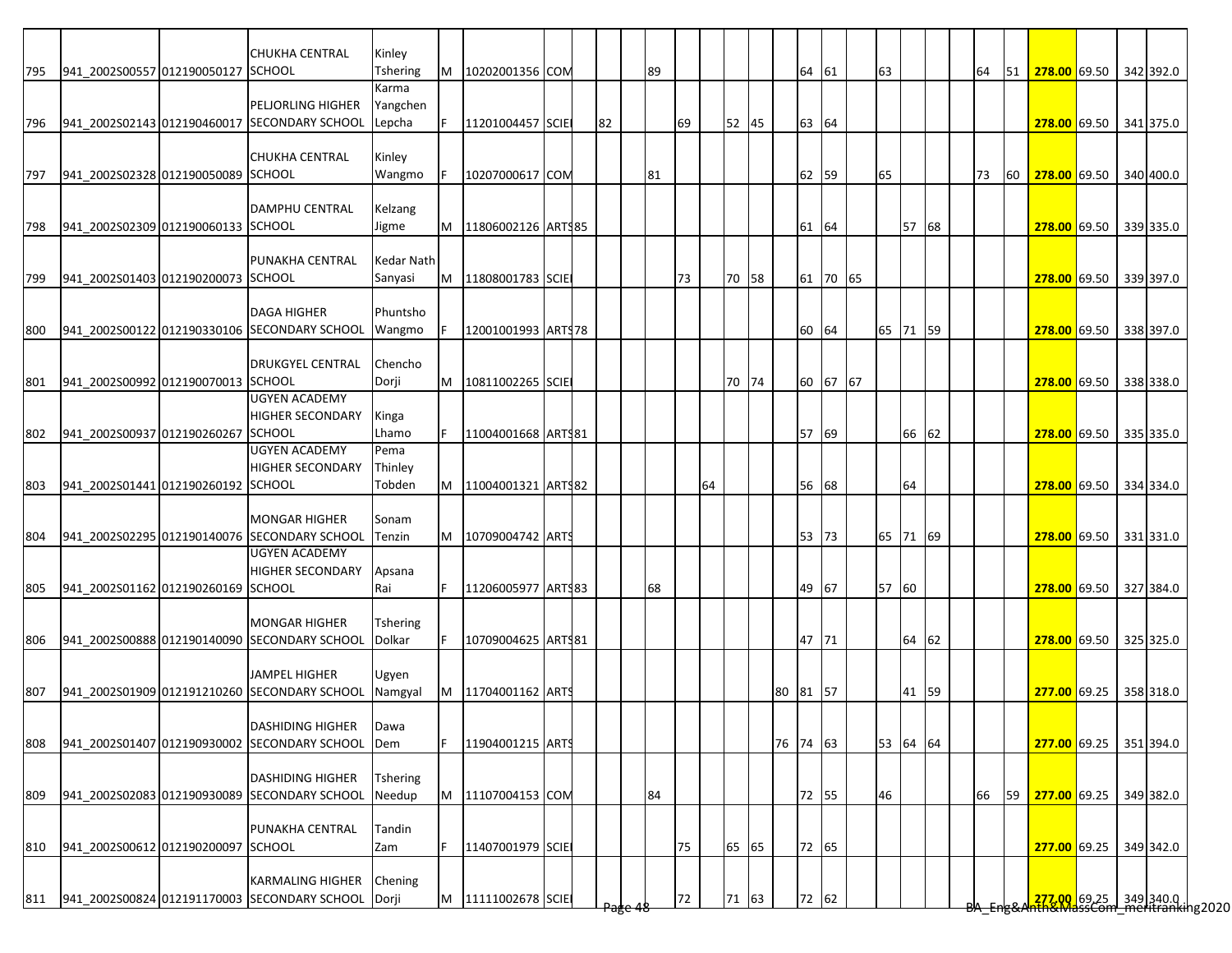|     |                                    | <b>DRUKGYEL CENTRAL</b>                                               | <b>Leki</b>       |    |                        |  |    |    |    |       |    |       |          |    |          |  |    |           |                               |  |                                                                            |
|-----|------------------------------------|-----------------------------------------------------------------------|-------------------|----|------------------------|--|----|----|----|-------|----|-------|----------|----|----------|--|----|-----------|-------------------------------|--|----------------------------------------------------------------------------|
| 812 | 941_2002S02146 012190070046 SCHOOL |                                                                       | Wangmo            | F  | 11505006435 SCIE       |  |    |    | 69 | 49 66 |    | 71 71 |          |    |          |  |    |           | 277.00 69.25 348 326.0        |  |                                                                            |
|     |                                    |                                                                       |                   |    |                        |  |    |    |    |       |    |       |          |    |          |  |    |           |                               |  |                                                                            |
| 813 | 941 2002S01494 012190210009 SCHOOL | RANJUNG CENTRAL                                                       | Lungten           |    | M   11516004147   SCIE |  |    |    |    | 74 77 |    |       | 71 55 65 |    |          |  |    |           | 277.00 69.25 348 342.0        |  |                                                                            |
|     |                                    |                                                                       |                   |    |                        |  |    |    |    |       |    |       |          |    |          |  |    |           |                               |  |                                                                            |
|     |                                    | <b>MONGAR HIGHER</b>                                                  | Phuntsho          |    |                        |  |    |    |    |       |    |       |          |    |          |  |    |           |                               |  |                                                                            |
| 814 |                                    | 941 2002S00428 012190140072 SECONDARY SCHOOL                          | <b>Tshering</b>   | M  | 10713003151 ARTS75     |  |    |    |    |       |    | 70 61 |          |    | 65 71    |  |    |           | 277.00 69.25 347 342.0        |  |                                                                            |
|     |                                    |                                                                       | Kinley            |    |                        |  |    |    |    |       |    |       |          |    |          |  |    |           |                               |  |                                                                            |
| 815 |                                    | <b>GELEPHU HIGHER</b><br>941 2002S00402 012190080075 SECONDARY SCHOOL | Seldon<br>Dhapel  |    | 11902000159 SCIE       |  |    |    | 76 | 62 60 |    | 70 69 |          |    |          |  |    |           | 277.00 69.25 347 337.0        |  |                                                                            |
|     |                                    | YANGCHENPHUG                                                          |                   |    |                        |  |    |    |    |       |    |       |          |    |          |  |    |           |                               |  |                                                                            |
|     |                                    | <b>HIGHER SECONDARY</b>                                               | Sonam             |    |                        |  |    |    |    |       |    |       |          |    |          |  |    |           |                               |  |                                                                            |
| 816 | 941 2002S00508 012190020139 SCHOOL |                                                                       | Yuden             |    | 10503000516 SCIE       |  |    |    | 58 | 68 62 |    |       | 68 65 76 |    |          |  |    |           | 277.00 69.25 345 397.0        |  |                                                                            |
|     |                                    |                                                                       |                   |    |                        |  |    |    |    |       |    |       |          |    |          |  |    |           |                               |  |                                                                            |
|     |                                    | LHUNTSE HIGHER                                                        | Dorji             |    |                        |  |    |    |    |       |    |       |          |    |          |  |    |           |                               |  |                                                                            |
| 817 |                                    | 941 2002S01809 012190190055 SECONDARY SCHOOL                          | Gyeltshen         |    | M 11502001147 COM      |  |    | 73 |    |       | 67 | 63    |          | 50 |          |  | 74 | <b>56</b> | <b>277.00</b> 69.25 344 383.0 |  |                                                                            |
|     |                                    | <b>JIGME SHERUBLING</b>                                               | Tshewang          |    |                        |  |    |    |    |       |    |       |          |    |          |  |    |           |                               |  |                                                                            |
| 818 |                                    | 941 2002S00372 012190110086 CENTRAL SCHOOL                            | Dorji             | M  | 11107001409 SCIE       |  |    |    | 78 | 65 64 | 67 | 67    |          |    |          |  |    |           | 277.00 69.25 344 341.0        |  |                                                                            |
|     |                                    |                                                                       |                   |    |                        |  |    |    |    |       |    |       |          |    |          |  |    |           |                               |  |                                                                            |
|     |                                    |                                                                       | Chimmi            |    |                        |  |    |    |    |       |    |       |          |    |          |  |    |           |                               |  |                                                                            |
| 819 | 941 2002S02010 012191390187        | <b>UGYEN ACADEMY</b>                                                  | Dem               | F. | 11904000064 ARTS       |  |    |    |    |       | 66 | 59    |          |    | 77 67 74 |  |    |           | 277.00 69.25 343 343.0        |  |                                                                            |
|     |                                    | <b>HIGHER SECONDARY</b>                                               | Tandin            |    |                        |  |    |    |    |       |    |       |          |    |          |  |    |           |                               |  |                                                                            |
| 820 | 941 2002S01173 012190260284 SCHOOL |                                                                       | <b>Budar</b>      | F. | 11909000836 ARTS77     |  |    | 75 |    |       | 66 | 59    |          |    | 57 56    |  |    |           | 277.00 69.25 343 390.0        |  |                                                                            |
|     |                                    |                                                                       |                   |    |                        |  |    |    |    |       |    |       |          |    |          |  |    |           |                               |  |                                                                            |
|     |                                    | <b>DASHIDING HIGHER</b>                                               | Lachimi           |    |                        |  |    |    |    |       |    |       |          |    |          |  |    |           |                               |  |                                                                            |
| 821 |                                    | 941_2002S00520 012190930073 SECONDARY SCHOOL                          | Sharma            |    | 11209003836 COM        |  |    | 78 |    |       |    | 66 67 |          | 61 |          |  | 66 |           | 53 277.00 69.25 343 391.0     |  |                                                                            |
|     |                                    |                                                                       |                   |    |                        |  |    |    |    |       |    |       |          |    |          |  |    |           |                               |  |                                                                            |
|     |                                    | <b>DAGA HIGHER</b>                                                    | Kabita            |    |                        |  |    |    |    |       |    |       |          |    |          |  |    |           |                               |  |                                                                            |
| 822 |                                    | 941 2002S01883 012190330064 SECONDARY SCHOOL                          | Powdel<br>Ngawang |    | 10304000669 ARTS       |  |    | 53 |    |       |    | 65 71 |          |    | 65 70 71 |  |    |           | 277.00 69.25 342 395.0        |  |                                                                            |
|     |                                    | <b>DRUKGYEL CENTRAL</b>                                               | <b>Tshering</b>   |    |                        |  |    |    |    |       |    |       |          |    |          |  |    |           |                               |  |                                                                            |
| 823 | 941_2002S00682 012190070022 SCHOOL |                                                                       | Dorji             |    | M   10503000396 SCIE   |  |    |    |    | 66 70 |    |       | 65 69 72 |    |          |  |    |           | 277.00 69.25 342 342.0        |  |                                                                            |
|     |                                    |                                                                       |                   |    |                        |  |    |    |    |       |    |       |          |    |          |  |    |           |                               |  |                                                                            |
|     |                                    | <b>GELEPHU HIGHER</b>                                                 | Ranju             |    |                        |  |    |    |    |       |    |       |          |    |          |  |    |           |                               |  |                                                                            |
| 824 |                                    | 941 2002S00378 012190080083 SECONDARY SCHOOL                          | Powrel            |    | 10305000677 SCIE       |  |    |    | 81 | 61 66 |    | 65 65 |          |    |          |  |    |           | 277.00 69.25 342 338.0        |  |                                                                            |
|     |                                    | PELJORLING HIGHER Yonten                                              |                   |    |                        |  |    |    |    |       |    |       |          |    |          |  |    |           |                               |  |                                                                            |
| 825 |                                    | 941_2002S01854 012190460041 SECONDARY SCHOOL Jamtsho                  |                   | M  | 10712000966 SCIE       |  | 86 |    | 65 | 57 41 |    | 64 62 |          |    |          |  |    |           | 277.00 69.25 341 375.0        |  |                                                                            |
|     |                                    |                                                                       |                   |    |                        |  |    |    |    |       |    |       |          |    |          |  |    |           |                               |  |                                                                            |
|     |                                    | ZHEMGANG CENTRAL Tashi                                                |                   |    |                        |  |    |    |    |       |    |       |          |    |          |  |    |           |                               |  |                                                                            |
| 826 | 941 2002S02284 012190280134 SCHOOL |                                                                       | Dema              | F. | 12007001618 ARTS78     |  |    |    |    |       |    | 63 66 |          |    | 62 62 70 |  |    |           | 277.00 69.25                  |  | 340 401.0                                                                  |
|     |                                    |                                                                       | Om                |    |                        |  |    |    |    |       |    |       |          |    |          |  |    |           |                               |  |                                                                            |
|     |                                    | <b>ORONG HIGHER</b>                                                   | Prakash           |    |                        |  |    |    |    |       |    |       |          |    |          |  |    |           |                               |  |                                                                            |
| 827 |                                    | 941_2002S00401 012190760101 SECONDARY SCHOOL                          | Kafley            | M  | 11103000838 ARTS       |  | 79 |    |    |       | 63 | 60    |          |    | 65 73    |  |    |           | 277.00 69.25                  |  | 340 340.0                                                                  |
|     |                                    | <b>GELEPHU HIGHER</b>                                                 | Namgay            |    |                        |  |    |    |    |       |    |       |          |    |          |  |    |           |                               |  |                                                                            |
|     |                                    |                                                                       |                   |    |                        |  |    |    |    |       |    | 63 67 |          |    |          |  |    |           |                               |  | <mark>_277.00_</mark> 69.25 = 340 397.0 .<br>http://dssCommeritranking2020 |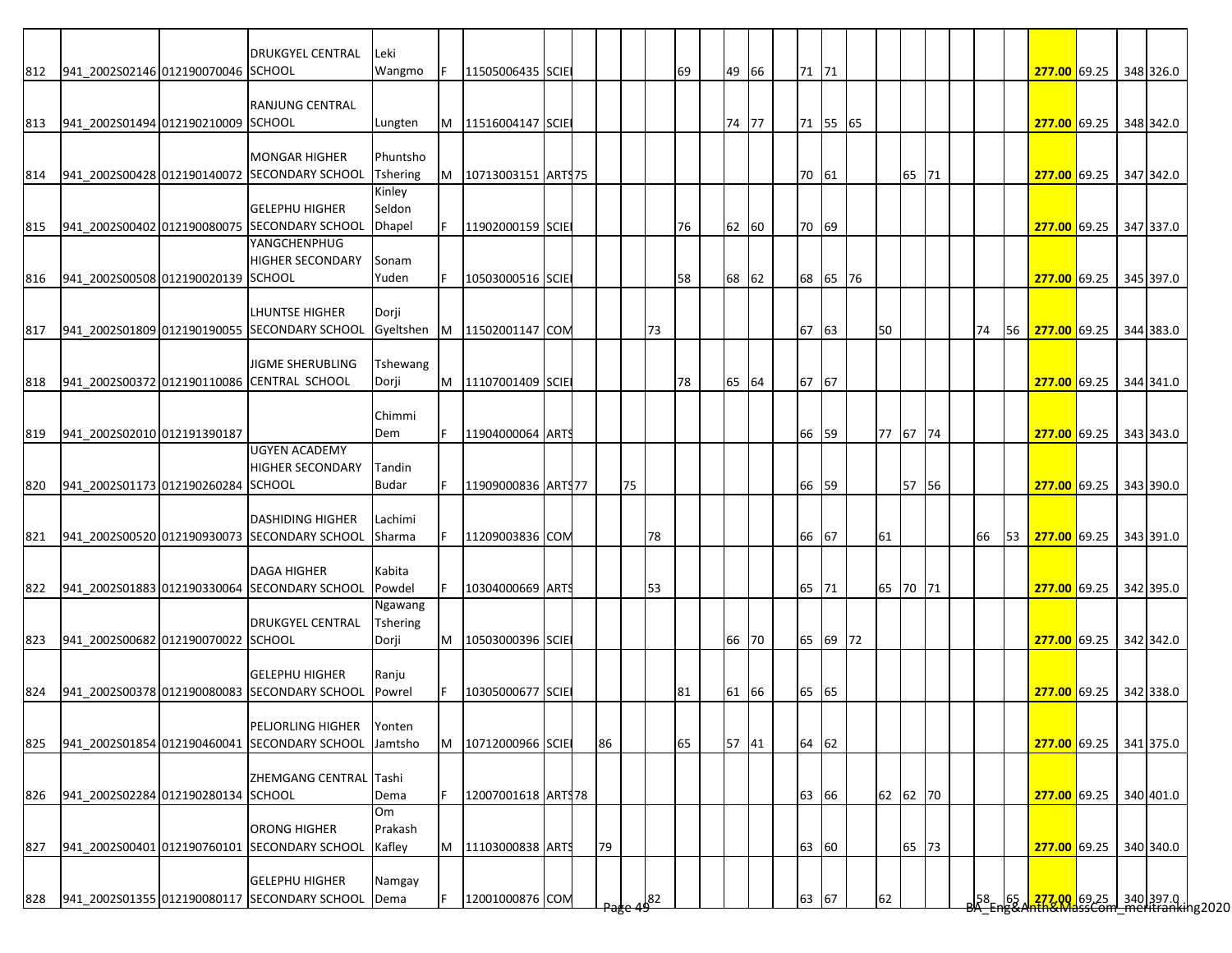|     |                                    | <b>DRUKGYEL CENTRAL</b>                      |                  |          |                                  |  |       |    |    |       |          |          |          |       |  |    |    |                                                                       |  |           |
|-----|------------------------------------|----------------------------------------------|------------------|----------|----------------------------------|--|-------|----|----|-------|----------|----------|----------|-------|--|----|----|-----------------------------------------------------------------------|--|-----------|
| 829 | 941 2002S00948 012190070042 SCHOOL |                                              | Kadem            | F        | 10206001620 SCIE                 |  |       |    | 78 | 60 74 | 63 62    |          |          |       |  |    |    | 277.00 69.25                                                          |  | 340 337.0 |
|     |                                    | PUNAKHA CENTRAL                              |                  |          |                                  |  |       |    |    |       |          |          |          |       |  |    |    |                                                                       |  |           |
|     | 941 2002S00860 012190200127 SCHOOL |                                              | Kinley<br>Pelden |          | 11004000649 COM                  |  |       | 71 |    |       | 62 62    |          | 73       |       |  | 70 |    | 71 <b>277.00</b> 69.25                                                |  | 339 409.0 |
| 830 |                                    |                                              |                  |          |                                  |  |       |    |    |       |          |          |          |       |  |    |    |                                                                       |  |           |
|     |                                    | PUNAKHA CENTRAL                              | Nisha            |          |                                  |  |       |    |    |       |          |          |          |       |  |    |    |                                                                       |  |           |
| 831 | 941 2002S01607 012190200060 SCHOOL |                                              | Gurung           |          | 10306000927 SCIE                 |  |       |    | 74 | 66 65 | 60       | 72       |          |       |  |    |    | 277.00 69.25                                                          |  | 337 337.0 |
|     |                                    |                                              |                  |          |                                  |  |       |    |    |       |          |          |          |       |  |    |    |                                                                       |  |           |
|     |                                    | <b>LHUNTSE HIGHER</b>                        | Tshering         |          |                                  |  |       |    |    |       |          |          |          |       |  |    |    |                                                                       |  |           |
| 832 |                                    | 941_2002S00952 012190190101 SECONDARY SCHOOL | Lhamo            |          | 10605004051 ARTS                 |  |       |    |    |       | 59 60    |          | 71 70 76 |       |  |    |    | 277.00 69.25                                                          |  | 336 336.0 |
|     |                                    |                                              |                  |          |                                  |  |       |    |    |       |          |          |          |       |  |    |    |                                                                       |  |           |
|     |                                    | <b>SARPANG CENTRAL</b>                       | Mon              |          |                                  |  |       |    |    |       |          |          |          |       |  |    |    |                                                                       |  |           |
| 833 | 941 2002S02233 012190490065 SCHOOL |                                              | Kumar Rai        | <b>M</b> | 11305001155 ARTS                 |  | 74 78 |    |    |       | 59       | 59       |          | 66 58 |  |    |    | 277.00 69.25                                                          |  | 336 394.0 |
|     |                                    |                                              |                  |          |                                  |  |       |    |    |       |          |          |          |       |  |    |    |                                                                       |  |           |
|     |                                    | <b>DRUKGYEL CENTRAL</b>                      | Sonam            |          |                                  |  |       |    |    |       |          |          |          |       |  |    |    |                                                                       |  |           |
| 834 | 941_2002S00998 012190070071 SCHOOL |                                              | Lhendup          | M        | 10811000738 SCIE                 |  |       |    | 78 | 61 72 | 59 66    |          |          |       |  |    |    | 277.00 69.25                                                          |  | 336 336.0 |
|     |                                    |                                              |                  |          |                                  |  |       |    |    |       |          |          |          |       |  |    |    |                                                                       |  |           |
|     |                                    | <b>DRUKGYEL CENTRAL</b>                      | Nima             |          |                                  |  |       |    |    |       |          |          |          |       |  |    |    |                                                                       |  |           |
| 835 | 941 2002S01289 012190070024 SCHOOL |                                              | Tshering         | M        | 10801000113 SCIE                 |  |       |    |    | 68 73 |          | 58 60 76 |          |       |  |    |    | <b>277.00 69.25 335 335.0</b>                                         |  |           |
|     |                                    |                                              |                  |          |                                  |  |       |    |    |       |          |          |          |       |  |    |    |                                                                       |  |           |
|     |                                    | <b>PELJORLING HIGHER</b>                     | Dechen           |          |                                  |  |       |    |    |       |          |          |          |       |  |    |    |                                                                       |  |           |
| 836 |                                    | 941 2002S01154 012190460052 SECONDARY SCHOOL | Seldon           |          | 11206006305 ARTS77               |  |       |    |    |       | 57 62    |          | 58 63 75 |       |  |    |    | 277.00 69.25 334 392.0                                                |  |           |
|     |                                    | <b>UGYEN ACADEMY</b>                         | Karma            |          |                                  |  |       |    |    |       |          |          |          |       |  |    |    |                                                                       |  |           |
|     |                                    | <b>HIGHER SECONDARY</b>                      | <b>Tshering</b>  |          |                                  |  |       |    |    |       |          |          |          |       |  |    |    |                                                                       |  |           |
| 837 | 941 2002S01375 012190260195 SCHOOL |                                              | Wangmo           | F        | 11009000088 ART\$80              |  |       |    |    |       | 56 66    |          | 72 59    |       |  |    |    | 277.00 69.25 333 333.0                                                |  |           |
|     |                                    | YANGCHENPHUG                                 |                  |          |                                  |  |       |    |    |       |          |          |          |       |  |    |    |                                                                       |  |           |
|     |                                    | <b>HIGHER SECONDARY</b>                      | Phuntsho         |          |                                  |  |       |    |    |       |          |          |          |       |  |    |    |                                                                       |  |           |
| 838 | 941_2002S00563 012190020280 SCHOOL |                                              | Dema             |          | 10605003941 ARTS75               |  |       |    |    |       | 49 70    |          | 61 67 65 |       |  |    |    | 277.00 69.25                                                          |  | 326 387.0 |
|     |                                    |                                              | Tandin           |          |                                  |  |       |    |    |       |          |          |          |       |  |    |    |                                                                       |  |           |
|     |                                    |                                              | Nidup            |          |                                  |  |       |    |    |       |          |          |          |       |  |    |    |                                                                       |  |           |
| 839 | 941 2002S00056 012191400244        |                                              |                  |          | Wangchuk M   12001002810 ARTS 76 |  |       |    |    |       | 48 68    |          |          | 63 70 |  |    |    | 277.00 69.25                                                          |  | 325 325.0 |
|     |                                    |                                              | Yeshey           |          |                                  |  |       |    |    |       |          |          |          |       |  |    |    |                                                                       |  |           |
|     |                                    | <b>DAMPHU CENTRAL</b>                        | Lhamo            |          |                                  |  |       |    |    |       |          |          |          |       |  |    |    |                                                                       |  |           |
| 840 | 941_2002S01440 012190060125 SCHOOL |                                              | Tamang           | F        | 11809000033 COM                  |  |       | 50 |    |       | 47 60    |          | 76       |       |  | 77 | 64 | 277.00 69.25                                                          |  | 324 374.0 |
|     |                                    |                                              |                  |          |                                  |  |       |    |    |       |          |          |          |       |  |    |    |                                                                       |  |           |
|     |                                    | <b>RANJUNG CENTRAL</b>                       | Tshoki           |          |                                  |  |       |    |    |       |          |          |          |       |  |    |    |                                                                       |  |           |
| 841 | 941 2002S01679 012190210113 SCHOOL |                                              | Wangmo           |          | 11512005419 ARTS                 |  |       | 37 |    |       | 77 66    |          | 65 68    |       |  |    |    | 276.00 69.00                                                          |  | 353 313.0 |
|     |                                    |                                              |                  |          |                                  |  |       |    |    |       |          |          |          |       |  |    |    |                                                                       |  |           |
|     |                                    | <b>LHUNTSE HIGHER</b>                        | Yeshi            |          |                                  |  |       |    |    |       |          |          |          |       |  |    |    |                                                                       |  |           |
| 842 |                                    | 941 2002S02334 012190190074 SECONDARY SCHOOL | Pelmo            |          | 10604001148 COM                  |  |       | 72 |    |       | 76 56    |          | 64       |       |  | 72 | 49 | 276.00 69.00                                                          |  | 352 389.0 |
|     |                                    |                                              |                  |          |                                  |  |       |    |    |       |          |          |          |       |  |    |    |                                                                       |  |           |
|     |                                    | <b>JIGME SHERUBLING</b>                      | Karma            |          |                                  |  |       |    |    |       |          |          |          |       |  |    |    |                                                                       |  |           |
| 843 |                                    | 941 2002S01624 012190110065 CENTRAL SCHOOL   |                  |          | Wangchuk M 11514002726 SCIE      |  |       |    |    | 65 72 |          | 76 61 67 |          |       |  |    |    | 276.00 69.00                                                          |  | 352 341.0 |
|     |                                    |                                              |                  |          |                                  |  |       |    |    |       |          |          |          |       |  |    |    |                                                                       |  |           |
|     |                                    |                                              | Sherab           |          |                                  |  |       |    |    |       |          |          |          |       |  |    |    |                                                                       |  |           |
| 844 | 941 2002S01916 012191390132        |                                              | Wangmo           |          | 11208002860 ARTS 70              |  |       |    |    |       | 73 75 58 |          |          | 55 56 |  |    |    | 276.00 69.00                                                          |  | 351 387.0 |
|     |                                    |                                              |                  |          |                                  |  |       |    |    |       |          |          |          |       |  |    |    |                                                                       |  |           |
|     |                                    |                                              |                  |          |                                  |  |       |    |    |       |          |          |          |       |  |    |    |                                                                       |  |           |
| 845 | 941_2002S00470 012190160168 SCHOOL | <b>NANGKOR CENTRAL</b>                       | Chimi            |          | 10905002017 SCIE                 |  |       |    |    | 65 67 |          | 72 69 68 |          |       |  |    |    | <mark>.276.00.</mark> 69.00 348.341.0<br>hth&MassCom_meritranking2020 |  |           |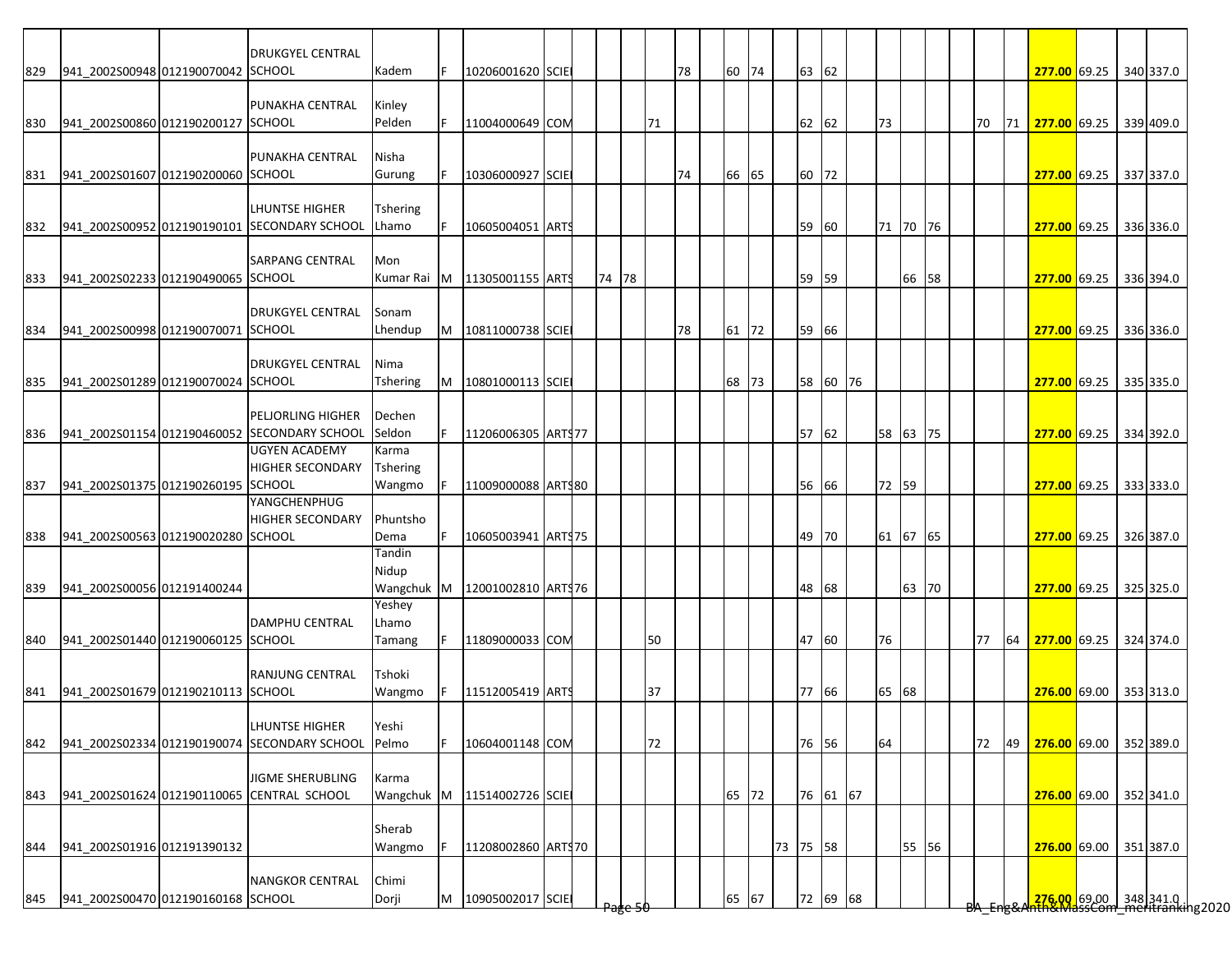|     |                                    | TRASHITSE HIGHER                             | Tshering   |    |                             |  |       |    |    |       |       |          |    |          |    |                 |    |                                                                                                       |  |           |
|-----|------------------------------------|----------------------------------------------|------------|----|-----------------------------|--|-------|----|----|-------|-------|----------|----|----------|----|-----------------|----|-------------------------------------------------------------------------------------------------------|--|-----------|
| 846 |                                    | 941 2002S01131 012190560040 SECONDARY SCHOOL | Nidup      | M  | 10902001116 SCIE            |  |       |    | 80 | 64 61 | 71 61 |          |    |          |    |                 |    | 276.00 69.00                                                                                          |  | 347 337.0 |
|     |                                    |                                              |            |    |                             |  |       |    |    |       |       |          |    |          |    |                 |    |                                                                                                       |  |           |
|     |                                    | <b>NANGKOR CENTRAL</b>                       | Tashi      |    |                             |  |       |    |    |       |       |          |    |          |    |                 |    |                                                                                                       |  |           |
| 847 | 941 2002S01321 012190160189 SCHOOL |                                              | Yenten     |    | M 11107001033 SCIE          |  |       |    | 77 | 60 67 |       | 70 62    |    |          |    |                 |    | <b>276.00 69.00</b>                                                                                   |  | 346 336.0 |
|     |                                    |                                              |            |    |                             |  |       |    |    |       |       |          |    |          |    |                 |    |                                                                                                       |  |           |
|     |                                    | ZHEMGANG CENTRAL Kuenzang                    |            |    |                             |  |       |    |    |       |       |          |    |          |    |                 |    |                                                                                                       |  |           |
| 848 | 941 2002S00788 012190280120 SCHOOL |                                              | Choden     |    | 12001000097 ARTS74          |  |       |    |    |       |       | 69 58    |    | 45 67 75 |    |                 |    | 276.00 69.00                                                                                          |  | 345 388.0 |
|     |                                    |                                              |            |    |                             |  |       |    |    |       |       |          |    |          |    |                 |    |                                                                                                       |  |           |
|     |                                    | <b>GELEPHU HIGHER</b>                        | Cheki      |    |                             |  |       |    |    |       |       |          |    |          |    |                 |    |                                                                                                       |  |           |
| 849 |                                    | 941 2002S02205 012190080028 SECONDARY SCHOOL | Wangmo     |    | 11514005906 SCIE            |  |       |    | 81 | 59 61 | 69 65 |          |    |          |    |                 |    | 276.00 69.00                                                                                          |  | 345 335.0 |
|     |                                    |                                              |            |    |                             |  |       |    |    |       |       |          |    |          |    |                 |    |                                                                                                       |  |           |
|     |                                    | SARPANG CENTRAL                              | Sonam      |    |                             |  |       |    |    |       |       |          |    |          |    |                 |    |                                                                                                       |  |           |
| 850 | 941 2002S01555 012190490089 SCHOOL |                                              | Zangmo     |    | 11506003624 ARTS            |  | 74 75 |    |    |       |       | 68 59    |    | 60 53    |    |                 |    | 276.00 69.00                                                                                          |  | 344 389.0 |
|     |                                    |                                              |            |    |                             |  |       |    |    |       |       |          |    |          |    |                 |    |                                                                                                       |  |           |
|     |                                    | <b>MONGAR HIGHER</b>                         | Jigme      |    |                             |  |       |    |    |       |       |          |    |          |    |                 |    |                                                                                                       |  |           |
| 851 |                                    | 941_2002S00876 012190140068 SECONDARY SCHOOL | Tenzin     |    | M   10709004686   ARTS 76   |  |       |    |    |       | 67 66 |          |    | 62       | 67 |                 |    | 276.00 69.00                                                                                          |  | 343 338.0 |
|     |                                    | YANGCHENPHUG                                 |            |    |                             |  |       |    |    |       |       |          |    |          |    |                 |    |                                                                                                       |  |           |
|     |                                    | HIGHER SECONDARY                             | Sangay     |    |                             |  |       |    |    |       |       |          |    |          |    |                 |    |                                                                                                       |  |           |
| 852 | 941 2002S00734 012190020138 SCHOOL |                                              | Choden     |    | 10801002135 SCIE            |  |       |    | 73 | 63 62 |       | 67 68 68 |    |          |    |                 |    | 276.00 69.00                                                                                          |  | 343 401.0 |
|     |                                    |                                              |            |    |                             |  |       |    |    |       |       |          |    |          |    |                 |    |                                                                                                       |  |           |
|     |                                    | <b>MOTITHANG HIGHER</b>                      | Dorji      |    |                             |  |       |    |    |       |       |          |    |          |    |                 |    |                                                                                                       |  |           |
| 853 |                                    | 941_2002S01952 012190150189 SECONDARY SCHOOL | Norbu      | M  | 10906002251 COM             |  |       | 87 |    |       |       | 65 55    | 45 |          |    | 69              |    | 56 276.00 69.00                                                                                       |  | 341 377.0 |
|     |                                    | YANGCHENPHUG                                 |            |    |                             |  |       |    |    |       |       |          |    |          |    |                 |    |                                                                                                       |  |           |
|     |                                    | <b>HIGHER SECONDARY</b>                      | Sangay     |    |                             |  |       |    |    |       |       |          |    |          |    |                 |    |                                                                                                       |  |           |
| 854 | 941 2002S00478 012190020121 SCHOOL |                                              | Tenzin     |    | M   11410000332 SCIE        |  |       |    |    | 66 56 |       | 63 71 76 |    |          |    |                 |    | 276.00 69.00                                                                                          |  | 339 332.0 |
|     |                                    |                                              |            |    |                             |  |       |    |    |       |       |          |    |          |    |                 |    |                                                                                                       |  |           |
|     |                                    | <b>GEDU HIGHER</b>                           | Pema       |    |                             |  |       |    |    |       |       |          |    |          |    |                 |    |                                                                                                       |  |           |
| 855 |                                    | 941 2002S02131 012190390047 SECONDARY SCHOOL | Yangdon    |    | 11504001602 SCIE            |  |       |    | 70 | 67 72 | 63 67 |          |    |          |    |                 |    | 276.00 69.00                                                                                          |  | 339 339.0 |
|     |                                    |                                              |            |    |                             |  |       |    |    |       |       |          |    |          |    |                 |    |                                                                                                       |  |           |
|     |                                    | <b>MOTITHANG HIGHER</b>                      | Puja       |    |                             |  |       |    |    |       |       |          |    |          |    |                 |    |                                                                                                       |  |           |
| 856 |                                    | 941 2002S01760 012190150081 SECONDARY SCHOOL | Gurung     | F. | 10313000229 SCIE            |  |       |    | 76 | 67 66 | 61 67 |          |    |          |    |                 |    | 276.00 69.00 337 337.0                                                                                |  |           |
|     |                                    | PHUENTSHOLING                                |            |    |                             |  |       |    |    |       |       |          |    |          |    |                 |    |                                                                                                       |  |           |
|     |                                    | <b>HIGHER SECONDARY</b>                      | Chimi      |    |                             |  |       |    |    |       |       |          |    |          |    |                 |    |                                                                                                       |  |           |
| 857 | 941_2002S01647 012190180133 SCHOOL |                                              | Seldon     |    | 11102004539 ARTS 75         |  |       |    |    |       |       | 59 70    |    | 66 65    |    |                 |    | 276.00 69.00                                                                                          |  | 335 335.0 |
|     |                                    |                                              | Karma      |    |                             |  |       |    |    |       |       |          |    |          |    |                 |    |                                                                                                       |  |           |
|     |                                    | <b>JAKAR HIGHER</b>                          | Lekden     |    |                             |  |       |    |    |       |       |          |    |          |    |                 |    |                                                                                                       |  |           |
| 858 |                                    | 941 2002S00195 012190100126 SECONDARY SCHOOL |            |    | Wangchuk M 11504004818 SCIE |  |       |    | 77 | 67 65 | 58 67 |          |    |          |    |                 |    | <b>276.00</b> 69.00                                                                                   |  | 334 334.0 |
|     |                                    | YANGCHENPHUG                                 |            |    |                             |  |       |    |    |       |       |          |    |          |    |                 |    |                                                                                                       |  |           |
|     |                                    | HIGHER SECONDARY                             | Tenzin     |    |                             |  |       |    |    |       |       |          |    |          |    |                 |    |                                                                                                       |  |           |
| 859 | 941 2002S00199 012190020411 SCHOOL |                                              | Zangmo     |    | 11911001555 COM             |  |       | 76 |    |       |       | 56 62    |    |          |    | 82              | 54 | 276.00 69.00                                                                                          |  | 332 330.0 |
|     |                                    | <b>UGYEN ACADEMY</b>                         |            |    |                             |  |       |    |    |       |       |          |    |          |    |                 |    |                                                                                                       |  |           |
|     |                                    | <b>HIGHER SECONDARY</b>                      | Liza Laxmi |    |                             |  |       |    |    |       |       |          |    |          |    |                 |    |                                                                                                       |  |           |
| 860 | 941_2002S00326 012190260006 SCHOOL |                                              | Nepal      |    | 11805002657 SCIE            |  |       |    | 73 | 65 68 |       | 53 70    |    |          |    |                 |    | 276.00 69.00                                                                                          |  | 329 329.0 |
|     |                                    | YANGCHENPHUG                                 |            |    |                             |  |       |    |    |       |       |          |    |          |    |                 |    |                                                                                                       |  |           |
|     |                                    | <b>HIGHER SECONDARY</b>                      | Bhawana    |    |                             |  |       |    |    |       |       |          |    |          |    |                 |    |                                                                                                       |  |           |
| 861 | 941_2002S00140 012190020230 SCHOOL |                                              | Dural      |    | 10211002706 ARTS            |  | 75    |    |    |       |       | 52 72    |    | 53 59 70 |    |                 |    | 276.00 69.00                                                                                          |  | 328 381.0 |
|     |                                    | YANGCHENPHUG                                 | Jigme      |    |                             |  |       |    |    |       |       |          |    |          |    |                 |    |                                                                                                       |  |           |
|     |                                    | HIGHER SECONDARY                             | Thinley    |    |                             |  |       |    |    |       |       |          |    |          |    |                 |    |                                                                                                       |  |           |
|     | 941 2002S00416 012190020530 SCHOOL |                                              |            |    | M 11512006614 COM           |  |       | 59 |    |       |       |          | 60 |          |    |                 |    |                                                                                                       |  |           |
| 862 |                                    |                                              | Dorji      |    |                             |  |       |    |    |       |       | 51 69    |    |          |    | 82 <sub>5</sub> |    | 65 <mark>  276,00  </mark> 69,00   327  386.0  <br>18 <del>8 Anth&amp;MassCom meritranki</del> ng2020 |  |           |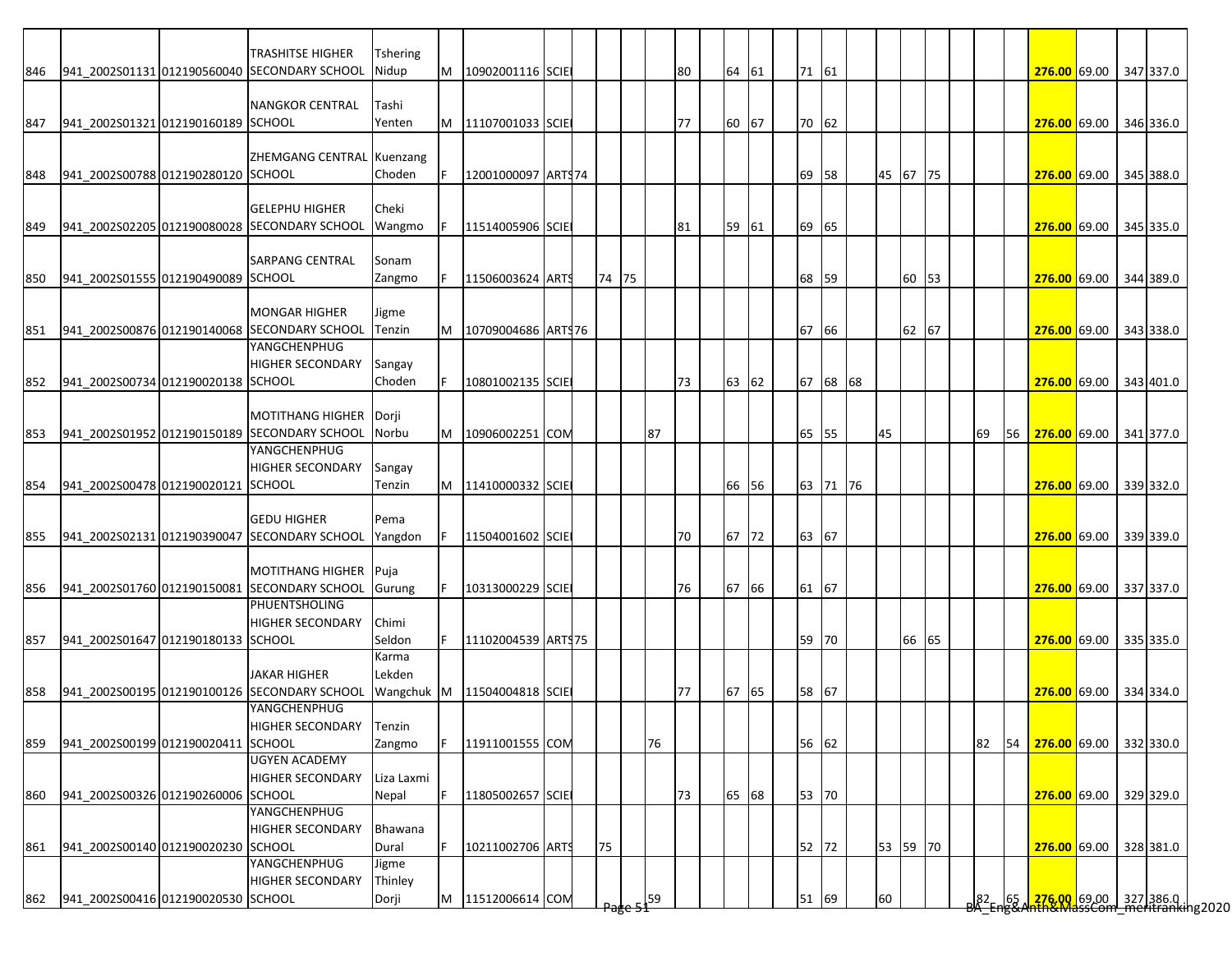|     |                                        | <b>GELEPHU HIGHER</b>                        | Basudha           |   |                    |  |          |    |       |          |          |          |       |  |    |    |                                                            |  |           |
|-----|----------------------------------------|----------------------------------------------|-------------------|---|--------------------|--|----------|----|-------|----------|----------|----------|-------|--|----|----|------------------------------------------------------------|--|-----------|
| 863 |                                        | 941_2002S01406 012190080193 SECONDARY SCHOOL | Monger            |   | 11811002088 ARTS75 |  |          |    |       | 50 64    |          |          | 66 71 |  |    |    | 276.00 69.00                                               |  | 326 326.0 |
|     |                                        |                                              |                   |   |                    |  |          |    |       |          |          |          |       |  |    |    |                                                            |  |           |
|     | 941 2002S00617 012190060032 SCHOOL     | <b>DAMPHU CENTRAL</b>                        | Selden<br>Ghalley |   |                    |  |          | 85 |       |          |          |          |       |  |    |    |                                                            |  |           |
| 864 |                                        |                                              |                   |   | 11204003485 SCIE   |  |          |    | 51 73 | 50 67    |          |          |       |  |    |    | 276.00 69.00                                               |  | 326 326.0 |
|     |                                        | PUNAKHA CENTRAL                              | Ngawang           |   |                    |  |          |    |       |          |          |          |       |  |    |    |                                                            |  |           |
| 865 | 941_2002S01706 012190200087 SCHOOL     |                                              | Zam               |   | 11001000088 SCIE   |  |          | 72 | 58 56 | 78 67    |          |          |       |  |    |    | 275.00 68.75 353 331.0                                     |  |           |
|     |                                        |                                              |                   |   |                    |  |          |    |       |          |          |          |       |  |    |    |                                                            |  |           |
|     |                                        | ZHEMGANG CENTRAL Namgay                      |                   |   |                    |  |          |    |       |          |          |          |       |  |    |    |                                                            |  |           |
| 866 | 941 2002S00791 012190280155 SCHOOL     |                                              | Wangmo            |   | 12001000183 ARTS   |  |          |    |       | 65 76 66 |          | 47 66 67 |       |  |    |    | 275.00 68.75                                               |  | 351 387.0 |
|     |                                        |                                              |                   |   |                    |  |          |    |       |          |          |          |       |  |    |    |                                                            |  |           |
|     |                                        | <b>JAKAR HIGHER</b>                          | Sonam             |   |                    |  |          |    |       |          |          |          |       |  |    |    |                                                            |  |           |
| 867 |                                        | 941_2002S00624 012190100085 SECONDARY SCHOOL | Tshomo            |   | 10102002472 COM    |  | 60       |    |       | 74 60    |          | 64       |       |  | 77 | 63 | 275.00 68.75 349 398.0                                     |  |           |
|     |                                        |                                              |                   |   |                    |  |          |    |       |          |          |          |       |  |    |    |                                                            |  |           |
|     |                                        | <b>MOTITHANG HIGHER</b>                      | Tashi             |   |                    |  |          |    |       |          |          |          |       |  |    |    |                                                            |  |           |
| 868 |                                        | 941 2002S00346 012190150085 SECONDARY SCHOOL | Lhamo             |   | 11705002165 SCIE   |  |          | 70 | 59 59 |          | 74 71 60 |          |       |  |    |    | 275.00 68.75                                               |  | 349 393.0 |
|     |                                        |                                              |                   |   |                    |  |          |    |       |          |          |          |       |  |    |    |                                                            |  |           |
|     |                                        | <b>KARMALING HIGHER</b>                      | Kinzang           |   |                    |  |          |    |       |          |          |          |       |  |    |    |                                                            |  |           |
| 869 |                                        | 941 2002S01398 012191170080 SECONDARY SCHOOL | Thinley           | M | 11108000179 ARTS75 |  |          |    |       | 72 59    |          |          | 69 69 |  |    |    | 275.00 68.75                                               |  | 347 344.0 |
|     |                                        |                                              |                   |   |                    |  |          |    |       |          |          |          |       |  |    |    |                                                            |  |           |
|     |                                        |                                              | Phub              |   |                    |  |          |    |       |          |          |          |       |  |    |    |                                                            |  |           |
| 870 | 941 2002S01924 012191390021            |                                              | Gyem              |   | 10504000909 SCIE   |  |          |    | 72 75 |          | 72 56 59 |          |       |  |    |    | 275.00 68.75 347 334.0                                     |  |           |
|     |                                        |                                              |                   |   |                    |  |          |    |       |          |          |          |       |  |    |    |                                                            |  |           |
|     |                                        | <b>LHUNTSE HIGHER</b>                        | Pema              |   |                    |  |          |    |       |          |          |          |       |  |    |    |                                                            |  |           |
| 871 |                                        | 941 2002S00286 012190190010 SECONDARY SCHOOL | Norbu             | M | 10608000471 SCIE   |  |          | 80 | 61 66 | 71 58    |          |          |       |  |    |    | 275.00 68.75                                               |  | 346 336.0 |
|     |                                        | PHUENTSHOLING                                |                   |   |                    |  |          |    |       |          |          |          |       |  |    |    |                                                            |  |           |
|     |                                        | <b>HIGHER SECONDARY</b>                      | Dechen            |   |                    |  |          |    |       |          |          |          |       |  |    |    |                                                            |  |           |
|     | 872 941_2002S01410 012190180075 SCHOOL |                                              | Tshomo            |   | 10905005963 COM    |  | 63       |    |       | 69 58    |          | 55       |       |  | 70 |    | 78 275.00 68.75                                            |  | 344 393.0 |
|     |                                        | <b>LHUNTSE HIGHER</b>                        | Tandin            |   |                    |  |          |    |       |          |          |          |       |  |    |    |                                                            |  |           |
| 873 |                                        | 941_2002S01322 012190190054 SECONDARY SCHOOL |                   |   | 10608002019 COM    |  | 72       |    |       | 68 63    |          | 68       |       |  | 72 | 59 | 275.00 68.75                                               |  | 343 402.0 |
|     |                                        |                                              | Zangmo            |   |                    |  |          |    |       |          |          |          |       |  |    |    |                                                            |  |           |
|     |                                        | <b>BAYLING CENTRAL</b>                       | Gyembo            |   |                    |  |          |    |       |          |          |          |       |  |    |    |                                                            |  |           |
| 874 | 941 2002S00902 012190040029 SCHOOL     |                                              | <b>Tshering</b>   | M | 10607000418 SCIE   |  |          |    | 73 71 |          | 68 63 66 |          |       |  |    |    | 275.00 68.75                                               |  | 343 341.0 |
|     |                                        |                                              |                   |   |                    |  |          |    |       |          |          |          |       |  |    |    |                                                            |  |           |
|     |                                        | <b>LHUNTSE HIGHER</b>                        | Dechen            |   |                    |  |          |    |       |          |          |          |       |  |    |    |                                                            |  |           |
| 875 |                                        | 941_2002S01549 012190190089 SECONDARY SCHOOL | Dolkar            |   | 10608001149 ART    |  |          |    |       | 67 66    |          | 71 64 71 |       |  |    |    | 275.00 68.75                                               |  | 342 339.0 |
|     |                                        |                                              |                   |   |                    |  |          |    |       |          |          |          |       |  |    |    |                                                            |  |           |
|     |                                        | <b>DRUKGYEL CENTRAL</b>                      | Pema              |   |                    |  |          |    |       |          |          |          |       |  |    |    |                                                            |  |           |
|     | 876 941_2002S00811 012190070007 SCHOOL |                                              | Yangden           |   | 10805001729 SCIE   |  |          |    | 55 75 |          | 67 69 64 |          |       |  |    |    | 275.00 68.75 342 330.0                                     |  |           |
|     |                                        |                                              |                   |   |                    |  |          |    |       |          |          |          |       |  |    |    |                                                            |  |           |
|     |                                        | PUNAKHA CENTRAL                              | Tandin            |   |                    |  |          |    |       |          |          |          |       |  |    |    |                                                            |  |           |
| 877 | 941_2002S01139 012190200031 SCHOOL     |                                              | Zam               |   | 11004001982 SCIE   |  |          | 82 | 54 57 | 67 69    |          |          |       |  |    |    | 275.00 68.75 342 329.0                                     |  |           |
|     |                                        |                                              |                   |   |                    |  |          |    |       |          |          |          |       |  |    |    |                                                            |  |           |
|     |                                        | <b>DRUKGYEL CENTRAL</b>                      | Man Rani          |   |                    |  |          |    |       |          |          |          |       |  |    |    |                                                            |  |           |
|     | 878 941_2002S01944 012190070047 SCHOOL |                                              | Rai               |   | 10211001966 SCIE   |  |          | 76 | 54 67 | 67 65    |          |          |       |  |    |    | 275.00 68.75 342 329.0                                     |  |           |
|     |                                        |                                              |                   |   |                    |  |          |    |       |          |          |          |       |  |    |    |                                                            |  |           |
|     |                                        | PUNAKHA CENTRAL                              | Pema              |   |                    |  |          |    |       |          |          |          |       |  |    |    |                                                            |  |           |
|     | 879 941_2002S01060 012190200203 SCHOOL |                                              | Zangmo            |   | 11004000287 ARTS   |  | $5^{72}$ |    |       | 66 64    |          | 73 63 64 |       |  |    |    | 275.00 68.75 341 402.0  <br>ATAX MassCom meritranking 2020 |  |           |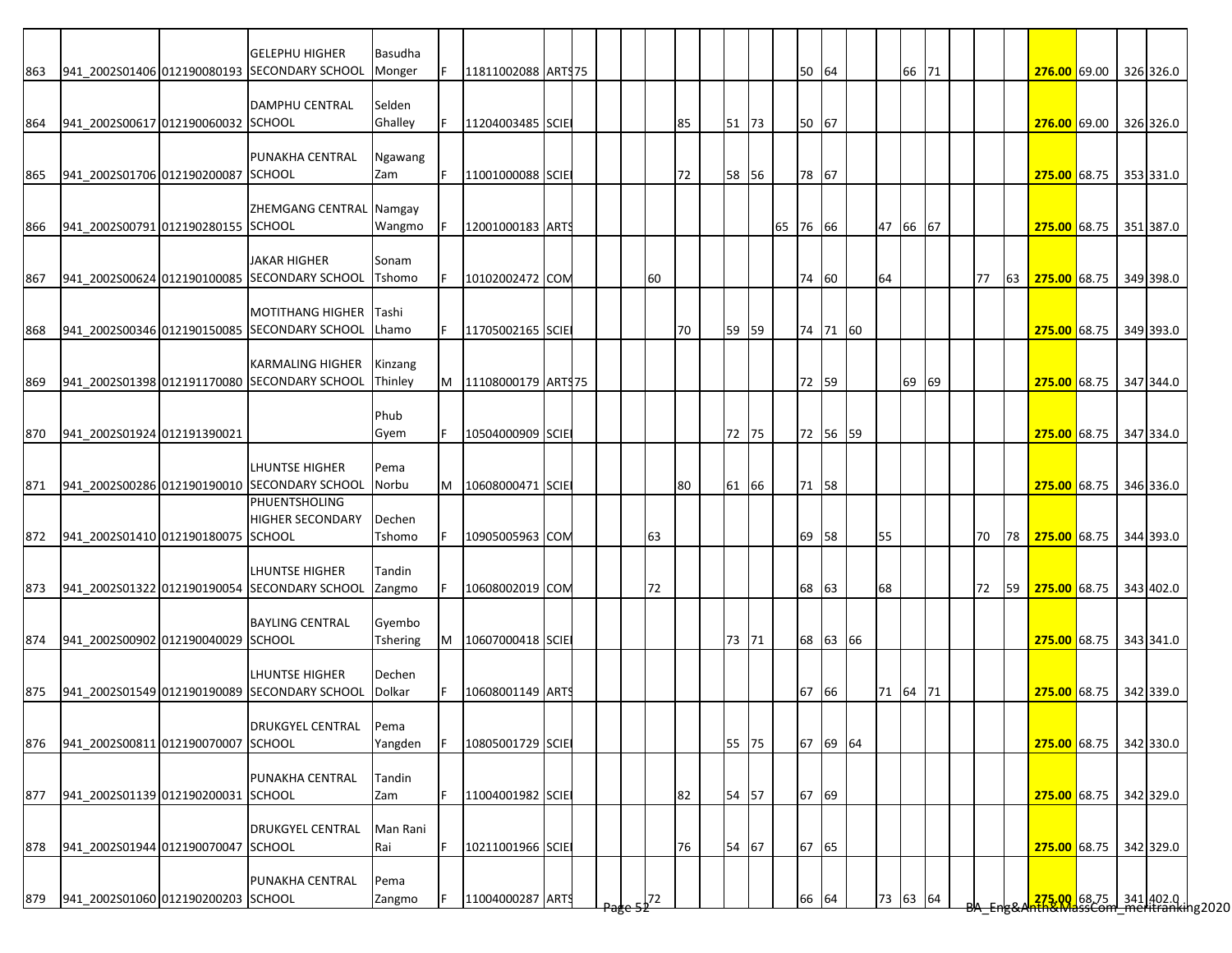|     |                                    | <b>WANGBAMA</b>                                  | Sonam      |           |                     |  |    |               |    |    |       |    |          |          |    |          |  |    |    |                                                                         |  |           |
|-----|------------------------------------|--------------------------------------------------|------------|-----------|---------------------|--|----|---------------|----|----|-------|----|----------|----------|----|----------|--|----|----|-------------------------------------------------------------------------|--|-----------|
| 880 |                                    | 941_2002S01966 012191290051 CENTRAL SCHOOL       | Wangchuk M |           | 10806000483 COM     |  |    | 83            |    |    |       |    | 65 61    |          | 63 |          |  | 66 | 51 | 275.00 68.75 340 389.0                                                  |  |           |
|     |                                    |                                                  |            |           |                     |  |    |               |    |    |       |    |          |          |    |          |  |    |    |                                                                         |  |           |
|     |                                    | <b>CHUKHA CENTRAL</b>                            | Shila Wati |           |                     |  |    |               |    |    |       |    |          |          |    |          |  |    |    |                                                                         |  |           |
| 881 | 941 2002S02182 012190050177 SCHOOL |                                                  | Limbu      | F         | 10205003780 SCIE    |  |    |               | 77 |    | 57 62 |    | 65 71    |          |    |          |  |    |    | 275.00 68.75 340 332.0                                                  |  |           |
|     |                                    |                                                  |            |           |                     |  |    |               |    |    |       |    |          |          |    |          |  |    |    |                                                                         |  |           |
|     |                                    | <b>BAYLING CENTRAL</b>                           | Tshokey    |           |                     |  |    |               |    |    |       |    |          |          |    |          |  |    |    |                                                                         |  |           |
| 882 | 941 2002S00216 012190040135 SCHOOL |                                                  | Dorji      | M         | 11608000763 ART\$72 |  |    |               |    |    |       | 64 | 62       |          |    | 71 70    |  |    |    | 275.00 68.75 339 339.0                                                  |  |           |
|     |                                    |                                                  |            |           |                     |  |    |               |    |    |       |    |          |          |    |          |  |    |    |                                                                         |  |           |
|     |                                    | <b>DRUKGYEL CENTRAL</b>                          | Jigme      |           |                     |  |    |               |    |    |       |    |          |          |    |          |  |    |    |                                                                         |  |           |
| 883 | 941 2002S01276 012190070068 SCHOOL |                                                  | Yoesel     | M         | 11607002732 SCIE    |  |    |               | 71 |    | 61 71 |    | 64 69    |          |    |          |  |    |    | 275.00 68.75 339 336.0                                                  |  |           |
|     |                                    |                                                  |            |           |                     |  |    |               |    |    |       |    |          |          |    |          |  |    |    |                                                                         |  |           |
|     |                                    | <b>BAYLING CENTRAL</b>                           |            |           |                     |  |    |               |    |    |       |    |          |          |    |          |  |    |    |                                                                         |  |           |
|     |                                    |                                                  | Sangay     |           |                     |  |    |               |    |    |       |    |          |          |    |          |  |    |    |                                                                         |  |           |
| 884 | 941 2002S02049 012190040007 SCHOOL |                                                  | Wangmo     |           | 11608003687 SCIE    |  | 85 |               | 70 |    | 65 56 |    | 64 55    |          |    |          |  |    |    | 275.00 68.75                                                            |  | 339 395.0 |
|     |                                    |                                                  |            |           |                     |  |    |               |    |    |       |    |          |          |    |          |  |    |    |                                                                         |  |           |
|     | 941 2002S00886 012190370107 SCHOOL | <b>GASELO CENTRAL</b>                            | Dechen     |           |                     |  |    |               |    |    |       |    |          |          |    |          |  |    |    |                                                                         |  |           |
| 885 |                                    |                                                  | Wangchuk   | <b>IM</b> | 10202001221 SCIE    |  |    |               | 81 |    | 63 71 |    | 63 60    |          |    |          |  |    |    | 275.00 68.75 338 338.0                                                  |  |           |
|     |                                    |                                                  |            |           |                     |  |    |               |    |    |       |    |          |          |    |          |  |    |    |                                                                         |  |           |
|     |                                    | LHUNTSE HIGHER                                   | Sherab     |           |                     |  |    |               |    |    |       |    |          |          |    |          |  |    |    |                                                                         |  |           |
| 886 |                                    | 941_2002S02028 012190190105 SECONDARY SCHOOL     | Zangmo     |           | 10601004429 ARTS    |  |    | 65            |    |    |       |    | 62<br>64 |          |    | 67 68 76 |  |    |    | 275.00 68.75                                                            |  | 337 402.0 |
|     |                                    |                                                  |            |           |                     |  |    |               |    |    |       |    |          |          |    |          |  |    |    |                                                                         |  |           |
|     |                                    | <b>LHUNTSE HIGHER</b>                            | Kalden     |           |                     |  |    |               |    |    |       |    |          |          |    |          |  |    |    |                                                                         |  |           |
| 887 |                                    | 941 2002S01079 012190190090 SECONDARY SCHOOL     | Wangmo     |           | 10601004413 ARTS    |  |    |               |    |    |       |    | 61 65    |          |    | 62 70 78 |  |    |    | 275.00 68.75 336 336.0                                                  |  |           |
|     |                                    | <b>UGYEN ACADEMY</b>                             | Tshering   |           |                     |  |    |               |    |    |       |    |          |          |    |          |  |    |    |                                                                         |  |           |
|     |                                    | <b>HIGHER SECONDARY</b>                          | Palden     |           |                     |  |    |               |    |    |       |    |          |          |    |          |  |    |    |                                                                         |  |           |
| 888 | 941 2002S02158 012190260403 SCHOOL |                                                  | Dorji      |           | 10806001386 COM     |  |    | 77            |    |    |       |    | 61 60    |          |    |          |  | 77 | 40 | 275.00 68.75                                                            |  | 336 315.0 |
|     |                                    |                                                  |            |           |                     |  |    |               |    |    |       |    |          |          |    |          |  |    |    |                                                                         |  |           |
|     |                                    | <b>WANGBAMA</b>                                  | Sangay     |           |                     |  |    |               |    |    |       |    |          |          |    |          |  |    |    |                                                                         |  |           |
| 889 |                                    | 941_2002S00304 012191290026 CENTRAL SCHOOL       | Choden     |           | 10715002067 ARTS    |  |    | 52            |    |    |       |    | 59 69    |          |    | 71 61 74 |  |    |    | 275.00 68.75 334 386.0                                                  |  |           |
|     |                                    | <b>UGYEN ACADEMY</b>                             |            |           |                     |  |    |               |    |    |       |    |          |          |    |          |  |    |    |                                                                         |  |           |
|     |                                    | <b>HIGHER SECONDARY</b>                          | Tenzin     |           |                     |  |    |               |    |    |       |    |          |          |    |          |  |    |    |                                                                         |  |           |
| 890 | 941 2002S01857 012190260264 SCHOOL |                                                  | Yoezer     |           | 11006000764 ARTS77  |  |    |               |    |    |       |    | 59 68    |          |    | 63 67    |  |    |    | 275.00 68.75 334 334.0                                                  |  |           |
|     |                                    |                                                  | Nima       |           |                     |  |    |               |    |    |       |    |          |          |    |          |  |    |    |                                                                         |  |           |
|     |                                    | <b>DRUKJEGANG HIGHER Zangmo</b>                  |            |           |                     |  |    |               |    |    |       |    |          |          |    |          |  |    |    |                                                                         |  |           |
|     |                                    | 891 941_2002S00692 012190360098 SECONDARY SCHOOL | Tamang     |           | 11809000894 ARTS79  |  |    |               |    |    |       |    | 59 64    |          |    | 61 71    |  |    |    | 275.00 68.75 334 334.0                                                  |  |           |
|     |                                    | <b>UGYEN ACADEMY</b>                             |            |           |                     |  |    |               |    |    |       |    |          |          |    |          |  |    |    |                                                                         |  |           |
|     |                                    | <b>HIGHER SECONDARY</b>                          | Jigme      |           |                     |  |    |               |    |    |       |    |          |          |    |          |  |    |    |                                                                         |  |           |
| 892 | 941 2002S02126 012190260189 SCHOOL |                                                  | Dorji      | M         | 10305001432 ARTS77  |  |    | 70            |    | 65 |       |    | 59<br>63 |          |    | 58       |  |    |    | 275.00 68.75 334 392.0                                                  |  |           |
|     |                                    |                                                  |            |           |                     |  |    |               |    |    |       |    |          |          |    |          |  |    |    |                                                                         |  |           |
|     |                                    | PUNAKHA CENTRAL                                  | Tandin     |           |                     |  |    |               |    |    |       |    |          |          |    |          |  |    |    |                                                                         |  |           |
| 893 | 941 2002S01153 012190200175 SCHOOL |                                                  | Wangmo     |           | 11008000064 ARTS    |  |    |               |    |    |       |    | 58 66    |          |    | 74 64 71 |  |    |    | 275.00 68.75 333 333.0                                                  |  |           |
|     |                                    | <b>SHERUB RELDRI</b>                             | Ugyen      |           |                     |  |    |               |    |    |       |    |          |          |    |          |  |    |    |                                                                         |  |           |
|     |                                    | <b>HIGHER SECONDARY</b>                          | Tenzin     |           |                     |  |    |               |    |    |       |    |          |          |    |          |  |    |    |                                                                         |  |           |
| 894 | 941_2002S02294 012190860066 SCHOOL |                                                  | Wangmo     |           | 10910001128 ARTS75  |  |    |               |    |    |       |    | 58 64    |          |    | 66 61 70 |  |    |    | 275.00 68.75                                                            |  | 333 394.0 |
|     |                                    |                                                  | Sonam      |           |                     |  |    |               |    |    |       |    |          |          |    |          |  |    |    |                                                                         |  |           |
|     |                                    | <b>SAMTSE HIGHER</b>                             | Yulgen     |           |                     |  |    |               |    |    |       |    |          |          |    |          |  |    |    |                                                                         |  |           |
| 895 |                                    | 941 2002S00253 012190240024 SECONDARY SCHOOL     | Paldon     |           | 11704003679 SCIE    |  |    |               | 78 |    | 62 60 |    |          | 58 75 53 |    |          |  |    |    | 275.00 68.75                                                            |  | 333 386.0 |
|     |                                    |                                                  |            |           |                     |  |    |               |    |    |       |    |          |          |    |          |  |    |    |                                                                         |  |           |
|     |                                    | <b>DAMPHU CENTRAL</b>                            | Guriya     |           |                     |  |    |               |    |    |       |    |          |          |    |          |  |    |    |                                                                         |  |           |
|     | 941 2002S01615 012190060187 SCHOOL |                                                  |            |           | 31809000006 ARTS    |  |    |               |    |    |       |    | 48 62    |          |    | 75 66 72 |  |    |    |                                                                         |  |           |
| 896 |                                    |                                                  | Tamang     |           |                     |  |    | $\frac{1}{2}$ |    |    |       |    |          |          |    |          |  |    |    | <mark>.275,00,</mark> 68,75 323 351.0  <br>hth&MdssCom meritranking2020 |  |           |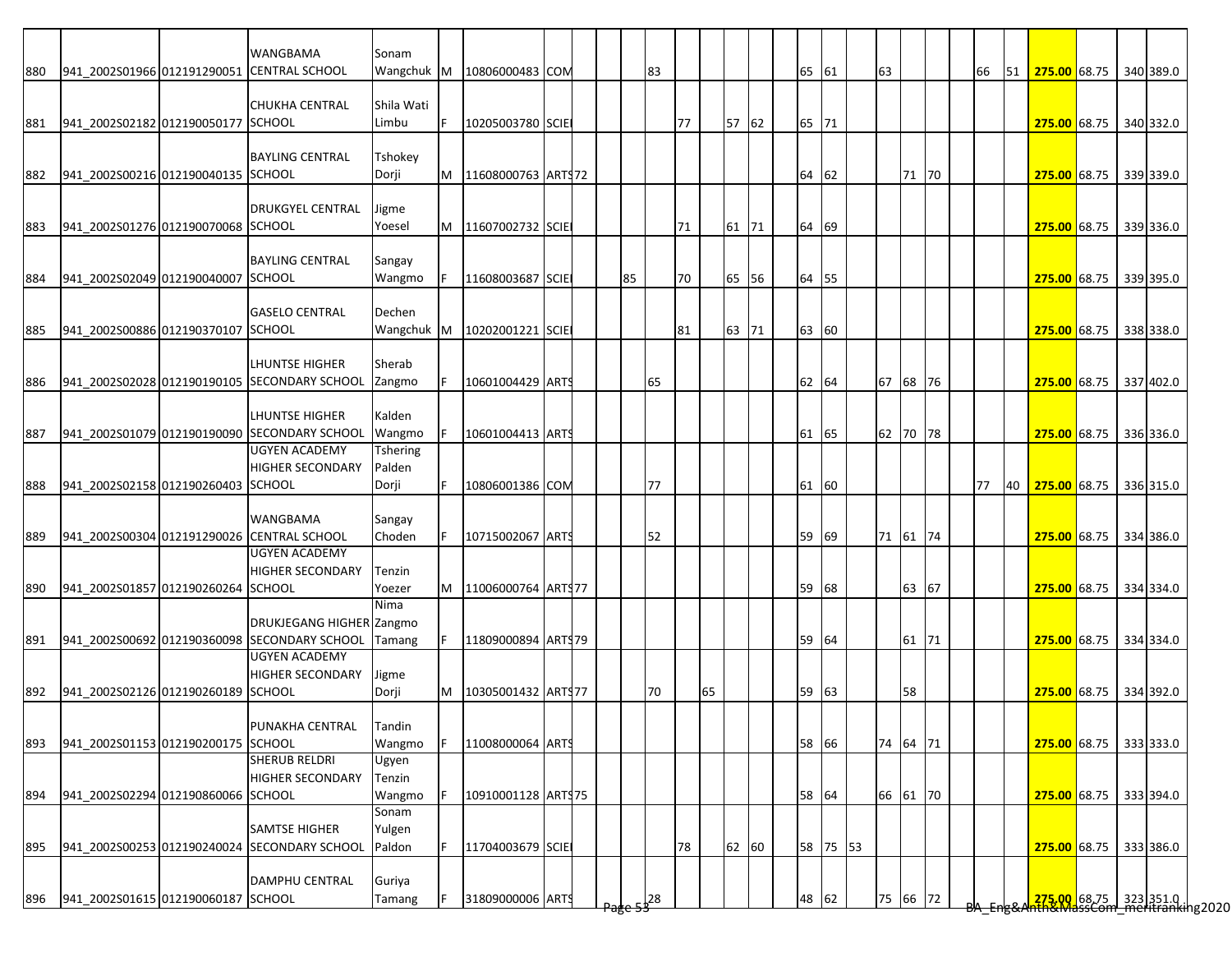|     |                                    |                                                                         | Tenzin             |     |                    |  |  |    |    |       |       |          |             |       |  |    |    |                                                                        |  |           |
|-----|------------------------------------|-------------------------------------------------------------------------|--------------------|-----|--------------------|--|--|----|----|-------|-------|----------|-------------|-------|--|----|----|------------------------------------------------------------------------|--|-----------|
| 897 |                                    | <b>MOTITHANG HIGHER</b><br>941 2002S00097 012190150277 SECONDARY SCHOOL | Dolma<br>Gyeltshen | F   | 11410003889 ARTS   |  |  |    |    |       | 40    | 71       | 50 61 76 67 |       |  |    |    | 275.00 68.75 315 365.0                                                 |  |           |
|     |                                    | YANGCHENPHUG                                                            |                    |     |                    |  |  |    |    |       |       |          |             |       |  |    |    |                                                                        |  |           |
|     |                                    | <b>HIGHER SECONDARY</b>                                                 | Tshencho           |     |                    |  |  |    |    |       |       |          |             |       |  |    |    |                                                                        |  |           |
| 898 | 941 2002S00224 012190020179 SCHOOL |                                                                         | Dem                | F.  | 11705002232 SCIE   |  |  |    | 73 | 53 56 | 74 71 |          |             |       |  |    |    | 274.00 68.50 348 327.0                                                 |  |           |
|     |                                    |                                                                         | Rigsel             |     |                    |  |  |    |    |       |       |          |             |       |  |    |    |                                                                        |  |           |
|     |                                    | PUNAKHA CENTRAL                                                         | Wangmo             |     |                    |  |  |    |    |       |       |          |             |       |  |    |    |                                                                        |  |           |
| 899 | 941 2002S00051 012190200092 SCHOOL |                                                                         | Dorji              | F   | 10209000739 SCIE   |  |  |    | 70 | 51 57 | 72 75 |          |             |       |  |    |    | 274.00 68.50 346 325.0                                                 |  |           |
|     |                                    |                                                                         |                    |     |                    |  |  |    |    |       |       |          |             |       |  |    |    |                                                                        |  |           |
|     |                                    | <b>DRUKGYEL CENTRAL</b>                                                 | Sonam              |     |                    |  |  |    |    |       |       |          |             |       |  |    |    |                                                                        |  |           |
| 900 | 941 2002S01925 012190070056 SCHOOL | YANGCHENPHUG                                                            | Dema               |     | 10805002719 SCIE   |  |  |    | 71 | 63 71 | 70 62 |          |             |       |  |    |    | 274.00 68.50 344 337.0                                                 |  |           |
|     |                                    | <b>HIGHER SECONDARY</b>                                                 | Ugyen              |     |                    |  |  |    |    |       |       |          |             |       |  |    |    |                                                                        |  |           |
| 901 | 941 2002S01011 012190020074 SCHOOL |                                                                         | Dema               | IF. | 11913002737 SCIE   |  |  |    | 66 | 61 63 |       | 69 69 70 |             |       |  |    |    | 274.00 68.50 343 398.0                                                 |  |           |
|     |                                    |                                                                         |                    |     |                    |  |  |    |    |       |       |          |             |       |  |    |    |                                                                        |  |           |
|     |                                    | <b>MOTITHANG HIGHER</b>                                                 | Ugyen              |     |                    |  |  |    |    |       |       |          |             |       |  |    |    |                                                                        |  |           |
| 902 |                                    | 941 2002S01033 012190150279 SECONDARY SCHOOL                            | Dema               |     | 11505005505 ARTS   |  |  | 35 |    |       | 68    | 69       | 58 67 70    |       |  |    |    | 274.00 68.50 342 367.0                                                 |  |           |
|     |                                    |                                                                         |                    |     |                    |  |  |    |    |       |       |          |             |       |  |    |    |                                                                        |  |           |
|     |                                    | <b>DASHIDING HIGHER</b>                                                 | Kinley             |     |                    |  |  |    |    |       |       |          |             |       |  |    |    |                                                                        |  |           |
| 903 |                                    | 941_2002S00055 012190930069 SECONDARY SCHOOL                            | <b>lYuden</b>      | F.  | 11401001844 COM    |  |  | 77 |    |       | 68    | 62       |             |       |  | 67 | 63 | 274.00 68.50                                                           |  | 342 337.0 |
|     |                                    | YANGCHENPHUG                                                            |                    |     |                    |  |  |    |    |       |       |          |             |       |  |    |    |                                                                        |  |           |
|     |                                    | <b>HIGHER SECONDARY</b>                                                 |                    |     |                    |  |  |    |    |       |       |          |             |       |  |    |    |                                                                        |  |           |
| 904 | 941 2002S02169 012190020070 SCHOOL |                                                                         | Tashi Om           |     | 11410000842 SCIE   |  |  |    | 69 | 60 62 |       | 68 75 45 |             |       |  |    |    | 274.00 68.50 342 379.0                                                 |  |           |
|     |                                    | PUNAKHA CENTRAL                                                         | Tashi<br>Lhamo     |     |                    |  |  |    |    |       |       |          |             |       |  |    |    |                                                                        |  |           |
| 905 | 941 2002S00626 012190200065 SCHOOL |                                                                         | Yoezer             |     | 11607002075 SCIE   |  |  |    |    | 71 55 |       | 68 71 64 |             |       |  |    |    | 274.00 68.50 342 329.0                                                 |  |           |
|     |                                    |                                                                         |                    |     |                    |  |  |    |    |       |       |          |             |       |  |    |    |                                                                        |  |           |
|     |                                    | JIGME SHERUBLING                                                        | Kuenga             |     |                    |  |  |    |    |       |       |          |             |       |  |    |    |                                                                        |  |           |
| 906 |                                    | 941_2002S01509 012190110093 CENTRAL SCHOOL                              | Wangmo             |     | 11510004341 ARTS   |  |  | 84 |    |       | 67    | 59       | 64 56       |       |  |    |    | 274.00 68.50 341 330.0                                                 |  |           |
|     |                                    |                                                                         |                    |     |                    |  |  |    |    |       |       |          |             |       |  |    |    |                                                                        |  |           |
|     |                                    | <b>SAMTSE HIGHER</b>                                                    | Sonam              |     |                    |  |  |    |    |       |       |          |             |       |  |    |    |                                                                        |  |           |
| 907 |                                    | 941 2002S00076 012190240048 SECONDARY SCHOOL                            | Choden             | F.  | 11211000627 SCIE   |  |  |    | 76 | 69 64 | 67 62 |          |             |       |  |    |    | 274.00 68.50 341 338.0                                                 |  |           |
|     |                                    |                                                                         |                    |     |                    |  |  |    |    |       |       |          |             |       |  |    |    |                                                                        |  |           |
|     |                                    | <b>ORONG HIGHER</b>                                                     | Tshering           |     |                    |  |  |    |    |       |       |          |             |       |  |    |    |                                                                        |  |           |
| 908 |                                    | 941_2002S00273 012190760029 SECONDARY SCHOOL                            | Choden             | F   | 10604002260 SCIE   |  |  |    | 75 | 52 62 | 66 71 |          |             |       |  |    |    | 274.00 68.50 340 326.0                                                 |  |           |
|     |                                    |                                                                         |                    |     |                    |  |  |    |    |       |       |          |             |       |  |    |    |                                                                        |  |           |
|     |                                    | <b>DAMPHU CENTRAL</b>                                                   | Ugyen<br>Pelzom    | F   | 11104003822 SCIE   |  |  |    |    |       |       |          |             |       |  |    |    |                                                                        |  |           |
| 909 | 941 2002S01294 012190060066 SCHOOL |                                                                         |                    |     |                    |  |  |    | 75 | 61 69 | 66 64 |          |             |       |  |    |    | 274.00 68.50 340 335.0                                                 |  |           |
|     |                                    | <b>BAYLING CENTRAL</b>                                                  | Rinzin             |     |                    |  |  |    |    |       |       |          |             |       |  |    |    |                                                                        |  |           |
| 910 | 941 2002S02089 012190040133 SCHOOL |                                                                         | Dorji              | M   | 11606002148 ARTS81 |  |  |    |    |       | 63 67 |          |             | 58 63 |  |    |    | 274.00 68.50 337 332.0                                                 |  |           |
|     |                                    |                                                                         |                    |     |                    |  |  |    |    |       |       |          |             |       |  |    |    |                                                                        |  |           |
|     |                                    | <b>SHERUBLING</b>                                                       | Thinley            |     |                    |  |  |    |    |       |       |          |             |       |  |    |    |                                                                        |  |           |
| 911 |                                    | 941_2002S00079 012190230062 CENTRAL SCHOOL                              | Dorji              | M   | 10302000347 COM    |  |  | 89 |    |       | 63 57 |          | 65          |       |  | 63 | 62 | 274.00 68.50                                                           |  | 337 399.0 |
|     |                                    |                                                                         |                    |     |                    |  |  |    |    |       |       |          |             |       |  |    |    |                                                                        |  |           |
|     |                                    | PAKSHIKHA CENTRAL                                                       | Karma              |     |                    |  |  |    |    |       |       |          |             |       |  |    |    |                                                                        |  |           |
| 912 | 941 2002S01785 012191060006 SCHOOL |                                                                         | Choden             | F   | 10203004062 ARTS   |  |  |    |    |       | 62    | 66       | 78 68 57    |       |  |    |    | 274.00 68.50 336 331.0                                                 |  |           |
|     |                                    |                                                                         |                    |     |                    |  |  |    |    |       |       |          |             |       |  |    |    |                                                                        |  |           |
|     |                                    | <b>SARPANG CENTRAL</b>                                                  |                    |     |                    |  |  |    |    |       |       |          |             |       |  |    |    |                                                                        |  |           |
| 913 | 941_2002S01115 012190490163 SCHOOL |                                                                         | Shasi Rai          | IF. | 11307001018 SCIE   |  |  |    | 77 | 50 67 | 62 68 |          |             |       |  |    |    | <mark>274.00.</mark> 68.50 336 324.0  <br>hth&MassCom meritranking2020 |  |           |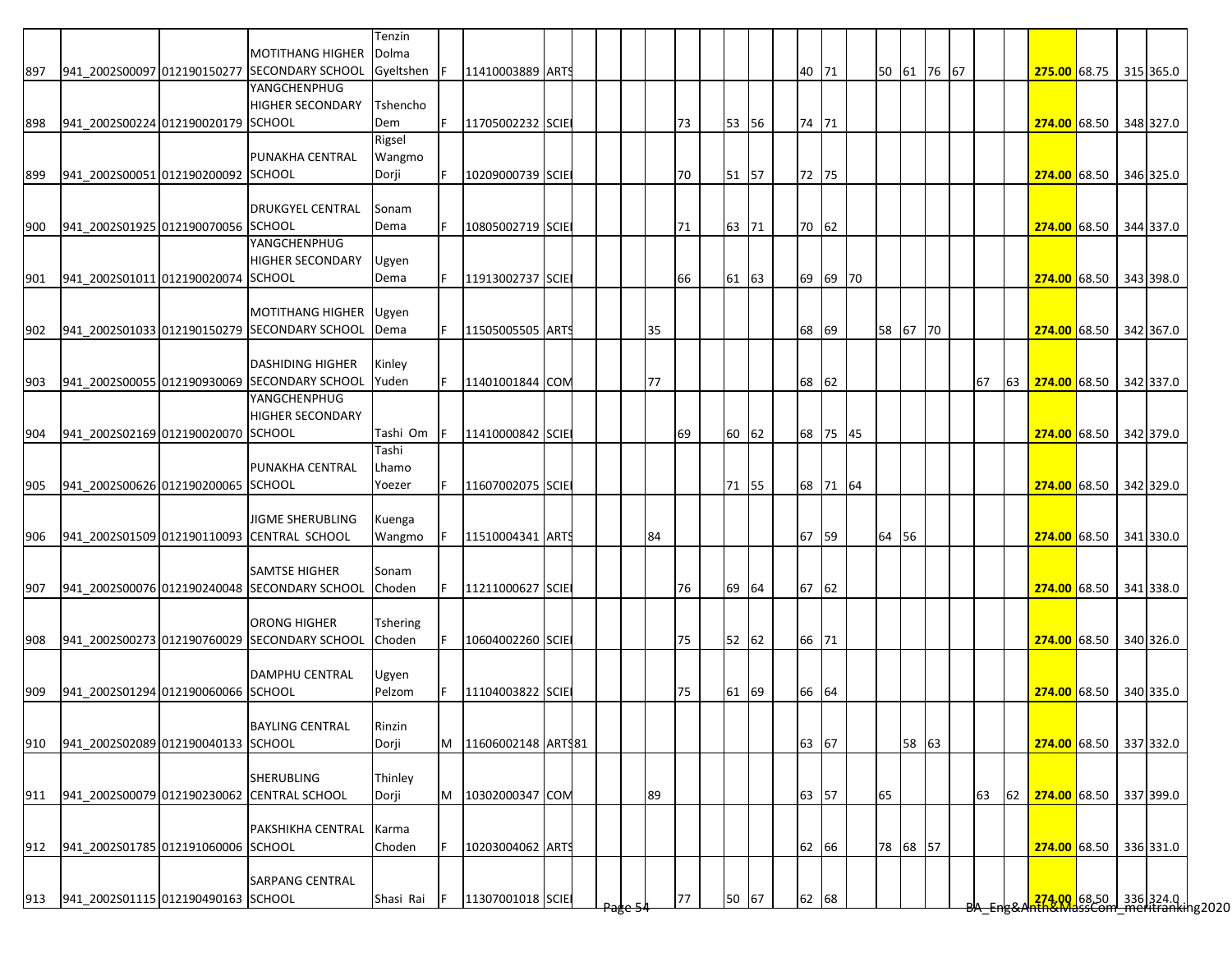|     |                                    | <b>CHUKHA CENTRAL</b>                        | Passang         |          |                             |  |       |                    |    |    |    |       |  |       |          |          |       |  |    |    |                           |                                                                       |           |
|-----|------------------------------------|----------------------------------------------|-----------------|----------|-----------------------------|--|-------|--------------------|----|----|----|-------|--|-------|----------|----------|-------|--|----|----|---------------------------|-----------------------------------------------------------------------|-----------|
| 914 | 941_2002S02067 012190050060 SCHOOL |                                              | Dema            |          | 10202000127 ARTS 75         |  |       |                    |    |    |    |       |  | 61 63 |          |          | 68 68 |  |    |    | 274.00 68.50 335 335.0    |                                                                       |           |
|     |                                    |                                              |                 |          |                             |  |       |                    |    |    |    |       |  |       |          |          |       |  |    |    |                           |                                                                       |           |
|     |                                    | <b>BAJOTHANG HIGHER</b>                      | Dorji           |          |                             |  |       |                    |    |    |    |       |  |       |          |          |       |  |    |    |                           |                                                                       |           |
| 915 |                                    | 941_2002S00789 012190030049 SECONDARY SCHOOL | Wangmo          | <b>F</b> | 11911000778 COM             |  |       |                    | 80 |    |    |       |  | 60    | 64       | 62       |       |  | 63 | 67 | 274.00 68.50 334 396.0    |                                                                       |           |
|     |                                    | <b>JAKAR HIGHER</b>                          | Sonam           |          |                             |  |       |                    |    |    |    |       |  |       |          |          |       |  |    |    |                           |                                                                       |           |
| 916 |                                    | 941 2002S01752 012190100028 SECONDARY SCHOOL | Choki           | F.       | 11904000460 ARTS76          |  |       |                    |    |    |    |       |  | 59    | 70       | 47 62 66 |       |  |    |    | 274.00 68.50 333 380.0    |                                                                       |           |
|     |                                    |                                              |                 |          |                             |  |       |                    |    |    |    |       |  |       |          |          |       |  |    |    |                           |                                                                       |           |
|     |                                    | <b>DAMPHU CENTRAL</b>                        | Kinley          |          |                             |  |       |                    |    |    |    |       |  |       |          |          |       |  |    |    |                           |                                                                       |           |
| 917 | 941_2002S01490 012190060010 SCHOOL |                                              | Penjor          |          | M   11111000927 SCIE        |  |       |                    |    |    |    | 74 75 |  |       | 59 63 62 |          |       |  |    |    | 274.00 68.50 333 333.0    |                                                                       |           |
|     |                                    | <b>PHUENTSHOLING</b>                         |                 |          |                             |  |       |                    |    |    |    |       |  |       |          |          |       |  |    |    |                           |                                                                       |           |
|     |                                    | <b>HIGHER SECONDARY</b>                      | Rigzin          |          |                             |  |       |                    |    |    |    |       |  |       |          |          |       |  |    |    |                           |                                                                       |           |
| 918 | 941 2002S00796 012190180125 SCHOOL |                                              | Dorji           | M        | 10603002069 ARTS77          |  |       |                    |    |    |    |       |  | 56    | 66       |          | 62 69 |  |    |    | 274.00 68.50 330 330.0    |                                                                       |           |
|     |                                    |                                              |                 |          |                             |  |       |                    |    |    |    |       |  |       |          |          |       |  |    |    |                           |                                                                       |           |
|     |                                    | ZHEMGANG CENTRAL Ajai                        |                 |          |                             |  |       |                    |    |    |    |       |  |       |          |          |       |  |    |    |                           |                                                                       |           |
| 919 | 941 2002S01149 012190280103 SCHOOL |                                              | Gurung          |          | M   11308003095   ARTS 78   |  |       |                    |    |    |    |       |  | 56 61 |          | 46 66 69 |       |  |    |    | 274.00 68.50 330 376.0    |                                                                       |           |
|     |                                    | YANGCHENPHUG                                 |                 |          |                             |  |       |                    |    |    |    |       |  |       |          |          |       |  |    |    |                           |                                                                       |           |
|     |                                    | <b>HIGHER SECONDARY</b>                      | <b>Tshering</b> |          |                             |  |       |                    |    |    |    |       |  |       |          |          |       |  |    |    |                           |                                                                       |           |
| 920 | 941 2002S01379 012190020248 SCHOOL |                                              | Yangden         |          | 11501004035 ARTS            |  | 72    |                    |    |    |    |       |  | 55    | 65       | 58 69 68 |       |  |    |    | 274.00 68.50 329 387.0    |                                                                       |           |
|     |                                    |                                              |                 |          |                             |  |       |                    |    |    |    |       |  |       |          |          |       |  |    |    |                           |                                                                       |           |
|     |                                    | <b>DAMPHU CENTRAL</b>                        | Lhamu           |          |                             |  |       |                    |    |    |    |       |  |       |          |          |       |  |    |    |                           |                                                                       |           |
| 921 | 941_2002S01540 012190060151 SCHOOL |                                              | Tamang          |          | 11802001731 ARTS78          |  |       |                    |    |    |    |       |  | 54    | 59       |          | 71 66 |  |    |    | 274.00 68.50 328 328.0    |                                                                       |           |
|     |                                    | YANGCHENPHUG                                 | Sonam           |          |                             |  |       |                    |    |    |    |       |  |       |          |          |       |  |    |    |                           |                                                                       |           |
|     |                                    | <b>HIGHER SECONDARY</b>                      | Kinzang         |          |                             |  |       |                    |    |    |    |       |  |       |          |          |       |  |    |    |                           |                                                                       |           |
| 922 | 941_2002S00807 012190020497 SCHOOL |                                              | Choida          | M        | 11503006172 COM             |  |       |                    | 70 |    |    |       |  | 53    | 64       | 45       |       |  | 75 | 65 | 274.00 68.50 327 372.0    |                                                                       |           |
|     |                                    | <b>UGYEN ACADEMY</b>                         | Jigme           |          |                             |  |       |                    |    |    |    |       |  |       |          |          |       |  |    |    |                           |                                                                       |           |
|     |                                    | <b>HIGHER SECONDARY</b>                      | Selden          |          |                             |  |       |                    |    |    |    |       |  |       |          |          |       |  |    |    |                           |                                                                       |           |
| 923 | 941_2002S01693 012190260171 SCHOOL |                                              | Wangchuk        |          | 11705002384 ARTS84          |  |       |                    |    |    | 66 |       |  | 52 72 |          |          | 52    |  |    |    | 274.00 68.50 326 326.0    |                                                                       |           |
|     |                                    | <b>GELEPHU HIGHER</b>                        | Karma           |          |                             |  |       |                    |    |    |    |       |  |       |          |          |       |  |    |    |                           |                                                                       |           |
| 924 |                                    | 941 2002S00420 012190080092 SECONDARY SCHOOL | Gyeltshen       |          | M 11306001580 COM           |  |       |                    | 67 |    |    |       |  | 48    | 63       | 59       |       |  | 85 |    | 50 274.00 68.50 322 372.0 |                                                                       |           |
|     |                                    | <b>UGYEN ACADEMY</b>                         |                 |          |                             |  |       |                    |    |    |    |       |  |       |          |          |       |  |    |    |                           |                                                                       |           |
|     |                                    | <b>HIGHER SECONDARY</b>                      | Sangay          |          |                             |  |       |                    |    |    |    |       |  |       |          |          |       |  |    |    |                           |                                                                       |           |
| 925 | 941_2002S00673 012190260218 SCHOOL |                                              | Dema            | F.       | 11106003191 ARTS            |  | 71 81 |                    |    |    |    |       |  | 46 62 |          |          | 57 60 |  |    |    | 274.00 68.50 320 377.0    |                                                                       |           |
|     |                                    |                                              |                 |          |                             |  |       |                    |    |    |    |       |  |       |          |          |       |  |    |    |                           |                                                                       |           |
|     |                                    | <b>MOTITHANG HIGHER</b>                      | Tandin          |          |                             |  |       |                    |    |    |    |       |  |       |          |          |       |  |    |    |                           |                                                                       |           |
| 926 |                                    | 941 2002S01345 012190150101 SECONDARY SCHOOL |                 |          | Tshewang M 11405000186 COM  |  |       |                    | 84 |    | 62 |       |  | 46    | 62       |          |       |  | 66 | 31 | 274.00 68.50 320 351.0    |                                                                       |           |
|     |                                    |                                              |                 |          |                             |  |       |                    |    |    |    |       |  |       |          |          |       |  |    |    |                           |                                                                       |           |
|     |                                    | <b>NANGKOR CENTRAL</b>                       | <b>Lugme</b>    |          |                             |  |       |                    |    |    |    |       |  |       |          |          |       |  |    |    |                           |                                                                       |           |
| 927 | 941 2002S00277 012190160137 SCHOOL |                                              | Wangdi          |          | M 11508004906 SCIE          |  |       |                    |    | 74 |    | 64 58 |  | 74 61 |          |          |       |  |    |    | 273.00 68.25 347 331.0    |                                                                       |           |
|     |                                    |                                              |                 |          |                             |  |       |                    |    |    |    |       |  |       |          |          |       |  |    |    |                           |                                                                       |           |
|     |                                    | <b>MONGAR HIGHER</b>                         | Rinzin          |          |                             |  |       |                    |    |    |    |       |  |       |          |          |       |  |    |    |                           |                                                                       |           |
| 928 |                                    | 941 2002S01912 012190140006 SECONDARY SCHOOL |                 |          | Wangchuk M 10708000024 ARTS |  |       |                    |    |    |    |       |  | 73 59 |          | 58 62 79 |       |  |    |    | 273.00 68.25              |                                                                       | 346 331.0 |
|     |                                    |                                              |                 |          |                             |  |       |                    |    |    |    |       |  |       |          |          |       |  |    |    |                           |                                                                       |           |
|     |                                    | ZHEMGANG CENTRAL Sonam                       |                 |          |                             |  |       |                    |    |    |    |       |  |       |          |          |       |  |    |    |                           |                                                                       |           |
| 929 | 941 2002S02062 012190280014 SCHOOL |                                              | Tenzin          | M        | 11703003002 SCIE            |  |       |                    |    |    |    | 75 63 |  |       | 72 61 65 |          |       |  |    |    | 273.00 68.25 345 336.0    |                                                                       |           |
|     |                                    |                                              |                 |          |                             |  |       |                    |    |    |    |       |  |       |          |          |       |  |    |    |                           |                                                                       |           |
|     |                                    | <b>JAMPELING HIGHER</b>                      | Karma           |          |                             |  |       |                    |    |    |    |       |  |       |          |          |       |  |    |    |                           |                                                                       |           |
| 930 |                                    | 941 2002S02070 012190410085 SECONDARY SCHOOL | Choden          | F        | 11514002165 ARTS            |  |       | <del>rage ss</del> |    |    |    |       |  | 71 63 |          | 73 66 60 |       |  |    |    |                           | <mark>273.00.</mark> 68.25 344 333.0  <br>HAXMassCom meritranking2020 |           |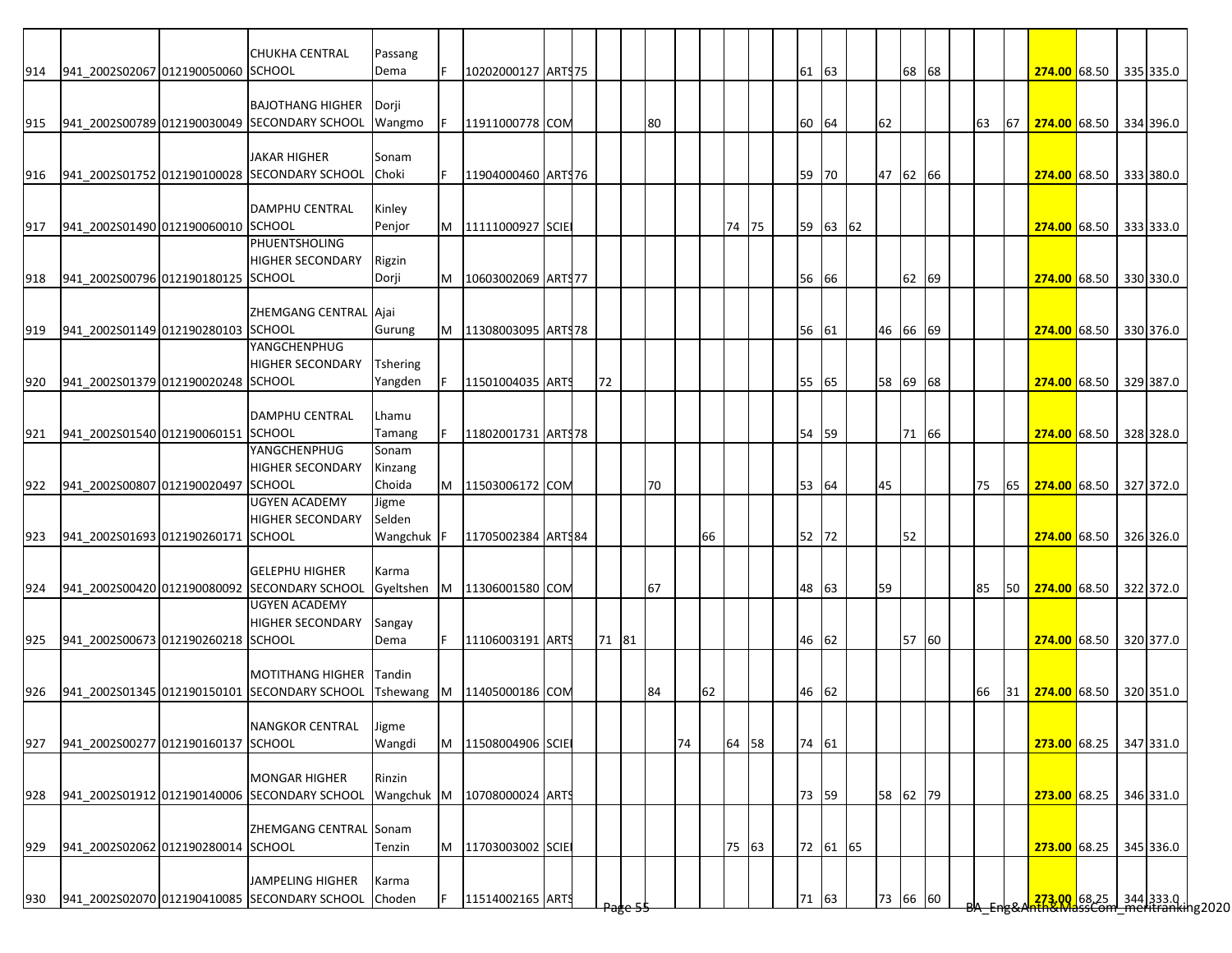|     |                                    | <b>DAGA HIGHER</b>                           | Mindu           |    |                      |  |    |    |    |    |       |          |          |       |          |       |  |    |    |                                                                        |  |           |
|-----|------------------------------------|----------------------------------------------|-----------------|----|----------------------|--|----|----|----|----|-------|----------|----------|-------|----------|-------|--|----|----|------------------------------------------------------------------------|--|-----------|
| 931 |                                    | 941 2002S01895 012190330069 SECONDARY SCHOOL | Lhamo           |    | 12005000242 ARTS     |  |    |    | 72 |    |       | 70       | 58       |       | 73 67 70 |       |  |    |    | 273.00 68.25 343 410.0                                                 |  |           |
|     |                                    |                                              |                 |    |                      |  |    |    |    |    |       |          |          |       |          |       |  |    |    |                                                                        |  |           |
|     |                                    | <b>RANJUNG CENTRAL</b>                       | Nidup           |    |                      |  |    |    |    |    |       |          |          |       |          |       |  |    |    |                                                                        |  |           |
| 932 | 941 2002S02110 012190210121 SCHOOL |                                              | Gyeltshen       |    | M 11510000070 ARTS   |  |    |    |    |    |       | 69       | 60       |       | 62 70 74 |       |  |    |    | 273.00 68.25 342 335.0                                                 |  |           |
|     |                                    |                                              | Karma           |    |                      |  |    |    |    |    |       |          |          |       |          |       |  |    |    |                                                                        |  |           |
|     |                                    | <b>RANJUNG CENTRAL</b>                       | <b>Tshering</b> |    |                      |  |    |    |    |    |       |          |          |       |          |       |  |    |    |                                                                        |  |           |
| 933 | 941 2002S02023 012190210007 SCHOOL |                                              | Rabten          |    | M 11107003055 SCIE   |  |    |    |    | 81 | 51 56 | 69       | 67       |       |          |       |  |    |    | 273.00 68.25 342 324.0                                                 |  |           |
|     |                                    |                                              |                 |    |                      |  |    |    |    |    |       |          |          |       |          |       |  |    |    |                                                                        |  |           |
|     |                                    | <b>GELEPHU HIGHER</b>                        | Pelden          |    |                      |  |    |    |    |    |       |          |          |       |          |       |  |    |    |                                                                        |  |           |
| 934 |                                    | 941_2002S00823 012190080142 SECONDARY SCHOOL | Jurmi           |    | M 11301001216 COM    |  |    |    | 56 |    |       | 68       | 64       |       | 69       |       |  | 66 | 72 | 273.00 68.25 341 395.0                                                 |  |           |
|     |                                    |                                              |                 |    |                      |  |    |    |    |    |       |          |          |       |          |       |  |    |    |                                                                        |  |           |
|     |                                    |                                              | Tshering        |    |                      |  |    |    |    |    |       |          |          |       |          |       |  |    |    |                                                                        |  |           |
| 935 | 941_2002S01612 012191390142        |                                              | Yangzom         |    | 10808002044 ART\$77  |  |    |    |    |    |       | 67       | 56       |       |          | 73 53 |  |    |    | 273.00 68.25                                                           |  | 340 326.0 |
|     |                                    |                                              |                 |    |                      |  |    |    |    |    |       |          |          |       |          |       |  |    |    |                                                                        |  |           |
|     |                                    | PUNAKHA CENTRAL                              | Dendup          |    |                      |  |    |    |    |    |       |          |          |       |          |       |  |    |    |                                                                        |  |           |
| 936 | 941 2002S00921 012190200037 SCHOOL |                                              | Norbu           |    | 11410010952 SCIE     |  |    |    |    |    | 70 68 | 67       |          | 68 64 |          |       |  |    |    | 273.00 68.25 340 337.0                                                 |  |           |
|     |                                    |                                              | Koenchok        |    |                      |  |    |    |    |    |       |          |          |       |          |       |  |    |    |                                                                        |  |           |
|     |                                    | <b>GASELO CENTRAL</b>                        | Yangchen        |    |                      |  |    |    |    |    |       |          |          |       |          |       |  |    |    |                                                                        |  |           |
| 937 | 941 2002S00094 012190370028 SCHOOL |                                              | Wangmo          |    | 11906001367 ARTS     |  |    |    |    |    |       | 66       | 69       |       | 67 62 71 |       |  |    |    | 273.00 68.25                                                           |  | 339 335.0 |
|     |                                    | <b>UGYEN ACADEMY</b>                         | Karma           |    |                      |  |    |    |    |    |       |          |          |       |          |       |  |    |    |                                                                        |  |           |
|     |                                    | <b>HIGHER SECONDARY</b>                      | <b>Tshering</b> |    |                      |  |    |    |    |    |       |          |          |       |          |       |  |    |    |                                                                        |  |           |
| 938 | 941 2002S02012 012190260390 SCHOOL |                                              | Denkar          |    | 10206000066 COM      |  |    |    | 66 |    |       |          | 66 62    |       |          |       |  | 79 |    | 59 273.00 68.25 339 332.0                                              |  |           |
|     |                                    |                                              |                 |    |                      |  |    |    |    |    |       |          |          |       |          |       |  |    |    |                                                                        |  |           |
|     |                                    | <b>UTPAL HIGHER</b>                          | Ugyen           |    |                      |  |    |    |    |    |       |          |          |       |          |       |  |    |    |                                                                        |  |           |
| 939 |                                    | 941 2002S00406 012191120096 SECONDARY SCHOOL | Lhaden          |    | 10403000933 ARTS     |  |    | 90 |    |    |       | 61 65 55 |          |       |          | 56 63 |  |    |    | 273.00 68.25 338 390.0                                                 |  |           |
|     |                                    |                                              |                 |    |                      |  |    |    |    |    |       |          |          |       |          |       |  |    |    |                                                                        |  |           |
|     |                                    | <b>WANGBAMA</b>                              | Kinley          |    |                      |  |    |    |    |    |       |          |          |       |          |       |  |    |    |                                                                        |  |           |
| 940 |                                    | 941_2002S00446 012191290015 CENTRAL SCHOOL   | Wangmo          | F  | 11911001282 ARTS     |  | 72 |    | 60 |    |       | 63       | 65       |       |          | 64 72 |  |    |    |                                                                        |  |           |
|     |                                    | <b>PHUENTSHOLING</b>                         |                 |    |                      |  |    |    |    |    |       |          |          |       |          |       |  |    |    | 273.00 68.25 336 396.0                                                 |  |           |
|     |                                    | <b>HIGHER SECONDARY</b>                      |                 |    |                      |  |    |    |    |    |       |          |          |       |          |       |  |    |    |                                                                        |  |           |
|     |                                    |                                              | Ngawang         |    |                      |  |    |    |    |    |       |          |          |       | 57       |       |  |    |    |                                                                        |  |           |
| 941 | 941_2002S01089 012190180110 SCHOOL |                                              | Dema            |    | 10203004539 COM      |  |    |    | 68 |    |       |          | 63 63    |       |          |       |  | 73 | 69 | 273.00 68.25 336 393.0                                                 |  |           |
|     |                                    |                                              | Moni            |    |                      |  |    |    |    |    |       |          |          |       |          |       |  |    |    |                                                                        |  |           |
|     |                                    | <b>DRUKJEGANG HIGHER Kumar</b>               |                 |    |                      |  |    |    |    |    |       |          |          |       |          |       |  |    |    |                                                                        |  |           |
| 942 |                                    | 941_2002S01776 012190360029 SECONDARY SCHOOL | <b>Biswa</b>    |    | M   10308003418 SCIE |  |    | 80 |    |    | 55 54 |          | 63 75 46 |       |          |       |  |    |    | 273.00 68.25 336 373.0                                                 |  |           |
|     |                                    |                                              |                 |    |                      |  |    |    |    |    |       |          |          |       |          |       |  |    |    |                                                                        |  |           |
|     |                                    | <b>TENDRUK CENTRAL</b>                       | Aita Singh      |    |                      |  |    |    |    |    |       |          |          |       |          |       |  |    |    |                                                                        |  |           |
| 943 | 941 2002S01409 012190620100 SCHOOL |                                              | Tamang          |    | M 11215005645 ARTS   |  |    |    |    |    |       | 62       | 70       |       | 65 68 70 |       |  |    |    | 273.00 68.25 335 335.0                                                 |  |           |
|     |                                    |                                              |                 |    |                      |  |    |    |    |    |       |          |          |       |          |       |  |    |    |                                                                        |  |           |
|     |                                    | <b>TENDRUK CENTRAL</b>                       | Duka Devi       |    |                      |  |    |    |    |    |       |          |          |       |          |       |  |    |    |                                                                        |  |           |
| 944 | 941 2002S01643 012190620130 SCHOOL |                                              | Rai             | F. | 11215003551 ARTS     |  | 82 |    |    |    |       |          | 62 60    |       |          | 62 69 |  |    |    | 273.00 68.25 335 335.0                                                 |  |           |
|     |                                    |                                              |                 |    |                      |  |    |    |    |    |       |          |          |       |          |       |  |    |    |                                                                        |  |           |
|     |                                    | <b>LHUNTSE HIGHER</b>                        | Singye          |    |                      |  |    |    |    |    |       |          |          |       |          |       |  |    |    |                                                                        |  |           |
| 945 |                                    | 941 2002S01021 012190190087 SECONDARY SCHOOL | Dorji           | M  | 10708003157 ARTS     |  |    |    |    |    |       |          | 62 59    |       | 65 70 79 |       |  |    |    | 273.00 68.25 335 335.0                                                 |  |           |
|     |                                    | YANGCHENPHUG                                 |                 |    |                      |  |    |    |    |    |       |          |          |       |          |       |  |    |    |                                                                        |  |           |
|     |                                    | <b>HIGHER SECONDARY</b>                      | Sonam           |    |                      |  |    |    |    |    |       |          |          |       |          |       |  |    |    |                                                                        |  |           |
| 946 | 941_2002S01931 012190020400 SCHOOL |                                              | Choden          | F. | 11606000890 COM      |  |    |    | 66 |    |       | 62       | 70       |       | 58       |       |  | 75 | 53 | 273.00 68.25                                                           |  | 335 384.0 |
|     |                                    |                                              |                 |    |                      |  |    |    |    |    |       |          |          |       |          |       |  |    |    |                                                                        |  |           |
|     |                                    | <b>DASHIDING HIGHER</b>                      | Tseundu         |    |                      |  |    |    |    |    |       |          |          |       |          |       |  |    |    |                                                                        |  |           |
| 947 |                                    | 941 2002S00143 012190930048 SECONDARY SCHOOL | Choki           |    | 10906001634 ARTS     |  |    |    | 57 |    |       |          | 61 60    |       | 70 67 76 |       |  |    |    | <mark>273.00 68.25 334</mark> 391.0  <br>The MassCom meritranking 2020 |  |           |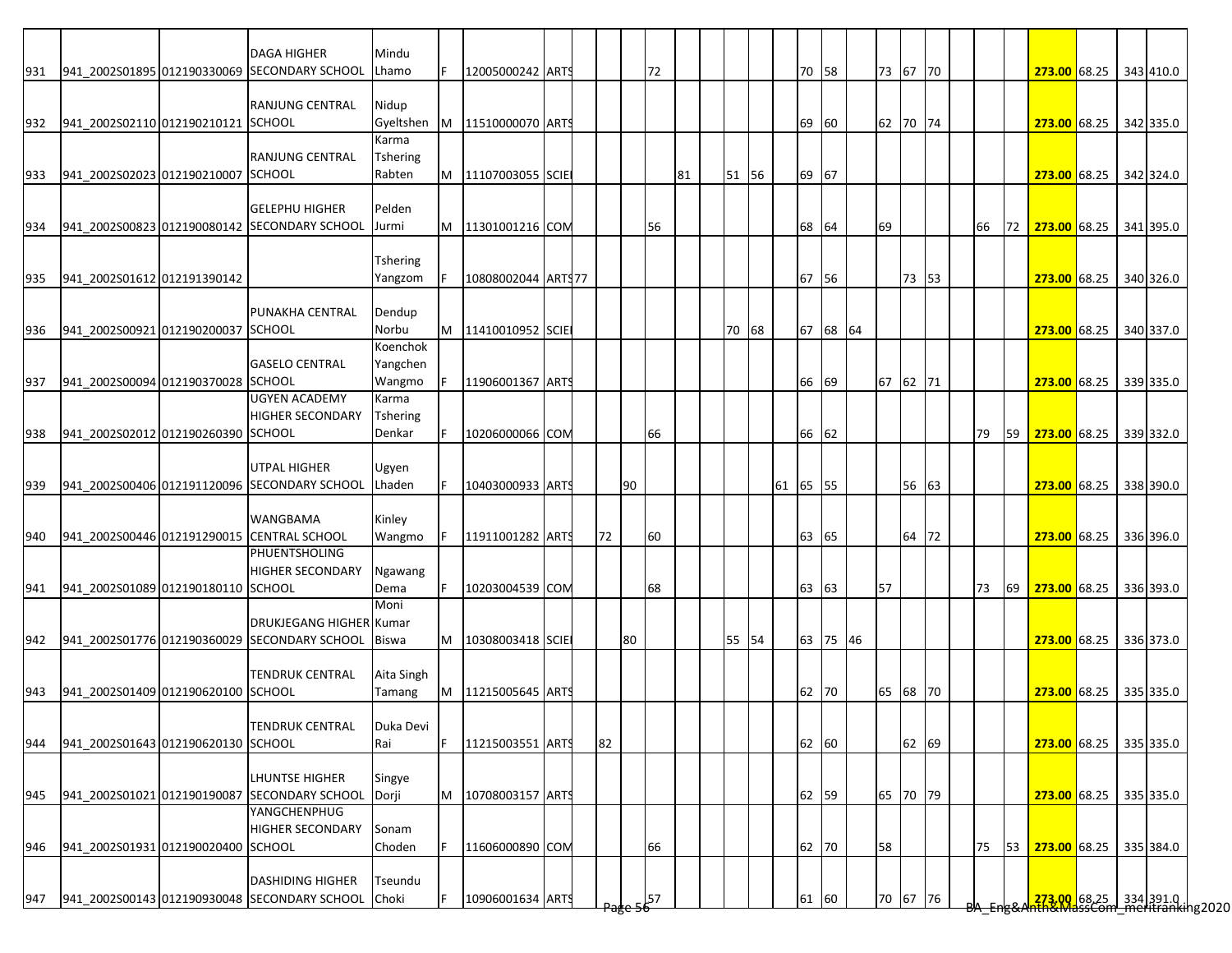|     |                                    | <b>DAMPHU CENTRAL</b>                                        | Karma     |   |                             |  |      |    |    |       |          |       |          |          |       |  |    |    |                           |  |                                                                        |
|-----|------------------------------------|--------------------------------------------------------------|-----------|---|-----------------------------|--|------|----|----|-------|----------|-------|----------|----------|-------|--|----|----|---------------------------|--|------------------------------------------------------------------------|
| 948 | 941 2002S00850 012190060058 SCHOOL |                                                              | Choden    |   | 11516004421 SCIE            |  |      |    | 72 | 56 71 |          | 61 69 |          |          |       |  |    |    | 273.00 68.25 334 329.0    |  |                                                                        |
|     |                                    |                                                              |           |   |                             |  |      |    |    |       |          |       |          |          |       |  |    |    |                           |  |                                                                        |
| 949 | 941 2002S00825                     | Drukjegang central<br>school                                 | Tendi Zam |   | 10306000997 ARTS74 73       |  |      |    |    |       |          | 60    | 62       |          | 56 64 |  |    |    | 273.00 68.25 333 389.0    |  |                                                                        |
|     |                                    |                                                              |           |   |                             |  |      |    |    |       |          |       |          |          |       |  |    |    |                           |  |                                                                        |
|     |                                    | <b>GELEPHU HIGHER</b>                                        | Manjeet   |   |                             |  |      |    |    |       |          |       |          |          |       |  |    |    |                           |  |                                                                        |
| 950 |                                    | 941 2002S00068 012190080097 SECONDARY SCHOOL                 | Chhetri   | M | 10309002858 COM             |  |      | 77 |    |       |          | 59    | 59       | 59       |       |  | 74 | 63 | 273.00 68.25 332 391.0    |  |                                                                        |
|     |                                    |                                                              |           |   |                             |  |      |    |    |       |          |       |          |          |       |  |    |    |                           |  |                                                                        |
|     |                                    | <b>GELEPHU HIGHER</b>                                        | Ugyen     |   |                             |  |      |    |    |       |          |       |          |          |       |  |    |    |                           |  |                                                                        |
|     |                                    | 951 941 2002S02136 012190080111 SECONDARY SCHOOL             | Phuntsho  | M | 11306000738 COM             |  |      | 78 |    |       |          | 58 56 |          | 49       |       |  | 81 | 40 | 273.00 68.25 331 362.0    |  |                                                                        |
|     |                                    |                                                              |           |   |                             |  |      |    |    |       |          |       |          |          |       |  |    |    |                           |  |                                                                        |
|     | 941_2002S01159 012190060203 SCHOOL | DAMPHU CENTRAL                                               | Shreejana |   |                             |  |      |    |    |       |          |       |          |          |       |  |    |    |                           |  |                                                                        |
| 952 |                                    |                                                              | Gurung    |   | 11802002679 ARTS            |  |      | 40 |    |       |          | 56    | 63       | 68 68 74 |       |  |    |    | 273.00 68.25 329 369.0    |  |                                                                        |
|     |                                    | <b>TENDRUK CENTRAL</b>                                       | Mahindra  |   |                             |  |      |    |    |       |          |       |          |          |       |  |    |    |                           |  |                                                                        |
| 953 | 941 2002S01348 012190620052 SCHOOL |                                                              | Adhikari  | M | 11203001367 COM             |  |      | 65 |    |       |          | 52 58 |          | 76       |       |  | 63 |    | 74 273.00 68.25 325 388.0 |  |                                                                        |
|     |                                    |                                                              |           |   |                             |  |      |    |    |       |          |       |          |          |       |  |    |    |                           |  |                                                                        |
|     |                                    | <b>SARPANG CENTRAL</b>                                       | Sangay    |   |                             |  |      |    |    |       |          |       |          |          |       |  |    |    |                           |  |                                                                        |
| 954 | 941 2002S01892 012190490026 SCHOOL |                                                              | Dema      |   | 11808001905 ARTS            |  |      | 40 |    |       |          | 76    | 73       | 53 63 60 |       |  |    |    | 272.00 68.00              |  | 348 365.0                                                              |
|     |                                    |                                                              |           |   |                             |  |      |    |    |       |          |       |          |          |       |  |    |    |                           |  |                                                                        |
|     |                                    | PUNAKHA CENTRAL                                              |           |   |                             |  |      |    |    |       |          |       |          |          |       |  |    |    |                           |  |                                                                        |
| 955 | 941_2002S00732 012190200055 SCHOOL |                                                              | Khandu    |   | 11909000267 SCIE            |  |      |    | 66 | 62 61 |          | 75 69 |          |          |       |  |    |    | 272.00 68.00 347 333.0    |  |                                                                        |
|     |                                    | <b>PHUENTSHOLING</b><br><b>HIGHER SECONDARY</b>              |           |   |                             |  |      |    |    |       |          |       |          |          |       |  |    |    |                           |  |                                                                        |
| 956 | 941 2002S01283 012190180073 SCHOOL |                                                              | Choki om  |   | 11913002774 COM             |  |      | 66 |    |       |          | 73 70 |          | 61       |       |  | 44 | 63 | 272.00 68.00 345 377.0    |  |                                                                        |
|     |                                    |                                                              |           |   |                             |  |      |    |    |       |          |       |          |          |       |  |    |    |                           |  |                                                                        |
|     |                                    | <b>DAMPHU CENTRAL</b>                                        | Galey     |   |                             |  |      |    |    |       |          |       |          |          |       |  |    |    |                           |  |                                                                        |
| 957 | 941_2002S01100 012190060039 SCHOOL |                                                              |           |   | Wangchuk M 11111001213 SCIE |  |      |    | 69 | 61 72 |          |       | 73 58 55 |          |       |  |    |    | 272.00 68.00 345 388.0    |  |                                                                        |
|     |                                    |                                                              | Jigme     |   |                             |  |      |    |    |       |          |       |          |          |       |  |    |    |                           |  |                                                                        |
|     |                                    | <b>JAKAR HIGHER</b>                                          | Sonam     |   |                             |  |      |    |    |       |          |       |          |          |       |  |    |    |                           |  |                                                                        |
| 958 |                                    | 941_2002S00466 012190100143 SECONDARY SCHOOL                 | Yangki    |   | 10101000054 SCIE            |  |      |    | 73 | 59 62 |          | 72 65 |          |          |       |  |    |    | 272.00 68.00 344 331.0    |  |                                                                        |
|     |                                    |                                                              |           |   |                             |  |      |    |    |       |          |       |          |          |       |  |    |    |                           |  |                                                                        |
|     |                                    | <b>SARPANG CENTRAL</b>                                       | Sonam     |   |                             |  |      |    |    |       |          |       |          |          |       |  |    |    |                           |  |                                                                        |
| 959 | 941_2002S00871 012190490056 SCHOOL |                                                              | Yangden   |   | 10604000751 ARTS76          |  |      |    |    |       |          | 70 65 |          |          | 60 61 |  |    |    | 272.00 68.00 342 332.0    |  |                                                                        |
|     |                                    | <b>PELJORLING HIGHER</b>                                     | Tandin    |   |                             |  |      |    |    |       |          |       |          |          |       |  |    |    |                           |  |                                                                        |
| 960 |                                    | 941 2002S01141 012190460075 SECONDARY SCHOOL                 | Namgay    | M | 10713003666 ARTS            |  |      |    |    |       | 59 69 66 |       |          | 62 60 75 |       |  |    |    | 272.00 68.00 341 391.0    |  |                                                                        |
|     |                                    |                                                              |           |   |                             |  |      |    |    |       |          |       |          |          |       |  |    |    |                           |  |                                                                        |
|     |                                    |                                                              | Phub      |   |                             |  |      |    |    |       |          |       |          |          |       |  |    |    |                           |  |                                                                        |
| 961 | 941 2002S01856 012191400241        |                                                              | Gyeltshen | M | 11908000784 ARTS75          |  |      |    |    |       |          | 68 57 |          |          | 68 72 |  |    |    | 272.00 68.00 340 340.0    |  |                                                                        |
|     |                                    |                                                              |           |   |                             |  |      |    |    |       |          |       |          |          |       |  |    |    |                           |  |                                                                        |
|     |                                    | <b>NGANGLAM HIGHER</b>                                       | Namgyel   |   |                             |  |      |    |    |       |          |       |          |          |       |  |    |    |                           |  |                                                                        |
| 962 |                                    | 941_2002S01832 012190450043 SECONDARY SCHOOL                 | Zangmo    |   | 11506003660 COM             |  |      | 63 |    |       |          | 68 65 |          | 70       |       |  | 57 | 69 | 272.00 68.00              |  | 340 392.0                                                              |
|     |                                    |                                                              |           |   |                             |  |      |    |    |       |          |       |          |          |       |  |    |    |                           |  |                                                                        |
|     |                                    | <b>DASHIDING HIGHER</b>                                      | Sonam     |   |                             |  |      |    |    |       |          |       |          |          |       |  |    |    |                           |  |                                                                        |
| 963 |                                    | 941 2002S00719 012190930020 SECONDARY SCHOOL<br>YANGCHENPHUG | Yuden     |   | 11405000562 ARTS            |  |      |    |    |       | 65 67 71 |       |          |          | 56 69 |  |    |    | 272.00 68.00              |  | 339 328.0                                                              |
|     |                                    | <b>HIGHER SECONDARY</b>                                      | Tshewang  |   |                             |  |      |    |    |       |          |       |          |          |       |  |    |    |                           |  |                                                                        |
|     | 941_2002S01227 012190020147 SCHOOL |                                                              | Choden    |   | 10302002478 SCIE            |  |      |    |    | 69 61 |          |       | 67 70 66 |          |       |  |    |    |                           |  |                                                                        |
| 964 |                                    |                                                              |           |   |                             |  | ण्डप |    |    |       |          |       |          |          |       |  |    |    |                           |  | <mark>.272.00 68.00 339</mark> 333.0  <br>hth&MassCom meritranking2020 |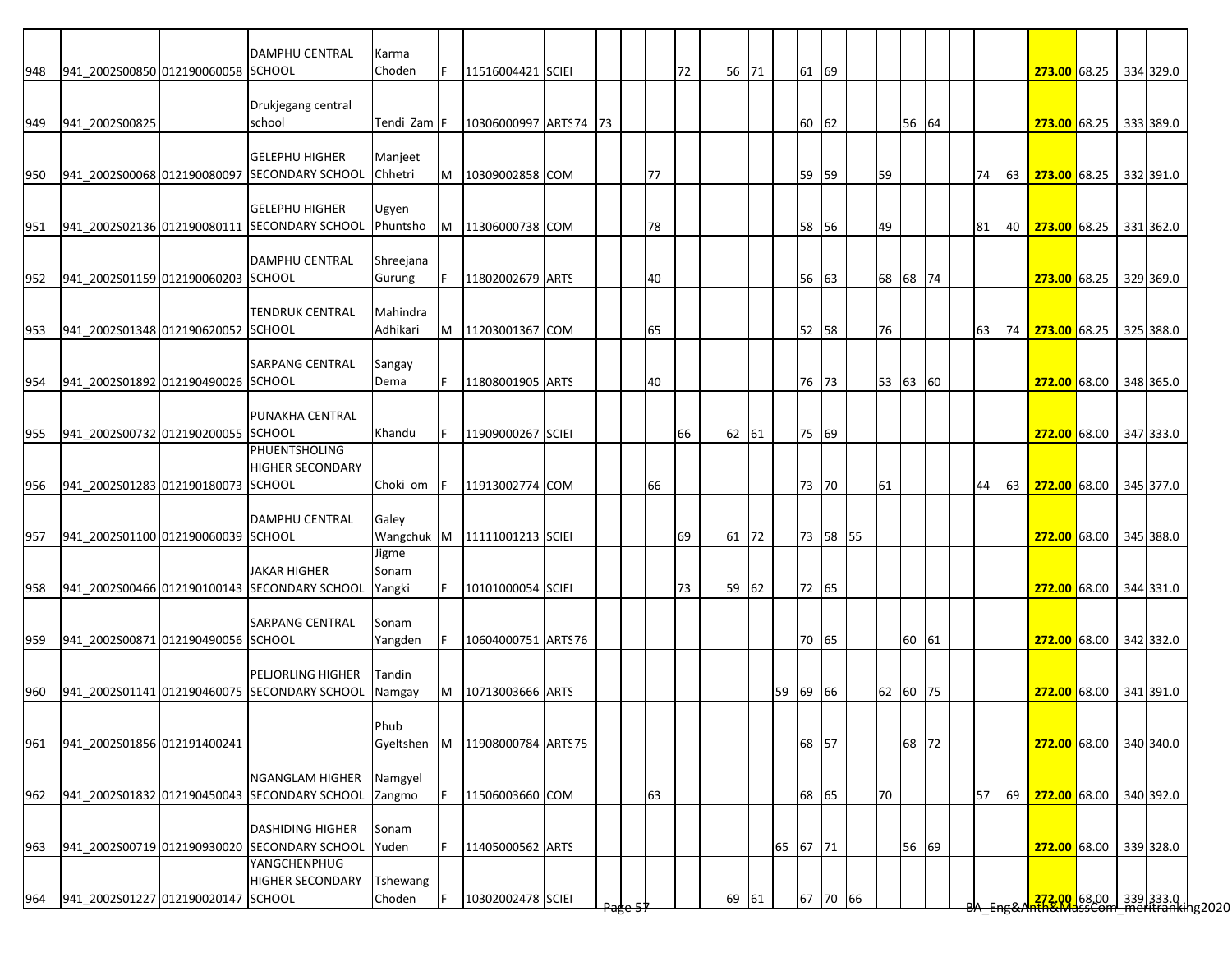|     |                                        | PUNAKHA CENTRAL                                             | Namgay            |   |                    |  |                                            |    |    |    |       |    |          |          |       |  |    |    |                                                                                       |  |           |
|-----|----------------------------------------|-------------------------------------------------------------|-------------------|---|--------------------|--|--------------------------------------------|----|----|----|-------|----|----------|----------|-------|--|----|----|---------------------------------------------------------------------------------------|--|-----------|
| 965 | 941_2002S01718 012190200165 SCHOOL     |                                                             | Zangmo            |   | 11106004876 ARTS   |  |                                            |    |    |    |       |    | 66 63    | 73 64 70 |       |  |    |    | 272.00 68.00 338 336.0                                                                |  |           |
|     |                                        |                                                             |                   |   |                    |  |                                            |    |    |    |       |    |          |          |       |  |    |    |                                                                                       |  |           |
| 966 | 941 2002S00638 012191390346            |                                                             | Puendarika F      |   | 11410001024 COM    |  |                                            | 80 |    |    |       |    | 66 62    | 58       |       |  | 55 | 64 | 272.00 68.00 338 385.0                                                                |  |           |
|     |                                        |                                                             |                   |   |                    |  |                                            |    |    |    |       |    |          |          |       |  |    |    |                                                                                       |  |           |
|     |                                        | <b>DAMPHU CENTRAL</b>                                       | Ugyen             |   |                    |  |                                            |    |    |    |       |    |          |          |       |  |    |    |                                                                                       |  |           |
| 967 | 941 2002S01436 012190060065 SCHOOL     |                                                             | Dema              | F | 11506006323 SCIE   |  |                                            |    | 77 |    | 60 67 |    | 65 63    |          |       |  |    |    | 272.00 68.00 337 332.0                                                                |  |           |
|     |                                        | <b>DAGA HIGHER</b>                                          | Pema              |   |                    |  |                                            |    |    |    |       |    |          |          |       |  |    |    |                                                                                       |  |           |
| 968 |                                        | 941_2002S01736 012190330105 SECONDARY SCHOOL                | Golay             |   | 10305000842 ARTS75 |  |                                            |    |    |    |       | 64 | 58       | 68 71 65 |       |  |    |    | 272.00 68.00 336 401.0                                                                |  |           |
|     |                                        |                                                             |                   |   |                    |  |                                            |    |    |    |       |    |          |          |       |  |    |    |                                                                                       |  |           |
|     |                                        | <b>JAMPELING HIGHER</b>                                     | Chimmi            |   |                    |  |                                            |    |    |    |       |    |          |          |       |  |    |    |                                                                                       |  |           |
| 969 |                                        | 941 2002S00376 012190410002 SECONDARY SCHOOL                | Yangden           |   | 11503004771 SCIE   |  |                                            |    |    |    | 65 66 |    | 64 71 70 |          |       |  |    |    | 272.00 68.00 336 336.0                                                                |  |           |
|     |                                        |                                                             |                   |   |                    |  |                                            |    |    |    |       |    |          |          |       |  |    |    |                                                                                       |  |           |
|     |                                        | <b>DRUKGYEL CENTRAL</b>                                     | Tenzin            |   |                    |  |                                            |    |    |    |       |    |          |          |       |  |    |    |                                                                                       |  |           |
| 970 | 941_2002S01072 012190070035 SCHOOL     | PHUENTSHOLING                                               | Jungney           | M | 11908001234 SCIE   |  |                                            |    |    |    | 70 75 |    | 63 56 71 |          |       |  |    |    | 272.00 68.00 335 335.0                                                                |  |           |
|     |                                        | <b>HIGHER SECONDARY</b>                                     | Sonam             |   |                    |  |                                            |    |    |    |       |    |          |          |       |  |    |    |                                                                                       |  |           |
| 971 | 941 2002S00859 012190180113 SCHOOL     |                                                             | Deki              |   | 11410007346 COM76  |  |                                            | 44 |    |    |       |    | 62 67    |          |       |  | 67 | 57 | 272.00 68.00                                                                          |  | 334 373.0 |
|     |                                        | YANGCHENPHUG                                                |                   |   |                    |  |                                            |    |    |    |       |    |          |          |       |  |    |    |                                                                                       |  |           |
|     |                                        | <b>HIGHER SECONDARY</b>                                     | Dorji             |   |                    |  |                                            |    |    |    |       |    |          |          |       |  |    |    |                                                                                       |  |           |
|     | 972 941_2002S01673 012190020471 SCHOOL |                                                             | Wangmo            |   | 11504004810 COM    |  |                                            | 60 |    |    |       |    | 62 64    | 66       |       |  |    |    | 72 70 272.00 68.00 334 394.0                                                          |  |           |
|     |                                        |                                                             |                   |   |                    |  |                                            |    |    |    |       |    |          |          |       |  |    |    |                                                                                       |  |           |
|     |                                        | <b>GELEPHU HIGHER</b>                                       | Prakash           |   |                    |  |                                            |    |    |    |       |    |          |          |       |  |    |    |                                                                                       |  |           |
| 973 |                                        | 941_2002S01103 012190080103 SECONDARY SCHOOL                | kamar             | M | 11307003669 COM    |  |                                            | 61 |    |    |       | 62 | 57       | 74       |       |  | 73 | 68 | 272.00 68.00 334 395.0                                                                |  |           |
|     |                                        | <b>RANJUNG CENTRAL</b>                                      | <b>Tshering</b>   |   |                    |  |                                            |    |    |    |       |    |          |          |       |  |    |    |                                                                                       |  |           |
|     | 974 941_2002S01985 012190210034 SCHOOL |                                                             | Choden            |   | 11502004417 SCIE   |  |                                            |    |    | 76 | 53 67 |    | 60 69    |          |       |  |    |    | 272.00 68.00 332 325.0                                                                |  |           |
|     |                                        |                                                             |                   |   |                    |  |                                            |    |    |    |       |    |          |          |       |  |    |    |                                                                                       |  |           |
|     |                                        |                                                             | Dependra          |   |                    |  |                                            |    |    |    |       |    |          |          |       |  |    |    |                                                                                       |  |           |
| 975 | 941 2002S01907 012191390503            |                                                             | Adhikari          | M | 11808000111 ARTS   |  |                                            |    |    | 66 |       |    | 58 65    |          | 72 69 |  |    |    | 272.00 68.00 330 330.0                                                                |  |           |
|     |                                        |                                                             |                   |   |                    |  |                                            |    |    |    |       |    |          |          |       |  |    |    |                                                                                       |  |           |
|     |                                        |                                                             | Kinley<br>Namdren |   | 11410000909 ARTS76 |  |                                            |    |    |    |       |    |          |          |       |  |    |    |                                                                                       |  |           |
|     | 976 941_2002S01894 012191390215        |                                                             |                   | M |                    |  |                                            |    |    |    |       |    | 58 64    | 40 69 63 |       |  |    |    | 272.00 68.00 330 370.0                                                                |  |           |
|     |                                        |                                                             | Pasang            |   |                    |  |                                            |    |    |    |       |    |          |          |       |  |    |    |                                                                                       |  |           |
| 977 |                                        | 941_2002S00505 012191350026 NORBU ACADEMY                   | Dorji             | M | 11007000061 COM    |  |                                            | 77 |    |    |       |    | 58 61    | 63       |       |  | 71 |    | 56 272.00 68.00 330 386.0                                                             |  |           |
|     |                                        |                                                             |                   |   |                    |  |                                            |    |    |    |       |    |          |          |       |  |    |    |                                                                                       |  |           |
|     |                                        | <b>DRUKGYEL CENTRAL</b>                                     | Gado              |   |                    |  |                                            |    |    |    |       |    |          |          |       |  |    |    |                                                                                       |  |           |
| 978 | 941_2002S00536 012190070015 SCHOOL     |                                                             | Tshering          | M | 10807001886 SCIE   |  |                                            |    |    |    | 68 74 |    | 58 58 72 |          |       |  |    |    | 272.00 68.00 330 330.0                                                                |  |           |
|     |                                        |                                                             |                   |   |                    |  |                                            |    |    |    |       |    |          |          |       |  |    |    |                                                                                       |  |           |
| 979 |                                        | YADI HIGHER<br>941 2002S02215 012190650027 SECONDARY SCHOOL | Ugyen<br>Choda    | M | 10712002551 SCIE   |  |                                            |    |    |    | 69 65 |    | 56 63 75 |          |       |  |    |    | 272.00 68.00 328 328.0                                                                |  |           |
|     |                                        | YANGCHENPHUG                                                |                   |   |                    |  |                                            |    |    |    |       |    |          |          |       |  |    |    |                                                                                       |  |           |
|     |                                        | <b>HIGHER SECONDARY</b>                                     | Tenzin            |   |                    |  |                                            |    |    |    |       |    |          |          |       |  |    |    |                                                                                       |  |           |
| 980 | 941_2002S00531 012190020504 SCHOOL     |                                                             | Pelzang           | M | 10805001832 COM    |  |                                            | 60 |    |    |       | 54 | 70       | 35       |       |  | 79 | 63 | 272.00 68.00                                                                          |  | 326 361.0 |
|     |                                        | <b>YANGCHENPHUG</b>                                         |                   |   |                    |  |                                            |    |    |    |       |    |          |          |       |  |    |    |                                                                                       |  |           |
|     |                                        | <b>HIGHER SECONDARY</b>                                     | <b>Tshering</b>   |   |                    |  |                                            |    |    |    |       |    |          |          |       |  |    |    |                                                                                       |  |           |
| 981 | 941 2002S01901 012190020247 SCHOOL     |                                                             | Denkar            |   | 11606002814 ARTS   |  | $\mathsf{I7}_{\mathsf{age}\, \mathsf{58}}$ |    |    |    |       | 50 | 56       | 41 66 73 |       |  |    |    | <mark>.272.00.</mark> 68.00 322 363.0  <br><del>http://dssCom.meritranki</del> ng2020 |  |           |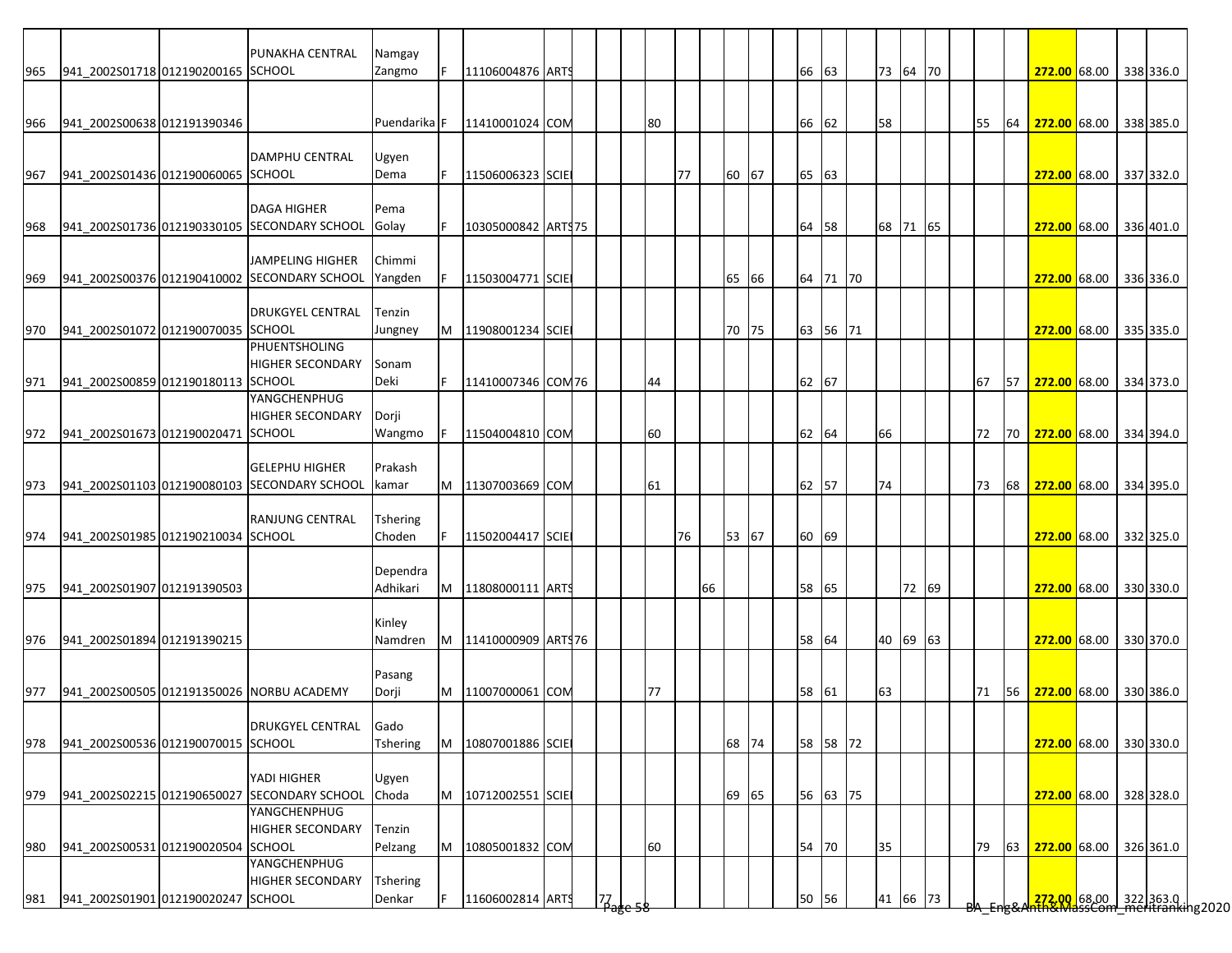|     |                                    | YANGCHENPHUG<br><b>HIGHER SECONDARY</b>      | Yasashvi        |    |                              |  |    |    |    |       |       |          |       |          |          |       |  |    |    |                                                                      |  |           |
|-----|------------------------------------|----------------------------------------------|-----------------|----|------------------------------|--|----|----|----|-------|-------|----------|-------|----------|----------|-------|--|----|----|----------------------------------------------------------------------|--|-----------|
| 982 | 941 2002S01530 012190020349 SCHOOL |                                              | Humagai         | M  | 11208004091 COM              |  |    | 78 |    |       |       |          | 50    | 58       | 24       |       |  | 72 | 64 | 272.00 68.00 322 346.0                                               |  |           |
|     |                                    |                                              |                 |    |                              |  |    |    |    |       |       |          |       |          |          |       |  |    |    |                                                                      |  |           |
| 983 | 941_2002S00763 012190050120 SCHOOL | <b>CHUKHA CENTRAL</b>                        |                 |    | Dorji Nima M 12001003681 COM |  |    | 79 |    |       |       |          | 49 58 |          | 63       |       |  |    |    | 72 58 272.00 68.00 321 379.0                                         |  |           |
|     |                                    | <b>UGYEN ACADEMY</b>                         |                 |    |                              |  |    |    |    |       |       |          |       |          |          |       |  |    |    |                                                                      |  |           |
|     |                                    | <b>HIGHER SECONDARY</b>                      | Bhagawat        |    |                              |  |    |    |    |       |       |          |       |          |          |       |  |    |    |                                                                      |  |           |
| 984 | 941_2002S01969 012190260043 SCHOOL |                                              | Suberi          | M  | 11305002529 SCIE             |  |    |    | 72 | 71 66 |       |          | 46    | 63       |          |       |  |    |    | 272.00 68.00 318 318.0                                               |  |           |
|     |                                    |                                              |                 |    |                              |  |    |    |    |       |       |          |       |          |          |       |  |    |    |                                                                      |  |           |
|     |                                    | <b>JAKAR HIGHER</b>                          | Pema            |    |                              |  |    |    |    |       |       |          |       |          |          |       |  |    |    |                                                                      |  |           |
| 985 |                                    | 941 2002S00771 012190100147 SECONDARY SCHOOL | Choki           | F. | 11606000981 SCIE             |  |    |    | 68 | 63 57 |       |          |       | 76 64 40 |          |       |  |    |    | 271.00 67.75 347 368.0                                               |  |           |
|     |                                    | <b>ZHEMGANG CENTRAL Tshewang</b>             |                 |    |                              |  |    |    |    |       |       |          |       |          |          |       |  |    |    |                                                                      |  |           |
| 986 | 941 2002S00113 012190280043 SCHOOL |                                              | Choden          |    | 11702000733 SCIE             |  |    |    | 75 | 53 66 |       |          | 70 60 |          |          |       |  |    |    | 271.00 67.75                                                         |  | 341 324.0 |
|     |                                    |                                              |                 |    |                              |  |    |    |    |       |       |          |       |          |          |       |  |    |    |                                                                      |  |           |
|     |                                    | <b>KARMALING HIGHER</b>                      | Kamala          |    |                              |  |    |    |    |       |       |          |       |          |          |       |  |    |    |                                                                      |  |           |
| 987 |                                    | 941 2002S01917 012191170103 SECONDARY SCHOOL | Devi Bajgai F   |    | 11109003074 ARTS72           |  |    |    |    |       |       |          | 69    | 66       | 62 64 61 |       |  |    |    | 271.00 67.75 340 394.0                                               |  |           |
|     |                                    | <b>SHARI HIGHER</b>                          | Kinga<br>Wangmo |    |                              |  |    |    |    |       |       |          |       |          |          |       |  |    |    |                                                                      |  |           |
| 988 |                                    | 941 2002S02055 012190380034 SECONDARY SCHOOL | Dakpa           |    | 10905001701 SCIE             |  |    |    |    | 57 65 |       |          |       | 69 80 40 |          |       |  |    |    | 271.00 67.75 340 311.0                                               |  |           |
|     |                                    | YANGCHENPHUG                                 |                 |    |                              |  |    |    |    |       |       |          |       |          |          |       |  |    |    |                                                                      |  |           |
|     |                                    | <b>HIGHER SECONDARY</b>                      | Phuntsho        |    |                              |  |    |    |    |       |       |          |       |          |          |       |  |    |    |                                                                      |  |           |
| 989 | 941_2002S01743 012190020279 SCHOOL |                                              | Choden          | F  | 11513005668 ARTS74           |  |    |    |    |       |       |          | 68 71 |          |          | 58 57 |  |    |    | 271.00 67.75 339 328.0                                               |  |           |
|     |                                    |                                              |                 |    |                              |  |    |    |    |       |       |          |       |          |          |       |  |    |    |                                                                      |  |           |
|     |                                    | <b>DAGA HIGHER</b>                           | Khandu          |    |                              |  |    |    |    |       |       |          |       |          |          |       |  |    |    |                                                                      |  |           |
| 990 |                                    | 941 2002S02032 012190330067 SECONDARY SCHOOL | Lham            | F. | 10310000890 ARTS             |  |    |    |    |       |       | 70 68 58 |       |          | 72 71 68 |       |  |    |    | 271.00 67.75 339 407.0                                               |  |           |
|     |                                    | <b>GELEPHU HIGHER</b>                        | Tandin          |    |                              |  |    |    |    |       |       |          |       |          |          |       |  |    |    |                                                                      |  |           |
| 991 |                                    | 941_2002S01395 012190080041 SECONDARY SCHOOL | Chezom          | F  | 11301001440 SCIE             |  |    |    | 75 | 51 63 |       |          | 68 65 |          |          |       |  |    |    | 271.00 67.75 339 322.0                                               |  |           |
|     |                                    |                                              |                 |    |                              |  |    |    |    |       |       |          |       |          |          |       |  |    |    |                                                                      |  |           |
|     |                                    | <b>JAKAR HIGHER</b>                          | Kinley          |    |                              |  |    |    |    |       |       |          |       |          |          |       |  |    |    |                                                                      |  |           |
| 992 |                                    | 941 2002S02322 012190100128 SECONDARY SCHOOL | Phuntsho        |    | M 11101001042 SCIE           |  |    |    | 76 |       | 56 59 |          | 67    | 69       |          |       |  |    |    | 271.00 67.75 338 327.0                                               |  |           |
|     |                                    | <b>JAKAR HIGHER</b>                          | Pema            |    |                              |  |    |    |    |       |       |          |       |          |          |       |  |    |    |                                                                      |  |           |
| 993 |                                    | 941 2002S00259 012190100150 SECONDARY SCHOOL | Yangdon         |    | 10708003599 SCIE             |  |    |    | 76 | 60 65 |       |          | 65    | 65       |          |       |  |    |    | 271.00 67.75 336 331.0                                               |  |           |
|     |                                    | YANGCHENPHUG                                 |                 |    |                              |  |    |    |    |       |       |          |       |          |          |       |  |    |    |                                                                      |  |           |
|     |                                    | <b>HIGHER SECONDARY</b>                      | Sumitra         |    |                              |  |    |    |    |       |       |          |       |          |          |       |  |    |    |                                                                      |  |           |
| 994 | 941 2002S01633 012190020141 SCHOOL |                                              | Darjee          |    | 10308002599 SCIE             |  |    |    | 65 | 68 69 |       |          | 64 69 |          |          |       |  |    |    | 271.00 67.75 335 335.0                                               |  |           |
|     |                                    |                                              |                 |    |                              |  |    |    |    |       |       |          |       |          |          |       |  |    |    |                                                                      |  |           |
|     |                                    | <b>JIGME SHERUBLING</b>                      | Tenzin          |    |                              |  |    |    |    |       |       |          |       |          |          |       |  |    |    |                                                                      |  |           |
| 995 |                                    | 941_2002S00827 012190110081 CENTRAL SCHOOL   | Choedra         | M  | 11502003757 SCIE             |  |    |    | 75 | 65 67 |       |          | 64 64 |          |          |       |  |    |    | 271.00 67.75 335 335.0                                               |  |           |
|     |                                    | RANJUNG CENTRAL                              | Tashi           |    |                              |  |    |    |    |       |       |          |       |          |          |       |  |    |    |                                                                      |  |           |
| 996 | 941 2002S01454 012190210079 SCHOOL |                                              | Wangmo          |    | 10702002187 COM              |  |    | 70 |    |       |       |          | 62 57 |          | 75       |       |  | 64 | 69 | 271.00 67.75 333 397.0                                               |  |           |
|     |                                    |                                              | Sonam           |    |                              |  |    |    |    |       |       |          |       |          |          |       |  |    |    |                                                                      |  |           |
|     |                                    | <b>BAYLING CENTRAL</b>                       | Choeiing        |    |                              |  |    |    |    |       |       |          |       |          |          |       |  |    |    |                                                                      |  |           |
| 997 | 941_2002S02091 012190040118 SCHOOL |                                              | Dangkar         | F. | 11102005904 SCIE             |  | 82 |    | 62 | 49 49 |       |          | 62 65 |          |          |       |  |    |    | 271.00 67.75                                                         |  | 333 369.0 |
|     |                                    | PHUENTSHOLING                                |                 |    |                              |  |    |    |    |       |       |          |       |          |          |       |  |    |    |                                                                      |  |           |
|     |                                    | <b>HIGHER SECONDARY</b>                      | Nidup           |    |                              |  |    |    |    |       |       |          |       |          |          |       |  |    |    |                                                                      |  |           |
| 998 | 941_2002S01769 012190180139 SCHOOL |                                              | Zangmo          |    | 11503006113 ARTS78           |  |    |    |    |       |       |          | 60    | 60       |          | 63 70 |  |    |    | <mark>.271,00 67.75 331</mark> 352.0<br>hth&MassCom meritranking2020 |  |           |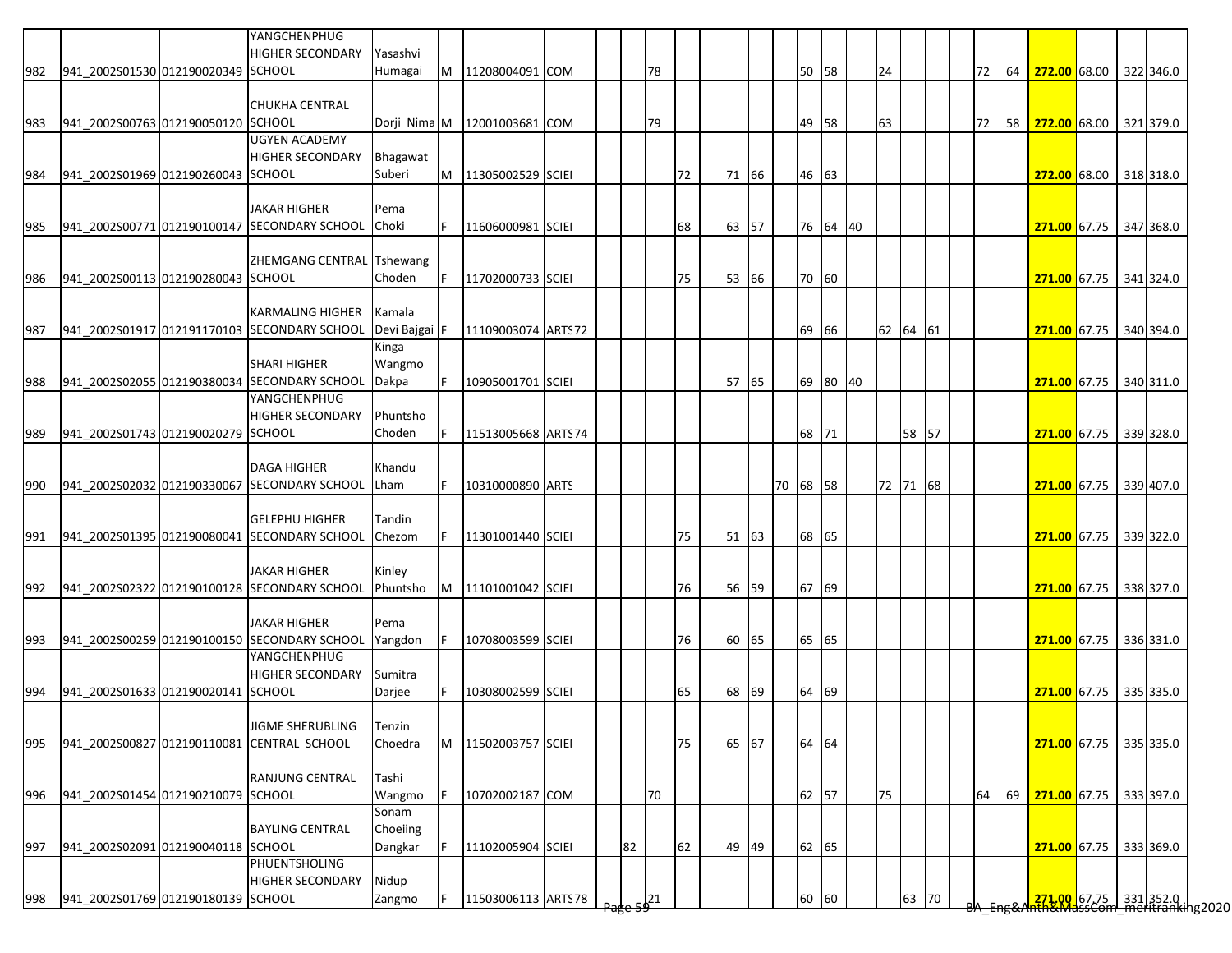|     |                                         | <b>SAMTSE HIGHER</b>                                                      |                    |   |                    |  |       |                     |    |    |       |  |          |    |          |  |    |    |                                                            |  |           |
|-----|-----------------------------------------|---------------------------------------------------------------------------|--------------------|---|--------------------|--|-------|---------------------|----|----|-------|--|----------|----|----------|--|----|----|------------------------------------------------------------|--|-----------|
| 999 |                                         | 941 2002S01659 012190240079 SECONDARY SCHOOL                              | Sonam<br>Tenzin    | M | 11503005101 ARTS82 |  |       |                     |    |    |       |  | 59 60    |    | 67 62    |  |    |    | 271.00 67.75 330 330.0                                     |  |           |
|     |                                         | <b>GELEPHU HIGHER</b>                                                     | Tenzin             |   |                    |  |       |                     |    |    |       |  |          |    |          |  |    |    |                                                            |  |           |
|     |                                         | 1000 941 2002S00269 012190080149 SECONDARY SCHOOL                         | Choeda             | M | 10203003895 COM    |  |       |                     | 72 |    |       |  | 59 65    | 49 |          |  | 75 | 50 | 271.00 67.75                                               |  | 330 370.0 |
|     |                                         |                                                                           |                    |   |                    |  |       |                     |    |    |       |  |          |    |          |  |    |    |                                                            |  |           |
|     |                                         | PELJORLING HIGHER<br>1001 941_2002S01864 012190460023 SECONDARY SCHOOL    | Nabin<br>Sharma    | M | 11201003393 SCIE   |  |       | 85                  |    | 72 | 56 52 |  | 57 57    |    |          |  |    |    | 271.00 67.75 328 379.0                                     |  |           |
|     |                                         | YANGCHENPHUG                                                              |                    |   |                    |  |       |                     |    |    |       |  |          |    |          |  |    |    |                                                            |  |           |
|     | 1002 941 2002S00575 012190020307 SCHOOL | <b>HIGHER SECONDARY</b>                                                   | Tenzin<br>Chogyal  | M | 10805001783 ARTS   |  |       |                     | 77 |    |       |  | 54 64    |    | 64 66    |  |    |    | 271.00 67.75 325 325.0                                     |  |           |
|     |                                         | YANGCHENPHUG                                                              |                    |   |                    |  |       |                     |    |    |       |  |          |    |          |  |    |    |                                                            |  |           |
|     | 1003 941 2002S00630 012190020117 SCHOOL | <b>HIGHER SECONDARY</b>                                                   | Jamyang<br>Drugyel | M | 11302002791 SCIE   |  |       |                     |    |    | 73 66 |  | 54 67 65 |    |          |  |    |    | 271.00 67.75                                               |  | 325 325.0 |
|     |                                         |                                                                           |                    |   |                    |  |       |                     |    |    |       |  |          |    |          |  |    |    |                                                            |  |           |
|     |                                         | <b>SHERUBLING</b><br>1004 941_2002S00887 012190230102 CENTRAL SCHOOL      | Tenzin<br>Wangmo   |   | 11701002376 ARTS75 |  |       |                     |    |    |       |  | 52 59    |    | 71 66 63 |  |    |    | 271.00 67.75 323 386.0                                     |  |           |
|     |                                         |                                                                           |                    |   |                    |  |       |                     |    |    |       |  |          |    |          |  |    |    |                                                            |  |           |
|     |                                         | <b>WANGBAMA</b><br>1005 941 2002S02228 012191290013 CENTRAL SCHOOL        | Geeta<br>Subba     |   | 11304000831 ARTS   |  | 65    |                     |    |    |       |  | 51 67    |    | 62 77    |  |    |    | 271.00 67.75                                               |  | 322 322.0 |
|     |                                         |                                                                           |                    |   |                    |  |       |                     |    |    |       |  |          |    |          |  |    |    |                                                            |  |           |
|     | 1006 941 2002S02104 012190060146 SCHOOL | <b>DAMPHU CENTRAL</b>                                                     | Indra Maya<br>Rai  |   | 11311001658 ARTS77 |  |       |                     |    |    |       |  | 42 63    |    | 60 71    |  |    |    | 271.00 67.75 313 313.0                                     |  |           |
|     |                                         |                                                                           |                    |   |                    |  |       |                     |    |    |       |  |          |    |          |  |    |    |                                                            |  |           |
|     |                                         | <b>JAKAR HIGHER</b><br>1007 941_2002S01519 012190100141 SECONDARY SCHOOL  | Yeshi<br>Wangdi    | M | 10103001672 SCIE   |  |       |                     |    | 71 | 55 56 |  | 82 61    |    |          |  |    |    | 270.00 67.50 352 325.0                                     |  |           |
|     |                                         |                                                                           |                    |   |                    |  |       |                     |    |    |       |  |          |    |          |  |    |    |                                                            |  |           |
|     | 1008 941 2002S01878 012190040020 SCHOOL | <b>BAYLING CENTRAL</b>                                                    | Jigme<br>Wangmo    |   | 11604001301 SCIE   |  |       |                     |    |    | 68 62 |  | 77 63 53 |    |          |  |    |    |                                                            |  |           |
|     |                                         |                                                                           |                    |   |                    |  |       |                     |    |    |       |  |          |    |          |  |    |    | 270.00 67.50 347 323.0                                     |  |           |
|     |                                         | <b>MONGAR HIGHER</b><br>1009 941 2002S01889 012190140010 SECONDARY SCHOOL | Tsheltrim          |   |                    |  |       |                     |    |    |       |  |          |    |          |  |    |    |                                                            |  |           |
|     |                                         |                                                                           | Wangdi             | M | 11506000940 ARTS   |  |       |                     |    |    |       |  | 73 62    |    | 68 57 67 |  |    |    | 270.00 67.50 343 327.0                                     |  |           |
|     |                                         | <b>SHERUBLING</b>                                                         | Sonam              |   |                    |  |       |                     |    |    |       |  |          |    |          |  |    |    |                                                            |  |           |
|     |                                         | 1010 941_2002S00702 012190230133 CENTRAL SCHOOL                           | Zomba              |   | 11705002172 ARTS   |  |       |                     |    |    |       |  | 71 67    |    | 56 64 68 |  |    |    | 270.00 67.50 341 326.0                                     |  |           |
|     |                                         | <b>SARPANG CENTRAL</b>                                                    |                    |   |                    |  |       |                     |    |    |       |  |          |    |          |  |    |    |                                                            |  |           |
|     | 1011 941 2002S01025 012190490070 SCHOOL |                                                                           | Pemba              | M | 11807001004 ARTS   |  | 68 76 |                     |    |    |       |  | 71 55    |    | 60 60    |  |    |    | 270.00 67.50 341 390.0                                     |  |           |
|     |                                         | <b>GELEPHU HIGHER</b>                                                     | Kinley             |   |                    |  |       |                     |    |    |       |  |          |    |          |  |    |    |                                                            |  |           |
|     |                                         | 1012 941 2002S00883 012190080160 SECONDARY SCHOOL                         | Dema               |   | 12004000743 COM    |  |       |                     | 41 |    |       |  | 70 70    | 66 |          |  | 54 | 64 | 270.00 67.50 340 365.0                                     |  |           |
|     |                                         | <b>DASHIDING HIGHER</b>                                                   |                    |   |                    |  |       |                     |    |    |       |  |          |    |          |  |    |    |                                                            |  |           |
|     |                                         | 1013 941_2002S01627 012190930084 SECONDARY SCHOOL                         | Sumcho             |   | 11904001188 COM    |  |       |                     | 70 |    |       |  | 70 56    | 57 |          |  | 74 | 59 | 270.00 67.50                                               |  | 340 386.0 |
|     |                                         | <b>CHUKHA CENTRAL</b>                                                     |                    |   |                    |  |       |                     |    |    |       |  |          |    |          |  |    |    |                                                            |  |           |
|     | 1014 941_2002S00296 012190050087 SCHOOL |                                                                           | Kinga Zam          |   | 10209001970 COM    |  |       |                     | 63 |    |       |  | 69 68    | 70 |          |  | 59 | 57 | 270.00 67.50 339 386.0                                     |  |           |
|     |                                         | PUNAKHA CENTRAL                                                           | Sonam              |   |                    |  |       |                     |    |    |       |  |          |    |          |  |    |    |                                                            |  |           |
|     | 1015 941_2002S01614 012190200207 SCHOOL |                                                                           | Dema               |   | 11911001200 ARTS   |  |       | <del>'age o</del> र |    |    |       |  | 68 73    |    | 64 65 57 |  |    |    | 270.00 67.50 338 327.0  <br>270.00   67.50   338 327.0   1 |  |           |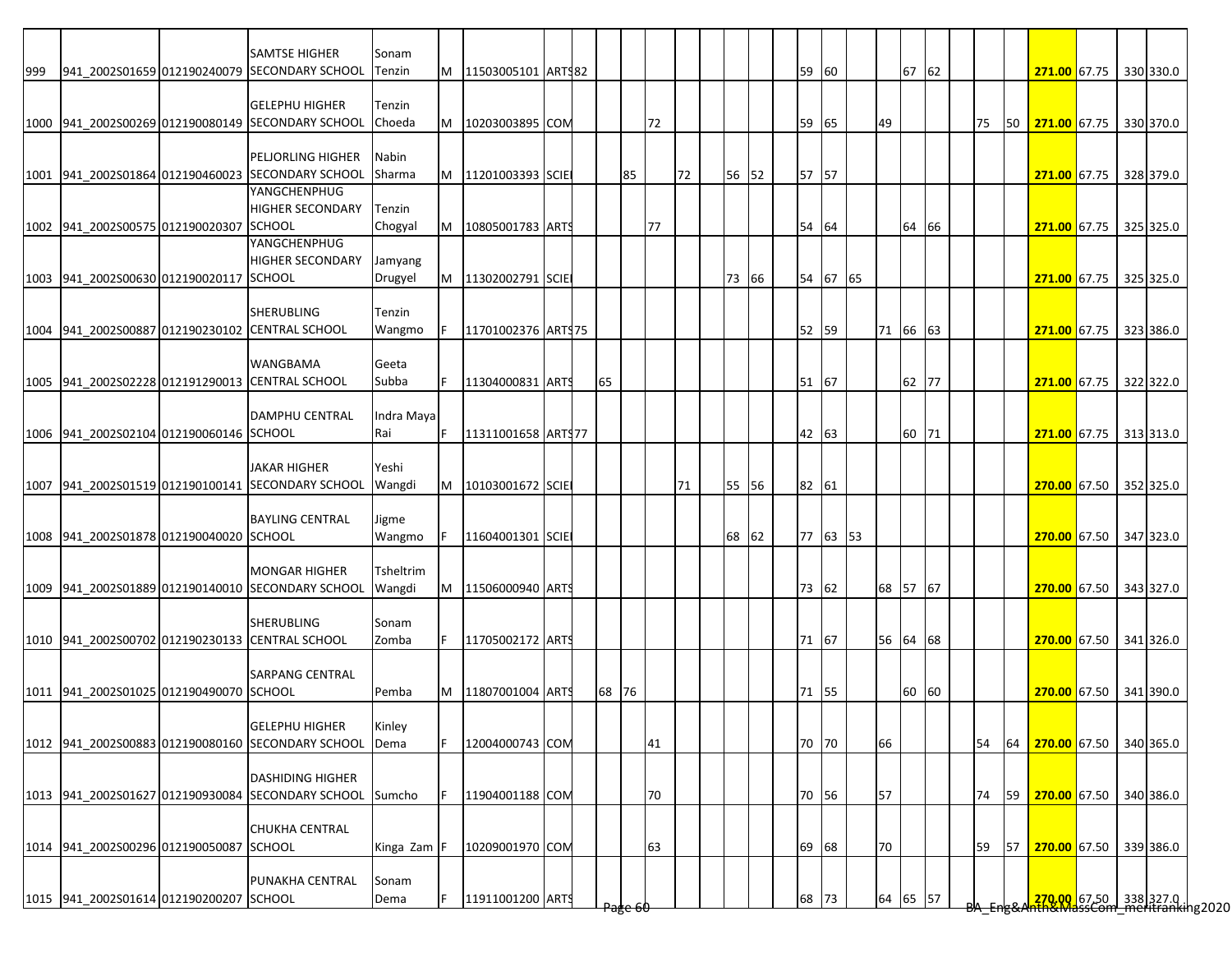|                                         | <b>KARMALING HIGHER</b><br>1016 941 2002S00566 012191170148 SECONDARY SCHOOL | Suraksha<br><b>IRai</b> | F. | 11207002161 ARTS             |  | 52 |    |       | 68       | 72       |    | 66 59 64 |  |    |    | 270.00 67.50           |  | 338 381.0                                                           |
|-----------------------------------------|------------------------------------------------------------------------------|-------------------------|----|------------------------------|--|----|----|-------|----------|----------|----|----------|--|----|----|------------------------|--|---------------------------------------------------------------------|
|                                         |                                                                              |                         |    |                              |  |    |    |       |          |          |    |          |  |    |    |                        |  |                                                                     |
|                                         | PUNAKHA CENTRAL                                                              | Sonam                   |    |                              |  |    |    |       |          |          |    |          |  |    |    |                        |  |                                                                     |
| 1017 941 2002S01930 012190200173 SCHOOL |                                                                              | Pelden                  |    | 11008000217 ARTS75           |  |    |    |       | 68 60    |          |    | 67 60 53 |  |    |    | 270.00 67.50           |  | 338 383.0                                                           |
|                                         |                                                                              |                         |    |                              |  |    |    |       |          |          |    |          |  |    |    |                        |  |                                                                     |
|                                         | PUNAKHA CENTRAL                                                              | Sonam                   |    |                              |  |    |    |       |          |          |    |          |  |    |    |                        |  |                                                                     |
| 1018 941 2002S01928 012190200173 SCHOOL |                                                                              | Pelden                  | F. | 11008000217 ARTS75           |  |    |    |       | 68 60    |          |    | 67 60 53 |  |    |    | 270.00 67.50           |  | 338 383.0                                                           |
|                                         | JAMPELING HIGHER                                                             | Kezang                  |    |                              |  |    |    |       |          |          |    |          |  |    |    |                        |  |                                                                     |
|                                         | 1019 941 2002S02317 012190410046 SECONDARY SCHOOL                            | Choden                  |    | 11503004907 SCIE             |  |    | 79 | 50 60 | 68 63    |          |    |          |  |    |    | 270.00 67.50           |  | 338 320.0                                                           |
|                                         |                                                                              |                         |    |                              |  |    |    |       |          |          |    |          |  |    |    |                        |  |                                                                     |
|                                         | <b>DRUKGYEL CENTRAL</b>                                                      |                         |    |                              |  |    |    |       |          |          |    |          |  |    |    |                        |  |                                                                     |
| 1020 941_2002S00462 012190070065 SCHOOL |                                                                              | Ghalley                 | M  | 10807001628 SCIE             |  |    | 80 | 62 64 | 68 58    |          |    |          |  |    |    | 270.00 67.50 338 332.0 |  |                                                                     |
|                                         |                                                                              |                         |    |                              |  |    |    |       |          |          |    |          |  |    |    |                        |  |                                                                     |
|                                         | ZHEMGANG CENTRAL Kinley                                                      |                         |    |                              |  |    |    |       |          |          |    |          |  |    |    |                        |  |                                                                     |
| 1021 941 2002S00766 012190280092 SCHOOL |                                                                              | Choden                  |    | 12001000322 ARTS             |  | 63 |    |       | 67 63    |          |    | 66 66 74 |  |    |    | 270.00 67.50 337 399.0 |  |                                                                     |
|                                         | <b>UGYEN ACADEMY</b>                                                         | Sonam                   |    |                              |  |    |    |       |          |          |    |          |  |    |    |                        |  |                                                                     |
|                                         | <b>HIGHER SECONDARY</b>                                                      | Phuntsho                |    |                              |  |    |    |       |          |          |    |          |  |    |    |                        |  |                                                                     |
| 1022 941_2002S00760 012190260254 SCHOOL |                                                                              | Wangmo                  |    | 11008001750 ART\$77          |  |    |    |       | 66 64    |          |    | 53 63    |  |    |    | 270.00 67.50 336 323.0 |  |                                                                     |
|                                         | <b>DAMPHU CENTRAL</b>                                                        | Depeka                  |    |                              |  |    |    |       |          |          |    |          |  |    |    |                        |  |                                                                     |
| 1023 941 2002S01636 012190060234 SCHOOL |                                                                              | Adhikari                |    | 11808002693 ARTS             |  |    |    |       | 66 58    |          |    | 82 61 64 |  |    |    | 270.00 67.50 336 331.0 |  |                                                                     |
|                                         |                                                                              |                         |    |                              |  |    |    |       |          |          |    |          |  |    |    |                        |  |                                                                     |
|                                         | <b>DAMPHU CENTRAL</b>                                                        | Kabita                  |    |                              |  |    |    |       |          |          |    |          |  |    |    |                        |  |                                                                     |
| 1024 941 2002S01099 012190060057 SCHOOL |                                                                              | Limbu                   | F. | 11812000723 SCIE             |  |    | 76 | 54 66 | 66 62    |          |    |          |  |    |    | 270.00 67.50 336 324.0 |  |                                                                     |
|                                         |                                                                              |                         |    |                              |  |    |    |       |          |          |    |          |  |    |    |                        |  |                                                                     |
|                                         | <b>WANGBAMA</b>                                                              | Pema                    |    |                              |  |    |    |       |          |          |    |          |  |    |    |                        |  |                                                                     |
|                                         | 1025 941 2002S01845 012191290064 CENTRAL SCHOOL                              | Wangmo                  | F  | 11514005940 COM              |  | 65 |    |       | 65 67    |          | 69 |          |  | 69 | 54 | 270.00 67.50 335 389.0 |  |                                                                     |
|                                         | YANGCHENPHUG                                                                 |                         |    |                              |  |    |    |       |          |          |    |          |  |    |    |                        |  |                                                                     |
|                                         | <b>HIGHER SECONDARY</b>                                                      | Ngeedup                 |    |                              |  |    |    |       |          |          |    |          |  |    |    |                        |  |                                                                     |
| 1026 941 2002S01600 012190020003 SCHOOL | YANGCHENPHUG                                                                 | <b>Dhojee</b>           | M  | 10903001044 SCIE             |  |    | 76 | 57 59 |          | 65 70 59 |    |          |  |    |    | 270.00 67.50 335 386.0 |  |                                                                     |
|                                         | <b>HIGHER SECONDARY</b>                                                      | <b>Desha</b>            |    |                              |  |    |    |       |          |          |    |          |  |    |    |                        |  |                                                                     |
| 1027 941 2002S00129 012190020015 SCHOOL |                                                                              | Gurung                  | F  | 10304001901 SCIE             |  |    | 76 | 61 62 |          | 64 68 34 |    |          |  |    |    | 270.00 67.50           |  | 334 365.0                                                           |
|                                         |                                                                              |                         |    |                              |  |    |    |       |          |          |    |          |  |    |    |                        |  |                                                                     |
|                                         | <b>BAJOTHANG HIGHER</b>                                                      | Pema                    |    |                              |  |    |    |       |          |          |    |          |  |    |    |                        |  |                                                                     |
|                                         | 1028 941 2002S00778 012190030039 SECONDARY SCHOOL                            |                         |    | Wangchen M   11606000331 COM |  | 58 |    |       | 62<br>75 |          | 54 |          |  | 71 | 62 | 270.00 67.50 332 382.0 |  |                                                                     |
|                                         | <b>UGYEN ACADEMY</b>                                                         |                         |    |                              |  |    |    |       |          |          |    |          |  |    |    |                        |  |                                                                     |
|                                         | <b>HIGHER SECONDARY</b>                                                      | Sherub                  |    |                              |  |    |    |       |          |          |    |          |  |    |    |                        |  |                                                                     |
| 1029 941 2002S02302 012190260399 SCHOOL |                                                                              | Tshomo                  |    | 11607001527 COM              |  | 68 |    |       | 62 59    |          |    |          |  | 81 | 57 | 270.00 67.50 332 327.0 |  |                                                                     |
|                                         |                                                                              | Lachhay                 |    |                              |  |    |    |       |          |          |    |          |  |    |    |                        |  |                                                                     |
|                                         | <b>GELEPHU HIGHER</b>                                                        | Pulami                  |    |                              |  |    |    |       |          |          |    |          |  |    |    |                        |  |                                                                     |
|                                         | 1030 941 2002S01396 012190080049 SECONDARY SCHOOL<br>YANGCHENPHUG            | Monger                  | M  | 11305001238 SCIE             |  |    | 84 | 54 66 | 62 58    |          |    |          |  |    |    | 270.00 67.50 332 324.0 |  |                                                                     |
|                                         | <b>HIGHER SECONDARY</b>                                                      | Lekzin<br>Selden        |    |                              |  |    |    |       |          |          |    |          |  |    |    |                        |  |                                                                     |
| 1031 941_2002S01408 012190020021 SCHOOL |                                                                              | Tshering                |    | 10806000025 SCIE             |  |    | 65 | 65 65 |          | 61 67 73 |    |          |  |    |    | 270.00 67.50 331 396.0 |  |                                                                     |
|                                         |                                                                              |                         |    |                              |  |    |    |       |          |          |    |          |  |    |    |                        |  |                                                                     |
|                                         | MOTITHANG HIGHER Sonam                                                       |                         |    |                              |  |    |    |       |          |          |    |          |  |    |    |                        |  |                                                                     |
|                                         | 1032 941_2002S01137 012190150051 SECONDARY SCHOOL                            | Wangmo                  |    | 11503006142 SCIE             |  |    |    | 70 61 |          | 61 64 75 |    |          |  |    |    |                        |  | <mark>270.00 67.50 331</mark> 331.0<br>hth&MassCom meritranking2020 |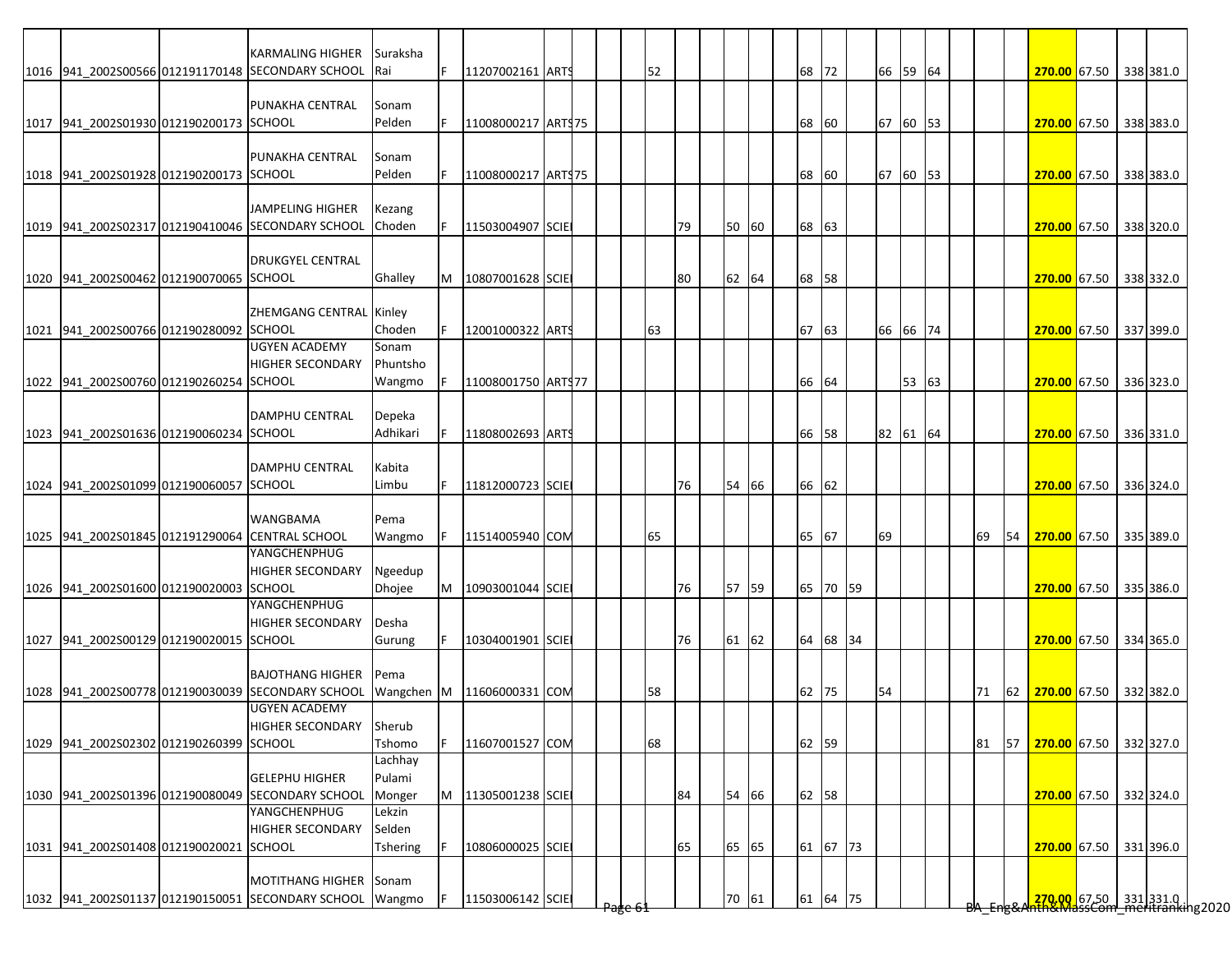|                                         | DRUKJEGANG HIGHER San Maya                                                      |                          |   |                    |  |       |    |    |    |       |  |       |          |          |       |  |    |    |                           |  |                                                         |
|-----------------------------------------|---------------------------------------------------------------------------------|--------------------------|---|--------------------|--|-------|----|----|----|-------|--|-------|----------|----------|-------|--|----|----|---------------------------|--|---------------------------------------------------------|
|                                         | 1033 941 2002S02097 012190360106 SECONDARY SCHOOL                               | Tamang                   |   | 10306000154 ARTS74 |  |       |    |    |    |       |  | 59 73 |          |          | 61 62 |  |    |    | 270.00 67.50 329 329.0    |  |                                                         |
|                                         | YANGCHENPHUG                                                                    |                          |   |                    |  |       |    |    |    |       |  |       |          |          |       |  |    |    |                           |  |                                                         |
|                                         | <b>HIGHER SECONDARY</b>                                                         | Sonam                    |   |                    |  |       |    |    |    |       |  |       |          |          |       |  |    |    |                           |  |                                                         |
| 1034 941_2002S01314 012190020283 SCHOOL |                                                                                 | Wangmo                   |   | 10607001880 ARTS79 |  |       |    |    |    |       |  | 59    | 70       |          | 62 58 |  |    |    | 270.00 67.50 329 328.0    |  |                                                         |
|                                         | YANGCHENPHUG                                                                    |                          |   |                    |  |       |    |    |    |       |  |       |          |          |       |  |    |    |                           |  |                                                         |
|                                         | <b>HIGHER SECONDARY</b>                                                         | Tandin                   |   |                    |  |       |    |    |    |       |  |       |          |          |       |  |    |    |                           |  |                                                         |
| 1035 941_2002S00077 012190020321 SCHOOL |                                                                                 | Wangmo                   |   | 12003001343 ARTS   |  |       |    |    |    |       |  | 59 67 |          | 64 66 73 |       |  |    |    | 270.00 67.50 329 329.0    |  |                                                         |
|                                         |                                                                                 |                          |   |                    |  |       |    |    |    |       |  |       |          |          |       |  |    |    |                           |  |                                                         |
|                                         | <b>SARPANG CENTRAL</b>                                                          |                          |   |                    |  |       |    |    |    |       |  |       |          |          |       |  |    |    |                           |  |                                                         |
| 1036 941 2002S00482 012190490088 SCHOOL |                                                                                 |                          |   |                    |  | 73 74 |    |    |    |       |  |       |          |          |       |  |    |    | 270.00 67.50 329 370.0    |  |                                                         |
|                                         |                                                                                 | Pabitra Rai <sup>F</sup> |   | 11307001728 ARTS   |  |       |    |    |    |       |  | 59    | 63       |          | 60 41 |  |    |    |                           |  |                                                         |
|                                         |                                                                                 |                          |   |                    |  |       |    |    |    |       |  |       |          |          |       |  |    |    |                           |  |                                                         |
|                                         | <b>WANGBAMA</b>                                                                 | Nidup                    |   |                    |  |       |    |    |    |       |  |       |          |          |       |  |    |    |                           |  |                                                         |
|                                         | 1037 941 2002S01780 012191290005 CENTRAL SCHOOL                                 | Dorji                    | M | 11906001586 ARTS   |  | 75    |    |    |    |       |  | 59    | 59       |          | 62 74 |  |    |    | 270.00 67.50 329 329.0    |  |                                                         |
|                                         |                                                                                 |                          |   |                    |  |       |    |    |    |       |  |       |          |          |       |  |    |    |                           |  |                                                         |
|                                         | <b>DRUKGYEL CENTRAL</b>                                                         | <b>Tshering</b>          |   |                    |  |       |    |    |    |       |  |       |          |          |       |  |    |    |                           |  |                                                         |
| 1038 941 2002S00218 012190070036 SCHOOL |                                                                                 | Dorji                    | M | 10802001643 SCIE   |  |       |    |    |    | 67 66 |  |       | 59 67 70 |          |       |  |    |    | 270.00 67.50 329 329.0    |  |                                                         |
|                                         |                                                                                 |                          |   |                    |  |       |    |    |    |       |  |       |          |          |       |  |    |    |                           |  |                                                         |
|                                         | ZHEMGANG CENTRAL Sangay                                                         |                          |   |                    |  |       |    |    |    |       |  |       |          |          |       |  |    |    |                           |  |                                                         |
| 1039 941 2002S00022 012190280129 SCHOOL |                                                                                 | Choden                   |   | 12005003174 ARTS77 |  |       |    |    |    |       |  | 58    | 65       | 43 63 65 |       |  |    |    | 270.00 67.50 328 371.0    |  |                                                         |
|                                         |                                                                                 |                          |   |                    |  |       |    |    |    |       |  |       |          |          |       |  |    |    |                           |  |                                                         |
|                                         | <b>PELJORLING HIGHER</b>                                                        |                          |   |                    |  |       |    |    |    |       |  |       |          |          |       |  |    |    |                           |  |                                                         |
|                                         | 1040 941 2002S02244 012190460038 SECONDARY SCHOOL Subash Rai M 11216004536 SCIE |                          |   |                    |  |       | 80 |    | 71 | 45 40 |  | 58 61 |          |          |       |  |    |    | 270.00 67.50 328 355.0    |  |                                                         |
|                                         |                                                                                 |                          |   |                    |  |       |    |    |    |       |  |       |          |          |       |  |    |    |                           |  |                                                         |
|                                         |                                                                                 | Yezin                    |   |                    |  |       |    |    |    |       |  |       |          |          |       |  |    |    |                           |  |                                                         |
| 1041 941_2002S01194 012191390473        |                                                                                 | Tshogyal                 |   | 10104000342 ARTS76 |  |       |    |    |    |       |  | 55 65 |          |          | 66 63 |  |    |    | 270.00 67.50 325 325.0    |  |                                                         |
|                                         | <b>UGYEN ACADEMY</b>                                                            |                          |   |                    |  |       |    |    |    |       |  |       |          |          |       |  |    |    |                           |  |                                                         |
|                                         | <b>HIGHER SECONDARY</b>                                                         | Kencho                   |   |                    |  |       |    |    |    |       |  |       |          |          |       |  |    |    |                           |  |                                                         |
| 1042 941 2002S00764 012190260391 SCHOOL |                                                                                 | Wangmo                   |   | 10101004003 COM 75 |  |       |    | 70 |    |       |  | 55 58 |          |          |       |  | 67 | 45 | 270.00 67.50 325 370.0    |  |                                                         |
|                                         |                                                                                 |                          |   |                    |  |       |    |    |    |       |  |       |          |          |       |  |    |    |                           |  |                                                         |
|                                         | <b>PAKSHIKHA CENTRAL</b>                                                        | Karma                    |   |                    |  |       |    |    |    |       |  |       |          |          |       |  |    |    |                           |  |                                                         |
| 1043 941_2002S00177 012191060043 SCHOOL |                                                                                 | Seldon                   |   | 11608000223 COM    |  |       |    | 62 |    |       |  | 53 64 |          | 58       |       |  | 75 | 69 | 270.00 67.50 323 381.0    |  |                                                         |
|                                         | <b>UGYEN ACADEMY</b>                                                            |                          |   |                    |  |       |    |    |    |       |  |       |          |          |       |  |    |    |                           |  |                                                         |
|                                         | <b>HIGHER SECONDARY</b>                                                         | Kinley                   |   |                    |  |       |    |    |    |       |  |       |          |          |       |  |    |    |                           |  |                                                         |
| 1044 941 2002S00580 012190260394 SCHOOL |                                                                                 | Yangzom                  |   | 11410005385 COM73  |  |       |    | 73 |    |       |  | 52 58 |          |          |       |  | 66 |    | 41 270.00 67.50 322 363.0 |  |                                                         |
|                                         |                                                                                 |                          |   |                    |  |       |    |    |    |       |  |       |          |          |       |  |    |    |                           |  |                                                         |
|                                         | <b>DRUKGYEL CENTRAL</b>                                                         | Karma                    |   |                    |  |       |    |    |    |       |  |       |          |          |       |  |    |    |                           |  |                                                         |
| 1045 941 2002S01577 012190070069 SCHOOL |                                                                                 | Dorji                    | М | 11104003074 SCIE   |  |       |    |    | 69 | 67 61 |  | 50 73 |          |          |       |  |    |    | 270.00 67.50 320 320.0    |  |                                                         |
|                                         | <b>UGYEN ACADEMY</b>                                                            |                          |   |                    |  |       |    |    |    |       |  |       |          |          |       |  |    |    |                           |  |                                                         |
|                                         | <b>HIGHER SECONDARY</b>                                                         | Ugyen                    |   |                    |  |       |    |    |    |       |  |       |          |          |       |  |    |    |                           |  |                                                         |
| 1046 941 2002S00367 012190260226 SCHOOL |                                                                                 | Tshomo                   | F | 11410000810 ARTS   |  | 79    |    |    |    |       |  | 45 68 |          |          | 61 62 |  |    |    | 270.00 67.50 315 315.0    |  |                                                         |
|                                         |                                                                                 | Thuji                    |   |                    |  |       |    |    |    |       |  |       |          |          |       |  |    |    |                           |  |                                                         |
|                                         | <b>DAMPHU CENTRAL</b>                                                           | Wangda                   |   |                    |  |       |    |    |    |       |  |       |          |          |       |  |    |    |                           |  |                                                         |
| 1047 941 2002S00968 012190060140 SCHOOL |                                                                                 | Subba                    | M | 11801000660 ARTS81 |  |       |    |    |    |       |  | 45 57 |          |          | 62 70 |  |    |    | 270.00 67.50 315 315.0    |  |                                                         |
|                                         |                                                                                 |                          |   |                    |  |       |    |    |    |       |  |       |          |          |       |  |    |    |                           |  |                                                         |
|                                         | <b>ORONG HIGHER</b>                                                             | Ugyen                    |   |                    |  |       |    |    |    |       |  |       |          |          |       |  |    |    |                           |  |                                                         |
|                                         | 1048 941_2002S02152 012190760094 SECONDARY SCHOOL                               | Lhazom                   |   | 11107001834 ARTS   |  |       |    |    |    |       |  | 75 59 |          | 35 66 69 |       |  |    |    | 269.00 67.25              |  | 344 304.0                                               |
|                                         |                                                                                 |                          |   |                    |  |       |    |    |    |       |  |       |          |          |       |  |    |    |                           |  |                                                         |
|                                         | MOTITHANG HIGHER Pema                                                           |                          |   |                    |  |       |    |    |    |       |  |       |          |          |       |  |    |    |                           |  |                                                         |
|                                         |                                                                                 |                          |   |                    |  |       |    |    |    |       |  |       |          |          |       |  |    |    |                           |  |                                                         |
|                                         | 1049 941_2002S01507 012190150046 SECONDARY SCHOOL Wangmo                        |                          |   | 12007001306 SCIE   |  |       |    |    | 75 | 53 54 |  | 73 67 |          |          |       |  |    |    |                           |  | 269.00 67.25 342 322.0  <br>ARLWASSCOM MENtranking 2020 |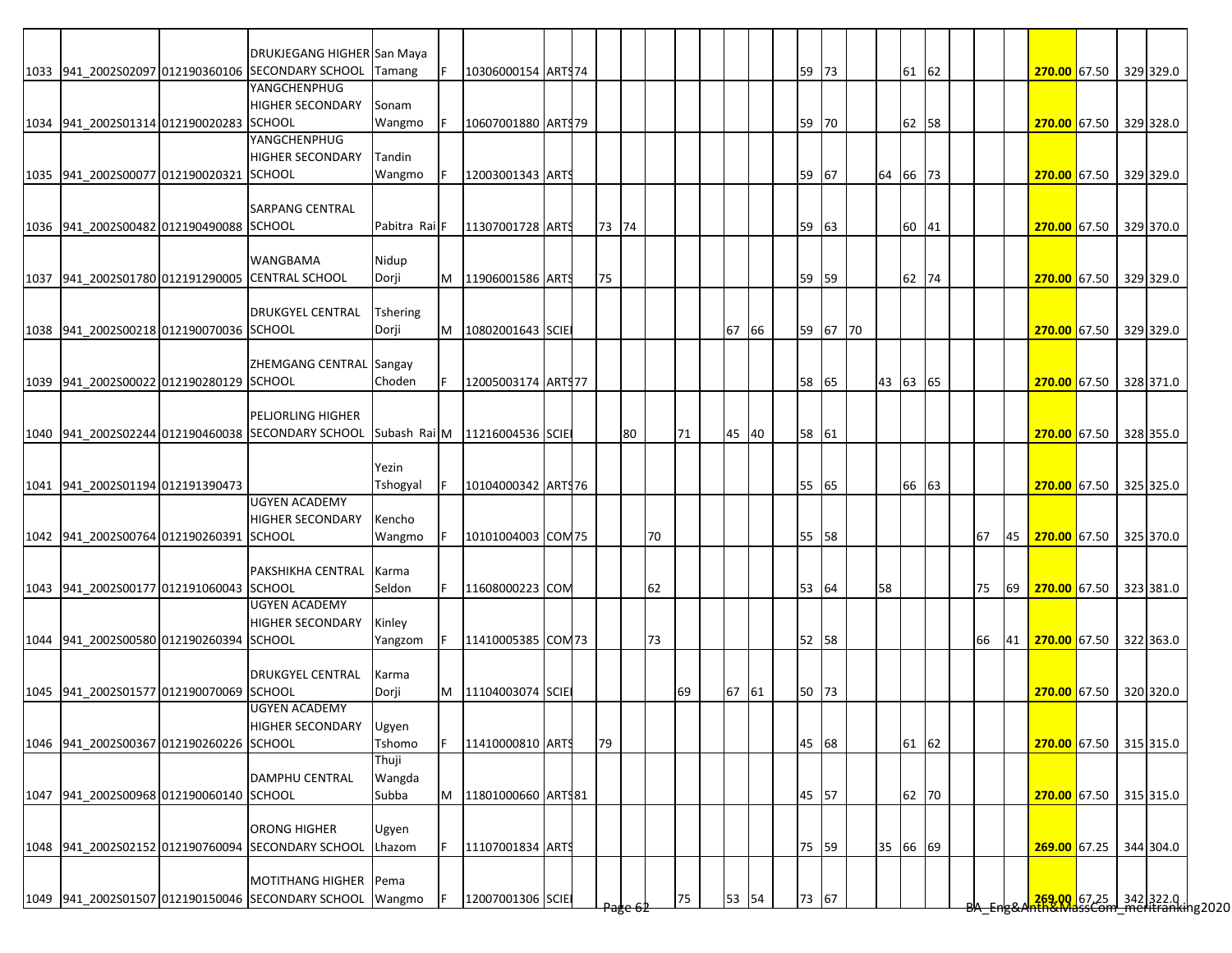|                                         |                                         | <b>JAMPELING HIGHER</b>                                           | Pema            |   |                    |  |       |    |       |          |       |          |          |       |  |    |    |                           |  |           |
|-----------------------------------------|-----------------------------------------|-------------------------------------------------------------------|-----------------|---|--------------------|--|-------|----|-------|----------|-------|----------|----------|-------|--|----|----|---------------------------|--|-----------|
|                                         |                                         | 1050 941 2002S01006 012190410134 SECONDARY SCHOOL                 | Yangchen        |   | 11509002138 ARTS   |  | 40    |    |       |          | 71 58 |          | 75 62 65 |       |  |    |    | 269.00 67.25 340 371.0    |  |           |
|                                         |                                         |                                                                   |                 |   |                    |  |       |    |       |          |       |          |          |       |  |    |    |                           |  |           |
|                                         |                                         | <b>MOTITHANG HIGHER</b>                                           | Kinzang         |   |                    |  |       |    |       |          |       |          |          |       |  |    |    |                           |  |           |
|                                         |                                         | 1051 941 2002S00941 012190150058 SECONDARY SCHOOL                 | Dorji           | M | 10715002036 SCIE   |  |       | 67 | 70 68 |          |       | 69 62 53 |          |       |  |    |    | 269.00 67.25              |  | 338 389.0 |
|                                         |                                         |                                                                   |                 |   |                    |  |       |    |       |          |       |          |          |       |  |    |    |                           |  |           |
|                                         |                                         | <b>SHERUBLING</b>                                                 | Dechen          |   |                    |  |       |    |       |          |       |          |          |       |  |    |    |                           |  |           |
|                                         |                                         | 1052 941 2002S01871 012190230073 CENTRAL SCHOOL                   | Pelden          |   | 11701003266 ARTS77 |  |       |    |       |          | 68 57 |          | 67 65 63 |       |  |    |    | 269.00 67.25 337 397.0    |  |           |
|                                         |                                         |                                                                   |                 |   |                    |  |       |    |       |          |       |          |          |       |  |    |    |                           |  |           |
|                                         |                                         | <b>PAKSHIKHA CENTRAL</b>                                          | Pempa           |   |                    |  |       |    |       |          |       |          |          |       |  |    |    |                           |  |           |
| 1053 941 2002S02281 012191060036 SCHOOL |                                         |                                                                   | Thinley         | M | 10203003259 ARTS   |  | 81 45 |    |       |          | 68 57 |          |          | 63 59 |  |    |    | 269.00 67.25 337 373.0    |  |           |
|                                         |                                         |                                                                   |                 |   |                    |  |       |    |       |          |       |          |          |       |  |    |    |                           |  |           |
|                                         |                                         | <b>SHARI HIGHER</b>                                               | Pema            |   |                    |  |       |    |       |          |       |          |          |       |  |    |    |                           |  |           |
|                                         |                                         | 1054 941 2002S00503 012190380052 SECONDARY SCHOOL                 | Lhaden          |   | 11005000255 COM    |  | 70    |    |       |          | 68 62 |          | 69       |       |  | 64 | 54 | 269.00 67.25              |  | 337 387.0 |
|                                         |                                         | YANGCHENPHUG                                                      |                 |   |                    |  |       |    |       |          |       |          |          |       |  |    |    |                           |  |           |
|                                         |                                         | <b>HIGHER SECONDARY</b>                                           | <b>Tshering</b> |   |                    |  |       |    |       |          |       |          |          |       |  |    |    |                           |  |           |
| 1055 941 2002S00801 012190020146 SCHOOL |                                         |                                                                   | Zangmo          |   | 10905004992 SCIE   |  |       | 69 | 59 67 |          | 68 65 |          |          |       |  |    |    | 269.00 67.25 337 328.0    |  |           |
|                                         |                                         |                                                                   |                 |   |                    |  |       |    |       |          |       |          |          |       |  |    |    |                           |  |           |
|                                         |                                         | <b>ORONG HIGHER</b>                                               | Ugyen           |   |                    |  |       |    |       |          |       |          |          |       |  |    |    |                           |  |           |
|                                         |                                         | 1056 941_2002S01097 012190760032 SECONDARY SCHOOL                 | Tshomo          |   | 11102002742 SCIE   |  |       | 82 | 60 63 |          | 68 56 |          |          |       |  |    |    | 269.00 67.25              |  | 337 329.0 |
|                                         |                                         |                                                                   |                 |   |                    |  |       |    |       |          |       |          |          |       |  |    |    |                           |  |           |
|                                         |                                         | <b>LHUNTSE HIGHER</b>                                             | Kuenzang        |   |                    |  |       |    |       |          |       |          |          |       |  |    |    |                           |  |           |
|                                         |                                         | 1057 941 2002S00191 012190190091 SECONDARY SCHOOL<br>YANGCHENPHUG | Dema            |   | 10605004841 ARTS   |  |       |    |       |          | 67 72 |          | 55 61 69 |       |  |    |    | 269.00 67.25 336 324.0    |  |           |
|                                         |                                         | <b>HIGHER SECONDARY</b>                                           | Karma           |   |                    |  |       |    |       |          |       |          |          |       |  |    |    |                           |  |           |
|                                         |                                         |                                                                   |                 |   |                    |  |       |    |       |          |       |          |          |       |  |    |    | 269.00 67.25              |  |           |
| 1058 941 2002S00650 012190020016 SCHOOL |                                         |                                                                   | Selden          |   | 10904001230 SCIE   |  |       | 71 | 56 60 |          |       | 67 71 44 |          |       |  |    |    |                           |  | 336 369.0 |
|                                         |                                         | YADI HIGHER                                                       | Sonam           |   |                    |  |       |    |       |          |       |          |          |       |  |    |    |                           |  |           |
|                                         |                                         | 1059 941 2002S01715 012190650018 SECONDARY SCHOOL                 | Chophel         | M | 10716002022 SCIE   |  |       | 81 |       |          | 67 60 |          |          |       |  |    |    | 269.00 67.25              |  |           |
|                                         |                                         |                                                                   |                 |   |                    |  |       |    | 55 61 |          |       |          |          |       |  |    |    |                           |  | 336 324.0 |
|                                         |                                         | <b>MONGAR HIGHER</b>                                              | Dorji           |   |                    |  |       |    |       |          |       |          |          |       |  |    |    |                           |  |           |
|                                         |                                         | 1060 941 2002S02329 012190140092 SECONDARY SCHOOL                 | Khandu          | M | 10713003026 COM    |  | 76    |    |       |          | 66 60 |          | 67       |       |  | 63 |    | 51 269.00 67.25 335 383.0 |  |           |
|                                         |                                         |                                                                   |                 |   |                    |  |       |    |       |          |       |          |          |       |  |    |    |                           |  |           |
|                                         |                                         | <b>DAMPHU CENTRAL</b>                                             | Sangay          |   |                    |  |       |    |       |          |       |          |          |       |  |    |    |                           |  |           |
| 1061 941_2002S01126 012190060029 SCHOOL |                                         |                                                                   | Chezom          |   | 11504004788 SCIE   |  |       |    | 62 73 |          |       | 66 60 70 |          |       |  |    |    | 269.00 67.25              |  | 335 331.0 |
|                                         |                                         |                                                                   |                 |   |                    |  |       |    |       |          |       |          |          |       |  |    |    |                           |  |           |
|                                         |                                         | <b>MONGAR HIGHER</b>                                              | Kezang          |   |                    |  |       |    |       |          |       |          |          |       |  |    |    |                           |  |           |
|                                         |                                         | 1062 941 2002S01753 012190140049 SECONDARY SCHOOL                 | Dema            |   | 10703003330 ARTS   |  |       |    |       | 55 64 67 |       |          | 73       | 65 62 |  |    |    | 269.00 67.25              |  | 333 386.0 |
|                                         |                                         |                                                                   |                 |   |                    |  |       |    |       |          |       |          |          |       |  |    |    |                           |  |           |
|                                         |                                         | <b>JAKAR HIGHER</b>                                               | Rinchen         |   |                    |  |       |    |       |          |       |          |          |       |  |    |    |                           |  |           |
|                                         |                                         | 1063 941 2002S01301 012190100089 SECONDARY SCHOOL                 | Wangmo          |   | 10101002731 COM    |  | 61    |    |       |          | 64 55 |          | 62       |       |  | 88 | 52 | 269.00 67.25 333 382.0    |  |           |
|                                         |                                         |                                                                   |                 |   |                    |  |       |    |       |          |       |          |          |       |  |    |    |                           |  |           |
|                                         |                                         | <b>DAMPHU CENTRAL</b>                                             | Karma           |   |                    |  |       |    |       |          |       |          |          |       |  |    |    |                           |  |           |
| 1064 941_2002S01464 012190060103 SCHOOL |                                         |                                                                   | Shacha          | м | 10804000379 COM    |  | 66    |    |       |          | 63 62 |          | 65       |       |  | 70 | 71 | 269.00 67.25              |  | 332 397.0 |
|                                         |                                         |                                                                   |                 |   |                    |  |       |    |       |          |       |          |          |       |  |    |    |                           |  |           |
|                                         |                                         | <b>DAMPHU CENTRAL</b>                                             | Sonam           |   |                    |  |       |    |       |          |       |          |          |       |  |    |    |                           |  |           |
|                                         | 1065 941_2002S00756 012190060162 SCHOOL |                                                                   | Choden          |   | 11514004822 ARTS78 |  |       |    |       |          | 62 57 |          |          | 65 69 |  |    |    | 269.00 67.25 331 331.0    |  |           |
|                                         |                                         |                                                                   |                 |   |                    |  |       |    |       |          |       |          |          |       |  |    |    |                           |  |           |
|                                         |                                         |                                                                   |                 |   |                    |  |       |    |       |          |       |          |          |       |  |    |    |                           |  |           |
|                                         |                                         | <b>DRUKGYEL CENTRAL</b>                                           | Tenzin          |   |                    |  |       |    |       |          |       |          |          |       |  |    |    |                           |  |           |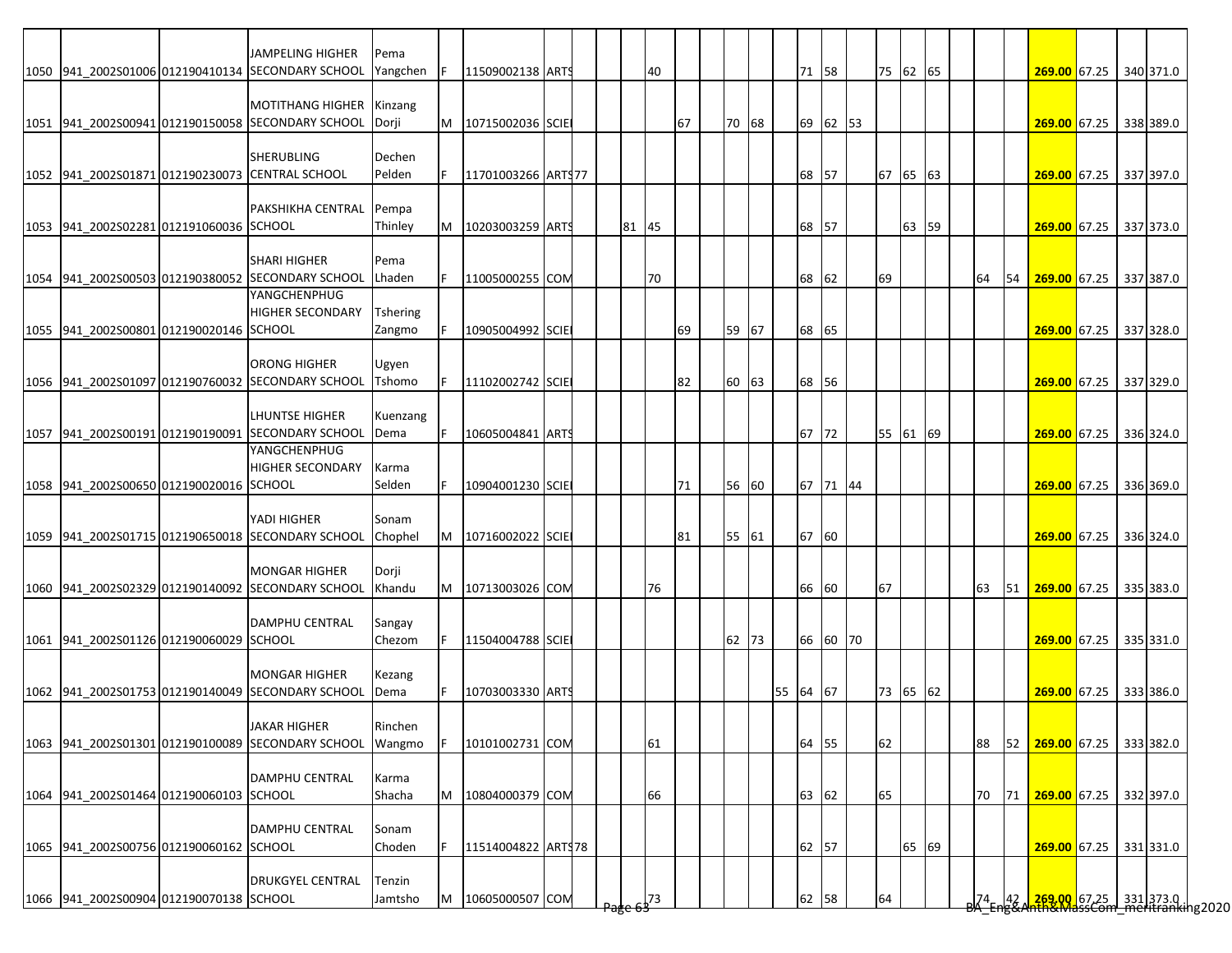|                                         | <b>SAMTSE HIGHER</b>                              | Parash           |   |                    |  |    |    |    |       |    |          |    |          |  |    |    |                                                                       |  |  |
|-----------------------------------------|---------------------------------------------------|------------------|---|--------------------|--|----|----|----|-------|----|----------|----|----------|--|----|----|-----------------------------------------------------------------------|--|--|
|                                         | 1067 941 2002S01092 012190240032 SECONDARY SCHOOL | Pradhan          | M | 11213004892 SCIE   |  |    | 75 |    | 59 65 |    | 62 67    |    |          |  |    |    | 269.00 67.25 331 328.0                                                |  |  |
|                                         |                                                   |                  |   |                    |  |    |    |    |       |    |          |    |          |  |    |    |                                                                       |  |  |
|                                         | <b>NANGKOR CENTRAL</b>                            | Nidup            |   |                    |  |    |    |    |       |    |          |    |          |  |    |    |                                                                       |  |  |
|                                         |                                                   |                  |   | 11514006000 COM    |  |    |    |    |       |    |          | 57 |          |  |    |    |                                                                       |  |  |
| 1068 941 2002S02279 012190160103 SCHOOL |                                                   | Dorji            | M |                    |  | 66 |    |    |       | 61 | 58       |    |          |  | 76 | 69 | 269.00 67.25 330 387.0                                                |  |  |
|                                         |                                                   |                  |   |                    |  |    |    |    |       |    |          |    |          |  |    |    |                                                                       |  |  |
|                                         | <b>SAMTSE HIGHER</b>                              | Tshering         |   |                    |  |    |    |    |       |    |          |    |          |  |    |    |                                                                       |  |  |
|                                         | 1069 941_2002S00436 012190240071 SECONDARY SCHOOL | Yangchen         |   | 10806002097 COM    |  | 73 |    |    |       | 60 | 71       | 65 |          |  | 50 | 57 | 269.00 67.25 329 376.0                                                |  |  |
|                                         |                                                   |                  |   |                    |  |    |    |    |       |    |          |    |          |  |    |    |                                                                       |  |  |
|                                         | <b>GELEPHU HIGHER</b>                             | Dawa             |   |                    |  |    |    |    |       |    |          |    |          |  |    |    |                                                                       |  |  |
|                                         | 1070 941 2002S00266 012190080068 SECONDARY SCHOOL | Zangmo           |   | 11312000117 SCIE   |  |    | 79 |    | 57 70 |    | 60 60    |    |          |  |    |    | 269.00 67.25 329 326.0                                                |  |  |
|                                         |                                                   |                  |   |                    |  |    |    |    |       |    |          |    |          |  |    |    |                                                                       |  |  |
|                                         |                                                   | Singay           |   |                    |  |    |    |    |       |    |          |    |          |  |    |    |                                                                       |  |  |
| 1071 941_2002S02221 012191410008        |                                                   | Tobden           | M | 10804000203 ARTS76 |  |    |    | 59 |       | 58 | 75       |    | 53 59    |  |    |    | 269.00 67.25 327 380.0                                                |  |  |
|                                         |                                                   |                  |   |                    |  |    |    |    |       |    |          |    |          |  |    |    |                                                                       |  |  |
|                                         | <b>SAMTSE HIGHER</b>                              | <b>Tshering</b>  |   |                    |  |    |    |    |       |    |          |    |          |  |    |    |                                                                       |  |  |
|                                         | 1072 941 2002S00087 012190240096 SECONDARY SCHOOL | Lhamo            |   | 11607002816 ARTS   |  |    |    |    |       |    | 58 71    |    | 56 66 74 |  |    |    | 269.00 67.25 327 325.0                                                |  |  |
|                                         |                                                   |                  |   |                    |  |    |    |    |       |    |          |    |          |  |    |    |                                                                       |  |  |
|                                         | <b>MONGAR HIGHER</b>                              | Sangay           |   |                    |  |    |    |    |       |    |          |    |          |  |    |    |                                                                       |  |  |
|                                         | 1073 941_2002S00799 012190140022 SECONDARY SCHOOL | Dema             |   | 10716003525 ARTS80 |  |    |    |    |       |    | 58 61    |    | 60 68    |  |    |    | 269.00 67.25 327 327.0                                                |  |  |
|                                         | <b>UGYEN ACADEMY</b>                              |                  |   |                    |  |    |    |    |       |    |          |    |          |  |    |    |                                                                       |  |  |
|                                         | <b>HIGHER SECONDARY</b>                           | Jigme            |   |                    |  |    |    |    |       |    |          |    |          |  |    |    |                                                                       |  |  |
| 1074 941 2002S00052 012190260054 SCHOOL |                                                   | Choden           |   | 10806001371 SCIE   |  |    | 71 |    | 69 57 |    | 58 71    |    |          |  |    |    | 269.00 67.25 327 326.0                                                |  |  |
|                                         | <b>UGYEN ACADEMY</b>                              |                  |   |                    |  |    |    |    |       |    |          |    |          |  |    |    |                                                                       |  |  |
|                                         | <b>HIGHER SECONDARY</b>                           | Sonam            |   |                    |  |    |    |    |       |    |          |    |          |  |    |    |                                                                       |  |  |
| 1075 941 2002S01661 012190260439 SCHOOL |                                                   | Dolkar           |   | 11505006433 COM    |  | 80 |    |    |       |    | 57 66    |    |          |  | 66 | 46 | 269.00 67.25 326 315.0                                                |  |  |
|                                         | PHUENTSHOLING                                     | Kelden           |   |                    |  |    |    |    |       |    |          |    |          |  |    |    |                                                                       |  |  |
|                                         | <b>HIGHER SECONDARY</b>                           | Dorji            |   |                    |  |    |    |    |       |    |          |    |          |  |    |    |                                                                       |  |  |
| 1076 941 2002S00472 012190180007 SCHOOL |                                                   | Sherpa           | M | 11304000895 SCIE   |  |    |    |    | 69 66 |    | 57 69 65 |    |          |  |    |    | 269.00 67.25 326 326.0                                                |  |  |
|                                         |                                                   | Leki             |   |                    |  |    |    |    |       |    |          |    |          |  |    |    |                                                                       |  |  |
|                                         | <b>DAMPHU CENTRAL</b>                             | <b>Tshering</b>  |   |                    |  |    |    |    |       |    |          |    |          |  |    |    |                                                                       |  |  |
| 1077 941 2002S02042 012190060011 SCHOOL |                                                   | Sherpa           | M | 10313001040 SCIE   |  |    |    |    | 64 79 |    | 57 68 58 |    |          |  |    |    | 269.00 67.25 326 326.0                                                |  |  |
|                                         |                                                   | Kinley           |   |                    |  |    |    |    |       |    |          |    |          |  |    |    |                                                                       |  |  |
|                                         | <b>SARPANG CENTRAL</b>                            | Phuntsho         |   |                    |  |    |    |    |       |    |          |    |          |  |    |    |                                                                       |  |  |
| 1078 941 2002S00800 012190490037 SCHOOL |                                                   | Dorji            | M | 10709005275 ARTS76 |  |    |    |    |       |    | 51 66    |    | 65 62    |  |    |    | 269.00 67.25 320 320.0                                                |  |  |
|                                         |                                                   |                  |   |                    |  |    |    |    |       |    |          |    |          |  |    |    |                                                                       |  |  |
|                                         | <b>CHUKHA CENTRAL</b>                             | Kinga            |   |                    |  |    |    |    |       |    |          |    |          |  |    |    |                                                                       |  |  |
| 1079 941 2002S00529 012190050125 SCHOOL |                                                   | Namgyal          | M | 11411001724 COM    |  | 82 |    |    |       |    | 51 61    | 56 |          |  | 70 | 56 | 269.00 67.25 320 376.0                                                |  |  |
|                                         | <b>UGYEN ACADEMY</b>                              | Lhayang          |   |                    |  |    |    |    |       |    |          |    |          |  |    |    |                                                                       |  |  |
|                                         | <b>HIGHER SECONDARY</b>                           | Dorji            |   |                    |  |    |    |    |       |    |          |    |          |  |    |    |                                                                       |  |  |
| 1080 941 2002S01419 012190260191 SCHOOL |                                                   | Wangchuk M       |   | 11007001067 ARTS77 |  | 48 |    | 65 |       |    | 49 68    |    | 59       |  |    |    | 269.00 67.25 318 366.0                                                |  |  |
|                                         |                                                   |                  |   |                    |  |    |    |    |       |    |          |    |          |  |    |    |                                                                       |  |  |
|                                         | <b>WANGBAMA</b>                                   | Pema             |   |                    |  |    |    |    |       |    |          |    |          |  |    |    |                                                                       |  |  |
|                                         | 1081 941 2002S02037 012191290024 CENTRAL SCHOOL   | Yuden            |   | 12008002281 ARTS   |  |    |    |    |       |    | 49 66    |    | 60 69 74 |  |    |    | 269.00 67.25 318 318.0                                                |  |  |
|                                         |                                                   | <b>Binu Maya</b> |   |                    |  |    |    |    |       |    |          |    |          |  |    |    |                                                                       |  |  |
|                                         | <b>DAGA HIGHER</b>                                |                  |   |                    |  |    |    |    |       |    |          |    |          |  |    |    |                                                                       |  |  |
|                                         |                                                   | Singer           |   |                    |  |    |    |    |       |    |          |    |          |  |    |    |                                                                       |  |  |
|                                         | 1082 941_2002S01739 012190330099 SECONDARY SCHOOL | Tamang           |   | 10305000461 ARTS75 |  |    |    |    |       |    | 49 64    |    | 45 63 67 |  |    |    | 269.00 67.25 318 363.0                                                |  |  |
|                                         |                                                   |                  |   |                    |  |    |    |    |       |    |          |    |          |  |    |    |                                                                       |  |  |
|                                         | <b>JAMPELING HIGHER</b>                           | Thinley          |   |                    |  |    |    |    |       |    |          |    |          |  |    |    |                                                                       |  |  |
|                                         | 1083 941_2002S01298 012190410067 SECONDARY SCHOOL | Wangmo           |   | 11509002502 SCIE   |  |    | 73 |    | 54 53 |    | 78 63    |    |          |  |    |    | <mark>.268.00.</mark> 67.00 346 321.0<br>hth&MassCom meritranking2020 |  |  |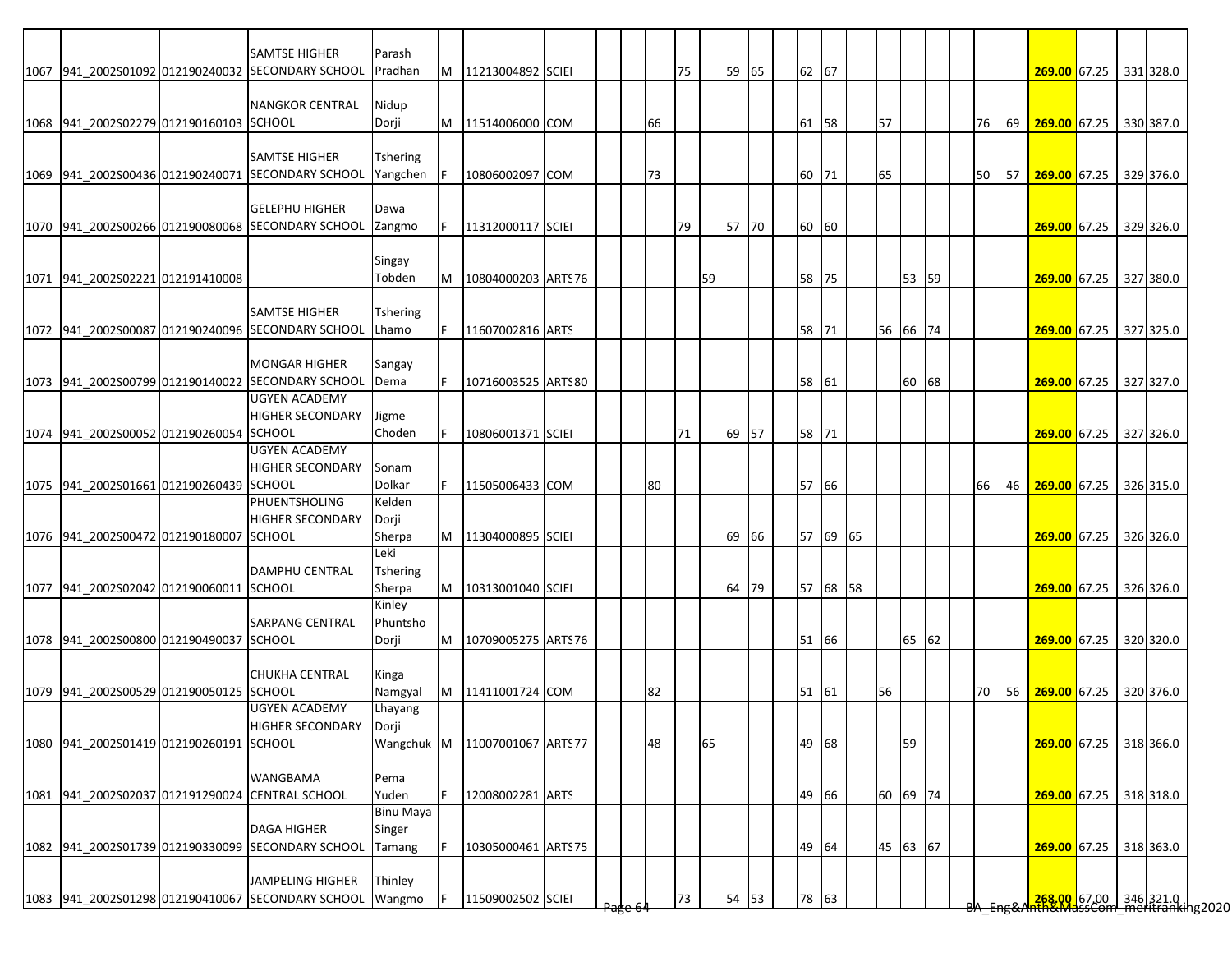|                                         | PUNAKHA CENTRAL                                                              | Tandin           |    |                               |  |     |    |    |       |    |       |          |    |             |  |           |    |                                                                      |  |           |
|-----------------------------------------|------------------------------------------------------------------------------|------------------|----|-------------------------------|--|-----|----|----|-------|----|-------|----------|----|-------------|--|-----------|----|----------------------------------------------------------------------|--|-----------|
| 1084 941 2002S00413 012190200080 SCHOOL |                                                                              | Jamtsho          | M  | 11904000111 SCIE              |  |     |    |    | 65 62 |    |       | 78 63 50 |    |             |  |           |    | 268.00 67.00                                                         |  | 346 318.0 |
|                                         | PUNAKHA CENTRAL                                                              | <b>Bir Bdr</b>   |    |                               |  |     |    |    |       |    |       |          |    |             |  |           |    |                                                                      |  |           |
| 1085 941 2002S01951 012190200103 SCHOOL |                                                                              | <b>Bishwa</b>    |    | M 11215005858 COM             |  |     | 44 |    |       |    | 72 67 |          | 68 |             |  | <b>53</b> |    | 61 268.00 67.00                                                      |  | 340 365.0 |
|                                         |                                                                              |                  |    |                               |  |     |    |    |       |    |       |          |    |             |  |           |    |                                                                      |  |           |
|                                         | <b>MOTITHANG HIGHER</b><br>1086 941 2002S01548 012190150074 SECONDARY SCHOOL | Jigme<br>Choki   | F. | 10709006539 SCIE              |  |     |    | 69 | 54 59 |    | 71 69 |          |    |             |  |           |    | 268.00 67.00                                                         |  | 339 322.0 |
|                                         | YANGCHENPHUG                                                                 |                  |    |                               |  |     |    |    |       |    |       |          |    |             |  |           |    |                                                                      |  |           |
|                                         | <b>HIGHER SECONDARY</b>                                                      | Ugyen            |    |                               |  |     |    |    |       |    |       |          |    |             |  |           |    |                                                                      |  |           |
| 1087 941 2002S02209 012190020123 SCHOOL |                                                                              | Nidup<br>Jigme   |    | M 11105004812 SCIE            |  |     |    | 74 | 58 53 |    |       | 71 65 24 |    |             |  |           |    | 268.00 67.00                                                         |  | 339 345.0 |
|                                         | <b>MONGAR HIGHER</b>                                                         | Dechen           |    |                               |  |     |    |    |       |    |       |          |    |             |  |           |    |                                                                      |  |           |
|                                         | 1088 941_2002S02166 012190140067 SECONDARY SCHOOL                            | Dorji            | M  | 10709003445 ART               |  |     |    |    |       | 69 | 62    |          |    | 66 69 68    |  |           |    | 268.00 67.00                                                         |  | 337 334.0 |
|                                         | <b>NANGKOR CENTRAL</b>                                                       |                  |    |                               |  |     |    |    |       |    |       |          |    |             |  |           |    |                                                                      |  |           |
| 1089 941 2002S02017 012190160019 SCHOOL |                                                                              |                  |    | Nima Dorji M 10903001712 ARTS |  |     | 54 |    |       |    | 69 55 |          |    | 74 66 70    |  |           |    | 268.00 67.00                                                         |  | 337 388.0 |
|                                         | <b>JAKAR HIGHER</b>                                                          |                  |    |                               |  |     |    |    |       |    |       |          |    |             |  |           |    |                                                                      |  |           |
|                                         | 1090 941 2002S01277 012190100033 SECONDARY SCHOOL                            | Ugyen<br>Choden  |    | 10101006113 ARTS72            |  |     |    |    |       |    | 67 65 |          |    | 54 64 60    |  |           |    | 268.00 67.00                                                         |  | 335 382.0 |
|                                         |                                                                              |                  |    |                               |  |     |    |    |       |    |       |          |    |             |  |           |    |                                                                      |  |           |
|                                         | <b>DRUKGYEL CENTRAL</b>                                                      | Sonam            |    |                               |  |     |    |    |       |    |       |          |    |             |  |           |    |                                                                      |  |           |
| 1091 941 2002S01476 012190070087 SCHOOL |                                                                              | Chokey           |    | 10805000938 COM               |  |     | 72 |    |       |    | 67 66 |          | 63 |             |  | 57        |    | 55 268.00 67.00                                                      |  | 335 380.0 |
|                                         | <b>TENDRUK CENTRAL</b>                                                       |                  |    |                               |  |     |    |    |       |    |       |          |    |             |  |           |    |                                                                      |  |           |
| 1092 941 2002S00752 012190620075 SCHOOL |                                                                              | Dradey           | M  | 10203005025 COM               |  |     | 72 |    |       |    | 67 61 |          | 68 |             |  | 64        | 63 | 268.00 67.00                                                         |  | 335 395.0 |
|                                         | <b>CHUKHA CENTRAL</b>                                                        | Kuenga           |    |                               |  |     |    |    |       |    |       |          |    |             |  |           |    |                                                                      |  |           |
| 1093 941 2002S00031 012190050201 SCHOOL |                                                                              | Tenzin           | M  | 10205005881 SCIE              |  |     |    | 71 | 56 57 |    | 67 73 |          |    |             |  |           |    | 268.00 67.00                                                         |  | 335 324.0 |
|                                         | <b>DAGA HIGHER</b>                                                           | Pem<br>Tshering  |    |                               |  |     |    |    |       |    |       |          |    |             |  |           |    |                                                                      |  |           |
|                                         | 1094 941 2002S01014 012190330009 SECONDARY SCHOOL                            | Tamang           | M  | 10304000611 SCIE              |  |     |    | 70 | 54 68 |    | 67 63 |          |    |             |  |           |    | 268.00 67.00                                                         |  | 335 322.0 |
|                                         |                                                                              |                  |    |                               |  |     |    |    |       |    |       |          |    |             |  |           |    |                                                                      |  |           |
| 1095 941_2002S01167 012190050027 SCHOOL | <b>CHUKHA CENTRAL</b>                                                        | Sangay<br>Choden | F  | 10708002322 ARTS              |  |     |    |    |       |    | 66 65 |          |    | 73 56 64    |  |           |    | 268.00 67.00                                                         |  | 334 324.0 |
|                                         |                                                                              |                  |    |                               |  |     |    |    |       |    |       |          |    |             |  |           |    |                                                                      |  |           |
|                                         | <b>MOTITHANG HIGHER</b>                                                      | Nisha            |    |                               |  |     |    |    |       |    |       |          |    |             |  |           |    |                                                                      |  |           |
|                                         | 1096 941 2002S00880 012190150266 SECONDARY SCHOOL                            | <b>Subba</b>     |    | 11313000897 ARTS              |  |     |    |    |       | 65 | 72    |          |    | 47 63 63 68 |  |           |    | 268.00 67.00                                                         |  | 333 378.0 |
|                                         | <b>DAGA HIGHER</b>                                                           | lLeki            |    |                               |  |     |    |    |       |    |       |          |    |             |  |           |    |                                                                      |  |           |
|                                         | 1097 941 2002S02185 012190330088 SECONDARY SCHOOL                            | Penjor           | M  | 12005000545 ARTS77            |  |     |    |    |       |    | 65 58 |          |    | 59 62 68    |  |           |    | 268.00 67.00                                                         |  | 333 389.0 |
|                                         | <b>MOTITHANG HIGHER</b>                                                      |                  |    |                               |  |     |    |    |       |    |       |          |    |             |  |           |    |                                                                      |  |           |
|                                         | 1098 941 2002S01442 012190150090 SECONDARY SCHOOL                            | Zangmo           |    | 11701004069 SCIE              |  |     |    | 75 | 63 70 |    | 65 58 |          |    |             |  |           |    | 268.00 67.00 333 331.0                                               |  |           |
|                                         | <b>UGYEN ACADEMY</b>                                                         |                  |    |                               |  |     |    |    |       |    |       |          |    |             |  |           |    |                                                                      |  |           |
| 1099 941_2002S01051 012190260023 SCHOOL | <b>HIGHER SECONDARY</b>                                                      | Lhazin<br>Wangmo |    | 11512005451 SCIE              |  |     |    | 71 | 66 61 |    | 64 67 |          |    |             |  |           |    | 268.00 67.00                                                         |  | 332 329.0 |
|                                         |                                                                              |                  |    |                               |  |     |    |    |       |    |       |          |    |             |  |           |    |                                                                      |  |           |
|                                         | ZHEMGANG CENTRAL Wangchen                                                    |                  |    |                               |  |     |    |    |       |    |       |          |    |             |  |           |    |                                                                      |  |           |
| 1100 941_2002S01430 012190280113 SCHOOL |                                                                              | Dorji            | M  | 10102001701 ARTS72            |  | चहर |    |    |       |    | 63 63 |          |    | 42 66 67    |  |           |    | <mark>.268.00.</mark> 67.00 331373.0<br>hth&MassCom meritranking2020 |  |           |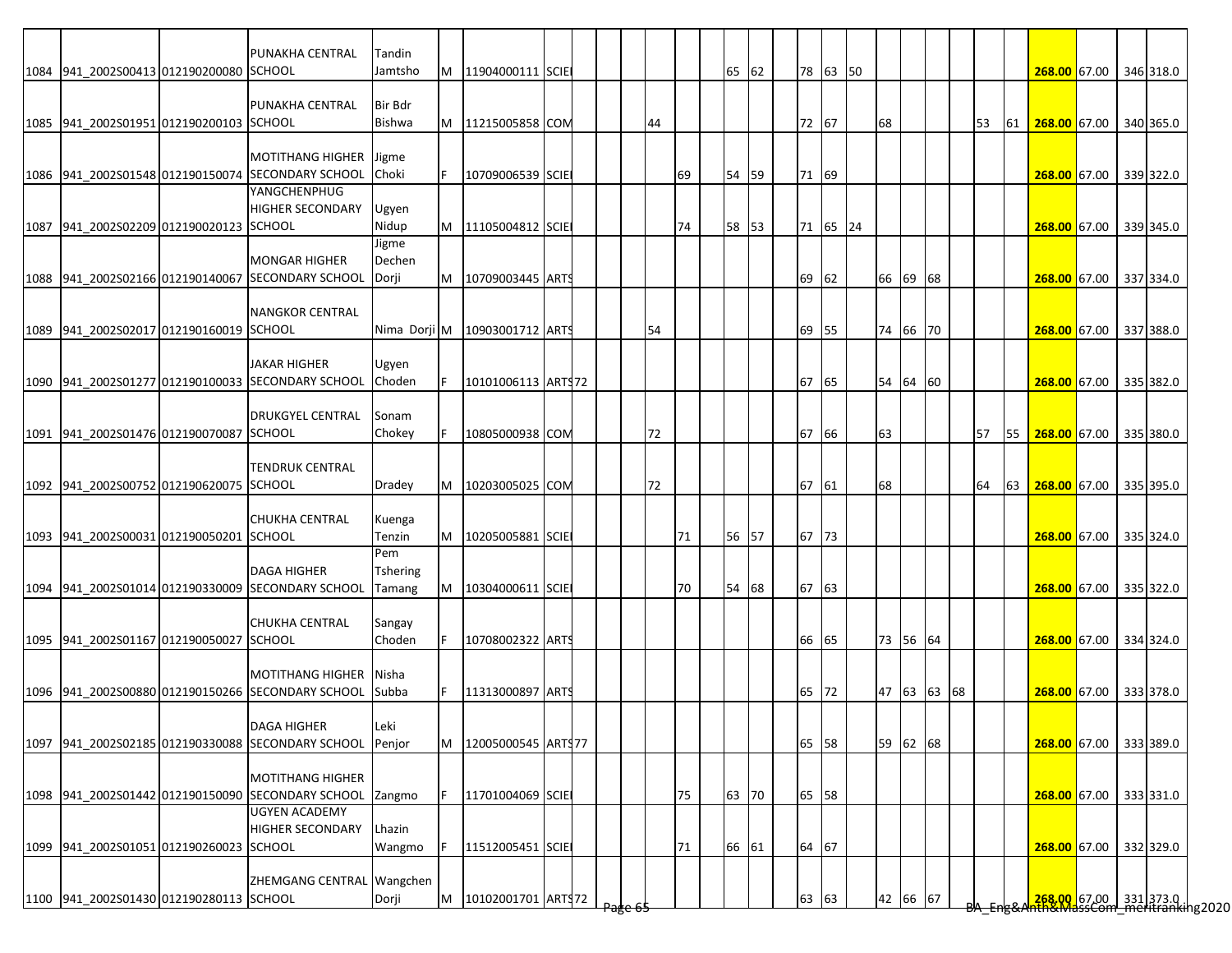|                                         | <b>JIGME SHERUBLING</b>                           | Yeshi             |    |                                 |  |    |    |    |       |       |          |          |    |          |  |    |    |                                                            |  |           |
|-----------------------------------------|---------------------------------------------------|-------------------|----|---------------------------------|--|----|----|----|-------|-------|----------|----------|----|----------|--|----|----|------------------------------------------------------------|--|-----------|
|                                         | 1101 941_2002S01242 012190110043 CENTRAL SCHOOL   |                   |    | Wangchuk M 11515000980 SCIE     |  |    |    |    |       | 78 61 |          | 62 61 67 |    |          |  |    |    | 268.00 67.00 330 329.0                                     |  |           |
|                                         | <b>DASHIDING HIGHER</b>                           | Chimi             |    |                                 |  |    |    |    |       |       |          |          |    |          |  |    |    |                                                            |  |           |
|                                         | 1102 941 2002S00783 012190930029 SECONDARY SCHOOL |                   |    | Wangchuk M   11915000555   ARTS |  |    |    |    |       |       | 60<br>70 |          |    | 52 65 73 |  |    |    | 268.00 67.00                                               |  | 328 320.0 |
|                                         |                                                   |                   |    |                                 |  |    |    |    |       |       |          |          |    |          |  |    |    |                                                            |  |           |
|                                         | <b>ZHEMGANG CENTRAL</b>                           |                   |    |                                 |  |    |    |    |       |       |          |          |    |          |  |    |    |                                                            |  |           |
| 1103 941 2002S00352 012190280037 SCHOOL |                                                   | Leki Lhazin F     |    | 11005002291 SCIE                |  |    |    | 78 | 57 53 |       | 60<br>73 |          |    |          |  |    |    | 268.00 67.00                                               |  | 328 321.0 |
|                                         | <b>UGYEN ACADEMY</b>                              |                   |    |                                 |  |    |    |    |       |       |          |          |    |          |  |    |    |                                                            |  |           |
|                                         | <b>HIGHER SECONDARY</b>                           | Depashna          |    |                                 |  |    |    |    |       |       |          |          |    |          |  |    |    |                                                            |  |           |
| 1104 941 2002S01013 012190260002 SCHOOL |                                                   | Pradhan           |    | 11810003079 SCIE                |  |    |    |    |       | 65 71 |          | 60 72 44 |    |          |  |    |    | 268.00 67.00                                               |  | 328 312.0 |
|                                         | <b>CHUKHA CENTRAL</b>                             | <b>Tshering</b>   |    |                                 |  |    |    |    |       |       |          |          |    |          |  |    |    |                                                            |  |           |
| 1105 941 2002S01958 012190050111 SCHOOL |                                                   | Eden              |    | 10706003296 COM                 |  |    | 78 |    |       |       | 59 62    |          | 59 |          |  | 69 | 49 | 268.00 67.00                                               |  | 327 376.0 |
|                                         |                                                   |                   |    |                                 |  |    |    |    |       |       |          |          |    |          |  |    |    |                                                            |  |           |
|                                         | <b>PELJORLING HIGHER</b>                          | <b>Tshering</b>   |    |                                 |  |    |    |    |       |       |          |          |    |          |  |    |    |                                                            |  |           |
|                                         | 1106 941 2002S01202 012190460082 SECONDARY SCHOOL | Yangden           |    | 10706003335 ARTS79              |  |    |    |    |       |       | 57 57    |          |    | 54 58 74 |  |    |    | 268.00 67.00                                               |  | 325 379.0 |
|                                         |                                                   | Sonam             |    |                                 |  |    |    |    |       |       |          |          |    |          |  |    |    |                                                            |  |           |
|                                         | <b>MOTITHANG HIGHER</b>                           | Dechen            |    |                                 |  |    |    |    |       |       |          |          |    |          |  |    |    |                                                            |  |           |
|                                         | 1107 941 2002S00211 012190150049 SECONDARY SCHOOL | Wangmo            |    | 10709005813 SCIE                |  |    |    | 73 | 64 62 |       | 57 69    |          |    |          |  |    |    | 268.00 67.00                                               |  | 325 325.0 |
|                                         | YANGCHENPHUG                                      |                   |    |                                 |  |    |    |    |       |       |          |          |    |          |  |    |    |                                                            |  |           |
|                                         | <b>HIGHER SECONDARY</b>                           | Sonam             |    |                                 |  |    |    |    |       |       |          |          |    |          |  |    |    |                                                            |  |           |
| 1108 941 2002S01225 012190020483 SCHOOL | <b>UGYEN ACADEMY</b>                              | Yangzom<br>Lekzin |    | 10701001847 COM                 |  |    | 53 |    |       |       | 54 63    |          | 62 |          |  | 65 |    | 78 <b>268.00</b> 67.00                                     |  | 322 375.0 |
|                                         | <b>HIGHER SECONDARY</b>                           | Wangchuk          |    |                                 |  |    |    |    |       |       |          |          |    |          |  |    |    |                                                            |  |           |
| 1109 941 2002S02283 012190260424 SCHOOL |                                                   | Zimba             | M  | 10808001946 COM                 |  |    | 65 |    |       |       | 53 58    |          |    |          |  | 79 | 66 | <b>268.00</b> 67.00                                        |  | 321 321.0 |
|                                         |                                                   |                   |    |                                 |  |    |    |    |       |       |          |          |    |          |  |    |    |                                                            |  |           |
|                                         | <b>SARPANG CENTRAL</b>                            | Anu               |    |                                 |  |    |    |    |       |       |          |          |    |          |  |    |    |                                                            |  |           |
| 1110 941 2002S00822 012190490173 SCHOOL |                                                   | Adhikari          | F. | 11103001128 COM                 |  |    | 71 |    |       |       | 50 59    |          |    |          |  | 85 | 53 | 268.00 67.00                                               |  | 318 318.0 |
|                                         | <b>YANGCHENPHUG</b>                               |                   |    |                                 |  |    |    |    |       |       |          |          |    |          |  |    |    |                                                            |  |           |
|                                         | <b>HIGHER SECONDARY</b>                           | Sonam             |    |                                 |  |    |    |    |       |       |          |          |    |          |  |    |    |                                                            |  |           |
| 1111 941 2002S00128 012190020226 SCHOOL |                                                   |                   |    | Wangchuk M   11508004860 ARTS   |  | 78 |    |    |       |       | 44 57    |          |    | 53 64 69 |  |    |    | 268.00 67.00 312 365.0                                     |  |           |
|                                         | <b>ORONG HIGHER</b>                               |                   |    |                                 |  |    |    |    |       |       |          |          |    |          |  |    |    |                                                            |  |           |
|                                         | 1112 941 2002S00914 012190760107 SECONDARY SCHOOL | Tashi             |    | M 11102002440 ARTS              |  |    |    |    |       |       | 73 61    |          |    | 47 58 75 |  |    |    | 267.00 66.75                                               |  | 340 314.0 |
|                                         |                                                   | Lakjay            |    |                                 |  |    |    |    |       |       |          |          |    |          |  |    |    |                                                            |  |           |
|                                         | <b>JIGME SHERUBLING</b>                           | Rinchen           |    |                                 |  |    |    |    |       |       |          |          |    |          |  |    |    |                                                            |  |           |
|                                         | 1113 941 2002S00714 012190110007 CENTRAL SCHOOL   | Tsho              | F. | 11505002942 SCIE                |  |    |    | 66 | 63 55 |       | 71 67    |          |    |          |  |    |    | 267.00 66.75                                               |  | 338 322.0 |
|                                         |                                                   |                   |    |                                 |  |    |    |    |       |       |          |          |    |          |  |    |    |                                                            |  |           |
|                                         |                                                   | Ugyen             |    |                                 |  |    |    |    |       |       |          |          |    |          |  |    |    |                                                            |  |           |
| 1114 941 2002S00877 012191390279        |                                                   | Dorji             | M  | 10808001893 COM                 |  |    | 79 |    |       |       | 69 60    |          | 59 |          |  | 51 | 42 | 267.00 66.75                                               |  | 336 360.0 |
|                                         | YANGCHENPHUG                                      |                   |    |                                 |  |    |    |    |       |       |          |          |    |          |  |    |    |                                                            |  |           |
|                                         | <b>HIGHER SECONDARY</b>                           | <b>Tshering</b>   |    |                                 |  |    |    |    |       |       |          |          |    |          |  |    |    |                                                            |  |           |
| 1115 941_2002S01249 012190020145 SCHOOL |                                                   | Wangmo            | F  | 10905005543 SCIE                |  |    |    | 64 | 46 61 |       |          | 69 73 60 |    |          |  |    |    | 267.00 66.75                                               |  | 336 373.0 |
|                                         | PELJORLING HIGHER                                 | Dorji             |    |                                 |  |    |    |    |       |       |          |          |    |          |  |    |    |                                                            |  |           |
|                                         | 1116 941_2002S00932 012190460012 SECONDARY SCHOOL | Letho             | M  | 10713003185 SCIE                |  | 74 |    |    | 60 48 |       |          | 69 55 69 |    |          |  |    |    | 267.00 66.75                                               |  | 336 375.0 |
|                                         |                                                   |                   |    |                                 |  |    |    |    |       |       |          |          |    |          |  |    |    |                                                            |  |           |
|                                         |                                                   |                   |    |                                 |  |    |    |    |       |       |          |          |    |          |  |    |    |                                                            |  |           |
|                                         | <b>NANGKOR CENTRAL</b>                            | Karma             |    |                                 |  |    |    |    |       |       |          |          |    |          |  |    |    | 267.00 66.75 335 320.0  <br>267.00   66.75   335 320.0   1 |  |           |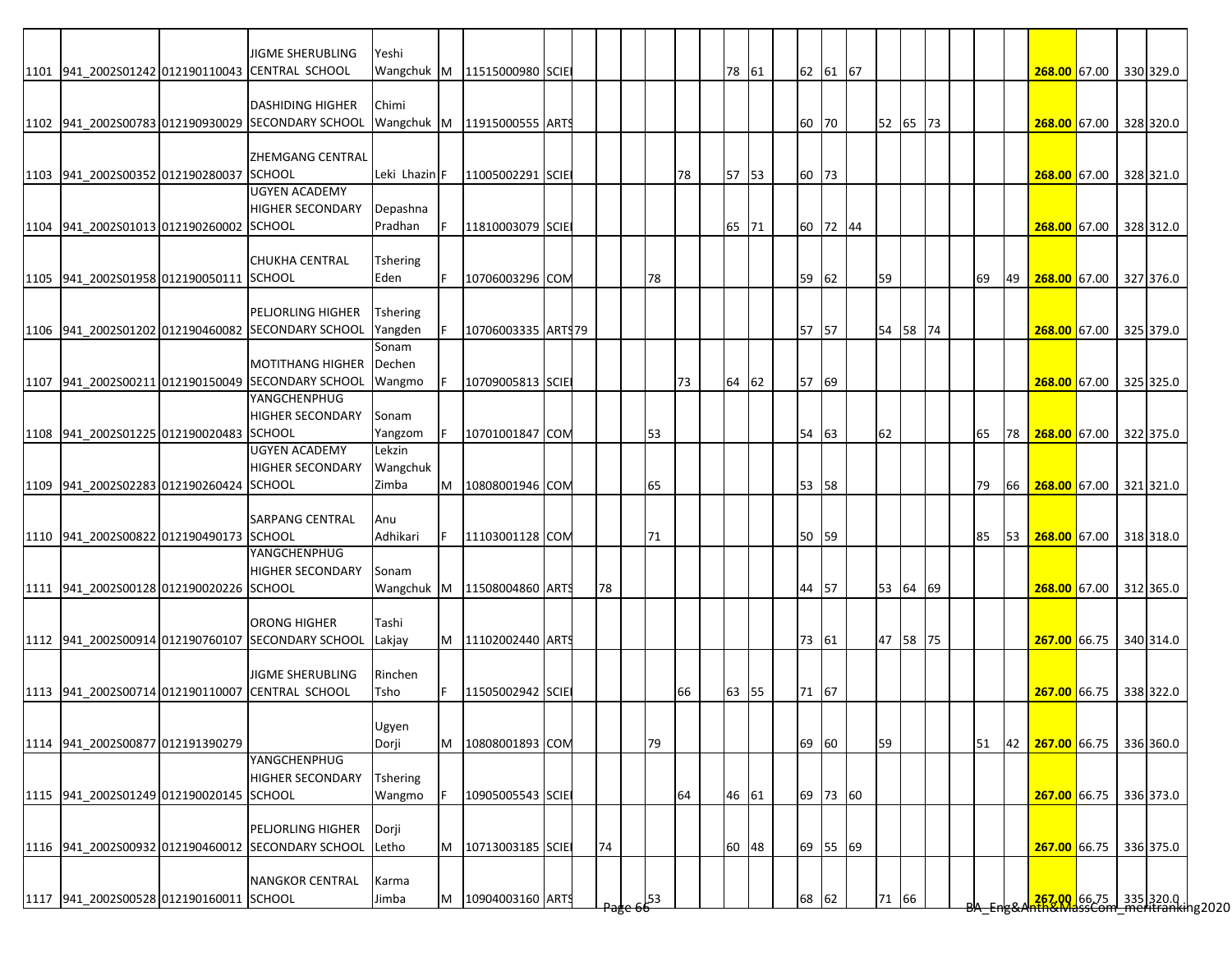|                                         | <b>RANJUNG CENTRAL</b>                            | Yeshi           |    |                     |  |    |                    |    |    |       |       |          |          |       |    |  |                                                                                              |  |           |
|-----------------------------------------|---------------------------------------------------|-----------------|----|---------------------|--|----|--------------------|----|----|-------|-------|----------|----------|-------|----|--|----------------------------------------------------------------------------------------------|--|-----------|
| 1118 941 2002S02249 012190210037 SCHOOL |                                                   | Dema            |    | 10904001247 SCIE    |  |    |                    |    |    | 62 68 |       | 68 69 54 |          |       |    |  | 267.00 66.75 335 321.0                                                                       |  |           |
|                                         |                                                   |                 |    |                     |  |    |                    |    |    |       |       |          |          |       |    |  |                                                                                              |  |           |
|                                         | <b>RANJUNG CENTRAL</b>                            | <b>Tshering</b> |    |                     |  |    |                    |    |    |       |       |          |          |       |    |  |                                                                                              |  |           |
| 1119 941 2002S01010 012190210151 SCHOOL |                                                   | Dema            |    | 10708003522 ARTS    |  |    |                    |    |    |       | 67 63 |          | 51 65 72 |       |    |  | 267.00 66.75                                                                                 |  | 334 318.0 |
|                                         |                                                   |                 |    |                     |  |    |                    |    |    |       |       |          |          |       |    |  |                                                                                              |  |           |
|                                         | <b>NIMA HIGHER</b>                                | Tshering        |    |                     |  |    |                    |    |    |       |       |          |          |       |    |  |                                                                                              |  |           |
|                                         | 1120 941_2002S01903 012190170025 SECONDARY SCHOOL | Yangdon         |    | 11505004499 ARTS    |  |    |                    | 85 |    |       | 67 59 |          | 55 56    |       |    |  | 267.00 66.75 334 322.0                                                                       |  |           |
|                                         |                                                   |                 |    |                     |  |    |                    |    |    |       |       |          |          |       |    |  |                                                                                              |  |           |
|                                         | <b>DAMPHU CENTRAL</b>                             | Tshewang        |    |                     |  |    |                    |    |    |       |       |          |          |       |    |  |                                                                                              |  |           |
| 1121 941 2002S01801 012190060181 SCHOOL |                                                   | Tenzin          | M  | 11508000369 ARTS    |  |    |                    | 56 |    |       | 67 58 |          | 68 69 72 |       |    |  | 267.00 66.75 334 390.0                                                                       |  |           |
|                                         |                                                   |                 |    |                     |  |    |                    |    |    |       |       |          |          |       |    |  |                                                                                              |  |           |
|                                         | LHUNTSE HIGHER                                    | Sonam           |    |                     |  |    |                    |    |    |       |       |          |          |       |    |  |                                                                                              |  |           |
|                                         | 1122 941 2002S00284 012190190099 SECONDARY SCHOOL | Yangchen        |    | 10605002492 ARTS    |  |    |                    |    |    |       | 66 64 |          | 56 63 74 |       |    |  | 267.00 66.75                                                                                 |  | 333 323.0 |
|                                         |                                                   | Chimi           |    |                     |  |    |                    |    |    |       |       |          |          |       |    |  |                                                                                              |  |           |
|                                         | <b>SAMTSE HIGHER</b>                              | Yewong          |    |                     |  |    |                    |    |    |       |       |          |          |       |    |  |                                                                                              |  |           |
|                                         | 1123 941 2002S00781 012190240016 SECONDARY SCHOOL | Dolma           |    | 11704004306 SCIE    |  |    |                    |    | 80 | 57 59 | 66 62 |          |          |       |    |  | 267.00 66.75                                                                                 |  | 333 324.0 |
|                                         |                                                   |                 |    |                     |  |    |                    |    |    |       |       |          |          |       |    |  |                                                                                              |  |           |
|                                         | <b>DAMPHU CENTRAL</b>                             | Muna            |    |                     |  |    |                    |    |    |       |       |          |          |       |    |  |                                                                                              |  |           |
| 1124 941_2002S00507 012190060241 SCHOOL |                                                   | Bista           |    | 11810001034 ARTS    |  | 78 |                    |    |    |       | 64 64 |          |          | 61    | 61 |  | 267.00 66.75                                                                                 |  | 331 328.0 |
|                                         |                                                   |                 |    |                     |  |    |                    |    |    |       |       |          |          |       |    |  |                                                                                              |  |           |
|                                         | <b>SAMTSE HIGHER</b>                              | Pema            |    |                     |  |    |                    |    |    |       |       |          |          |       |    |  |                                                                                              |  |           |
|                                         | 1125 941 2002S01953 012190240044 SECONDARY SCHOOL | Yoechang        |    | 11312000551 SCIE    |  |    |                    |    | 71 | 59 66 | 64 66 |          |          |       |    |  | 267.00 66.75 331 326.0                                                                       |  |           |
|                                         |                                                   |                 |    |                     |  |    |                    |    |    |       |       |          |          |       |    |  |                                                                                              |  |           |
|                                         | <b>MOTITHANG HIGHER</b>                           | Tandin          |    |                     |  |    |                    |    |    |       |       |          |          |       |    |  |                                                                                              |  |           |
|                                         | 1126 941_2002S00819 012190150275 SECONDARY SCHOOL | Selden          |    | 11009000335 ARTS    |  |    |                    |    |    |       | 63 65 |          | 48       | 65 74 |    |  | 267.00 66.75 330 315.0                                                                       |  |           |
|                                         |                                                   |                 |    |                     |  |    |                    |    |    |       |       |          |          |       |    |  |                                                                                              |  |           |
|                                         | <b>CHUKHA CENTRAL</b>                             | Tshewang        |    |                     |  |    |                    |    |    |       |       |          |          |       |    |  |                                                                                              |  |           |
| 1127 941 2002S01994 012190050074 SCHOOL |                                                   | Choden          |    | 12001003433 ART\$75 |  |    |                    | 60 |    |       | 63 59 |          |          | 65 68 |    |  | 267.00 66.75                                                                                 |  | 330 390.0 |
|                                         |                                                   |                 |    |                     |  |    |                    |    |    |       |       |          |          |       |    |  |                                                                                              |  |           |
|                                         | <b>DAMPHU CENTRAL</b>                             | Tal Man         |    |                     |  |    |                    |    |    |       |       |          |          |       |    |  |                                                                                              |  |           |
| 1128 941 2002S00635 012190060049 SCHOOL |                                                   | Pulami          | M  | 11805000269 SCIE    |  |    |                    |    | 76 | 60 66 | 63 62 |          |          |       |    |  | 267.00 66.75                                                                                 |  | 330 327.0 |
|                                         |                                                   |                 |    |                     |  |    |                    |    |    |       |       |          |          |       |    |  |                                                                                              |  |           |
|                                         | <b>CHUKHA CENTRAL</b>                             | Sushma          |    |                     |  |    |                    |    |    |       |       |          |          |       |    |  |                                                                                              |  |           |
| 1129 941_2002S00538 012190050215 SCHOOL |                                                   | Rai             | F. | 10201003433 SCIE    |  |    |                    |    | 79 | 54 60 | 62 66 |          |          |       |    |  | 267.00 66.75                                                                                 |  | 329 321.0 |
|                                         |                                                   |                 |    |                     |  |    |                    |    |    |       |       |          |          |       |    |  |                                                                                              |  |           |
|                                         | <b>BJISHONG CENTAL</b>                            | Damcho          |    |                     |  |    |                    |    |    |       |       |          |          |       |    |  |                                                                                              |  |           |
| 1130 941 2002S00351 012190670003 SCHOOL |                                                   | Wangchuk M      |    | 10402000476 ARTS    |  |    |                    | 46 |    |       | 61 55 |          | 64       | 65 83 |    |  | 267.00 66.75                                                                                 |  | 328 374.0 |
|                                         |                                                   | Frong           |    |                     |  |    |                    |    |    |       |       |          |          |       |    |  |                                                                                              |  |           |
|                                         | DAMPHU CENTRAL                                    | Lhamo           |    |                     |  |    |                    |    |    |       |       |          |          |       |    |  |                                                                                              |  |           |
| 1131 941_2002S01914 012190060143 SCHOOL |                                                   | Tamang          |    | 11806000394 ARTS81  |  |    |                    |    |    |       |       | 59 62    |          | 58 65 |    |  | 267.00 66.75 326 325.0                                                                       |  |           |
|                                         | YANGCHENPHUG                                      | Sherab          |    |                     |  |    |                    |    |    |       |       |          |          |       |    |  |                                                                                              |  |           |
|                                         | <b>HIGHER SECONDARY</b>                           | Tharchen        |    |                     |  |    |                    |    |    |       |       |          |          |       |    |  |                                                                                              |  |           |
| 1132 941_2002S00103 012190020005 SCHOOL |                                                   | Dorji           | M  | 10906000341 SCIE    |  |    |                    |    |    | 74 69 |       | 57 61 63 |          |       |    |  | 267.00 66.75 324 324.0                                                                       |  |           |
|                                         |                                                   |                 |    |                     |  |    |                    |    |    |       |       |          |          |       |    |  |                                                                                              |  |           |
|                                         | <b>MOTITHANG HIGHER</b>                           | <b>Tshering</b> |    |                     |  |    |                    |    |    |       |       |          |          |       |    |  |                                                                                              |  |           |
|                                         | 1133 941_2002S00210 012190150014 SECONDARY SCHOOL | Penjor          | M  | 10804000307 SCIE    |  |    |                    |    |    | 75 67 |       | 56 61 64 |          |       |    |  | 267.00 66.75 323 323.0                                                                       |  |           |
|                                         |                                                   |                 |    |                     |  |    |                    |    |    |       |       |          |          |       |    |  |                                                                                              |  |           |
|                                         |                                                   | Tandin          |    |                     |  |    |                    |    |    |       |       |          |          |       |    |  |                                                                                              |  |           |
| 1134 941_2002S00533                     | Ugyen acqdemy                                     | Wangchuk M      |    | 11601000800 COM     |  |    |                    |    |    |       |       | 55 57 71 |          |       |    |  | 84   55 <mark>  267.00  </mark> 66.75   322  322.0   <br>A Eng&Anth&MassCom meritranking2020 |  |           |
|                                         |                                                   |                 |    |                     |  |    | <del>rage o.</del> |    |    |       |       |          |          |       |    |  |                                                                                              |  |           |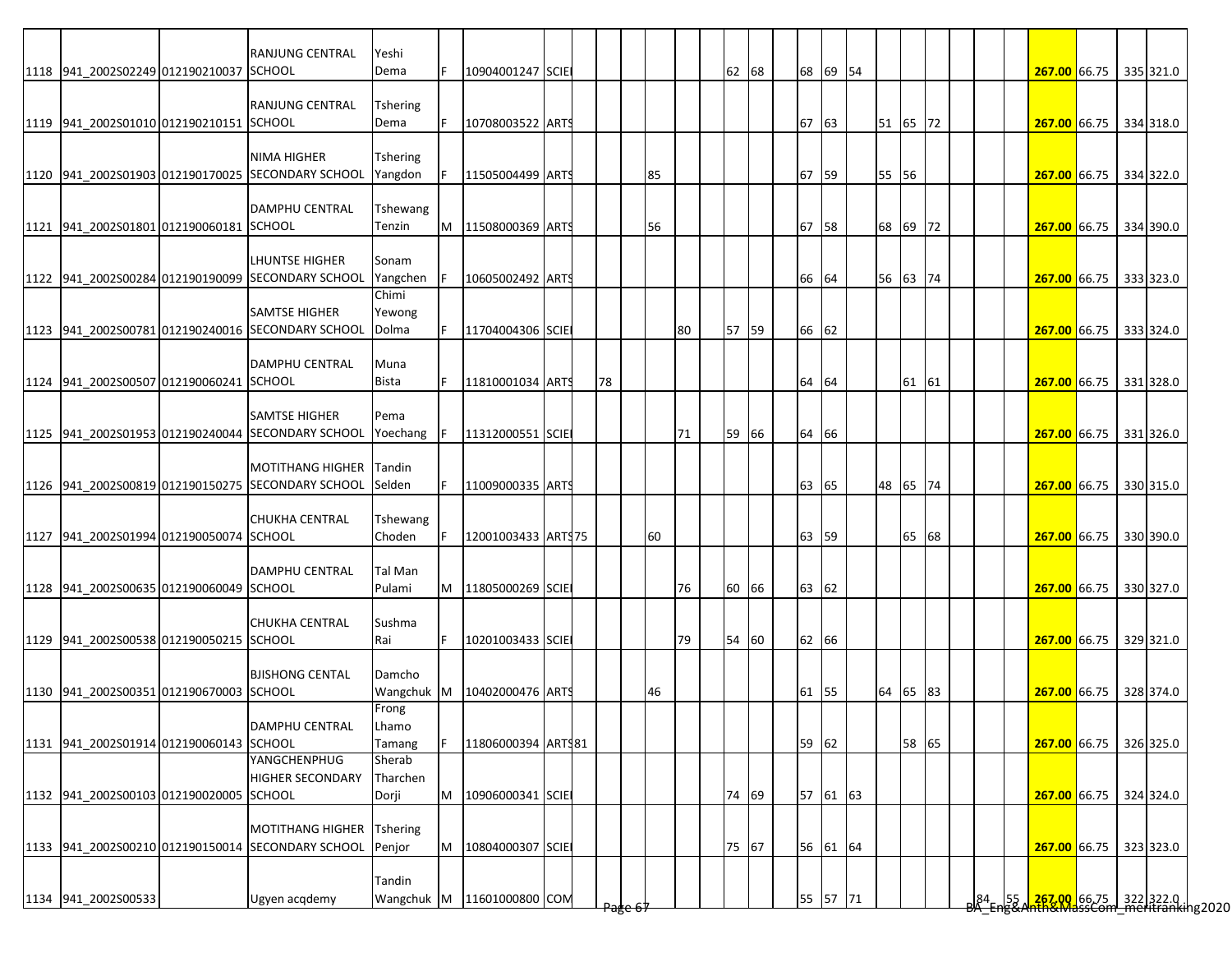|                                                 |                                                                                       | Sherab                   |    |                       |  |  |    |    |       |    |       |          |    |          |       |    |    |                                                                   |  |           |
|-------------------------------------------------|---------------------------------------------------------------------------------------|--------------------------|----|-----------------------|--|--|----|----|-------|----|-------|----------|----|----------|-------|----|----|-------------------------------------------------------------------|--|-----------|
| 1135 941 2002S01448 012191390490                |                                                                                       | Yangphel                 | M  | 10203005934 ARTS73    |  |  |    |    |       |    | 50 62 |          |    |          | 58 74 |    |    | 267.00 66.75 317 317.0                                            |  |           |
| 1136 941 2002S01588 012190230028 CENTRAL SCHOOL | <b>SHERUBLING</b>                                                                     | Yeshi<br>Jamtsho         | M  | 11703003425 SCIE      |  |  |    | 73 | 50 54 |    | 72 67 |          |    |          |       |    |    | 266.00 66.50 338 316.0                                            |  |           |
| 1137 941 2002S01550 012190200122 SCHOOL         | PUNAKHA CENTRAL                                                                       | Damcho<br>Lhamo          | F. | 11006000199 COM       |  |  | 60 |    |       |    | 69 58 |          | 68 |          |       | 71 | 60 | 266.00 66.50 335 386.0                                            |  |           |
|                                                 | YADI HIGHER<br>1138 941_2002S02156 012190650011 SECONDARY SCHOOL                      | Pema<br>Yoezer           | M  | 10709005155 SCIE      |  |  |    |    | 69 67 |    |       | 67 63 56 |    |          |       |    |    | 266.00 66.50 333 322.0                                            |  |           |
| 1139 941 2002S00920 012190590010 SCHOOL         | <b>DECHHENCHOELING</b><br>HIGHER SECONDARY                                            | Tashi<br>Wangchuk M      |    | 10903000584 ARTS      |  |  |    |    |       | 66 | 68    |          |    | 47 63 69 |       |    |    | 266.00 66.50 332 313.0                                            |  |           |
| 1140 941 2002S01004 012190060157 SCHOOL         | DAMPHU CENTRAL                                                                        | Pema<br>Yangzom          | F. | 11806001237 ARTS76    |  |  |    |    |       |    | 66 62 |          |    |          | 60 62 |    |    | 266.00 66.50                                                      |  | 332 326.0 |
| 1141 941 2002S01683 012190050170 SCHOOL         | <b>CHUKHA CENTRAL</b>                                                                 | Parmika<br>Gurung        |    | 11201004787 SCIE      |  |  |    | 74 | 45 59 |    | 65 68 |          |    |          |       |    |    | 266.00 66.50                                                      |  | 331 311.0 |
|                                                 | <b>GELEPHU HIGHER</b><br>1142 941_2002S00980 012190080207 SECONDARY SCHOOL            | Pema<br>Lhadon           | F  | 11302002756 ARTS      |  |  | 18 |    |       |    | 64 65 |          |    | 66 66 69 |       |    |    | 266.00 66.50 330 348.0                                            |  |           |
|                                                 | <b>ORONG HIGHER</b><br>1143 941 2002S00017 012190760016 SECONDARY SCHOOL              | Sonam<br>Zangpo          | M  | 10910001316 SCIE      |  |  |    |    | 78 65 |    |       | 63 57 66 |    |          |       |    |    | 266.00 66.50                                                      |  | 329 329.0 |
| 1144 941 2002S01528 012190060165 SCHOOL         | <b>DAMPHU CENTRAL</b>                                                                 | Subatra<br>Tirwa         |    | 11805000957 ARTS79    |  |  |    |    |       |    | 61 60 |          |    |          | 64 63 |    |    | 266.00 66.50 327 327.0                                            |  |           |
|                                                 | <b>MOTITHANG HIGHER</b><br>1145 941 2002S00611 012190150233 SECONDARY SCHOOL          | Younten<br>Phuntsho      | M  | 11804001075 ARTS74 65 |  |  |    |    |       |    | 61 60 |          |    |          | 60 67 |    |    | 266.00 66.50 327 387.0                                            |  |           |
|                                                 | <b>MONGAR HIGHER</b><br>1146 941 2002S02225 012190140114 SECONDARY SCHOOL             | Tashi<br>Zangmo          |    | 10706003551 COM       |  |  | 73 |    |       |    | 61 60 |          | 64 |          |       | 69 |    | 28 266.00 66.50 327 355.0                                         |  |           |
| 1147 941 2002S01512 012190040138 SCHOOL         | <b>BAYLING CENTRAL</b>                                                                | Ugyen<br>Wangchuk M      |    | 11608000918 ARTS77    |  |  |    |    |       |    | 60 59 |          |    |          | 64 66 |    |    | 266.00 66.50 326 326.0                                            |  |           |
| 1148 941_2002S00288 012190060001 SCHOOL         | DAMPHU CENTRAL                                                                        | Bhim Raj<br>Pradhan      | M  | 10313000899 SCIE      |  |  |    |    | 74 71 |    |       | 59 62 59 |    |          |       |    |    | 266.00 66.50 325 325.0                                            |  |           |
|                                                 | <b>DAGA HIGHER</b><br>1149 941 2002S00226 012190330073 SECONDARY SCHOOL               | Pema<br>Lham             | F  | 10310000933 ARTS      |  |  | 31 |    |       |    | 58 66 |          |    | 59 70 71 |       |    |    | 266.00 66.50 324 355.0                                            |  |           |
| 1150 941_2002S01783 012190160194 SCHOOL         | <b>NANGKOR CENTRAL</b>                                                                | <b>Tshering</b><br>Norbu | M  | 10906001197 SCIE      |  |  |    |    | 70 67 |    |       | 58 63 66 |    |          |       |    |    | 266.00 66.50 324 324.0                                            |  |           |
|                                                 | <b>PELJORLING HIGHER</b><br>1151 941_2002S01142 012190460079 SECONDARY SCHOOL Ghalley | Tika                     |    | 11202003601 ARTS79    |  |  |    |    |       |    | 57 63 |          |    | 45 54 67 |       |    |    | 266.00 66.50 323 365.0  <br>266.00   66.50   323   365.0   162020 |  |           |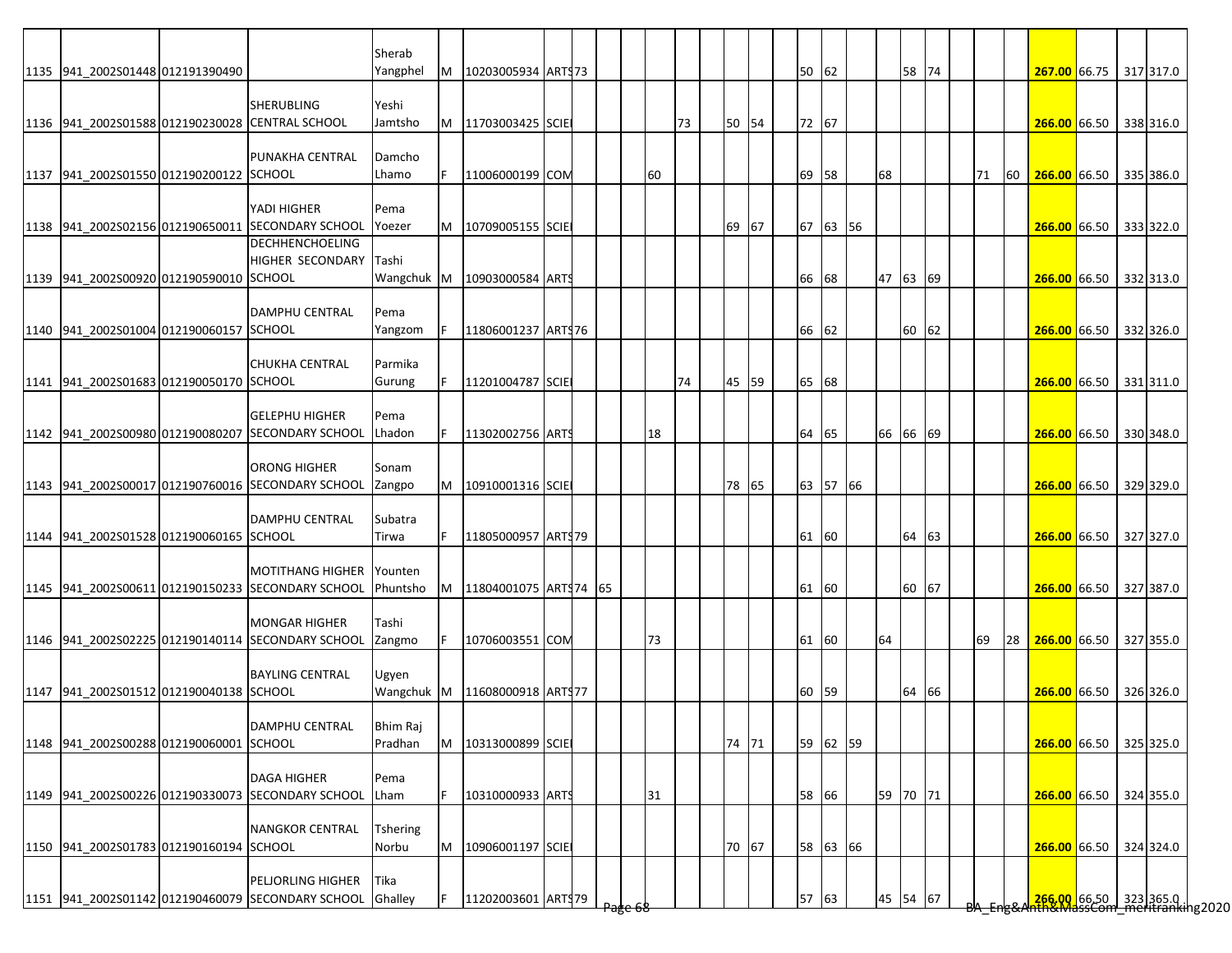|                                         | DAMPHU CENTRAL                                          | Dorji           |    |                                 |  |       |    |       |          |          |          |       |  |    |    |                                                         |  |  |
|-----------------------------------------|---------------------------------------------------------|-----------------|----|---------------------------------|--|-------|----|-------|----------|----------|----------|-------|--|----|----|---------------------------------------------------------|--|--|
| 1152 941_2002S01096 012190060172 SCHOOL |                                                         | Tshewang        | M  | 10716003535 ARTS                |  | 53    |    |       | 57 61    |          | 70 64 71 |       |  |    |    | 266.00 66.50 323 376.0                                  |  |  |
|                                         | YANGCHENPHUG                                            | Deysheg         |    |                                 |  |       |    |       |          |          |          |       |  |    |    |                                                         |  |  |
|                                         | <b>HIGHER SECONDARY</b>                                 | Chhoetsho       |    |                                 |  |       |    |       |          |          |          |       |  |    |    |                                                         |  |  |
| 1153 941_2002S00098 012190020510 SCHOOL |                                                         |                 | F  | 10903003418 COM                 |  | 67    |    |       | 56       | 75       | 58       |       |  | 66 |    | 53 266.00 66.50 322 375.0                               |  |  |
|                                         | YANGCHENPHUG                                            |                 |    |                                 |  |       |    |       |          |          |          |       |  |    |    |                                                         |  |  |
|                                         | <b>HIGHER SECONDARY</b>                                 | Sonam           |    |                                 |  |       |    |       |          |          |          |       |  |    |    |                                                         |  |  |
| 1154 941 2002S01813 012190020381 SCHOOL |                                                         |                 |    | Yeshi Dorji M   11104004242 COM |  | 67    |    |       | 55       | 68       | 57       |       |  | 70 | 61 | 266.00 66.50 321 378.0                                  |  |  |
|                                         |                                                         |                 |    |                                 |  |       |    |       |          |          |          |       |  |    |    |                                                         |  |  |
|                                         | PUNAKHA CENTRAL                                         | <b>Tshering</b> |    |                                 |  |       |    |       |          |          |          |       |  |    |    |                                                         |  |  |
| 1155 941 2002S00735 012190200213 SCHOOL |                                                         | Yangden         |    | 11401002167 ARTS                |  | 56    |    |       | 53       | 67       | 66 70 63 |       |  |    |    | 266.00 66.50 319 375.0                                  |  |  |
|                                         |                                                         | Tenzy           |    |                                 |  |       |    |       |          |          |          |       |  |    |    |                                                         |  |  |
|                                         | <b>MOTITHANG HIGHER</b>                                 | Ongdruk         |    |                                 |  |       |    |       |          |          |          |       |  |    |    |                                                         |  |  |
|                                         | 1156 941 2002S00596 012190150066 SECONDARY SCHOOL       | Thinley         | M  | 10101005680 SCIE                |  |       | 74 | 61 58 | 53       | 73       |          |       |  |    |    | 266.00 66.50 319 319.0                                  |  |  |
|                                         |                                                         |                 |    |                                 |  |       |    |       |          |          |          |       |  |    |    |                                                         |  |  |
|                                         | <b>MOTITHANG HIGHER</b>                                 | Pema            |    |                                 |  |       |    |       |          |          |          |       |  |    |    |                                                         |  |  |
|                                         | 1157 941 2002S00535 012190150213 SECONDARY SCHOOL       | <b>ILhaden</b>  |    | 11606001701 COM                 |  | 63    |    |       | 52 68    |          | 63       |       |  |    |    | 72 58 266.00 66.50 318 376.0                            |  |  |
|                                         |                                                         |                 |    |                                 |  |       |    |       |          |          |          |       |  |    |    |                                                         |  |  |
|                                         | <b>CHUKHA CENTRAL</b>                                   | Chimi           |    |                                 |  |       |    |       |          |          |          |       |  |    |    |                                                         |  |  |
| 1158 941 2002S00660 012190050116 SCHOOL |                                                         | Dema            |    | 11107004342 COM                 |  | 77    |    |       | 52       | 64       | 61       |       |  | 64 | 55 | 266.00 66.50 318 373.0                                  |  |  |
|                                         |                                                         |                 |    |                                 |  |       |    |       |          |          |          |       |  |    |    |                                                         |  |  |
|                                         | <b>DRUKJEGANG HIGHER Kinley</b>                         |                 |    |                                 |  |       |    |       |          |          |          |       |  |    |    |                                                         |  |  |
|                                         | 1159 941_2002S00144 012190360091 SECONDARY SCHOOL Dorji |                 |    | M   10311001067   ARTS78        |  |       |    |       | 50 60    |          |          | 58 70 |  |    |    | 266.00 66.50 316 316.0                                  |  |  |
|                                         |                                                         |                 |    |                                 |  |       |    |       |          |          |          |       |  |    |    |                                                         |  |  |
|                                         | MOTITHANG HIGHER Rinchen                                |                 |    |                                 |  |       |    |       |          |          |          |       |  |    |    |                                                         |  |  |
|                                         | 1160 941 2002S01431 012190150270 SECONDARY SCHOOL       | Wangmo          |    | 11513005580 ARTS                |  | 28    |    |       | 48       | 72       | 54 64 76 |       |  |    |    | 266.00 66.50 314 342.0                                  |  |  |
|                                         |                                                         |                 |    |                                 |  |       |    |       |          |          |          |       |  |    |    |                                                         |  |  |
|                                         | <b>SHARI HIGHER</b>                                     | Thinley         |    |                                 |  |       |    |       |          |          |          |       |  |    |    |                                                         |  |  |
|                                         | 1161 941 2002S01019 012190380027 SECONDARY SCHOOL       | Namgay          | M  | 11910002345 SCIE                |  |       |    | 60 70 |          | 72 63 35 |          |       |  |    |    | 265.00 66.25 337 300.0                                  |  |  |
|                                         | <b>UGYEN ACADEMY</b>                                    |                 |    |                                 |  |       |    |       |          |          |          |       |  |    |    |                                                         |  |  |
|                                         | <b>HIGHER SECONDARY</b>                                 | Kencho          |    |                                 |  |       |    |       |          |          |          |       |  |    |    |                                                         |  |  |
| 1162 941 2002S00874 012190260245 SCHOOL |                                                         | Zam             |    | 11004001946 ARTS                |  |       |    |       | 70 71 58 |          |          | 66 59 |  |    |    | 265.00 66.25 336 324.0                                  |  |  |
|                                         |                                                         |                 |    |                                 |  |       |    |       |          |          |          |       |  |    |    |                                                         |  |  |
|                                         | <b>MOTITHANG HIGHER</b>                                 | Karma           |    |                                 |  |       |    |       |          |          |          |       |  |    |    |                                                         |  |  |
|                                         | 1163 941 2002S01936 012190150034 SECONDARY SCHOOL       |                 |    |                                 |  |       |    |       |          |          |          |       |  |    |    |                                                         |  |  |
|                                         |                                                         | Lhazom          | F. | 10602000275 SCIE                |  |       | 67 | 58 51 |          | 70 70 30 |          |       |  |    |    | 265.00 66.25 335 346.0                                  |  |  |
|                                         |                                                         |                 |    |                                 |  |       |    |       |          |          |          |       |  |    |    |                                                         |  |  |
|                                         | <b>BAYLING CENTRAL</b>                                  | Sonam           |    |                                 |  |       |    |       |          |          |          |       |  |    |    |                                                         |  |  |
| 1164 941 2002S00648 012190040047 SCHOOL |                                                         | Cheku           | M  | 11602002022 SCIE                |  |       |    | 69 66 |          | 70 60 61 |          |       |  |    |    | 265.00 66.25 335 326.0                                  |  |  |
|                                         |                                                         |                 |    |                                 |  |       |    |       |          |          |          |       |  |    |    |                                                         |  |  |
|                                         | PUNAKHA CENTRAL                                         |                 |    |                                 |  |       |    |       |          |          |          |       |  |    |    |                                                         |  |  |
| 1165 941 2002S00971 012190200051 SCHOOL |                                                         | Deki            | F  | 11005003259 SCIE                |  |       | 68 | 56 51 | 69 72    |          |          |       |  |    |    | 265.00 66.25 334 316.0                                  |  |  |
|                                         |                                                         |                 |    |                                 |  |       |    |       |          |          |          |       |  |    |    |                                                         |  |  |
|                                         | <b>DAMPHU CENTRAL</b>                                   | Karma           |    |                                 |  |       |    |       |          |          |          |       |  |    |    |                                                         |  |  |
| 1166 941 2002S01204 012190060191 SCHOOL |                                                         | Lhamo           | F  | 11805001979 ARTS                |  |       |    |       | 57 67 61 |          | 63 67 70 |       |  |    |    | 265.00 66.25 332 385.0                                  |  |  |
|                                         |                                                         |                 |    |                                 |  |       |    |       |          |          |          |       |  |    |    |                                                         |  |  |
|                                         | <b>CHUKHA CENTRAL</b>                                   | Sonam           |    |                                 |  |       |    |       |          |          |          |       |  |    |    |                                                         |  |  |
| 1167 941_2002S02303 012190050031 SCHOOL |                                                         | Yoezer          | M  | 10207000268 ARTS                |  |       |    |       | 66       | 62       | 70 67 66 |       |  |    |    | 265.00 66.25 331 331.0                                  |  |  |
|                                         |                                                         |                 |    |                                 |  |       |    |       |          |          |          |       |  |    |    |                                                         |  |  |
|                                         | <b>JAKAR HIGHER</b>                                     | Pema            |    |                                 |  |       |    |       |          |          |          |       |  |    |    |                                                         |  |  |
|                                         | 1168 941_2002S00166 012190100058 SECONDARY SCHOOL       |                 |    | 10101000731 ARTS                |  | $-47$ |    |       | 66       | 60       | 67 63 72 |       |  |    |    | 265.00 66.25 331 375.0  <br>Hh&MassCom meritranking2020 |  |  |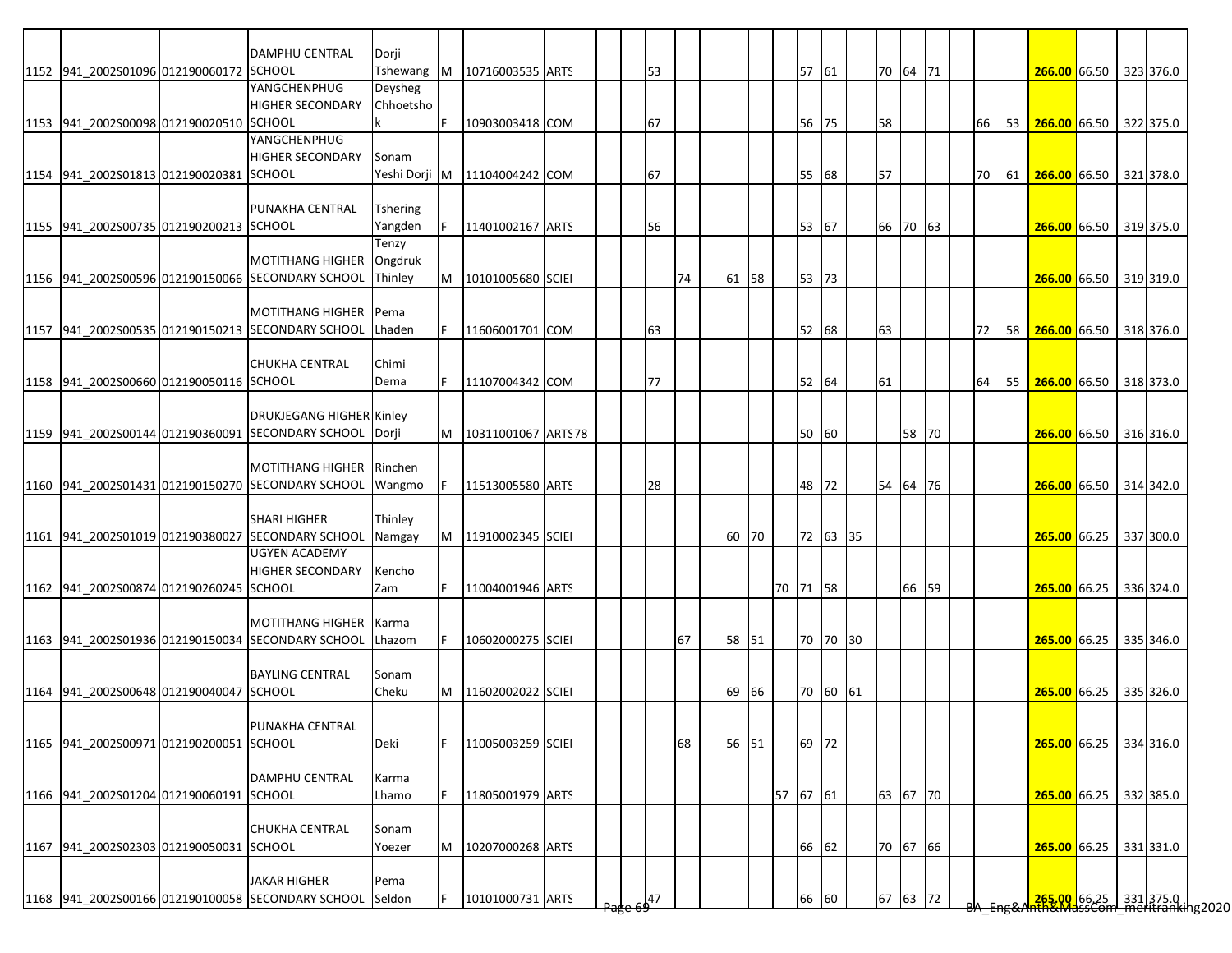|                                         | <b>SHARI HIGHER</b>                                     | Sonam           |   |                    |  |             |    |    |       |  |          |          |          |  |    |    |                                                            |  |           |
|-----------------------------------------|---------------------------------------------------------|-----------------|---|--------------------|--|-------------|----|----|-------|--|----------|----------|----------|--|----|----|------------------------------------------------------------|--|-----------|
|                                         | 1169 941 2002S00044 012190380036 SECONDARY SCHOOL       | Choki           |   | 10811001722 SCIE   |  |             |    |    | 62 65 |  | 65 73 32 |          |          |  |    |    | 265.00 66.25 330 297.0                                     |  |           |
|                                         | YANGCHENPHUG                                            |                 |   |                    |  |             |    |    |       |  |          |          |          |  |    |    |                                                            |  |           |
|                                         | <b>HIGHER SECONDARY</b>                                 | <b>Tshering</b> |   |                    |  |             |    |    |       |  |          |          |          |  |    |    |                                                            |  |           |
| 1170 941 2002S01319 012190020199 SCHOOL |                                                         | Dorji           | M | 11001001828 ARTS   |  |             | 74 |    |       |  | 64 65    |          | 62 57 62 |  |    |    | 265.00 66.25                                               |  | 329 384.0 |
|                                         |                                                         | Tshewang        |   |                    |  |             |    |    |       |  |          |          |          |  |    |    |                                                            |  |           |
|                                         | <b>GELEPHU HIGHER</b>                                   | Youden          |   |                    |  |             |    |    |       |  |          |          |          |  |    |    |                                                            |  |           |
|                                         | 1171 941 2002S01428 012190080130 SECONDARY SCHOOL       | Choden          |   | 11410006452 COM    |  |             | 66 |    |       |  | 64 60    | 45       |          |  | 75 | 32 | 265.00 66.25                                               |  | 329 342.0 |
|                                         |                                                         |                 |   |                    |  |             |    |    |       |  |          |          |          |  |    |    |                                                            |  |           |
|                                         | <b>DAMPHU CENTRAL</b>                                   | Thukten         |   |                    |  |             |    |    |       |  |          |          |          |  |    |    |                                                            |  |           |
|                                         |                                                         |                 |   |                    |  |             |    |    |       |  |          |          |          |  |    |    |                                                            |  |           |
| 1172 941_2002S00433 012190060111 SCHOOL | YANGCHENPHUG                                            | Cheki           | M | 11505000273 COM    |  |             | 69 |    |       |  | 63 58    |          |          |  | 75 |    | 41 265.00 66.25                                            |  | 328 306.0 |
|                                         |                                                         |                 |   |                    |  |             |    |    |       |  |          |          |          |  |    |    |                                                            |  |           |
|                                         | <b>HIGHER SECONDARY</b>                                 | Tshendu         |   |                    |  |             |    |    |       |  |          |          |          |  |    |    |                                                            |  |           |
| 1173 941 2002S00099 012190020072 SCHOOL |                                                         | Zangmo          |   | 11606001466 SCIE   |  |             |    | 69 | 62 60 |  | 63 71 44 |          |          |  |    |    | 265.00 66.25                                               |  | 328 369.0 |
|                                         | YANGCHENPHUG                                            |                 |   |                    |  |             |    |    |       |  |          |          |          |  |    |    |                                                            |  |           |
|                                         | <b>HIGHER SECONDARY</b>                                 | Tshewang        |   |                    |  |             |    |    |       |  |          |          |          |  |    |    |                                                            |  |           |
| 1174 941 2002S01623 012190020327 SCHOOL |                                                         | Lhamo           |   | 11501000710 ARTS   |  |             | 66 |    |       |  | 62 66    |          | 56 66 67 |  |    |    | 265.00 66.25                                               |  | 327 383.0 |
|                                         |                                                         |                 |   |                    |  |             |    |    |       |  |          |          |          |  |    |    |                                                            |  |           |
|                                         | <b>DRUKGYEL CENTRAL</b>                                 | Tenzin          |   |                    |  |             |    |    |       |  |          |          |          |  |    |    |                                                            |  |           |
| 1175 941_2002S01685 012190070034 SCHOOL |                                                         | Dorji           | M | 10808001233 SCIE   |  |             |    |    | 69 74 |  | 62 59 63 |          |          |  |    |    | 265.00 66.25                                               |  | 327 327.0 |
|                                         |                                                         | Kuenley         |   |                    |  |             |    |    |       |  |          |          |          |  |    |    |                                                            |  |           |
|                                         | <b>GEDU HIGHER</b>                                      | Tshewang        |   |                    |  |             |    |    |       |  |          |          |          |  |    |    |                                                            |  |           |
|                                         | 1176 941 2002S00512 012190390029 SECONDARY SCHOOL       | Dendup          | M | 10203004290 SCIE   |  |             |    |    | 72 67 |  | 61 65 50 |          |          |  |    |    | 265.00 66.25 326 315.0                                     |  |           |
|                                         |                                                         |                 |   |                    |  |             |    |    |       |  |          |          |          |  |    |    |                                                            |  |           |
|                                         | <b>DRUKJEGANG HIGHER Sajan</b>                          |                 |   |                    |  |             |    |    |       |  |          |          |          |  |    |    |                                                            |  |           |
|                                         | 1177 941_2002S01602 012190360035 SECONDARY SCHOOL Subba |                 | M | 11811000774 SCIE   |  |             | 78 |    | 66 62 |  | 61 59 34 |          |          |  |    |    | 265.00 66.25                                               |  | 326 360.0 |
|                                         |                                                         |                 |   |                    |  |             |    |    |       |  |          |          |          |  |    |    |                                                            |  |           |
|                                         | <b>SARPANG CENTRAL</b>                                  | Uma Devi        |   |                    |  |             |    |    |       |  |          |          |          |  |    |    |                                                            |  |           |
|                                         |                                                         | Panda           |   |                    |  |             | 29 |    |       |  |          |          | 49 66 63 |  |    |    |                                                            |  |           |
| 1178 941 2002S01127 012190490032 SCHOOL |                                                         |                 |   | 11307000017 ARTS   |  |             |    |    |       |  | 60 76    |          |          |  |    |    | 265.00 66.25                                               |  | 325 343.0 |
|                                         | <b>KARMALING HIGHER</b>                                 |                 |   |                    |  |             |    |    |       |  |          |          |          |  |    |    |                                                            |  |           |
|                                         |                                                         | Rupa Devi       |   |                    |  |             |    |    |       |  |          |          |          |  |    |    |                                                            |  |           |
|                                         | 1179 941 2002S01640 012191170108 SECONDARY SCHOOL       | Neupany         |   | 11109000196 ARTS73 |  |             |    |    |       |  | 60 67    | 59 60 65 |          |  |    |    | 265.00 66.25                                               |  | 325 384.0 |
|                                         | YANGCHENPHUG                                            |                 |   |                    |  |             |    |    |       |  |          |          |          |  |    |    |                                                            |  |           |
|                                         | <b>HIGHER SECONDARY</b>                                 | Tashi           |   |                    |  |             |    |    |       |  |          |          |          |  |    |    |                                                            |  |           |
| 1180 941_2002S00856 012190020242 SCHOOL |                                                         | Lhamo           |   | 11911001495 ARTS   |  | 77          |    |    |       |  | 60 63    |          | 46 58 65 |  |    |    | 265.00 66.25                                               |  | 325 369.0 |
|                                         |                                                         |                 |   |                    |  |             |    |    |       |  |          |          |          |  |    |    |                                                            |  |           |
|                                         | <b>PUNAKHA CENTRAL</b>                                  | Ngawang         |   |                    |  |             |    |    |       |  |          |          |          |  |    |    |                                                            |  |           |
| 1181 941 2002S01541 012190200058 SCHOOL |                                                         | Choeki          |   | 10104001901 SCIE   |  |             |    | 72 | 64 60 |  | 60 69    |          |          |  |    |    | 265.00 66.25                                               |  | 325 325.0 |
|                                         |                                                         |                 |   |                    |  |             |    |    |       |  |          |          |          |  |    |    |                                                            |  |           |
|                                         | SHABA MIDDLE                                            | Dechen          |   |                    |  |             |    |    |       |  |          |          |          |  |    |    |                                                            |  |           |
|                                         | 1182 941 2002S02289 012190500030 SECONDARY SCHOOL       | Pemo            |   | 10604002248 COM    |  |             | 72 |    |       |  | 59 59    | 49       |          |  | 75 | 52 | 265.00 66.25                                               |  | 324 366.0 |
|                                         |                                                         |                 |   |                    |  |             |    |    |       |  |          |          |          |  |    |    |                                                            |  |           |
|                                         | <b>SAMTSE HIGHER</b>                                    | Tandin          |   |                    |  |             |    |    |       |  |          |          |          |  |    |    |                                                            |  |           |
|                                         | 1183 941_2002S01975 012190240025 SECONDARY SCHOOL       | Om              |   | 10502000273 SCIE   |  |             |    | 70 | 61 56 |  | 59 75    |          |          |  |    |    | 265.00 66.25                                               |  | 324 321.0 |
|                                         |                                                         |                 |   |                    |  |             |    |    |       |  |          |          |          |  |    |    |                                                            |  |           |
|                                         | DAMPHU CENTRAL                                          | Kinley          |   |                    |  |             |    |    |       |  |          |          |          |  |    |    |                                                            |  |           |
| 1184 941_2002S02007 012190060044 SCHOOL |                                                         | Samal           | M | 11809000857 SCIE   |  |             |    | 79 | 54 69 |  | 58 59    |          |          |  |    |    | 265.00 66.25                                               |  | 323 319.0 |
|                                         |                                                         |                 |   |                    |  |             |    |    |       |  |          |          |          |  |    |    |                                                            |  |           |
|                                         | <b>DAMPHU CENTRAL</b>                                   | Dechen          |   |                    |  |             |    |    |       |  |          |          |          |  |    |    |                                                            |  |           |
| 1185 941_2002S01422 012190060230 SCHOOL |                                                         | Wangmo          |   | 11601001620 ARTS   |  | 176<br>Page |    |    |       |  | 57 62    |          | 62 65    |  |    |    | 265.00 66.25 322 322.0  <br>265.00   66.25   322 322.0   1 |  |           |
|                                         |                                                         |                 |   |                    |  |             |    |    |       |  |          |          |          |  |    |    |                                                            |  |           |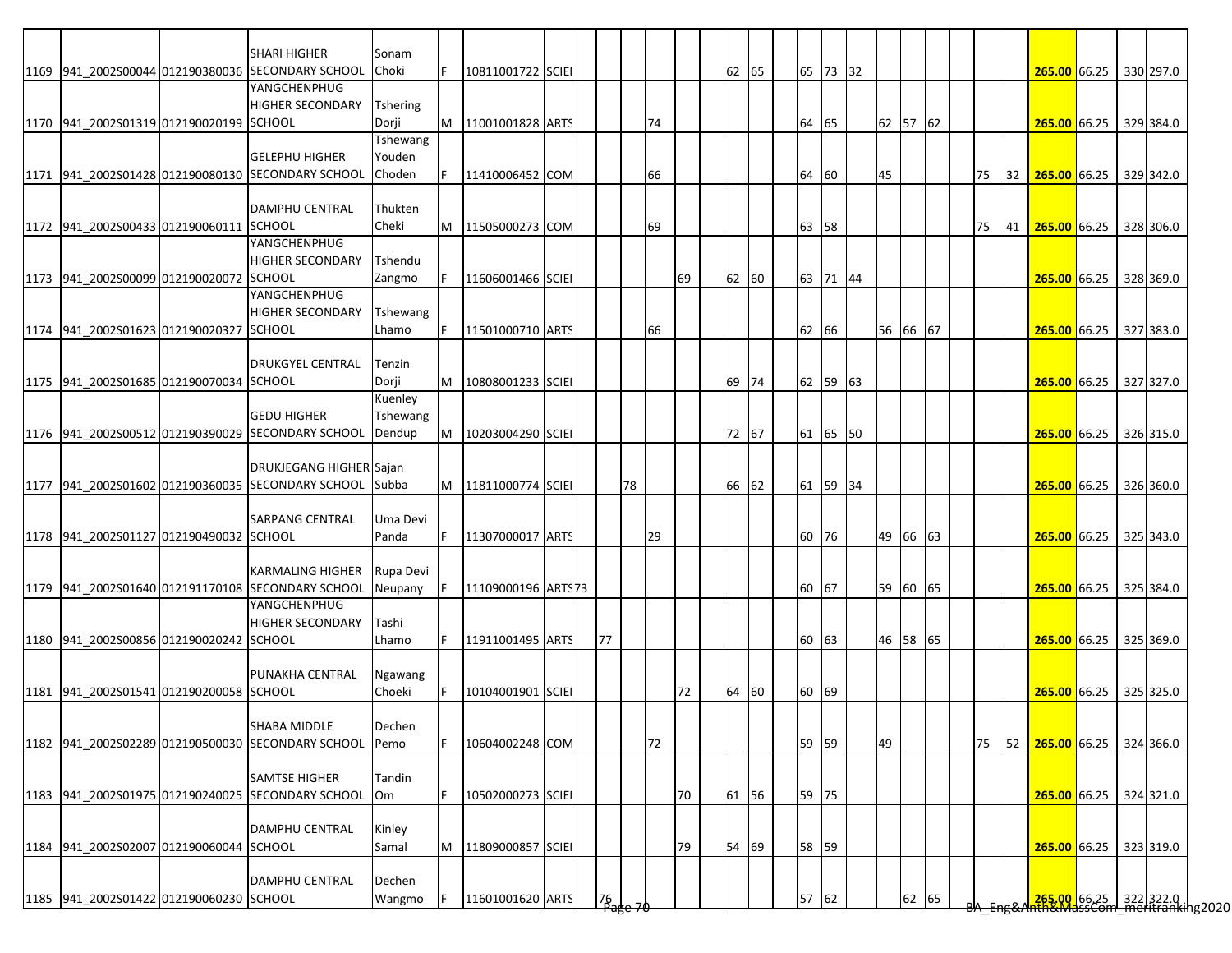|                                         |                                         | YANGCHENPHUG<br><b>HIGHER SECONDARY</b>                                      | Kuenzang        |   |                     |  |    |    |    |       |  |       |          |    |          |  |    |    |                        |  |                                                                       |
|-----------------------------------------|-----------------------------------------|------------------------------------------------------------------------------|-----------------|---|---------------------|--|----|----|----|-------|--|-------|----------|----|----------|--|----|----|------------------------|--|-----------------------------------------------------------------------|
| 1186 941_2002S01723 012190020417 SCHOOL |                                         |                                                                              | Dechen          | M | 11512006638 COM     |  | 76 |    | 60 |       |  | 50 61 |          |    |          |  | 68 | 46 | 265.00 66.25           |  | 315 361.0                                                             |
|                                         |                                         |                                                                              |                 |   |                     |  |    |    |    |       |  |       |          |    |          |  |    |    |                        |  |                                                                       |
|                                         |                                         | <b>KELKI HIGHER</b>                                                          | Pronish         |   |                     |  |    |    |    |       |  |       |          |    |          |  |    |    |                        |  |                                                                       |
|                                         |                                         | 1187 941 2002S00015 012190120254 SECONDARY SCHOOL                            | Homagai         | M | 11303005091 COM     |  | 55 |    |    |       |  | 48 61 |          | 76 |          |  | 68 |    | 60 265.00 66.25        |  | 313 368.0                                                             |
|                                         |                                         |                                                                              |                 |   |                     |  |    |    |    |       |  |       |          |    |          |  |    |    |                        |  |                                                                       |
|                                         |                                         | <b>MOTITHANG HIGHER</b><br>1188 941_2002S00833 012190150227 SECONDARY SCHOOL | Sherab          | M |                     |  |    |    |    |       |  |       |          |    |          |  |    |    |                        |  |                                                                       |
|                                         |                                         |                                                                              | Dorji           |   | 10205001983 ARTS75  |  |    |    |    |       |  | 42 55 |          |    | 64 71    |  |    |    | 265.00 66.25           |  | 307 307.0                                                             |
|                                         |                                         | ZHEMGANG CENTRAL Dorji                                                       |                 |   |                     |  |    |    |    |       |  |       |          |    |          |  |    |    |                        |  |                                                                       |
| 1189 941_2002S01538 012190280001 SCHOOL |                                         |                                                                              | Lethro          | M | 12001000702 SCIE    |  |    |    |    | 66 59 |  |       | 74 65 56 |    |          |  |    |    | 264.00 66.00           |  | 338 320.0                                                             |
|                                         |                                         |                                                                              |                 |   |                     |  |    |    |    |       |  |       |          |    |          |  |    |    |                        |  |                                                                       |
|                                         |                                         | <b>MOTITHANG HIGHER</b>                                                      | Ngawang         |   |                     |  |    |    |    |       |  |       |          |    |          |  |    |    |                        |  |                                                                       |
|                                         |                                         | 1190 941_2002S01896 012190150111 SECONDARY SCHOOL                            | Dema            |   | 10709006569 COM     |  | 67 |    |    |       |  | 73 63 |          | 40 |          |  | 61 | 44 | 264.00 66.00           |  | 337 348.0                                                             |
|                                         |                                         |                                                                              |                 |   |                     |  |    |    |    |       |  |       |          |    |          |  |    |    |                        |  |                                                                       |
|                                         |                                         | PUNAKHA CENTRAL                                                              |                 |   |                     |  |    |    |    |       |  |       |          |    |          |  |    |    |                        |  |                                                                       |
| 1191 941 2002S01316 012190200088 SCHOOL |                                         |                                                                              | Nima            |   | 11512007082 SCIE    |  |    |    |    | 63 55 |  |       | 72 74 51 |    |          |  |    |    | 264.00 66.00           |  | 336 315.0                                                             |
|                                         |                                         |                                                                              |                 |   |                     |  |    |    |    |       |  |       |          |    |          |  |    |    |                        |  |                                                                       |
|                                         |                                         | <b>TRASHITSE HIGHER</b>                                                      | Chenga          |   |                     |  |    |    |    |       |  |       |          |    |          |  |    |    |                        |  |                                                                       |
|                                         |                                         | 1192 941_2002S01870 012190560020 SECONDARY SCHOOL                            | Wangmo          |   | 11504000332 SCIE    |  |    | 75 |    | 62 51 |  | 72 55 |          |    |          |  |    |    | 264.00 66.00           |  | 336 315.0                                                             |
|                                         |                                         | YANGCHENPHUG                                                                 |                 |   |                     |  |    |    |    |       |  |       |          |    |          |  |    |    |                        |  |                                                                       |
|                                         |                                         | <b>HIGHER SECONDARY</b>                                                      | <b>Tshering</b> |   |                     |  |    |    |    |       |  |       |          |    |          |  |    |    |                        |  |                                                                       |
| 1193 941 2002S00451 012190020387 SCHOOL |                                         |                                                                              | Samdrup         | M | 10604000653 COM     |  | 60 |    |    |       |  | 70 63 |          | 53 |          |  | 69 | 62 | 264.00 66.00 334 377.0 |  |                                                                       |
|                                         |                                         |                                                                              |                 |   |                     |  |    |    |    |       |  |       |          |    |          |  |    |    |                        |  |                                                                       |
|                                         |                                         | <b>DRUKJEGANG HIGHER Sonam</b>                                               |                 |   |                     |  |    |    |    |       |  |       |          |    |          |  |    |    |                        |  |                                                                       |
|                                         |                                         | 1194 941 2002S02063 012190360064 SECONDARY SCHOOL                            | Dorji           |   | 10709004820 ART\$73 |  |    |    |    |       |  | 65 61 |          |    | 46 51 65 |  |    |    | 264.00 66.00           |  | 329 361.0                                                             |
|                                         |                                         |                                                                              | Karma           |   |                     |  |    |    |    |       |  |       |          |    |          |  |    |    |                        |  |                                                                       |
|                                         |                                         |                                                                              | Lhaki           |   |                     |  |    |    |    |       |  |       |          |    |          |  |    |    |                        |  |                                                                       |
| 1195 941 2002S01385 012191390342        |                                         |                                                                              | Selden          |   | 10806001558 COM     |  | 70 |    |    |       |  | 63 68 |          | 63 |          |  | 56 | 41 | $264.00$ 66.00         |  | 327 361.0                                                             |
|                                         |                                         | YANGCHENPHUG                                                                 |                 |   |                     |  |    |    |    |       |  |       |          |    |          |  |    |    |                        |  |                                                                       |
|                                         |                                         | <b>HIGHER SECONDARY</b>                                                      | Sonam           |   |                     |  |    |    |    |       |  |       |          |    |          |  |    |    |                        |  |                                                                       |
| 1196 941 2002S01043 012190020363 SCHOOL |                                         |                                                                              | Yuden           |   | 10708003504 COM     |  | 57 |    |    |       |  | 63 66 |          | 53 |          |  | 74 |    | 61 264.00 66.00        |  | 327 374.0                                                             |
|                                         |                                         | <b>DAMPHU CENTRAL</b>                                                        |                 |   |                     |  |    |    |    |       |  |       |          |    |          |  |    |    |                        |  |                                                                       |
| 1197 941_2002S01498 012190060046 SCHOOL |                                         |                                                                              | Pem Dorji       | M | 11805002038 SCIE    |  |    |    |    | 74 69 |  |       | 63 58 46 |    |          |  |    |    | 264.00 66.00           |  | 327 310.0                                                             |
|                                         |                                         | YANGCHENPHUG                                                                 |                 |   |                     |  |    |    |    |       |  |       |          |    |          |  |    |    |                        |  |                                                                       |
|                                         |                                         | <b>HIGHER SECONDARY</b>                                                      | Dema            |   |                     |  |    |    |    |       |  |       |          |    |          |  |    |    |                        |  |                                                                       |
| 1198 941 2002S01654 012190020270 SCHOOL |                                         |                                                                              | Yangzom         |   | 10104002204 ARTS78  |  |    |    |    |       |  | 62 63 |          |    | 51 61 60 |  |    |    | 264.00 66.00           |  | 326 375.0                                                             |
|                                         |                                         |                                                                              |                 |   |                     |  |    |    |    |       |  |       |          |    |          |  |    |    |                        |  |                                                                       |
|                                         |                                         | RANJUNG CENTRAL                                                              | Duptho          |   |                     |  |    |    |    |       |  |       |          |    |          |  |    |    |                        |  |                                                                       |
| 1199 941 2002S01027 012190210142 SCHOOL |                                         |                                                                              | Wangmo          |   | 11512002479 ARTS    |  | 33 |    |    |       |  | 62 63 |          |    | 56 69 70 |  |    |    | 264.00 66.00           |  | 326 353.0                                                             |
|                                         |                                         |                                                                              |                 |   |                     |  |    |    |    |       |  |       |          |    |          |  |    |    |                        |  |                                                                       |
|                                         |                                         | <b>DASHIDING HIGHER</b>                                                      | Kinley          |   |                     |  |    |    |    |       |  |       |          |    |          |  |    |    |                        |  |                                                                       |
|                                         |                                         | 1200 941 2002S00897 012190930036 SECONDARY SCHOOL                            | Tenzin          | M | 11915000284 ARTS    |  |    |    |    |       |  | 61 61 |          |    | 42 68 74 |  |    |    | 264.00 66.00           |  | 325 306.0                                                             |
|                                         |                                         | YANGCHENPHUG                                                                 |                 |   |                     |  |    |    |    |       |  |       |          |    |          |  |    |    |                        |  |                                                                       |
|                                         |                                         | <b>HIGHER SECONDARY</b>                                                      | Thinlay         |   |                     |  |    |    |    |       |  |       |          |    |          |  |    |    |                        |  |                                                                       |
| 1201 941_2002S01888 012190020523 SCHOOL |                                         |                                                                              | Doelkar         |   | 11008002695 COM     |  | 64 |    |    |       |  | 61 58 |          | 52 |          |  | 78 | 64 | 264.00 66.00           |  | 325 377.0                                                             |
|                                         |                                         | <b>UGYEN ACADEMY</b>                                                         |                 |   |                     |  |    |    |    |       |  |       |          |    |          |  |    |    |                        |  |                                                                       |
|                                         |                                         | <b>HIGHER SECONDARY</b>                                                      | Yangchen        |   |                     |  |    |    |    |       |  |       |          |    |          |  |    |    |                        |  |                                                                       |
|                                         | 1202 941_2002S00490 012190260186 SCHOOL |                                                                              | Tshomo          |   | 10810002481 ARTS    |  |    |    |    |       |  | 60 66 |          |    | 74 64 58 |  |    |    |                        |  | <mark>264.00 66.00 324</mark> 322.0  <br>hth&MassCom meritranking2020 |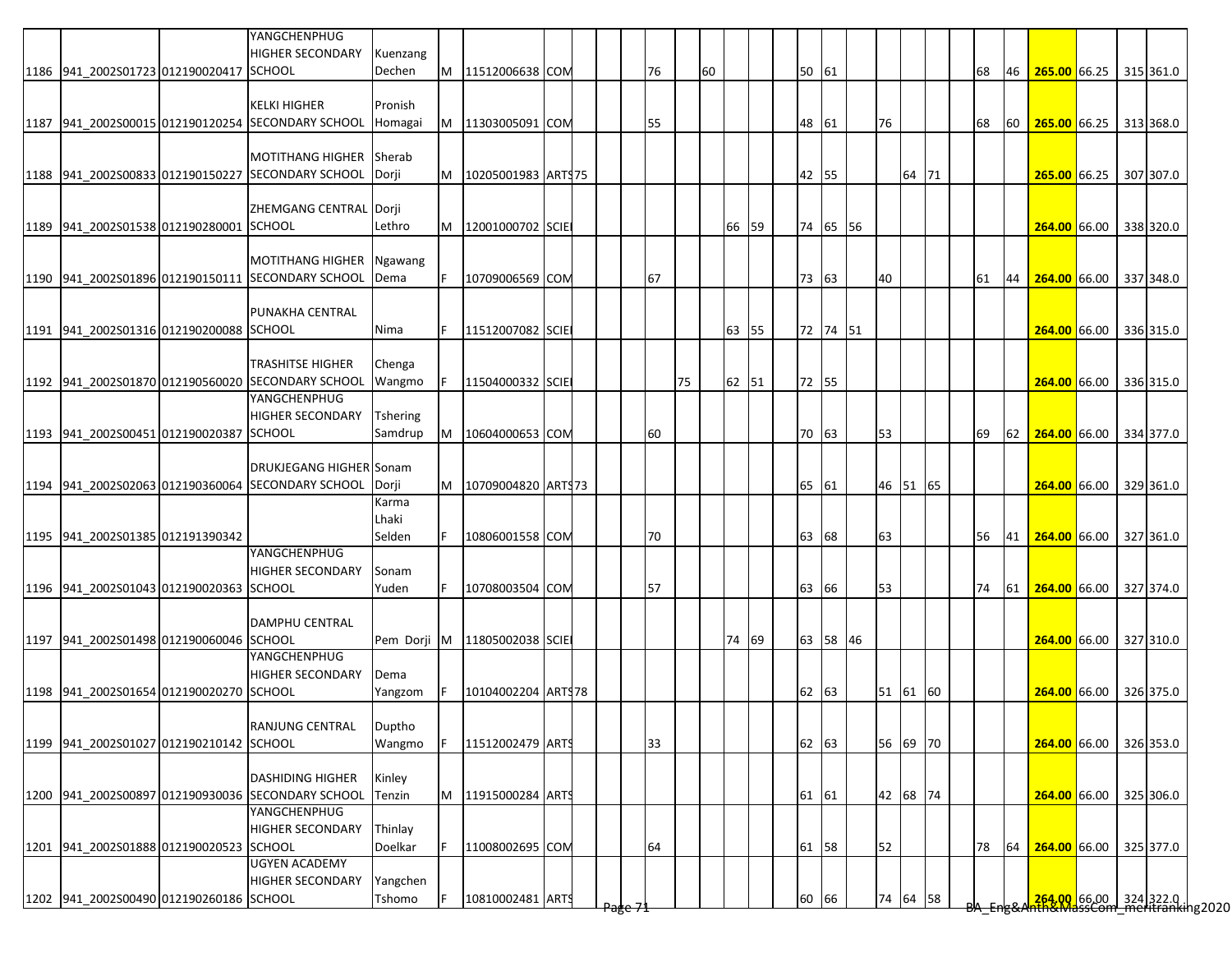| 62 67<br>53 60<br>1203 941_2002S01186 012190260258 SCHOOL<br>Zangpo<br>M<br>11211001108 ARTS 75<br>264.00 66.00 317 317.0<br>Jigme<br><b>MOTITHANG HIGHER</b><br>Zangmo<br>54 63<br>1204 941 2002S00510 012190150240 SECONDARY SCHOOL<br>Penjor<br>10802001200 ARTS77<br>48<br>70<br>264.00 66.00 312 312.0<br>SAMTSE HIGHER<br>Namkha<br>48 59 58<br>1205 941 2002S01172 012190240009 SECONDARY SCHOOL<br>Yoezer<br>M<br>11509005331 SCIE<br>82 65<br>264.00 66.00 312 312.0<br>YANGCHENPHUG<br><b>HIGHER SECONDARY</b><br>Pema<br>41 71<br>29<br>1206 941 2002S00151 012190020360 SCHOOL<br>Lhaden<br>10703003162 COM<br>69<br>61<br>63<br><b>264.00</b> 66.00<br>305 334.0<br>ZHEMGANG CENTRAL<br>1207 941_2002S00100 012190280036 SCHOOL<br>75 65<br>63<br>42 60<br>Kinzang<br>12008000222 SCIE<br>263.00 65.75<br>338 305.0<br>YANGCHENPHUG<br>Kesang<br><b>HIGHER SECONDARY</b><br>Choden<br>1208 941 2002S01583 012190020018 SCHOOL<br>Dorji<br>73 69 60<br>11410009279 SCIE<br>50 55<br>263.00 65.75<br>336 368.0<br>61<br>Dechen<br>1209 941_2002S00746 012191390107<br>F.<br>71 68 48<br>Pemo<br>11501003270 SCIE<br>53 71<br>263.00 65.75<br>334 311.0<br><b>SARPANG CENTRAL</b><br>Dema<br>44 66 60<br>1210 941 2002S01229 012190490016 SCHOOL<br>Lhamo<br>11312000908 ARTS<br>67<br>70 60<br>263.00 65.75 333 367.0<br><b>UGYEN ACADEMY</b><br><b>HIGHER SECONDARY</b><br>1211 941 2002S01932 012190260435 SCHOOL<br>Phub Dem F<br>10404000536 COM<br>72<br>70 55<br>65<br>263.00 65.75 333 328.0<br>66<br><b>BAYLING CENTRAL</b><br>Kinzang<br>69 60 60<br>1212 941 2002S00898 012190040039 SCHOOL<br>Wangdi<br>11603000369 SCIE<br>74 59<br>M<br>263.00 65.75 332 322.0<br>YANGCHENPHUG<br><b>HIGHER SECONDARY</b><br>Pema<br>1213 941 2002S01877 012190020277 SCHOOL<br>Choden<br>68 60<br>40 56 61<br>10504002203 ARTS74<br>263.00 65.75 331 359.0<br><b>DASHIDING HIGHER</b><br>Kinzang<br>1214 941 2002S01287 012190930008 SECONDARY SCHOOL<br>68 68 56<br>69 70<br>M<br>11008001875 ARTS<br>263.00 65.75 331 331.0<br>Tenzin<br><b>GELEPHU HIGHER</b><br>Pema<br>1215 941 2002S01402 012190080119 SECONDARY SCHOOL<br>57<br>67 64<br>72<br>49<br>263.00 65.75 330 369.0<br>Lhaden<br>12003000295 COM<br>60<br>ZHEMGANG CENTRAL Sangita<br><b>SCHOOL</b><br>Chhetri<br>34<br>63 69<br>58 59 72<br>1216 941 2002S02188 012190280097<br>F<br>11307000130 ARTS<br>263.00 65.75 326 355.0<br>ZHEMGANG CENTRAL Dorji<br>1217 941 2002S00519 012190280069 SCHOOL<br>Khandu<br>66 68 71<br>263.00 65.75 326 367.0<br>M<br>12005002662 ARTS<br>41<br>63 58<br>CHUKHA CENTRAL<br>Samten<br>65<br>1218 941_2002S01956 012190050139 SCHOOL<br>Choden<br>72<br>63 57<br>10902001758 COM<br>69<br>46<br>263.00 65.75<br>326 372.0<br>PHUENTSHOLING<br><b>HIGHER SECONDARY</b><br>Kunhal<br>1219 941_2002S00003 012190180033 SCHOOL<br>11203003184 SCIE<br>62 72<br><mark>.263.00 65.75 325</mark> 314.0<br>hth&MassCom meritranking2020<br>72<br>51 57<br>Gurung<br>M |  | <b>UGYEN ACADEMY</b><br><b>HIGHER SECONDARY</b> | Loday<br>Rangrig |  |  |  |  |  |  |  |  |  |  |  |  |
|-----------------------------------------------------------------------------------------------------------------------------------------------------------------------------------------------------------------------------------------------------------------------------------------------------------------------------------------------------------------------------------------------------------------------------------------------------------------------------------------------------------------------------------------------------------------------------------------------------------------------------------------------------------------------------------------------------------------------------------------------------------------------------------------------------------------------------------------------------------------------------------------------------------------------------------------------------------------------------------------------------------------------------------------------------------------------------------------------------------------------------------------------------------------------------------------------------------------------------------------------------------------------------------------------------------------------------------------------------------------------------------------------------------------------------------------------------------------------------------------------------------------------------------------------------------------------------------------------------------------------------------------------------------------------------------------------------------------------------------------------------------------------------------------------------------------------------------------------------------------------------------------------------------------------------------------------------------------------------------------------------------------------------------------------------------------------------------------------------------------------------------------------------------------------------------------------------------------------------------------------------------------------------------------------------------------------------------------------------------------------------------------------------------------------------------------------------------------------------------------------------------------------------------------------------------------------------------------------------------------------------------------------------------------------------------------------------------------------------------------------------------------------------------------------------------------------------------------------------------------------------------------------------------------------------------------------------------------------------|--|-------------------------------------------------|------------------|--|--|--|--|--|--|--|--|--|--|--|--|
|                                                                                                                                                                                                                                                                                                                                                                                                                                                                                                                                                                                                                                                                                                                                                                                                                                                                                                                                                                                                                                                                                                                                                                                                                                                                                                                                                                                                                                                                                                                                                                                                                                                                                                                                                                                                                                                                                                                                                                                                                                                                                                                                                                                                                                                                                                                                                                                                                                                                                                                                                                                                                                                                                                                                                                                                                                                                                                                                                                             |  |                                                 |                  |  |  |  |  |  |  |  |  |  |  |  |  |
|                                                                                                                                                                                                                                                                                                                                                                                                                                                                                                                                                                                                                                                                                                                                                                                                                                                                                                                                                                                                                                                                                                                                                                                                                                                                                                                                                                                                                                                                                                                                                                                                                                                                                                                                                                                                                                                                                                                                                                                                                                                                                                                                                                                                                                                                                                                                                                                                                                                                                                                                                                                                                                                                                                                                                                                                                                                                                                                                                                             |  |                                                 |                  |  |  |  |  |  |  |  |  |  |  |  |  |
|                                                                                                                                                                                                                                                                                                                                                                                                                                                                                                                                                                                                                                                                                                                                                                                                                                                                                                                                                                                                                                                                                                                                                                                                                                                                                                                                                                                                                                                                                                                                                                                                                                                                                                                                                                                                                                                                                                                                                                                                                                                                                                                                                                                                                                                                                                                                                                                                                                                                                                                                                                                                                                                                                                                                                                                                                                                                                                                                                                             |  |                                                 |                  |  |  |  |  |  |  |  |  |  |  |  |  |
|                                                                                                                                                                                                                                                                                                                                                                                                                                                                                                                                                                                                                                                                                                                                                                                                                                                                                                                                                                                                                                                                                                                                                                                                                                                                                                                                                                                                                                                                                                                                                                                                                                                                                                                                                                                                                                                                                                                                                                                                                                                                                                                                                                                                                                                                                                                                                                                                                                                                                                                                                                                                                                                                                                                                                                                                                                                                                                                                                                             |  |                                                 |                  |  |  |  |  |  |  |  |  |  |  |  |  |
|                                                                                                                                                                                                                                                                                                                                                                                                                                                                                                                                                                                                                                                                                                                                                                                                                                                                                                                                                                                                                                                                                                                                                                                                                                                                                                                                                                                                                                                                                                                                                                                                                                                                                                                                                                                                                                                                                                                                                                                                                                                                                                                                                                                                                                                                                                                                                                                                                                                                                                                                                                                                                                                                                                                                                                                                                                                                                                                                                                             |  |                                                 |                  |  |  |  |  |  |  |  |  |  |  |  |  |
|                                                                                                                                                                                                                                                                                                                                                                                                                                                                                                                                                                                                                                                                                                                                                                                                                                                                                                                                                                                                                                                                                                                                                                                                                                                                                                                                                                                                                                                                                                                                                                                                                                                                                                                                                                                                                                                                                                                                                                                                                                                                                                                                                                                                                                                                                                                                                                                                                                                                                                                                                                                                                                                                                                                                                                                                                                                                                                                                                                             |  |                                                 |                  |  |  |  |  |  |  |  |  |  |  |  |  |
|                                                                                                                                                                                                                                                                                                                                                                                                                                                                                                                                                                                                                                                                                                                                                                                                                                                                                                                                                                                                                                                                                                                                                                                                                                                                                                                                                                                                                                                                                                                                                                                                                                                                                                                                                                                                                                                                                                                                                                                                                                                                                                                                                                                                                                                                                                                                                                                                                                                                                                                                                                                                                                                                                                                                                                                                                                                                                                                                                                             |  |                                                 |                  |  |  |  |  |  |  |  |  |  |  |  |  |
|                                                                                                                                                                                                                                                                                                                                                                                                                                                                                                                                                                                                                                                                                                                                                                                                                                                                                                                                                                                                                                                                                                                                                                                                                                                                                                                                                                                                                                                                                                                                                                                                                                                                                                                                                                                                                                                                                                                                                                                                                                                                                                                                                                                                                                                                                                                                                                                                                                                                                                                                                                                                                                                                                                                                                                                                                                                                                                                                                                             |  |                                                 |                  |  |  |  |  |  |  |  |  |  |  |  |  |
|                                                                                                                                                                                                                                                                                                                                                                                                                                                                                                                                                                                                                                                                                                                                                                                                                                                                                                                                                                                                                                                                                                                                                                                                                                                                                                                                                                                                                                                                                                                                                                                                                                                                                                                                                                                                                                                                                                                                                                                                                                                                                                                                                                                                                                                                                                                                                                                                                                                                                                                                                                                                                                                                                                                                                                                                                                                                                                                                                                             |  |                                                 |                  |  |  |  |  |  |  |  |  |  |  |  |  |
|                                                                                                                                                                                                                                                                                                                                                                                                                                                                                                                                                                                                                                                                                                                                                                                                                                                                                                                                                                                                                                                                                                                                                                                                                                                                                                                                                                                                                                                                                                                                                                                                                                                                                                                                                                                                                                                                                                                                                                                                                                                                                                                                                                                                                                                                                                                                                                                                                                                                                                                                                                                                                                                                                                                                                                                                                                                                                                                                                                             |  |                                                 |                  |  |  |  |  |  |  |  |  |  |  |  |  |
|                                                                                                                                                                                                                                                                                                                                                                                                                                                                                                                                                                                                                                                                                                                                                                                                                                                                                                                                                                                                                                                                                                                                                                                                                                                                                                                                                                                                                                                                                                                                                                                                                                                                                                                                                                                                                                                                                                                                                                                                                                                                                                                                                                                                                                                                                                                                                                                                                                                                                                                                                                                                                                                                                                                                                                                                                                                                                                                                                                             |  |                                                 |                  |  |  |  |  |  |  |  |  |  |  |  |  |
|                                                                                                                                                                                                                                                                                                                                                                                                                                                                                                                                                                                                                                                                                                                                                                                                                                                                                                                                                                                                                                                                                                                                                                                                                                                                                                                                                                                                                                                                                                                                                                                                                                                                                                                                                                                                                                                                                                                                                                                                                                                                                                                                                                                                                                                                                                                                                                                                                                                                                                                                                                                                                                                                                                                                                                                                                                                                                                                                                                             |  |                                                 |                  |  |  |  |  |  |  |  |  |  |  |  |  |
|                                                                                                                                                                                                                                                                                                                                                                                                                                                                                                                                                                                                                                                                                                                                                                                                                                                                                                                                                                                                                                                                                                                                                                                                                                                                                                                                                                                                                                                                                                                                                                                                                                                                                                                                                                                                                                                                                                                                                                                                                                                                                                                                                                                                                                                                                                                                                                                                                                                                                                                                                                                                                                                                                                                                                                                                                                                                                                                                                                             |  |                                                 |                  |  |  |  |  |  |  |  |  |  |  |  |  |
|                                                                                                                                                                                                                                                                                                                                                                                                                                                                                                                                                                                                                                                                                                                                                                                                                                                                                                                                                                                                                                                                                                                                                                                                                                                                                                                                                                                                                                                                                                                                                                                                                                                                                                                                                                                                                                                                                                                                                                                                                                                                                                                                                                                                                                                                                                                                                                                                                                                                                                                                                                                                                                                                                                                                                                                                                                                                                                                                                                             |  |                                                 |                  |  |  |  |  |  |  |  |  |  |  |  |  |
|                                                                                                                                                                                                                                                                                                                                                                                                                                                                                                                                                                                                                                                                                                                                                                                                                                                                                                                                                                                                                                                                                                                                                                                                                                                                                                                                                                                                                                                                                                                                                                                                                                                                                                                                                                                                                                                                                                                                                                                                                                                                                                                                                                                                                                                                                                                                                                                                                                                                                                                                                                                                                                                                                                                                                                                                                                                                                                                                                                             |  |                                                 |                  |  |  |  |  |  |  |  |  |  |  |  |  |
|                                                                                                                                                                                                                                                                                                                                                                                                                                                                                                                                                                                                                                                                                                                                                                                                                                                                                                                                                                                                                                                                                                                                                                                                                                                                                                                                                                                                                                                                                                                                                                                                                                                                                                                                                                                                                                                                                                                                                                                                                                                                                                                                                                                                                                                                                                                                                                                                                                                                                                                                                                                                                                                                                                                                                                                                                                                                                                                                                                             |  |                                                 |                  |  |  |  |  |  |  |  |  |  |  |  |  |
|                                                                                                                                                                                                                                                                                                                                                                                                                                                                                                                                                                                                                                                                                                                                                                                                                                                                                                                                                                                                                                                                                                                                                                                                                                                                                                                                                                                                                                                                                                                                                                                                                                                                                                                                                                                                                                                                                                                                                                                                                                                                                                                                                                                                                                                                                                                                                                                                                                                                                                                                                                                                                                                                                                                                                                                                                                                                                                                                                                             |  |                                                 |                  |  |  |  |  |  |  |  |  |  |  |  |  |
|                                                                                                                                                                                                                                                                                                                                                                                                                                                                                                                                                                                                                                                                                                                                                                                                                                                                                                                                                                                                                                                                                                                                                                                                                                                                                                                                                                                                                                                                                                                                                                                                                                                                                                                                                                                                                                                                                                                                                                                                                                                                                                                                                                                                                                                                                                                                                                                                                                                                                                                                                                                                                                                                                                                                                                                                                                                                                                                                                                             |  |                                                 |                  |  |  |  |  |  |  |  |  |  |  |  |  |
|                                                                                                                                                                                                                                                                                                                                                                                                                                                                                                                                                                                                                                                                                                                                                                                                                                                                                                                                                                                                                                                                                                                                                                                                                                                                                                                                                                                                                                                                                                                                                                                                                                                                                                                                                                                                                                                                                                                                                                                                                                                                                                                                                                                                                                                                                                                                                                                                                                                                                                                                                                                                                                                                                                                                                                                                                                                                                                                                                                             |  |                                                 |                  |  |  |  |  |  |  |  |  |  |  |  |  |
|                                                                                                                                                                                                                                                                                                                                                                                                                                                                                                                                                                                                                                                                                                                                                                                                                                                                                                                                                                                                                                                                                                                                                                                                                                                                                                                                                                                                                                                                                                                                                                                                                                                                                                                                                                                                                                                                                                                                                                                                                                                                                                                                                                                                                                                                                                                                                                                                                                                                                                                                                                                                                                                                                                                                                                                                                                                                                                                                                                             |  |                                                 |                  |  |  |  |  |  |  |  |  |  |  |  |  |
|                                                                                                                                                                                                                                                                                                                                                                                                                                                                                                                                                                                                                                                                                                                                                                                                                                                                                                                                                                                                                                                                                                                                                                                                                                                                                                                                                                                                                                                                                                                                                                                                                                                                                                                                                                                                                                                                                                                                                                                                                                                                                                                                                                                                                                                                                                                                                                                                                                                                                                                                                                                                                                                                                                                                                                                                                                                                                                                                                                             |  |                                                 |                  |  |  |  |  |  |  |  |  |  |  |  |  |
|                                                                                                                                                                                                                                                                                                                                                                                                                                                                                                                                                                                                                                                                                                                                                                                                                                                                                                                                                                                                                                                                                                                                                                                                                                                                                                                                                                                                                                                                                                                                                                                                                                                                                                                                                                                                                                                                                                                                                                                                                                                                                                                                                                                                                                                                                                                                                                                                                                                                                                                                                                                                                                                                                                                                                                                                                                                                                                                                                                             |  |                                                 |                  |  |  |  |  |  |  |  |  |  |  |  |  |
|                                                                                                                                                                                                                                                                                                                                                                                                                                                                                                                                                                                                                                                                                                                                                                                                                                                                                                                                                                                                                                                                                                                                                                                                                                                                                                                                                                                                                                                                                                                                                                                                                                                                                                                                                                                                                                                                                                                                                                                                                                                                                                                                                                                                                                                                                                                                                                                                                                                                                                                                                                                                                                                                                                                                                                                                                                                                                                                                                                             |  |                                                 |                  |  |  |  |  |  |  |  |  |  |  |  |  |
|                                                                                                                                                                                                                                                                                                                                                                                                                                                                                                                                                                                                                                                                                                                                                                                                                                                                                                                                                                                                                                                                                                                                                                                                                                                                                                                                                                                                                                                                                                                                                                                                                                                                                                                                                                                                                                                                                                                                                                                                                                                                                                                                                                                                                                                                                                                                                                                                                                                                                                                                                                                                                                                                                                                                                                                                                                                                                                                                                                             |  |                                                 |                  |  |  |  |  |  |  |  |  |  |  |  |  |
|                                                                                                                                                                                                                                                                                                                                                                                                                                                                                                                                                                                                                                                                                                                                                                                                                                                                                                                                                                                                                                                                                                                                                                                                                                                                                                                                                                                                                                                                                                                                                                                                                                                                                                                                                                                                                                                                                                                                                                                                                                                                                                                                                                                                                                                                                                                                                                                                                                                                                                                                                                                                                                                                                                                                                                                                                                                                                                                                                                             |  |                                                 |                  |  |  |  |  |  |  |  |  |  |  |  |  |
|                                                                                                                                                                                                                                                                                                                                                                                                                                                                                                                                                                                                                                                                                                                                                                                                                                                                                                                                                                                                                                                                                                                                                                                                                                                                                                                                                                                                                                                                                                                                                                                                                                                                                                                                                                                                                                                                                                                                                                                                                                                                                                                                                                                                                                                                                                                                                                                                                                                                                                                                                                                                                                                                                                                                                                                                                                                                                                                                                                             |  |                                                 |                  |  |  |  |  |  |  |  |  |  |  |  |  |
|                                                                                                                                                                                                                                                                                                                                                                                                                                                                                                                                                                                                                                                                                                                                                                                                                                                                                                                                                                                                                                                                                                                                                                                                                                                                                                                                                                                                                                                                                                                                                                                                                                                                                                                                                                                                                                                                                                                                                                                                                                                                                                                                                                                                                                                                                                                                                                                                                                                                                                                                                                                                                                                                                                                                                                                                                                                                                                                                                                             |  |                                                 |                  |  |  |  |  |  |  |  |  |  |  |  |  |
|                                                                                                                                                                                                                                                                                                                                                                                                                                                                                                                                                                                                                                                                                                                                                                                                                                                                                                                                                                                                                                                                                                                                                                                                                                                                                                                                                                                                                                                                                                                                                                                                                                                                                                                                                                                                                                                                                                                                                                                                                                                                                                                                                                                                                                                                                                                                                                                                                                                                                                                                                                                                                                                                                                                                                                                                                                                                                                                                                                             |  |                                                 |                  |  |  |  |  |  |  |  |  |  |  |  |  |
|                                                                                                                                                                                                                                                                                                                                                                                                                                                                                                                                                                                                                                                                                                                                                                                                                                                                                                                                                                                                                                                                                                                                                                                                                                                                                                                                                                                                                                                                                                                                                                                                                                                                                                                                                                                                                                                                                                                                                                                                                                                                                                                                                                                                                                                                                                                                                                                                                                                                                                                                                                                                                                                                                                                                                                                                                                                                                                                                                                             |  |                                                 |                  |  |  |  |  |  |  |  |  |  |  |  |  |
|                                                                                                                                                                                                                                                                                                                                                                                                                                                                                                                                                                                                                                                                                                                                                                                                                                                                                                                                                                                                                                                                                                                                                                                                                                                                                                                                                                                                                                                                                                                                                                                                                                                                                                                                                                                                                                                                                                                                                                                                                                                                                                                                                                                                                                                                                                                                                                                                                                                                                                                                                                                                                                                                                                                                                                                                                                                                                                                                                                             |  |                                                 |                  |  |  |  |  |  |  |  |  |  |  |  |  |
|                                                                                                                                                                                                                                                                                                                                                                                                                                                                                                                                                                                                                                                                                                                                                                                                                                                                                                                                                                                                                                                                                                                                                                                                                                                                                                                                                                                                                                                                                                                                                                                                                                                                                                                                                                                                                                                                                                                                                                                                                                                                                                                                                                                                                                                                                                                                                                                                                                                                                                                                                                                                                                                                                                                                                                                                                                                                                                                                                                             |  |                                                 |                  |  |  |  |  |  |  |  |  |  |  |  |  |
|                                                                                                                                                                                                                                                                                                                                                                                                                                                                                                                                                                                                                                                                                                                                                                                                                                                                                                                                                                                                                                                                                                                                                                                                                                                                                                                                                                                                                                                                                                                                                                                                                                                                                                                                                                                                                                                                                                                                                                                                                                                                                                                                                                                                                                                                                                                                                                                                                                                                                                                                                                                                                                                                                                                                                                                                                                                                                                                                                                             |  |                                                 |                  |  |  |  |  |  |  |  |  |  |  |  |  |
|                                                                                                                                                                                                                                                                                                                                                                                                                                                                                                                                                                                                                                                                                                                                                                                                                                                                                                                                                                                                                                                                                                                                                                                                                                                                                                                                                                                                                                                                                                                                                                                                                                                                                                                                                                                                                                                                                                                                                                                                                                                                                                                                                                                                                                                                                                                                                                                                                                                                                                                                                                                                                                                                                                                                                                                                                                                                                                                                                                             |  |                                                 |                  |  |  |  |  |  |  |  |  |  |  |  |  |
|                                                                                                                                                                                                                                                                                                                                                                                                                                                                                                                                                                                                                                                                                                                                                                                                                                                                                                                                                                                                                                                                                                                                                                                                                                                                                                                                                                                                                                                                                                                                                                                                                                                                                                                                                                                                                                                                                                                                                                                                                                                                                                                                                                                                                                                                                                                                                                                                                                                                                                                                                                                                                                                                                                                                                                                                                                                                                                                                                                             |  |                                                 |                  |  |  |  |  |  |  |  |  |  |  |  |  |
|                                                                                                                                                                                                                                                                                                                                                                                                                                                                                                                                                                                                                                                                                                                                                                                                                                                                                                                                                                                                                                                                                                                                                                                                                                                                                                                                                                                                                                                                                                                                                                                                                                                                                                                                                                                                                                                                                                                                                                                                                                                                                                                                                                                                                                                                                                                                                                                                                                                                                                                                                                                                                                                                                                                                                                                                                                                                                                                                                                             |  |                                                 |                  |  |  |  |  |  |  |  |  |  |  |  |  |
|                                                                                                                                                                                                                                                                                                                                                                                                                                                                                                                                                                                                                                                                                                                                                                                                                                                                                                                                                                                                                                                                                                                                                                                                                                                                                                                                                                                                                                                                                                                                                                                                                                                                                                                                                                                                                                                                                                                                                                                                                                                                                                                                                                                                                                                                                                                                                                                                                                                                                                                                                                                                                                                                                                                                                                                                                                                                                                                                                                             |  |                                                 |                  |  |  |  |  |  |  |  |  |  |  |  |  |
|                                                                                                                                                                                                                                                                                                                                                                                                                                                                                                                                                                                                                                                                                                                                                                                                                                                                                                                                                                                                                                                                                                                                                                                                                                                                                                                                                                                                                                                                                                                                                                                                                                                                                                                                                                                                                                                                                                                                                                                                                                                                                                                                                                                                                                                                                                                                                                                                                                                                                                                                                                                                                                                                                                                                                                                                                                                                                                                                                                             |  |                                                 |                  |  |  |  |  |  |  |  |  |  |  |  |  |
|                                                                                                                                                                                                                                                                                                                                                                                                                                                                                                                                                                                                                                                                                                                                                                                                                                                                                                                                                                                                                                                                                                                                                                                                                                                                                                                                                                                                                                                                                                                                                                                                                                                                                                                                                                                                                                                                                                                                                                                                                                                                                                                                                                                                                                                                                                                                                                                                                                                                                                                                                                                                                                                                                                                                                                                                                                                                                                                                                                             |  |                                                 |                  |  |  |  |  |  |  |  |  |  |  |  |  |
|                                                                                                                                                                                                                                                                                                                                                                                                                                                                                                                                                                                                                                                                                                                                                                                                                                                                                                                                                                                                                                                                                                                                                                                                                                                                                                                                                                                                                                                                                                                                                                                                                                                                                                                                                                                                                                                                                                                                                                                                                                                                                                                                                                                                                                                                                                                                                                                                                                                                                                                                                                                                                                                                                                                                                                                                                                                                                                                                                                             |  |                                                 |                  |  |  |  |  |  |  |  |  |  |  |  |  |
|                                                                                                                                                                                                                                                                                                                                                                                                                                                                                                                                                                                                                                                                                                                                                                                                                                                                                                                                                                                                                                                                                                                                                                                                                                                                                                                                                                                                                                                                                                                                                                                                                                                                                                                                                                                                                                                                                                                                                                                                                                                                                                                                                                                                                                                                                                                                                                                                                                                                                                                                                                                                                                                                                                                                                                                                                                                                                                                                                                             |  |                                                 |                  |  |  |  |  |  |  |  |  |  |  |  |  |
|                                                                                                                                                                                                                                                                                                                                                                                                                                                                                                                                                                                                                                                                                                                                                                                                                                                                                                                                                                                                                                                                                                                                                                                                                                                                                                                                                                                                                                                                                                                                                                                                                                                                                                                                                                                                                                                                                                                                                                                                                                                                                                                                                                                                                                                                                                                                                                                                                                                                                                                                                                                                                                                                                                                                                                                                                                                                                                                                                                             |  |                                                 |                  |  |  |  |  |  |  |  |  |  |  |  |  |
|                                                                                                                                                                                                                                                                                                                                                                                                                                                                                                                                                                                                                                                                                                                                                                                                                                                                                                                                                                                                                                                                                                                                                                                                                                                                                                                                                                                                                                                                                                                                                                                                                                                                                                                                                                                                                                                                                                                                                                                                                                                                                                                                                                                                                                                                                                                                                                                                                                                                                                                                                                                                                                                                                                                                                                                                                                                                                                                                                                             |  |                                                 |                  |  |  |  |  |  |  |  |  |  |  |  |  |
|                                                                                                                                                                                                                                                                                                                                                                                                                                                                                                                                                                                                                                                                                                                                                                                                                                                                                                                                                                                                                                                                                                                                                                                                                                                                                                                                                                                                                                                                                                                                                                                                                                                                                                                                                                                                                                                                                                                                                                                                                                                                                                                                                                                                                                                                                                                                                                                                                                                                                                                                                                                                                                                                                                                                                                                                                                                                                                                                                                             |  |                                                 |                  |  |  |  |  |  |  |  |  |  |  |  |  |
|                                                                                                                                                                                                                                                                                                                                                                                                                                                                                                                                                                                                                                                                                                                                                                                                                                                                                                                                                                                                                                                                                                                                                                                                                                                                                                                                                                                                                                                                                                                                                                                                                                                                                                                                                                                                                                                                                                                                                                                                                                                                                                                                                                                                                                                                                                                                                                                                                                                                                                                                                                                                                                                                                                                                                                                                                                                                                                                                                                             |  |                                                 |                  |  |  |  |  |  |  |  |  |  |  |  |  |
|                                                                                                                                                                                                                                                                                                                                                                                                                                                                                                                                                                                                                                                                                                                                                                                                                                                                                                                                                                                                                                                                                                                                                                                                                                                                                                                                                                                                                                                                                                                                                                                                                                                                                                                                                                                                                                                                                                                                                                                                                                                                                                                                                                                                                                                                                                                                                                                                                                                                                                                                                                                                                                                                                                                                                                                                                                                                                                                                                                             |  |                                                 |                  |  |  |  |  |  |  |  |  |  |  |  |  |
|                                                                                                                                                                                                                                                                                                                                                                                                                                                                                                                                                                                                                                                                                                                                                                                                                                                                                                                                                                                                                                                                                                                                                                                                                                                                                                                                                                                                                                                                                                                                                                                                                                                                                                                                                                                                                                                                                                                                                                                                                                                                                                                                                                                                                                                                                                                                                                                                                                                                                                                                                                                                                                                                                                                                                                                                                                                                                                                                                                             |  |                                                 |                  |  |  |  |  |  |  |  |  |  |  |  |  |
|                                                                                                                                                                                                                                                                                                                                                                                                                                                                                                                                                                                                                                                                                                                                                                                                                                                                                                                                                                                                                                                                                                                                                                                                                                                                                                                                                                                                                                                                                                                                                                                                                                                                                                                                                                                                                                                                                                                                                                                                                                                                                                                                                                                                                                                                                                                                                                                                                                                                                                                                                                                                                                                                                                                                                                                                                                                                                                                                                                             |  |                                                 |                  |  |  |  |  |  |  |  |  |  |  |  |  |
|                                                                                                                                                                                                                                                                                                                                                                                                                                                                                                                                                                                                                                                                                                                                                                                                                                                                                                                                                                                                                                                                                                                                                                                                                                                                                                                                                                                                                                                                                                                                                                                                                                                                                                                                                                                                                                                                                                                                                                                                                                                                                                                                                                                                                                                                                                                                                                                                                                                                                                                                                                                                                                                                                                                                                                                                                                                                                                                                                                             |  |                                                 |                  |  |  |  |  |  |  |  |  |  |  |  |  |
|                                                                                                                                                                                                                                                                                                                                                                                                                                                                                                                                                                                                                                                                                                                                                                                                                                                                                                                                                                                                                                                                                                                                                                                                                                                                                                                                                                                                                                                                                                                                                                                                                                                                                                                                                                                                                                                                                                                                                                                                                                                                                                                                                                                                                                                                                                                                                                                                                                                                                                                                                                                                                                                                                                                                                                                                                                                                                                                                                                             |  |                                                 |                  |  |  |  |  |  |  |  |  |  |  |  |  |
|                                                                                                                                                                                                                                                                                                                                                                                                                                                                                                                                                                                                                                                                                                                                                                                                                                                                                                                                                                                                                                                                                                                                                                                                                                                                                                                                                                                                                                                                                                                                                                                                                                                                                                                                                                                                                                                                                                                                                                                                                                                                                                                                                                                                                                                                                                                                                                                                                                                                                                                                                                                                                                                                                                                                                                                                                                                                                                                                                                             |  |                                                 |                  |  |  |  |  |  |  |  |  |  |  |  |  |
|                                                                                                                                                                                                                                                                                                                                                                                                                                                                                                                                                                                                                                                                                                                                                                                                                                                                                                                                                                                                                                                                                                                                                                                                                                                                                                                                                                                                                                                                                                                                                                                                                                                                                                                                                                                                                                                                                                                                                                                                                                                                                                                                                                                                                                                                                                                                                                                                                                                                                                                                                                                                                                                                                                                                                                                                                                                                                                                                                                             |  |                                                 |                  |  |  |  |  |  |  |  |  |  |  |  |  |
|                                                                                                                                                                                                                                                                                                                                                                                                                                                                                                                                                                                                                                                                                                                                                                                                                                                                                                                                                                                                                                                                                                                                                                                                                                                                                                                                                                                                                                                                                                                                                                                                                                                                                                                                                                                                                                                                                                                                                                                                                                                                                                                                                                                                                                                                                                                                                                                                                                                                                                                                                                                                                                                                                                                                                                                                                                                                                                                                                                             |  |                                                 |                  |  |  |  |  |  |  |  |  |  |  |  |  |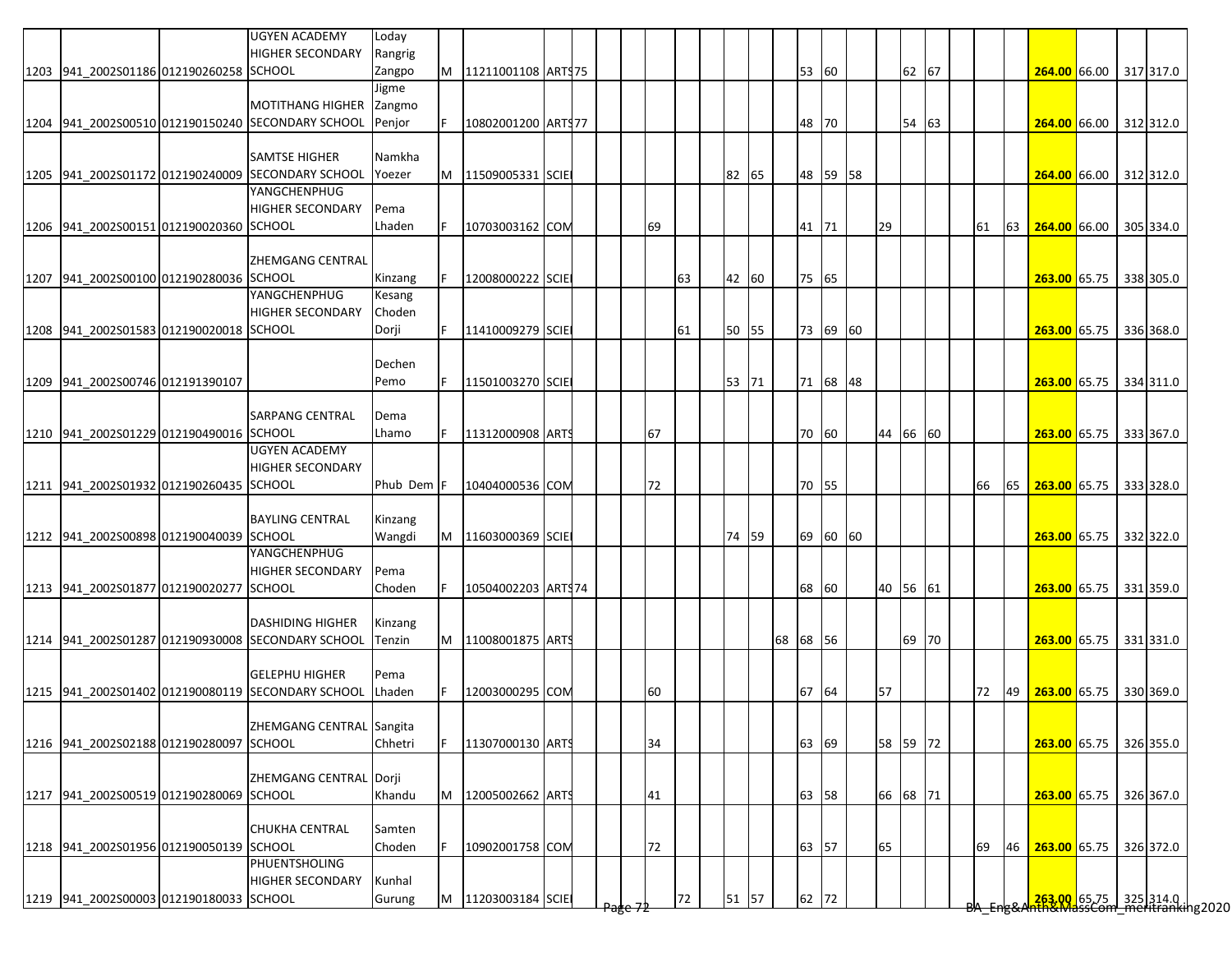|                                         | YANGCHENPHUG<br><b>HIGHER SECONDARY</b>           | Kezang          |    |                     |  |    |     |    |       |  |       |          |    |          |    |    |    |                                                                        |  |           |
|-----------------------------------------|---------------------------------------------------|-----------------|----|---------------------|--|----|-----|----|-------|--|-------|----------|----|----------|----|----|----|------------------------------------------------------------------------|--|-----------|
| 1220 941_2002S01492 012190020273 SCHOOL |                                                   | Deki Dema F     |    | 11410005970 ARTS68  |  |    |     |    |       |  | 61 66 |          |    | 66       | 63 |    |    | 263.00 65.75                                                           |  | 324 324.0 |
|                                         | ZHEMGANG CENTRAL Kinley                           |                 |    |                     |  |    |     |    |       |  |       |          |    |          |    |    |    |                                                                        |  |           |
| 1221 941 2002S00882 012190280048 SCHOOL |                                                   | <b>Tshering</b> | M  | 12008002191 COM     |  |    | 82  |    |       |  | 59 55 |          |    |          |    | 67 | 47 | 263.00 65.75                                                           |  | 322 310.0 |
|                                         | YANGCHENPHUG                                      |                 |    |                     |  |    |     |    |       |  |       |          |    |          |    |    |    |                                                                        |  |           |
|                                         | <b>HIGHER SECONDARY</b>                           | Pema            |    |                     |  |    |     |    |       |  |       |          |    |          |    |    |    |                                                                        |  |           |
| 1222 941_2002S01527 012190020278 SCHOOL |                                                   | Zangmo          |    | 10706003638 ART\$71 |  |    |     |    |       |  | 57 72 |          |    | 44 63 53 |    |    |    | 263.00 65.75                                                           |  | 320 360.0 |
|                                         | <b>TENDRUK CENTRAL</b>                            | Yangchen        |    |                     |  |    |     |    |       |  |       |          |    |          |    |    |    |                                                                        |  |           |
| 1223 941_2002S01184 012190620097 SCHOOL |                                                   | Zam             | F. | 11201003120 COM     |  |    | 73  |    |       |  | 57 56 |          | 56 |          |    | 69 |    | 65 263.00 65.75                                                        |  | 320 376.0 |
|                                         |                                                   |                 |    |                     |  |    |     |    |       |  |       |          |    |          |    |    |    |                                                                        |  |           |
|                                         | YADI HIGHER                                       | Pema            |    |                     |  |    |     |    |       |  |       |          |    |          |    |    |    |                                                                        |  |           |
|                                         | 1224 941_2002S00454 012190650067 SECONDARY SCHOOL | Choden          |    | 11512002472 ARTS79  |  |    |     |    |       |  | 55 68 |          |    | 52 61    |    |    |    | 263.00 65.75                                                           |  | 318 315.0 |
|                                         |                                                   |                 |    |                     |  |    |     |    |       |  |       |          |    |          |    |    |    |                                                                        |  |           |
|                                         | <b>MONGAR HIGHER</b>                              | Tshering        |    |                     |  |    |     |    |       |  |       |          |    |          |    |    |    |                                                                        |  |           |
|                                         | 1225 941_2002S00813 012190140116 SECONDARY SCHOOL | Cheki           |    | 10903003380 COM     |  |    | 58  |    |       |  | 55 71 |          | 66 |          |    | 68 | 46 | 263.00 65.75 318 364.0                                                 |  |           |
|                                         | <b>DRUKGYEL CENTRAL</b>                           | Gyembo          |    |                     |  |    |     |    |       |  |       |          |    |          |    |    |    |                                                                        |  |           |
| 1226 941 2002S00758 012190070016 SCHOOL |                                                   | Dorji           | M  | 10801001838 SCIE    |  |    |     |    | 70 74 |  |       | 54 60 59 |    |          |    |    |    | 263.00 65.75 317 317.0                                                 |  |           |
|                                         | <b>UGYEN ACADEMY</b>                              |                 |    |                     |  |    |     |    |       |  |       |          |    |          |    |    |    |                                                                        |  |           |
|                                         | <b>HIGHER SECONDARY</b>                           | Sonam           |    |                     |  |    |     |    |       |  |       |          |    |          |    |    |    |                                                                        |  |           |
| 1227 941 2002S01995 012190260300 SCHOOL |                                                   | Tandin          | M  | 11902001432 ART\$75 |  | 78 |     |    |       |  | 52 56 |          |    | 52 54    |    |    |    | 263.00 65.75 315 367.0                                                 |  |           |
|                                         | YANGCHENPHUG                                      |                 |    |                     |  |    |     |    |       |  |       |          |    |          |    |    |    |                                                                        |  |           |
|                                         | <b>HIGHER SECONDARY</b>                           | Dechen          |    |                     |  |    |     |    |       |  |       |          |    |          |    |    |    |                                                                        |  |           |
| 1228 941 2002S02107 012190020115 SCHOOL |                                                   | Ugyen           | M  | 11505006434 SCIE    |  |    |     | 65 | 52 51 |  | 69 76 |          |    |          |    |    |    | 262.00 65.50 331 313.0                                                 |  |           |
|                                         | TRASHITSE HIGHER                                  | Shegyel         |    |                     |  |    |     |    |       |  |       |          |    |          |    |    |    |                                                                        |  |           |
|                                         | 1229 941 2002S01592 012190560010 SECONDARY SCHOOL | Wangdi          | M  | 11505000750 SCIE    |  |    |     |    | 77 58 |  |       | 69 58 58 |    |          |    |    |    | 262.00 65.50 331 320.0                                                 |  |           |
|                                         |                                                   |                 |    |                     |  |    |     |    |       |  |       |          |    |          |    |    |    |                                                                        |  |           |
|                                         | YADI HIGHER                                       | Yeshi           |    |                     |  |    |     |    |       |  |       |          |    |          |    |    |    |                                                                        |  |           |
|                                         | 1230 941 2002S02150 012190650062 SECONDARY SCHOOL | Nidup           | M  | 10709004058 ART974  |  |    |     |    |       |  | 68 55 |          |    | 62 65 65 |    |    |    | 262.00 65.50                                                           |  | 330 389.0 |
|                                         |                                                   |                 |    |                     |  |    |     |    |       |  |       |          |    |          |    |    |    |                                                                        |  |           |
|                                         | <b>DRUKGYEL CENTRAL</b>                           | Dechen          |    | 11213000120 COM     |  |    | 71  |    |       |  | 67 65 |          | 59 |          |    | 56 | 46 | 262.00 65.50                                                           |  | 329 364.0 |
| 1231 941_2002S01083 012190070076 SCHOOL |                                                   | Wangmo          |    |                     |  |    |     |    |       |  |       |          |    |          |    |    |    |                                                                        |  |           |
|                                         | <b>SHERUBLING</b>                                 | Rigzin          |    |                     |  |    |     |    |       |  |       |          |    |          |    |    |    |                                                                        |  |           |
|                                         | 1232 941 2002S01234 012190230052 CENTRAL SCHOOL   | Seldon          |    | 11704003932 COM     |  |    | 42  |    |       |  | 67 62 |          | 57 |          |    | 62 |    | 71 262.00 65.50 329 361.0                                              |  |           |
|                                         |                                                   |                 |    |                     |  |    |     |    |       |  |       |          |    |          |    |    |    |                                                                        |  |           |
|                                         | <b>NANGKOR CENTRAL</b>                            | Sonam           |    |                     |  |    |     |    |       |  |       |          |    |          |    |    |    |                                                                        |  |           |
| 1233 941_2002S01211 012190160187 SCHOOL |                                                   | Thinley         | M  | 10904001273 SCIE    |  |    |     | 80 | 56 52 |  | 64 62 |          |    |          |    |    |    | 262.00 65.50 326 314.0                                                 |  |           |
|                                         | <b>MOTITHANG HIGHER</b>                           | Ugyen           |    |                     |  |    |     |    |       |  |       |          |    |          |    |    |    |                                                                        |  |           |
|                                         | 1234 941_2002S01567 012190150016 SECONDARY SCHOOL | Tenzin          | M  | 10906002093 SCIE    |  |    |     |    | 73 62 |  |       | 64 59 66 |    |          |    |    |    | 262.00 65.50 326 324.0                                                 |  |           |
|                                         |                                                   |                 |    |                     |  |    |     |    |       |  |       |          |    |          |    |    |    |                                                                        |  |           |
|                                         | <b>SARPANG CENTRAL</b>                            | Sherub          |    |                     |  |    |     |    |       |  |       |          |    |          |    |    |    |                                                                        |  |           |
| 1235 941_2002S01949 012190490029 SCHOOL |                                                   | Zangmo          |    | 11603002490 ARTS    |  |    |     |    |       |  | 63 73 |          |    | 54 64 62 |    |    |    | 262.00 65.50 325 316.0                                                 |  |           |
|                                         | PHUENTSHOLING                                     |                 |    |                     |  |    |     |    |       |  |       |          |    |          |    |    |    |                                                                        |  |           |
|                                         | <b>HIGHER SECONDARY</b>                           | Kezang          |    |                     |  |    |     |    |       |  |       |          |    |          |    |    |    |                                                                        |  |           |
| 1236 941_2002S00604 012190180136 SCHOOL |                                                   | Wangmo          |    | 10305002153 ARTS74  |  |    | ,37 |    |       |  | 63 64 |          |    | 61       | 54 |    |    | , <mark>262,00 65,50 325</mark> 353.0<br>Anth&MassCom_meritranking2020 |  |           |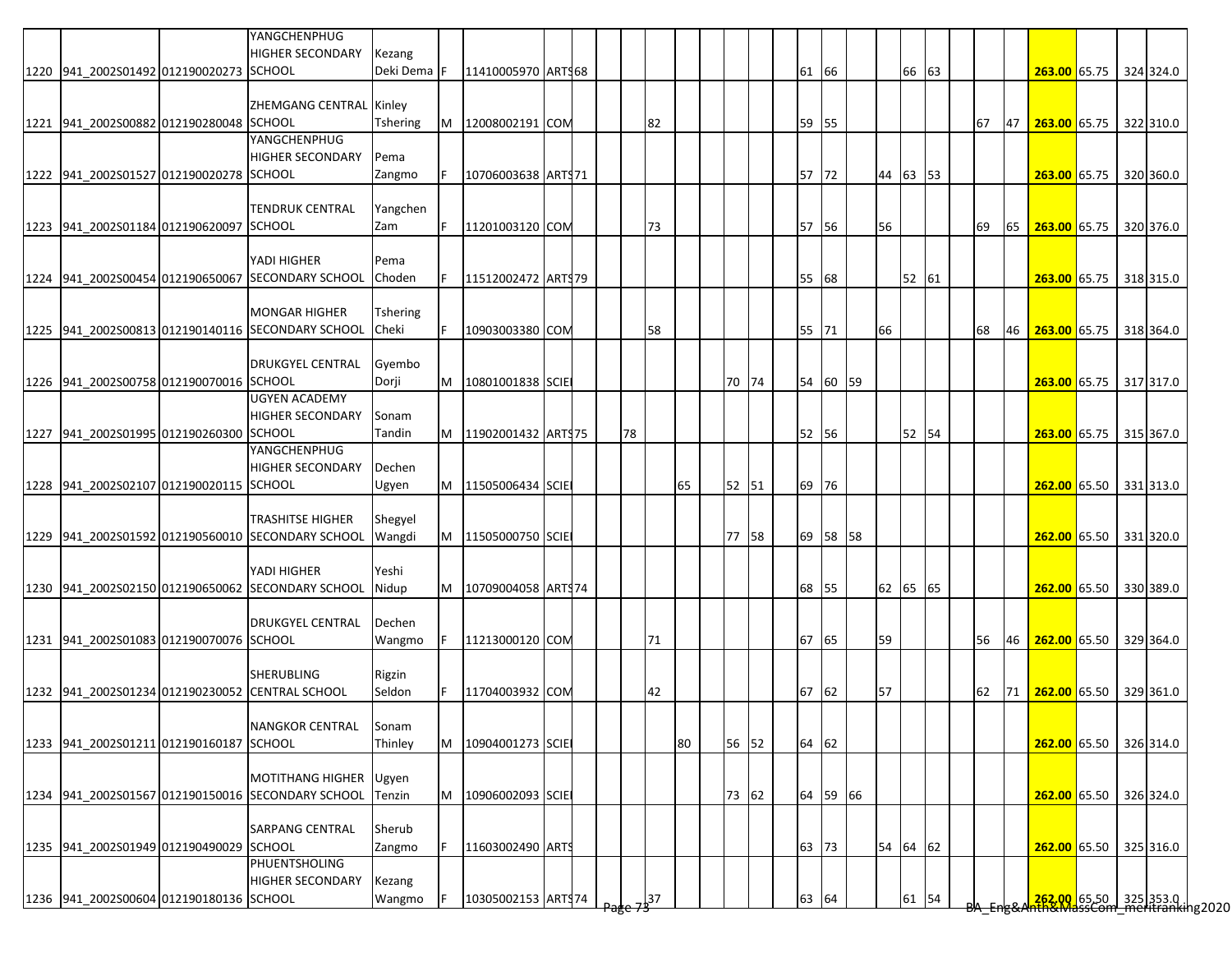|                                         | <b>CHUKHA CENTRAL</b>                                                        | Dawa                       |    |                    |  |    |    |    |       |  |       |          |    |          |  |    |    |                           |  |                                                                        |
|-----------------------------------------|------------------------------------------------------------------------------|----------------------------|----|--------------------|--|----|----|----|-------|--|-------|----------|----|----------|--|----|----|---------------------------|--|------------------------------------------------------------------------|
| 1237 941 2002S01844 012190050194 SCHOOL |                                                                              | Gyeltshen                  |    | M 11512002560 SCIE |  |    |    |    | 65 73 |  |       | 63 61 35 |    |          |  |    |    | 262.00 65.50 325 297.0    |  |                                                                        |
|                                         | <b>BAYLING CENTRAL</b>                                                       | Deki                       |    |                    |  |    |    |    |       |  |       |          |    |          |  |    |    |                           |  |                                                                        |
| 1238 941 2002S00153 012190040143 SCHOOL |                                                                              | Yangzom                    | F. | 11608003520 ARTS74 |  |    |    |    |       |  | 62 61 |          |    | 65 58    |  |    |    | 262.00 65.50              |  | 324 320.0                                                              |
|                                         | <b>GELEPHU HIGHER</b>                                                        | Om<br>Bahadur              |    |                    |  |    |    |    |       |  |       |          |    |          |  |    |    |                           |  |                                                                        |
|                                         | 1239 941 2002S02124 012190080052 SECONDARY SCHOOL                            | Monger                     | M  | 11801001136 SCIE   |  |    |    |    | 64 69 |  |       | 62 64 65 |    |          |  |    |    | 262.00 65.50 324 324.0    |  |                                                                        |
|                                         |                                                                              |                            |    |                    |  |    |    |    |       |  |       |          |    |          |  |    |    |                           |  |                                                                        |
|                                         | <b>SHARI HIGHER</b><br>1240 941 2002S00204 012190380032 SECONDARY SCHOOL     | Jessica<br>Dhimal          | F. | 11213003625 SCIE   |  |    |    |    | 68 64 |  |       | 61 69 50 |    |          |  |    |    | 262.00 65.50 323 312.0    |  |                                                                        |
|                                         |                                                                              |                            |    |                    |  |    |    |    |       |  |       |          |    |          |  |    |    |                           |  |                                                                        |
|                                         | DAMPHU CENTRAL                                                               | Kumari                     |    |                    |  |    |    |    |       |  |       |          |    |          |  |    |    |                           |  |                                                                        |
| 1241 941 2002S02096 012190060149 SCHOOL |                                                                              | Gurung                     | F. | 11806001558 ARTS77 |  |    |    |    |       |  | 60 59 |          |    | 57 66    |  |    |    | 262.00 65.50              |  | 322 319.0                                                              |
|                                         | <b>JAKAR HIGHER</b>                                                          | Jamyang                    |    |                    |  |    |    |    |       |  |       |          |    |          |  |    |    |                           |  |                                                                        |
|                                         | 1242 941 2002S00197 012190100004 SECONDARY SCHOOL                            | Nima                       | M  | 10607002623 ARTS   |  | 74 |    |    |       |  | 50 64 |          |    | 59 65    |  |    |    | 262.00 65.50 312 312.0    |  |                                                                        |
|                                         | <b>RINCHEN HIGHER</b>                                                        | Tshering                   |    |                    |  |    |    |    |       |  |       |          |    |          |  |    |    |                           |  |                                                                        |
|                                         | 1243 941_2002S00054 012190010032 SECONDARY SCHOOL                            | Penjor                     | M  | 10805002312 COM    |  |    | 71 |    |       |  | 46 66 |          | 72 |          |  | 53 | 47 | 262.00 65.50              |  | 308 355.0                                                              |
|                                         | <b>YANGCHENPHUG</b>                                                          |                            |    |                    |  |    |    |    |       |  |       |          |    |          |  |    |    |                           |  |                                                                        |
| 1244 941 2002S00375 012190020451 SCHOOL | <b>HIGHER SECONDARY</b>                                                      | Choney<br>Dorji            | M  | 11509001545 COM    |  |    | 51 |    |       |  | 45 69 |          |    |          |  | 66 |    | 76 262.00 65.50 307 307.0 |  |                                                                        |
|                                         |                                                                              | Rinchey                    |    |                    |  |    |    |    |       |  |       |          |    |          |  |    |    |                           |  |                                                                        |
|                                         | <b>JAKAR HIGHER</b>                                                          | Dorji                      |    |                    |  |    |    |    |       |  |       |          |    |          |  |    |    |                           |  |                                                                        |
|                                         | 1245 941 2002S00115 012190100010 SECONDARY SCHOOL                            | Tamang                     | M  | 11308003415 ARTS   |  | 75 |    |    |       |  | 44 58 |          |    | 67 62    |  |    |    | 262.00 65.50 306 306.0    |  |                                                                        |
|                                         | <b>LHUNTSE HIGHER</b>                                                        | Kinzang                    |    |                    |  |    |    |    |       |  |       |          |    |          |  |    |    |                           |  |                                                                        |
|                                         | 1246 941 2002S02292 012190190005 SECONDARY SCHOOL                            | Wangdi                     | M  | 10602000143 SCIE   |  |    |    |    | 61 54 |  |       | 76 70 48 |    |          |  |    |    | 261.00 65.25              |  | 337 309.0                                                              |
|                                         | PUNAKHA CENTRAL                                                              | Sonam                      |    |                    |  |    |    |    |       |  |       |          |    |          |  |    |    |                           |  |                                                                        |
| 1247 941 2002S01293 012190200017 SCHOOL |                                                                              | Tshering                   | M  | 11005000198 SCIE   |  |    |    |    | 59 53 |  |       | 73 73 56 |    |          |  |    |    | 261.00 65.25              |  | 334 314.0                                                              |
|                                         |                                                                              |                            |    |                    |  |    |    |    |       |  |       |          |    |          |  |    |    |                           |  |                                                                        |
|                                         | <b>BAJOTHANG HIGHER</b><br>1248 941_2002S00696 012190030031 SECONDARY SCHOOL | <b>Tshering</b><br>Yangdon | F. | 11107002343 SCIE   |  |    |    | 60 | 57 57 |  | 73 71 |          |    |          |  |    |    | 261.00 65.25              |  | 334 318.0                                                              |
|                                         |                                                                              |                            |    |                    |  |    |    |    |       |  |       |          |    |          |  |    |    |                           |  |                                                                        |
| 1249 941 2002S01645 012190210033 SCHOOL | <b>RANJUNG CENTRAL</b>                                                       | Sonam                      | F. |                    |  |    |    |    |       |  |       |          |    |          |  |    |    |                           |  |                                                                        |
|                                         |                                                                              | Zangmo                     |    | 11515000410 SCIE   |  |    |    |    | 59 68 |  |       | 72 62 37 |    |          |  |    |    | 261.00 65.25 333 298.0    |  |                                                                        |
|                                         | PUNAKHA CENTRAL                                                              | Karma                      |    |                    |  |    |    |    |       |  |       |          |    |          |  |    |    |                           |  |                                                                        |
| 1250 941_2002S01744 012190200054 SCHOOL |                                                                              | Yangzom                    |    | 11914001873 SCIE   |  |    |    |    | 64 55 |  |       | 70 72 50 |    |          |  |    |    | 261.00 65.25 331 311.0    |  |                                                                        |
|                                         | <b>SAMTSE HIGHER</b>                                                         | Salina                     |    |                    |  |    |    |    |       |  |       |          |    |          |  |    |    |                           |  |                                                                        |
|                                         | 1251 941_2002S00632 012190240047 SECONDARY SCHOOL                            | Pradhan                    |    | 11213005561 SCIE   |  |    |    | 67 | 54 59 |  | 69 66 |          |    |          |  |    |    | 261.00 65.25 330 315.0    |  |                                                                        |
|                                         |                                                                              |                            |    |                    |  |    |    |    |       |  |       |          |    |          |  |    |    |                           |  |                                                                        |
| 1252 941_2002S01869 012190280104 SCHOOL | ZHEMGANG CENTRAL Dawa                                                        | Penjor                     | M  | 12004001032 ARTS71 |  |    |    |    |       |  | 66 60 |          |    | 52 62 64 |  |    |    | 261.00 65.25 327 375.0    |  |                                                                        |
|                                         |                                                                              |                            |    |                    |  |    |    |    |       |  |       |          |    |          |  |    |    |                           |  |                                                                        |
|                                         | SHERUBLING                                                                   | Sonam                      |    |                    |  |    |    |    |       |  |       |          |    |          |  |    |    |                           |  |                                                                        |
|                                         | 1253 941_2002S00912 012190230131 CENTRAL SCHOOL                              | Tenzin                     | M  | 11006001592 ARTS   |  |    | 61 |    |       |  | 66 57 |          |    | 55 71 67 |  |    |    |                           |  | <mark>261.00 65.25 327</mark> 377.0  <br>HAS MassCom meritranking 2020 |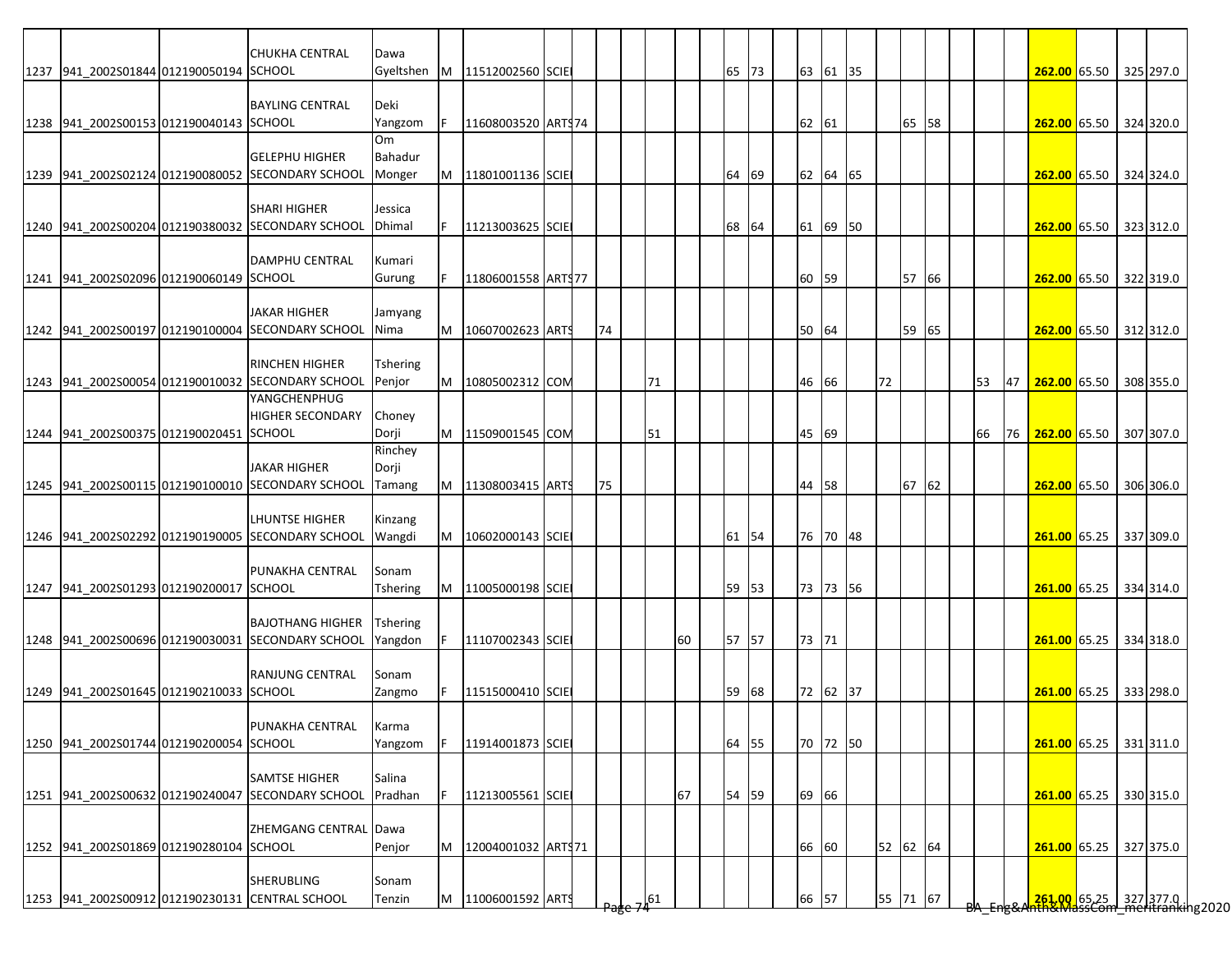|                                         | PUNAKHA CENTRAL                                   | Chhimmi         |   |                    |  |    |    |    |    |       |  |       |          |    |          |       |    |    |  |                        |                                                                      |
|-----------------------------------------|---------------------------------------------------|-----------------|---|--------------------|--|----|----|----|----|-------|--|-------|----------|----|----------|-------|----|----|--|------------------------|----------------------------------------------------------------------|
| 1254 941 2002S00329 012190200192 SCHOOL |                                                   | Wangmo          | F | 11401000251 ARTS   |  |    |    | 63 |    |       |  | 65 63 |          |    | 62 62 70 |       |    |    |  | 261.00 65.25 326 385.0 |                                                                      |
|                                         | <b>BAYLING CENTRAL</b>                            | Choeing         |   |                    |  |    |    |    |    |       |  |       |          |    |          |       |    |    |  |                        |                                                                      |
| 1255 941 2002S01764 012190040128 SCHOOL |                                                   | Dorji           | M | 11106000545 ARTS73 |  |    |    |    |    |       |  | 63 59 |          |    |          | 66 62 |    |    |  | 261.00 65.25           | 324 323.0                                                            |
|                                         |                                                   |                 |   |                    |  |    |    |    |    |       |  |       |          |    |          |       |    |    |  |                        |                                                                      |
| 1256 941 2002S02082 012190060161 SCHOOL | DAMPHU CENTRAL                                    | Sita Dulal      |   | 11803000473 ARTS76 |  |    |    |    |    |       |  | 63 59 |          |    |          | 57 63 |    |    |  | 261.00 65.25 324 318.0 |                                                                      |
|                                         |                                                   |                 |   |                    |  |    |    |    |    |       |  |       |          |    |          |       |    |    |  |                        |                                                                      |
| 1257 941 2002S00343 012190200162 SCHOOL | PUNAKHA CENTRAL                                   | Kinley          |   | 11004001457 ARTS   |  |    |    |    |    |       |  |       |          |    | 69 71 61 |       |    |    |  |                        |                                                                      |
|                                         | YANGCHENPHUG                                      | Choden          |   |                    |  |    |    | 57 |    |       |  | 62 59 |          |    |          |       |    |    |  | 261.00 65.25 323 379.0 |                                                                      |
|                                         | <b>HIGHER SECONDARY</b>                           | Shacha          |   |                    |  |    |    |    |    |       |  |       |          |    |          |       |    |    |  |                        |                                                                      |
| 1258 941 2002S00426 012190020379 SCHOOL |                                                   | Singye          | M | 11604001471 COM    |  |    |    | 74 |    |       |  | 61 57 |          | 37 |          |       | 69 | 40 |  | 261.00 65.25           | 322 338.0                                                            |
|                                         | <b>GELEPHU HIGHER</b>                             | Tashi           |   |                    |  |    |    |    |    |       |  |       |          |    |          |       |    |    |  |                        |                                                                      |
|                                         | 1259 941 2002S00786 012190080188 SECONDARY SCHOOL | Phuntsho        | M | 11106001508 ARTS   |  |    | 83 |    |    |       |  | 59 56 |          |    |          | 58 63 |    |    |  | 261.00 65.25           | 320 319.0                                                            |
|                                         |                                                   |                 |   |                    |  |    |    |    |    |       |  |       |          |    |          |       |    |    |  |                        |                                                                      |
| 1260 941 2002S01196 012190060247 SCHOOL | <b>DAMPHU CENTRAL</b>                             | Sonam<br>Yuden  |   | 11606000376 ARTS   |  | 74 |    |    |    |       |  | 58 61 |          |    | 67 57 59 |       |    |    |  | 261.00 65.25           | 319 376.0                                                            |
|                                         |                                                   |                 |   |                    |  |    |    |    |    |       |  |       |          |    |          |       |    |    |  |                        |                                                                      |
|                                         | <b>DAMPHU CENTRAL</b>                             | Jigme           |   |                    |  |    |    |    |    |       |  |       |          |    |          |       |    |    |  |                        |                                                                      |
| 1261 941 2002S01133 012190060188 SCHOOL | YANGCHENPHUG                                      | Wangmo          |   | 10709005804 ARTS   |  |    |    | 31 |    |       |  | 54 62 |          |    | 69 63 67 |       |    |    |  | 261.00 65.25 315 346.0 |                                                                      |
|                                         | <b>HIGHER SECONDARY</b>                           | <b>Tshering</b> |   |                    |  |    |    |    |    |       |  |       |          |    |          |       |    |    |  |                        |                                                                      |
| 1262 941 2002S00816 012190020409 SCHOOL |                                                   | Lhamo           |   | 10604001365 COM    |  |    |    | 68 |    |       |  | 51 60 |          |    |          |       | 82 | 46 |  | 261.00 65.25 312 307.0 |                                                                      |
|                                         |                                                   |                 |   |                    |  |    |    |    |    |       |  |       |          |    |          |       |    |    |  |                        |                                                                      |
| 1263 941 2002S01719 012190280106 SCHOOL | ZHEMGANG CENTRAL Jigme                            | Dorji           | M | 12001000055 ARTS72 |  |    |    |    |    |       |  | 46 67 |          |    | 37 58 64 |       |    |    |  | 261.00 65.25           | 307 344.0                                                            |
|                                         | YANGCHENPHUG                                      |                 |   |                    |  |    |    |    |    |       |  |       |          |    |          |       |    |    |  |                        |                                                                      |
|                                         | <b>HIGHER SECONDARY</b>                           | Kinley          |   |                    |  |    |    |    |    |       |  |       |          |    |          |       |    |    |  |                        |                                                                      |
| 1264 941 2002S00393 012190020454 SCHOOL |                                                   | Wangdi          | M | 10705004600 COM    |  |    |    | 79 |    |       |  | 44 56 |          | 46 |          |       | 73 |    |  | 53 261.00 65.25        | 305 351.0                                                            |
|                                         | <b>MONGAR HIGHER</b>                              | Dorji           |   |                    |  |    |    |    |    |       |  |       |          |    |          |       |    |    |  |                        |                                                                      |
|                                         | 1265 941 2002S00249 012190140064 SECONDARY SCHOOL | Wangdi          | M | 10706003591 ARTS   |  |    |    |    |    |       |  | 76 65 |          |    | 48 64 55 |       |    |    |  | 260.00 65.00           | 336 308.0                                                            |
|                                         | <b>JAMPELING HIGHER</b>                           | Thinley         |   |                    |  |    |    |    |    |       |  |       |          |    |          |       |    |    |  |                        |                                                                      |
|                                         | 1266 941 2002S01050 012190410023 SECONDARY SCHOOL | Zangmo          | F | 11514000072 SCIE   |  |    |    |    | 65 | 51 56 |  | 75 64 |          |    |          |       |    |    |  | 260.00 65.00           | 335 311.0                                                            |
|                                         |                                                   |                 |   |                    |  |    |    |    |    |       |  |       |          |    |          |       |    |    |  |                        |                                                                      |
|                                         | PAKSHIKHA CENTRAL Ugyen                           |                 |   |                    |  |    |    |    |    |       |  |       |          |    |          |       |    |    |  |                        |                                                                      |
| 1267 941_2002S02312 012191060032 SCHOOL |                                                   | <b>Tshering</b> | M | 10203005717 ARTS   |  |    |    | 17 |    |       |  | 74 59 |          |    | 65 62 58 |       |    |    |  | 260.00 65.00           | 334 335.0                                                            |
|                                         | <b>LHUNTSE HIGHER</b>                             | Deki            |   |                    |  |    |    |    |    |       |  |       |          |    |          |       |    |    |  |                        |                                                                      |
|                                         | 1268 941_2002S01055 012190190025 SECONDARY SCHOOL | Yangdon         |   | 10605002225 SCIE   |  |    |    |    |    | 61 63 |  |       | 73 63 57 |    |          |       |    |    |  | 260.00 65.00           | 333 317.0                                                            |
|                                         | <b>LHUNTSE HIGHER</b>                             | Deki            |   |                    |  |    |    |    |    |       |  |       |          |    |          |       |    |    |  |                        |                                                                      |
|                                         | 1269 941_2002S01606 012190190024 SECONDARY SCHOOL | Choden          |   | 10605003992 SCIE   |  |    |    |    |    | 59 63 |  |       | 72 63 62 |    |          |       |    |    |  | 260.00 65.00           | 332 319.0                                                            |
|                                         |                                                   | Sangay          |   |                    |  |    |    |    |    |       |  |       |          |    |          |       |    |    |  |                        |                                                                      |
|                                         | <b>DAGA HIGHER</b>                                | Choeda          |   |                    |  |    |    |    |    |       |  |       |          |    |          |       |    |    |  |                        |                                                                      |
|                                         | 1270 941_2002S02133 012190330011 SECONDARY SCHOOL | Tamang          | M | 10304000198 SCIE   |  |    |    |    | 74 | 52 54 |  | 71 61 |          |    |          |       |    |    |  |                        | <mark>.260.00 65.00 331</mark> 312.0<br>hth&MassCom meritranking2020 |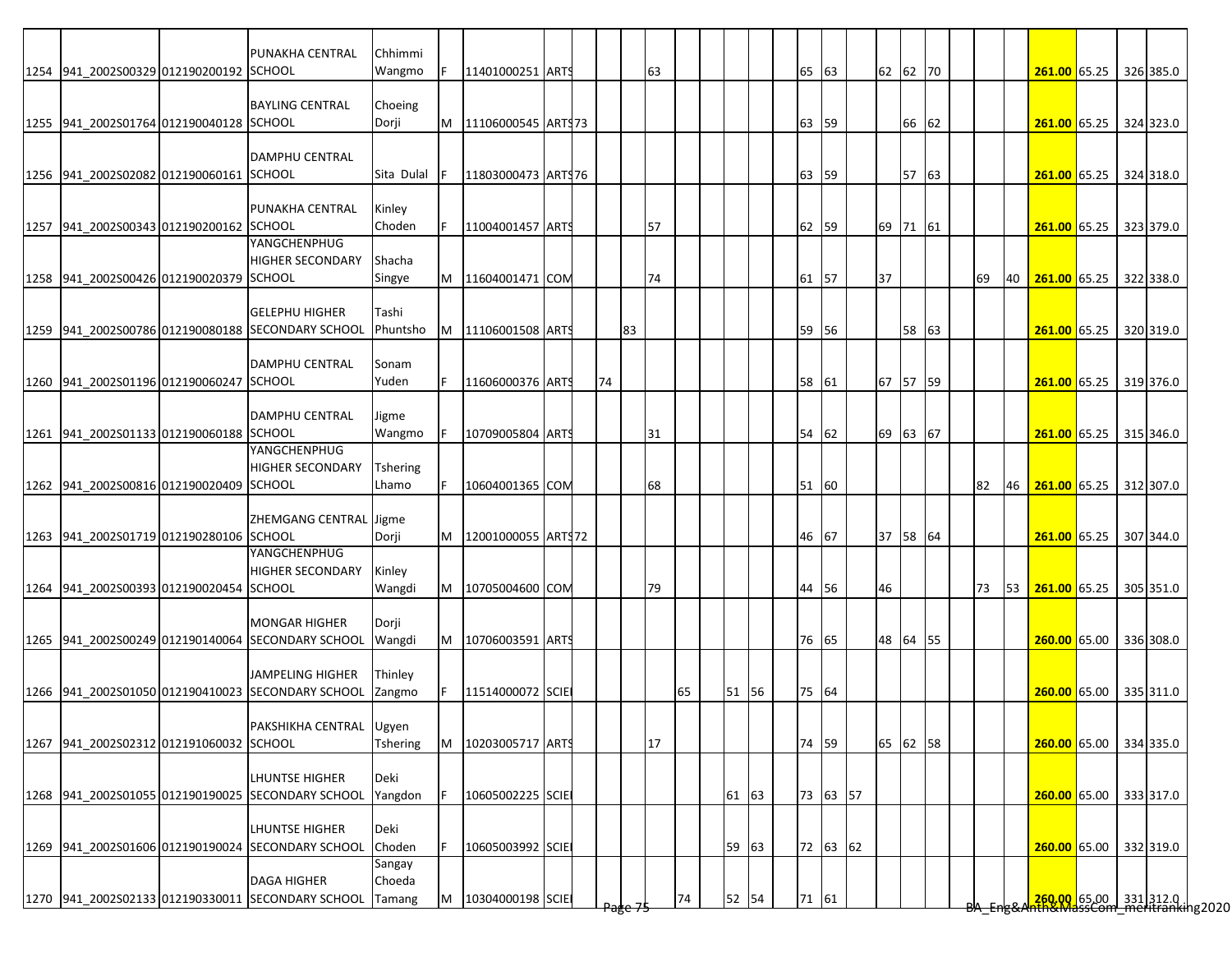|                                         | <b>MOTITHANG HIGHER</b>                           | Kezang         |    |                     |  |     |    |    |       |  |       |          |          |       |  |    |    |                                                                       |  |           |
|-----------------------------------------|---------------------------------------------------|----------------|----|---------------------|--|-----|----|----|-------|--|-------|----------|----------|-------|--|----|----|-----------------------------------------------------------------------|--|-----------|
|                                         | 1271 941 2002S01038 012190150009 SECONDARY SCHOOL | <b>I</b> Dorji | M  | 11704003539 SCIE    |  |     |    |    | 71 53 |  |       | 71 60 58 |          |       |  |    |    | 260.00 65.00                                                          |  | 331 313.0 |
|                                         | YANGCHENPHUG                                      |                |    |                     |  |     |    |    |       |  |       |          |          |       |  |    |    |                                                                       |  |           |
|                                         | <b>HIGHER SECONDARY</b>                           | Kuenzang       |    |                     |  |     |    |    |       |  |       |          |          |       |  |    |    |                                                                       |  |           |
| 1272 941 2002S01420 012190020189 SCHOOL |                                                   | Namgay         | M  | 11008001842 ARTS    |  |     | 33 |    |       |  | 70 63 |          | 55 64 63 |       |  |    |    | 260.00 65.00                                                          |  | 330 348.0 |
|                                         |                                                   |                |    |                     |  |     |    |    |       |  |       |          |          |       |  |    |    |                                                                       |  |           |
|                                         | <b>DAGA HIGHER</b>                                | Tenzin         |    |                     |  |     |    |    |       |  |       |          |          |       |  |    |    |                                                                       |  |           |
|                                         | 1273 941 2002S00761 012190330015 SECONDARY SCHOOL | Norbu          | M  | 10310001212 SCIE    |  |     |    | 74 | 43 55 |  | 70 61 |          |          |       |  |    |    | 260.00 65.00                                                          |  | 330 303.0 |
|                                         |                                                   |                |    |                     |  |     |    |    |       |  |       |          |          |       |  |    |    |                                                                       |  |           |
|                                         | <b>LHUNTSE HIGHER</b>                             | Pema           |    |                     |  |     |    |    |       |  |       |          |          |       |  |    |    |                                                                       |  |           |
|                                         | 1274 941 2002S02226 012190190007 SECONDARY SCHOOL | Chophel        | M  | 10603002717 SCIE    |  |     |    |    | 60 59 |  |       | 67 68 65 |          |       |  |    |    | 260.00 65.00                                                          |  | 327 319.0 |
|                                         |                                                   |                |    |                     |  |     |    |    |       |  |       |          |          |       |  |    |    |                                                                       |  |           |
|                                         | <b>MONGAR HIGHER</b>                              | Phuntsho       |    |                     |  |     |    |    |       |  |       |          |          |       |  |    |    |                                                                       |  |           |
|                                         | 1275 941_2002S00421 012190140021 SECONDARY SCHOOL | Choden         |    | 10904001139 ART     |  |     |    |    |       |  | 65 75 |          | 56 64 56 |       |  |    |    | 260.00 65.00                                                          |  | 325 316.0 |
|                                         | YANGCHENPHUG                                      |                |    |                     |  |     |    |    |       |  |       |          |          |       |  |    |    |                                                                       |  |           |
|                                         | <b>HIGHER SECONDARY</b>                           | Kinley         |    |                     |  |     |    |    |       |  |       |          |          |       |  |    |    |                                                                       |  |           |
| 1276 941 2002S00300 012190020058 SCHOOL |                                                   | Choden         |    | 11501002383 SCIE    |  |     |    | 66 | 53 54 |  |       | 65 73 56 |          |       |  |    |    | 260.00 65.00                                                          |  | 325 367.0 |
|                                         |                                                   |                |    |                     |  |     |    |    |       |  |       |          |          |       |  |    |    |                                                                       |  |           |
|                                         | <b>NANGKOR CENTRAL</b>                            | Sangay         |    |                     |  |     |    |    |       |  |       |          |          |       |  |    |    |                                                                       |  |           |
| 1277 941 2002S02018 012190160185 SCHOOL |                                                   | Tshering       | M  | 10906000137 SCIE    |  |     |    | 71 | 61 65 |  | 65 59 |          |          |       |  |    |    | 260.00 65.00                                                          |  | 325 321.0 |
|                                         |                                                   |                |    |                     |  |     |    |    |       |  |       |          |          |       |  |    |    |                                                                       |  |           |
|                                         | <b>SARPANG CENTRAL</b>                            | Pema           |    |                     |  |     |    |    |       |  |       |          |          |       |  |    |    |                                                                       |  |           |
| 1278 941 2002S01773 012190490050 SCHOOL |                                                   | Choki          | F. | 11312003326 ARTS 74 |  |     |    |    |       |  | 64 62 |          |          | 60 56 |  |    |    | 260.00 65.00                                                          |  | 324 316.0 |
|                                         | YANGCHENPHUG                                      |                |    |                     |  |     |    |    |       |  |       |          |          |       |  |    |    |                                                                       |  |           |
|                                         | <b>HIGHER SECONDARY</b>                           | Gaki           |    |                     |  |     |    |    |       |  |       |          |          |       |  |    |    |                                                                       |  |           |
| 1279 941 2002S00514 012190020271 SCHOOL |                                                   | Zangmo         | F. | 11906001334 ARTS76  |  |     |    |    |       |  | 64 61 |          | 40 59 57 |       |  |    |    | 260.00 65.00                                                          |  | 324 357.0 |
|                                         |                                                   |                |    |                     |  |     |    |    |       |  |       |          |          |       |  |    |    |                                                                       |  |           |
|                                         | <b>GELEPHU HIGHER</b>                             | Tenzin         |    |                     |  |     |    |    |       |  |       |          |          |       |  |    |    |                                                                       |  |           |
|                                         | 1280 941 2002S00973 012190080213 SECONDARY SCHOOL | Yangdon        |    | 10102000804 ARTS 75 |  |     | 40 |    |       |  | 63 60 |          |          | 59 62 |  |    |    | 260.00 65.00                                                          |  | 323 359.0 |
|                                         |                                                   |                |    |                     |  |     |    |    |       |  |       |          |          |       |  |    |    |                                                                       |  |           |
|                                         | <b>BAJOTHANG HIGHER</b>                           | Phuntsho       |    |                     |  |     |    |    |       |  |       |          |          |       |  |    |    |                                                                       |  |           |
|                                         | 1281 941 2002S00731 012190030009 SECONDARY SCHOOL | Rabgay         | M  | 11915000612 SCIE    |  |     |    |    | 69 64 |  |       | 63 64 63 |          |       |  |    |    | 260.00 65.00                                                          |  | 323 323.0 |
|                                         |                                                   |                |    |                     |  |     |    |    |       |  |       |          |          |       |  |    |    |                                                                       |  |           |
|                                         | PUNAKHA CENTRAL                                   |                |    |                     |  |     |    |    |       |  |       |          |          |       |  |    |    |                                                                       |  |           |
| 1282 941 2002S01678 012190200022 SCHOOL |                                                   | Dawa Zam F     |    | 11001001227 SCIE    |  |     |    | 75 | 63 58 |  | 62 60 |          |          |       |  |    |    | 260.00 65.00                                                          |  | 322 318.0 |
|                                         | <b>PHUENTSHOLING</b>                              |                |    |                     |  |     |    |    |       |  |       |          |          |       |  |    |    |                                                                       |  |           |
|                                         | <b>HIGHER SECONDARY</b>                           | Sonam          |    |                     |  |     |    |    |       |  |       |          |          |       |  |    |    |                                                                       |  |           |
| 1283 941 2002S00675 012190180068 SCHOOL |                                                   |                |    |                     |  |     |    |    |       |  |       |          |          |       |  |    |    |                                                                       |  |           |
|                                         | YANGCHENPHUG                                      | Wangchuk M     |    | 10202000085 COM     |  |     | 63 |    |       |  | 60 59 |          | 62       |       |  | 68 | 70 | 260.00 65.00                                                          |  | 320 382.0 |
|                                         |                                                   |                |    |                     |  |     |    |    |       |  |       |          |          |       |  |    |    |                                                                       |  |           |
|                                         | <b>HIGHER SECONDARY</b>                           | Dorji          |    |                     |  |     |    |    |       |  |       |          |          |       |  |    |    |                                                                       |  |           |
| 1284 941 2002S00542 012190020054 SCHOOL |                                                   | Wangmo         |    | 10503000286 SCIE    |  |     |    | 69 | 63 56 |  |       | 60 68 52 |          |       |  |    |    | 260.00 65.00                                                          |  | 320 368.0 |
|                                         |                                                   | Lokith         |    |                     |  |     |    |    |       |  |       |          |          |       |  |    |    |                                                                       |  |           |
|                                         |                                                   | Wangmo         |    |                     |  |     |    |    |       |  |       |          |          |       |  |    |    |                                                                       |  |           |
| 1285 941_2002S02189 012191390020        |                                                   | Lepcha         |    | 10305002441 SCIE    |  |     |    | 77 | 51 58 |  | 59 66 |          |          |       |  |    |    | 260.00 65.00 319 311.0                                                |  |           |
|                                         | YANGCHENPHUG                                      |                |    |                     |  |     |    |    |       |  |       |          |          |       |  |    |    |                                                                       |  |           |
|                                         | <b>HIGHER SECONDARY</b>                           | Jamyang        |    |                     |  |     |    |    |       |  |       |          |          |       |  |    |    |                                                                       |  |           |
| 1286 941_2002S01556 012190020272 SCHOOL |                                                   | Choden         |    | 12005001834 ARTS72  |  |     |    |    |       |  | 58 65 |          |          | 62 61 |  |    |    | 260.00 65.00                                                          |  | 318 318.0 |
|                                         | PHUENTSHOLING                                     |                |    |                     |  |     |    |    |       |  |       |          |          |       |  |    |    |                                                                       |  |           |
|                                         | <b>HIGHER SECONDARY</b>                           | Ngawang        |    |                     |  |     |    |    |       |  |       |          |          |       |  |    |    |                                                                       |  |           |
| 1287 941_2002S01169 012190180123 SCHOOL |                                                   | Tsheten        | M  | 11106003146 ARTS76  |  | पहप |    |    |       |  | 58 62 |          |          | 62 60 |  |    |    | <mark>.260.00.</mark> 65.00 318 318.0<br>hth&MassCom meritranking2020 |  |           |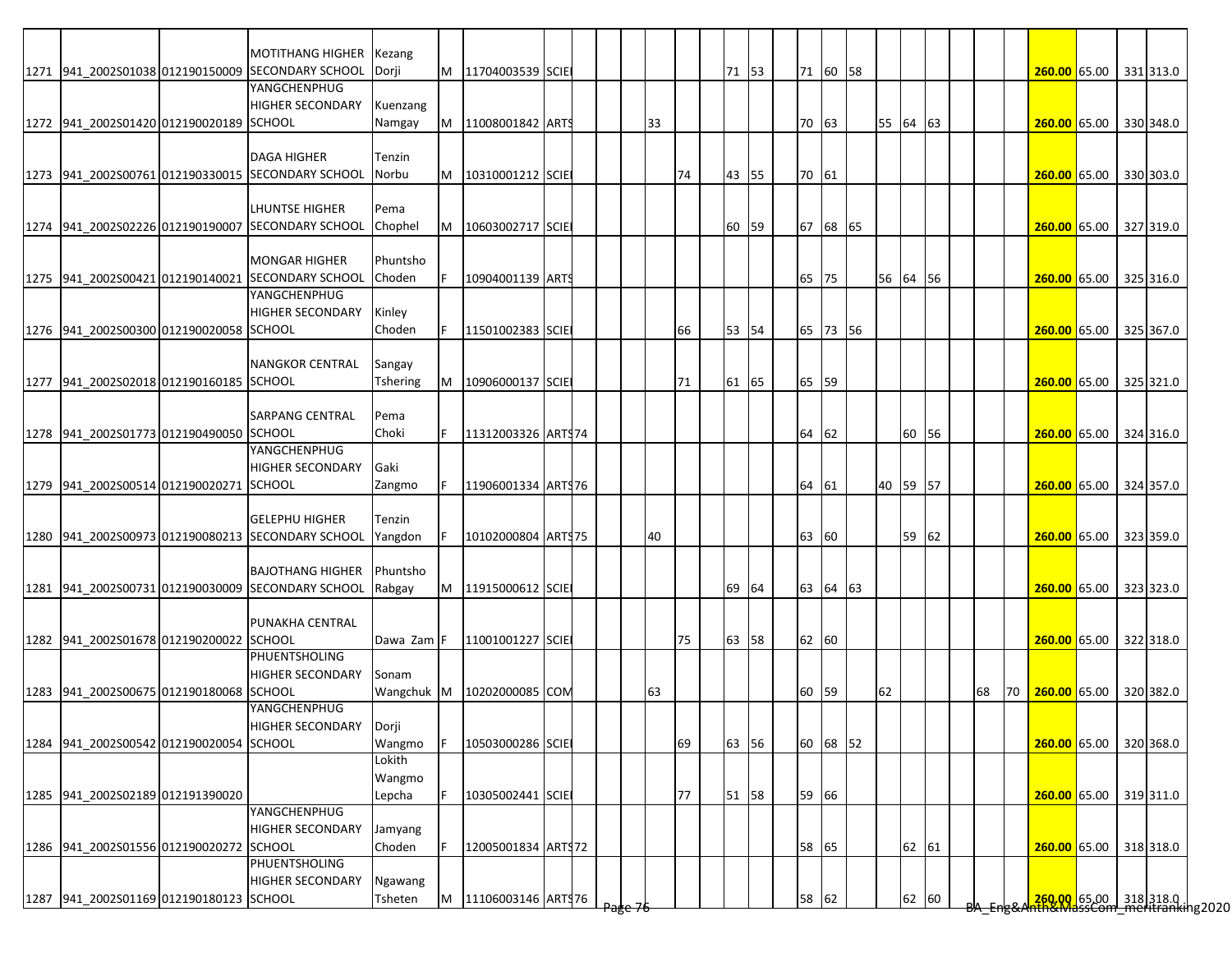|                                         | <b>GELEPHU HIGHER</b>                                                            |                          |    |                               |  |    |    |    |          |          |       |          |          |       |  |    |    |                                                                         |  |           |
|-----------------------------------------|----------------------------------------------------------------------------------|--------------------------|----|-------------------------------|--|----|----|----|----------|----------|-------|----------|----------|-------|--|----|----|-------------------------------------------------------------------------|--|-----------|
|                                         | 1288 941 2002S00896 012190080061 SECONDARY SCHOOL Sur Bir Rai M 11301001705 SCIE |                          |    |                               |  |    |    | 75 | 58 64    |          | 57 63 |          |          |       |  |    |    | 260.00 65.00 317 317.0                                                  |  |           |
|                                         |                                                                                  |                          |    |                               |  |    |    |    |          |          |       |          |          |       |  |    |    |                                                                         |  |           |
|                                         | <b>CHUKHA CENTRAL</b>                                                            | Nima                     |    |                               |  |    |    |    |          |          |       |          |          |       |  |    |    |                                                                         |  |           |
| 1289 941 2002S02210 012190050058 SCHOOL |                                                                                  | Yoezer                   | M  | 10901000096 ARTS75            |  |    |    |    |          |          | 56    | 64       |          | 56 65 |  |    |    | 260.00 65.00 316 316.0                                                  |  |           |
|                                         |                                                                                  |                          |    |                               |  |    |    |    |          |          |       |          |          |       |  |    |    |                                                                         |  |           |
|                                         | <b>MONGAR HIGHER</b><br>1290 941 2002S00010 012190140012 SECONDARY SCHOOL        | <b>Tshering</b><br>Nidup | M  |                               |  |    |    |    |          |          | 54    | 63       |          | 58 64 |  |    |    | 260.00 65.00 314 314.0                                                  |  |           |
|                                         |                                                                                  | Bal                      |    | 10709005145 ART\$75           |  |    |    |    |          |          |       |          |          |       |  |    |    |                                                                         |  |           |
|                                         | <b>DAMPHU CENTRAL</b>                                                            | Bahadur                  |    |                               |  |    |    |    |          |          |       |          |          |       |  |    |    |                                                                         |  |           |
| 1291 941_2002S02325 012190060128 SCHOOL |                                                                                  | Rai                      | M  | 11802001242 ARTS74            |  |    |    |    |          |          | 54 58 |          |          | 60 68 |  |    |    | 260.00 65.00 314 314.0                                                  |  |           |
|                                         | YANGCHENPHUG                                                                     |                          |    |                               |  |    |    |    |          |          |       |          |          |       |  |    |    |                                                                         |  |           |
|                                         | <b>HIGHER SECONDARY</b>                                                          | Lachi Maya               |    |                               |  |    |    |    |          |          |       |          |          |       |  |    |    |                                                                         |  |           |
| 1292 941 2002S01109 012190020237 SCHOOL |                                                                                  | Ghalley                  |    | 11305001869 ARTS              |  | 66 |    |    |          |          | 51 65 |          |          | 66 63 |  |    |    | 260.00 65.00 311 311.0                                                  |  |           |
|                                         |                                                                                  |                          |    |                               |  |    |    |    |          |          |       |          |          |       |  |    |    |                                                                         |  |           |
|                                         | <b>SHARI HIGHER</b>                                                              | Karma                    |    |                               |  |    |    |    |          |          |       |          |          |       |  |    |    |                                                                         |  |           |
|                                         | 1293 941 2002S02098 012190380072 SECONDARY SCHOOL                                | Choki                    |    | 11005003576 ARTS              |  |    |    |    |          |          | 50 67 |          | 55 72 66 |       |  |    |    | 260.00 65.00 310 310.0                                                  |  |           |
|                                         |                                                                                  |                          |    |                               |  |    |    |    |          |          |       |          |          |       |  |    |    |                                                                         |  |           |
|                                         | <b>DAMPHU CENTRAL</b>                                                            | Anish                    |    |                               |  |    |    |    |          |          |       |          |          |       |  |    |    |                                                                         |  |           |
| 1294 941_2002S01438 012190060096 SCHOOL |                                                                                  | Subba                    | M  | 11811001608 COM               |  |    | 62 |    |          |          | 47 62 |          | 64       |       |  | 72 | 56 | 260.00 65.00                                                            |  | 307 363.0 |
|                                         |                                                                                  |                          |    |                               |  |    |    |    |          |          |       |          |          |       |  |    |    |                                                                         |  |           |
|                                         | <b>ZHEMGANG CENTRAL</b>                                                          |                          |    |                               |  |    |    |    |          |          |       |          |          |       |  |    |    |                                                                         |  |           |
| 1295 941 2002S01941 012190280029 SCHOOL |                                                                                  |                          |    | Nima Dorji M 12001002160 SCIE |  |    |    | 69 | 59 58    |          | 73 58 |          |          |       |  |    |    | 259.00 64.75 332 317.0                                                  |  |           |
|                                         |                                                                                  |                          |    |                               |  |    |    |    |          |          |       |          |          |       |  |    |    |                                                                         |  |           |
|                                         | <b>ORONG HIGHER</b>                                                              | Samten                   |    |                               |  |    |    |    |          |          |       |          |          |       |  |    |    |                                                                         |  |           |
|                                         | 1296 941_2002S00404 012190760119 SECONDARY SCHOOL                                | Lhamo                    |    | 11102007453 ARTS              |  | 70 |    |    |          |          | 70 58 |          |          | 57 61 |  |    |    | 259.00 64.75 329 316.0                                                  |  |           |
|                                         |                                                                                  |                          |    |                               |  |    |    |    |          |          |       |          |          |       |  |    |    |                                                                         |  |           |
|                                         | <b>DAMPHU CENTRAL</b>                                                            | Tshering                 |    |                               |  |    |    |    |          |          |       |          |          |       |  |    |    |                                                                         |  |           |
| 1297 941 2002S01974 012190060207 SCHOOL |                                                                                  | Wangmo                   |    | 12006000275 ARTS              |  |    |    |    |          | 65 70 56 |       |          | 45 60 68 |       |  |    |    | 259.00 64.75 329 364.0                                                  |  |           |
|                                         | <b>DECHHENCHOELING</b>                                                           |                          |    |                               |  |    |    |    |          |          |       |          |          |       |  |    |    |                                                                         |  |           |
|                                         | <b>HIGHER SECONDARY</b>                                                          | Rinchen                  |    |                               |  |    |    |    |          |          |       |          |          |       |  |    |    |                                                                         |  |           |
| 1298 941 2002S01681 012190590021 SCHOOL |                                                                                  | Lham                     |    | 10203001690 ARTS              |  |    | 55 |    |          |          | 69 64 |          | 49 60 66 |       |  |    |    | 259.00 64.75 328 363.0                                                  |  |           |
|                                         |                                                                                  |                          |    |                               |  |    |    |    |          |          |       |          |          |       |  |    |    |                                                                         |  |           |
|                                         | <b>BAJOTHANG HIGHER</b><br>1299 941_2002S02109 012190030020 SECONDARY SCHOOL     | Kinzang<br>Pelmo         | F. | 11107006963 SCIE              |  |    |    | 68 | 56 50    |          | 69 66 |          |          |       |  |    |    | 259.00 64.75 328 309.0                                                  |  |           |
|                                         | <b>YANGCHENPHUG</b>                                                              |                          |    |                               |  |    |    |    |          |          |       |          |          |       |  |    |    |                                                                         |  |           |
|                                         | <b>HIGHER SECONDARY</b>                                                          | Kinley                   |    |                               |  |    |    |    |          |          |       |          |          |       |  |    |    |                                                                         |  |           |
| 1300 941 2002S00341 012190020099 SCHOOL |                                                                                  | Pemo                     |    | 11009001213 SCIE              |  |    |    | 65 | 56 55    |          |       | 68 70 52 |          |       |  |    |    | 259.00 64.75 327 366.0                                                  |  |           |
|                                         |                                                                                  |                          |    |                               |  |    |    |    |          |          |       |          |          |       |  |    |    |                                                                         |  |           |
|                                         | PELKHIL HIGHER                                                                   | Gyem                     |    |                               |  |    |    |    |          |          |       |          |          |       |  |    |    |                                                                         |  |           |
|                                         | 1301 941 2002S00188 012190820010 SECONDARY SCHOOL                                | <b>Tshering</b>          | M  | 11407002216 SCIE              |  |    |    |    | 57 64 58 |          |       | 68 65 62 |          |       |  |    |    | 259.00 64.75 327 374.0                                                  |  |           |
|                                         |                                                                                  |                          |    |                               |  |    |    |    |          |          |       |          |          |       |  |    |    |                                                                         |  |           |
|                                         | <b>JAMPELING HIGHER</b>                                                          | Ugyen                    |    |                               |  |    |    |    |          |          |       |          |          |       |  |    |    |                                                                         |  |           |
|                                         | 1302 941_2002S01349 012190410076 SECONDARY SCHOOL                                | Wangdi                   | M  | 11501000917 SCIE              |  |    |    |    | 55 52    |          |       | 68 59 77 |          |       |  |    |    | 259.00 64.75 327 311.0                                                  |  |           |
|                                         |                                                                                  |                          |    |                               |  |    |    |    |          |          |       |          |          |       |  |    |    |                                                                         |  |           |
|                                         |                                                                                  | Sonam                    |    |                               |  |    |    |    |          |          |       |          |          |       |  |    |    |                                                                         |  |           |
| 1303 941_2002S01122 012191390027        |                                                                                  | Zangmo                   |    | 10811000139 SCIE              |  |    |    | 66 | 48 61    |          | 67 65 |          |          |       |  |    |    | 259.00 64.75 326 307.0                                                  |  |           |
|                                         |                                                                                  |                          |    |                               |  |    |    |    |          |          |       |          |          |       |  |    |    |                                                                         |  |           |
|                                         | <b>SHARI HIGHER</b>                                                              | Pema                     |    |                               |  |    |    |    |          |          |       |          |          |       |  |    |    |                                                                         |  |           |
|                                         | 1304 941_2002S00247 012190380023 SECONDARY SCHOOL                                | Wangdi                   | M  | 10502000457 SCIE              |  |    |    | 74 | 56 60    |          | 66 59 |          |          |       |  |    |    | <mark>.259,00.</mark> 64.75 325 315.0  <br>hth&MdssCom meritranking2020 |  |           |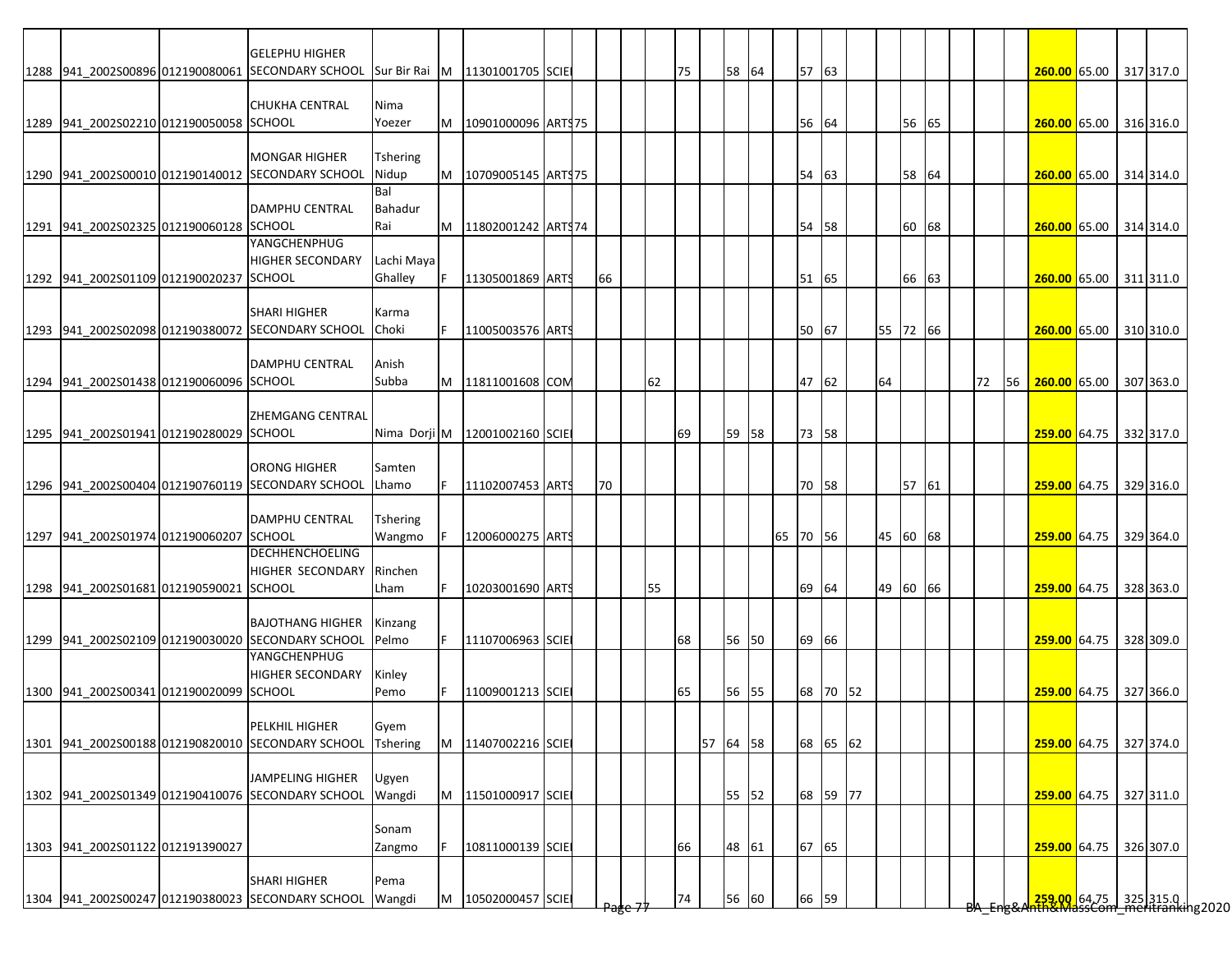|                                         | <b>KARMALING HIGHER</b>                                                   |                       |    |                      |  |                     |    |    |       |       |          |          |       |  |    |    |                        |  |                                                                       |
|-----------------------------------------|---------------------------------------------------------------------------|-----------------------|----|----------------------|--|---------------------|----|----|-------|-------|----------|----------|-------|--|----|----|------------------------|--|-----------------------------------------------------------------------|
|                                         | 1305 941 2002S01584 012191170109 SECONDARY SCHOOL                         | Sangay<br>Choden      |    | 10601004735 ARTS72   |  |                     |    |    |       | 65    | 67       |          | 55 47 |  |    |    | 259.00 64.75 324 306.0 |  |                                                                       |
|                                         |                                                                           |                       |    |                      |  |                     |    |    |       |       |          |          |       |  |    |    |                        |  |                                                                       |
|                                         | <b>SHABA MIDDLE</b><br>1306 941 2002S02224 012190500013 SECONDARY SCHOOL  | Tshering<br>Choden    |    | 10808001876 ARTS     |  |                     | 58 |    |       | 65    | 63       | 67 64 63 |       |  |    |    | 259.00 64.75 324 380.0 |  |                                                                       |
|                                         |                                                                           |                       |    |                      |  |                     |    |    |       |       |          |          |       |  |    |    |                        |  |                                                                       |
|                                         | <b>DRUKGYEL CENTRAL</b>                                                   |                       |    |                      |  |                     |    |    |       |       |          |          |       |  |    |    |                        |  |                                                                       |
| 1307 941 2002S01435 012190070002 SCHOOL | YANGCHENPHUG                                                              | Choden                |    | 10807002263 SCIE     |  |                     |    |    | 59 64 |       | 65 71 51 |          |       |  |    |    | 259.00 64.75 324 310.0 |  |                                                                       |
|                                         | <b>HIGHER SECONDARY</b>                                                   | Pema                  |    |                      |  |                     |    |    |       |       |          |          |       |  |    |    |                        |  |                                                                       |
| 1308 941 2002S02039 012190020023 SCHOOL |                                                                           | Yangzom               |    | 11505006431 SCIE     |  |                     |    | 73 | 55 56 |       | 64 66 45 |          |       |  |    |    | 259.00 64.75 323 359.0 |  |                                                                       |
|                                         | <b>BAYLING CENTRAL</b>                                                    | Deki                  |    |                      |  |                     |    |    |       |       |          |          |       |  |    |    |                        |  |                                                                       |
| 1309 941 2002S01529 012190040141 SCHOOL |                                                                           | Choden                | F  | 11503000815 ART977   |  |                     |    |    |       | 63    | 59       |          | 60 57 |  |    |    | 259.00 64.75 322 316.0 |  |                                                                       |
|                                         | <b>DRUKGYEL CENTRAL</b>                                                   | Tandin                |    |                      |  |                     |    |    |       |       |          |          |       |  |    |    |                        |  |                                                                       |
| 1310 941 2002S02178 012190070057 SCHOOL |                                                                           | Om                    |    | 10801000694 SCIE     |  |                     |    | 69 | 61 60 | 63 66 |          |          |       |  |    |    | 259.00 64.75 322 319.0 |  |                                                                       |
|                                         |                                                                           |                       |    |                      |  |                     |    |    |       |       |          |          |       |  |    |    |                        |  |                                                                       |
| 1311 941 2002S01270 012190200057 SCHOOL | <b>PUNAKHA CENTRAL</b>                                                    | Leela Maya<br>Dhamala |    | 11808000151 SCIE     |  |                     |    |    |       |       |          |          |       |  |    |    |                        |  |                                                                       |
|                                         |                                                                           |                       |    |                      |  |                     |    | 65 | 61 49 | 62 71 |          |          |       |  |    |    | 259.00 64.75 321 308.0 |  |                                                                       |
|                                         | <b>SHARI HIGHER</b>                                                       | Tandin                |    |                      |  |                     |    |    |       |       |          |          |       |  |    |    |                        |  |                                                                       |
|                                         | 1312 941 2002S00844 012190380081 SECONDARY SCHOOL                         | Zam                   | F. | 11411002989 ARTS     |  |                     |    |    |       | 60    | 68       | 61 65 65 |       |  |    |    | 259.00 64.75 319 319.0 |  |                                                                       |
|                                         | YANGCHENPHUG<br><b>HIGHER SECONDARY</b>                                   | Nima                  |    |                      |  |                     |    |    |       |       |          |          |       |  |    |    |                        |  |                                                                       |
| 1313 941 2002S02019 012190020315 SCHOOL |                                                                           | Zangmo                |    | 11704001226 ARTS     |  |                     |    |    |       | 58    | 75       | 48 60 66 |       |  |    |    | 259.00 64.75 317 307.0 |  |                                                                       |
|                                         |                                                                           | Purna                 |    |                      |  |                     |    |    |       |       |          |          |       |  |    |    |                        |  |                                                                       |
|                                         | <b>SAMTSE HIGHER</b><br>1314 941 2002S00666 012190240067 SECONDARY SCHOOL | Maya<br>Ghalley       | F. | 11204003211 COM      |  |                     | 53 |    |       | 58 61 |          | 70       |       |  | 62 | 66 | 259.00 64.75 317 370.0 |  |                                                                       |
|                                         |                                                                           |                       |    |                      |  |                     |    |    |       |       |          |          |       |  |    |    |                        |  |                                                                       |
|                                         | <b>DAGA HIGHER</b>                                                        | Manoj                 |    |                      |  |                     |    |    |       |       |          |          |       |  |    |    |                        |  |                                                                       |
|                                         | 1315 941 2002S01135 012190330007 SECONDARY SCHOOL<br>YANGCHENPHUG         | <b>Thapa</b>          |    | M   10205005116 SCIE |  |                     |    | 72 | 41 57 | 57 73 |          |          |       |  |    |    | 259.00 64.75 316 300.0 |  |                                                                       |
|                                         | <b>HIGHER SECONDARY</b>                                                   | Tandin                |    |                      |  |                     |    |    |       |       |          |          |       |  |    |    |                        |  |                                                                       |
| 1316 941 2002S01299 012190020007 SCHOOL |                                                                           | Dorji                 | M  | 10807002164 SCIE     |  |                     |    |    | 64 51 |       | 57 69 69 |          |       |  |    |    | 259.00 64.75 316 310.0 |  |                                                                       |
|                                         | <b>GELEPHU HIGHER</b>                                                     | Namgay<br>Dorji       |    |                      |  |                     |    |    |       |       |          |          |       |  |    |    |                        |  |                                                                       |
|                                         | 1317 941 2002S00459 012190080012 SECONDARY SCHOOL                         | Rinchen               |    | M 11704003931 SCIE   |  |                     |    |    | 68 67 |       | 57 67 43 |          |       |  |    |    | 259.00 64.75 316 302.0 |  |                                                                       |
|                                         |                                                                           |                       |    |                      |  |                     |    |    |       |       |          |          |       |  |    |    |                        |  |                                                                       |
| 1318 941 2002S01551 012190060159 SCHOOL | DAMPHU CENTRAL                                                            | Sangay<br>Dema        | F  | 11808002266 ARTS76   |  |                     |    |    |       | 56 64 |          |          | 54 63 |  |    |    | 259.00 64.75 315 313.0 |  |                                                                       |
|                                         |                                                                           |                       |    |                      |  |                     |    |    |       |       |          |          |       |  |    |    |                        |  |                                                                       |
|                                         |                                                                           | Yangchen              |    |                      |  |                     |    |    |       |       |          |          |       |  |    |    |                        |  |                                                                       |
| 1319 941 2002S01740 012191400069        | <b>UGYEN ACADEMY</b>                                                      | Lhamo                 | F. | 11506006859 COM      |  |                     | 76 |    |       | 55 58 |          |          |       |  | 70 | 40 | 259.00 64.75 314 299.0 |  |                                                                       |
|                                         | <b>HIGHER SECONDARY</b>                                                   | Karma                 |    |                      |  |                     |    |    |       |       |          |          |       |  |    |    |                        |  |                                                                       |
| 1320 941_2002S01028 012190260086 SCHOOL |                                                                           | Loyang                | M  | 10710002311 SCIE     |  |                     |    |    | 71 70 |       | 52 59 59 |          |       |  |    |    | 259.00 64.75 311 311.0 |  |                                                                       |
|                                         | DAMPHU CENTRAL                                                            | Dhan Raj              |    |                      |  |                     |    |    |       |       |          |          |       |  |    |    |                        |  |                                                                       |
| 1321 941_2002S02154 012190060213 SCHOOL |                                                                           | Darjee                | M  | 11804000379 ARTS     |  | $\frac{76}{12}$ e - |    |    |       | 49 60 |          | 58 61 62 |       |  |    |    |                        |  | <mark>259,00 64.75 308</mark> 366.0<br>http://wassCommeritranking2020 |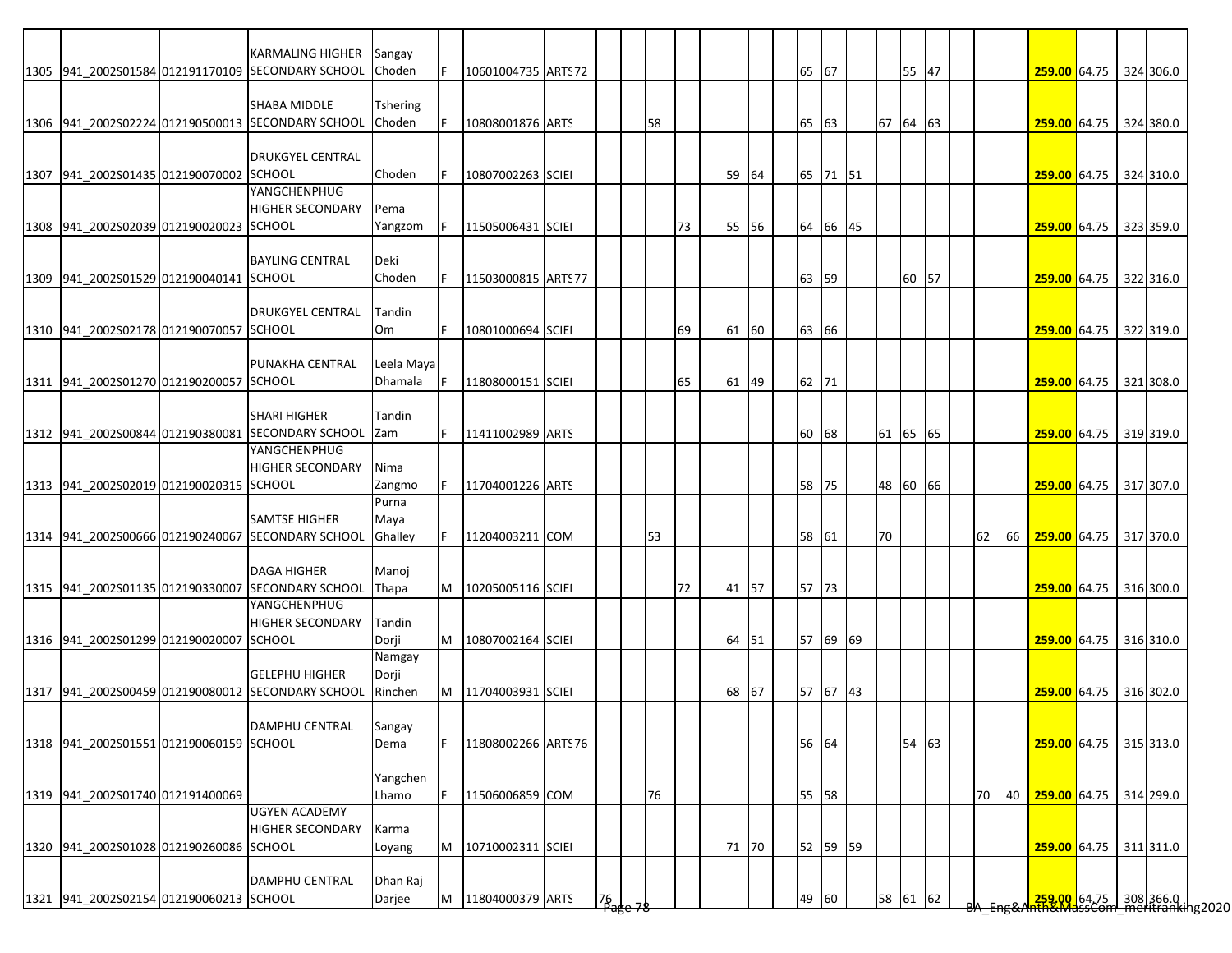|                                                 |                                                                            | Kiran               |   |                     |  |    |             |    |       |  |          |          |    |  |    |    |                        |  |                                                                      |
|-------------------------------------------------|----------------------------------------------------------------------------|---------------------|---|---------------------|--|----|-------------|----|-------|--|----------|----------|----|--|----|----|------------------------|--|----------------------------------------------------------------------|
| 1322 941_2002S02307 012191390214                |                                                                            | Adhikari            | M | 11604001930 ARTS 79 |  |    |             |    |       |  | 49 59    | 43 62 59 |    |  |    |    | 259.00 64.75 308 351.0 |  |                                                                      |
|                                                 |                                                                            |                     |   |                     |  |    |             |    |       |  |          |          |    |  |    |    |                        |  |                                                                      |
|                                                 | <b>ORONG HIGHER</b><br>1323 941 2002S01226 012190760028 SECONDARY SCHOOL   | Tandin<br>Lhamo     |   | 11107003084 SCIE    |  |    |             | 67 | 56 54 |  | 75 60    |          |    |  |    |    | 258.00 64.50 333 312.0 |  |                                                                      |
|                                                 |                                                                            |                     |   |                     |  |    |             |    |       |  |          |          |    |  |    |    |                        |  |                                                                      |
|                                                 | <b>BAJOTHANG HIGHER</b>                                                    | Pema                |   |                     |  |    |             |    |       |  |          |          |    |  |    |    |                        |  |                                                                      |
|                                                 | 1324 941_2002S01984 012190030024 SECONDARY SCHOOL                          | Wangmo              |   | 11203003204 SCIE    |  |    |             | 63 | 51 53 |  | 72 70    |          |    |  |    |    | 258.00 64.50 330 309.0 |  |                                                                      |
|                                                 |                                                                            |                     |   |                     |  |    |             |    |       |  |          |          |    |  |    |    |                        |  |                                                                      |
|                                                 | <b>LHUNTSE HIGHER</b><br>1325 941 2002S00227 012190190051 SECONDARY SCHOOL | Sherab<br>Choki     |   | 11508004827 COM     |  |    | 66          |    |       |  | 70 60    | 44       |    |  | 62 | 42 | 258.00 64.50 328 344.0 |  |                                                                      |
|                                                 |                                                                            |                     |   |                     |  |    |             |    |       |  |          |          |    |  |    |    |                        |  |                                                                      |
|                                                 | YADI HIGHER                                                                | Lothuen             |   |                     |  |    |             |    |       |  |          |          |    |  |    |    |                        |  |                                                                      |
|                                                 | 1326 941_2002S02170 012190650008 SECONDARY SCHOOL                          | Jamtsho             | M | 10704000165 SCIE    |  |    |             |    | 63 64 |  | 70 61 51 |          |    |  |    |    | 258.00 64.50 328 309.0 |  |                                                                      |
|                                                 |                                                                            |                     |   |                     |  |    |             |    |       |  |          |          |    |  |    |    |                        |  |                                                                      |
| 1327 941_2002S02025 012190230108 CENTRAL SCHOOL | <b>SHERUBLING</b>                                                          | Dorji<br>Wangchuk M |   | 11704001079 ARTS    |  |    | 51          |    |       |  | 69 59    | 55 70 60 |    |  |    |    | 258.00 64.50 327 364.0 |  |                                                                      |
|                                                 |                                                                            |                     |   |                     |  |    |             |    |       |  |          |          |    |  |    |    |                        |  |                                                                      |
|                                                 | <b>JAKAR HIGHER</b>                                                        | Neera               |   |                     |  |    |             |    |       |  |          |          |    |  |    |    |                        |  |                                                                      |
|                                                 | 1328 941_2002S00187 012190100146 SECONDARY SCHOOL                          | Darjee              |   | 11308003488 SCIE    |  |    |             |    | 69 55 |  | 69 61 59 |          |    |  |    |    | 258.00 64.50 327 313.0 |  |                                                                      |
|                                                 |                                                                            |                     |   |                     |  |    |             |    |       |  |          |          |    |  |    |    |                        |  |                                                                      |
| 1329 941_2002S01318 012191390026                |                                                                            | Sonam<br>Euden      |   | 10711003292 SCIE    |  |    |             |    | 60 65 |  | 68 62 63 |          |    |  |    |    | 258.00 64.50 326 318.0 |  |                                                                      |
|                                                 | <b>DECHHENCHOELING</b>                                                     |                     |   |                     |  |    |             |    |       |  |          |          |    |  |    |    |                        |  |                                                                      |
|                                                 | <b>HIGHER SECONDARY</b>                                                    | Samten              |   |                     |  |    |             |    |       |  |          |          |    |  |    |    |                        |  |                                                                      |
| 1330 941 2002S02320 012190590007 SCHOOL         |                                                                            | Wangchuk M          |   | 11104004368 ARTS    |  |    |             |    |       |  | 67 65    | 54 60 66 |    |  |    |    | 258.00 64.50 325 312.0 |  |                                                                      |
|                                                 | PUNAKHA CENTRAL                                                            |                     |   |                     |  |    |             |    |       |  |          |          |    |  |    |    |                        |  |                                                                      |
| 1331 941 2002S01788 012190200002 SCHOOL         |                                                                            | Dawa                | M | 11913000781 SCIE    |  |    |             |    | 57 67 |  | 67 58 66 |          |    |  |    |    | 258.00 64.50 325 315.0 |  |                                                                      |
|                                                 | <b>DECHHENCHOELING</b>                                                     |                     |   |                     |  |    |             |    |       |  |          |          |    |  |    |    |                        |  |                                                                      |
|                                                 | <b>HIGHER SECONDARY</b>                                                    | Sangay              |   |                     |  |    |             |    |       |  |          |          |    |  |    |    |                        |  |                                                                      |
| 1332 941 2002S01045 012190590023 SCHOOL         |                                                                            | Lhamo               |   | 10605003616 ARTS    |  |    |             |    |       |  | 66 68    | 47 58 66 |    |  |    |    | 258.00 64.50 324 305.0 |  |                                                                      |
|                                                 |                                                                            |                     |   |                     |  |    |             |    |       |  |          |          |    |  |    |    |                        |  |                                                                      |
| 1333 941_2002S02255 012190210104 SCHOOL         | <b>RANJUNG CENTRAL</b>                                                     | Khadu<br>Wangmo     | M | 11510003150 ARTS    |  |    | 60          |    |       |  | 66 63    | 69       | 60 |  |    |    | 258.00 64.50 324 318.0 |  |                                                                      |
|                                                 |                                                                            |                     |   |                     |  |    |             |    |       |  |          |          |    |  |    |    |                        |  |                                                                      |
|                                                 | <b>JAKAR HIGHER</b>                                                        | Dorji               |   |                     |  |    |             |    |       |  |          |          |    |  |    |    |                        |  |                                                                      |
|                                                 | 1334 941 2002S01346 012190100036 SECONDARY SCHOOL                          | Zangpo              | M | 11704003589 ARTS    |  | 67 |             |    |       |  | 66 61    | 41 62 64 |    |  |    |    | 258.00 64.50 324 361.0 |  |                                                                      |
|                                                 | <b>SAMTSE HIGHER</b>                                                       | Phuntsho            |   |                     |  |    |             |    |       |  |          |          |    |  |    |    |                        |  |                                                                      |
|                                                 | 1335 941 2002S01758 012190240045 SECONDARY SCHOOL                          | Dema                |   | 11109002415 SCIE    |  |    |             | 71 | 50 57 |  | 66 64    |          |    |  |    |    | 258.00 64.50 324 308.0 |  |                                                                      |
|                                                 |                                                                            |                     |   |                     |  |    |             |    |       |  |          |          |    |  |    |    |                        |  |                                                                      |
|                                                 | <b>BAYLING CENTRAL</b>                                                     | Jigme               |   |                     |  |    |             |    |       |  |          |          |    |  |    |    |                        |  |                                                                      |
| 1336 941 2002S01589 012190040033 SCHOOL         |                                                                            | Singye              | M | 11601002879 SCIE    |  |    |             |    | 66 69 |  | 65 58 62 |          |    |  |    |    | 258.00 64.50 323 320.0 |  |                                                                      |
|                                                 | YANGCHENPHUG                                                               |                     |   |                     |  |    |             |    |       |  |          |          |    |  |    |    |                        |  |                                                                      |
| 1337 941_2002S00465 012190020243 SCHOOL         | <b>HIGHER SECONDARY</b>                                                    | Tashi<br>Seldon     |   | 11606004426 ARTS    |  | 66 |             |    |       |  | 64 66    | 47 62 59 |    |  |    |    | 258.00 64.50 322 364.0 |  |                                                                      |
|                                                 | YANGCHENPHUG                                                               |                     |   |                     |  |    |             |    |       |  |          |          |    |  |    |    |                        |  |                                                                      |
|                                                 | <b>HIGHER SECONDARY</b>                                                    | Nima                |   |                     |  |    |             |    |       |  |          |          |    |  |    |    |                        |  |                                                                      |
| 1338 941_2002S02278 012190020301 SCHOOL         |                                                                            | Wangchuk M          |   | 11312001794 ARTS    |  |    | $\sqrt{63}$ |    |       |  | 63 65    | 60 66 64 |    |  |    |    |                        |  | <mark>.258.00.</mark> 64.50 321381.0<br>hth&MassCom meritranking2020 |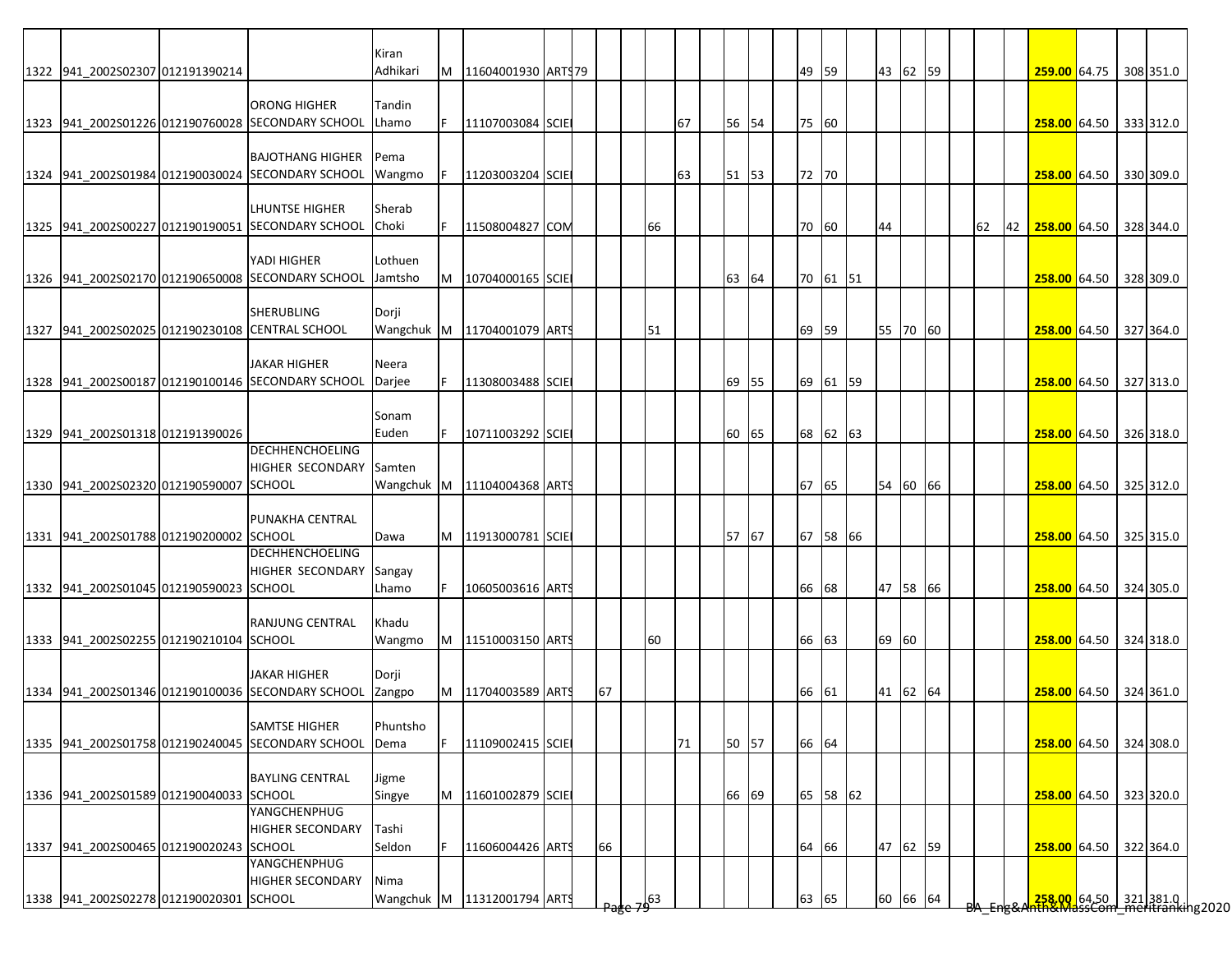|                                         | <b>GELEPHU HIGHER</b>                             | Karuna                  |   |                       |  |    |    |    |    |       |  |          |          |       |    |    |    |                                                                       |  |           |
|-----------------------------------------|---------------------------------------------------|-------------------------|---|-----------------------|--|----|----|----|----|-------|--|----------|----------|-------|----|----|----|-----------------------------------------------------------------------|--|-----------|
|                                         | 1339 941 2002S00584 012190080071 SECONDARY SCHOOL | Homagai                 |   | 11305003001 SCIE      |  |    |    | 75 |    | 58 62 |  | 61 60    |          |       |    |    |    | 258.00 64.50 319 316.0                                                |  |           |
|                                         |                                                   | Migma                   |   |                       |  |    |    |    |    |       |  |          |          |       |    |    |    |                                                                       |  |           |
|                                         | <b>GEDU HIGHER</b>                                | Choden                  |   |                       |  |    |    |    |    |       |  |          |          |       |    |    |    |                                                                       |  |           |
|                                         | 1340 941 2002S00185 012190390043 SECONDARY SCHOOL | Sherpa                  |   | 11304001106 ARTS      |  |    |    | 73 |    | 58 61 |  | 60 64    |          |       |    |    |    | 258.00 64.50 318 316.0                                                |  |           |
|                                         |                                                   |                         |   |                       |  |    |    |    |    |       |  |          |          |       |    |    |    |                                                                       |  |           |
|                                         | <b>LHUNTSE HIGHER</b>                             | Lhawang                 |   |                       |  |    |    |    |    |       |  |          |          |       |    |    |    |                                                                       |  |           |
|                                         | 1341 941_2002S02106 012190190050 SECONDARY SCHOOL | Uden                    |   | 10603001559 COM       |  |    | 66 |    |    |       |  | 60 66    | 63       |       |    | 63 | 58 | 258.00 64.50                                                          |  | 318 376.0 |
|                                         | YANGCHENPHUG                                      |                         |   |                       |  |    |    |    |    |       |  |          |          |       |    |    |    |                                                                       |  |           |
|                                         | <b>HIGHER SECONDARY</b>                           | Kencho                  |   |                       |  |    |    |    |    |       |  |          |          |       |    |    |    |                                                                       |  |           |
| 1342 941 2002S02246 012190020256 SCHOOL |                                                   |                         |   | 11502004392 ARTS71    |  |    |    |    |    |       |  |          |          |       |    |    |    | 258.00 64.50 317 313.0                                                |  |           |
|                                         |                                                   | Wangdi                  | M |                       |  |    |    |    |    |       |  | 59 66    |          | 55 62 |    |    |    |                                                                       |  |           |
|                                         |                                                   |                         |   |                       |  |    |    |    |    |       |  |          |          |       |    |    |    |                                                                       |  |           |
|                                         | <b>CHUKHA CENTRAL</b>                             | Pema                    |   |                       |  |    |    |    |    |       |  |          |          |       |    |    |    |                                                                       |  |           |
| 1343 941_2002S00889 012190050169 SCHOOL |                                                   | Yangden                 |   | 10204000080 SCIE      |  |    |    |    |    | 60 64 |  | 59 66 68 |          |       |    |    |    | 258.00 64.50 317 317.0                                                |  |           |
|                                         |                                                   |                         |   |                       |  |    |    |    |    |       |  |          |          |       |    |    |    |                                                                       |  |           |
|                                         | <b>DRUKGYEL CENTRAL</b>                           | Kinley                  |   |                       |  |    |    |    |    |       |  |          |          |       |    |    |    |                                                                       |  |           |
| 1344 941 2002S00821 012190070045 SCHOOL |                                                   | Choki                   |   | 10803000401 SCIE      |  |    |    | 69 |    | 49 68 |  | 59 62    |          |       |    |    |    | 258.00 64.50 317 307.0                                                |  |           |
|                                         |                                                   |                         |   |                       |  |    |    |    |    |       |  |          |          |       |    |    |    |                                                                       |  |           |
|                                         | <b>GELEPHU HIGHER</b>                             | Tshering                |   |                       |  |    |    |    |    |       |  |          |          |       |    |    |    |                                                                       |  |           |
|                                         | 1345 941_2002S00846 012190080109 SECONDARY SCHOOL | Wangchuk M              |   | 10805002534 COM       |  |    | 74 |    |    |       |  | 58 61    | 41       |       |    | 65 | 33 | 258.00 64.50 316 332.0                                                |  |           |
|                                         |                                                   | Rigden                  |   |                       |  |    |    |    |    |       |  |          |          |       |    |    |    |                                                                       |  |           |
|                                         | <b>MONGAR HIGHER</b>                              | Sherab                  |   |                       |  |    |    |    |    |       |  |          |          |       |    |    |    |                                                                       |  |           |
|                                         | 1346 941 2002S00944 012190140088 SECONDARY SCHOOL | Khedon                  |   | 10702002315 ARTS73    |  |    |    |    |    |       |  | 55 66    |          | 58 61 |    |    |    | 258.00 64.50 313 313.0                                                |  |           |
|                                         |                                                   |                         |   |                       |  |    |    |    |    |       |  |          |          |       |    |    |    |                                                                       |  |           |
|                                         | <b>MOTITHANG HIGHER</b>                           | Sangay                  |   |                       |  |    |    |    |    |       |  |          |          |       |    |    |    |                                                                       |  |           |
|                                         | 1347 941 2002S00110 012190150250 SECONDARY SCHOOL | Wangmo                  |   | 11504004418 ARTS77 57 |  |    |    |    |    |       |  | 55 60    |          | 59    | 62 |    |    | 258.00 64.50 313 370.0                                                |  |           |
|                                         |                                                   |                         |   |                       |  |    |    |    |    |       |  |          |          |       |    |    |    |                                                                       |  |           |
|                                         | <b>BAYLING CENTRAL</b>                            | Sherab                  |   |                       |  |    |    |    |    |       |  |          |          |       |    |    |    |                                                                       |  |           |
| 1348 941 2002S01429 012190040022 SCHOOL |                                                   | Zangmo                  |   | 11603003152 SCIE      |  |    |    |    |    | 76 63 |  | 55 64 55 |          |       |    |    |    | 258.00 64.50 313 313.0                                                |  |           |
|                                         |                                                   |                         |   |                       |  |    |    |    |    |       |  |          |          |       |    |    |    |                                                                       |  |           |
|                                         | <b>MOTITHANG HIGHER</b>                           |                         |   |                       |  |    |    |    |    |       |  |          |          |       |    |    |    |                                                                       |  |           |
|                                         | 1349 941 2002S01999 012190150030 SECONDARY SCHOOL | Beneta Rai <sup>F</sup> |   | 11206005713 SCIE      |  |    |    | 76 |    | 63 59 |  | 54 60    |          |       |    |    |    | 258.00 64.50 312 312.0                                                |  |           |
|                                         |                                                   |                         |   |                       |  |    |    |    |    |       |  |          |          |       |    |    |    |                                                                       |  |           |
|                                         | <b>PELKHIL HIGHER</b>                             | Bikash                  |   |                       |  |    |    |    |    |       |  |          |          |       |    |    |    |                                                                       |  |           |
|                                         | 1350 941 2002S01977 012190820091 SECONDARY SCHOOL | Tamang                  | M | 11801000345 COM       |  |    | 73 |    | 67 |       |  | 53 63    |          |       |    | 55 | 50 | 258.00 64.50                                                          |  | 311 361.0 |
|                                         |                                                   |                         |   |                       |  |    |    |    |    |       |  |          |          |       |    |    |    |                                                                       |  |           |
|                                         | PUNAKHA CENTRAL                                   | Sherab                  |   |                       |  |    |    |    |    |       |  |          |          |       |    |    |    |                                                                       |  |           |
| 1351 941_2002S01164 012190200206 SCHOOL |                                                   | Lhamo                   |   | 10607002583 ARTS      |  |    | 51 |    |    |       |  | 52 66    | 68 63 61 |       |    |    |    | 258.00 64.50 310 361.0                                                |  |           |
|                                         | YANGCHENPHUG                                      |                         |   |                       |  |    |    |    |    |       |  |          |          |       |    |    |    |                                                                       |  |           |
|                                         | <b>HIGHER SECONDARY</b>                           | Tenzin                  |   |                       |  |    |    |    |    |       |  |          |          |       |    |    |    |                                                                       |  |           |
| 1352 941 2002S01668 012190020427 SCHOOL |                                                   | Chophel                 | M | 10605000669 COM       |  |    | 71 |    |    |       |  | 52 61    | 55       |       |    | 71 | 52 | 258.00 64.50 310 362.0                                                |  |           |
|                                         |                                                   |                         |   |                       |  |    |    |    |    |       |  |          |          |       |    |    |    |                                                                       |  |           |
|                                         | <b>TRASHITSE HIGHER</b>                           | Yeshe                   |   |                       |  |    |    |    |    |       |  |          |          |       |    |    |    |                                                                       |  |           |
|                                         | 1353 941 2002S01036 012190560018 SECONDARY SCHOOL | Ngedup                  | M | 11608002939 SCIE      |  |    |    |    |    | 65 64 |  | 52 69 60 |          |       |    |    |    | 258.00 64.50 310 310.0                                                |  |           |
|                                         |                                                   |                         |   |                       |  |    |    |    |    |       |  |          |          |       |    |    |    |                                                                       |  |           |
|                                         | <b>PELJORLING HIGHER</b>                          |                         |   |                       |  |    |    |    |    |       |  |          |          |       |    |    |    |                                                                       |  |           |
|                                         | 1354 941_2002S00150 012190460024 SECONDARY SCHOOL | Neeha Giri F            |   | 11214002936 SCIE      |  | 80 |    | 60 |    | 46 41 |  | 52 66    |          |       |    |    |    | 258.00 64.50 310 345.0                                                |  |           |
|                                         | YANGCHENPHUG                                      |                         |   |                       |  |    |    |    |    |       |  |          |          |       |    |    |    |                                                                       |  |           |
|                                         | <b>HIGHER SECONDARY</b>                           |                         |   |                       |  |    |    |    |    |       |  |          |          |       |    |    |    |                                                                       |  |           |
|                                         |                                                   |                         |   |                       |  |    |    |    |    |       |  |          |          |       |    |    |    |                                                                       |  |           |
| 1355 941_2002S00905 012190020216 SCHOOL |                                                   | Tshering                |   | 10205006302 ARTS      |  |    | 52 |    |    |       |  | 51 64    | 62 65 67 |       |    |    |    | <mark>.258.00.</mark> 64.50 309.361.0<br>hth&MassCom meritranking2020 |  |           |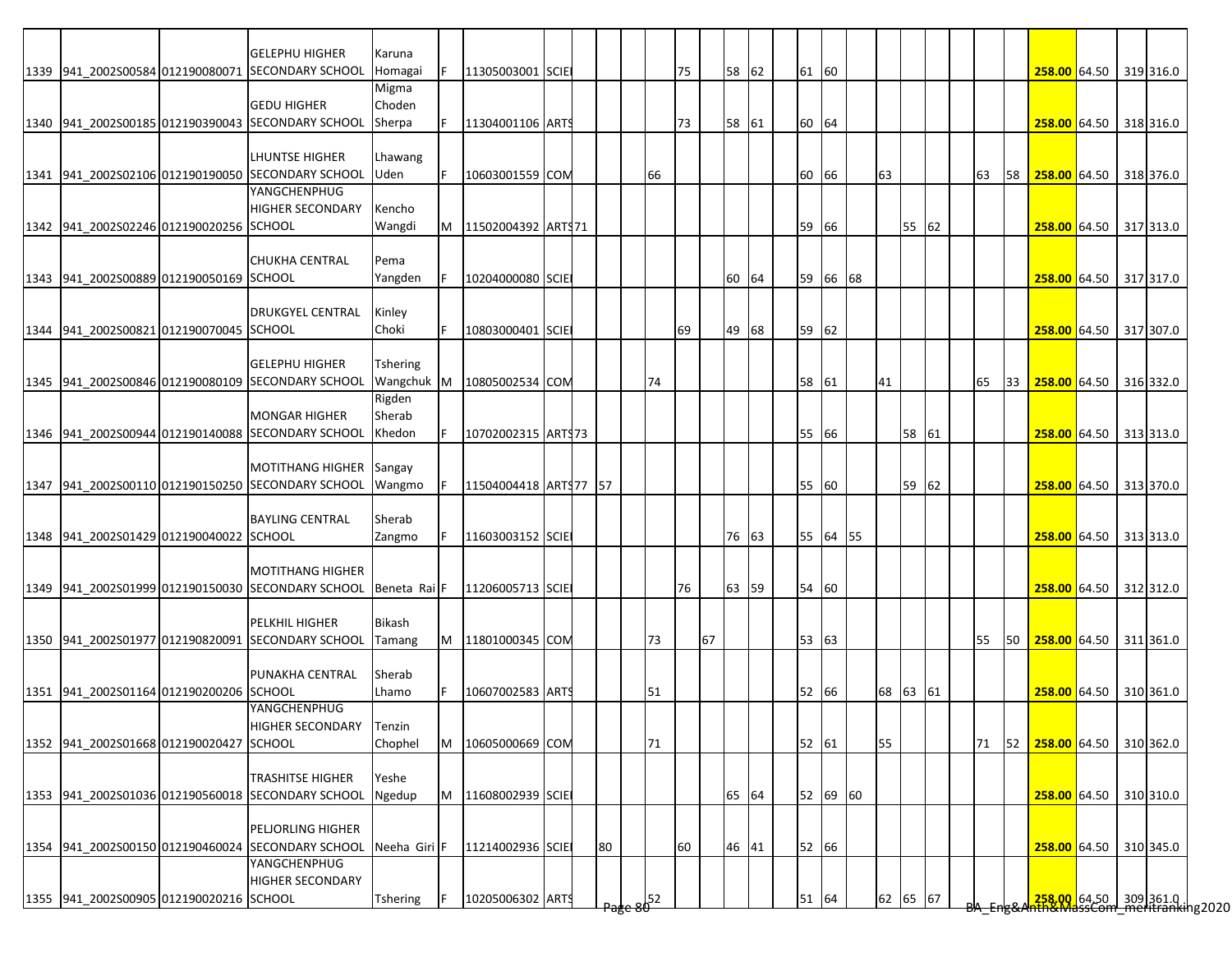|                                         |                                                   | Pema     |    |                             |  |    |    |    |       |       |          |          |       |  |    |    |                        |  |           |
|-----------------------------------------|---------------------------------------------------|----------|----|-----------------------------|--|----|----|----|-------|-------|----------|----------|-------|--|----|----|------------------------|--|-----------|
|                                         | ZHEMGANG CENTRAL Thinlay                          |          |    |                             |  |    |    |    |       |       |          |          |       |  |    |    |                        |  |           |
| 1356 941 2002S01824 012190280112 SCHOOL |                                                   | Tamang   | M  | 11809002016 ART\$74         |  |    |    |    |       | 50 60 |          | 45 64 60 |       |  |    |    | 258.00 64.50           |  | 308 353.0 |
|                                         | YANGCHENPHUG                                      |          |    |                             |  |    |    |    |       |       |          |          |       |  |    |    |                        |  |           |
|                                         | <b>HIGHER SECONDARY</b>                           | Thinley  |    |                             |  |    |    |    |       |       |          |          |       |  |    |    |                        |  |           |
| 1357 941 2002S02077 012190020265 SCHOOL |                                                   | Phuntsho | M  | 11106000582 ARTS73          |  |    |    |    |       | 49    | 63       | 49 55 67 |       |  |    |    | 258.00 64.50           |  | 307 356.0 |
|                                         |                                                   |          |    |                             |  |    |    |    |       |       |          |          |       |  |    |    |                        |  |           |
|                                         | <b>MOTITHANG HIGHER</b>                           | Kuenga   |    |                             |  |    |    |    |       |       |          |          |       |  |    |    |                        |  |           |
|                                         | 1358 941 2002S00334 012190150244 SECONDARY SCHOOL | Lhaki    | F. | 10710002831 ARTS77          |  |    |    |    |       | 40 57 |          |          | 58 66 |  |    |    | 258.00 64.50           |  | 298 298.0 |
|                                         |                                                   | Phuntsho |    |                             |  |    |    |    |       |       |          |          |       |  |    |    |                        |  |           |
|                                         | <b>SHERUBLING</b>                                 | Pelden   |    |                             |  |    |    |    |       |       |          |          |       |  |    |    |                        |  |           |
|                                         | 1359 941 2002S02275 012190230014 CENTRAL SCHOOL   | Wangmo   |    | 11506008021 SCIE            |  |    |    |    | 59 62 |       | 72 64 47 |          |       |  |    |    | 257.00 64.25           |  | 329 304.0 |
|                                         |                                                   |          |    |                             |  |    |    |    |       |       |          |          |       |  |    |    |                        |  |           |
|                                         | <b>MOTITHANG HIGHER</b>                           | Tshering |    |                             |  |    |    |    |       |       |          |          |       |  |    |    |                        |  |           |
|                                         | 1360 941_2002S02138 012190150183 SECONDARY SCHOOL | Dema     | F. | 12007004147 COM             |  |    | 46 |    |       | 68 65 |          | 67       |       |  | 54 | 57 | 257.00 64.25           |  | 325 357.0 |
|                                         |                                                   |          |    |                             |  |    |    |    |       |       |          |          |       |  |    |    |                        |  |           |
|                                         | <b>SARPANG CENTRAL</b>                            | Sonam    |    |                             |  |    |    |    |       |       |          |          |       |  |    |    |                        |  |           |
| 1361 941 2002S01262 012190490128 SCHOOL |                                                   | Choki    |    | 11312003167 COM             |  |    | 50 |    |       | 67 58 |          | 59       |       |  | 73 | 49 | 257.00 64.25           |  | 324 356.0 |
|                                         |                                                   |          |    |                             |  |    |    |    |       |       |          |          |       |  |    |    |                        |  |           |
|                                         | <b>BAYLING CENTRAL</b>                            | Yangchen |    |                             |  |    |    |    |       |       |          |          |       |  |    |    |                        |  |           |
| 1362 941 2002S02274 012190040068 SCHOOL |                                                   | Lhamo    |    | 11606003563 COM             |  |    | 67 |    |       | 65 60 |          | 65       |       |  | 60 | 59 | 257.00 64.25           |  | 322 376.0 |
|                                         |                                                   |          |    |                             |  |    |    |    |       |       |          |          |       |  |    |    |                        |  |           |
|                                         | <b>JIGME SHERUBLING</b>                           | Kinley   |    |                             |  |    |    |    |       |       |          |          |       |  |    |    |                        |  |           |
|                                         | 1363 941 2002S01445 012190110068 CENTRAL SCHOOL   |          |    | Wangchuk M 11302000128 SCIE |  |    |    |    | 60 61 |       | 65 71 46 |          |       |  |    |    | 257.00 64.25 322 303.0 |  |           |
|                                         |                                                   | Karma    |    |                             |  |    |    |    |       |       |          |          |       |  |    |    |                        |  |           |
|                                         | <b>DAMPHU CENTRAL</b>                             | Choden   |    |                             |  |    |    |    |       |       |          |          |       |  |    |    |                        |  |           |
| 1364 941 2002S00477 012190060190 SCHOOL |                                                   | Rinzin   | F. | 11806000496 ARTS            |  |    | 25 |    |       | 64 58 |          | 63 58 72 |       |  |    |    | <b>257.00</b> 64.25    |  | 321 340.0 |
|                                         | YANGCHENPHUG                                      |          |    |                             |  |    |    |    |       |       |          |          |       |  |    |    |                        |  |           |
|                                         | <b>HIGHER SECONDARY</b>                           | Namgay   |    |                             |  |    |    |    |       |       |          |          |       |  |    |    |                        |  |           |
| 1365 941 2002S00699 012190020100 SCHOOL |                                                   | Lham     | F  | 11001001639 SCIE            |  |    |    | 69 | 54 47 |       | 64 70 51 |          |       |  |    |    | 257.00 64.25           |  | 321 355.0 |
|                                         |                                                   |          |    |                             |  |    |    |    |       |       |          |          |       |  |    |    |                        |  |           |
|                                         |                                                   | Jamyang  |    |                             |  |    |    |    |       |       |          |          |       |  |    |    |                        |  |           |
| 1366 941 2002S00698 012191390146        |                                                   | Losel    | M  | 11608001441 ARTS76          |  |    |    |    |       | 61 62 |          |          | 58 50 |  |    |    | 257.00 64.25           |  | 318 307.0 |
|                                         |                                                   |          |    |                             |  |    |    |    |       |       |          |          |       |  |    |    |                        |  |           |
|                                         | <b>RINCHEN HIGHER</b>                             | Dorji    |    |                             |  |    |    |    |       |       |          |          |       |  |    |    |                        |  |           |
|                                         | 1367 941 2002S00567 012190010003 SECONDARY SCHOOL | Wangmo   | F  | 11107006306 COM             |  |    | 83 |    |       | 61 57 |          | 41       |       |  | 56 | 56 | 257.00 64.25           |  | 318 354.0 |
|                                         |                                                   |          |    |                             |  |    |    |    |       |       |          |          |       |  |    |    |                        |  |           |
|                                         | <b>MOTITHANG HIGHER</b>                           | Karma P  |    |                             |  |    |    |    |       |       |          |          |       |  |    |    |                        |  |           |
|                                         | 1368 941 2002S00870 012190150035 SECONDARY SCHOOL | Tshomo   |    | 11410008412 SCIE            |  |    |    | 64 | 61 48 | 61 71 |          |          |       |  |    |    | 257.00 64.25 318 305.0 |  |           |
|                                         |                                                   | Passang  |    |                             |  |    |    |    |       |       |          |          |       |  |    |    |                        |  |           |
|                                         | <b>DAMPHU CENTRAL</b>                             | Maya     |    |                             |  |    |    |    |       |       |          |          |       |  |    |    |                        |  |           |
| 1369 941 2002S02142 012190060242 SCHOOL |                                                   | Tamang   |    | 11809002845 ARTS            |  | 77 |    |    |       | 60 60 |          | 60 60 59 |       |  |    |    | 257.00 64.25 317 376.0 |  |           |
|                                         |                                                   |          |    |                             |  |    |    |    |       |       |          |          |       |  |    |    |                        |  |           |
|                                         | <b>BAJOTHANG HIGHER</b>                           | Muna     |    |                             |  |    |    |    |       |       |          |          |       |  |    |    |                        |  |           |
|                                         | 1370 941 2002S01054 012190030022 SECONDARY SCHOOL | Acharya  |    | 11805001338 SCIE            |  |    |    | 74 | 53 56 | 59 68 |          |          |       |  |    |    | 257.00 64.25 316 310.0 |  |           |
|                                         |                                                   |          |    |                             |  |    |    |    |       |       |          |          |       |  |    |    |                        |  |           |
|                                         | <b>SHARI HIGHER</b>                               | Amith    |    |                             |  |    |    |    |       |       |          |          |       |  |    |    |                        |  |           |
|                                         |                                                   |          |    |                             |  |    |    |    |       |       |          |          |       |  |    |    |                        |  |           |
|                                         | 1371 941_2002S00107 012190380020 SECONDARY SCHOOL | Ghalley  | M  | 11203003278 SCIE            |  |    |    |    | 65 68 |       | 59 65 53 |          |       |  |    |    | 257.00 64.25           |  | 316 310.0 |
|                                         | PHUENTSHOLING                                     | Lok      |    |                             |  |    |    |    |       |       |          |          |       |  |    |    |                        |  |           |
|                                         | <b>HIGHER SECONDARY</b>                           | Bahadur  |    |                             |  |    |    |    |       |       |          |          |       |  |    |    |                        |  |           |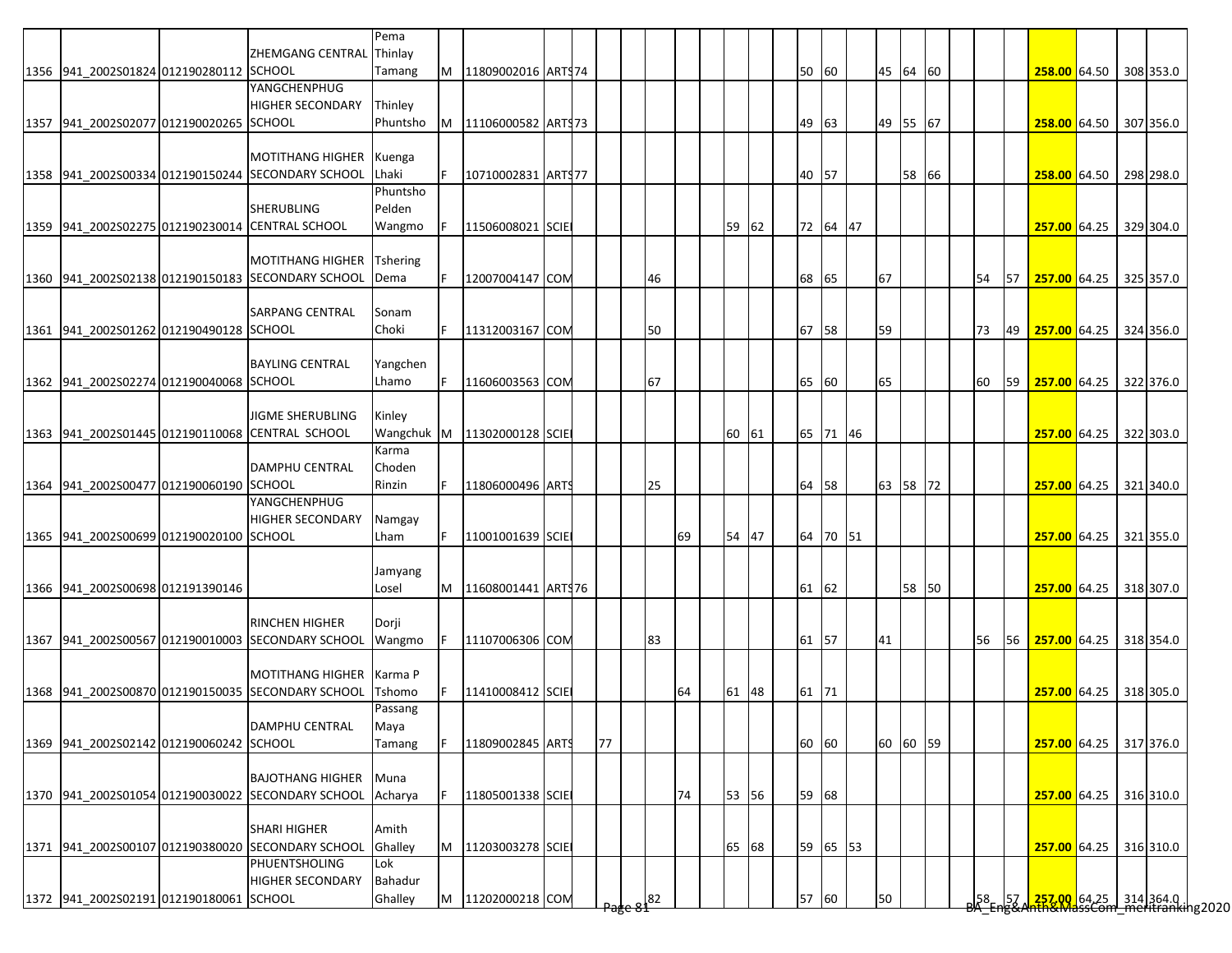|                                         | YANGCHENPHUG                                      |           |   |                     |  |    |    |    |       |       |          |          |       |  |    |    |                        |  |           |
|-----------------------------------------|---------------------------------------------------|-----------|---|---------------------|--|----|----|----|-------|-------|----------|----------|-------|--|----|----|------------------------|--|-----------|
|                                         | <b>HIGHER SECONDARY</b>                           | Dendup    |   |                     |  |    | 72 |    |       |       |          |          |       |  |    |    |                        |  |           |
| 1373 941_2002S02301 012190020511 SCHOOL | <b>DECHHENCHOELING</b>                            | Wangmo    |   | 11101003549 COM     |  |    |    |    |       | 57 55 |          | 42       |       |  | 73 | 56 | 257.00 64.25           |  | 314 355.0 |
|                                         |                                                   |           |   |                     |  |    |    |    |       |       |          |          |       |  |    |    |                        |  |           |
|                                         | <b>HIGHER SECONDARY</b>                           | Sonam     |   |                     |  |    |    |    |       |       |          |          |       |  |    |    |                        |  |           |
| 1374 941 2002S01884 012190590008 SCHOOL |                                                   | Chophel   | M | 10104001217 ARTS    |  |    | 51 |    |       | 56 61 |          | 59 64 73 |       |  |    |    | 257.00 64.25 313 364.0 |  |           |
|                                         |                                                   |           |   |                     |  |    |    |    |       |       |          |          |       |  |    |    |                        |  |           |
|                                         | <b>JAKAR HIGHER</b>                               | Chimi     |   |                     |  |    |    |    |       |       |          |          |       |  |    |    |                        |  |           |
|                                         | 1375 941_2002S00403 012190100053 SECONDARY SCHOOL | Wangmo    |   | 11502004443 ARTS74  |  |    |    |    |       | 56 59 |          | 26 64 60 |       |  |    |    | 257.00 64.25           |  | 313 339.0 |
|                                         |                                                   |           |   |                     |  |    |    |    |       |       |          |          |       |  |    |    |                        |  |           |
|                                         | PUNAKHA CENTRAL                                   | Sonam     |   |                     |  |    |    |    |       |       |          |          |       |  |    |    |                        |  |           |
| 1376 941 2002S02135 012190200209 SCHOOL |                                                   | Pem       |   | 10801001865 ARTS72  |  |    |    |    |       | 56 58 |          |          | 61 66 |  |    |    | 257.00 64.25 313 313.0 |  |           |
|                                         |                                                   |           |   |                     |  |    |    |    |       |       |          |          |       |  |    |    |                        |  |           |
|                                         | DRUKJEGANG HIGHER Shaw Bir                        |           |   |                     |  |    |    |    |       |       |          |          |       |  |    |    |                        |  |           |
|                                         | 1377 941_2002S02306 012190360063 SECONDARY SCHOOL | Subba     | M | 11304001505 ART972  |  |    |    |    |       | 55 65 |          | 45 60 60 |       |  |    |    | 257.00 64.25           |  | 312 357.0 |
|                                         |                                                   |           |   |                     |  |    |    |    |       |       |          |          |       |  |    |    |                        |  |           |
|                                         | <b>DASHIDING HIGHER</b>                           | Yemen     |   |                     |  |    |    |    |       |       |          |          |       |  |    |    |                        |  |           |
|                                         | 1378 941 2002S00442 012190930050 SECONDARY SCHOOL | Subba     | M | 11108002599 ARTS    |  |    | 53 |    |       | 54 65 |          | 58 64 70 |       |  |    |    | 257.00 64.25           |  | 311 364.0 |
|                                         |                                                   |           |   |                     |  |    |    |    |       |       |          |          |       |  |    |    |                        |  |           |
|                                         | <b>CHUKHA CENTRAL</b>                             | Deki      |   |                     |  |    |    |    |       |       |          |          |       |  |    |    |                        |  |           |
| 1379 941_2002S01993 012190050082 SCHOOL |                                                   | Tshomo    |   | 11902001854 COM     |  |    | 65 |    |       | 54 57 |          | 68       |       |  | 67 | 53 | 257.00 64.25           |  | 311 364.0 |
|                                         | <b>PHUENTSHOLING</b>                              |           |   |                     |  |    |    |    |       |       |          |          |       |  |    |    |                        |  |           |
|                                         | <b>HIGHER SECONDARY</b>                           | Yuthog    |   |                     |  |    |    |    |       |       |          |          |       |  |    |    |                        |  |           |
| 1380 941 2002S00349 012190180071 SCHOOL |                                                   | Gembo     | M | 11602002550 COM     |  |    | 57 |    |       | 51 57 |          | 67       |       |  | 61 |    | 72 257.00 64.25        |  | 308 365.0 |
|                                         |                                                   |           |   |                     |  |    |    |    |       |       |          |          |       |  |    |    |                        |  |           |
|                                         | <b>KELKI HIGHER</b>                               | Srikriti  |   |                     |  |    |    |    |       |       |          |          |       |  |    |    |                        |  |           |
|                                         | 1381 941 2002S01485 012190120141 SECONDARY SCHOOL | Pradhan   |   | 11811000914 ARTS    |  |    |    |    |       | 50 71 |          | 61 57 68 |       |  |    |    | 257.00 64.25           |  | 307 307.0 |
|                                         |                                                   | Rigzin    |   |                     |  |    |    |    |       |       |          |          |       |  |    |    |                        |  |           |
|                                         | <b>JAKAR HIGHER</b>                               | Pema      |   |                     |  |    |    |    |       |       |          |          |       |  |    |    |                        |  |           |
|                                         | 1382 941 2002S00238 012190100027 SECONDARY SCHOOL | Yodchang  |   | 10104001990 ART\$74 |  |    |    |    |       | 50 64 |          |          | 59 60 |  |    |    | 257.00 64.25           |  | 307 307.0 |
|                                         |                                                   |           |   |                     |  |    |    |    |       |       |          |          |       |  |    |    |                        |  |           |
|                                         | <b>CHUKHA CENTRAL</b>                             | Punam     |   |                     |  |    |    |    |       |       |          |          |       |  |    |    |                        |  |           |
| 1383 941 2002S00201 012190050137 SCHOOL |                                                   | Mongar    |   | 10205007638 COM     |  |    | 68 |    |       | 50 64 |          | 70       |       |  | 55 |    | 52 257.00 64.25        |  | 307 359.0 |
|                                         |                                                   |           |   |                     |  |    |    |    |       |       |          |          |       |  |    |    |                        |  |           |
|                                         | <b>DAMPHU CENTRAL</b>                             | Bhim Maya |   |                     |  |    |    |    |       |       |          |          |       |  |    |    |                        |  |           |
| 1384 941 2002S00547 012190060226 SCHOOL |                                                   | Koirala   | F | 11811001873 ARTS    |  | 70 |    |    |       | 49 64 |          | 58 59 64 |       |  |    |    | 257.00 64.25           |  | 306 364.0 |
|                                         |                                                   |           |   |                     |  |    |    |    |       |       |          |          |       |  |    |    |                        |  |           |
|                                         | PUNAKHA CENTRAL                                   | Sangay    |   |                     |  |    |    |    |       |       |          |          |       |  |    |    |                        |  |           |
| 1385 941 2002S00155 012190200171 SCHOOL |                                                   | Lham      |   | 11008000693 ARTS    |  |    |    |    |       |       | 75 60    | 48 64 57 |       |  |    |    | 256.00 64.00           |  | 331 304.0 |
|                                         |                                                   |           |   |                     |  |    |    |    |       |       |          |          |       |  |    |    |                        |  |           |
|                                         | <b>SHARI HIGHER</b>                               | Sherab    |   |                     |  |    |    |    |       |       |          |          |       |  |    |    |                        |  |           |
|                                         | 1386 941 2002S00293 012190380006 SECONDARY SCHOOL | Lotey     | M | 10504001257 SCIE    |  |    |    |    | 60 62 |       | 72 62 29 |          |       |  |    |    | 256.00 64.00           |  | 328 285.0 |
|                                         |                                                   |           |   |                     |  |    |    |    |       |       |          |          |       |  |    |    |                        |  |           |
|                                         |                                                   |           |   |                     |  |    |    |    |       |       |          |          |       |  |    |    |                        |  |           |
|                                         | PUNAKHA CENTRAL                                   | Kinley    |   |                     |  |    |    |    |       |       |          |          |       |  |    |    |                        |  |           |
| 1387 941 2002S02259 012190200085 SCHOOL |                                                   | Denkar    |   | 11913002753 SCIE    |  |    |    |    | 67 54 |       | 71 61 57 |          |       |  |    |    | 256.00 64.00           |  | 327 310.0 |
|                                         | YANGCHENPHUG                                      |           |   |                     |  |    |    |    |       |       |          |          |       |  |    |    |                        |  |           |
|                                         | <b>HIGHER SECONDARY</b>                           | Chimi     |   |                     |  |    |    |    |       |       |          |          |       |  |    |    |                        |  |           |
|                                         |                                                   | Selden    |   |                     |  |    |    | 65 |       |       | 70 69 47 |          |       |  |    |    | 256.00 64.00           |  |           |
| 1388 941_2002S01248 012190020050 SCHOOL | YANGCHENPHUG                                      |           |   | 10905005540 SCIE    |  |    |    |    | 50 52 |       |          |          |       |  |    |    |                        |  | 326 353.0 |
|                                         | <b>HIGHER SECONDARY</b>                           | Thinley   |   |                     |  |    |    |    |       |       |          |          |       |  |    |    |                        |  |           |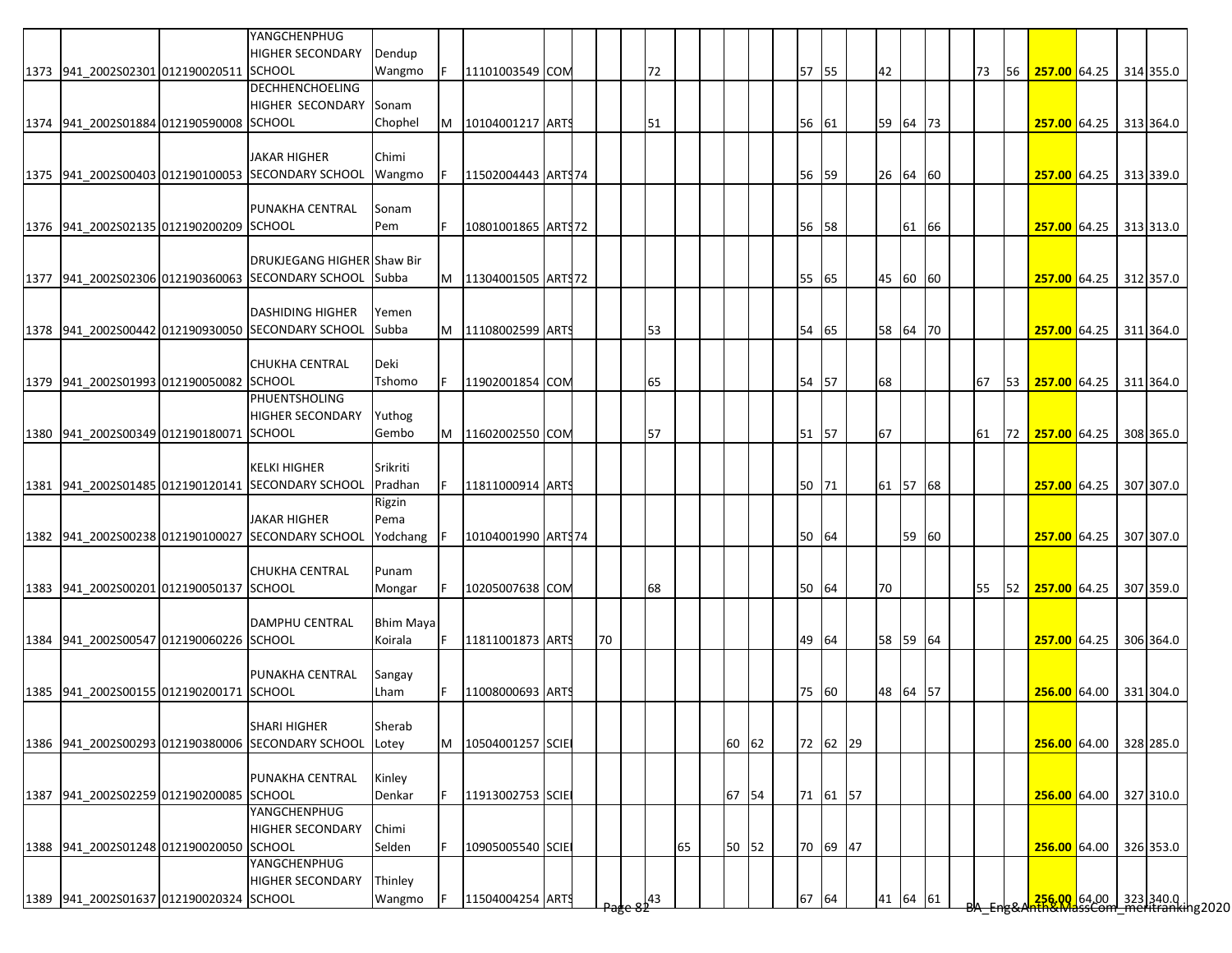|                                          | PUNAKHA CENTRAL                                             | Pema            |   |                    |  |    |    |       |  |       |          |          |       |  |    |    |                                                                        |  |           |
|------------------------------------------|-------------------------------------------------------------|-----------------|---|--------------------|--|----|----|-------|--|-------|----------|----------|-------|--|----|----|------------------------------------------------------------------------|--|-----------|
| 1390 941 2002S01961 012190200167 SCHOOL  |                                                             | Zangmo          |   | 11005000780 ARTS71 |  |    |    |       |  | 65 57 |          | 58 63 59 |       |  |    |    | 256.00 64.00 321 373.0                                                 |  |           |
|                                          |                                                             |                 |   |                    |  |    |    |       |  |       |          |          |       |  |    |    |                                                                        |  |           |
|                                          | <b>CHUKHA CENTRAL</b>                                       | Yewong          |   |                    |  |    |    |       |  |       |          |          |       |  |    |    |                                                                        |  |           |
| 1391 941 2002S00894 012190050221 SCHOOL  |                                                             | Lham            |   | 10203004047 SCIE   |  |    | 72 | 51 51 |  | 64    | 69       |          |       |  |    |    | 256.00 64.00 320 307.0                                                 |  |           |
|                                          |                                                             |                 |   |                    |  |    |    |       |  |       |          |          |       |  |    |    |                                                                        |  |           |
|                                          | <b>DRUKGYEL CENTRAL</b>                                     | Tandin          |   |                    |  |    |    |       |  |       |          |          |       |  |    |    |                                                                        |  |           |
| 1392 941 2002S00962 012190070058 SCHOOL  |                                                             | Pem             |   | 10206000875 SCIE   |  |    | 72 | 46 59 |  | 64    | 61       |          |       |  |    |    | 256.00 64.00 320 302.0                                                 |  |           |
|                                          | <b>GONGZIM UGYEN</b>                                        |                 |   |                    |  |    |    |       |  |       |          |          |       |  |    |    |                                                                        |  |           |
|                                          | <b>DORJI HIGHER</b>                                         | Tenzin          |   |                    |  |    |    |       |  |       |          |          |       |  |    |    |                                                                        |  |           |
|                                          | 1393 941 2002S01144 012190270051 SECONDARY SCHOOL           | Choeda          | M | 10504000132 COM    |  | 78 |    |       |  | 63 55 |          | 54       |       |  | 60 | 33 | 256.00 64.00 319 343.0                                                 |  |           |
|                                          |                                                             |                 |   |                    |  |    |    |       |  |       |          |          |       |  |    |    |                                                                        |  |           |
|                                          |                                                             | Karma           |   |                    |  |    |    |       |  |       |          |          |       |  |    |    |                                                                        |  |           |
| 1394 941 2002S00499 012191390213         |                                                             | Wangchuk M      |   | 10802000349 ART167 |  |    |    |       |  | 60    | 59       | 66 64 64 |       |  |    |    | 256.00 64.00                                                           |  | 316 380.0 |
|                                          |                                                             |                 |   |                    |  |    |    |       |  |       |          |          |       |  |    |    |                                                                        |  |           |
|                                          | <b>GELEPHU HIGHER</b>                                       | Ugyen           |   |                    |  |    |    |       |  |       |          |          |       |  |    |    |                                                                        |  |           |
|                                          | 1395 941 2002S02161 012190080066 SECONDARY SCHOOL           | Lhendup         | M | 10713002997 SCIE   |  |    | 75 | 63 61 |  | 60 57 |          |          |       |  |    |    | 256.00 64.00 316 316.0                                                 |  |           |
|                                          |                                                             |                 |   |                    |  |    |    |       |  |       |          |          |       |  |    |    |                                                                        |  |           |
|                                          | <b>GELEPHU HIGHER</b>                                       |                 |   |                    |  |    |    |       |  |       |          |          |       |  |    |    |                                                                        |  |           |
|                                          | 1396 941_2002S01222 012190080018 SECONDARY SCHOOL Sunil Rai |                 | M | 11301000064 SCIE   |  |    | 80 | 58 58 |  | 59    | 59       |          |       |  |    |    | 256.00 64.00                                                           |  | 315 314.0 |
|                                          | YANGCHENPHUG                                                |                 |   |                    |  |    |    |       |  |       |          |          |       |  |    |    |                                                                        |  |           |
|                                          | <b>HIGHER SECONDARY</b>                                     | <b>Tshering</b> |   |                    |  |    |    |       |  |       |          |          |       |  |    |    |                                                                        |  |           |
| 1397 941 2002S01747 012190020325 SCHOOL  |                                                             | Delkar          |   | 10309000412 ARTS   |  |    |    |       |  | 58 64 |          | 40 61 73 |       |  |    |    | 256.00 64.00 314 296.0                                                 |  |           |
|                                          |                                                             |                 |   |                    |  |    |    |       |  |       |          |          |       |  |    |    |                                                                        |  |           |
|                                          | MOTITHANG HIGHER Jigme                                      |                 |   |                    |  |    |    |       |  |       |          |          |       |  |    |    |                                                                        |  |           |
|                                          | 1398 941 2002S01982 012190150239 SECONDARY SCHOOL           | Wangmo          |   | 11410009146 ARTS75 |  |    |    |       |  | 57 63 |          |          | 56 61 |  |    |    | 256.00 64.00 313 312.0                                                 |  |           |
|                                          | YANGCHENPHUG                                                |                 |   |                    |  |    |    |       |  |       |          |          |       |  |    |    |                                                                        |  |           |
|                                          | <b>HIGHER SECONDARY</b>                                     | Tenzin          |   |                    |  |    |    |       |  |       |          |          |       |  |    |    |                                                                        |  |           |
| 1399 941 2002S01502 012190020009 SCHOOL  |                                                             | Samdrup         | M | 10601004276 SCIE   |  |    |    | 59 50 |  |       | 57 65 75 |          |       |  |    |    | 256.00 64.00 313 306.0                                                 |  |           |
|                                          | <b>YANGCHENPHUG</b>                                         |                 |   |                    |  |    |    |       |  |       |          |          |       |  |    |    |                                                                        |  |           |
|                                          | <b>HIGHER SECONDARY</b>                                     | Tenzin          |   |                    |  |    |    |       |  |       |          |          |       |  |    |    |                                                                        |  |           |
| 1400 941 2002S00362 012190020143 SCHOOL  |                                                             | Wangmo          | F | 11606002388 SCIE   |  |    |    | 58 68 |  |       | 56 67 63 |          |       |  |    |    | 256.00 64.00 312 312.0                                                 |  |           |
|                                          | <b>UGYEN ACADEMY</b>                                        |                 |   |                    |  |    |    |       |  |       |          |          |       |  |    |    |                                                                        |  |           |
|                                          | <b>HIGHER SECONDARY</b>                                     | <b>Tshering</b> |   |                    |  |    |    |       |  |       |          |          |       |  |    |    |                                                                        |  |           |
| 1401 941 2002S00997 012190260183 SCHOOL  |                                                             | Dema            |   | 11513005881 ARTS   |  |    |    |       |  | 53 69 |          | 60 63 64 |       |  |    |    | 256.00 64.00 309 309.0                                                 |  |           |
|                                          |                                                             | Kuenley         |   |                    |  |    |    |       |  |       |          |          |       |  |    |    |                                                                        |  |           |
|                                          |                                                             | Choden          |   |                    |  |    |    |       |  |       |          |          |       |  |    |    |                                                                        |  |           |
| 1402 941 2002S01046 012191390453         |                                                             | Ghalley         |   | 11202003309 ARTS74 |  |    |    |       |  | 51 64 |          | 47 62 56 |       |  |    |    | 256.00 64.00 307 354.0                                                 |  |           |
|                                          |                                                             |                 |   |                    |  |    |    |       |  |       |          |          |       |  |    |    |                                                                        |  |           |
|                                          | <b>LOSEL GYATSHO</b>                                        | Karma           |   |                    |  |    |    |       |  |       |          |          |       |  |    |    |                                                                        |  |           |
| 1403 941_2002S02323 012190710466 ACADEMY |                                                             | Wangmo          |   | 10605003003 ARTS74 |  |    |    |       |  | 50 61 |          |          | 59 62 |  |    |    | 256.00 64.00 306 306.0                                                 |  |           |
|                                          |                                                             |                 |   |                    |  |    |    |       |  |       |          |          |       |  |    |    |                                                                        |  |           |
|                                          | <b>GEDU HIGHER</b>                                          | Kezang          |   |                    |  |    |    |       |  |       |          |          |       |  |    |    |                                                                        |  |           |
|                                          | 1404 941_2002S00318 012190390027 SECONDARY SCHOOL           | Jamtsho         | M | 10705004968 SCIE   |  |    | 61 | 53 40 |  | 75 66 |          |          |       |  |    |    | 255.00 63.75                                                           |  | 330 295.0 |
|                                          |                                                             |                 |   |                    |  |    |    |       |  |       |          |          |       |  |    |    |                                                                        |  |           |
|                                          | PUNAKHA CENTRAL                                             | Wangchuk        |   |                    |  |    |    |       |  |       |          |          |       |  |    |    |                                                                        |  |           |
| 1405 941_2002S01704 012190200034 SCHOOL  |                                                             | Dema            |   | 11903000101 SCIE   |  |    | 65 | 57 55 |  | 72 61 |          |          |       |  |    |    | 255.00 63.75 327 310.0                                                 |  |           |
|                                          |                                                             |                 |   |                    |  |    |    |       |  |       |          |          |       |  |    |    |                                                                        |  |           |
|                                          | <b>BAYLING CENTRAL</b>                                      | Kezang          |   |                    |  |    |    |       |  |       |          |          |       |  |    |    |                                                                        |  |           |
| 1406 941_2002S00161 012190040035 SCHOOL  |                                                             | Dorji           | M | 11515000254 SCIE   |  |    |    | 67 61 |  |       | 69 58 47 |          |       |  |    |    | <mark>255.00.</mark> 63.75 324 302.0  <br>hth&MassCom meritranking2020 |  |           |
|                                          |                                                             |                 |   |                    |  |    |    |       |  |       |          |          |       |  |    |    |                                                                        |  |           |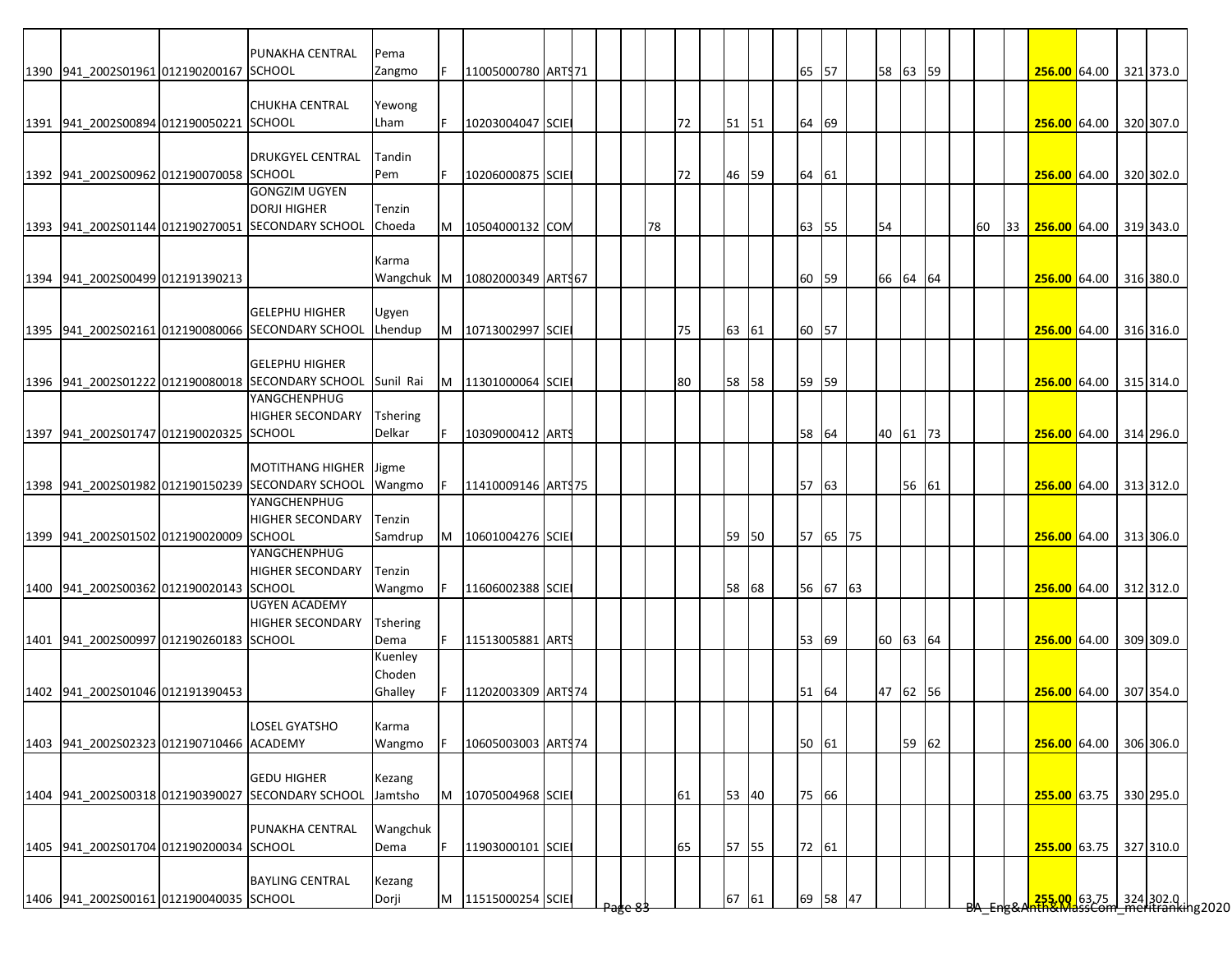|                                         | <b>NANGKOR CENTRAL</b>                                   | Samten        |    |                           |  |       |                   |    |    |       |       |          |          |       |  |    |           |                        |  |  |
|-----------------------------------------|----------------------------------------------------------|---------------|----|---------------------------|--|-------|-------------------|----|----|-------|-------|----------|----------|-------|--|----|-----------|------------------------|--|--|
| 1407 941 2002S00309 012190160184 SCHOOL |                                                          | Zangmo        |    | 10904001255 SCIE          |  |       |                   |    | 72 | 58 59 | 68 56 |          |          |       |  |    |           | 255.00 63.75 323 313.0 |  |  |
|                                         |                                                          |               |    |                           |  |       |                   |    |    |       |       |          |          |       |  |    |           |                        |  |  |
|                                         | <b>SAMTSE HIGHER</b>                                     | Sobita        |    |                           |  |       |                   |    |    |       |       |          |          |       |  |    |           |                        |  |  |
|                                         | 1408 941 2002S01077 012190240022 SECONDARY SCHOOL        | <b>Basnet</b> | F. | 11204004510 SCIE          |  |       |                   |    | 71 | 54 55 | 67 62 |          |          |       |  |    |           | 255.00 63.75 322 309.0 |  |  |
|                                         | YANGCHENPHUG                                             |               |    |                           |  |       |                   |    |    |       |       |          |          |       |  |    |           |                        |  |  |
|                                         | <b>HIGHER SECONDARY</b>                                  | Tenzin        |    |                           |  |       |                   |    |    |       |       |          |          |       |  |    |           |                        |  |  |
| 1409 941_2002S01432 012190020522 SCHOOL |                                                          | Dema          | F. | 11601000625 COM           |  |       |                   | 54 |    |       | 66    | 55       | 66       |       |  | 68 | $57 \mid$ | 255.00 63.75 321 366.0 |  |  |
|                                         | <b>RANJUNG CENTRAL</b>                                   | Thinley       |    |                           |  |       |                   |    |    |       |       |          |          |       |  |    |           |                        |  |  |
| 1410 941 2002S00167 012190210054 SCHOOL |                                                          | Dorji         |    | M 11512005243 COM         |  |       |                   | 62 |    |       | 64    | 64       |          |       |  | 64 | 53        | 255.00 63.75 319 370.0 |  |  |
|                                         |                                                          |               |    |                           |  |       |                   |    |    |       |       |          | 63       |       |  |    |           |                        |  |  |
|                                         | PUNAKHA CENTRAL                                          | Dawa          |    |                           |  |       |                   |    |    |       |       |          |          |       |  |    |           |                        |  |  |
| 1411 941 2002S01561 012190200158 SCHOOL |                                                          | Dema          |    | 11502004409 ARTS72        |  |       |                   |    |    |       | 62    | 63       |          | 57 58 |  |    |           | 255.00 63.75 317 312.0 |  |  |
|                                         |                                                          |               |    |                           |  |       |                   |    |    |       |       |          |          |       |  |    |           |                        |  |  |
|                                         |                                                          | Kinley        |    |                           |  |       |                   |    |    |       |       |          |          |       |  |    |           |                        |  |  |
| 1412 941 2002S02315 012191390469        |                                                          | Tenzin        |    | M   11003000620 ARTS      |  |       |                   | 40 |    |       | 62 59 |          | 56 63 71 |       |  |    |           | 255.00 63.75 317 351.0 |  |  |
|                                         |                                                          |               |    |                           |  |       |                   |    |    |       |       |          |          |       |  |    |           |                        |  |  |
|                                         | <b>CHUKHA CENTRAL</b>                                    | Chimi         |    |                           |  |       |                   |    |    |       |       |          |          |       |  |    |           |                        |  |  |
| 1413 941 2002S02066 012190050044 SCHOOL |                                                          | Yuden         |    | 10204001921 ARTS69        |  |       |                   |    |    |       | 61    | 65       |          | 54 60 |  |    |           | 255.00 63.75 316 309.0 |  |  |
|                                         |                                                          | Jimmy         |    |                           |  |       |                   |    |    |       |       |          |          |       |  |    |           |                        |  |  |
|                                         |                                                          | Tenzin        |    |                           |  |       |                   |    |    |       |       |          |          |       |  |    |           |                        |  |  |
| 1414 941 2002S01830 012191390149        |                                                          | Dorji         |    | M   11411001235   ARTS 71 |  |       |                   |    |    |       | 61 58 |          |          | 60 65 |  |    |           | 255.00 63.75 316 315.0 |  |  |
|                                         | <b>DAMPHU CENTRAL</b>                                    | Jas Maya      |    |                           |  |       |                   |    |    |       |       |          |          |       |  |    |           |                        |  |  |
| 1415 941 2002S01439 012190060056 SCHOOL |                                                          | Rai           | F. | 11812002689 SCIE          |  |       |                   |    | 67 | 52 67 | 61 60 |          |          |       |  |    |           | 255.00 63.75 316 307.0 |  |  |
|                                         |                                                          |               |    |                           |  |       |                   |    |    |       |       |          |          |       |  |    |           |                        |  |  |
|                                         | <b>NANGKOR CENTRAL</b>                                   | Sonam         |    |                           |  |       |                   |    |    |       |       |          |          |       |  |    |           |                        |  |  |
| 1416 941 2002S01111 012190160070 SCHOOL |                                                          | Choki         |    | 10905005097 ARTS          |  |       |                   | 53 |    |       | 60    | 70       | 54 64 61 |       |  |    |           | 255.00 63.75 315 362.0 |  |  |
|                                         | YANGCHENPHUG                                             |               |    |                           |  |       |                   |    |    |       |       |          |          |       |  |    |           |                        |  |  |
|                                         | <b>HIGHER SECONDARY</b>                                  | Lakshimi      |    |                           |  |       |                   |    |    |       |       |          |          |       |  |    |           |                        |  |  |
| 1417 941 2002S01230 012190020020 SCHOOL |                                                          | Bhandari      | F  | 11214002257 SCIE          |  |       |                   |    | 68 | 58 62 |       | 60 65 57 |          |       |  |    |           | 255.00 63.75 315 370.0 |  |  |
|                                         |                                                          |               |    |                           |  |       |                   |    |    |       |       |          |          |       |  |    |           |                        |  |  |
|                                         | <b>DAMPHU CENTRAL</b>                                    | Lhaden        |    |                           |  |       |                   |    |    |       |       |          |          |       |  |    |           |                        |  |  |
| 1418 941 2002S00369 012190060194 SCHOOL |                                                          | Tamang        |    | 11809000501 ARTS          |  |       |                   |    |    |       | 59 68 |          | 57 63 65 |       |  |    |           | 255.00 63.75 314 312.0 |  |  |
|                                         | YANGCHENPHUG                                             |               |    |                           |  |       |                   |    |    |       |       |          |          |       |  |    |           |                        |  |  |
|                                         | <b>HIGHER SECONDARY</b>                                  | Thuji         |    |                           |  |       |                   |    |    |       |       |          |          |       |  |    |           |                        |  |  |
| 1419 941 2002S02168 012190020246 SCHOOL | <b>DECHHENCHOELING</b>                                   | Zangmo        |    | 10715000429 ARTS          |  | 57    |                   |    |    |       | 58 71 |          |          | 61 65 |  |    |           | 255.00 63.75 313 312.0 |  |  |
|                                         | HIGHER SECONDARY Susma                                   |               |    |                           |  |       |                   |    |    |       |       |          |          |       |  |    |           |                        |  |  |
| 1420 941 2002S01487 012190590026 SCHOOL |                                                          | Rana          | F. | 11307002216 ARTS          |  |       |                   | 56 |    |       | 58 65 |          | 60 63 67 |       |  |    |           | 255.00 63.75 313 369.0 |  |  |
|                                         |                                                          | Pema          |    |                           |  |       |                   |    |    |       |       |          |          |       |  |    |           |                        |  |  |
|                                         | <b>DAMPHU CENTRAL</b>                                    | Choten        |    |                           |  |       |                   |    |    |       |       |          |          |       |  |    |           |                        |  |  |
| 1421 941 2002S01134 012190060156 SCHOOL |                                                          | Lepcha        | F. | 10211003345 ARTS76        |  |       |                   |    |    |       | 57 56 |          |          | 52 66 |  |    |           | 255.00 63.75 312 307.0 |  |  |
|                                         |                                                          |               |    |                           |  |       |                   |    |    |       |       |          |          |       |  |    |           |                        |  |  |
|                                         | <b>SARPANG CENTRAL</b>                                   | Pema          |    |                           |  |       |                   |    |    |       |       |          |          |       |  |    |           |                        |  |  |
| 1422 941_2002S01748 012190490067 SCHOOL |                                                          | Dorji         |    | M 11312002496 ARTS        |  | 62 81 |                   |    |    |       | 57 55 |          |          | 54 56 |  |    |           | 255.00 63.75 312 365.0 |  |  |
|                                         |                                                          |               |    |                           |  |       |                   |    |    |       |       |          |          |       |  |    |           |                        |  |  |
|                                         | MOTITHANG HIGHER Tashi                                   |               |    |                           |  |       |                   |    |    |       |       |          |          |       |  |    |           |                        |  |  |
|                                         | 1423 941_2002S00721 012190150254 SECONDARY SCHOOL Choden |               | F. | 11603003478 ARTS72        |  |       | <del>rage o</del> |    |    |       | 54    | 68       |          | 50 61 |  |    |           |                        |  |  |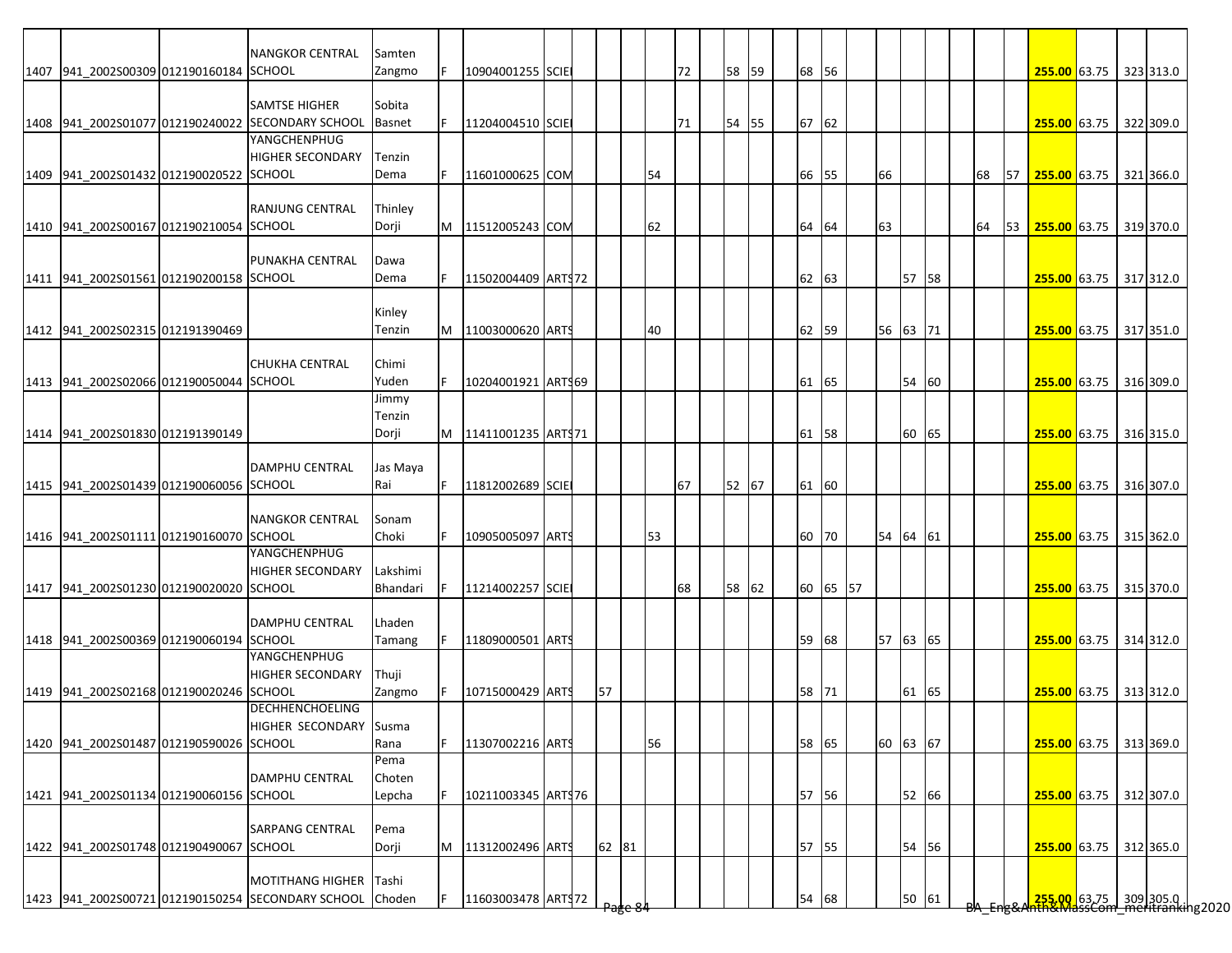|                                         | <b>DAMPHU CENTRAL</b>                                                    | Kamala<br>Maya      |    |                              |  |                    |    |    |    |       |          |          |          |       |  |    |    |                        |  |           |
|-----------------------------------------|--------------------------------------------------------------------------|---------------------|----|------------------------------|--|--------------------|----|----|----|-------|----------|----------|----------|-------|--|----|----|------------------------|--|-----------|
| 1424 941 2002S01634 012190060189 SCHOOL |                                                                          | Monger              | F. | 11811002176 ARTS             |  |                    | 26 |    |    |       | 53       | 66       | 69 59 61 |       |  |    |    | 255.00 63.75 308 334.0 |  |           |
|                                         | <b>MOTITHANG HIGHER</b>                                                  | Tandin              |    |                              |  |                    |    |    |    |       |          |          |          |       |  |    |    |                        |  |           |
|                                         | 1425 941 2002S02069 012190150182 SECONDARY SCHOOL                        | Zam                 |    | 11913001245 COM              |  |                    | 49 |    |    |       | 53       | 59       | 60       |       |  | 73 | 63 | 255.00 63.75 308 357.0 |  |           |
|                                         | YANGCHENPHUG                                                             |                     |    |                              |  |                    |    |    |    |       |          |          |          |       |  |    |    |                        |  |           |
|                                         | <b>HIGHER SECONDARY</b>                                                  |                     |    |                              |  |                    |    |    |    |       |          |          |          |       |  |    |    |                        |  |           |
| 1426 941_2002S00688 012190020332 SCHOOL | YANGCHENPHUG                                                             |                     |    | Dibesh Rai M 11308000256 COM |  |                    | 41 |    |    |       | 51       | 63       | 66       |       |  | 56 | 70 | 255.00 63.75 306 347.0 |  |           |
|                                         | <b>HIGHER SECONDARY</b>                                                  | Sayvika             |    |                              |  |                    |    |    |    |       |          |          |          |       |  |    |    |                        |  |           |
| 1427 941 2002S00172 012190020025 SCHOOL |                                                                          | Gurung              |    | 11309001182 SCIE             |  |                    |    | 71 |    | 63 56 |          | 51 65 55 |          |       |  |    |    | 255.00 63.75 306 361.0 |  |           |
|                                         |                                                                          |                     |    |                              |  |                    |    |    |    |       |          |          |          |       |  |    |    |                        |  |           |
|                                         | <b>NIMA HIGHER</b>                                                       | Pema                |    |                              |  |                    |    |    |    |       |          |          |          |       |  |    |    |                        |  |           |
|                                         | 1428 941_2002S01935 012190170300 SECONDARY SCHOOL                        | Dorji               | M  | 10404000740 SCIE             |  |                    |    |    |    | 66 58 |          | 50 72 59 |          |       |  |    |    | 255.00 63.75           |  | 305 305.0 |
|                                         |                                                                          |                     |    |                              |  |                    |    |    |    |       |          |          |          |       |  |    |    |                        |  |           |
| 1429 941 2002S00703 012190050011 SCHOOL | <b>CHUKHA CENTRAL</b>                                                    | Lalit<br>Gurung     | M  | 11308000928 ARTS             |  |                    |    |    |    |       | 44       | 59       | 62 71 63 |       |  |    |    | 255.00 63.75 299 299.0 |  |           |
|                                         | YANGCHENPHUG                                                             |                     |    |                              |  |                    |    |    |    |       |          |          |          |       |  |    |    |                        |  |           |
|                                         | <b>HIGHER SECONDARY</b>                                                  | Samjana             |    |                              |  |                    |    |    |    |       |          |          |          |       |  |    |    |                        |  |           |
| 1430 941 2002S01399 012190020443 SCHOOL |                                                                          | Subba               |    | 10305002500 COM              |  |                    | 57 |    |    |       | 44       | 63       | 55       |       |  | 68 | 67 | 255.00 63.75           |  | 299 354.0 |
|                                         |                                                                          |                     |    |                              |  |                    |    |    |    |       |          |          |          |       |  |    |    |                        |  |           |
|                                         | <b>ORONG HIGHER</b><br>1431 941 2002S02171 012190760030 SECONDARY SCHOOL | Tshering<br>Yangdon | F  | 11107003595 SCIE             |  |                    |    |    |    | 57 58 |          | 75 63 58 |          |       |  |    |    | 254.00 63.50 329 311.0 |  |           |
|                                         |                                                                          |                     |    |                              |  |                    |    |    |    |       |          |          |          |       |  |    |    |                        |  |           |
|                                         | ZHEMGANG CENTRAL Leki                                                    |                     |    |                              |  |                    |    |    |    |       |          |          |          |       |  |    |    |                        |  |           |
| 1432 941 2002S01609 012190280152 SCHOOL |                                                                          | Karma               |    | M   12006001487   ARTS       |  |                    |    |    |    |       | 64 69 58 |          |          | 63 62 |  |    |    | 254.00 63.50 323 316.0 |  |           |
|                                         |                                                                          |                     |    |                              |  |                    |    |    |    |       |          |          |          |       |  |    |    |                        |  |           |
|                                         | <b>MOTITHANG HIGHER</b>                                                  | <b>Sherub</b>       |    |                              |  |                    |    |    |    |       |          |          |          |       |  |    |    |                        |  |           |
|                                         | 1433 941 2002S02211 012190150063 SECONDARY SCHOOL<br>YANGCHENPHUG        | Tenzin              |    | M 11704000559 SCIE           |  |                    |    | 64 |    | 58 62 | 69 59    |          |          |       |  |    |    | 254.00 63.50 323 312.0 |  |           |
|                                         | <b>HIGHER SECONDARY</b>                                                  | Kunzang             |    |                              |  |                    |    |    |    |       |          |          |          |       |  |    |    |                        |  |           |
| 1434 941 2002S00749 012190020130 SCHOOL |                                                                          | Dolkar              | F. | 11512005384 SCIE             |  |                    |    | 61 |    | 53 54 |          | 67 70 56 |          |       |  |    |    | 254.00 63.50 321 361.0 |  |           |
|                                         |                                                                          |                     |    |                              |  |                    |    |    |    |       |          |          |          |       |  |    |    |                        |  |           |
|                                         | <b>JAKAR HIGHER</b>                                                      | Ugyen               |    |                              |  |                    |    |    |    |       |          |          |          |       |  |    |    |                        |  |           |
|                                         | 1435 941 2002S01539 012190100051 SECONDARY SCHOOL                        | Phuntsho            | M  | 10102001511 ARTS             |  | 61                 |    |    |    |       | 64       | 62       | 53 62 66 |       |  |    |    | 254.00 63.50 318 368.0 |  |           |
|                                         | <b>GEDU HIGHER</b>                                                       | Karma               |    |                              |  |                    |    |    |    |       |          |          |          |       |  |    |    |                        |  |           |
|                                         | 1436 941 2002S00357 012190390014 SECONDARY SCHOOL                        | <b>Eden</b>         |    | 10205004473 ARTS             |  |                    |    |    | 59 |       | 63       | 69       |          | 57 63 |  |    |    | 254.00 63.50 317 311.0 |  |           |
|                                         |                                                                          |                     |    |                              |  |                    |    |    |    |       |          |          |          |       |  |    |    |                        |  |           |
|                                         | <b>DAGA HIGHER</b>                                                       |                     |    |                              |  |                    |    |    |    |       |          |          |          |       |  |    |    |                        |  |           |
|                                         | 1437 941 2002S01537 012190330108 SECONDARY SCHOOL                        | Sita Rai            |    | 10305004022 ARTS74           |  |                    |    |    |    |       | 60       | 59       | 60 61 57 |       |  |    |    | 254.00 63.50 314 371.0 |  |           |
|                                         | <b>JAKAR HIGHER</b>                                                      |                     |    |                              |  |                    |    |    |    |       |          |          |          |       |  |    |    |                        |  |           |
|                                         | 1438 941 2002S01357 012190100086 SECONDARY SCHOOL                        | Tashi<br>Choden     |    | 10101003956 COM              |  |                    | 62 |    |    |       | 60 63    |          | 51       |       |  | 69 | 57 | 254.00 63.50 314 362.0 |  |           |
|                                         |                                                                          |                     |    |                              |  |                    |    |    |    |       |          |          |          |       |  |    |    |                        |  |           |
|                                         | PUNAKHA CENTRAL                                                          | Rinchen             |    |                              |  |                    |    |    |    |       |          |          |          |       |  |    |    |                        |  |           |
| 1439 941_2002S01571 012190200149 SCHOOL |                                                                          | Wangyel             | M  | 11004002006 ARTS71           |  |                    |    |    |    |       | 59 57    |          |          | 64 62 |  |    |    | 254.00 63.50 313 313.0 |  |           |
|                                         |                                                                          |                     |    |                              |  |                    |    |    |    |       |          |          |          |       |  |    |    |                        |  |           |
|                                         | <b>LHUNTSE HIGHER</b>                                                    | Minjur              |    |                              |  |                    |    |    |    |       |          |          |          |       |  |    |    |                        |  |           |
|                                         | 1440 941_2002S01185 012190190092 SECONDARY SCHOOL                        | Dema                |    | 10103002342 ARTS             |  | <del>rage os</del> |    |    |    |       | 58 64    |          | 63 59 68 |       |  |    |    |                        |  |           |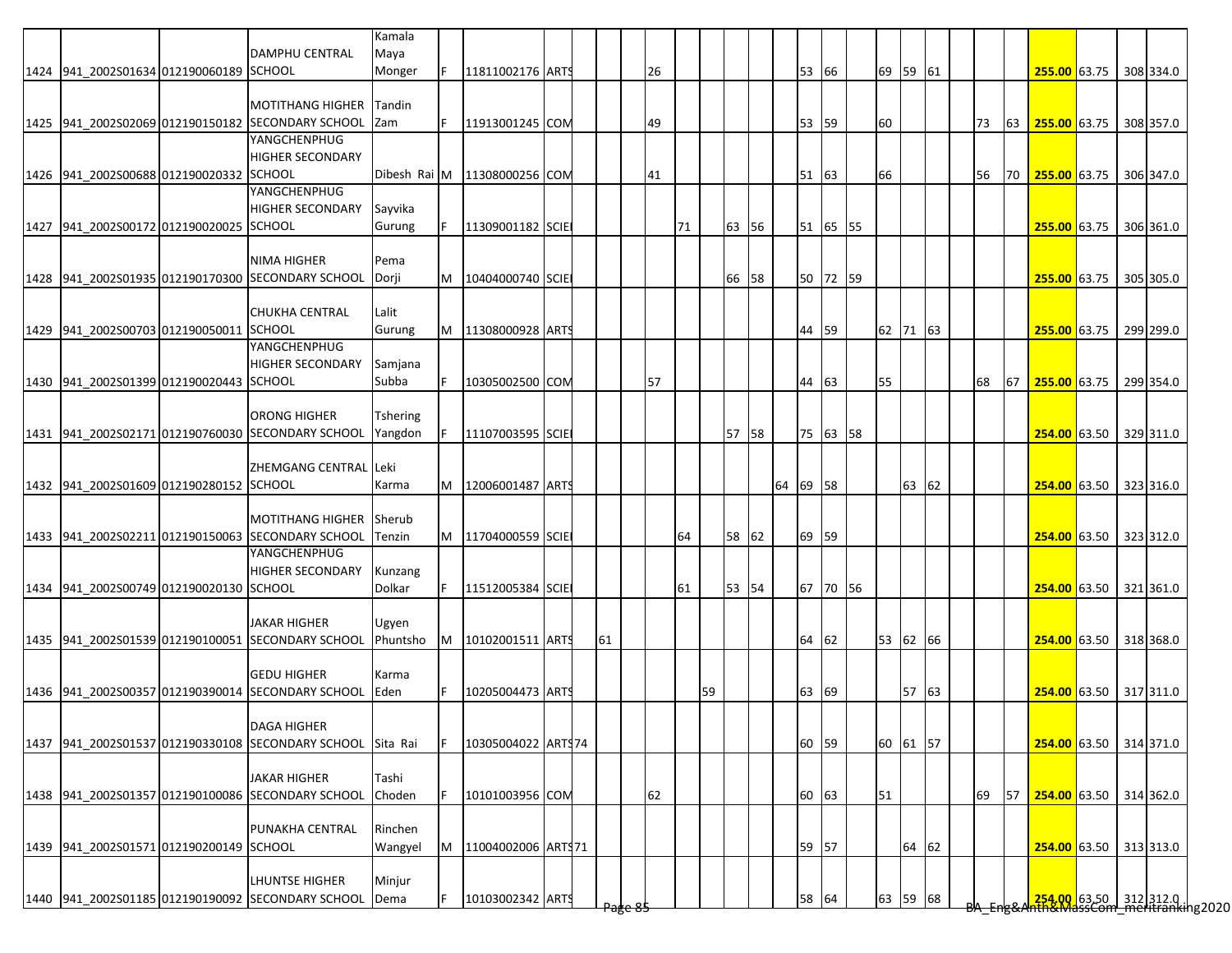|                                         | <b>GELEPHU HIGHER</b>                                                    | Khusboo            |     |                        |  |    |                     |    |    |       |       |          |             |       |  |    |    |                                                              |  |           |
|-----------------------------------------|--------------------------------------------------------------------------|--------------------|-----|------------------------|--|----|---------------------|----|----|-------|-------|----------|-------------|-------|--|----|----|--------------------------------------------------------------|--|-----------|
|                                         | 1441 941 2002S02115 012190080203 SECONDARY SCHOOL                        | Pradhan            | F   | 11316000208 ARTS       |  |    |                     |    |    |       | 57 59 |          | 64 67 64    |       |  |    |    | 254.00 63.50 311 311.0                                       |  |           |
|                                         | <b>UGYEN ACADEMY</b>                                                     |                    |     |                        |  |    |                     |    |    |       |       |          |             |       |  |    |    |                                                              |  |           |
| 1442 941 2002S00194 012190260230 SCHOOL | <b>HIGHER SECONDARY</b>                                                  | Sonam<br>Tashi     |     | M   10101000112   ARTS |  |    | 86                  |    |    |       | 56 59 |          |             | 53 51 |  |    |    | 254.00 63.50 310 305.0                                       |  |           |
|                                         |                                                                          |                    |     |                        |  |    |                     |    |    |       |       |          |             |       |  |    |    |                                                              |  |           |
|                                         | <b>DAMPHU CENTRAL</b>                                                    | Geeta              |     |                        |  |    |                     |    |    |       |       |          |             |       |  |    |    |                                                              |  |           |
| 1443 941 2002S02113 012190060236 SCHOOL |                                                                          | Sanyasi            | IF. | 11808002627 ARTS       |  | 71 |                     |    |    |       | 56 57 |          | 54 62 64    |       |  |    |    | 254.00 63.50 310 364.0                                       |  |           |
|                                         | PHUENTSHOLING                                                            |                    |     |                        |  |    |                     |    |    |       |       |          |             |       |  |    |    |                                                              |  |           |
|                                         | <b>HIGHER SECONDARY</b>                                                  | Phagchog           |     |                        |  |    |                     |    |    |       |       |          |             |       |  |    |    |                                                              |  |           |
| 1444 941_2002S01217 012190180140 SCHOOL |                                                                          | Dema               | IF. | 11102003285 ARTS72     |  |    |                     | 40 |    |       | 54    | 65       |             | 63 51 |  |    |    | 254.00 63.50                                                 |  | 308 345.0 |
|                                         |                                                                          |                    |     |                        |  |    |                     |    |    |       |       |          |             |       |  |    |    |                                                              |  |           |
|                                         | <b>KELKI HIGHER</b><br>1445 941 2002S01012 012190120318 SECONDARY SCHOOL | Kabita<br>Ghimiray |     | 11805000062 COM        |  |    |                     | 56 |    |       | 54    | 64       | 60          |       |  | 70 | 60 | 254.00 63.50                                                 |  | 308 364.0 |
|                                         |                                                                          |                    |     |                        |  |    |                     |    |    |       |       |          |             |       |  |    |    |                                                              |  |           |
|                                         | <b>DAMPHU CENTRAL</b>                                                    | Shrijana           |     |                        |  |    |                     |    |    |       |       |          |             |       |  |    |    |                                                              |  |           |
| 1446 941 2002S00991 012190060063 SCHOOL |                                                                          | Acharya            |     | 11811003512 SCIE       |  |    |                     |    | 71 | 53 59 | 54    | 70       |             |       |  |    |    | 254.00 63.50                                                 |  | 308 307.0 |
|                                         |                                                                          |                    |     |                        |  |    |                     |    |    |       |       |          |             |       |  |    |    |                                                              |  |           |
|                                         | <b>TENDRUK CENTRAL</b>                                                   | Sonam              |     |                        |  |    |                     |    |    |       |       |          |             |       |  |    |    |                                                              |  |           |
| 1447 941 2002S00383 012190620112 SCHOOL |                                                                          | Tshering           | M   | 12006001406 ART\$73    |  |    |                     |    |    |       | 53 65 |          |             | 57 59 |  |    |    | 254.00 63.50                                                 |  | 307 307.0 |
|                                         |                                                                          |                    |     |                        |  |    |                     |    |    |       |       |          |             |       |  |    |    |                                                              |  |           |
|                                         | WANGBAMA                                                                 | Tashi              |     |                        |  |    |                     |    |    |       |       |          |             |       |  |    |    |                                                              |  |           |
|                                         | 1448 941 2002S02058 012191290030 CENTRAL SCHOOL                          | Choden             | IF. | 10801001385 ARTS       |  | 69 |                     |    |    |       | 50 55 |          |             | 58 72 |  |    |    | 254.00 63.50                                                 |  | 304 304.0 |
|                                         | MOTITHANG HIGHER   Jigme                                                 |                    |     |                        |  |    |                     |    |    |       |       |          |             |       |  |    |    |                                                              |  |           |
|                                         | 1449 941 2002S01015 012190150220 SECONDARY SCHOOL                        | Gaysel             |     | M 11004001616 ART      |  |    |                     |    |    |       | 47    | 69       | 50 59 64 62 |       |  |    |    | 254.00 63.50                                                 |  | 301 351.0 |
|                                         |                                                                          |                    |     |                        |  |    |                     |    |    |       |       |          |             |       |  |    |    |                                                              |  |           |
|                                         | <b>BAJOTHANG HIGHER</b>                                                  | Yeshi              |     |                        |  |    |                     |    |    |       |       |          |             |       |  |    |    |                                                              |  |           |
|                                         | 1450 941 2002S00831 012190030058 SECONDARY SCHOOL                        | <b>Choden</b>      |     | 11607000815 COM        |  |    |                     | 50 |    |       | 41 77 |          | 62          |       |  | 43 | 65 | 254.00 63.50                                                 |  | 295 338.0 |
|                                         |                                                                          |                    |     |                        |  |    |                     |    |    |       |       |          |             |       |  |    |    |                                                              |  |           |
|                                         | <b>DRUKGYEL CENTRAL</b>                                                  | Ugyen              |     |                        |  |    |                     |    |    |       |       |          |             |       |  |    |    |                                                              |  |           |
| 1451 941 2002S00768 012190070038 SCHOOL |                                                                          | Tenzin             | M   | 10801001193 SCIE       |  |    |                     |    |    | 62 53 |       | 75 63 53 |             |       |  |    |    | 253.00 63.25                                                 |  | 328 306.0 |
|                                         | <b>SHARI HIGHER</b>                                                      | Phurpa             |     |                        |  |    |                     |    |    |       |       |          |             |       |  |    |    |                                                              |  |           |
|                                         | 1452 941_2002S00864 012190380035 SECONDARY SCHOOL                        | Lhamo              |     | 10910000003 SCIE       |  |    |                     |    |    | 53 59 |       | 72 69 22 |             |       |  |    |    | 253.00 63.25                                                 |  | 325 275.0 |
|                                         |                                                                          | Chandra            |     |                        |  |    |                     |    |    |       |       |          |             |       |  |    |    |                                                              |  |           |
|                                         | <b>DAMPHU CENTRAL</b>                                                    | Maya               |     |                        |  |    |                     |    |    |       |       |          |             |       |  |    |    |                                                              |  |           |
| 1453 941 2002S01904 012190060025 SCHOOL |                                                                          | Monger             |     | 11806001907 SCIE       |  |    |                     |    | 67 | 43 53 | 68 65 |          |             |       |  |    |    | 253.00 63.25 321 296.0                                       |  |           |
|                                         |                                                                          |                    |     |                        |  |    |                     |    |    |       |       |          |             |       |  |    |    |                                                              |  |           |
|                                         | SHERUBLING                                                               |                    |     |                        |  |    |                     |    |    |       |       |          |             |       |  |    |    |                                                              |  |           |
|                                         | 1454 941 2002S01619 012190230044 CENTRAL SCHOOL                          | Kinley Om F        |     | 11009001050 COM        |  |    |                     | 40 |    |       | 66 59 |          | 60          |       |  | 49 | 68 | 253.00 63.25 319 342.0                                       |  |           |
|                                         |                                                                          |                    |     |                        |  |    |                     |    |    |       |       |          |             |       |  |    |    |                                                              |  |           |
|                                         | SHABA MIDDLE<br>1455 941 2002S01192 012190500016 SECONDARY SCHOOL        | Yeshi<br>Choden    |     |                        |  |    |                     |    |    |       |       |          |             |       |  |    |    |                                                              |  |           |
|                                         |                                                                          |                    |     | 10811000208 ARTS       |  |    |                     | 62 |    |       | 62 63 |          | 66 61 59    |       |  |    |    | 253.00 63.25                                                 |  | 315 373.0 |
|                                         | PUNAKHA CENTRAL                                                          | Dechen             |     |                        |  |    |                     |    |    |       |       |          |             |       |  |    |    |                                                              |  |           |
| 1456 941 2002S01098 012190200179 SCHOOL |                                                                          | Namgay             | M   | 10606002738 ARTS       |  |    |                     |    |    |       | 61 59 |          | 61 68 65    |       |  |    |    | 253.00 63.25 314 314.0                                       |  |           |
|                                         |                                                                          |                    |     |                        |  |    |                     |    |    |       |       |          |             |       |  |    |    |                                                              |  |           |
|                                         | <b>NANGKOR CENTRAL</b>                                                   | Kheydrup           |     |                        |  |    |                     |    |    |       |       |          |             |       |  |    |    |                                                              |  |           |
| 1457 941_2002S01846 012190160142 SCHOOL |                                                                          | Choney             | M   | 10905004249 SCIE       |  |    | <del>Page 8</del> 1 |    |    | 70 53 |       | 59 62 62 |             |       |  |    |    | 253.00 63.25 312 306.0  <br>253.00   63.25   312   306.0   1 |  |           |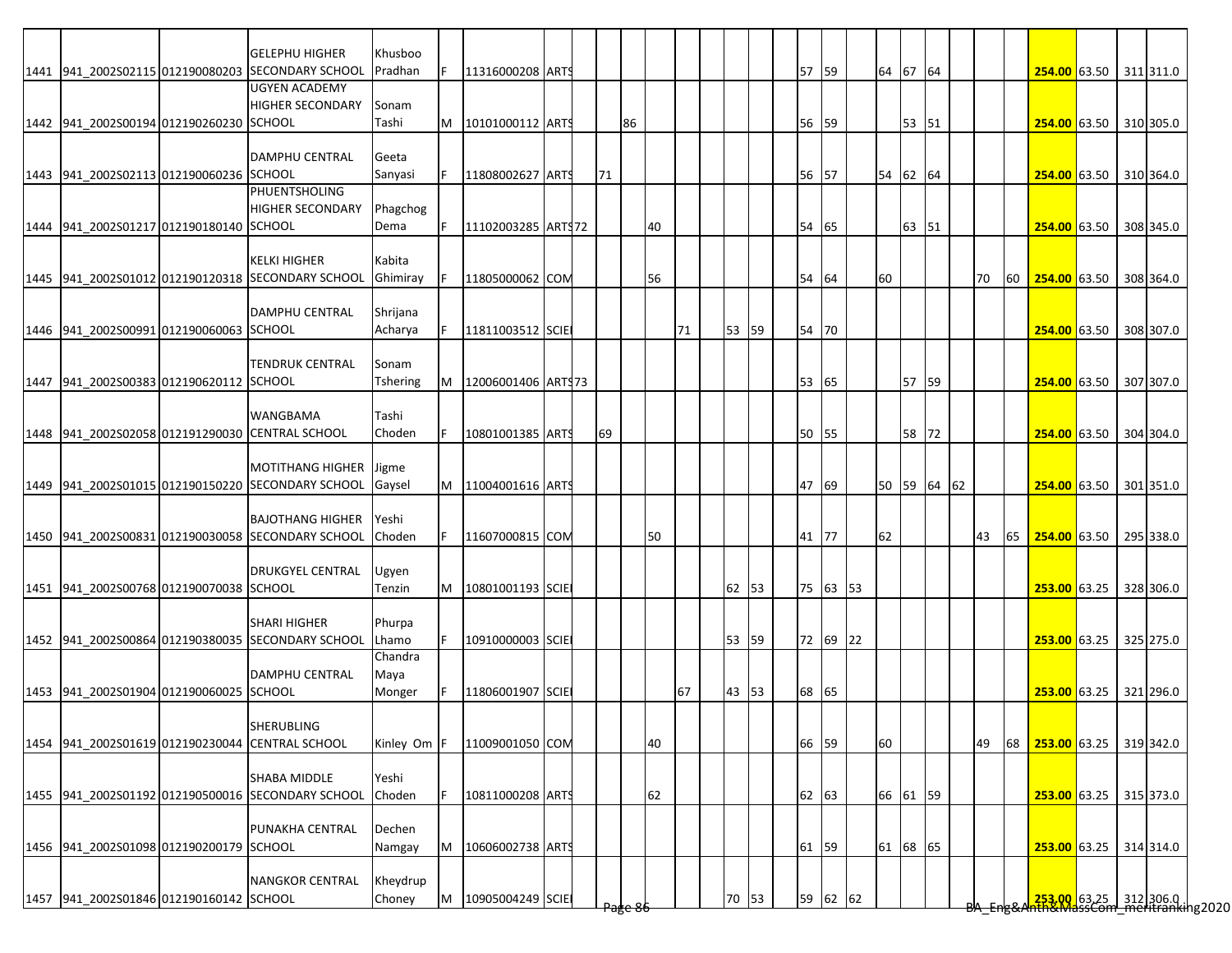|                                          | YANGCHENPHUG<br><b>HIGHER SECONDARY</b>                           | Kinley          |    |                             |  |    |    |    |       |    |          |          |    |          |  |    |           |                                                                      |  |           |
|------------------------------------------|-------------------------------------------------------------------|-----------------|----|-----------------------------|--|----|----|----|-------|----|----------|----------|----|----------|--|----|-----------|----------------------------------------------------------------------|--|-----------|
| 1458 941 2002S02122 012190020298 SCHOOL  |                                                                   | Wangdi          | M  | 11902001869 ARTS            |  |    |    |    |       |    | 58       | 74       |    | 36 59 62 |  |    |           | 253.00 63.25 311 289.0                                               |  |           |
|                                          |                                                                   |                 |    |                             |  |    |    |    |       |    |          |          |    |          |  |    |           |                                                                      |  |           |
|                                          | <b>MONGAR HIGHER</b>                                              | Rinchen         |    |                             |  |    |    |    |       |    |          |          |    |          |  |    |           |                                                                      |  |           |
|                                          | 1459 941 2002S02310 012190140101 SECONDARY SCHOOL<br>YANGCHENPHUG | Namgyel         |    | M 11104000415 COM           |  | 63 |    |    |       |    | 57 58    |          | 67 |          |  | 64 | 64        | 253.00 63.25 310 373.0                                               |  |           |
|                                          | <b>HIGHER SECONDARY</b>                                           | Choki           |    |                             |  |    |    |    |       |    |          |          |    |          |  |    |           |                                                                      |  |           |
| 1460 941 2002S01240 012190020202 SCHOOL  |                                                                   | Wangmo          |    | 11105002182 ARTS            |  |    |    |    |       | 54 |          | 66       |    | 64 68 55 |  |    |           | 253.00 63.25 307 307.0                                               |  |           |
|                                          |                                                                   |                 |    |                             |  |    |    |    |       |    |          |          |    |          |  |    |           |                                                                      |  |           |
|                                          | <b>MONGAR HIGHER</b>                                              | Dechen          |    |                             |  |    |    |    |       |    |          |          |    |          |  |    |           |                                                                      |  |           |
|                                          | 1461 941_2002S01735 012190140110 SECONDARY SCHOOL                 | Choden          |    | 10703003374 COM             |  | 53 |    |    |       |    | 54 57    |          | 63 |          |  | 75 |           | 58 253.00 63.25                                                      |  | 307 360.0 |
|                                          |                                                                   | Damber          |    |                             |  |    |    |    |       |    |          |          |    |          |  |    |           |                                                                      |  |           |
|                                          | <b>DAMPHU CENTRAL</b>                                             | Kumari          |    |                             |  |    |    |    |       |    |          |          |    |          |  |    |           |                                                                      |  |           |
| 1462 941 2002S01820 012190060054 SCHOOL  |                                                                   | Acharya         |    | 11805002567 SCIE            |  |    | 69 |    | 53 66 |    | 54 64    |          |    |          |  |    |           | $253.00$ 63.25                                                       |  | 307 306.0 |
|                                          |                                                                   |                 |    |                             |  |    |    |    |       |    |          |          |    |          |  |    |           |                                                                      |  |           |
|                                          | <b>DRUKGYEL CENTRAL</b>                                           | Thinley         |    |                             |  |    |    |    |       |    |          |          |    |          |  |    |           |                                                                      |  |           |
| 1463 941_2002S01523 012190070105 SCHOOL  |                                                                   | Namgay          | M  | 11911000190 COM             |  | 72 |    |    |       |    | 51 58    |          |    |          |  | 72 |           | 30 253.00 63.25                                                      |  | 304 283.0 |
|                                          | YANGCHENPHUG                                                      |                 |    |                             |  |    |    |    |       |    |          |          |    |          |  |    |           |                                                                      |  |           |
|                                          | <b>HIGHER SECONDARY</b>                                           | Roshmi          |    |                             |  |    |    |    |       |    |          |          |    |          |  |    |           |                                                                      |  |           |
| 1464 941 2002S00868 012190020552 SCHOOL  |                                                                   | Ghalley         | F. | 11303000200 COM             |  | 71 |    |    |       |    | 67<br>49 |          | 58 |          |  | 57 | 54        | 253.00 63.25                                                         |  | 302 356.0 |
|                                          |                                                                   |                 |    |                             |  |    |    |    |       |    |          |          |    |          |  |    |           |                                                                      |  |           |
|                                          | <b>LOSEL GYATSHO</b>                                              | Dawa            |    |                             |  |    |    |    |       |    |          |          |    |          |  |    |           |                                                                      |  |           |
| 1465 941 2002S01378 012190710165 ACADEMY |                                                                   | Yoezer          |    | M 12008001612 COM           |  | 68 |    | 60 |       |    | 47 55    |          |    |          |  | 70 |           | 52 253.00 63.25 300 352.0                                            |  |           |
|                                          | YANGCHENPHUG                                                      | Karma           |    |                             |  |    |    |    |       |    |          |          |    |          |  |    |           |                                                                      |  |           |
|                                          | <b>HIGHER SECONDARY</b>                                           | Tsheltrim       |    |                             |  |    |    |    |       |    |          |          |    |          |  |    |           |                                                                      |  |           |
| 1466 941 2002S01971 012190020336 SCHOOL  |                                                                   | Gayley          |    | M 11011000632 COM           |  | 67 |    |    |       |    | 46<br>59 |          | 32 |          |  | 68 | <b>59</b> | <b>253.00 63.25  </b>                                                |  | 299 331.0 |
|                                          |                                                                   |                 |    |                             |  |    |    |    |       |    |          |          |    |          |  |    |           |                                                                      |  |           |
|                                          | <b>JIGME SHERUBLING</b>                                           | <b>Tshering</b> |    |                             |  |    |    |    |       |    |          |          |    |          |  |    |           |                                                                      |  |           |
|                                          | 1467 941 2002S01005 012190110098 CENTRAL SCHOOL                   | Choden          | F  | 11505002372 ARTS            |  | 32 |    |    |       |    | 73 58    |          |    | 59 62    |  |    |           | 252.00 63.00 325 284.0                                               |  |           |
|                                          |                                                                   |                 |    |                             |  |    |    |    |       |    |          |          |    |          |  |    |           |                                                                      |  |           |
|                                          | <b>GELEPHU HIGHER</b>                                             | Yeshi           |    |                             |  |    |    |    |       |    |          |          |    |          |  |    |           |                                                                      |  |           |
|                                          | 1468 941 2002S00955 012190080023 SECONDARY SCHOOL                 |                 |    | Wangchen M 11101000325 SCIE |  |    |    |    | 56 58 |    |          | 70 68 49 |    |          |  |    |           | 252.00 63.00 322 301.0                                               |  |           |
|                                          |                                                                   |                 |    |                             |  |    |    |    |       |    |          |          |    |          |  |    |           |                                                                      |  |           |
|                                          | JAMPELING HIGHER                                                  | Pema            |    |                             |  |    |    |    |       |    |          |          |    |          |  |    |           |                                                                      |  |           |
|                                          | 1469 941 2002S01876 012190410055 SECONDARY SCHOOL                 | Seldon          | F. | 11509002894 SCIE            |  |    | 62 |    | 50 57 |    | 68       | 65       |    |          |  |    |           | 252.00 63.00 320 302.0                                               |  |           |
|                                          |                                                                   |                 |    |                             |  |    |    |    |       |    |          |          |    |          |  |    |           |                                                                      |  |           |
|                                          | ZHEMGANG CENTRAL Ugyen                                            |                 |    |                             |  |    |    |    |       |    |          |          |    |          |  |    |           |                                                                      |  |           |
| 1470 941 2002S00957 012190280101 SCHOOL  |                                                                   | Tshomo          |    | 12008002803 ARTS            |  | 58 |    |    |       |    | 66       | 58       |    | 57 59 69 |  |    |           | 252.00 63.00 318 367.0                                               |  |           |
|                                          |                                                                   |                 |    |                             |  |    |    |    |       |    |          |          |    |          |  |    |           |                                                                      |  |           |
|                                          | NANGKOR CENTRAL                                                   | <b>Tshering</b> |    |                             |  |    |    |    |       |    |          |          |    |          |  |    |           |                                                                      |  |           |
| 1471 941 2002S01821 012190160032 SCHOOL  |                                                                   | Lhaden          | F  | 10904000612 ARTS            |  |    |    |    |       |    | 63 58    |          |    | 66 63 65 |  |    |           | 252.00 63.00 315 315.0                                               |  |           |
|                                          |                                                                   |                 |    |                             |  |    |    |    |       |    |          |          |    |          |  |    |           |                                                                      |  |           |
|                                          | PELJORLING HIGHER                                                 | Chandri         |    |                             |  |    |    |    |       |    |          |          |    |          |  |    |           |                                                                      |  |           |
|                                          | 1472 941 2002S00994 012190460047 SECONDARY SCHOOL                 | <b>Rai</b>      |    | 11209003804 ARTS73          |  |    |    |    |       |    | 62 58    |          |    | 51 55 59 |  |    |           | 252.00 63.00 314 358.0                                               |  |           |
|                                          | <b>UGYEN ACADEMY</b>                                              |                 |    |                             |  |    |    |    |       |    |          |          |    |          |  |    |           |                                                                      |  |           |
|                                          | <b>HIGHER SECONDARY</b>                                           | Sangay          |    |                             |  |    |    |    |       |    |          |          |    |          |  |    |           |                                                                      |  |           |
| 1473 941_2002S01662 012190260065 SCHOOL  |                                                                   | Tshomo          | F. | 11103001037 SCIE            |  |    | 64 |    | 57 60 |    | 60 68    |          |    |          |  |    |           | 252.00 63.00 312 309.0                                               |  |           |
|                                          |                                                                   |                 |    |                             |  |    |    |    |       |    |          |          |    |          |  |    |           |                                                                      |  |           |
|                                          | <b>SARPANG CENTRAL</b>                                            | Denesh          |    |                             |  |    |    |    |       |    |          |          |    |          |  |    |           |                                                                      |  |           |
| 1474 941_2002S02286 012190490002 SCHOOL  |                                                                   | Rai             | M  | 11307001035 ARTS            |  |    |    |    |       |    | 59<br>64 |          |    | 45 68 61 |  |    |           | <mark>.252.00 63.00 311</mark> 297.0<br>hth&MassCom meritranking2020 |  |           |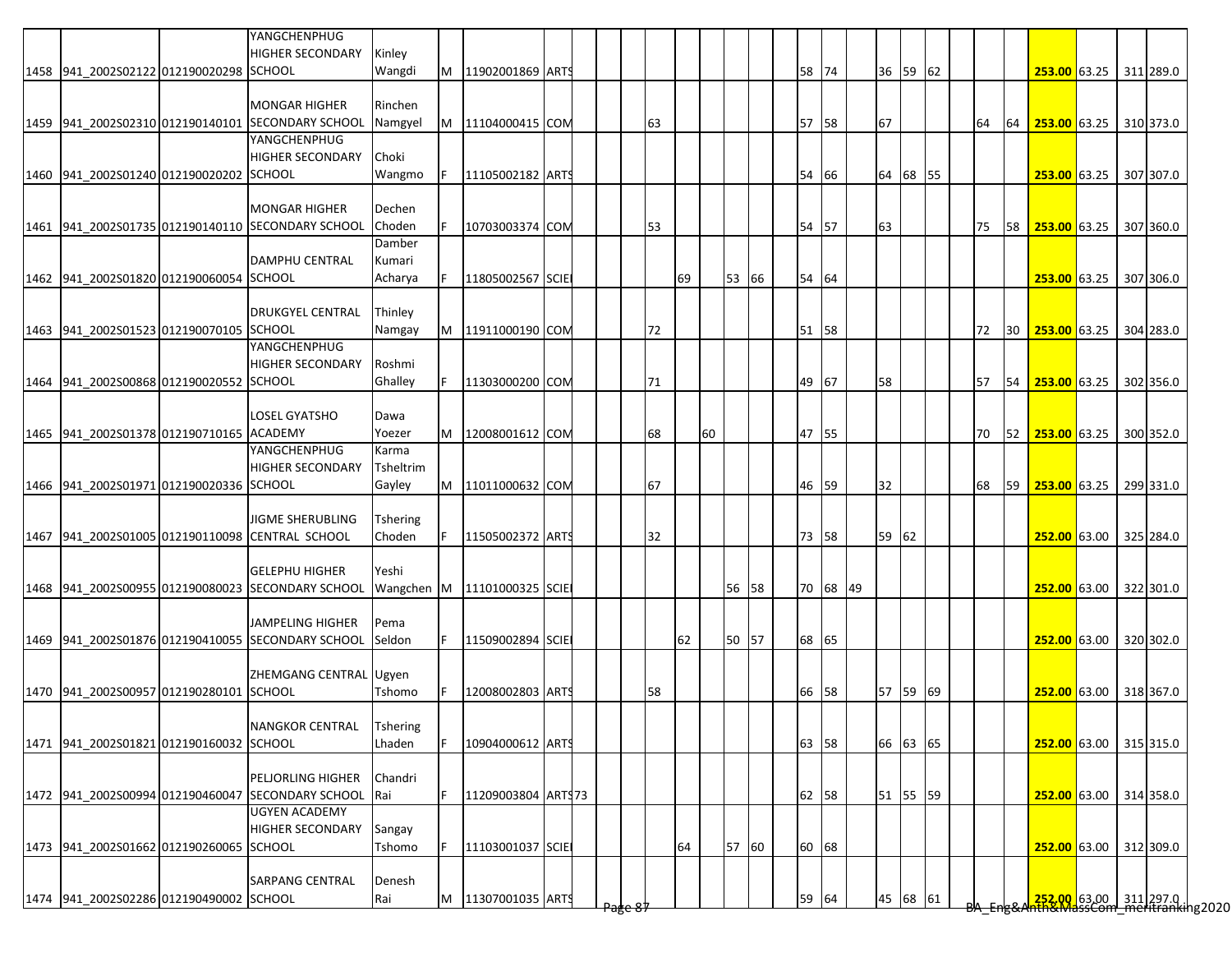|                                         | YANGCHENPHUG<br><b>HIGHER SECONDARY</b>                                      | Sonam                   |     |                           |  |             |    |       |       |          |          |       |  |                  |                 |                                                                                                  |  |  |
|-----------------------------------------|------------------------------------------------------------------------------|-------------------------|-----|---------------------------|--|-------------|----|-------|-------|----------|----------|-------|--|------------------|-----------------|--------------------------------------------------------------------------------------------------|--|--|
| 1475 941 2002S01534 012190020263 SCHOOL |                                                                              | Rigsel                  |     | M   11401000811   ARTS69  |  |             |    |       | 56 60 |          |          | 63 60 |  |                  |                 | 252.00 63.00 308 308.0                                                                           |  |  |
|                                         | <b>DAMPHU CENTRAL</b>                                                        | Dilip                   |     |                           |  |             |    |       |       |          |          |       |  |                  |                 |                                                                                                  |  |  |
| 1476 941 2002S00982 012190060131 SCHOOL |                                                                              | Bhandari                |     | M   11811003547   ARTS 78 |  |             |    |       | 54 63 |          |          | 55 56 |  |                  |                 | 252.00 63.00 306 306.0                                                                           |  |  |
|                                         |                                                                              |                         |     |                           |  |             |    |       |       |          |          |       |  |                  |                 |                                                                                                  |  |  |
|                                         | <b>GELEPHU HIGHER</b><br>1477 941_2002S00858 012190080154 SECONDARY SCHOOL   | Chechey                 | IF. | 11315000140 COM           |  | 52          |    |       | 54 61 |          | 68       |       |  | 69               |                 | 53 252.00 63.00 306 357.0                                                                        |  |  |
|                                         |                                                                              |                         |     |                           |  |             |    |       |       |          |          |       |  |                  |                 |                                                                                                  |  |  |
|                                         | <b>DAGA HIGHER</b>                                                           | Sangay                  |     |                           |  |             |    |       |       |          |          |       |  |                  |                 |                                                                                                  |  |  |
|                                         | 1478 941 2002S01209 012190330050 SECONDARY SCHOOL                            | Chezom                  | IF. | 10305001070 COM           |  | 70          |    |       | 54 55 |          | 63       |       |  | 62               |                 | 64 252.00 63.00 306 368.0                                                                        |  |  |
|                                         | DRUKGYEL CENTRAL                                                             | Pema                    |     |                           |  |             |    |       |       |          |          |       |  |                  |                 |                                                                                                  |  |  |
| 1479 941 2002S01786 012190070048 SCHOOL |                                                                              | Dechen                  | IF. | 10604001318 SCIE          |  |             | 71 | 44 66 | 53 62 |          |          |       |  |                  |                 | 252.00 63.00 305 296.0                                                                           |  |  |
|                                         | SARPANG CENTRAL                                                              | Yeshey                  |     |                           |  |             |    |       |       |          |          |       |  |                  |                 |                                                                                                  |  |  |
| 1480 941 2002S01069 012190490033 SCHOOL |                                                                              | Dema                    |     | 10901000498 ARTS          |  | 42          |    |       | 75 62 |          | 36 64 50 |       |  |                  |                 | 251.00 62.75 326 329.0                                                                           |  |  |
|                                         |                                                                              |                         |     |                           |  |             |    |       |       |          |          |       |  |                  |                 |                                                                                                  |  |  |
|                                         | <b>JIGME SHERUBLING</b><br>1481 941_2002S00502 012190110011 CENTRAL SCHOOL   | <b>Tshering</b><br>Dema | IF. | 11503004904 SCIE          |  |             | 70 | 52 45 | 70 59 |          |          |       |  |                  |                 | 251.00 62.75 321 296.0                                                                           |  |  |
|                                         |                                                                              |                         |     |                           |  |             |    |       |       |          |          |       |  |                  |                 |                                                                                                  |  |  |
|                                         | PAKSHIKHA CENTRAL                                                            | Dechen                  |     |                           |  |             |    |       |       |          |          |       |  |                  |                 |                                                                                                  |  |  |
| 1482 941 2002S02216 012191060003 SCHOOL |                                                                              | Wangmo                  |     | 10206001031 ARTS          |  |             |    |       |       | 69 56    | 70 56 55 |       |  |                  |                 | 251.00 62.75 320 306.0                                                                           |  |  |
|                                         | <b>SHERUBLING</b>                                                            | Kelzang                 |     |                           |  |             |    |       |       |          |          |       |  |                  |                 |                                                                                                  |  |  |
|                                         | 1483 941_2002S01473 012190230081 CENTRAL SCHOOL                              | Sherab                  |     | M 11704001052 ARTS74      |  |             |    |       | 68 57 |          |          | 51 52 |  |                  |                 | 251.00 62.75 319 302.0                                                                           |  |  |
|                                         | <b>BAJOTHANG HIGHER</b>                                                      | Karma                   |     |                           |  |             |    |       |       |          |          |       |  |                  |                 |                                                                                                  |  |  |
|                                         | 1484 941 2002S01253 012190030018 SECONDARY SCHOOL                            | Deki                    | IF. | 10902000979 SCIEI         |  |             |    | 59 57 |       | 68 67 44 |          |       |  |                  |                 | 251.00 62.75 319 295.0                                                                           |  |  |
|                                         |                                                                              |                         |     |                           |  |             |    |       |       |          |          |       |  |                  |                 |                                                                                                  |  |  |
|                                         | <b>JAMPELING HIGHER</b><br>1485 941 2002S01900 012190410070 SECONDARY SCHOOL | Tshering<br>Choki       | IF. | 11511001744 SCIE          |  |             | 70 | 53 51 | 68 60 |          |          |       |  |                  |                 | 251.00 62.75 319 302.0                                                                           |  |  |
|                                         |                                                                              |                         |     |                           |  |             |    |       |       |          |          |       |  |                  |                 |                                                                                                  |  |  |
|                                         | PUNAKHA CENTRAL                                                              | Kinley                  |     |                           |  |             |    |       |       |          |          |       |  |                  |                 |                                                                                                  |  |  |
| 1486 941_2002S01546 012190200025 SCHOOL |                                                                              | Wangmo<br>Jigme         | IF. | 11514005047 SCIE          |  |             | 65 | 47 53 | 67 66 |          |          |       |  |                  |                 | 251.00 62.75 318 298.0                                                                           |  |  |
|                                         | <b>SAMTSE HIGHER</b>                                                         | Wangmo                  |     |                           |  |             |    |       |       |          |          |       |  |                  |                 |                                                                                                  |  |  |
|                                         | 1487 941 2002S00751 012190240061 SECONDARY SCHOOL                            | Dorji                   | IF. | 10502001050 COM           |  | 53          |    |       | 63 64 |          | 57       |       |  | 63               |                 |                                                                                                  |  |  |
|                                         | <b>SHARI HIGHER</b>                                                          | Kelzang                 |     |                           |  |             |    |       |       |          |          |       |  |                  |                 |                                                                                                  |  |  |
| 1488 941 2002S01199 012190380022        | <b>SECONDARY SCHOOL</b>                                                      | Jigme                   | M   | 10804001077 SCIE          |  |             | 63 | 51 57 | 63 68 |          |          |       |  |                  |                 | 251.00 62.75 314 302.0                                                                           |  |  |
|                                         | YANGCHENPHUG                                                                 |                         |     |                           |  |             |    |       |       |          |          |       |  |                  |                 |                                                                                                  |  |  |
| 1489  941_2002S00647 012190020017       | <b>HIGHER SECONDARY</b><br><b>SCHOOL</b>                                     | Kelzang<br>Choden       | IF. | 10104002018 SCIE          |  |             |    | 63 59 |       | 63 66 55 |          |       |  |                  |                 | 251.00 62.75 314 306.0                                                                           |  |  |
|                                         |                                                                              |                         |     |                           |  |             |    |       |       |          |          |       |  |                  |                 |                                                                                                  |  |  |
|                                         | <b>JAKAR HIGHER</b>                                                          | Choejay                 |     |                           |  |             |    |       |       |          |          |       |  |                  |                 |                                                                                                  |  |  |
|                                         | 1490 941 2002S01465 012190100142 SECONDARY SCHOOL                            | Lhamo                   | F   | 10101001234 SCIE          |  |             | 67 | 58 66 | 61 57 |          |          |       |  |                  |                 | 251.00 62.75 312 309.0                                                                           |  |  |
|                                         | <b>CHUKHA CENTRAL</b>                                                        | Nima                    |     |                           |  |             |    |       |       |          |          |       |  |                  |                 |                                                                                                  |  |  |
| 1491 941 2002S00537 012190050092 SCHOOL |                                                                              | Dema                    | IF. | 10202000440 COM           |  | $\sqrt{50}$ |    |       | 58 57 |          | 62       |       |  | ∫62 <sub>⊏</sub> | 49 <sub>1</sub> | <mark>, 251.00 </mark> 62.75     309 349.0    <br><del>nth&amp;MassCom   meritranki</del> ng2020 |  |  |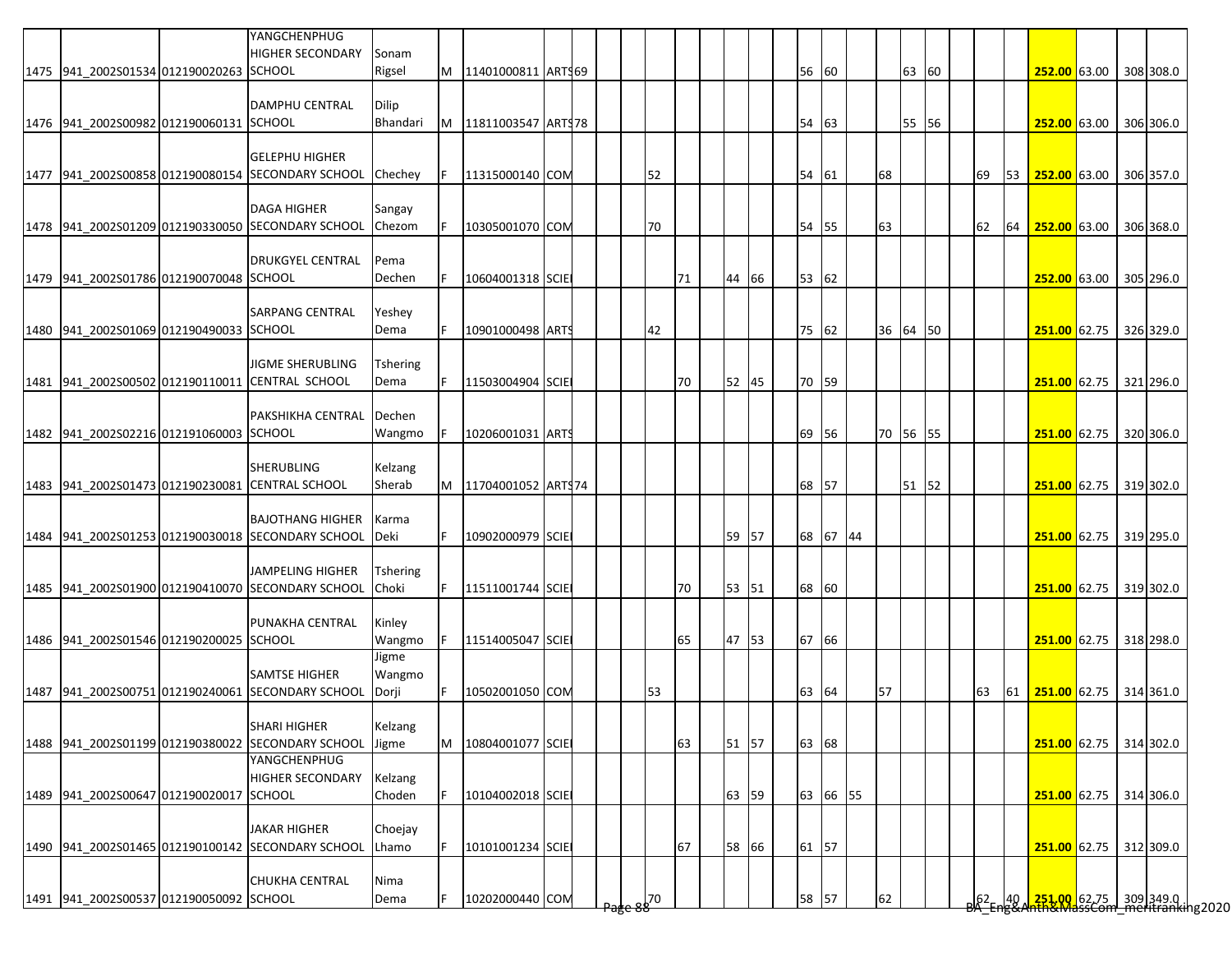|                                              | YANGCHENPHUG                                                              |                 |    |                           |    |    |    |       |       |          |          |       |  |    |    |                           |  |           |
|----------------------------------------------|---------------------------------------------------------------------------|-----------------|----|---------------------------|----|----|----|-------|-------|----------|----------|-------|--|----|----|---------------------------|--|-----------|
| 1492 941_2002S01118 012190020560 SCHOOL      | <b>HIGHER SECONDARY</b>                                                   | Yoedsel         |    |                           |    | 52 |    |       | 57    | 59       | 68       |       |  | 67 | 57 | 251.00 62.75 308 360.0    |  |           |
|                                              | <b>PHUENTSHOLING</b>                                                      | Wangmo          |    | 11501002592 COM           |    |    |    |       |       |          |          |       |  |    |    |                           |  |           |
|                                              | <b>HIGHER SECONDARY</b>                                                   | Yangchen        |    |                           |    |    |    |       |       |          |          |       |  |    |    |                           |  |           |
| 1493 941 2002S01484 012190180146 SCHOOL      |                                                                           | Delkar          |    | 10709004594 ARTS76        |    |    |    |       | 56    | 66       |          | 53 52 |  |    |    | 251.00 62.75 307 303.0    |  |           |
|                                              | YANGCHENPHUG                                                              |                 |    |                           |    |    |    |       |       |          |          |       |  |    |    |                           |  |           |
|                                              | <b>HIGHER SECONDARY</b>                                                   | Tashi           |    |                           |    |    |    |       |       |          |          |       |  |    |    |                           |  |           |
| 1494 941 2002S00178 012190020521 SCHOOL      |                                                                           | Norzom          |    | 11402000492 COM           |    | 46 |    |       | 56    | 77       | 55       |       |  | 53 | 63 | 251.00 62.75 307 350.0    |  |           |
|                                              |                                                                           |                 |    |                           |    |    |    |       |       |          |          |       |  |    |    |                           |  |           |
|                                              | <b>KELKI HIGHER</b>                                                       | Sangay          |    |                           |    |    |    |       |       |          |          |       |  |    |    |                           |  |           |
|                                              | 1495 941 2002S00394 012190120065 SECONDARY SCHOOL                         | Zam             | F. | 10101002057 ARTS          |    | 59 |    |       | 54    | 62       | 56 67 63 |       |  |    |    | 251.00 62.75 305 361.0    |  |           |
|                                              |                                                                           |                 |    |                           |    |    |    |       |       |          |          |       |  |    |    |                           |  |           |
|                                              | <b>MOTITHANG HIGHER</b>                                                   | Rinzin          |    |                           |    |    |    |       |       |          |          |       |  |    |    |                           |  |           |
|                                              | 1496 941_2002S01920 012190150226 SECONDARY SCHOOL                         | Dorji           |    | M   11701003789   ARTS 77 |    |    |    |       | 54    | 59       |          | 50 61 |  |    |    | 251.00 62.75              |  | 305 301.0 |
|                                              | YANGCHENPHUG                                                              |                 |    |                           |    |    |    |       |       |          |          |       |  |    |    |                           |  |           |
|                                              | <b>HIGHER SECONDARY</b>                                                   | Sonam           |    |                           |    |    |    |       |       |          |          |       |  |    |    |                           |  |           |
| 1497 941 2002S00163 012190020225 SCHOOL      |                                                                           | Tobden          | M  | 11005000133 ARTS          | 80 |    |    |       | 53 64 |          | 36 54 53 |       |  |    |    | 251.00 62.75              |  | 304 340.0 |
|                                              | <b>GASELO CENTRAL</b>                                                     | Kuenzang        |    |                           |    |    |    |       |       |          |          |       |  |    |    |                           |  |           |
| 1498 941_2002S00125 012190370029 SCHOOL      |                                                                           | Dema            | F. | 11302002190 ARTS          |    |    |    |       | 52    | 66       | 65 57 63 |       |  |    |    | 251.00 62.75              |  | 303 303.0 |
|                                              |                                                                           |                 |    |                           |    |    |    |       |       |          |          |       |  |    |    |                           |  |           |
|                                              | <b>MONGAR HIGHER</b>                                                      | Kuenzang        |    |                           |    |    |    |       |       |          |          |       |  |    |    |                           |  |           |
|                                              | 1499 941 2002S00295 012190140096 SECONDARY SCHOOL                         | Wangchuk M      |    | 10709003245 COM           |    | 53 |    |       | 50 65 |          | 73       |       |  | 60 |    | 50 251.00 62.75 301 351.0 |  |           |
|                                              |                                                                           |                 |    |                           |    |    |    |       |       |          |          |       |  |    |    |                           |  |           |
|                                              |                                                                           | Dorji           |    |                           |    |    |    |       |       |          |          |       |  |    |    |                           |  |           |
| 1500 941 2002S00701 012191090001 DRUK SCHOOL |                                                                           | Gyeltshen       |    | M   11603001913   ARTS    | 74 |    |    |       | 48    | 65       | 41 50 62 |       |  |    |    | 251.00 62.75              |  | 299 340.0 |
|                                              | YANGCHENPHUG                                                              |                 |    |                           |    |    |    |       |       |          |          |       |  |    |    |                           |  |           |
|                                              | <b>HIGHER SECONDARY</b>                                                   | Ujal            |    |                           |    |    |    |       |       |          |          |       |  |    |    |                           |  |           |
| 1501 941 2002S02277 012190020229 SCHOOL      |                                                                           | Chhetri         |    | M   10313000750 ARTS      | 67 |    |    |       | 40    | 60       | 36 58 66 |       |  |    |    | 251.00 62.75              |  | 291 327.0 |
|                                              |                                                                           |                 |    |                           |    |    |    |       |       |          |          |       |  |    |    |                           |  |           |
|                                              | <b>CHUKHA CENTRAL</b>                                                     | Tenzin          |    |                           |    |    |    |       |       |          |          |       |  |    |    |                           |  |           |
| 1502 941 2002S01694 012190050146 SCHOOL      |                                                                           | Jamtsho         | M  | 10209000579 COM           |    | 55 |    |       | 68 56 |          | 71       |       |  | 47 | 45 | 250.00 62.50 318 342.0    |  |           |
|                                              |                                                                           |                 |    |                           |    |    |    |       |       |          |          |       |  |    |    |                           |  |           |
|                                              | <b>DAGA HIGHER</b>                                                        | Dechen          |    |                           |    |    |    |       |       |          |          |       |  |    |    |                           |  |           |
|                                              | 1503 941 2002S00589 012190330004 SECONDARY SCHOOL                         | Dorji           |    | M 10310001163 SCIE        |    |    | 63 | 61 55 | 68    | 58       |          |       |  |    |    | 250.00 62.50 318 305.0    |  |           |
|                                              |                                                                           |                 |    |                           |    |    |    |       |       |          |          |       |  |    |    |                           |  |           |
|                                              | <b>GASELO CENTRAL</b>                                                     | Om Kumar        |    |                           |    |    |    |       |       |          |          |       |  |    |    | 250.00 62.50 317 303.0    |  |           |
| 1504 941 2002S01564 012190370117 SCHOOL      |                                                                           | Rai             | M  | 11215003504 SCIE          |    |    | 73 | 54 53 | 67    | 56       |          |       |  |    |    |                           |  |           |
|                                              | PUNAKHA CENTRAL                                                           | Tenzin          |    |                           |    |    |    |       |       |          |          |       |  |    |    |                           |  |           |
| 1505 941 2002S00837 012190200018 SCHOOL      |                                                                           | Jamtsho         | M  | 11810002436 SCIE          |    |    |    | 56 60 |       | 64 59 67 |          |       |  |    |    | 250.00 62.50 314 306.0    |  |           |
|                                              |                                                                           |                 |    |                           |    |    |    |       |       |          |          |       |  |    |    |                           |  |           |
|                                              | <b>DRUKGYEL CENTRAL</b>                                                   | Tandin          |    |                           |    |    |    |       |       |          |          |       |  |    |    |                           |  |           |
| 1506 941_2002S01479 012190070103 SCHOOL      |                                                                           | <b>Tshering</b> | M  | 10305000255 COM           |    | 64 |    |       | 62 61 |          | 58       |       |  | 63 | 47 | 250.00 62.50 312 355.0    |  |           |
|                                              |                                                                           |                 |    |                           |    |    |    |       |       |          |          |       |  |    |    |                           |  |           |
|                                              | PELJORLING HIGHER                                                         | Sangay          |    |                           |    |    |    |       |       |          |          |       |  |    |    |                           |  |           |
|                                              | 1507 941_2002S01575 012190460068 SECONDARY SCHOOL                         | Choden          | F. | 11510004386 ARTS73        |    |    |    |       | 61    | 59       | 43 55 57 |       |  |    |    | 250.00 62.50 311 348.0    |  |           |
|                                              |                                                                           |                 |    |                           |    |    |    |       |       |          |          |       |  |    |    |                           |  |           |
|                                              |                                                                           |                 |    |                           |    |    |    |       |       |          |          |       |  |    |    |                           |  |           |
|                                              | <b>MONGAR HIGHER</b><br>1508 941_2002S00892 012190140050 SECONDARY SCHOOL | Leki            |    |                           |    |    |    |       |       |          |          |       |  |    |    |                           |  |           |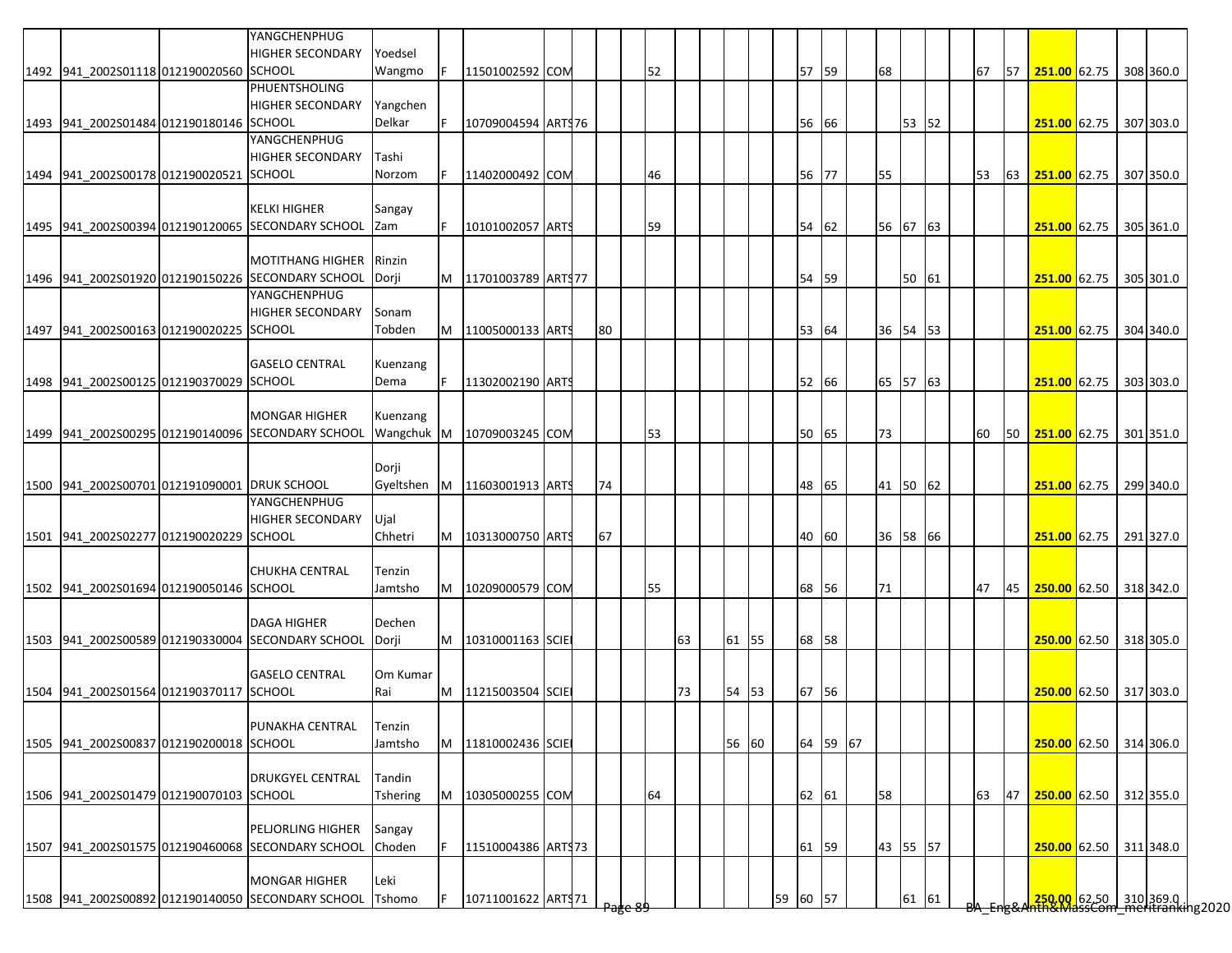|                                         |                                                   | Tenzin          |   |                       |  |    |    |       |    |       |          |    |          |       |           |    |                                                                         |  |           |
|-----------------------------------------|---------------------------------------------------|-----------------|---|-----------------------|--|----|----|-------|----|-------|----------|----|----------|-------|-----------|----|-------------------------------------------------------------------------|--|-----------|
|                                         | <b>MOTITHANG HIGHER</b>                           | Lhendup         |   |                       |  |    |    |       |    |       |          |    |          |       |           |    |                                                                         |  |           |
|                                         | 1509 941_2002S00456 012190150198 SECONDARY SCHOOL | Yoezer          | M | 11007000162 COM       |  | 72 |    |       | 58 | 58    |          | 59 |          |       | 61        | 46 | 250.00 62.50 308 354.0                                                  |  |           |
|                                         | <b>CHUKHA CENTRAL</b>                             | Ishika          |   |                       |  |    |    |       |    |       |          |    |          |       |           |    |                                                                         |  |           |
| 1510 941 2002S01544 012190050165 SCHOOL |                                                   | Pradhan         |   | 10312000464 SCIE      |  |    | 66 | 51 55 |    | 58 71 |          |    |          |       |           |    | 250.00 62.50 308 301.0                                                  |  |           |
|                                         |                                                   | Kinley          |   |                       |  |    |    |       |    |       |          |    |          |       |           |    |                                                                         |  |           |
|                                         | <b>GELEPHU HIGHER</b>                             | Penjor          |   |                       |  |    |    |       |    |       |          |    |          |       |           |    |                                                                         |  |           |
|                                         | 1511 941_2002S01741 012190080136 SECONDARY SCHOOL | Bomjan          | M | 11804001398 COM       |  | 62 |    |       | 57 | 58    |          | 65 |          |       | 65        | 50 | 250.00 62.50 307 357.0                                                  |  |           |
|                                         |                                                   |                 |   |                       |  |    |    |       |    |       |          |    |          |       |           |    |                                                                         |  |           |
|                                         | <b>MOTITHANG HIGHER</b>                           | Jigme           |   |                       |  |    |    |       |    |       |          |    |          |       |           |    |                                                                         |  |           |
|                                         | 1512 941_2002S00623 012190150221 SECONDARY SCHOOL | Tobden          | M | 10103000976 ARTS76 59 |  |    |    |       |    | 55 57 |          |    |          | 51 58 |           |    | 250.00 62.50 305 356.0                                                  |  |           |
|                                         |                                                   |                 |   |                       |  |    |    |       |    |       |          |    |          |       |           |    |                                                                         |  |           |
|                                         | <b>GELEPHU HIGHER</b>                             | Pema            |   |                       |  |    |    |       |    |       |          |    |          |       |           |    |                                                                         |  |           |
|                                         | 1513 941_2002S00685 012190080080 SECONDARY SCHOOL | Seldon          |   | 10902002460 SCIE      |  |    | 70 | 51 55 |    | 53 72 |          |    |          |       |           |    | 250.00 62.50                                                            |  | 303 301.0 |
|                                         |                                                   |                 |   |                       |  |    |    |       |    |       |          |    |          |       |           |    |                                                                         |  |           |
|                                         | <b>DRUKGYEL CENTRAL</b>                           | Barun           |   |                       |  |    |    |       |    |       |          |    |          |       |           |    |                                                                         |  |           |
| 1514 941_2002S01330 012190070127 SCHOOL |                                                   | Gurung          |   | 11304001806 COM       |  | 40 |    |       |    | 51 70 |          | 61 |          |       | 68        | 41 | 250.00 62.50 301 331.0                                                  |  |           |
|                                         |                                                   |                 |   |                       |  |    |    |       |    |       |          |    |          |       |           |    |                                                                         |  |           |
|                                         | <b>SARPANG CENTRAL</b>                            | Sonam           |   |                       |  |    |    |       |    |       |          |    |          |       |           |    |                                                                         |  |           |
| 1515 941 2002S02060 012190490011 SCHOOL |                                                   | Bomjan          |   | 11311000049 ARTS      |  | 64 |    |       |    | 50 63 |          |    | 41 67 56 |       |           |    | 250.00 62.50 300 341.0                                                  |  |           |
|                                         |                                                   |                 |   |                       |  |    |    |       |    |       |          |    |          |       |           |    |                                                                         |  |           |
|                                         | PUNAKHA CENTRAL                                   | Lekey           |   |                       |  |    |    |       |    |       |          |    |          |       |           |    |                                                                         |  |           |
| 1516 941 2002S00662 012190200164 SCHOOL |                                                   | Wangmo          |   | 11301001011 ARTS70    |  |    |    |       |    | 49 64 |          |    |          | 55 61 |           |    | 250.00 62.50 299 299.0                                                  |  |           |
|                                         | YANGCHENPHUG                                      | Metho           |   |                       |  |    |    |       |    |       |          |    |          |       |           |    |                                                                         |  |           |
|                                         | <b>HIGHER SECONDARY</b>                           | Jana            |   |                       |  |    |    |       |    |       |          |    |          |       |           |    |                                                                         |  |           |
| 1517 941 2002S01710 012190020565 SCHOOL |                                                   | Yangchen        |   | 11410008330 COM       |  | 56 |    |       |    | 45 67 |          | 59 |          |       | 45        | 68 | 250.00 62.50 295 340.0                                                  |  |           |
|                                         | YANGCHENPHUG                                      | Shriyash        |   |                       |  |    |    |       |    |       |          |    |          |       |           |    |                                                                         |  |           |
|                                         | <b>HIGHER SECONDARY</b>                           | Raj             |   |                       |  |    |    |       |    |       |          |    |          |       |           |    |                                                                         |  |           |
| 1518 941 2002S00812 012190020042 SCHOOL |                                                   | Pradhan         | M | 11213004435 SCIE      |  |    | 65 | 66 53 |    |       | 42 66 48 |    |          |       |           |    | 250.00 62.50                                                            |  | 292 340.0 |
|                                         | PHUENTSHOLING                                     |                 |   |                       |  |    |    |       |    |       |          |    |          |       |           |    |                                                                         |  |           |
|                                         | <b>HIGHER SECONDARY</b>                           | <b>Tshering</b> |   |                       |  |    |    |       |    |       |          |    |          |       |           |    |                                                                         |  |           |
| 1519 941 2002S01922 012190180086 SCHOOL |                                                   | Chhoeki         |   | 11506008861 COM       |  | 52 |    |       | 69 | 63    |          | 56 |          |       | 61        |    | 46 249.00 62.25 318 347.0                                               |  |           |
|                                         |                                                   |                 |   |                       |  |    |    |       |    |       |          |    |          |       |           |    |                                                                         |  |           |
|                                         | <b>DRUKGYEL CENTRAL</b>                           | Ninda           |   |                       |  |    |    |       |    |       |          |    |          |       |           |    |                                                                         |  |           |
| 1520 941_2002S02105 012190070004 SCHOOL |                                                   | Wangmo          |   | 10504000705 SCIE      |  |    |    | 50 55 |    |       | 68 71 55 |    |          |       |           |    | 249.00 62.25 317 299.0                                                  |  |           |
|                                         |                                                   |                 |   |                       |  |    |    |       |    |       |          |    |          |       |           |    |                                                                         |  |           |
|                                         | <b>BAJOTHANG HIGHER</b>                           | Deki            |   |                       |  |    |    |       |    |       |          |    |          |       |           |    |                                                                         |  |           |
|                                         | 1521 941 2002S01616 012190030075 SECONDARY SCHOOL | Yangzom         |   | 10605000456 ARTS      |  |    |    |       | 66 | 58    |          |    | 57 64 61 |       |           |    | 249.00 62.25 315 306.0                                                  |  |           |
|                                         |                                                   |                 |   |                       |  |    |    |       |    |       |          |    |          |       |           |    |                                                                         |  |           |
|                                         | MOTITHANG HIGHER Jigme                            |                 |   |                       |  |    |    |       |    |       |          |    |          |       |           |    |                                                                         |  |           |
|                                         | 1522 941_2002S00521 012190150057 SECONDARY SCHOOL | Nidup           | M | 10608003781 SCIE      |  |    |    | 64 62 |    |       | 64 59 55 |    |          |       |           |    | 249.00 62.25 313 304.0                                                  |  |           |
|                                         |                                                   |                 |   |                       |  |    |    |       |    |       |          |    |          |       |           |    |                                                                         |  |           |
|                                         |                                                   | Ugyen           |   |                       |  |    |    |       |    |       |          |    |          |       |           |    |                                                                         |  |           |
| 1523 941_2002S02050 012191390320        |                                                   | Wangmo          |   | 10202001021 COM       |  | 57 | 61 |       |    | 63 63 |          |    |          |       | 62        | 44 | 249.00 62.25 312 350.0                                                  |  |           |
|                                         |                                                   | Bishnu          |   |                       |  |    |    |       |    |       |          |    |          |       |           |    |                                                                         |  |           |
|                                         | <b>GEDU HIGHER</b>                                | Maya            |   |                       |  |    |    |       |    |       |          |    |          |       |           |    |                                                                         |  |           |
|                                         | 1524 941_2002S00775 012190390038 SECONDARY SCHOOL | Mongar          |   | 10205004854 SCIE      |  |    | 67 | 55 56 |    | 63 63 |          |    |          |       |           |    | 249.00 62.25 312 304.0                                                  |  |           |
|                                         | <b>GELEPHU HIGHER</b>                             |                 |   |                       |  |    |    |       |    |       |          |    |          |       |           |    |                                                                         |  |           |
|                                         | 1525 941_2002S00960 012190080120 SECONDARY SCHOOL | Sangay          |   | 12007001147 COM       |  |    |    |       |    |       |          | 45 |          |       |           |    |                                                                         |  |           |
|                                         |                                                   | Choden          |   |                       |  | 52 |    |       |    | 62 71 |          |    |          |       | $64 - 45$ |    | <mark>, 249.00,</mark> 62.25 311 339.0<br>Inth&MassCom meritranking2020 |  |           |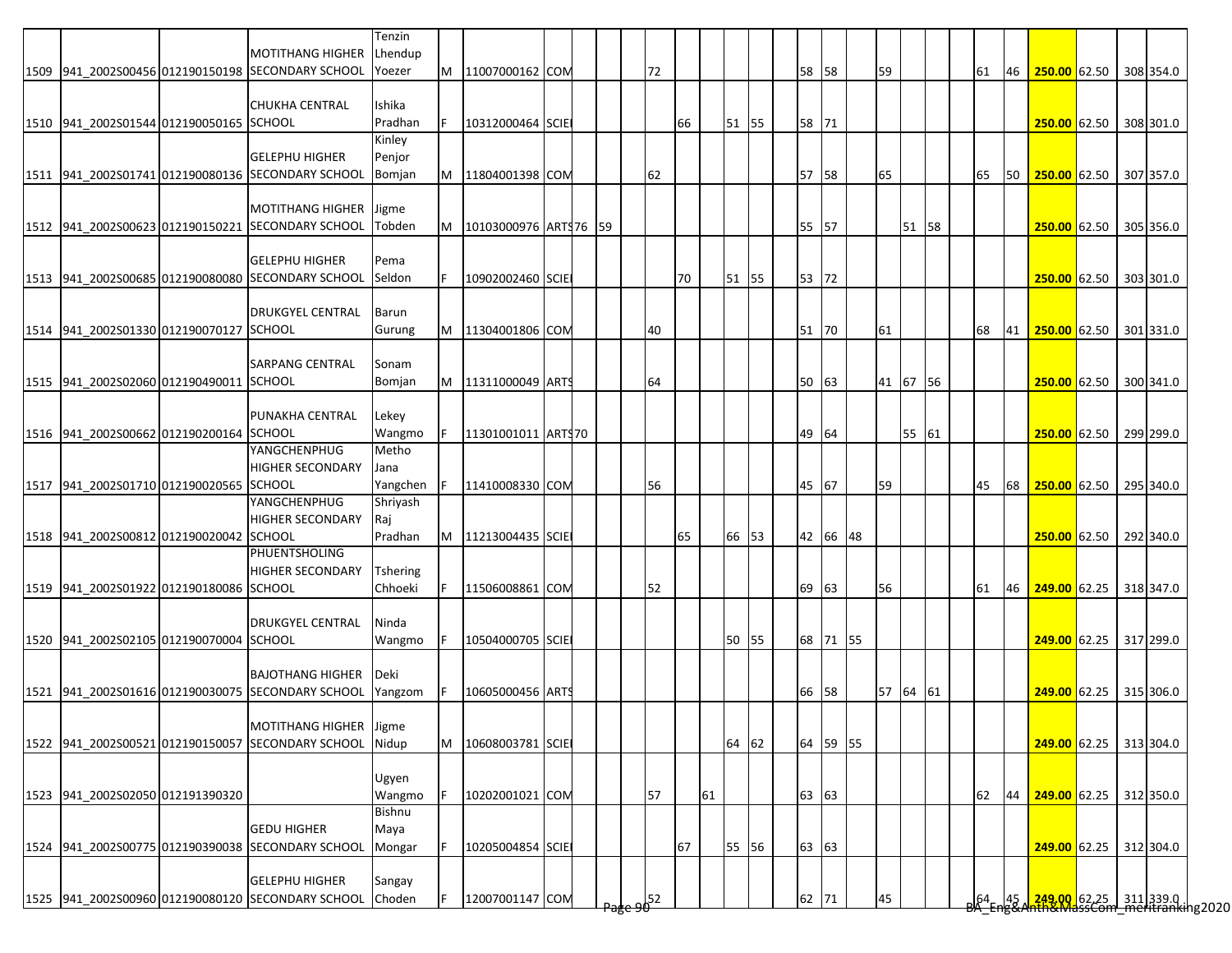|                                         |                                                   | Pema            |    |                    |  |    |    |    |       |          |       |          |    |          |  |    |    |                        |  |                                                                                         |
|-----------------------------------------|---------------------------------------------------|-----------------|----|--------------------|--|----|----|----|-------|----------|-------|----------|----|----------|--|----|----|------------------------|--|-----------------------------------------------------------------------------------------|
|                                         | <b>CHUKHA CENTRAL</b>                             | Jamyang         |    |                    |  |    |    |    |       |          |       |          |    |          |  |    |    |                        |  |                                                                                         |
| 1526 941 2002S01837 012190050094 SCHOOL |                                                   | Choden          | F. | 11513006230 COM    |  | 57 |    |    |       |          | 61 65 |          | 47 |          |  | 66 | 44 | $249.00$ 62.25         |  | 310 340.0                                                                               |
|                                         |                                                   |                 |    |                    |  |    |    |    |       |          |       |          |    |          |  |    |    |                        |  |                                                                                         |
|                                         | <b>GASELO CENTRAL</b>                             | Dawa            | F. |                    |  |    |    |    |       |          |       |          |    |          |  |    |    |                        |  |                                                                                         |
| 1527 941 2002S00141 012190370019 SCHOOL |                                                   | Dem             |    | 11910001993 ARTS   |  |    |    |    |       |          | 60 59 |          |    | 50 63 67 |  |    |    | 249.00 62.25           |  | 309 299.0                                                                               |
|                                         | <b>GEDU HIGHER</b>                                |                 |    |                    |  |    |    |    |       |          |       |          |    |          |  |    |    |                        |  |                                                                                         |
|                                         | 1528 941 2002S00307 012190390024 SECONDARY SCHOOL | Chenga<br>Dorji | M  | 10904002186 SCIE   |  |    | 66 |    | 62 59 |          | 54 62 |          |    |          |  |    |    | <b>249.00</b> 62.25    |  | 303 303.0                                                                               |
|                                         |                                                   |                 |    |                    |  |    |    |    |       |          |       |          |    |          |  |    |    |                        |  |                                                                                         |
|                                         | <b>KELKI HIGHER</b>                               | Tenzin          |    |                    |  |    |    |    |       |          |       |          |    |          |  |    |    |                        |  |                                                                                         |
|                                         | 1529 941 2002S01140 012190120425 SECONDARY SCHOOL | Pelmo           |    | 10603002992 ARTS   |  |    |    |    |       |          | 51 67 |          |    | 48 60 71 |  |    |    | $249.00$ 62.25         |  | 300 297.0                                                                               |
|                                         | YANGCHENPHUG                                      |                 |    |                    |  |    |    |    |       |          |       |          |    |          |  |    |    |                        |  |                                                                                         |
|                                         | <b>HIGHER SECONDARY</b>                           | Sherab          |    |                    |  |    |    |    |       |          |       |          |    |          |  |    |    |                        |  |                                                                                         |
| 1530 941 2002S01108 012190020317 SCHOOL |                                                   | Zangmo          |    | 11102001587 ARTS   |  | 54 |    |    |       |          | 50 69 |          |    | 55 60 65 |  |    |    | 249.00 62.25           |  | 299 353.0                                                                               |
|                                         |                                                   | Ngawang         |    |                    |  |    |    |    |       |          |       |          |    |          |  |    |    |                        |  |                                                                                         |
|                                         | <b>KELKI HIGHER</b>                               | Samphel         |    |                    |  |    |    |    |       |          |       |          |    |          |  |    |    |                        |  |                                                                                         |
|                                         | 1531 941 2002S01687 012190120363 SECONDARY SCHOOL | Wangchuk M      |    | 11107002998 COM    |  | 60 |    | 59 |       |          | 50 58 |          |    |          |  | 72 |    | 51 249.00 62.25        |  | 299 350.0                                                                               |
|                                         |                                                   |                 |    |                    |  |    |    |    |       |          |       |          |    |          |  |    |    |                        |  |                                                                                         |
|                                         | <b>DAMPHU CENTRAL</b>                             | <b>Tshering</b> |    |                    |  |    |    |    |       |          |       |          |    |          |  |    |    |                        |  |                                                                                         |
| 1532 941 2002S00988 012190060051 SCHOOL |                                                   | Gyeltshen       | M  | 11811001407 SCIE   |  |    |    |    | 60 67 |          |       | 48 65 57 |    |          |  |    |    | 249.00 62.25           |  | 297 297.0                                                                               |
|                                         |                                                   |                 |    |                    |  |    |    |    |       |          |       |          |    |          |  |    |    |                        |  |                                                                                         |
|                                         | <b>DASHIDING HIGHER</b>                           | Kinley          |    |                    |  |    |    |    |       |          |       |          |    |          |  |    |    |                        |  |                                                                                         |
|                                         | 1533 941 2002S00391 012190930035 SECONDARY SCHOOL | Tenzin          | M  | 10104001012 ARTS   |  |    |    |    |       |          | 47 60 |          |    | 55 58 76 |  |    |    | 249.00 62.25           |  | 296 296.0                                                                               |
|                                         |                                                   |                 |    |                    |  |    |    |    |       |          |       |          |    |          |  |    |    |                        |  |                                                                                         |
|                                         | <b>MOTITHANG HIGHER</b>                           | Tandin          |    |                    |  |    |    |    |       |          |       |          |    |          |  |    |    |                        |  |                                                                                         |
|                                         | 1534 941 2002S01009 012190150276 SECONDARY SCHOOL | Wangmo          |    | 11512007032 ARTS   |  | 59 |    |    |       |          | 42 61 |          |    | 47 58 71 |  |    |    | <b>249.00</b> 62.25    |  | 291 338.0                                                                               |
|                                         |                                                   |                 |    |                    |  |    |    |    |       |          |       |          |    |          |  |    |    |                        |  |                                                                                         |
|                                         | MOTITHANG HIGHER Jigme                            |                 |    |                    |  |    |    |    |       |          |       |          |    |          |  |    |    |                        |  |                                                                                         |
|                                         | 1535 941 2002S01002 012190150191 SECONDARY SCHOOL | Palden          | M  | 10702002089 COM    |  | 64 |    |    |       |          | 42 74 |          | 52 |          |  | 42 | 59 | 249.00 62.25           |  | 291 333.0                                                                               |
|                                         |                                                   |                 |    |                    |  |    |    |    |       |          |       |          |    |          |  |    |    |                        |  |                                                                                         |
|                                         | <b>KELKI HIGHER</b>                               | Thinley         |    |                    |  |    |    |    |       |          |       |          |    |          |  |    |    |                        |  |                                                                                         |
|                                         | 1536 941 2002S00360 012190120075 SECONDARY SCHOOL | <b>Om</b>       | F. | 11604001627 ARTS   |  | 40 |    |    |       |          | 66 58 |          |    | 40 58 66 |  |    |    | 248.00 62.00 314 328.0 |  |                                                                                         |
|                                         | YANGCHENPHUG                                      |                 |    |                    |  |    |    |    |       |          |       |          |    |          |  |    |    |                        |  |                                                                                         |
|                                         | <b>HIGHER SECONDARY</b>                           | Ugyen           |    |                    |  |    |    |    |       |          |       |          |    |          |  |    |    |                        |  |                                                                                         |
| 1537 941 2002S01114 012190020308 SCHOOL |                                                   | Lethro          |    | M 11704002036 ARTS |  | 18 |    |    |       |          | 64 62 |          |    | 46 62 60 |  |    |    | 248.00 62.00           |  | 312 312.0                                                                               |
|                                         |                                                   |                 |    |                    |  |    |    |    |       |          |       |          |    |          |  |    |    |                        |  |                                                                                         |
|                                         | <b>JAMPEL HIGHER</b>                              | Pema            |    |                    |  |    |    |    |       |          |       |          |    |          |  |    |    |                        |  |                                                                                         |
|                                         | 1538 941 2002S00168 012191210241 SECONDARY SCHOOL | Zangmo          |    | 10501001571 ARTS   |  |    |    |    |       | 62 63 60 |       |          |    | 46 63    |  |    |    | 248.00 62.00           |  | 311 294.0                                                                               |
|                                         | <b>UGYEN ACADEMY</b>                              |                 |    |                    |  |    |    |    |       |          |       |          |    |          |  |    |    |                        |  |                                                                                         |
|                                         | <b>HIGHER SECONDARY</b>                           | Kinley          |    |                    |  |    |    |    |       |          |       |          |    |          |  |    |    |                        |  |                                                                                         |
| 1539 941_2002S00659 012190260268 SCHOOL |                                                   | Choki           | F  | 11911000480 ARTS   |  |    |    |    |       | 66 63 59 |       |          |    | 56 60    |  |    |    | 248.00 62.00           |  | 311 304.0                                                                               |
|                                         |                                                   |                 |    |                    |  |    |    |    |       |          |       |          |    |          |  |    |    |                        |  |                                                                                         |
|                                         |                                                   | Jigme           |    |                    |  |    |    |    |       |          |       |          |    |          |  |    |    |                        |  |                                                                                         |
| 1540 941_2002S02219 012191390179        |                                                   | Tshering        | M  | 11513005436 ARTS   |  |    |    |    |       |          | 63 57 |          |    | 64 64 62 |  |    |    | 248.00 62.00           |  | 311 310.0                                                                               |
|                                         |                                                   |                 |    |                    |  |    |    |    |       |          |       |          |    |          |  |    |    |                        |  |                                                                                         |
|                                         | PELKHIL HIGHER                                    | Oma Devi        |    |                    |  |    |    |    |       |          |       |          |    |          |  |    |    |                        |  |                                                                                         |
|                                         | 1541 941_2002S01457 012190820143 SECONDARY SCHOOL | <b>Dhakal</b>   | F. | 11205000814 COM    |  | 68 |    |    |       |          | 62 56 |          | 53 |          |  | 62 | 51 | 248.00 62.00           |  | 310 352.0                                                                               |
|                                         |                                                   |                 |    |                    |  |    |    |    |       |          |       |          |    |          |  |    |    |                        |  |                                                                                         |
|                                         | ZHEMGANG CENTRAL Rinchen                          |                 |    |                    |  |    |    |    |       |          |       |          |    |          |  |    |    |                        |  |                                                                                         |
| 1542 941_2002S01839 012190280077 SCHOOL |                                                   | Dawa            | M  | 12005002180 ARTS   |  | 63 |    |    |       |          | 60 61 |          |    | 41 60 64 |  |    |    |                        |  | <mark>248.00 </mark> 62.00   308 349.0  <br><del>1h&amp;MassCom meritranki</del> ng2020 |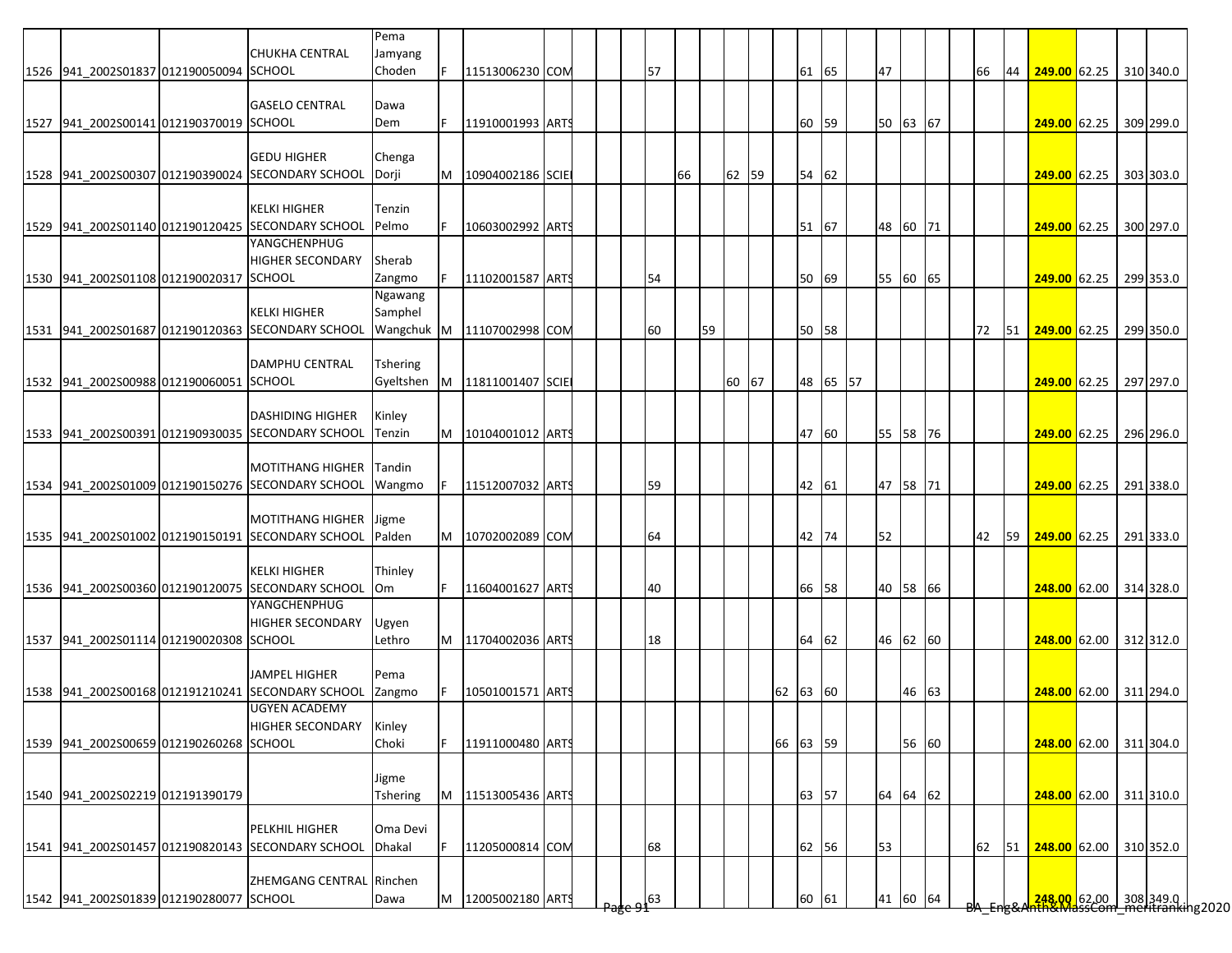|                                         | TENDRUK CENTRAL                                   | Sanjeet         |   |                     |  |    |                         |    |       |          |  |          |       |  |    |    |                                                            |  |           |
|-----------------------------------------|---------------------------------------------------|-----------------|---|---------------------|--|----|-------------------------|----|-------|----------|--|----------|-------|--|----|----|------------------------------------------------------------|--|-----------|
| 1543 941_2002S00981 012190620057 SCHOOL |                                                   | Subba           |   | 11208004116 COM     |  |    | 69                      |    |       | 60 63    |  | 54       |       |  | 56 | 53 | $248.00$ 62.00                                             |  | 308 355.0 |
|                                         |                                                   |                 |   |                     |  |    |                         |    |       |          |  |          |       |  |    |    |                                                            |  |           |
|                                         | <b>WANGBAMA</b>                                   | Benita          |   |                     |  |    |                         |    |       |          |  |          |       |  |    |    |                                                            |  |           |
|                                         | 1544 941_2002S01296 012191290010 CENTRAL SCHOOL   | Gurung          |   | 11212003200 ARTS    |  |    | 34                      |    |       | 59 58    |  | 65 59 66 |       |  |    |    | 248.00 62.00                                               |  | 307 341.0 |
|                                         |                                                   |                 |   |                     |  |    |                         |    |       |          |  |          |       |  |    |    |                                                            |  |           |
|                                         | <b>CHUKHA CENTRAL</b>                             | Ugyen           |   |                     |  |    |                         |    |       |          |  |          |       |  |    |    |                                                            |  |           |
| 1545 941 2002S01934 012190050037 SCHOOL |                                                   | Choden          |   | 10703003101 ARTS    |  |    | 56                      |    |       | 57 57    |  | 43 61 73 |       |  |    |    | 248.00 62.00                                               |  | 305 347.0 |
|                                         |                                                   |                 |   |                     |  |    |                         |    |       |          |  |          |       |  |    |    |                                                            |  |           |
|                                         | <b>PUNAKHA CENTRAL</b>                            | Kinley Dorji    |   |                     |  |    |                         |    |       |          |  |          |       |  |    |    |                                                            |  |           |
| 1546 941 2002S01308 012190200183 SCHOOL |                                                   | Moktan          | M | 10305002642 ARTS    |  |    | 53                      |    |       | 56 57    |  |          | 64 71 |  |    |    | <b>248.00 62.00</b>                                        |  | 304 301.0 |
|                                         | YANGCHENPHUG                                      |                 |   |                     |  |    |                         |    |       |          |  |          |       |  |    |    |                                                            |  |           |
|                                         | <b>HIGHER SECONDARY</b>                           | Karma           |   |                     |  |    |                         |    |       |          |  |          |       |  |    |    |                                                            |  |           |
| 1547 941_2002S01732 012190020436 SCHOOL |                                                   | Lhazin          |   | 10709005409 COM     |  |    | 53                      |    |       | 56 63    |  |          |       |  | 57 | 72 | 248.00 62.00                                               |  | 304 301.0 |
|                                         | YANGCHENPHUG                                      | Yangjuk         |   |                     |  |    |                         |    |       |          |  |          |       |  |    |    |                                                            |  |           |
|                                         | <b>HIGHER SECONDARY</b>                           | Pema            |   |                     |  |    |                         |    |       |          |  |          |       |  |    |    |                                                            |  |           |
| 1548 941 2002S02308 012190020250 SCHOOL |                                                   | Lhazin          |   | 11512005904 ARTS    |  | 63 |                         |    |       | 55 73    |  | 35 54 57 |       |  |    |    | 248.00 62.00                                               |  | 303 337.0 |
|                                         |                                                   | Ugyen           |   |                     |  |    |                         |    |       |          |  |          |       |  |    |    |                                                            |  |           |
|                                         | <b>DAGA HIGHER</b>                                | Lhamo           |   |                     |  |    |                         |    |       |          |  |          |       |  |    |    |                                                            |  |           |
|                                         | 1549 941 2002S02099 012190330052 SECONDARY SCHOOL | Shingdan        |   | 10309002490 COM     |  |    | 57                      |    |       | 55 59    |  | 69       |       |  | 48 | 63 | 248.00 62.00                                               |  | 303 351.0 |
|                                         |                                                   |                 |   |                     |  |    |                         |    |       |          |  |          |       |  |    |    |                                                            |  |           |
|                                         | <b>DAMPHU CENTRAL</b>                             | Choki           |   |                     |  |    |                         |    |       |          |  |          |       |  |    |    |                                                            |  |           |
|                                         |                                                   |                 |   |                     |  |    |                         |    |       |          |  |          |       |  |    |    |                                                            |  |           |
| 1550 941_2002S02029 012190060254 SCHOOL |                                                   | Wangmo          |   | 11812000392 COM     |  |    | 65                      |    |       | 55 59    |  | 40       |       |  | 69 | 44 | 248.00 62.00                                               |  | 303 332.0 |
|                                         | YANGCHENPHUG                                      |                 |   |                     |  |    |                         |    |       |          |  |          |       |  |    |    |                                                            |  |           |
|                                         | <b>HIGHER SECONDARY</b>                           | Rinzin          |   |                     |  |    |                         |    |       |          |  |          |       |  |    |    |                                                            |  |           |
| 1551 941_2002S01822 012190020281 SCHOOL |                                                   | Seldon          |   | 11607002683 ART\$71 |  |    |                         |    |       | 54 59    |  | 40 60 58 |       |  |    |    | 248.00 62.00                                               |  | 302 342.0 |
|                                         | YANGCHENPHUG                                      | Tshering        |   |                     |  |    |                         |    |       |          |  |          |       |  |    |    |                                                            |  |           |
|                                         | <b>HIGHER SECONDARY</b>                           | Yangdon         |   |                     |  |    |                         |    |       |          |  |          |       |  |    |    |                                                            |  |           |
| 1552 941_2002S01213 012190020032 SCHOOL |                                                   | Dolma           |   | 10805000311 SCIE    |  |    |                         | 68 | 63 55 | 51 62 54 |  |          |       |  |    |    | 248.00 62.00                                               |  | 299 353.0 |
|                                         |                                                   |                 |   |                     |  |    |                         |    |       |          |  |          |       |  |    |    |                                                            |  |           |
|                                         | <b>SHABA MIDDLE</b>                               | Deepak          |   |                     |  |    |                         |    |       |          |  |          |       |  |    |    |                                                            |  |           |
|                                         | 1553 941_2002S01913 012190500020 SECONDARY SCHOOL | Ghalley         | M | 11209003819 COM     |  |    | 49                      |    |       | 50 59    |  | 53       |       |  | 73 | 63 | $\frac{248.00}{62.00}$                                     |  | 298 347.0 |
|                                         | YANGCHENPHUG                                      |                 |   |                     |  |    |                         |    |       |          |  |          |       |  |    |    |                                                            |  |           |
|                                         | <b>HIGHER SECONDARY</b>                           | Jigme           |   |                     |  |    |                         |    |       |          |  |          |       |  |    |    |                                                            |  |           |
| 1554 941 2002S01745 012190020254 SCHOOL |                                                   | Singye          | M | 10811002722 ARTS65  |  |    |                         |    |       | 40 67    |  |          | 59 57 |  |    |    | 248.00 62.00                                               |  | 288 288.0 |
|                                         |                                                   |                 |   |                     |  |    |                         |    |       |          |  |          |       |  |    |    |                                                            |  |           |
|                                         | <b>DASHIDING HIGHER</b>                           | Sangay          |   |                     |  |    |                         |    |       |          |  |          |       |  |    |    |                                                            |  |           |
|                                         | 1555 941 2002S02220 012190930043 SECONDARY SCHOOL | Rigden          | M | 11705001932 ARTS    |  |    |                         |    |       | 64 59    |  | 40 62 62 |       |  |    |    | 247.00 61.75 311 287.0                                     |  |           |
|                                         |                                                   |                 |   |                     |  |    |                         |    |       |          |  |          |       |  |    |    |                                                            |  |           |
|                                         | PUNAKHA CENTRAL                                   |                 |   |                     |  |    |                         |    |       |          |  |          |       |  |    |    |                                                            |  |           |
|                                         |                                                   | <b>Lugyen</b>   |   |                     |  |    |                         |    |       |          |  |          |       |  |    |    |                                                            |  |           |
| 1556 941 2002S00209 012190200139 SCHOOL |                                                   | Wangmo          |   | 11208002869 COM     |  |    | 34                      |    |       | 64 63    |  | 62       |       |  | 58 | 40 | 247.00 61.75 311 321.0                                     |  |           |
|                                         |                                                   |                 |   |                     |  |    |                         |    |       |          |  |          |       |  |    |    |                                                            |  |           |
|                                         | <b>RANJUNG CENTRAL</b>                            | <b>Tshering</b> |   |                     |  |    |                         |    |       |          |  |          |       |  |    |    |                                                            |  |           |
| 1557 941_2002S00358 012190210111 SCHOOL |                                                   | Pelden          |   | 11513004030 ARTS    |  |    | 45                      |    |       | 62 71    |  | 51 63    |       |  |    |    | 247.00 61.75                                               |  | 309 292.0 |
|                                         | YANGCHENPHUG                                      |                 |   |                     |  |    |                         |    |       |          |  |          |       |  |    |    |                                                            |  |           |
|                                         | <b>HIGHER SECONDARY</b>                           | Karma           |   |                     |  |    |                         |    |       |          |  |          |       |  |    |    |                                                            |  |           |
| 1558 941_2002S02319 012190020313 SCHOOL |                                                   | Wangmo          |   | 10712001381 ARTS    |  |    | 50                      |    |       | 62 65    |  | 55 57 63 |       |  |    |    | 247.00 61.75                                               |  | 309 352.0 |
|                                         |                                                   |                 |   |                     |  |    |                         |    |       |          |  |          |       |  |    |    |                                                            |  |           |
|                                         | <b>JAKAR HIGHER</b>                               | Tshewang        |   |                     |  |    |                         |    |       |          |  |          |       |  |    |    |                                                            |  |           |
|                                         | 1559 941_2002S00310 012190100063 SECONDARY SCHOOL | Choden          |   | 10101001028 ARTS    |  |    | $162$ <sub>age 92</sub> |    |       | 62 59    |  |          | 64 62 |  |    |    | 247.00 61.75 309 309.0  <br>247.00   61.75   309 309.0   1 |  |           |
|                                         |                                                   |                 |   |                     |  |    |                         |    |       |          |  |          |       |  |    |    |                                                            |  |           |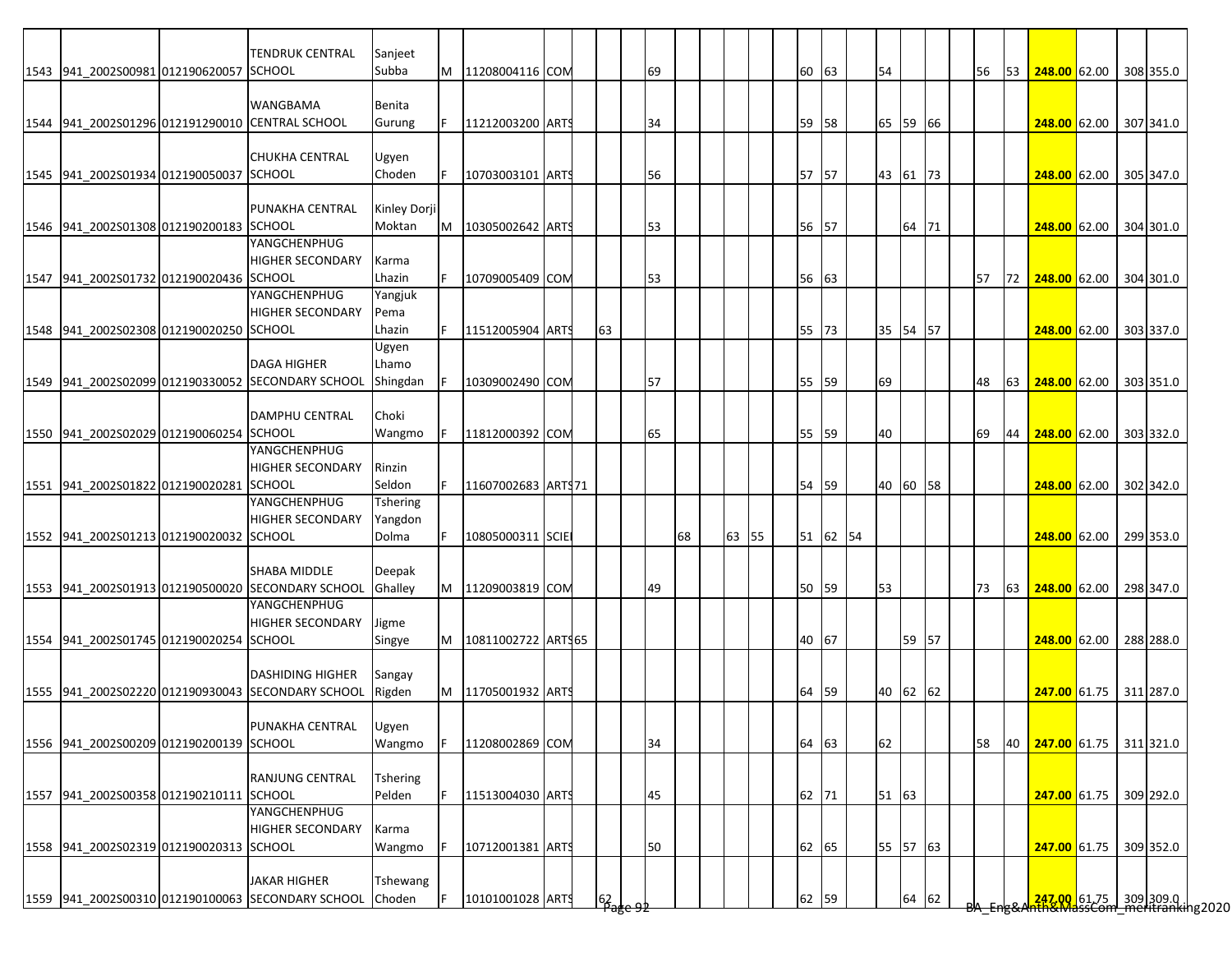|                                          | ZHEMGANG CENTRAL                                  |               |     |                                       |  |               |    |    |       |       |          |          |       |  |    |    |                                                                   |  |           |
|------------------------------------------|---------------------------------------------------|---------------|-----|---------------------------------------|--|---------------|----|----|-------|-------|----------|----------|-------|--|----|----|-------------------------------------------------------------------|--|-----------|
| 1560 941 2002S01797 012190280006 SCHOOL  |                                                   |               |     | Nima Dorji M 12008004435 SCIE         |  |               |    |    | 64 64 |       | 62 57 51 |          |       |  |    |    | 247.00 61.75 309 298.0                                            |  |           |
|                                          |                                                   | Lhendup       |     |                                       |  |               |    |    |       |       |          |          |       |  |    |    |                                                                   |  |           |
|                                          | <b>GELEPHU HIGHER</b>                             | Wangchuk      |     |                                       |  |               |    |    |       |       |          |          |       |  |    |    |                                                                   |  |           |
|                                          | 1561 941 2002S02214 012190080050 SECONDARY SCHOOL | Tamang        |     | M  11301000122  SCIE                  |  |               |    |    | 66 64 |       | 62 55 56 |          |       |  |    |    | <b>247.00</b> 61.75                                               |  | 309 303.0 |
|                                          |                                                   |               |     |                                       |  |               |    |    |       |       |          |          |       |  |    |    |                                                                   |  |           |
|                                          | <b>JIGME SHERUBLING</b>                           | Sangay        |     |                                       |  |               |    |    |       |       |          |          |       |  |    |    |                                                                   |  |           |
|                                          | 1562 941_2002S00809 012190110031 CENTRAL SCHOOL   | Tshering      |     | M   11510002212 SCIE                  |  |               |    |    | 65 63 |       | 61 56 63 |          |       |  |    |    | 247.00 61.75                                                      |  | 308 308.0 |
|                                          |                                                   | Dechen        |     |                                       |  |               |    |    |       |       |          |          |       |  |    |    |                                                                   |  |           |
|                                          | <b>MOTITHANG HIGHER</b>                           | Gyelmo        |     |                                       |  |               |    |    |       |       |          |          |       |  |    |    |                                                                   |  |           |
|                                          | 1563 941 2002S00582 012190150141 SECONDARY SCHOOL | <b>IDorji</b> | lF. | 11513002306 COM                       |  |               | 60 |    |       | 53 63 |          | 50       |       |  | 71 |    | 50 247.00 61.75 300 347.0                                         |  |           |
|                                          |                                                   |               |     |                                       |  |               |    |    |       |       |          |          |       |  |    |    |                                                                   |  |           |
|                                          | MOTITHANG HIGHER Phub                             |               |     |                                       |  |               |    |    |       |       |          |          |       |  |    |    |                                                                   |  |           |
|                                          |                                                   |               |     |                                       |  |               |    |    |       |       |          | 60       |       |  |    |    |                                                                   |  |           |
|                                          | 1564 941 2002S00586 012190150160 SECONDARY SCHOOL | Namgay        | M   | 12008002559 COM                       |  |               | 63 |    |       | 53    | 57       |          |       |  | 67 | 53 | 247.00 61.75                                                      |  | 300 353.0 |
|                                          | PHUENTSHOLING                                     | Ugyen         |     |                                       |  |               |    |    |       |       |          |          |       |  |    |    |                                                                   |  |           |
|                                          | <b>HIGHER SECONDARY</b>                           | Dorji         |     |                                       |  |               |    |    |       |       |          |          |       |  |    |    |                                                                   |  |           |
| 1565 941 2002S00963 012190180118 SCHOOL  |                                                   | Tamang        |     | M 11810000935 COM                     |  |               | 44 |    |       | 52 61 |          | 63       |       |  | 60 |    | 63 247.00 61.75 299 343.0                                         |  |           |
|                                          |                                                   |               |     |                                       |  |               |    |    |       |       |          |          |       |  |    |    |                                                                   |  |           |
|                                          | <b>DAMPHU CENTRAL</b>                             | Chencho       |     |                                       |  |               |    |    |       |       |          |          |       |  |    |    |                                                                   |  |           |
| 1566 941 2002S01517 012190060003 SCHOOL  |                                                   | Dorji         | M   | 10204000030 SCIE                      |  |               |    | 71 | 50 63 | 52 61 |          |          |       |  |    |    | 247.00 61.75                                                      |  | 299 297.0 |
|                                          | YANGCHENPHUG                                      |               |     |                                       |  |               |    |    |       |       |          |          |       |  |    |    |                                                                   |  |           |
|                                          | <b>HIGHER SECONDARY</b>                           | Sonam         |     |                                       |  |               |    |    |       |       |          |          |       |  |    |    |                                                                   |  |           |
| 1567 941 2002S02202 012190020211 SCHOOL  |                                                   | Pelmo         | F.  | 11402000025 ARTS                      |  |               | 40 |    |       | 50 64 |          | 53 69 61 |       |  |    |    | 247.00 61.75 297 337.0                                            |  |           |
|                                          |                                                   |               |     |                                       |  |               |    |    |       |       |          |          |       |  |    |    |                                                                   |  |           |
|                                          | DAMPHU CENTRAL                                    | Vidhya        |     |                                       |  |               |    |    |       |       |          |          |       |  |    |    |                                                                   |  |           |
| 1568 941 2002S00923 012190060095 SCHOOL  |                                                   | Lama          | IF. | 11805003645 COM                       |  |               | 60 |    |       | 49    | 59       | 51       |       |  | 77 | 51 | 247.00 61.75                                                      |  | 296 347.0 |
|                                          | <b>UGYEN ACADEMY</b>                              |               |     |                                       |  |               |    |    |       |       |          |          |       |  |    |    |                                                                   |  |           |
|                                          | <b>HIGHER SECONDARY</b>                           | Kinley        |     |                                       |  |               |    |    |       |       |          |          |       |  |    |    |                                                                   |  |           |
| 1569 941 2002S00700 012190260197 SCHOOL  |                                                   | Zangmo        |     | 10709004883 ARTS70                    |  |               |    |    |       | 48 66 |          | 60 51    |       |  |    |    | 247.00 61.75 295 295.0                                            |  |           |
|                                          |                                                   |               |     |                                       |  |               |    |    |       |       |          |          |       |  |    |    |                                                                   |  |           |
|                                          | <b>LOSEL GYATSHO</b>                              |               |     |                                       |  |               |    |    |       |       |          |          |       |  |    |    |                                                                   |  |           |
| 1570 941 2002S00835 012190710494 ACADEMY |                                                   |               |     | Yeshi Dorji M   11312002511   ARTS 72 |  |               |    |    |       | 42 60 |          |          | 53 62 |  |    |    | 247.00 61.75                                                      |  | 289 289.0 |
|                                          |                                                   |               |     |                                       |  |               |    |    |       |       |          |          |       |  |    |    |                                                                   |  |           |
|                                          | <b>GASELO CENTRAL</b>                             |               |     |                                       |  |               |    |    |       |       |          |          |       |  |    |    |                                                                   |  |           |
|                                          |                                                   | Passang       |     |                                       |  |               |    |    |       |       |          |          |       |  |    |    |                                                                   |  |           |
| 1571 941 2002S00636 012190370118 SCHOOL  |                                                   | Dorji         |     | M 11914000490 SCIE                    |  |               |    |    | 56 60 |       | 75 55 55 |          |       |  |    |    | 246.00 61.50 321 301.0                                            |  |           |
|                                          |                                                   |               |     |                                       |  |               |    |    |       |       |          |          |       |  |    |    |                                                                   |  |           |
|                                          | ZHEMGANG CENTRAL Yonten                           |               |     |                                       |  |               |    |    |       |       |          |          |       |  |    |    |                                                                   |  |           |
| 1572 941 2002S01156 012190280017 SCHOOL  |                                                   | Tharchen      |     | M 11302003468 SCIE                    |  |               |    |    | 62 56 |       | 67 61 45 |          |       |  |    |    | 246.00 61.50 313 291.0                                            |  |           |
|                                          |                                                   |               |     |                                       |  |               |    |    |       |       |          |          |       |  |    |    |                                                                   |  |           |
|                                          | <b>CHUKHA CENTRAL</b>                             | sonam         |     |                                       |  |               |    |    |       |       |          |          |       |  |    |    |                                                                   |  |           |
| 1573 941 2002S00192 012190050106 SCHOOL  |                                                   | Zangmo        |     | 10202000891 COM                       |  |               | 56 |    |       | 66 60 |          | 62       |       |  | 58 | 54 | 246.00 61.50 312 356.0                                            |  |           |
|                                          |                                                   |               |     |                                       |  |               |    |    |       |       |          |          |       |  |    |    |                                                                   |  |           |
|                                          |                                                   | Sangay        |     |                                       |  |               |    |    |       |       |          |          |       |  |    |    |                                                                   |  |           |
| 1574 941_2002S01264 012191390014         |                                                   |               |     | Wangchuk M 11704003939 SCIE           |  |               |    | 54 | 63 58 |       | 65 60 57 |          |       |  |    |    | 246.00 61.50 311 357.0                                            |  |           |
|                                          |                                                   |               |     |                                       |  |               |    |    |       |       |          |          |       |  |    |    |                                                                   |  |           |
|                                          | LHUNTSE HIGHER                                    | Jamyang       |     |                                       |  |               |    |    |       |       |          |          |       |  |    |    |                                                                   |  |           |
|                                          | 1575 941_2002S00643 012190190003 SECONDARY SCHOOL | Gyeltshen     | M   | 11506000298 SCIE                      |  |               |    |    | 57 63 |       | 65 56 62 |          |       |  |    |    | 246.00 61.50                                                      |  | 311 303.0 |
|                                          |                                                   |               |     |                                       |  |               |    |    |       |       |          |          |       |  |    |    |                                                                   |  |           |
|                                          | <b>MONGAR HIGHER</b>                              | Singye        |     |                                       |  |               |    |    |       |       |          |          |       |  |    |    |                                                                   |  |           |
|                                          | 1576 941_2002S01177 012190140075 SECONDARY SCHOOL | Dorji         |     | M 10709005162 ARTS                    |  |               |    |    |       | 64 56 |          | 62 64 59 |       |  |    |    | 246.00. 61.50 310 305.0  <br>246.00. 61.50   310   305.0   102020 |  |           |
|                                          |                                                   |               |     |                                       |  | $^{\rm{usc}}$ |    |    |       |       |          |          |       |  |    |    |                                                                   |  |           |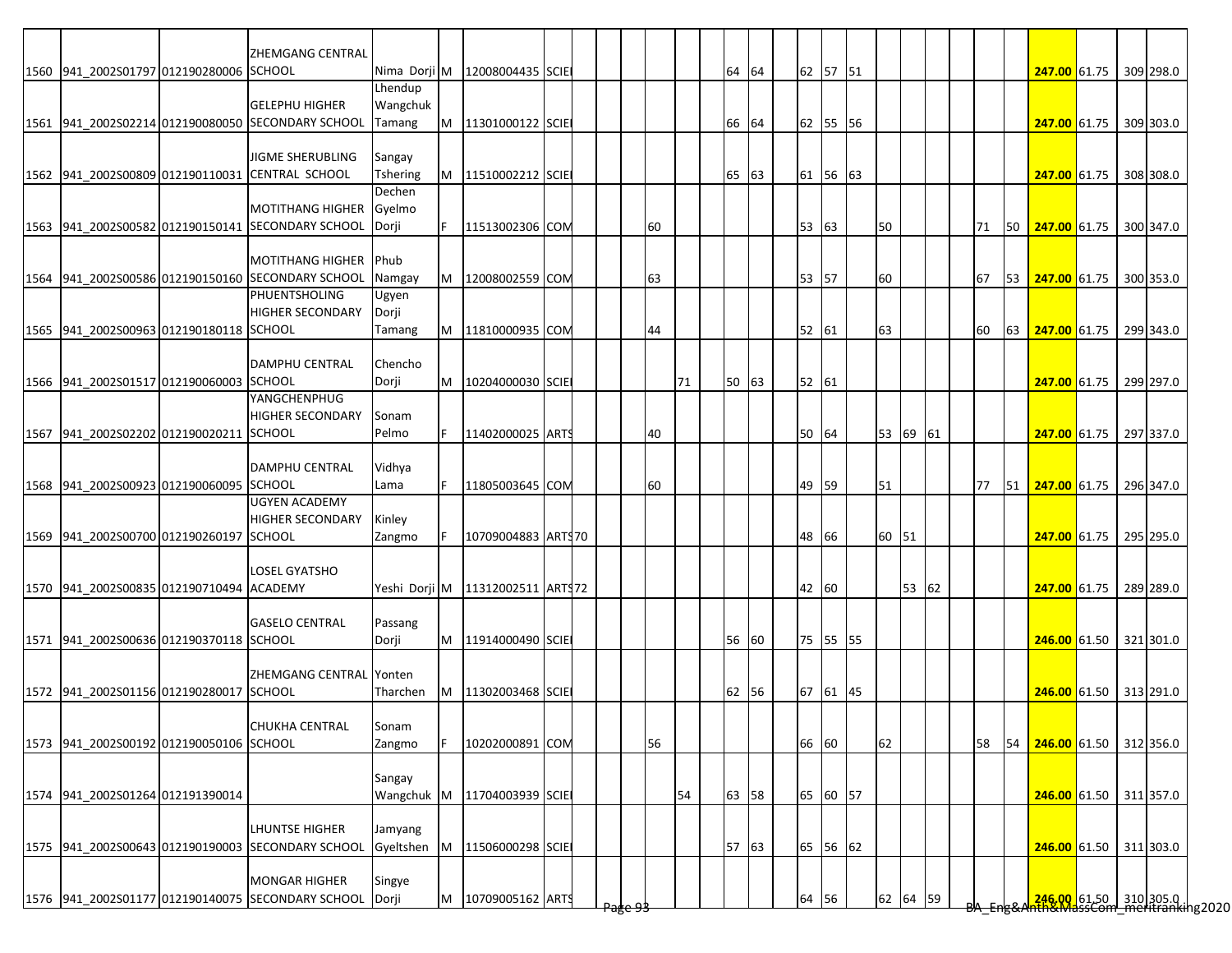|                                         | <b>KARMALING HIGHER</b>                                                          | Saroj                       |    |                                |  |     |    |       |  |       |          |          |       |  |    |           |                           |  |           |
|-----------------------------------------|----------------------------------------------------------------------------------|-----------------------------|----|--------------------------------|--|-----|----|-------|--|-------|----------|----------|-------|--|----|-----------|---------------------------|--|-----------|
|                                         | 1577 941 2002S00069 012191170089 SECONDARY SCHOOL                                | Tamang                      |    | M 11108000627 ARTS72           |  |     |    |       |  | 62 58 |          |          | 54 50 |  |    |           | 246.00 61.50 308 296.0    |  |           |
| 1578 941 2002S01898 012190070145 SCHOOL | <b>DRUKGYEL CENTRAL</b>                                                          | Kencho<br>Zangmo            | F  | 10502001223 COM                |  | 25  |    |       |  | 62 64 |          | 55       |       |  | 65 |           | 40 246.00 61.50 308 311.0 |  |           |
| 1579 941 2002S01121 012190070079 SCHOOL | <b>DRUKGYEL CENTRAL</b>                                                          | Kinley<br>Pem               | F  | 10805000513 COM                |  | 60  |    |       |  | 62 61 |          | 53       |       |  | 63 | 40        | 246.00 61.50 308 339.0    |  |           |
|                                         | LHUNTSE HIGHER<br>1580 941 2002S01116 012190190046 SECONDARY SCHOOL              | <b>Tshering</b><br>Phuntsho | M  | 10604000760 COM                |  | 62  |    |       |  | 62 56 |          | 54       |       |  | 66 | <b>59</b> | 246.00 61.50 308 359.0    |  |           |
|                                         | <b>SHARI HIGHER</b><br>1581 941 2002S00975 012190380068 SECONDARY SCHOOL         | Chencho<br>Dema             |    | 10811002331 ARTS               |  |     |    |       |  | 58    | 74       | 40 63 51 |       |  |    |           | 246.00 61.50 304 286.0    |  |           |
| 1582 941 2002S00913 012191060063 SCHOOL | PAKSHIKHA CENTRAL                                                                |                             |    | Phub Dorji M   10210000441 COM |  | 40  |    |       |  | 58 57 |          | 68       |       |  |    | 63 I      | 246.00 61.50 304 286.0    |  |           |
|                                         | <b>KELKI HIGHER</b><br>1583 941 2002S01459 012190120205 SECONDARY SCHOOL         | Karma<br>Sonam<br>Choki     |    | 10604000370 COM                |  | 75  |    |       |  | 56    | 55       |          |       |  | 60 | 51        | 246.00 61.50 302 297.0    |  |           |
| 1584 941 2002S00305 012190070003 SCHOOL | <b>DRUKGYEL CENTRAL</b>                                                          | Karma<br>Yangzom<br>Lhayang |    | 10706003405 SCIE               |  |     |    | 51 68 |  |       | 56 68 54 |          |       |  |    |           | 246.00 61.50 302 297.0    |  |           |
|                                         | <b>SAMTSE HIGHER</b><br>1585 941 2002S00615 012190240017 SECONDARY SCHOOL        | Pema<br>Choden              |    | 10102001630 SCIE               |  |     | 65 | 49 50 |  | 65 65 |          |          |       |  |    |           | 245.00 61.25 310 294.0    |  |           |
|                                         | <b>WANGBAMA</b><br>1586 941 2002S02300 012191290036 CENTRAL SCHOOL               | Tshewang<br>Lham            |    | 10801002077 ARTS               |  |     |    |       |  | 64 65 |          | 59 57 54 |       |  |    |           | 245.00 61.25              |  | 309 299.0 |
| 1587 941 2002S01238 012190490061 SCHOOL | <b>SARPANG CENTRAL</b>                                                           | Yeshi<br>Lhamo              | F. | 11312003256 ARTS64             |  |     |    |       |  | 64    | 59       |          | 58 49 |  |    |           | 245.00 61.25 309 294.0    |  |           |
|                                         | <b>KARMALING HIGHER</b><br>1588 941 2002S02251 012191170137 SECONDARY SCHOOL     | Kezang<br>Seldon            |    | 10707001866 ARTS               |  | 47  |    |       |  | 63 66 |          | 45 56 60 |       |  |    |           | 245.00 61.25 308 337.0    |  |           |
|                                         | <b>KARMALING HIGHER</b><br>1589 941 2002S02250 012191170137 SECONDARY SCHOOL     | Kezang<br>Seldon            |    | 10707001866 ARTS               |  | 47  |    |       |  | 63    | 66       | 45 56 60 |       |  |    |           | 245.00 61.25 308 337.0    |  |           |
|                                         | <b>SAMTSE HIGHER</b><br>1590 941 2002S02256 012190240093 SECONDARY SCHOOL        | sonam<br>Choeki             |    | 10101001528 ARTS               |  |     |    |       |  | 63 60 |          | 51 63 59 |       |  |    |           | 245.00 61.25 308 296.0    |  |           |
|                                         | MOTITHANG HIGHER Sonam<br>1591 941 2002S02090 012190150022 SECONDARY SCHOOL Deki |                             | F. | 10716003552 SCIE               |  |     |    | 59 64 |  |       | 62 60 56 |          |       |  |    |           | 245.00 61.25 307 301.0    |  |           |
| 1592 941_2002S01532 012191390194        |                                                                                  | Lhaki<br>Dema               |    | 10708000317 ARTS70             |  |     |    |       |  | 61 62 |          |          | 52 49 |  |    |           | 245.00 61.25              |  | 306 294.0 |
|                                         | <b>SHABA MIDDLE</b><br>1593 941_2002S00546 012190500010 SECONDARY SCHOOL         | Sonam<br>Yangtsho           | F  | 11405000082 ARTS               |  | 49, |    |       |  | 60    | 69       | 44 53 63 |       |  |    |           |                           |  |           |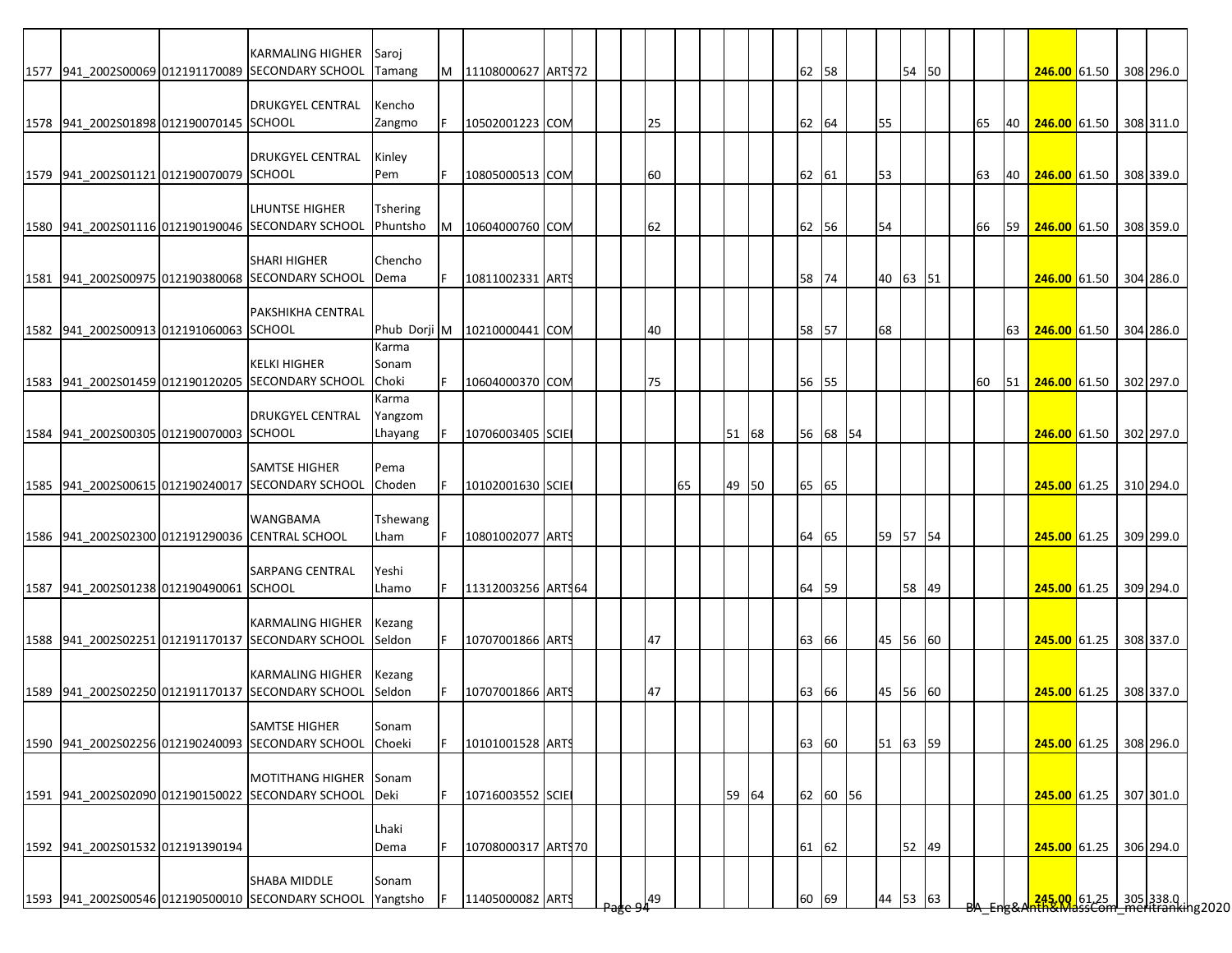|                                         | YANGCHENPHUG<br><b>HIGHER SECONDARY</b>           | Kinzang         |    |                    |  |    |    |           |       |       |          |          |       |  |    |    |                        |  |           |
|-----------------------------------------|---------------------------------------------------|-----------------|----|--------------------|--|----|----|-----------|-------|-------|----------|----------|-------|--|----|----|------------------------|--|-----------|
| 1594 941 2002S00461 012190020300 SCHOOL |                                                   | Wangchuk M      |    | 11604002429 ARTS   |  |    | 46 |           |       | 60 59 |          | 55 60 66 |       |  |    |    | 245.00 61.25           |  | 305 346.0 |
|                                         |                                                   |                 |    |                    |  |    |    |           |       |       |          |          |       |  |    |    |                        |  |           |
|                                         | <b>DRUKGYEL CENTRAL</b>                           | Sonam           |    |                    |  |    |    |           |       |       |          |          |       |  |    |    |                        |  |           |
| 1595 941 2002S00313 012190070120 SCHOOL |                                                   | Choden          |    | 11106003821 COM    |  |    | 56 |           |       | 56 66 |          | 60       |       |  | 63 |    | 51 <b>245.00</b> 61.25 |  | 301 352.0 |
|                                         |                                                   |                 |    |                    |  |    |    |           |       |       |          |          |       |  |    |    |                        |  |           |
|                                         | <b>DAMPHU CENTRAL</b>                             | Mahendra        |    |                    |  |    |    |           |       |       |          |          |       |  |    |    |                        |  |           |
| 1596 941_2002S00794 012190060015 SCHOOL |                                                   | Bhandari        | M  | 11811003605 SCIE   |  |    |    | 67        | 57 63 | 54 58 |          |          |       |  |    |    | 245.00 61.25           |  | 299 299.0 |
|                                         |                                                   |                 |    |                    |  |    |    |           |       |       |          |          |       |  |    |    |                        |  |           |
|                                         | <b>MOTITHANG HIGHER</b>                           | Jigten          |    |                    |  |    |    |           |       |       |          |          |       |  |    |    |                        |  |           |
|                                         | 1597 941_2002S00047 012190150155 SECONDARY SCHOOL | Chhopel         |    | M 11309001763 COM  |  |    | 56 |           |       | 52 65 |          | 44       |       |  | 63 | 61 | 245.00 61.25           |  | 297 341.0 |
|                                         |                                                   |                 |    |                    |  |    |    |           |       |       |          |          |       |  |    |    |                        |  |           |
|                                         | PAKSHIKHA CENTRAL                                 | Sangay          |    |                    |  |    |    |           |       |       |          |          |       |  |    |    |                        |  |           |
| 1598 941 2002S00780 012191060069 SCHOOL |                                                   | Wangdi          | M  | 10205007388 COM    |  |    | 32 |           |       | 52 55 |          | 69       |       |  | 64 | 57 | 245.00 61.25 297 329.0 |  |           |
|                                         | YANGCHENPHUG                                      |                 |    |                    |  |    |    |           |       |       |          |          |       |  |    |    |                        |  |           |
|                                         | <b>HIGHER SECONDARY</b>                           | Kinley          |    |                    |  |    |    |           |       |       |          |          |       |  |    |    |                        |  |           |
| 1599 941 2002S01707 012190020339 SCHOOL |                                                   | Dorji           |    | 11303000729 COM    |  |    | 67 |           |       | 51 58 |          | 57       |       |  | 40 | 63 | 245.00 61.25           |  | 296 336.0 |
|                                         |                                                   | Sonam           |    |                    |  |    |    |           |       |       |          |          |       |  |    |    |                        |  |           |
|                                         | <b>GELEPHU HIGHER</b>                             | Rinchen         |    |                    |  |    |    |           |       |       |          |          |       |  |    |    |                        |  |           |
|                                         | 1600 941 2002S00239 012190080187 SECONDARY SCHOOL | Namgyel         | M  | 11911000939 ARTS   |  |    | 35 |           |       | 49 64 |          | 55 60 66 |       |  |    |    | 245.00 61.25           |  | 294 329.0 |
|                                         | YANGCHENPHUG                                      | Dechen          |    |                    |  |    |    |           |       |       |          |          |       |  |    |    |                        |  |           |
|                                         | <b>HIGHER SECONDARY</b>                           | <b>Tshering</b> |    |                    |  |    |    |           |       |       |          |          |       |  |    |    |                        |  |           |
| 1601 941 2002S00261 012190020014 SCHOOL |                                                   | Penjor          | F. | 10801000617 SCIE   |  |    |    | 71        | 55 52 |       | 46 67 36 |          |       |  |    |    | 245.00 61.25           |  | 291 327.0 |
|                                         |                                                   |                 |    |                    |  |    |    |           |       |       |          |          |       |  |    |    |                        |  |           |
|                                         | <b>CHUKHA CENTRAL</b>                             | Tshenda         |    |                    |  |    |    |           |       |       |          |          |       |  |    |    |                        |  |           |
| 1602 941 2002S01269 012190050222 SCHOOL |                                                   | Dorji           | M  | 10203002329 ARTS   |  |    | 10 |           |       | 44 60 |          | 51 66 68 |       |  |    |    | $245.00$ 61.25         |  | 289 299.0 |
|                                         |                                                   | Kuenzang        |    |                    |  |    |    |           |       |       |          |          |       |  |    |    |                        |  |           |
|                                         | <b>DAMPHU CENTRAL</b>                             | Wangdi          |    |                    |  |    |    |           |       |       |          |          |       |  |    |    |                        |  |           |
| 1603 941 2002S02002 012190060134 SCHOOL |                                                   | Tamang          | M  | 11802001585 ARTS71 |  |    |    |           |       | 43 59 |          |          | 54 61 |  |    |    | <b>245.00</b> 61.25    |  | 288 288.0 |
|                                         |                                                   |                 |    |                    |  |    |    |           |       |       |          |          |       |  |    |    |                        |  |           |
|                                         | <b>KARMALING HIGHER</b>                           | Radhika         |    |                    |  |    |    |           |       |       |          |          |       |  |    |    |                        |  |           |
|                                         | 1604 941_2002S02291 012191170031 SECONDARY SCHOOL | Mishra          |    | 11109002890 SCIE   |  |    |    | 63        | 43 51 | 74 56 |          |          |       |  |    |    | 244.00 61.00           |  | 318 287.0 |
|                                         |                                                   |                 |    |                    |  |    |    |           |       |       |          |          |       |  |    |    |                        |  |           |
|                                         | <b>GASELO CENTRAL</b>                             | Tshering        |    |                    |  |    |    |           |       |       |          |          |       |  |    |    |                        |  |           |
| 1605 941_2002S02257 012190370133 SCHOOL |                                                   | Uden            | F. | 10606002629 SCIE   |  |    |    | <b>55</b> | 37 53 | 70 66 |          |          |       |  |    |    | 244.00 61.00           |  | 314 281.0 |
|                                         |                                                   |                 |    |                    |  |    |    |           |       |       |          |          |       |  |    |    |                        |  |           |
|                                         | <b>SHERUBLING</b>                                 | Kelzang         |    |                    |  |    |    |           |       |       |          |          |       |  |    |    |                        |  |           |
|                                         | 1606 941 2002S01979 012190230007 CENTRAL SCHOOL   | Wangchuk M      |    | 10104000618 SCIE   |  | 67 |    | 51        | 47 48 | 70 56 |          |          |       |  |    |    | 244.00 61.00 314 339.0 |  |           |
|                                         |                                                   |                 |    |                    |  |    |    |           |       |       |          |          |       |  |    |    |                        |  |           |
|                                         | <b>TRASHITSE HIGHER</b>                           | Karma           |    |                    |  |    |    |           |       |       |          |          |       |  |    |    |                        |  |           |
|                                         | 1607 941 2002S01749 012190560005 SECONDARY SCHOOL | Loday           | M  | 11508003805 SCIE   |  |    |    |           | 61 49 |       | 69 59 55 |          |       |  |    |    | 244.00 61.00           |  | 313 293.0 |
|                                         |                                                   |                 |    |                    |  |    |    |           |       |       |          |          |       |  |    |    |                        |  |           |
|                                         | <b>SARPANG CENTRAL</b>                            | Pema            |    |                    |  |    |    |           |       |       |          |          |       |  |    |    |                        |  |           |
| 1608 941 2002S01233 012190490021 SCHOOL |                                                   | Choki           | F  | 11312001859 ARTS   |  |    |    |           |       | 67 62 |          | 45 59 56 |       |  |    |    | 244.00 61.00           |  | 311 289.0 |
|                                         |                                                   |                 |    |                    |  |    |    |           |       |       |          |          |       |  |    |    |                        |  |           |
|                                         | <b>SHERUBLING</b>                                 | Yeshi           |    |                    |  |    |    |           |       |       |          |          |       |  |    |    |                        |  |           |
|                                         | 1609 941_2002S01466 012190230140 CENTRAL SCHOOL   | Choden          |    | 10102003087 ARTS   |  |    |    |           |       | 62 65 |          | 55 59 58 |       |  |    |    | 244.00 61.00           |  | 306 299.0 |
|                                         |                                                   |                 |    |                    |  |    |    |           |       |       |          |          |       |  |    |    |                        |  |           |
|                                         |                                                   |                 |    |                    |  |    |    |           |       |       |          |          |       |  |    |    |                        |  |           |
| 1610 941_2002S01243 012190070088 SCHOOL | <b>DRUKGYEL CENTRAL</b>                           | Sonam           |    |                    |  |    |    |           |       |       |          |          |       |  |    |    |                        |  |           |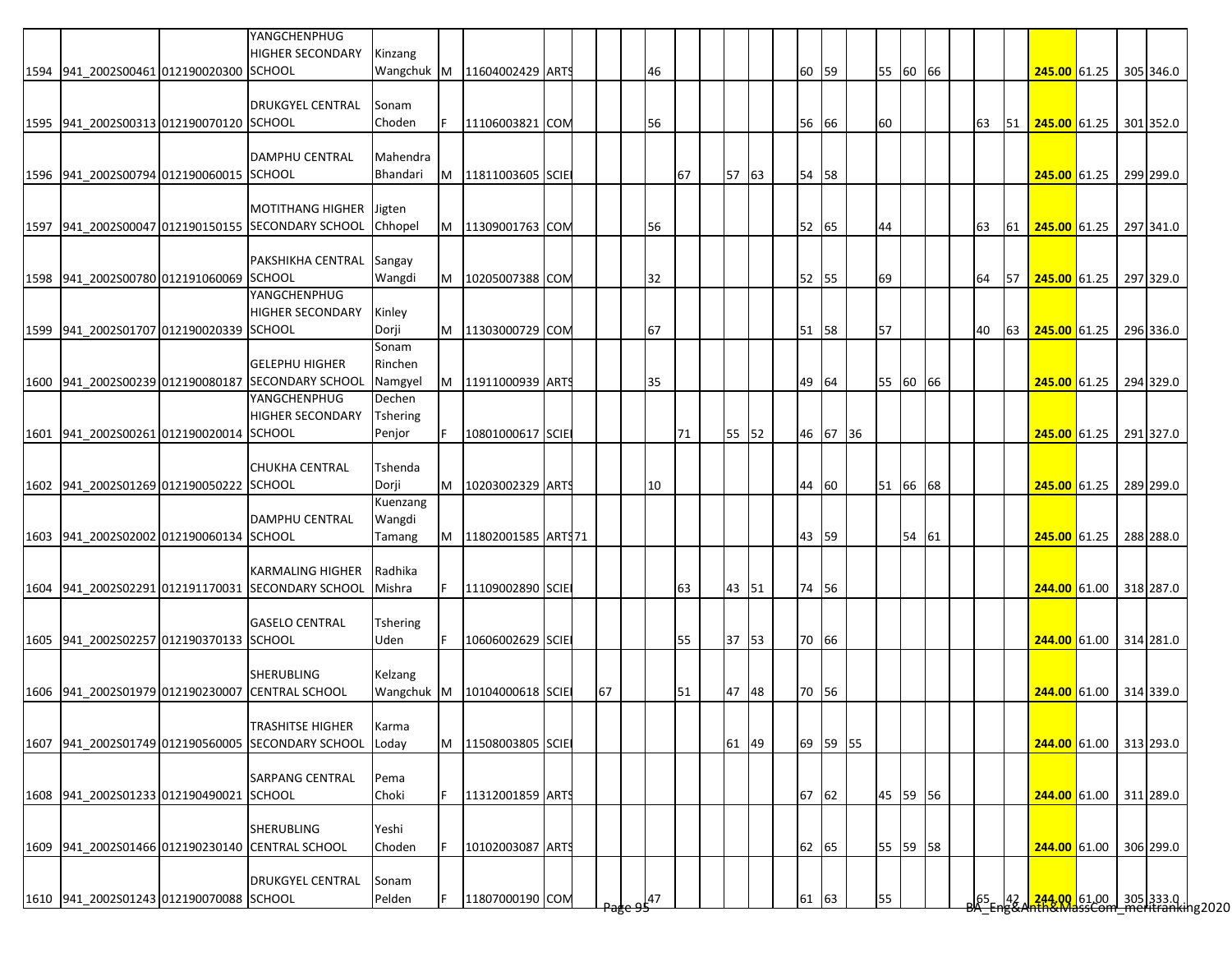|                                          | YANGCHENPHUG<br><b>HIGHER SECONDARY</b>                                      | Tashi              |   |                    |  |    |    |       |    |          |          |       |  |    |    |                                                                                                                 |  |           |
|------------------------------------------|------------------------------------------------------------------------------|--------------------|---|--------------------|--|----|----|-------|----|----------|----------|-------|--|----|----|-----------------------------------------------------------------------------------------------------------------|--|-----------|
| 1611 941_2002S01553 012190020368 SCHOOL  |                                                                              | Dema               |   | 11216003475 COM    |  | 69 |    |       | 60 | 56       | 48       |       |  | 53 | 59 | 244.00 61.00                                                                                                    |  | 304 345.0 |
|                                          |                                                                              |                    |   |                    |  |    |    |       |    |          |          |       |  |    |    |                                                                                                                 |  |           |
|                                          | <b>MOTITHANG HIGHER</b><br>1612 941 2002S00467 012190150154 SECONDARY SCHOOL | Dorji              |   |                    |  |    |    |       |    |          |          |       |  |    |    |                                                                                                                 |  |           |
|                                          | YANGCHENPHUG                                                                 | Wangchuk M         |   | 10802000490 COM    |  | 46 |    |       | 59 | 67       | 59       |       |  | 59 | 56 | 244.00 61.00 303 346.0                                                                                          |  |           |
|                                          | <b>HIGHER SECONDARY</b>                                                      | Lobzang            |   |                    |  |    |    |       |    |          |          |       |  |    |    |                                                                                                                 |  |           |
| 1613 941_2002S01777 012190020206 SCHOOL  |                                                                              | Wangmo             |   | 11203001176 ARTS   |  | 44 |    |       | 58 | 59       |          | 62 65 |  |    |    | 244.00 61.00 302 288.0                                                                                          |  |           |
|                                          |                                                                              |                    |   |                    |  |    |    |       |    |          |          |       |  |    |    |                                                                                                                 |  |           |
|                                          | <b>SAMTSE HIGHER</b>                                                         | Sonam              |   |                    |  |    |    |       |    |          |          |       |  |    |    |                                                                                                                 |  |           |
|                                          | 1614 941 2002S01335 012190240049 SECONDARY SCHOOL                            | Peldon             |   | 10503001149 SCIE   |  |    | 69 | 58 58 |    | 56 59    |          |       |  |    |    | 244.00 61.00 300 300.0                                                                                          |  |           |
|                                          | YANGCHENPHUG                                                                 |                    |   |                    |  |    |    |       |    |          |          |       |  |    |    |                                                                                                                 |  |           |
| 1615 941_2002S00679 012190020319 SCHOOL  | <b>HIGHER SECONDARY</b>                                                      | Sonam              |   |                    |  |    |    |       |    | 54 66    | 40 61 63 |       |  |    |    |                                                                                                                 |  |           |
|                                          |                                                                              | Dema               |   | 11402000058 ART    |  |    |    |       |    |          |          |       |  |    |    | 244.00 61.00 298 284.0                                                                                          |  |           |
|                                          | <b>BAJOTHANG HIGHER</b>                                                      | Nirmala            |   |                    |  |    |    |       |    |          |          |       |  |    |    |                                                                                                                 |  |           |
|                                          | 1616 941 2002S00229 012190030023 SECONDARY SCHOOL                            | <b>Dhakal</b>      |   | 11205001688 SCIE   |  |    | 71 | 47 53 |    | 54 66    |          |       |  |    |    | 244.00 61.00 298 291.0                                                                                          |  |           |
|                                          |                                                                              |                    |   |                    |  |    |    |       |    |          |          |       |  |    |    |                                                                                                                 |  |           |
|                                          | <b>PELJORLING HIGHER</b>                                                     | Ugyen              |   |                    |  |    |    |       |    |          |          |       |  |    |    |                                                                                                                 |  |           |
|                                          | 1617 941_2002S00130 012190460083 SECONDARY SCHOOL                            | Wangmo             |   | 10905003932 ARTS77 |  |    |    |       |    | 52 56    |          | 55 56 |  |    |    | 244.00 61.00                                                                                                    |  | 296 296.0 |
|                                          |                                                                              |                    |   |                    |  |    |    |       |    |          |          |       |  |    |    |                                                                                                                 |  |           |
| 1618 941 2002S01700 012190060070 SCHOOL  | <b>DAMPHU CENTRAL</b>                                                        | Dorji<br>Gyeltshen | M | 10204000589 COM    |  | 42 |    |       |    | 52 55    | 62       |       |  | 75 |    | 52 244.00 61.00 296 338.0                                                                                       |  |           |
|                                          |                                                                              |                    |   |                    |  |    |    |       |    |          |          |       |  |    |    |                                                                                                                 |  |           |
|                                          | PUNAKHA CENTRAL                                                              | Sonam              |   |                    |  |    |    |       |    |          |          |       |  |    |    |                                                                                                                 |  |           |
| 1619 941 2002S00779 012190200078 SCHOOL  |                                                                              | Wangchuk M         |   | 11004001788 SCIE   |  |    |    | 64 59 |    | 50 58 63 |          |       |  |    |    | 244.00 61.00                                                                                                    |  | 294 294.0 |
|                                          | <b>SONAM KUENPHEN</b>                                                        |                    |   |                    |  |    |    |       |    |          |          |       |  |    |    |                                                                                                                 |  |           |
|                                          | <b>HIGHER SECONDARY</b>                                                      | Basmati            |   |                    |  |    |    |       |    |          |          |       |  |    |    |                                                                                                                 |  |           |
| 1620 941 2002S02261 012190250001 SCHOOL  |                                                                              | Gurung             |   | 10313000598 COM    |  | 73 |    |       |    | 46 56    | 56       |       |  | 52 | 59 | 244.00 61.00                                                                                                    |  | 290 342.0 |
|                                          |                                                                              |                    |   |                    |  |    |    |       |    |          |          |       |  |    |    |                                                                                                                 |  |           |
| 1621 941 2002S02184 012190710248 ACADEMY | <b>LOSEL GYATSHO</b>                                                         | Kinzang            |   | 11505006412 ARTS   |  |    |    |       | 64 | 57       | 57 57 65 |       |  |    |    | 243.00 60.75 307 300.0                                                                                          |  |           |
|                                          | YANGCHENPHUG                                                                 | Wangmo             |   |                    |  |    |    |       |    |          |          |       |  |    |    |                                                                                                                 |  |           |
|                                          | <b>HIGHER SECONDARY</b>                                                      | Dechen             |   |                    |  |    |    |       |    |          |          |       |  |    |    |                                                                                                                 |  |           |
| 1622 941 2002S01737 012190020508 SCHOOL  |                                                                              | Wangmo             |   | 10901001684 COM    |  | 54 |    |       |    | 62 55    | 37       |       |  | 72 | 45 | 243.00 60.75                                                                                                    |  | 305 325.0 |
|                                          |                                                                              | Jamsel             |   |                    |  |    |    |       |    |          |          |       |  |    |    |                                                                                                                 |  |           |
|                                          | <b>TRASHITSE HIGHER</b>                                                      | Ngawang            |   |                    |  |    |    |       |    |          |          |       |  |    |    |                                                                                                                 |  |           |
|                                          | 1623 941 2002S01381 012190560103 SECONDARY SCHOOL                            | Yonten             | M | 11512005449 ARTS   |  | 60 |    |       |    | 61 59    | 58 63    |       |  |    |    | 243.00 60.75 304 301.0                                                                                          |  |           |
|                                          | YANGCHENPHUG                                                                 |                    |   |                    |  |    |    |       |    |          |          |       |  |    |    |                                                                                                                 |  |           |
|                                          | <b>HIGHER SECONDARY</b>                                                      | Sonam              |   |                    |  |    |    |       |    |          |          |       |  |    |    |                                                                                                                 |  |           |
| 1624 941 2002S01692 012190020320 SCHOOL  |                                                                              | Zangmo             |   | 11604000973 ARTS   |  | 40 |    |       |    | 60 66    | 45 57 60 |       |  |    |    | 243.00 60.75 303 328.0                                                                                          |  |           |
|                                          | <b>GELEPHU HIGHER</b>                                                        | Sonam              |   |                    |  |    |    |       |    |          |          |       |  |    |    |                                                                                                                 |  |           |
|                                          | 1625 941 2002S00556 012190080122 SECONDARY SCHOOL                            | Choki              |   | 10102001114 COM    |  | 57 |    |       |    | 60 60    | 66       |       |  | 51 | 48 | 243.00 60.75                                                                                                    |  | 303 342.0 |
|                                          |                                                                              |                    |   |                    |  |    |    |       |    |          |          |       |  |    |    |                                                                                                                 |  |           |
|                                          | <b>RANJUNG CENTRAL</b>                                                       | Sonam              |   |                    |  |    |    |       |    |          |          |       |  |    |    |                                                                                                                 |  |           |
| 1626 941_2002S02040 012190210031 SCHOOL  |                                                                              | Choden             |   | 11102003107 SCIE   |  |    | 70 | 50 54 |    | 58 61    |          |       |  |    |    | 243.00 60.75                                                                                                    |  | 301 293.0 |
|                                          |                                                                              |                    |   |                    |  |    |    |       |    |          |          |       |  |    |    |                                                                                                                 |  |           |
|                                          | <b>BAJOTHANG HIGHER</b>                                                      | Pema               |   |                    |  |    |    |       |    |          |          |       |  |    |    |                                                                                                                 |  |           |
|                                          | 1627 941_2002S01265 012190030051 SECONDARY SCHOOL                            | Choden             |   | 11605001611 COM    |  | 70 |    |       |    | 57 61    | 53       |       |  |    |    | 55   49 <mark>  243.00  </mark> 60.75   300 345.0  <br><del>JA Eng&amp;Anth&amp;MassCom meritranki</del> ng2020 |  |           |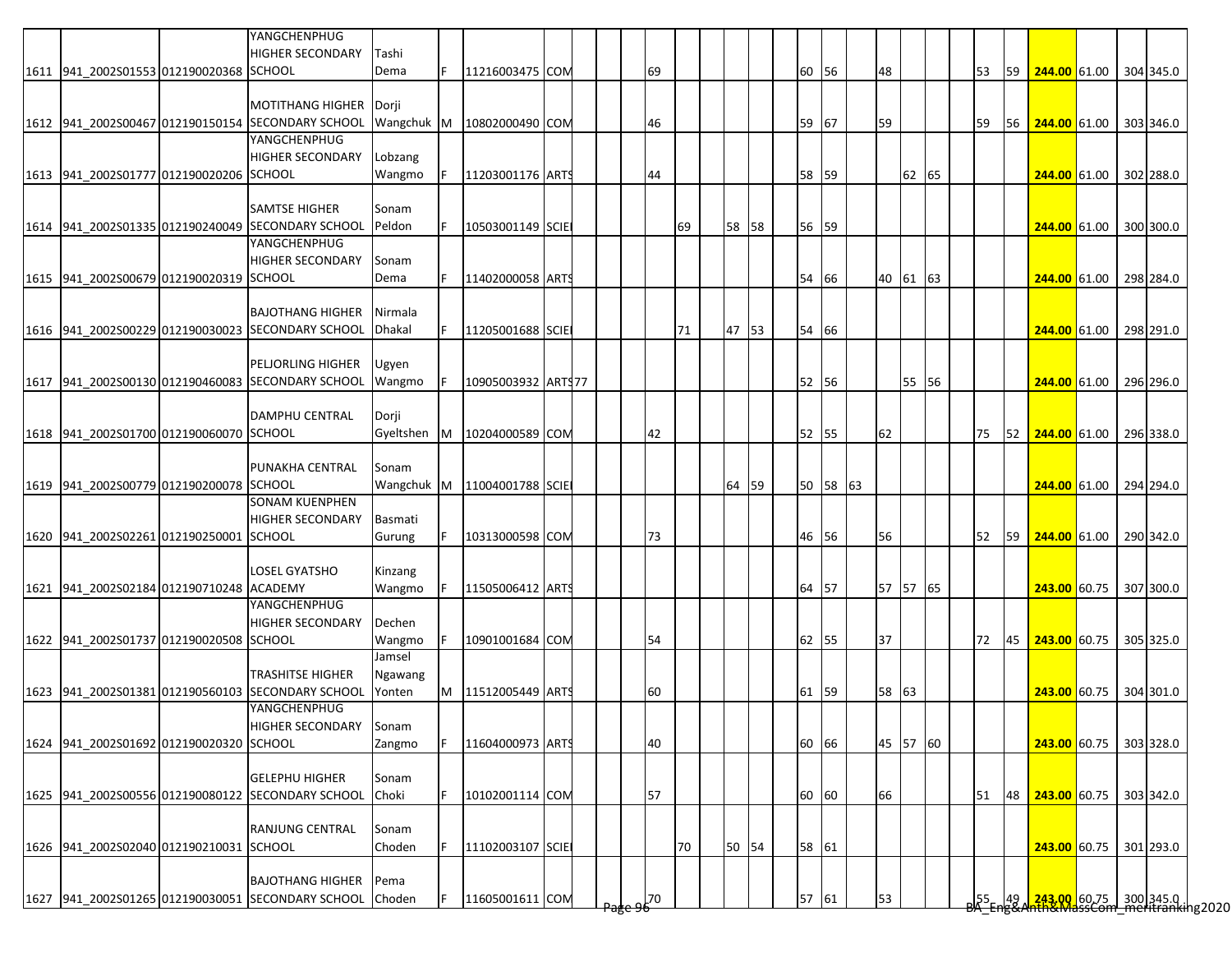|                                         | JAKAR HIGHER<br>1628 941 2002S00381 012190100059 SECONDARY SCHOOL            | Pema<br>Yangchen |    | 10101002400 ARTS       |  | 21 |    |    |       |  | 56 63 |          | 41 56 68 |    |    |    |    | 243.00 60.75             |  | 299 305.0 |
|-----------------------------------------|------------------------------------------------------------------------------|------------------|----|------------------------|--|----|----|----|-------|--|-------|----------|----------|----|----|----|----|--------------------------|--|-----------|
|                                         |                                                                              |                  |    |                        |  |    |    |    |       |  |       |          |          |    |    |    |    |                          |  |           |
|                                         | <b>MOTITHANG HIGHER</b>                                                      | Dechen           |    |                        |  |    |    |    |       |  |       |          |          |    |    |    |    |                          |  |           |
|                                         | 1629 941 2002S00958 012190150072 SECONDARY SCHOOL                            | Choden           |    | 11512002312 SCIE       |  |    | 73 |    | 49 51 |  | 54 65 |          |          |    |    |    |    | 243.00 60.75             |  | 297 292.0 |
|                                         |                                                                              |                  |    |                        |  |    |    |    |       |  |       |          |          |    |    |    |    |                          |  |           |
|                                         | <b>MOTITHANG HIGHER</b><br>1630 941 2002S00492 012190150241 SECONDARY SCHOOL | Karma<br>Choden  |    | 10604002114 ART\$69    |  |    |    |    |       |  | 53 58 |          |          | 49 | 63 |    |    | <b>243.00</b> 60.75      |  | 296 292.0 |
|                                         |                                                                              |                  |    |                        |  |    |    |    |       |  |       |          |          |    |    |    |    |                          |  |           |
|                                         | <b>JAKAR HIGHER</b>                                                          | Karma            |    |                        |  |    |    |    |       |  |       |          |          |    |    |    |    |                          |  |           |
|                                         | 1631 941 2002S01020 012190100087 SECONDARY SCHOOL                            | Choden           |    | 10102000690 COM        |  | 63 |    |    |       |  | 53 57 |          | 50       |    |    | 70 | 44 | 243.00 60.75             |  | 296 337.0 |
|                                         | YANGCHENPHUG                                                                 |                  |    |                        |  |    |    |    |       |  |       |          |          |    |    |    |    |                          |  |           |
| 1632 941 2002S02157 012190020089 SCHOOL | HIGHER SECONDARY                                                             | Chencho<br>Dem   | F. | 11404000018 SCIE       |  |    | 61 |    | 42 50 |  |       | 69 62 36 |          |    |    |    |    | 242.00 60.50 311 320.0   |  |           |
|                                         |                                                                              |                  |    |                        |  |    |    |    |       |  |       |          |          |    |    |    |    |                          |  |           |
|                                         | <b>GASELO CENTRAL</b>                                                        |                  |    |                        |  |    |    |    |       |  |       |          |          |    |    |    |    |                          |  |           |
| 1633 941 2002S01515 012190370022 SCHOOL |                                                                              | Dorji Zam        |    | 10303000219 ARTS       |  |    |    |    |       |  | 67 59 |          | 58 54 58 |    |    |    |    | 242.00 60.50 309 296.0   |  |           |
|                                         |                                                                              |                  |    |                        |  |    |    |    |       |  |       |          |          |    |    |    |    |                          |  |           |
|                                         | <b>JAMPEL HIGHER</b><br>1634 941_2002S00355 012191210054 SECONDARY SCHOOL    | Sonam<br>Zangmo  |    | 11102002259 COM        |  | 44 |    |    |       |  | 63 66 |          |          |    |    | 62 | 51 | 242.00 60.50             |  | 305 286.0 |
|                                         |                                                                              |                  |    |                        |  |    |    |    |       |  |       |          |          |    |    |    |    |                          |  |           |
|                                         | <b>SAMTSE HIGHER</b>                                                         | Som Nath         |    |                        |  |    |    |    |       |  |       |          |          |    |    |    |    |                          |  |           |
|                                         | 1635 941_2002S01598 012190240036 SECONDARY SCHOOL                            | Monger           | M  | 11801002392 SCIE       |  |    | 65 |    | 46 53 |  | 63 61 |          |          |    |    |    |    | 242.00 60.50 305 288.0   |  |           |
|                                         |                                                                              |                  |    |                        |  |    |    |    |       |  |       |          |          |    |    |    |    |                          |  |           |
|                                         | <b>SHARI HIGHER</b><br>1636 941 2002S00802 012190380050 SECONDARY SCHOOL     | Dechen<br>Yangki |    |                        |  |    |    |    |       |  |       |          | 54       |    |    | 49 | 42 | $242.00$ 60.50 304 333.0 |  |           |
|                                         |                                                                              |                  |    | 11804001462 COM        |  | 61 |    |    |       |  | 62 65 |          |          |    |    |    |    |                          |  |           |
|                                         | <b>BAJOTHANG HIGHER</b>                                                      | Priya            |    |                        |  |    |    |    |       |  |       |          |          |    |    |    |    |                          |  |           |
|                                         | 1637 941 2002S00845 012190030079 SECONDARY SCHOOL                            | Mishra           |    | 10308002363 ARTS       |  | 36 |    |    |       |  | 59 65 |          | 48 53 65 |    |    |    |    | 242.00 60.50 301 326.0   |  |           |
|                                         |                                                                              |                  |    |                        |  |    |    |    |       |  |       |          |          |    |    |    |    |                          |  |           |
|                                         |                                                                              | Pema             |    |                        |  |    |    |    |       |  |       |          |          |    |    |    |    |                          |  |           |
| 1638 941 2002S02108 012191390182        |                                                                              | Loday            |    | M   10705003545 ARTS66 |  |    |    |    |       |  | 59 59 |          | 47 49 58 |    |    |    |    | 242.00 60.50 301 338.0   |  |           |
|                                         | <b>JAKAR HIGHER</b>                                                          | Dechen           |    |                        |  |    |    |    |       |  |       |          |          |    |    |    |    |                          |  |           |
|                                         | 1639 941 2002S01168 012190100055 SECONDARY SCHOOL                            | Choki            | F. | 12006000377 ARTS69     |  |    |    |    |       |  | 57 60 |          | 43 56 54 |    |    |    |    | 242.00 60.50 299 339.0   |  |           |
|                                         |                                                                              | Thinley          |    |                        |  |    |    |    |       |  |       |          |          |    |    |    |    |                          |  |           |
|                                         | RINCHEN HIGHER                                                               | Rabgye           |    |                        |  |    |    |    |       |  |       |          |          |    |    |    |    |                          |  |           |
|                                         | 1640 941 2002S01939 012190010091 SECONDARY SCHOOL                            | Jackson          | M  | 10604002605 ART969     |  |    |    | 55 |       |  | 56 62 |          |          | 52 |    |    |    | 242.00 60.50             |  | 298 294.0 |
|                                         | <b>KELKI HIGHER</b>                                                          | Pema             |    |                        |  |    |    |    |       |  |       |          |          |    |    |    |    |                          |  |           |
|                                         | 1641 941 2002S01443 012190120327 SECONDARY SCHOOL                            | Tobgay           | M  | 10302002935 COM        |  | 68 |    |    |       |  | 56 55 |          | 47       |    |    | 63 | 54 | 242.00 60.50             |  | 298 343.0 |
|                                         |                                                                              | Dawa             |    |                        |  |    |    |    |       |  |       |          |          |    |    |    |    |                          |  |           |
|                                         | DRUKJEGANG HIGHER Lhamo                                                      |                  |    |                        |  |    |    |    |       |  |       |          |          |    |    |    |    |                          |  |           |
|                                         | 1642 941_2002S01991 012190360015 SECONDARY SCHOOL                            | Bomjan           |    | 10304001559 COM        |  | 70 |    |    |       |  | 55 56 |          | 61       |    |    | 50 | 45 | 242.00 60.50             |  | 297 337.0 |
|                                         | PELKHIL HIGHER                                                               | Thinley          |    |                        |  |    |    |    |       |  |       |          |          |    |    |    |    |                          |  |           |
|                                         | 1643 941_2002S00681 012190820238 SECONDARY SCHOOL                            | Wangmo           |    | 11901001775 ARTS69     |  |    |    |    |       |  | 54 60 |          | 49 59    |    |    |    |    | 242.00 60.50             |  | 296 291.0 |
|                                         |                                                                              |                  |    |                        |  |    |    |    |       |  |       |          |          |    |    |    |    |                          |  |           |
|                                         | <b>NANGKOR CENTRAL</b>                                                       | Neten            |    |                        |  |    |    |    |       |  |       |          |          |    |    |    |    |                          |  |           |
| 1644 941_2002S01475 012190160143 SCHOOL |                                                                              | Zangmo           |    | 10709004193 SCIE       |  |    | 54 |    | 55 51 |  | 73 59 |          |          |    |    |    |    |                          |  |           |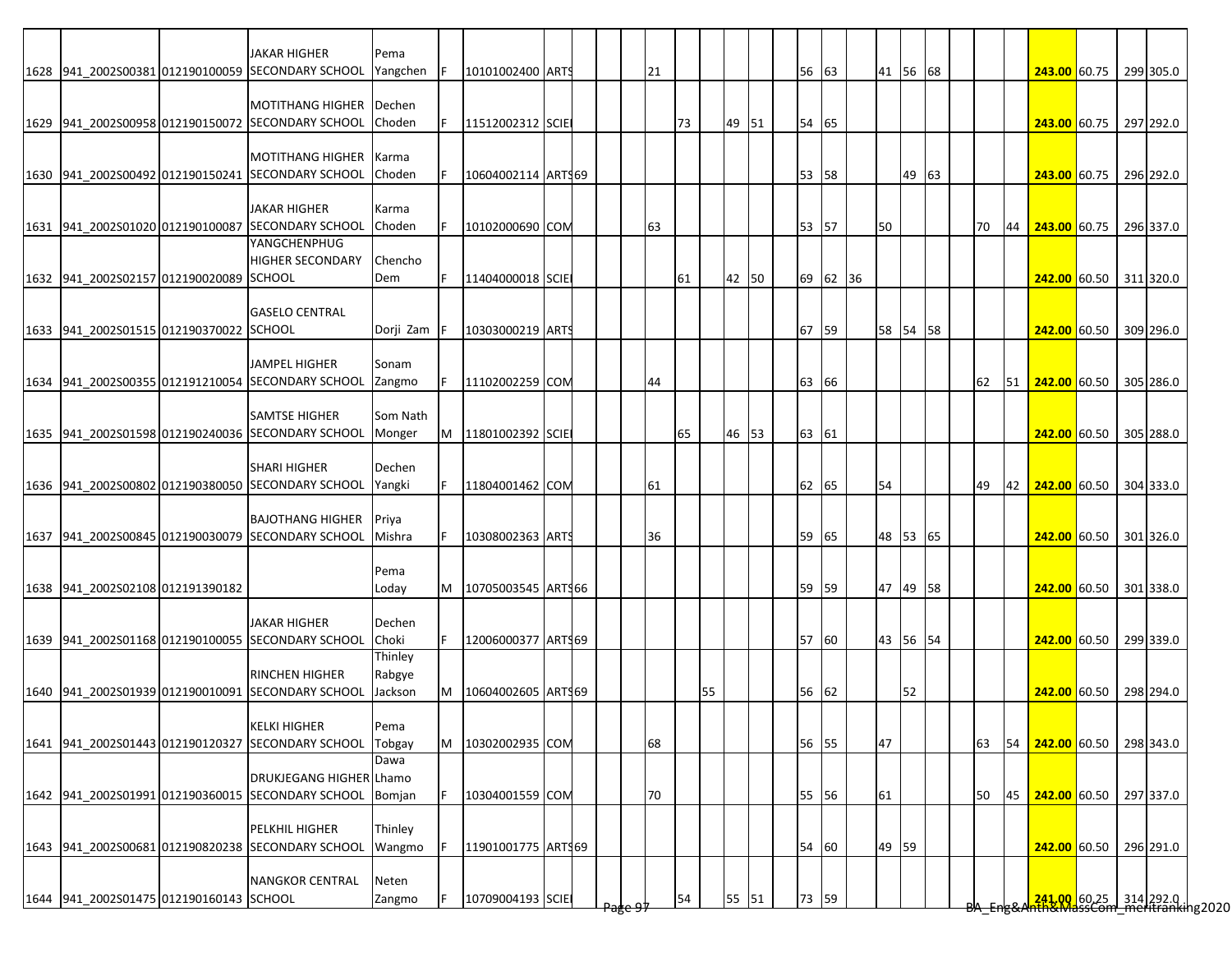|                                         | <b>CHUKHA CENTRAL</b>                                                                    | Jangchuk                    |   |                    |  |                    |    |    |    |       |  |       |          |          |       |  |    |    |                        |  |           |
|-----------------------------------------|------------------------------------------------------------------------------------------|-----------------------------|---|--------------------|--|--------------------|----|----|----|-------|--|-------|----------|----------|-------|--|----|----|------------------------|--|-----------|
| 1645 941_2002S01364 012190050166 SCHOOL |                                                                                          | Pem                         | F | 10204001482 SCIE   |  |                    |    |    |    | 54 56 |  |       | 66 65 45 |          |       |  |    |    | 241.00 60.25 307 286.0 |  |           |
|                                         | <b>NANGKOR CENTRAL</b>                                                                   | Sangay                      |   |                    |  |                    |    |    |    |       |  |       |          |          |       |  |    |    |                        |  |           |
| 1646 941_2002S02121 012190160067 SCHOOL |                                                                                          | Rinzin                      | M | 11102003359 ARTS   |  |                    |    |    |    |       |  | 62 63 |          | 53 58 58 |       |  |    |    | 241.00 60.25           |  | 303 294.0 |
|                                         | <b>BAJOTHANG HIGHER</b><br>1647 941_2002S01618 012190030083 SECONDARY SCHOOL             | <b>Tshering</b><br>Yangchen | F | 11105005175 ARTS   |  |                    | 59 |    |    |       |  | 62 55 |          | 58 61 63 |       |  |    |    | 241.00 60.25           |  | 303 358.0 |
| 1648 941_2002S01117 012190200032 SCHOOL | PUNAKHA CENTRAL                                                                          | Tashi<br>Choden             |   | 11705001868 SCIE   |  |                    |    |    |    | 67 53 |  |       | 62 59 48 |          |       |  |    |    | 241.00 60.25 303 289.0 |  |           |
|                                         | <b>BAJOTHANG HIGHER</b><br>1649 941_2002S00706 012190030086 SECONDARY SCHOOL             | Yangka                      |   | 11908001296 ARTS   |  |                    |    |    |    |       |  | 61 67 |          | 47 51 62 |       |  |    |    | 241.00 60.25 302 288.0 |  |           |
|                                         | <b>TENDRUK CENTRAL</b>                                                                   | Susmita                     |   |                    |  |                    |    |    |    |       |  |       |          |          |       |  |    |    |                        |  |           |
| 1650 941 2002S00475 012190620034 SCHOOL |                                                                                          | Limbu<br>Jigme              |   | 11212003363 SCIE   |  |                    |    |    |    | 48 57 |  |       | 61 70 53 |          |       |  |    |    | 241.00 60.25 302 289.0 |  |           |
|                                         | <b>MOTITHANG HIGHER</b><br>1651 941 2002S01347 012190150125 SECONDARY SCHOOL             | Kinley<br>Rangdol           | M | 11107003553 COM    |  |                    | 61 |    |    |       |  | 60    | 65       | 51       |       |  | 55 | 53 | 241.00 60.25           |  | 301 345.0 |
| 1652 941 2002S02073 012190050103 SCHOOL | <b>CHUKHA CENTRAL</b>                                                                    | Selash<br>Gurung            | M | 11216003337 COM    |  |                    | 61 |    |    |       |  | 59    | 60       | 60       |       |  | 60 |    | 45 <b>241.00</b> 60.25 |  | 300 345.0 |
|                                         | <b>KELKI HIGHER</b><br>1653 941_2002S00820 012190120156 SECONDARY SCHOOL Yangki Om F     |                             |   |                    |  |                    |    |    |    |       |  | 58    | 55       | 50 60 68 |       |  |    |    |                        |  | 299 291.0 |
|                                         |                                                                                          |                             |   | 11006001273 ART    |  |                    |    |    |    |       |  |       |          |          |       |  |    |    | <b>241.00</b> 60.25    |  |           |
|                                         | <b>GELEPHU HIGHER</b><br>1654 941_2002S00669 012190080088 SECONDARY SCHOOL               | Yangchen<br>Ghishing        |   | 11315000308 SCIE   |  |                    |    | 68 |    | 48 53 |  | 57 63 |          |          |       |  |    |    | 241.00 60.25           |  | 298 289.0 |
| 1655 941_2002S00950 012190070018 SCHOOL | <b>DRUKGYEL CENTRAL</b>                                                                  | Kinga<br>Penjor             |   | 10811000167 SCIE   |  |                    |    |    |    | 59 66 |  |       | 57 55 61 |          |       |  |    |    | 241.00 60.25           |  | 298 298.0 |
|                                         | <b>GELEPHU HIGHER</b>                                                                    | Nisha                       |   |                    |  |                    |    |    |    |       |  |       |          |          |       |  |    |    |                        |  |           |
|                                         | 1656 941 2002S01929 012190080033 SECONDARY SCHOOL                                        | Ghalley                     | F | 11303000266 SCIE   |  |                    |    | 69 |    | 51 54 |  | 52 66 |          |          |       |  |    |    | 241.00 60.25           |  | 293 292.0 |
|                                         | <b>DAGA HIGHER</b><br>1657 941 2002S01897 012190330102 SECONDARY SCHOOL                  | Mangali<br>Maya Blon F      |   | 10305000445 ARTS75 |  |                    |    |    |    |       |  | 51 55 |          | 52 58 53 |       |  |    |    | $241.00$ 60.25         |  | 292 344.0 |
|                                         | 1658 941 2002S01967 012191200034 DUNGSAM ACADEMY Jamtsho                                 | Yonten                      | M | 11102000197 ARTS   |  |                    | 40 |    | 63 |       |  | 48 55 |          |          | 61 62 |  |    |    | 241.00 60.25 289 329.0 |  |           |
|                                         |                                                                                          |                             |   |                    |  |                    |    |    |    |       |  |       |          |          |       |  |    |    |                        |  |           |
|                                         | MOTITHANG HIGHER Delli Ram<br>1659 941 2002S01093 012190150284 SECONDARY SCHOOL Bhandari |                             | M | 11809001296 ARTS68 |  |                    |    |    |    |       |  | 46 59 |          | 53 50 61 |       |  |    |    | 241.00 60.25           |  | 287 337.0 |
| 1660 941_2002S01818 012190200089 SCHOOL | PUNAKHA CENTRAL                                                                          | Pasang<br>Dem               |   | 11001001381 SCIE   |  |                    |    |    |    | 57 51 |  |       | 70 62 36 |          |       |  |    |    | 240.00 60.00 310 276.0 |  |           |
|                                         | PUNAKHA CENTRAL                                                                          | Dorji                       |   |                    |  |                    |    |    |    |       |  |       |          |          |       |  |    |    |                        |  |           |
| 1661 941_2002S00469 012190200083 SCHOOL |                                                                                          | Lhadon                      |   | 11006001758 SCIE   |  | <del>rage vo</del> |    |    |    | 57 53 |  |       | 63 67 51 |          |       |  |    |    |                        |  |           |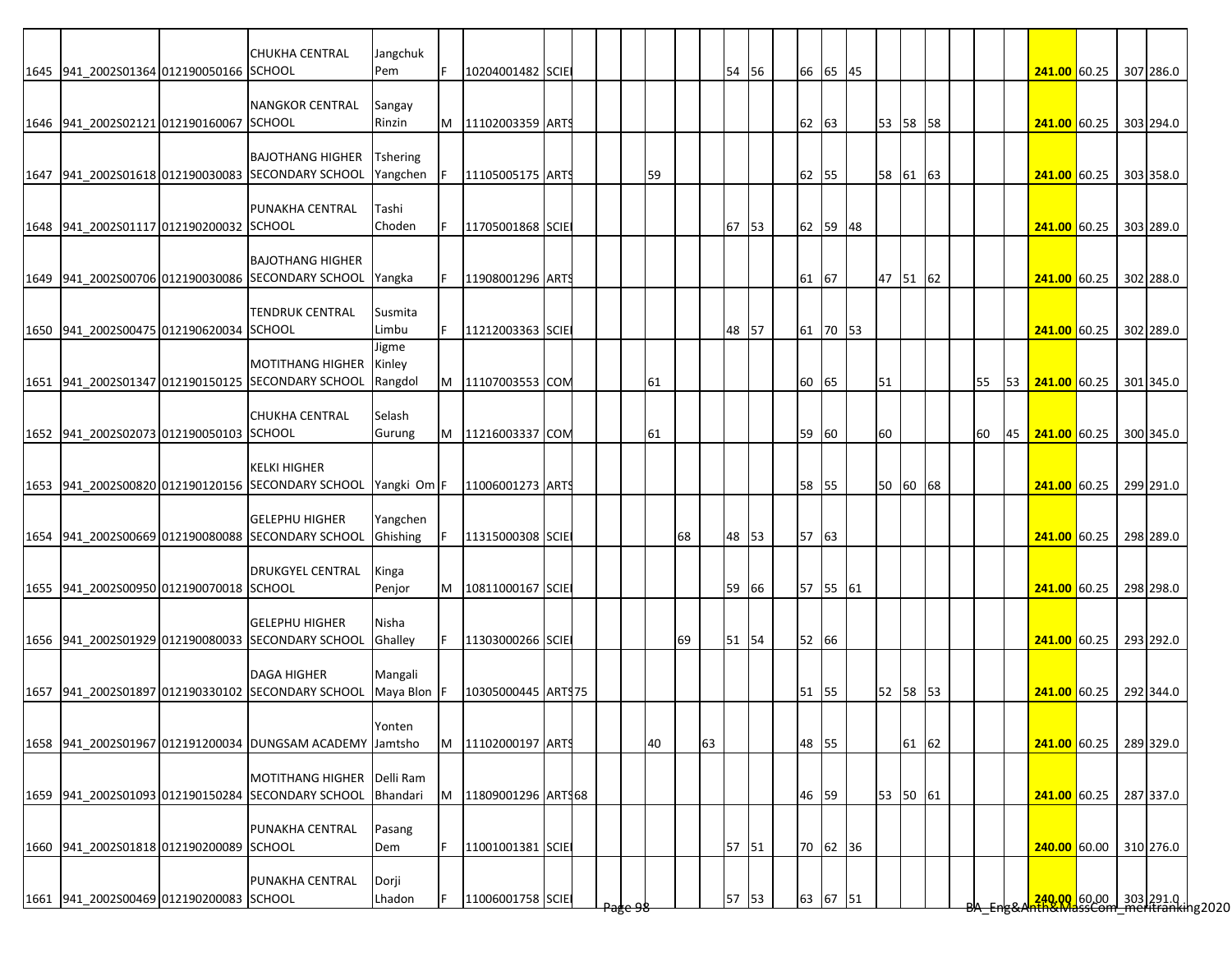|                                          | <b>CHUKHA CENTRAL</b>                             | Sonam           |   |                     |  |    |    |    |       |  |       |          |          |       |  |    |    |                                                                         |  |           |
|------------------------------------------|---------------------------------------------------|-----------------|---|---------------------|--|----|----|----|-------|--|-------|----------|----------|-------|--|----|----|-------------------------------------------------------------------------|--|-----------|
| 1662 941 2002S01855 012190050030 SCHOOL  |                                                   | Peldon          |   | 11104004493 ARTS    |  |    | 49 |    |       |  | 61 56 |          | 56 60 63 |       |  |    |    | 240.00 60.00 301 345.0                                                  |  |           |
|                                          |                                                   |                 |   |                     |  |    |    |    |       |  |       |          |          |       |  |    |    |                                                                         |  |           |
|                                          | <b>DRUKGYEL CENTRAL</b>                           | Dechen          |   |                     |  |    |    |    |       |  |       |          |          |       |  |    |    |                                                                         |  |           |
| 1663 941 2002S00993 012190070144 SCHOOL  |                                                   | Wangmo          |   | 10102001121 COM     |  |    | 30 |    |       |  | 61    | 64       | 54       |       |  | 61 | 45 | <b>240.00</b> 60.00                                                     |  | 301 315.0 |
|                                          |                                                   |                 |   |                     |  |    |    |    |       |  |       |          |          |       |  |    |    |                                                                         |  |           |
|                                          | <b>BAJOTHANG HIGHER</b>                           | Dago            |   |                     |  |    |    |    |       |  |       |          |          |       |  |    |    |                                                                         |  |           |
|                                          | 1664 941 2002S01214 012190030073 SECONDARY SCHOOL | Dema            |   | 10801001641 ARTS    |  |    |    |    |       |  | 59    | 58       | 54 61 62 |       |  |    |    | 240.00 60.00                                                            |  | 299 294.0 |
|                                          |                                                   |                 |   |                     |  |    |    |    |       |  |       |          |          |       |  |    |    |                                                                         |  |           |
|                                          | <b>SHARI HIGHER</b>                               | Jimba           |   |                     |  |    |    |    |       |  |       |          |          |       |  |    |    |                                                                         |  |           |
|                                          | 1665 941 2002S00633 012190380001 SECONDARY SCHOOL | Thinley         | M | 11107000993 SCIE    |  |    |    |    | 55 65 |  |       | 58 62 33 |          |       |  |    |    | 240.00 60.00 298 273.0                                                  |  |           |
|                                          | YANGCHENPHUG                                      |                 |   |                     |  |    |    |    |       |  |       |          |          |       |  |    |    |                                                                         |  |           |
|                                          | <b>HIGHER SECONDARY</b>                           | Tenzin          |   |                     |  |    |    |    |       |  |       |          |          |       |  |    |    |                                                                         |  |           |
| 1666 941 2002S02112 012190020244 SCHOOL  |                                                   | Dema            |   | 11410002238 ARTS    |  | 56 |    |    |       |  | 57 63 |          | 31 58 62 |       |  |    |    | 240.00 60.00                                                            |  | 297 327.0 |
|                                          |                                                   |                 |   |                     |  |    |    |    |       |  |       |          |          |       |  |    |    |                                                                         |  |           |
|                                          | <b>CHUKHA CENTRAL</b>                             | Jigme           |   |                     |  |    |    |    |       |  |       |          |          |       |  |    |    |                                                                         |  |           |
| 1667 941 2002S01022 012190050084 SCHOOL  |                                                   | Dhendup         | M | 10202001320 COM     |  |    | 58 |    |       |  | 57 58 |          | 50       |       |  | 67 | 52 | 240.00 60.00 297 342.0                                                  |  |           |
|                                          |                                                   |                 |   |                     |  |    |    |    |       |  |       |          |          |       |  |    |    |                                                                         |  |           |
|                                          | <b>SHARI HIGHER</b>                               | Leki            |   |                     |  |    |    |    |       |  |       |          |          |       |  |    |    |                                                                         |  |           |
|                                          | 1668 941_2002S02074 012190380003 SECONDARY SCHOOL | Khandu          | M | 11309000293 SCIE    |  |    |    | 67 | 57 59 |  | 57 57 |          |          |       |  |    |    | 240.00 60.00                                                            |  | 297 297.0 |
|                                          | <b>DECHHENCHOELING</b>                            | Ong             |   |                     |  |    |    |    |       |  |       |          |          |       |  |    |    |                                                                         |  |           |
|                                          | <b>HIGHER SECONDARY</b>                           | <b>Tshering</b> |   |                     |  |    |    |    |       |  |       |          |          |       |  |    |    |                                                                         |  |           |
| 1669 941 2002S02006 012190590004 SCHOOL  |                                                   | Lepcha          | M | 11213000272 ARTS    |  |    |    |    |       |  | 56 60 |          | 53 60 64 |       |  |    |    | 240.00 60.00 296 293.0                                                  |  |           |
|                                          |                                                   |                 |   |                     |  |    |    |    |       |  |       |          |          |       |  |    |    |                                                                         |  |           |
|                                          | <b>DRUKGYEL CENTRAL</b>                           | Ugyen           |   |                     |  |    |    |    |       |  |       |          |          |       |  |    |    |                                                                         |  |           |
| 1670 941_2002S00464 012190070157 SCHOOL  |                                                   | Pedon           |   | 10805000954 COM     |  |    | 37 |    |       |  | 54 65 |          | 61       |       |  | 60 | 41 | 240.00 60.00 294 318.0                                                  |  |           |
|                                          |                                                   | Tandin          |   |                     |  |    |    |    |       |  |       |          |          |       |  |    |    |                                                                         |  |           |
|                                          | PUNAKHA CENTRAL                                   | <b>Tshering</b> |   |                     |  |    |    |    |       |  |       |          |          |       |  |    |    |                                                                         |  |           |
| 1671 941 2002S02235 012190200113 SCHOOL  |                                                   | Tamang          | M | 11801001031 COM     |  |    | 72 |    |       |  | 54 55 |          | 59       |       |  | 41 | 49 | 240.00 60.00 294 330.0                                                  |  |           |
|                                          | YANGCHENPHUG                                      |                 |   |                     |  |    |    |    |       |  |       |          |          |       |  |    |    |                                                                         |  |           |
|                                          | <b>HIGHER SECONDARY</b>                           | Rajesh          |   |                     |  |    |    |    |       |  |       |          |          |       |  |    |    |                                                                         |  |           |
| 1672 941 2002S00242 012190020192 SCHOOL  |                                                   | <b>Biswa</b>    | M | 11103001990 ARTS    |  |    | 44 |    |       |  | 53 62 |          | 54 59 65 |       |  |    |    | 240.00 60.00 293 337.0                                                  |  |           |
|                                          |                                                   |                 |   |                     |  |    |    |    |       |  |       |          |          |       |  |    |    |                                                                         |  |           |
|                                          | MOTITHANG HIGHER Kuenga                           |                 |   |                     |  |    |    |    |       |  |       |          |          |       |  |    |    |                                                                         |  |           |
|                                          | 1673 941 2002S01738 012190150157 SECONDARY SCHOOL | Wangchuk M      |   | 11503006666 COM     |  |    | 48 |    |       |  | 51 58 |          | 57       |       |  | 63 |    | 62 <b>240.00</b> 60.00                                                  |  | 291 339.0 |
|                                          |                                                   | Sonam           |   |                     |  |    |    |    |       |  |       |          |          |       |  |    |    |                                                                         |  |           |
|                                          | <b>DAGA HIGHER</b>                                | Yozer           |   |                     |  |    |    |    |       |  |       |          |          |       |  |    |    |                                                                         |  |           |
|                                          | 1674 941 2002S01611 012190330042 SECONDARY SCHOOL | Lhendrup        | M | 11005002977 COM     |  |    | 60 |    |       |  | 49    | 62       | 61       |       |  | 43 | 57 | <b>240.00</b> 60.00                                                     |  | 289 332.0 |
|                                          |                                                   |                 |   |                     |  |    |    |    |       |  |       |          |          |       |  |    |    |                                                                         |  |           |
|                                          | <b>GELEPHU HIGHER</b>                             | <b>Bidhya</b>   |   |                     |  |    |    |    |       |  |       |          |          |       |  |    |    |                                                                         |  |           |
|                                          | 1675 941 2002S01778 012190080195 SECONDARY SCHOOL | Bhandari        |   | 11306002281 ART\$72 |  |    | 29 |    |       |  | 45 58 |          |          | 60 50 |  |    |    | 240.00 60.00                                                            |  | 285 314.0 |
|                                          |                                                   |                 |   |                     |  |    |    |    |       |  |       |          |          |       |  |    |    |                                                                         |  |           |
|                                          | <b>LOSEL GYATSHO</b>                              | Kelden          |   |                     |  |    |    |    |       |  |       |          |          |       |  |    |    |                                                                         |  |           |
| 1676 941_2002S00368 012190710467 ACADEMY |                                                   | Wangchuk M      |   | 10706003900 ARTS69  |  |    |    |    |       |  | 42 56 |          |          | 54 61 |  |    |    | 240.00 60.00                                                            |  | 282 282.0 |
|                                          | YANGCHENPHUG                                      |                 |   |                     |  |    |    |    |       |  |       |          |          |       |  |    |    |                                                                         |  |           |
|                                          | <b>HIGHER SECONDARY</b>                           | Thukten         |   |                     |  |    |    |    |       |  |       |          |          |       |  |    |    |                                                                         |  |           |
| 1677 941_2002S01460 012190020428 SCHOOL  |                                                   | Gyeltshen       | M | 12001002675 COM     |  |    | 37 |    |       |  | 63 66 |          |          |       |  | 57 | 53 | 239.00 59.75                                                            |  | 302 276.0 |
|                                          |                                                   |                 |   |                     |  |    |    |    |       |  |       |          |          |       |  |    |    |                                                                         |  |           |
|                                          | <b>GASELO CENTRAL</b>                             | Sonam           |   |                     |  |    |    |    |       |  |       |          |          |       |  |    |    |                                                                         |  |           |
| 1678 941_2002S02031 012190370132 SCHOOL  |                                                   | Yangchen        |   | 11601000346 SCIE    |  |    |    | 60 | 42 58 |  | 61 60 |          |          |       |  |    |    | <mark>.239,00.</mark> 59.75 300.281.0  <br>hth&MdssCom meritranking2020 |  |           |
|                                          |                                                   |                 |   |                     |  |    |    |    |       |  |       |          |          |       |  |    |    |                                                                         |  |           |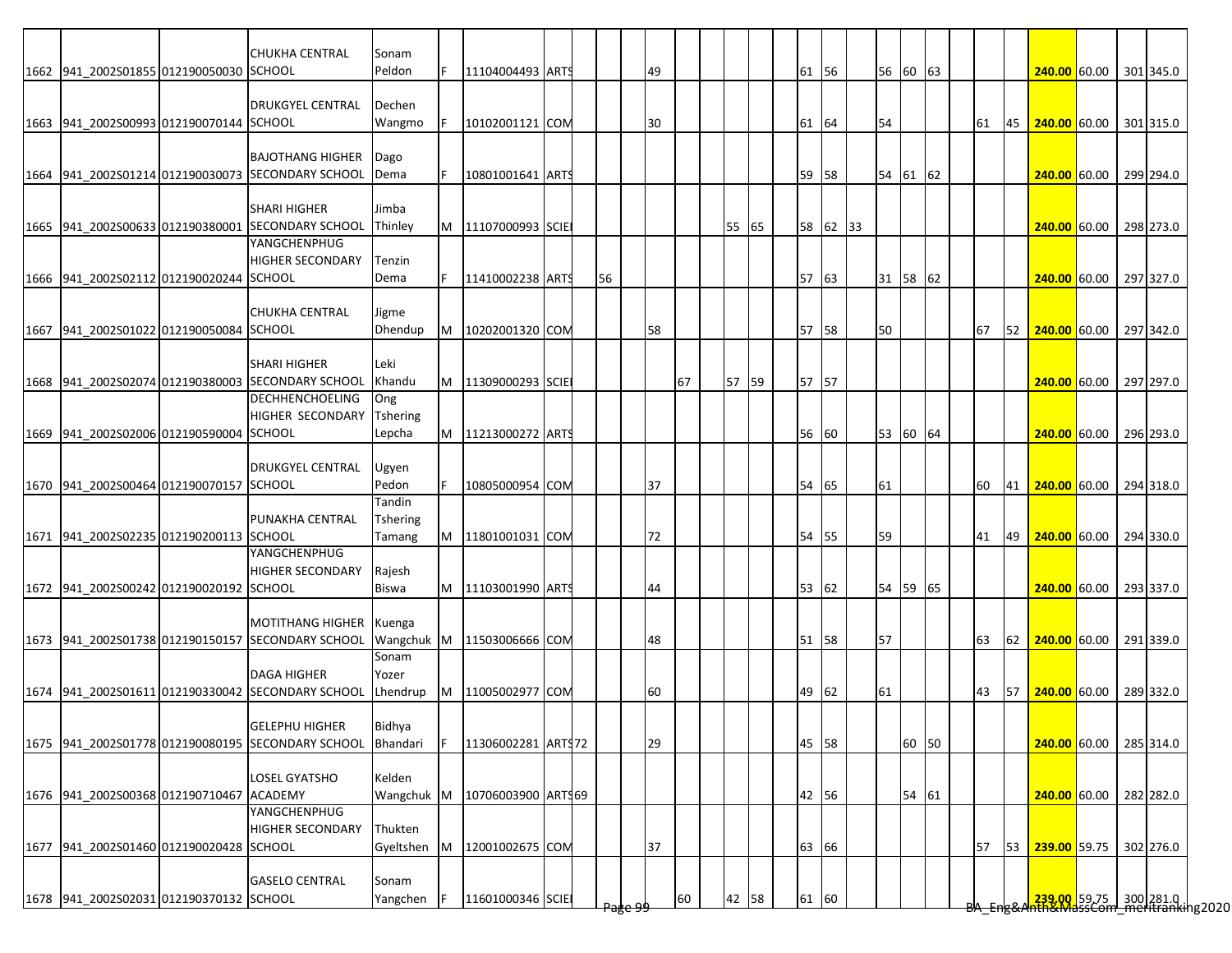|                                         | YANGCHENPHUG                                      |                          |    |                             |  |       |     |  |       |       |          |             |       |  |    |    |                                                                                                                    |  |           |
|-----------------------------------------|---------------------------------------------------|--------------------------|----|-----------------------------|--|-------|-----|--|-------|-------|----------|-------------|-------|--|----|----|--------------------------------------------------------------------------------------------------------------------|--|-----------|
| 1679 941 2002S00495 012190020386 SCHOOL | <b>HIGHER SECONDARY</b>                           | <b>Tshering</b><br>Dorji | M  | 11514006546 COM             |  |       | 36  |  |       | 49 59 |          | 62          |       |  | 57 | 61 | 239.00 59.75                                                                                                       |  | 288 324.0 |
|                                         |                                                   | Ngawang                  |    |                             |  |       |     |  |       |       |          |             |       |  |    |    |                                                                                                                    |  |           |
|                                         | <b>MOTITHANG HIGHER</b>                           | Rabsel                   |    |                             |  |       |     |  |       |       |          |             |       |  |    |    |                                                                                                                    |  |           |
|                                         | 1680 941 2002S02311 012190150129 SECONDARY SCHOOL | Wangchuk M               |    | 10205000119 COM             |  |       | 42  |  |       | 47 68 |          | 58          |       |  | 56 |    | 57 239.00 59.75                                                                                                    |  | 286 328.0 |
|                                         |                                                   |                          |    |                             |  |       |     |  |       |       |          |             |       |  |    |    |                                                                                                                    |  |           |
|                                         | <b>MOTITHANG HIGHER</b>                           | Chencho                  |    |                             |  |       |     |  |       |       |          |             |       |  |    |    |                                                                                                                    |  |           |
|                                         | 1681 941 2002S01817 012190150260 SECONDARY SCHOOL | Lham                     | F. | 11913002830 ART             |  |       |     |  |       | 63 67 |          | 48 57 44 51 |       |  |    |    | 238.00 59.50                                                                                                       |  | 301 330.0 |
|                                         |                                                   |                          |    |                             |  |       |     |  |       |       |          |             |       |  |    |    |                                                                                                                    |  |           |
|                                         | <b>CHUKHA CENTRAL</b>                             | Shacha                   |    |                             |  |       |     |  |       |       |          |             |       |  |    |    |                                                                                                                    |  |           |
| 1682 941_2002S01132 012190050028 SCHOOL |                                                   | Tenzin                   | M  | 10716000777 ARTS            |  |       |     |  |       | 61 64 |          | 55 55 58    |       |  |    |    | 238.00 59.50 299 293.0                                                                                             |  |           |
|                                         | YANGCHENPHUG<br><b>HIGHER SECONDARY</b>           |                          |    |                             |  |       |     |  |       |       |          |             |       |  |    |    |                                                                                                                    |  |           |
| 1683 941_2002S01613 012190020294 SCHOOL |                                                   | Dorji<br>Gyeltshen       | M  | 12001003692 ARTS            |  |       | 46  |  |       | 57 56 |          |             | 64 61 |  |    |    | 238.00 59.50 295 284.0                                                                                             |  |           |
|                                         | <b>PHUENTSHOLING</b>                              |                          |    |                             |  |       |     |  |       |       |          |             |       |  |    |    |                                                                                                                    |  |           |
|                                         | <b>HIGHER SECONDARY</b>                           | Tashi                    |    |                             |  |       |     |  |       |       |          |             |       |  |    |    |                                                                                                                    |  |           |
| 1684 941 2002S00908 012190180115 SCHOOL |                                                   | Lhamo                    |    | 11902001208 COM70           |  |       | 41  |  |       | 56 58 |          |             |       |  | 44 | 54 | 238.00 59.50 294 323.0                                                                                             |  |           |
|                                         |                                                   |                          |    |                             |  |       |     |  |       |       |          |             |       |  |    |    |                                                                                                                    |  |           |
|                                         | <b>JIGME SHERUBLING</b>                           | Kinzang                  |    |                             |  |       |     |  |       |       |          |             |       |  |    |    |                                                                                                                    |  |           |
|                                         | 1685 941 2002S01057 012190110070 CENTRAL SCHOOL   | Wangdi                   | M  | 11512002898 SCIE            |  |       |     |  | 63 60 |       | 56 59 54 |             |       |  |    |    | 238.00 59.50 294 292.0                                                                                             |  |           |
|                                         |                                                   |                          |    |                             |  |       |     |  |       |       |          |             |       |  |    |    |                                                                                                                    |  |           |
|                                         | <b>SHARI HIGHER</b>                               | Tandin                   |    |                             |  |       |     |  |       |       |          |             |       |  |    |    |                                                                                                                    |  |           |
|                                         | 1686 941 2002S01171 012190380062 SECONDARY SCHOOL | Phub                     |    | M   10811002749 ARTS        |  |       |     |  |       | 55 60 |          | 44 64 59    |       |  |    |    | 238.00 59.50 293 282.0                                                                                             |  |           |
|                                         |                                                   | Namgyel                  |    |                             |  |       |     |  |       |       |          |             |       |  |    |    |                                                                                                                    |  |           |
|                                         | <b>SHARI HIGHER</b>                               | Chokey                   |    |                             |  |       |     |  |       |       |          |             |       |  |    |    |                                                                                                                    |  |           |
|                                         | 1687 941 2002S01176 012190380075 SECONDARY SCHOOL | Wangmo                   |    | 10709005816 ARTS            |  |       |     |  |       | 54 64 |          | 41 60 60    |       |  |    |    | 238.00 59.50 292 279.0                                                                                             |  |           |
|                                         | <b>JAMPEL HIGHER</b>                              | Kinzang                  |    |                             |  |       |     |  |       |       |          |             |       |  |    |    |                                                                                                                    |  |           |
|                                         | 1688 941 2002S01810 012191210220 SECONDARY SCHOOL | <b>Tshering</b>          | M  | 12008001840 ARTS72          |  |       |     |  |       | 54 56 |          |             | 50 56 |  |    |    | 238.00 59.50                                                                                                       |  | 292 288.0 |
|                                         |                                                   |                          |    |                             |  |       |     |  |       |       |          |             |       |  |    |    |                                                                                                                    |  |           |
|                                         | <b>JAMPEL HIGHER</b>                              | Pema                     |    |                             |  |       |     |  |       |       |          |             |       |  |    |    |                                                                                                                    |  |           |
|                                         | 1689 941 2002S01325 012191210186 SECONDARY SCHOOL |                          |    | Wangchuk M 11514002059 ARTS |  |       |     |  |       | 53 59 |          | 63 55 61    |       |  |    |    | 238.00 59.50                                                                                                       |  | 291 291.0 |
|                                         |                                                   |                          |    |                             |  |       |     |  |       |       |          |             |       |  |    |    |                                                                                                                    |  |           |
|                                         | <b>JAKAR HIGHER</b>                               | Rita                     |    |                             |  |       |     |  |       |       |          |             |       |  |    |    |                                                                                                                    |  |           |
|                                         | 1690 941 2002S00953 012190100110 SECONDARY SCHOOL | Gurung                   |    | 10305000122 COM             |  |       | 73  |  |       | 48 56 |          | 50          |       |  | 57 |    | 52 238.00 59.50                                                                                                    |  | 286 336.0 |
|                                         |                                                   | Thuenzair                |    |                             |  |       |     |  |       |       |          |             |       |  |    |    |                                                                                                                    |  |           |
|                                         | <b>MOTITHANG HIGHER</b>                           | Shaun                    |    |                             |  |       |     |  |       |       |          |             |       |  |    |    |                                                                                                                    |  |           |
|                                         | 1691 941 2002S01629 012190150199 SECONDARY SCHOOL | Karma                    | M  | 11307000593 COM             |  |       | 76  |  |       |       | 40 58    | 52          |       |  | 46 |    | 52 238.00 59.50 278 324.0                                                                                          |  |           |
|                                         | ZHEMGANG CENTRAL Neten                            |                          |    |                             |  |       |     |  |       |       |          |             |       |  |    |    |                                                                                                                    |  |           |
| 1692 941_2002S00222 012190280020 SCHOOL |                                                   | Dema                     | F  | 11605000895 SCIE            |  |       |     |  | 59 51 |       | 64 63 45 |             |       |  |    |    | 237.00 59.25                                                                                                       |  | 301 282.0 |
|                                         |                                                   |                          |    |                             |  |       |     |  |       |       |          |             |       |  |    |    |                                                                                                                    |  |           |
|                                         | YADI HIGHER                                       | Tashi                    |    |                             |  |       |     |  |       |       |          |             |       |  |    |    |                                                                                                                    |  |           |
|                                         | 1693 941_2002S01166 012190650024 SECONDARY SCHOOL | Wangchuk M               |    | 10704000211 SCIE            |  |       |     |  | 51 60 |       | 63 63 45 |             |       |  |    |    | 237.00 59.25                                                                                                       |  | 300 282.0 |
|                                         |                                                   | Sangay                   |    |                             |  |       |     |  |       |       |          |             |       |  |    |    |                                                                                                                    |  |           |
|                                         |                                                   | Lekzin                   |    |                             |  |       |     |  |       |       |          |             |       |  |    |    |                                                                                                                    |  |           |
| 1694 941_2002S01610 012191390285        |                                                   | Dolma                    | F  | 10202001009 COM             |  |       | 70  |  |       | 61 55 |          |             |       |  | 51 | 40 | 237.00 59.25                                                                                                       |  | 298 277.0 |
|                                         | PHUENTSHOLING                                     |                          |    |                             |  |       |     |  |       |       |          |             |       |  |    |    |                                                                                                                    |  |           |
|                                         | <b>HIGHER SECONDARY</b>                           | Roshni                   |    |                             |  |       |     |  |       |       |          |             |       |  |    |    |                                                                                                                    |  |           |
| 1695 941_2002S00974 012190180082 SCHOOL |                                                   | Sharma                   |    | 10212000291 COM             |  | क्षुप | d53 |  |       |       | 59 63    | 60          |       |  |    |    | _l50__l55_l <mark>_237.00_</mark> 59.25 _l_296 340.0 .<br><del>3A_Eng&amp;Anth&amp;MassCom_meritranki</del> ng2020 |  |           |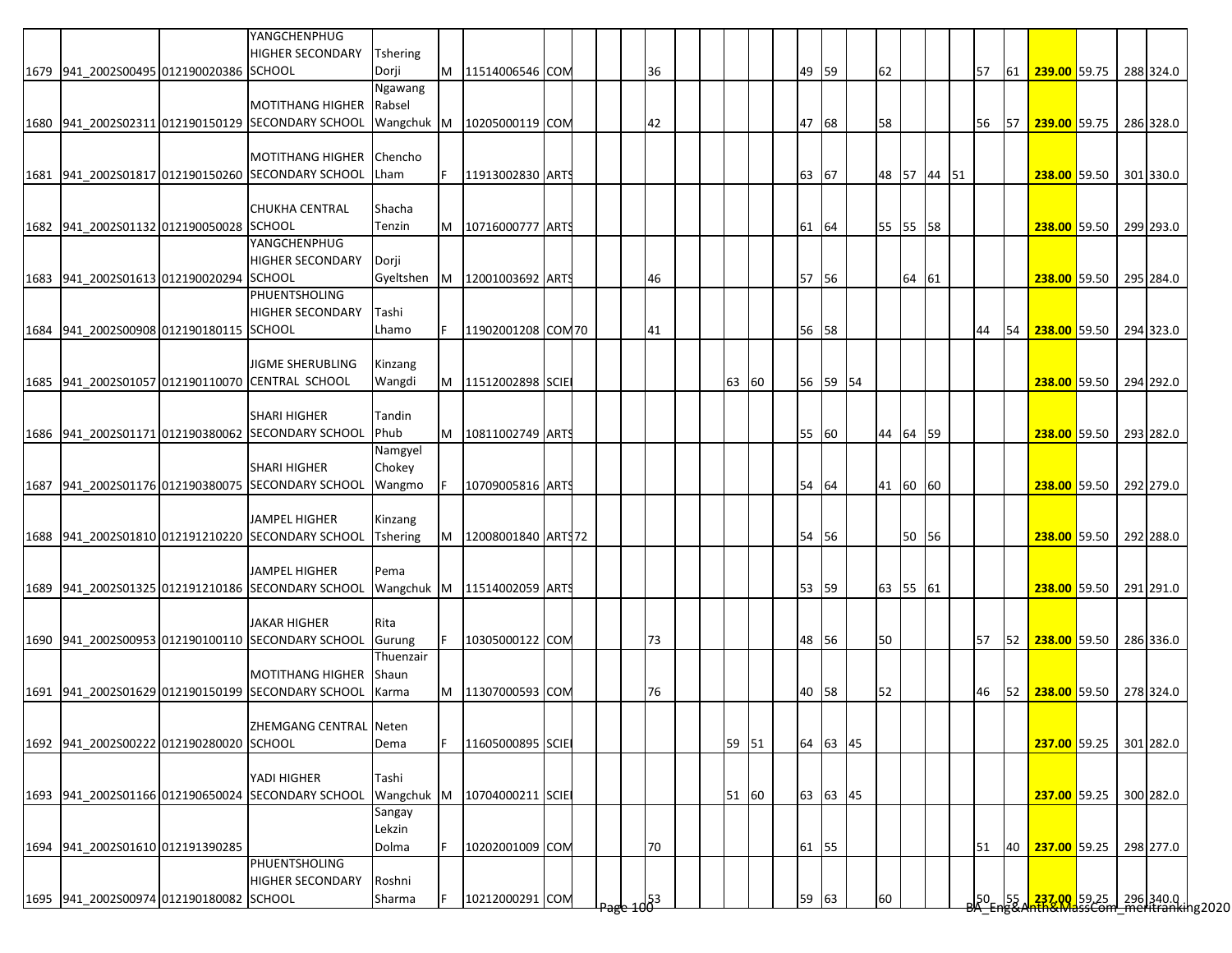|                                         | <b>UGYEN ACADEMY</b><br><b>HIGHER SECONDARY</b>                              | Tandin                        |          |                  |  |    |    |    |       |       |          |          |  |    |    |                        |  |                                                                                        |
|-----------------------------------------|------------------------------------------------------------------------------|-------------------------------|----------|------------------|--|----|----|----|-------|-------|----------|----------|--|----|----|------------------------|--|----------------------------------------------------------------------------------------|
| 1696 941_2002S00878 012190260441 SCHOOL |                                                                              | Zangmo                        |          | 11902002368 COM  |  |    | 49 |    |       | 58 55 |          |          |  | 70 | 54 | 237.00 59.25           |  | 295 286.0                                                                              |
|                                         | <b>ZHEMGANG CENTRAL</b>                                                      |                               |          |                  |  |    |    |    |       |       |          |          |  |    |    |                        |  |                                                                                        |
| 1697 941 2002S01155 012190280005 SCHOOL |                                                                              | Monus Rai M                   |          | 11206006086 SCIE |  |    |    |    | 64 52 |       | 56 65 34 |          |  |    |    | 237.00 59.25 293 271.0 |  |                                                                                        |
|                                         |                                                                              |                               |          |                  |  |    |    |    |       |       |          |          |  |    |    |                        |  |                                                                                        |
|                                         | <b>MOTITHANG HIGHER</b>                                                      | Sonam                         |          |                  |  |    |    |    |       |       |          |          |  |    |    |                        |  |                                                                                        |
|                                         | 1698 941_2002S00430 012190150099 SECONDARY SCHOOL                            | Tashi Dorji                   | <b>M</b> | 11913000449 COM  |  |    | 70 |    |       | 50    | 59       |          |  | 58 | 48 | 237.00 59.25           |  | 287 285.0                                                                              |
|                                         | <b>BAJOTHANG HIGHER</b>                                                      | Sonam                         |          |                  |  |    |    |    |       |       |          |          |  |    |    |                        |  |                                                                                        |
|                                         | 1699 941_2002S01576 012190030029 SECONDARY SCHOOL                            | Lhamo                         |          | 11508002864 SCIE |  |    |    | 58 | 52 47 | 64 62 |          |          |  |    |    | 236.00 59.00 300 283.0 |  |                                                                                        |
|                                         |                                                                              |                               |          |                  |  |    |    |    |       |       |          |          |  |    |    |                        |  |                                                                                        |
|                                         | <b>NANGKOR CENTRAL</b>                                                       | Ugyen                         |          |                  |  |    |    |    |       |       |          |          |  |    |    |                        |  |                                                                                        |
| 1700 941_2002S01231 012190160082 SCHOOL | YANGCHENPHUG                                                                 | Phuntsho                      | M        | 11508003045 ART  |  |    | 30 |    |       | 63 57 |          | 50 63 53 |  |    |    | 236.00 59.00 299 316.0 |  |                                                                                        |
|                                         | <b>HIGHER SECONDARY</b>                                                      | Sonam                         |          |                  |  |    |    |    |       |       |          |          |  |    |    |                        |  |                                                                                        |
| 1701 941_2002S01189 012190020212 SCHOOL |                                                                              | Tshomo                        |          | 11705000826 ARTS |  |    | 27 |    |       | 60    | 59       | 44 62 55 |  |    |    | 236.00 59.00 296 307.0 |  |                                                                                        |
|                                         |                                                                              |                               |          |                  |  |    |    |    |       |       |          |          |  |    |    |                        |  |                                                                                        |
|                                         | <b>DASHIDING HIGHER</b>                                                      | Yeshi                         |          |                  |  |    |    |    |       |       |          |          |  |    |    |                        |  |                                                                                        |
|                                         | 1702 941_2002S00710 012190930052 SECONDARY SCHOOL                            | Lhamo                         |          | 10608002011 ARTS |  |    |    |    |       | 59    | 60       | 35 57 60 |  |    |    | 236.00 59.00 295 271.0 |  |                                                                                        |
|                                         | <b>DASHIDING HIGHER</b>                                                      | Namgay                        |          |                  |  |    |    |    |       |       |          |          |  |    |    |                        |  |                                                                                        |
|                                         | 1703 941 2002S01210 012190930037 SECONDARY SCHOOL                            | Phuntsho                      | M        | 12008002827 ARTS |  |    | 59 |    |       | 58 58 |          | 55 61    |  |    |    | 236.00 59.00 294 291.0 |  |                                                                                        |
|                                         | <b>PHUENTSHOLING</b>                                                         | Pema                          |          |                  |  |    |    |    |       |       |          |          |  |    |    |                        |  |                                                                                        |
|                                         | <b>HIGHER SECONDARY</b>                                                      | Rigsel                        |          |                  |  |    |    |    |       |       |          |          |  |    |    |                        |  |                                                                                        |
| 1704 941_2002S01148 012190180052 SCHOOL |                                                                              | Yangzom                       |          | 11505005282 SCIE |  |    |    | 55 | 45 56 |       | 57 68 51 |          |  |    |    | 236.00 59.00           |  | 293 332.0                                                                              |
|                                         |                                                                              |                               |          |                  |  |    |    |    |       |       |          |          |  |    |    |                        |  |                                                                                        |
|                                         | <b>MOTITHANG HIGHER</b><br>1705 941 2002S01657 012190150124 SECONDARY SCHOOL | Jigdrel<br>Wangchuk M         |          | 11512006557 COM  |  |    | 61 |    |       | 56 57 |          | 55       |  | 60 | 58 | 236.00 59.00 292 347.0 |  |                                                                                        |
|                                         |                                                                              |                               |          |                  |  |    |    |    |       |       |          |          |  |    |    |                        |  |                                                                                        |
|                                         | <b>DRUKGYEL CENTRAL</b>                                                      | Karma                         |          |                  |  |    |    |    |       |       |          |          |  |    |    |                        |  |                                                                                        |
| 1706 941 2002S00935 012190070112 SCHOOL |                                                                              | Dema                          |          | 10807001830 COM  |  | 57 |    |    |       | 55 55 |          | 65       |  | 59 |    | 40 236.00 59.00        |  | 291 331.0                                                                              |
|                                         |                                                                              |                               |          |                  |  |    |    |    |       |       |          |          |  |    |    |                        |  |                                                                                        |
| 1707 941_2002S01653 012190050038 SCHOOL | <b>CHUKHA CENTRAL</b>                                                        | Ugyen<br>Dorji                | M        | 11305002885 ARTS |  |    |    |    |       | 51 58 |          | 49 63 64 |  |    |    | 236.00 59.00           |  | 287 285.0                                                                              |
|                                         |                                                                              |                               |          |                  |  |    |    |    |       |       |          |          |  |    |    |                        |  |                                                                                        |
|                                         | <b>RELDRI HIGHER</b>                                                         | Sonam                         |          |                  |  |    |    |    |       |       |          |          |  |    |    |                        |  |                                                                                        |
|                                         | 1708 941 2002S01404 012190220047 SECONDARY SCHOOL                            | Lhazom                        |          | 10306001801 SCIE |  |    |    | 68 | 45 54 | 51 63 |          |          |  |    |    | 236.00 59.00           |  | 287 281.0                                                                              |
|                                         | YANGCHENPHUG                                                                 |                               |          |                  |  |    |    |    |       |       |          |          |  |    |    |                        |  |                                                                                        |
| 1709 941 2002S00773 012190020429 SCHOOL | <b>HIGHER SECONDARY</b>                                                      | <b>Tshering</b><br>Wangchuk M |          | 10604002200 COM  |  |    | 58 |    |       | 48 58 |          |          |  | 59 | 61 | 236.00 59.00           |  | 284 284.0                                                                              |
|                                         |                                                                              |                               |          |                  |  |    |    |    |       |       |          |          |  |    |    |                        |  |                                                                                        |
|                                         | <b>KELKI HIGHER</b>                                                          | Samuel                        |          |                  |  |    |    |    |       |       |          |          |  |    |    |                        |  |                                                                                        |
|                                         | 1710 941 2002S00124 012190120102 SECONDARY SCHOOL                            | Tamang                        | M        | 11211001813 ARTS |  |    |    |    |       | 40 64 |          | 50 56 66 |  |    |    | 236.00 59.00 276 276.0 |  |                                                                                        |
|                                         |                                                                              |                               |          |                  |  |    |    |    |       |       |          |          |  |    |    |                        |  |                                                                                        |
| 1711 941_2002S01061 012190070009 SCHOOL | <b>DRUKGYEL CENTRAL</b>                                                      | Sonam                         |          |                  |  |    |    |    |       |       |          |          |  |    |    |                        |  |                                                                                        |
|                                         |                                                                              | Yangchen                      |          | 11904001593 SCIE |  |    |    |    | 50 57 |       | 71 57 42 |          |  |    |    | 235.00 58.75 306 277.0 |  |                                                                                        |
|                                         | <b>JAKAR HIGHER</b>                                                          | Karma                         |          |                  |  |    |    |    |       |       |          |          |  |    |    |                        |  |                                                                                        |
|                                         | 1712 941_2002S01174 012190100127 SECONDARY SCHOOL                            | Lodey                         | M        | 12007003610 SCIE |  |    |    | 61 | 55 54 | 60 59 |          |          |  |    |    |                        |  | <mark>.235.00.</mark> 58.75 295 289.0  <br><del>Nh&amp;MassCom meritranki</del> ng2020 |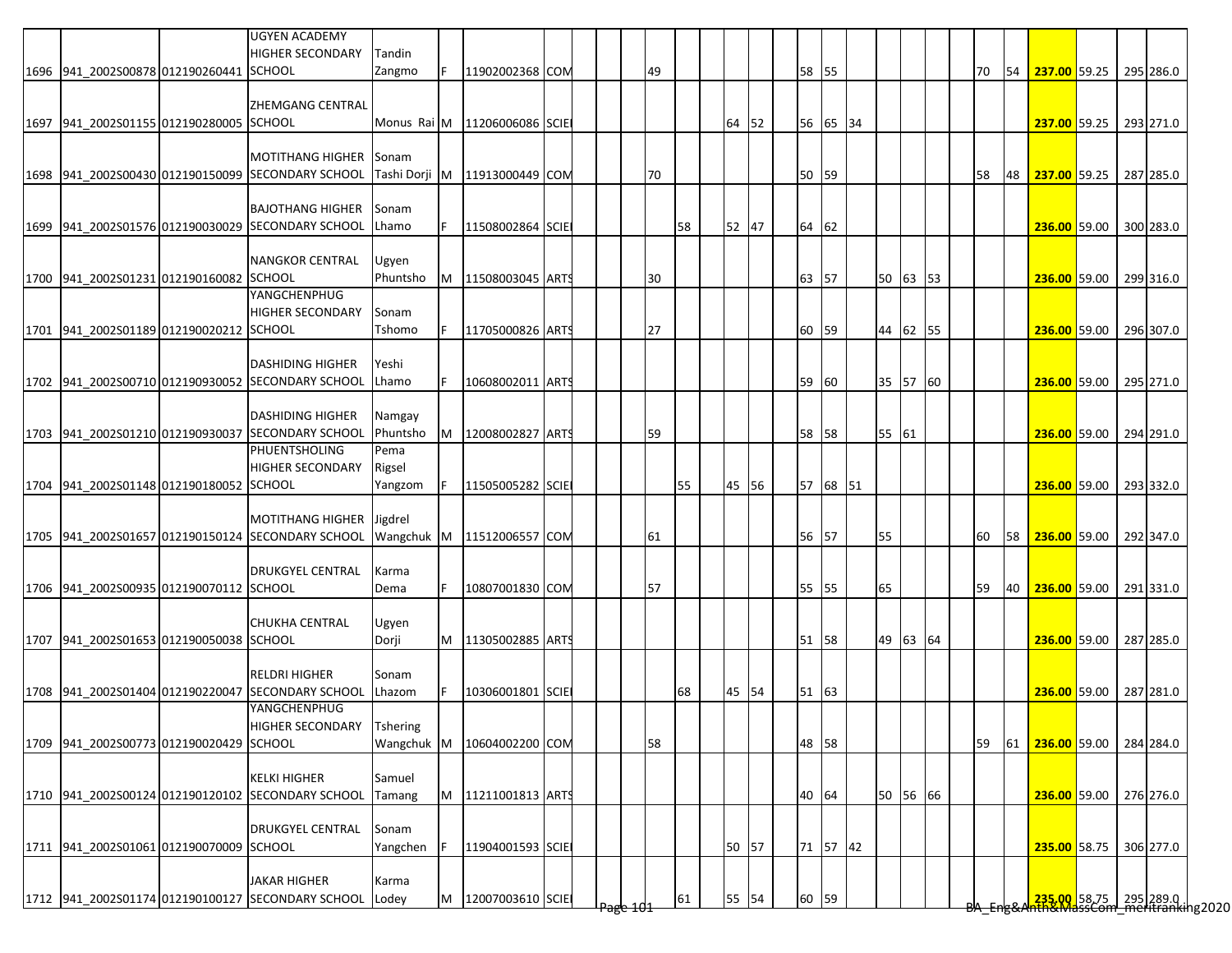|                                                 | <b>LOSEL GYATSHO</b>                                     |                 |   |                    |  |    |    |    |    |       |          |       |          |          |       |  |    |    |                                                            |  |           |
|-------------------------------------------------|----------------------------------------------------------|-----------------|---|--------------------|--|----|----|----|----|-------|----------|-------|----------|----------|-------|--|----|----|------------------------------------------------------------|--|-----------|
| 1713 941 2002S01000 012190710218 ACADEMY        |                                                          | Pema            |   | 11512000862 ARTS   |  | 60 |    |    |    |       |          | 58 56 |          | 58 61 57 |       |  |    |    | 235.00 58.75                                               |  | 293 350.0 |
|                                                 | <b>YANGCHENPHUG</b>                                      | Tshulthrim      |   |                    |  |    |    |    |    |       |          |       |          |          |       |  |    |    |                                                            |  |           |
|                                                 | <b>HIGHER SECONDARY</b>                                  | Jurmey          |   |                    |  |    |    |    |    |       |          |       |          |          |       |  |    |    |                                                            |  |           |
| 1714 941 2002S01497 012190020544 SCHOOL         |                                                          | Thutob          | M | 11509005221 COM    |  | 65 |    |    |    |       |          | 58 57 |          | 40       |       |  | 55 | 44 | 235.00 58.75                                               |  | 293 319.0 |
|                                                 |                                                          |                 |   |                    |  |    |    |    |    |       |          |       |          |          |       |  |    |    |                                                            |  |           |
|                                                 | <b>BAYLING CENTRAL</b>                                   | Dechen          |   |                    |  |    |    |    |    |       |          |       |          |          |       |  |    |    |                                                            |  |           |
| 1715 941_2002S02015 012190040142 SCHOOL         |                                                          | Lhaden          |   | 11608001163 ARTS70 |  |    |    |    |    |       |          | 54 55 |          |          | 49 56 |  |    |    | 235.00 58.75                                               |  | 289 284.0 |
|                                                 |                                                          |                 |   |                    |  |    |    |    |    |       |          |       |          |          |       |  |    |    |                                                            |  |           |
|                                                 | <b>MONGAR HIGHER</b>                                     | Chojay          |   |                    |  |    |    |    |    |       |          |       |          |          |       |  |    |    |                                                            |  |           |
|                                                 | 1716 941 2002S01533 012190140141 SECONDARY SCHOOL        | Wangmo          |   | 10707002224 COM    |  |    | 21 |    |    |       |          | 66 61 |          | 53       |       |  | 54 | 30 | 234.00 58.50                                               |  | 300 285.0 |
|                                                 |                                                          |                 |   |                    |  |    |    |    |    |       |          |       |          |          |       |  |    |    |                                                            |  |           |
|                                                 | <b>CHUKHA CENTRAL</b>                                    | Tshering        |   |                    |  |    |    |    |    |       |          |       |          |          |       |  |    |    |                                                            |  |           |
| 1717 941 2002S01751 012190050112 SCHOOL         |                                                          | Phuntsho        | M | 11106005406 COM    |  |    | 40 |    |    |       |          | 63 56 |          | 49       |       |  | 63 | 52 | 234.00 58.50                                               |  | 297 323.0 |
|                                                 |                                                          |                 |   |                    |  |    |    |    |    |       |          |       |          |          |       |  |    |    |                                                            |  |           |
|                                                 | <b>MONGAR HIGHER</b>                                     | Tshering        |   |                    |  |    |    |    |    |       |          |       |          |          |       |  |    |    |                                                            |  |           |
|                                                 | 1718 941 2002S01267 012190140058 SECONDARY SCHOOL        | Yuden           |   | 10703003233 ARTS   |  |    |    |    |    |       | 56 61 56 |       |          | 53 54 61 |       |  |    |    | 234.00 58.50 295 341.0                                     |  |           |
|                                                 |                                                          |                 |   |                    |  |    |    |    |    |       |          |       |          |          |       |  |    |    |                                                            |  |           |
|                                                 | <b>SHERUBLING</b>                                        | Sangay          |   |                    |  |    |    |    |    |       |          |       |          |          |       |  |    |    |                                                            |  |           |
| 1719 941_2002S02026 012190230126 CENTRAL SCHOOL |                                                          | Tshomo          |   | 11701000969 ARTS   |  | 35 |    |    |    |       |          | 60 65 |          | 47 51 57 |       |  |    |    | 233.00 58.25                                               |  | 293 315.0 |
|                                                 | YANGCHENPHUG                                             | Joti            |   |                    |  |    |    |    |    |       |          |       |          |          |       |  |    |    |                                                            |  |           |
|                                                 | <b>HIGHER SECONDARY</b>                                  | Prakash         |   |                    |  |    |    |    |    |       |          |       |          |          |       |  |    |    |                                                            |  |           |
|                                                 |                                                          |                 |   |                    |  |    |    |    |    |       |          |       |          |          |       |  |    |    |                                                            |  |           |
| 1720 941 2002S01178 012190020334 SCHOOL         |                                                          | Rai             | M | 11807002305 COM    |  | 67 |    |    |    |       |          | 51 57 |          | 30       |       |  | 58 |    | 51 <b>233.00</b> 58.25                                     |  | 284 314.0 |
|                                                 | <b>PHUENTSHOLING</b>                                     |                 |   |                    |  |    |    |    |    |       |          |       |          |          |       |  |    |    |                                                            |  |           |
|                                                 | <b>HIGHER SECONDARY</b>                                  | Gayatri         |   |                    |  |    |    |    |    |       |          |       |          |          |       |  |    |    |                                                            |  |           |
| 1721 941_2002S01124 012190180046 SCHOOL         |                                                          | Ghalley         |   | 10211003425 SCIE   |  |    |    | 54 |    | 51 49 |          | 71 56 |          |          |       |  |    |    | 232.00 58.00                                               |  | 303 281.0 |
|                                                 |                                                          |                 |   |                    |  |    |    |    |    |       |          |       |          |          |       |  |    |    |                                                            |  |           |
|                                                 | <b>RELDRI HIGHER</b>                                     | Karma           |   |                    |  |    |    |    |    |       |          |       |          |          |       |  |    |    |                                                            |  |           |
|                                                 | 1722 941 2002S02176 012190220084 SECONDARY SCHOOL        | Nidup           | M | 11515004242 COM    |  |    | 52 |    | 55 |       |          | 61 64 |          |          |       |  | 44 | 48 | 232.00 58.00                                               |  | 293 324.0 |
|                                                 | <b>PHUENTSHOLING</b>                                     |                 |   |                    |  |    |    |    |    |       |          |       |          |          |       |  |    |    |                                                            |  |           |
|                                                 | <b>HIGHER SECONDARY</b>                                  | Dechen          |   |                    |  |    |    |    |    |       |          |       |          |          |       |  |    |    |                                                            |  |           |
| 1723 941 2002S01458 012190180016 SCHOOL         |                                                          | Yangzom         |   | 12007002811 SCIE   |  |    |    |    |    | 60 54 |          |       | 57 61 47 |          |       |  |    |    | 232.00 58.00                                               |  | 289 279.0 |
|                                                 |                                                          |                 |   |                    |  |    |    |    |    |       |          |       |          |          |       |  |    |    |                                                            |  |           |
|                                                 | <b>SHARI HIGHER</b>                                      | Tshering        |   |                    |  |    |    |    |    |       |          |       |          |          |       |  |    |    |                                                            |  |           |
|                                                 | 1724 941_2002S01664 012190380085 SECONDARY SCHOOL        | Lhamo           |   | 10805001393 ARTS   |  |    |    |    |    |       |          | 55 64 |          | 41 55 58 |       |  |    |    | 232.00 58.00                                               |  | 287 273.0 |
|                                                 | YANGCHENPHUG                                             |                 |   |                    |  |    |    |    |    |       |          |       |          |          |       |  |    |    |                                                            |  |           |
|                                                 | <b>HIGHER SECONDARY</b>                                  | Tshering        |   |                    |  |    |    |    |    |       |          |       |          |          |       |  |    |    |                                                            |  |           |
| 1725 941 2002S01671 012190020217 SCHOOL         |                                                          | Choden          |   | 10902002660 ARTS   |  |    | 54 |    |    |       |          | 53 63 |          | 47       | 57 58 |  |    |    | 232.00 58.00                                               |  | 285 332.0 |
|                                                 | SHERUB RELDRI                                            | Karma           |   |                    |  |    |    |    |    |       |          |       |          |          |       |  |    |    |                                                            |  |           |
|                                                 | HIGHER SECONDARY                                         | Jigme           |   |                    |  |    |    |    |    |       |          |       |          |          |       |  |    |    |                                                            |  |           |
| 1726 941_2002S02080 012190860002 SCHOOL         |                                                          | Namgyal         | M | 10709002649 ARTS   |  |    | 50 |    |    |       |          | 60 59 |          | 58 52 54 |       |  |    |    | 231.00 57.75 291 333.0                                     |  |           |
|                                                 |                                                          |                 |   |                    |  |    |    |    |    |       |          |       |          |          |       |  |    |    |                                                            |  |           |
|                                                 | <b>MOTITHANG HIGHER</b>                                  | Pema            |   |                    |  |    |    |    |    |       |          |       |          |          |       |  |    |    |                                                            |  |           |
|                                                 | 1727 941_2002S02038 012190150212 SECONDARY SCHOOL Dechen |                 |   | 11410001494 COM    |  |    |    |    |    |       |          |       |          | 51       |       |  | 54 | 48 | 231.00 57.75                                               |  | 290 322.0 |
|                                                 |                                                          |                 |   |                    |  |    | 43 |    |    |       |          | 59 67 |          |          |       |  |    |    |                                                            |  |           |
|                                                 |                                                          |                 |   |                    |  |    |    |    |    |       |          |       |          |          |       |  |    |    |                                                            |  |           |
|                                                 | <b>MOTITHANG HIGHER</b>                                  | Lobzang         |   |                    |  |    |    |    |    |       |          |       |          |          |       |  |    |    |                                                            |  |           |
|                                                 | 1728 941_2002S00818 012190150265 SECONDARY SCHOOL        | Dema            |   | 11407000670 ARTS   |  |    | 26 |    |    |       |          | 55 55 |          | 55 59 62 |       |  |    |    | 231.00 57.75                                               |  | 286 312.0 |
|                                                 |                                                          |                 |   |                    |  |    |    |    |    |       |          |       |          |          |       |  |    |    |                                                            |  |           |
|                                                 | PUNAKHA CENTRAL                                          | <b>Tshering</b> |   |                    |  |    |    |    |    |       |          |       |          |          |       |  |    |    |                                                            |  |           |
| 1729 941_2002S01847 012190200211 SCHOOL         |                                                          | Pelden          |   | 11003000252 ARTS   |  |    |    |    |    |       |          | 52 59 |          | 58 55 59 |       |  |    |    | 231.00 57.75 283 283.0  <br>231.00   57.75   283 283.0   1 |  |           |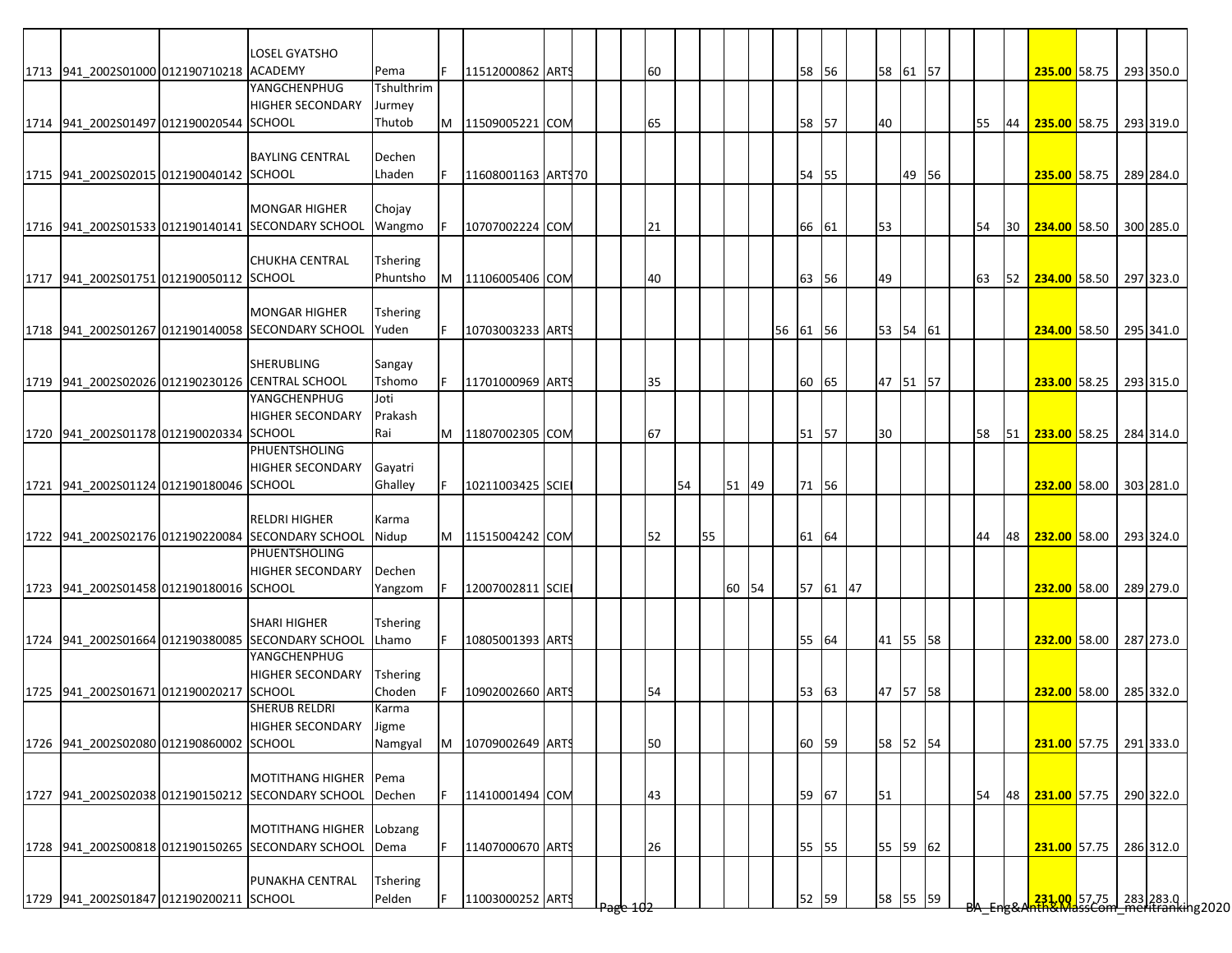|                                          | PHUENTSHOLING<br><b>HIGHER SECONDARY</b>          | Sonam             |          |                    |  |                     |    |          |          |          |          |  |    |    |                                                                         |  |           |
|------------------------------------------|---------------------------------------------------|-------------------|----------|--------------------|--|---------------------|----|----------|----------|----------|----------|--|----|----|-------------------------------------------------------------------------|--|-----------|
| 1730 941 2002S01997 012190180024 SCHOOL  |                                                   | Choki             | IF.      | 10904000182 SCIE   |  |                     |    | 53 54    |          | 63 60 43 |          |  |    |    | 230.00 57.50                                                            |  | 293 273.0 |
|                                          | <b>UGYEN ACADEMY</b>                              |                   |          |                    |  |                     |    |          |          |          |          |  |    |    |                                                                         |  |           |
|                                          | <b>HIGHER SECONDARY</b>                           | Jamyang           |          |                    |  |                     |    |          |          |          |          |  |    |    |                                                                         |  |           |
| 1731 941 2002S01807 012190260172 SCHOOL  |                                                   | Zangmo            |          | 11805000701 ARTS   |  |                     |    |          | 61 61    |          | 48 54 54 |  |    |    | 230.00 57.50                                                            |  | 291 278.0 |
|                                          |                                                   |                   |          |                    |  |                     |    |          |          |          |          |  |    |    |                                                                         |  |           |
|                                          | <b>GELEPHU HIGHER</b>                             | Dorji             |          |                    |  |                     |    |          |          |          |          |  |    |    |                                                                         |  |           |
|                                          | 1732 941 2002S00972 012190080198 SECONDARY SCHOOL | Lhadon            | IF.      | 10712002852 ARTS   |  | 43                  |    |          | 57 61    |          | 50 56 56 |  |    |    | 230.00 57.50                                                            |  | 287 323.0 |
|                                          |                                                   |                   |          |                    |  |                     |    |          |          |          |          |  |    |    |                                                                         |  |           |
|                                          | <b>MOTITHANG HIGHER</b>                           | Dechen            |          |                    |  |                     |    |          |          |          |          |  |    |    |                                                                         |  |           |
|                                          | 1733 941 2002S02212 012190150109 SECONDARY SCHOOL | Pelmo             | IF.      | 11512006543 COM    |  | 58                  |    |          | 56 56    |          | 47       |  | 60 |    | 35 230.00 57.50 286 312.0                                               |  |           |
|                                          |                                                   |                   |          |                    |  |                     |    |          |          |          |          |  |    |    |                                                                         |  |           |
|                                          |                                                   | Dechen            |          |                    |  |                     |    |          |          |          |          |  |    |    |                                                                         |  |           |
| 1734 941 2002S00720 012191400200         |                                                   | Dorji             | M        | 10603001378 ARTS   |  |                     |    |          | 55 61    |          | 43 56 58 |  |    |    | 230.00 57.50                                                            |  | 285 273.0 |
|                                          |                                                   |                   |          |                    |  |                     |    |          |          |          |          |  |    |    |                                                                         |  |           |
|                                          | <b>CHUKHA CENTRAL</b>                             |                   |          |                    |  |                     |    |          |          |          |          |  |    |    |                                                                         |  |           |
| 1735 941 2002S01926 012190050093 SCHOOL  |                                                   | Pem Lham F        |          | 10204001307 COM    |  | 57                  |    |          | 55       | 60       | 58       |  | 52 |    | 40 230.00 57.50 285 322.0                                               |  |           |
|                                          | <b>GONGZIM UGYEN</b>                              |                   |          |                    |  |                     |    |          |          |          |          |  |    |    |                                                                         |  |           |
|                                          | <b>DORJI HIGHER</b>                               | Sangay            |          |                    |  |                     |    |          |          |          |          |  |    |    |                                                                         |  |           |
|                                          | 1736 941_2002S00967 012190270016 SECONDARY SCHOOL | Lham              | F        | 10505000780 SCIE   |  |                     | 56 | 51 52    | 63 58    |          |          |  |    |    | <b>229.00</b> 57.25                                                     |  | 292 280.0 |
|                                          |                                                   |                   |          |                    |  |                     |    |          |          |          |          |  |    |    |                                                                         |  |           |
|                                          | <b>DAMPHU CENTRAL</b>                             | Tashi Dorji       |          |                    |  |                     |    |          |          |          |          |  |    |    |                                                                         |  |           |
| 1737 941 2002S01973 012190060022 SCHOOL  |                                                   | Tamang            |          | M 11809000034 SCIE |  |                     |    | 54 62    | 57 56 36 |          |          |  |    |    | 229.00 57.25 286 265.0                                                  |  |           |
|                                          |                                                   |                   |          |                    |  |                     |    |          |          |          |          |  |    |    |                                                                         |  |           |
|                                          | <b>KELKI HIGHER</b>                               | Chening           |          |                    |  |                     |    |          |          |          |          |  |    |    |                                                                         |  |           |
|                                          | 1738 941 2002S00715 012190120118 SECONDARY SCHOOL | Lhamo             | IF.      | 11503000089 ARTS   |  | 53                  |    |          | 55 59    |          | 56 50 59 |  |    |    | 229.00 57.25                                                            |  | 284 332.0 |
|                                          |                                                   |                   |          |                    |  |                     |    |          |          |          |          |  |    |    |                                                                         |  |           |
|                                          | <b>DRUKGYEL CENTRAL</b>                           | Lhakey            |          |                    |  |                     |    |          |          |          |          |  |    |    |                                                                         |  |           |
| 1739 941 2002S01101 012190070080 SCHOOL  |                                                   | Om                | IF.      | 10206000758 COM    |  | 47                  |    |          | 55 57    |          | 52       |  | 65 | 44 | 229.00 57.25                                                            |  | 284 320.0 |
|                                          |                                                   |                   |          |                    |  |                     |    |          |          |          |          |  |    |    |                                                                         |  |           |
|                                          | <b>GEDU HIGHER</b>                                | Nar Maya          |          |                    |  |                     |    |          |          |          |          |  |    |    |                                                                         |  |           |
|                                          | 1740 941 2002S00231 012190390044 SECONDARY SCHOOL | Limbu             | IF.      | 11812002747 SCIE   |  |                     | 62 | 49 51    | 52 64    |          |          |  |    |    | 229.00 57.25                                                            |  | 281 278.0 |
|                                          |                                                   |                   |          |                    |  |                     |    |          |          |          |          |  |    |    |                                                                         |  |           |
|                                          | DRUKGYEL CENTRAL                                  | Binendra          |          |                    |  |                     |    |          |          |          |          |  |    |    |                                                                         |  |           |
| 1741 941 2002S00961 012190070012 SCHOOL  |                                                   | Rai               |          | M 11207002925 SCIE |  |                     |    | 57 58    |          | 52 62 40 |          |  |    |    | 229.00 57.25                                                            |  | 281 269.0 |
|                                          |                                                   |                   |          |                    |  |                     |    |          |          |          |          |  |    |    |                                                                         |  |           |
|                                          | <b>KELKI HIGHER</b>                               | Dorjee            |          |                    |  |                     |    |          |          |          |          |  |    |    |                                                                         |  |           |
|                                          | 1742 941 2002S02127 012190120163 SECONDARY SCHOOL | Zangmo            |          | 11913000362 ARTS   |  |                     |    |          | 51 64    |          | 53 61 50 |  |    |    | 229.00 57.25 280 279.0                                                  |  |           |
|                                          | YANGCHENPHUG                                      | Kinley            |          |                    |  |                     |    |          |          |          |          |  |    |    |                                                                         |  |           |
|                                          | HIGHER SECONDARY Namgay                           |                   |          |                    |  |                     |    |          |          |          |          |  |    |    |                                                                         |  |           |
| 1743 941 2002S01908 012190020155 SCHOOL  |                                                   | Dorji             |          | M 11410004921 SCIE |  |                     |    | 61 50 48 |          | 56 61 46 |          |  |    |    | 228.00 57.00                                                            |  | 284 322.0 |
|                                          |                                                   |                   |          |                    |  |                     |    |          |          |          |          |  |    |    |                                                                         |  |           |
|                                          | SHABA MIDDLE                                      | Dechen            |          |                    |  |                     |    |          |          |          |          |  |    |    |                                                                         |  |           |
|                                          | 1744 941 2002S00869 012190500019 SECONDARY SCHOOL | Namgay            |          | M 11904000574 COM  |  | 43                  |    |          | 53 63    |          | 58       |  |    | 54 | 228.00 57.00 281 271.0                                                  |  |           |
|                                          |                                                   |                   |          |                    |  |                     |    |          |          |          |          |  |    |    |                                                                         |  |           |
|                                          | <b>KELKI HIGHER</b>                               | Tashi<br>Phuntsho |          | 12004000043 ARTS   |  |                     |    |          |          |          |          |  |    |    |                                                                         |  |           |
|                                          | 1745 941 2002S02020 012190120187 SECONDARY SCHOOL |                   | <b>M</b> |                    |  |                     |    |          | 50       | 55       | 34 58 65 |  |    |    | 228.00 57.00                                                            |  | 278 262.0 |
|                                          | LOSEL GYATSHO                                     | Amir              |          |                    |  |                     |    |          |          |          |          |  |    |    |                                                                         |  |           |
| 1746 941 2002S01304 012190710237 ACADEMY |                                                   |                   |          |                    |  |                     |    |          |          |          |          |  |    |    |                                                                         |  |           |
|                                          |                                                   | <b>Basnet</b>     |          | M 11811000043 ARTS |  | <del>Page 103</del> |    |          | 45       | 56       | 50 55 67 |  |    |    | <mark>.228.00 </mark> 57.00  273  273.0<br>hth&MassCom_meritranking2020 |  |           |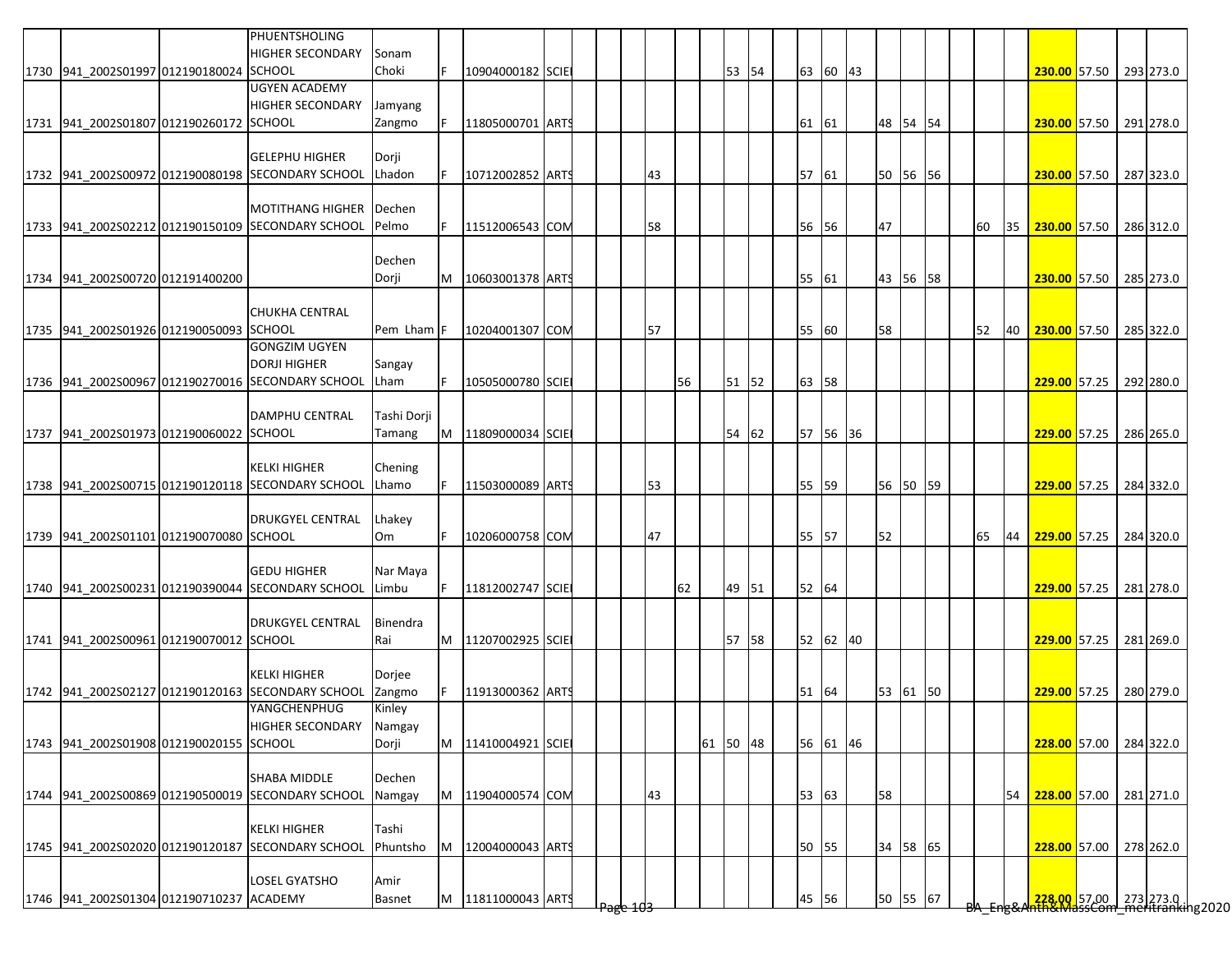|                                         | <b>UTPAL HIGHER</b><br>1747 941 2002S02227 012191120059 SECONDARY SCHOOL     | Lham<br><b>Tshering</b> | IF. | 10808000397 ARTS             |  |    |    |    |       |  | 53 56 |          |    | 60 58 52 |  |    |    | 227.00 56.75 280 279.0                                                                              |  |           |
|-----------------------------------------|------------------------------------------------------------------------------|-------------------------|-----|------------------------------|--|----|----|----|-------|--|-------|----------|----|----------|--|----|----|-----------------------------------------------------------------------------------------------------|--|-----------|
|                                         |                                                                              |                         |     |                              |  |    |    |    |       |  |       |          |    |          |  |    |    |                                                                                                     |  |           |
|                                         | <b>SHARI HIGHER</b>                                                          | Tashi                   |     |                              |  |    |    |    |       |  |       |          |    |          |  |    |    |                                                                                                     |  |           |
|                                         | 1748 941_2002S00736 012190380026 SECONDARY SCHOOL                            | Phuntsho                |     | M   10503001407 SCIE         |  |    | 51 |    | 52 54 |  | 63 57 |          |    |          |  |    |    | 226.00 56.50 289 277.0                                                                              |  |           |
|                                         | PHUENTSHOLING                                                                |                         |     |                              |  |    |    |    |       |  |       |          |    |          |  |    |    |                                                                                                     |  |           |
| 1749 941 2002S01867 012190180077 SCHOOL | <b>HIGHER SECONDARY</b>                                                      | Nima<br>Choden          | IF. | 11807000033 COM              |  | 44 |    |    |       |  | 62 55 |          | 55 |          |  | 54 |    | 54 226.00 56.50 288 324.0                                                                           |  |           |
|                                         |                                                                              |                         |     |                              |  |    |    |    |       |  |       |          |    |          |  |    |    |                                                                                                     |  |           |
|                                         | <b>KUENDRUP HIGHER</b>                                                       | Sonam                   |     |                              |  |    |    |    |       |  |       |          |    |          |  |    |    |                                                                                                     |  |           |
|                                         | 1750 941 2002S02004 012190700157 SECONDARY SCHOOL                            |                         |     | Gyeltshen M 11315001249 SCIE |  |    | 57 |    | 45 54 |  | 55 60 |          |    |          |  |    |    | 226.00 56.50 281 271.0                                                                              |  |           |
|                                         |                                                                              |                         |     |                              |  |    |    |    |       |  |       |          |    |          |  |    |    |                                                                                                     |  |           |
|                                         |                                                                              | Yeshi                   |     |                              |  |    |    |    |       |  |       |          |    |          |  |    |    |                                                                                                     |  |           |
| 1751 941 2002S02155 012191390471        |                                                                              | Wangmo                  | IF. | 10605002967 COM              |  | 62 |    |    |       |  | 54 56 |          |    |          |  | 54 | 40 | 226.00 56.50                                                                                        |  | 280 266.0 |
|                                         | ZHEMGANG CENTRAL Yeshi                                                       |                         |     |                              |  |    |    |    |       |  |       |          |    |          |  |    |    |                                                                                                     |  |           |
| 1752 941 2002S01702 012190280044 SCHOOL |                                                                              | Pelden                  | IF. | 12004003348 SCIE             |  |    | 61 |    | 44 54 |  | 50 61 |          |    |          |  |    |    | 226.00 56.50 276 270.0                                                                              |  |           |
|                                         |                                                                              |                         |     |                              |  |    |    |    |       |  |       |          |    |          |  |    |    |                                                                                                     |  |           |
|                                         | PUNAKHA CENTRAL                                                              | Indra                   |     |                              |  |    |    |    |       |  |       |          |    |          |  |    |    |                                                                                                     |  |           |
| 1753 941 2002S00182 012190200005 SCHOOL |                                                                              | Bhattarai               |     | M   11313000223 SCIE         |  |    |    |    | 52 53 |  |       | 56 61 55 |    |          |  |    |    | 225.00 56.25 281 277.0                                                                              |  |           |
|                                         | <b>GEDU HIGHER</b>                                                           | Sonam                   |     |                              |  |    |    |    |       |  |       |          |    |          |  |    |    |                                                                                                     |  |           |
|                                         | 1754 941 2002S02299 012190390006 SECONDARY SCHOOL                            | Tobgay                  |     | M 10808001877 ARTS           |  | 18 |    | 50 |       |  | 52 58 |          |    | 59 56    |  |    |    | 225.00 56.25 277 293.0                                                                              |  |           |
|                                         |                                                                              |                         |     |                              |  |    |    |    |       |  |       |          |    |          |  |    |    |                                                                                                     |  |           |
|                                         | <b>BAJOTHANG HIGHER</b>                                                      | Rada                    |     |                              |  |    |    |    |       |  |       |          |    |          |  |    |    |                                                                                                     |  |           |
|                                         | 1755 941 2002S02079 012190030041 SECONDARY SCHOOL                            |                         |     | Wangchuk M 11903000135 COM   |  | 22 |    |    |       |  | 64 60 |          | 50 |          |  | 35 |    | 50 224.00 56.00 288 281.0                                                                           |  |           |
|                                         | <b>JAKAR HIGHER</b>                                                          | Sonam                   |     |                              |  |    |    |    |       |  |       |          |    |          |  |    |    |                                                                                                     |  |           |
|                                         | 1756 941 2002S01078 012190100090 SECONDARY SCHOOL                            | Yangden                 | IF. | 10101004691 COM              |  | 40 |    |    |       |  | 56 58 |          | 56 |          |  | 54 |    | 37 224.00 56.00 280 301.0                                                                           |  |           |
|                                         |                                                                              |                         |     |                              |  |    |    |    |       |  |       |          |    |          |  |    |    |                                                                                                     |  |           |
|                                         | <b>JAKAR HIGHER</b>                                                          | Tenzin                  |     |                              |  |    |    |    |       |  |       |          |    |          |  |    |    |                                                                                                     |  |           |
|                                         | 1757 941 2002S00634 012190100139 SECONDARY SCHOOL                            | Gyeltshen M             |     | 10804000675 SCIE             |  |    | 61 |    | 50 51 |  |       | 43 62 20 |    |          |  |    |    | 224.00 56.00 267 287.0                                                                              |  |           |
|                                         |                                                                              |                         |     |                              |  |    |    |    |       |  |       |          |    |          |  |    |    |                                                                                                     |  |           |
|                                         | <b>KARMALING HIGHER</b><br>1758 941 2002S02271 012191170034 SECONDARY SCHOOL | Bagawath<br>Mishra      |     | M 11109002889 COM            |  | 45 |    |    |       |  | 62 58 |          | 52 |          |  | 51 |    | 51 223.00 55.75 285 319.0                                                                           |  |           |
|                                         |                                                                              |                         |     |                              |  |    |    |    |       |  |       |          |    |          |  |    |    |                                                                                                     |  |           |
|                                         | <b>GASELO CENTRAL</b>                                                        | Sangay                  |     |                              |  |    |    |    |       |  |       |          |    |          |  |    |    |                                                                                                     |  |           |
| 1759 941 2002S00574 012190370100 SCHOOL |                                                                              | Lhaden                  | IF. | 11914000732 COM              |  | 57 |    |    |       |  | 56 55 |          | 55 |          |  | 53 |    | 50 223.00 55.75 279 326.0                                                                           |  |           |
|                                         |                                                                              |                         |     |                              |  |    |    |    |       |  |       |          |    |          |  |    |    |                                                                                                     |  |           |
|                                         | PUNAKHA CENTRAL                                                              | Passang                 |     |                              |  |    |    |    |       |  |       |          |    |          |  |    |    |                                                                                                     |  |           |
| 1760 941 2002S01628 012190200166 SCHOOL | PHUENTSHOLING                                                                | Dem                     | IF. | 11905001173 ARTS             |  |    |    |    |       |  | 54 61 |          |    | 51 55 47 |  |    |    | 221.00 55.25 275 268.0                                                                              |  |           |
|                                         | <b>HIGHER SECONDARY</b>                                                      | Pema                    |     |                              |  |    |    |    |       |  |       |          |    |          |  |    |    |                                                                                                     |  |           |
| 1761 941 2002S01205 012190180080 SCHOOL |                                                                              | Yangzom                 | IF. | 10606003131 COM              |  | 43 |    |    |       |  | 56 57 |          | 51 |          |  | 35 |    | 56 220.00 55.00 276 298.0                                                                           |  |           |
|                                         |                                                                              |                         |     |                              |  |    |    |    |       |  |       |          |    |          |  |    |    |                                                                                                     |  |           |
|                                         |                                                                              | Dolma                   |     |                              |  |    |    |    |       |  |       |          |    |          |  |    |    |                                                                                                     |  |           |
| 1762 941 2002S02047 012191390166        |                                                                              | Lhamo                   | IF. | 11513006134 ARTS             |  |    |    | 47 |       |  | 56 58 |          |    | 54 51    |  |    |    | 219.00 54.75 275 266.0                                                                              |  |           |
|                                         |                                                                              |                         |     |                              |  |    |    |    |       |  |       |          |    |          |  |    |    |                                                                                                     |  |           |
|                                         | <b>KELKI HIGHER</b><br>1763 941 2002S01911 012190120336 SECONDARY SCHOOL     | Sonam<br>Lhaden         | F   | 11512005259 COM              |  |    |    |    |       |  | 50 61 |          | 51 |          |  |    |    | <br> 57 - 35   <mark>-219,00 </mark> 54,75   269   296.0  <br>"A TERRA ARTICAL SCOM METITARING PO20 |  |           |
|                                         |                                                                              |                         |     |                              |  | 42 |    |    |       |  |       |          |    |          |  |    |    |                                                                                                     |  |           |